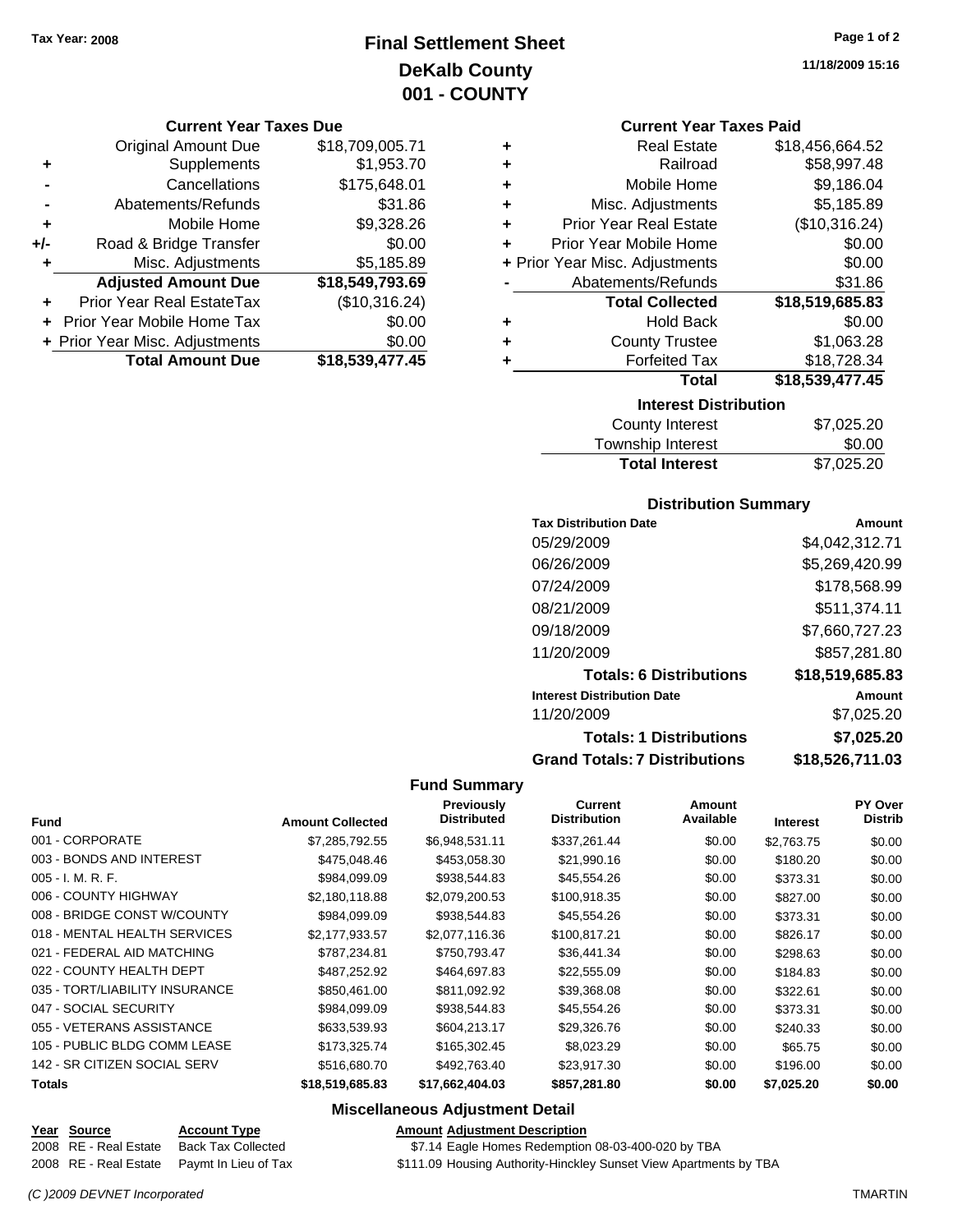# **Final Settlement Sheet Tax Year: 2008 Page 2 of 2 DeKalb County**

#### **11/18/2009 15:16**

|      |                       |                           | <b>Miscellaneous Adjustment Detail</b>                        |
|------|-----------------------|---------------------------|---------------------------------------------------------------|
|      | Year Source           | <b>Account Type</b>       | <b>Amount Adjustment Description</b>                          |
|      | 2008 RE - Real Estate | Paymt In Lieu of Tax      | \$116.13 Housing Authority-Shabbona Sequoya Apartments by TBA |
|      | 2008 RE - Real Estate | <b>Back Tax Collected</b> | \$19.20 Maness Redemption 13-06-331-005 by TBA                |
|      | 2008 RE - Real Estate | Paymt In Lieu of Tax      | \$1,520.07 HOUSING AUTHORITY by TBA                           |
|      | 2008 RE - Real Estate | Paymt In Lieu of Tax      | \$899.03 HOUSING AUTHORITY by TBA                             |
|      | 2008 RE - Real Estate | Paymt In Lieu of Tax      | \$899.03 HOUSING AUTHORITY by TBA                             |
|      | 2008 RE - Real Estate | Paymt In Lieu of Tax      | \$1,520.07 HOUSING AUTHORITY by TBA                           |
|      | 2008 RE - Real Estate | <b>Back Tax Collected</b> | \$4.03 Genoa Riverbend Development Redemption by TBA          |
|      | 2008 RE - Real Estate | <b>Back Tax Collected</b> | \$90.10 Certificate Assignment 08-23-156-014 by TBA           |
|      | Totals 10 entries     |                           | \$5,185.89                                                    |
|      |                       |                           | <b>Abatement Detail</b>                                       |
| rear | Source                | <b>Account Type</b>       | <b>Amount Adjustment Description</b>                          |

2008 RE - Real Estate RE Abatement \$8.35 Interest on 2006 PTAB-Chamberlain Park Apts. by TBA

- 2008 RE Real Estate RE Abatement \$10.98 Interest on 2006 PTAB-Sycamore Meadows Apts. by TBA
- 2008 RE Real Estate \$3.07 Interest on 2006 PTAB Galbriath by TBA RE Abatement
- 2008 RE Real Estate RE Abatement \$9.46 INTEREST ON 2008 PTAB RONALD STALLINGS by TBA

**Totals \$31.86 4 entries**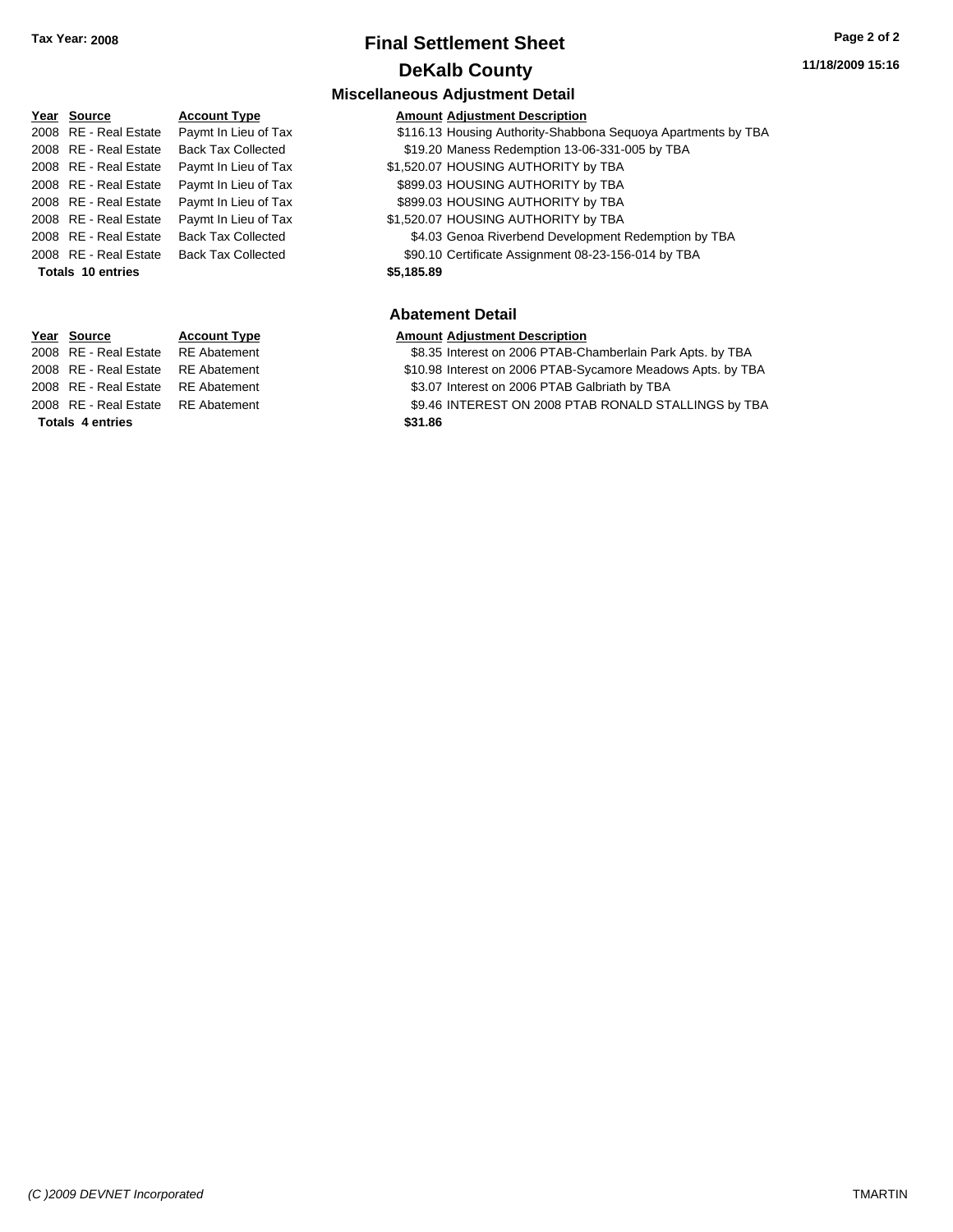**Current Year Taxes Due** Original Amount Due \$1,492,778.39

**Adjusted Amount Due \$1,491,724.64**

**Total Amount Due \$1,490,902.72**

**+** Supplements \$155.90 **-** Cancellations \$2,365.20 **-** Abatements/Refunds \$2.56 **+** Mobile Home \$744.33 **+/-** Road & Bridge Transfer \$0.00 **+** Misc. Adjustments \$413.78

**+** Prior Year Real EstateTax (\$821.92) **+** Prior Year Mobile Home Tax \$0.00 **+ Prior Year Misc. Adjustments**  $$0.00$ 

# **Final Settlement Sheet Tax Year: 2008 Page 1 of 2 DeKalb County 002 - FOREST PRESERVE**

**11/18/2009 15:16**

#### **Current Year Taxes Paid**

| ٠ | <b>Real Estate</b>             | \$1,484,293.76 |
|---|--------------------------------|----------------|
| ٠ | Railroad                       | \$4,707.52     |
| ٠ | Mobile Home                    | \$732.99       |
| ٠ | Misc. Adjustments              | \$413.78       |
| ٠ | <b>Prior Year Real Estate</b>  | (\$821.92)     |
| ٠ | Prior Year Mobile Home         | \$0.00         |
|   | + Prior Year Misc. Adjustments | \$0.00         |
|   | Abatements/Refunds             | \$2.56         |
|   | <b>Total Collected</b>         | \$1,489,323.57 |
| ٠ | <b>Hold Back</b>               | \$0.00         |
| ٠ | <b>County Trustee</b>          | \$84.83        |
| ÷ | <b>Forfeited Tax</b>           | \$1,494.32     |
|   | Total                          | \$1,490,902.72 |
|   | <b>Interest Distribution</b>   |                |
|   | County Interest                | S564 96        |

| <b>Total Interest</b> | \$564.96 |
|-----------------------|----------|
| Township Interest     | \$0.00   |
| County Interest       | \$564.96 |

#### **Distribution Summary**

| <b>Tax Distribution Date</b>         | Amount         |
|--------------------------------------|----------------|
| 05/29/2009                           | \$322,534.10   |
| 06/26/2009                           | \$426,264.73   |
| 07/24/2009                           | \$14,247.75    |
| 08/21/2009                           | \$43,288.75    |
| 09/18/2009                           | \$614,591.35   |
| 11/20/2009                           | \$68,396.89    |
| <b>Totals: 6 Distributions</b>       | \$1,489,323.57 |
| <b>Interest Distribution Date</b>    | Amount         |
| 11/20/2009                           | \$564.96       |
| <b>Totals: 1 Distributions</b>       | \$564.96       |
| <b>Grand Totals: 7 Distributions</b> | \$1,489,888.53 |

#### **Fund Summary**

| Fund                                         | <b>Amount Collected</b> | Previously<br><b>Distributed</b> | Current<br><b>Distribution</b> | Amount<br>Available | <b>Interest</b> | <b>PY Over</b><br><b>Distrib</b> |
|----------------------------------------------|-------------------------|----------------------------------|--------------------------------|---------------------|-----------------|----------------------------------|
| 001 - CORPORATE                              | \$1.318.373.09          | \$1.257.827.06                   | \$60,546.03                    | \$0.00              | \$500.11        | \$0.00                           |
| 005 - I. M. R. F.                            | \$133,815,70            | \$127,670,26                     | \$6.145.44                     | \$0.00              | \$50.76         | \$0.00                           |
| 035 - TORT JUDGEMENTS/LIABILITY<br>INSURANCE | \$15.161.31             | \$14,465.01                      | \$696.30                       | \$0.00              | \$5.75          | \$0.00                           |
| 047 - SOCIAL SECURITY                        | \$21.973.47             | \$20.964.35                      | \$1,009.12                     | \$0.00              | \$8.34          | \$0.00                           |
| Totals                                       | \$1,489,323.57          | \$1,420,926.68                   | \$68,396.89                    | \$0.00              | \$564.96        | \$0.00                           |

#### **Miscellaneous Adjustment Detail**

| Year Source           | <b>Account Type</b>       | <b>Amount Adjustment Description</b>                            |
|-----------------------|---------------------------|-----------------------------------------------------------------|
| 2008 RE - Real Estate | <b>Back Tax Collected</b> | \$0.57 Eagle Homes Redemption 08-03-400-020 by TBA              |
| 2008 RE - Real Estate | Paymt In Lieu of Tax      | \$8.86 Housing Authority-Hinckley Sunset View Apartments by TBA |
| 2008 RE - Real Estate | Paymt In Lieu of Tax      | \$9.27 Housing Authority-Shabbona Sequoya Apartments by TBA     |
| 2008 RE - Real Estate | <b>Back Tax Collected</b> | \$1.53 Maness Redemption 13-06-331-005 by TBA                   |
| 2008 RE - Real Estate | Paymt In Lieu of Tax      | \$121.29 HOUSING AUTHORITY by TBA                               |
| 2008 RE - Real Estate | Paymt In Lieu of Tax      | \$71.73 HOUSING AUTHORITY by TBA                                |
| 2008 RE - Real Estate | Paymt In Lieu of Tax      | \$71.73 HOUSING AUTHORITY by TBA                                |
| 2008 RE - Real Estate | Paymt In Lieu of Tax      | \$121.29 HOUSING AUTHORITY by TBA                               |
| 2008 RE - Real Estate | <b>Back Tax Collected</b> | \$0.32 Genoa Riverbend Development Redemption by TBA            |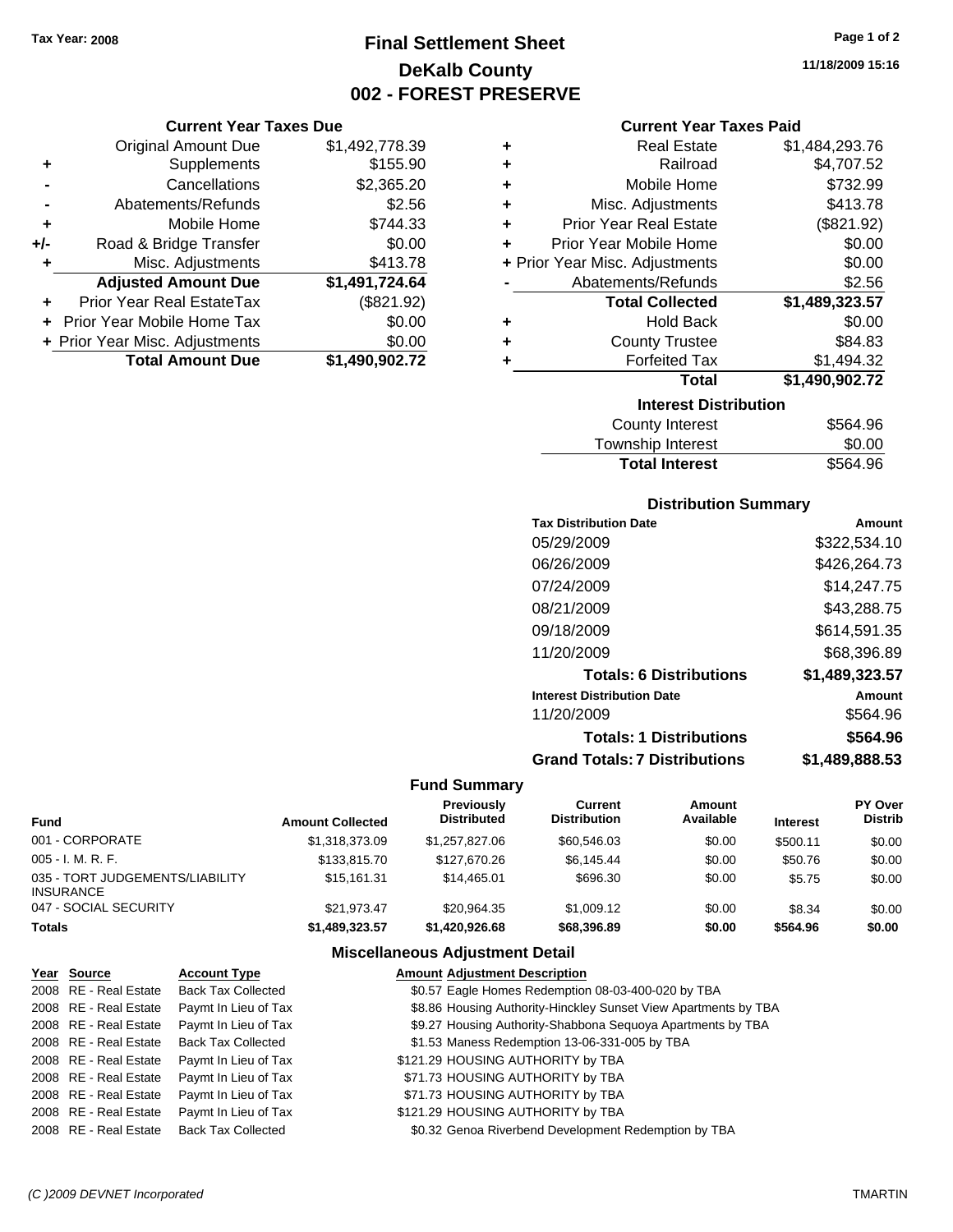# **Final Settlement Sheet Tax Year: 2008 Page 2 of 2 DeKalb County**

#### **11/18/2009 15:16**

#### **Miscellaneous Adjustment Detail**

## **Year Source Account Type Amount Adjustment Description**

2008 RE - Real Estate Back Tax Collected \$7.19 Certificate Assignment 08-23-156-014 by TBA

#### **Abatement Detail**

2008 RE - Real Estate RE Abatement \$0.67 Interest on 2006 PTAB-Chamberlain Park Apts. by TBA

- 2008 RE Real Estate RE Abatement **\$0.88 Interest on 2006 PTAB-Sycamore Meadows Apts. by TBA**
- 2008 RE Real Estate RE Abatement S0.25 Interest on 2006 PTAB Galbriath by TBA
- 2008 RE Real Estate RE Abatement \$0.76 INTEREST ON 2008 PTAB RONALD STALLINGS by TBA

# **Totals \$413.78 10 entries**

# **Year Source Account Type Amount Adjustment Description**

**Totals \$2.56 4 entries**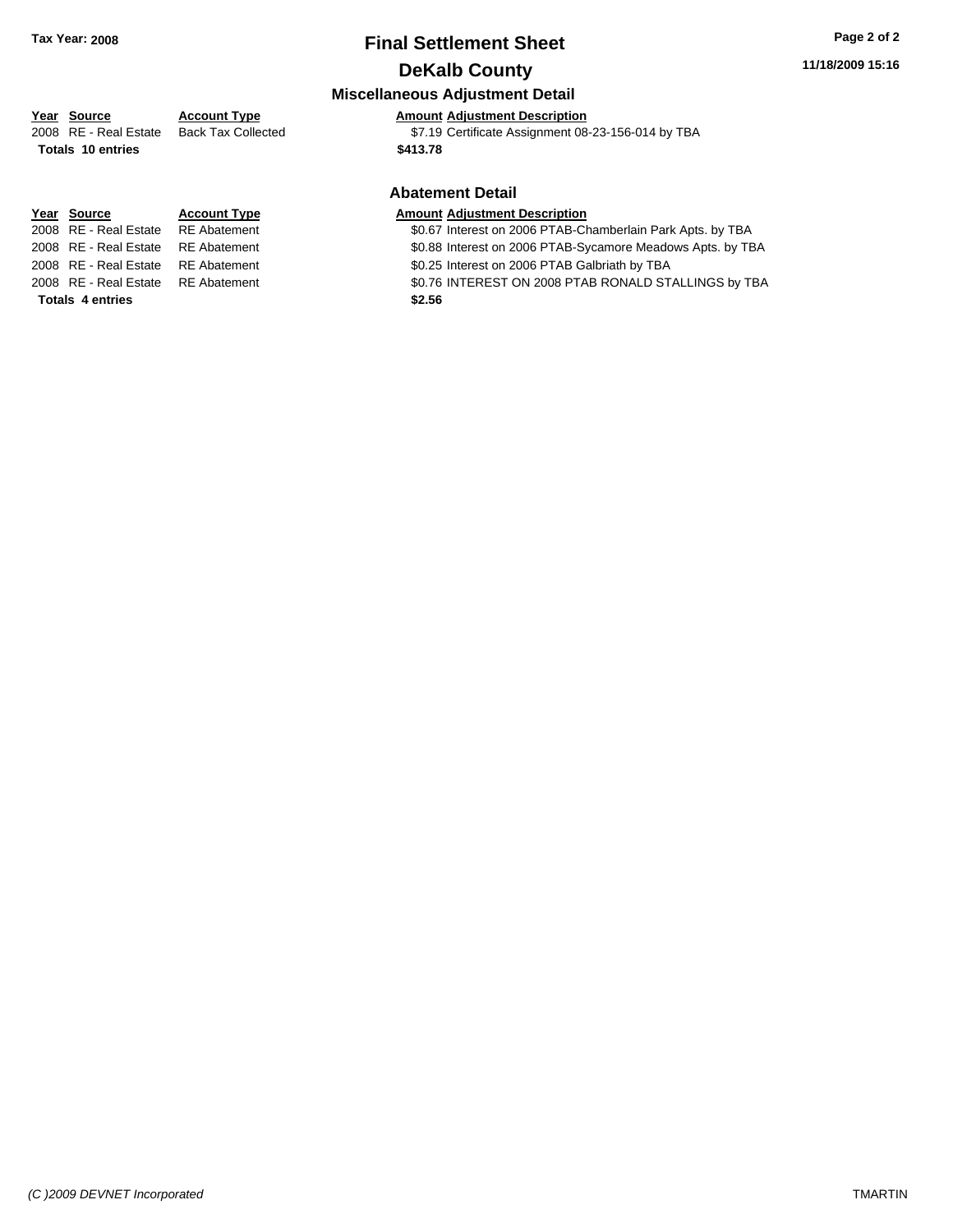# **Final Settlement Sheet Tax Year: 2008 Page 1 of 1 DeKalb County 003 - AFTON TOWNSHIP**

#### **Current Year Taxes Due**

|       | <b>Original Amount Due</b>       | \$68,142.52 |
|-------|----------------------------------|-------------|
| ٠     | Supplements                      | \$0.00      |
|       | Cancellations                    | \$107.94    |
|       | Abatements/Refunds               | \$0.00      |
| ÷     | Mobile Home                      | \$3.61      |
| $+/-$ | Road & Bridge Transfer           | \$0.00      |
| ٠     | Misc. Adjustments                | \$0.00      |
|       | <b>Adjusted Amount Due</b>       | \$68,038.19 |
|       | <b>Prior Year Real EstateTax</b> | \$99.30     |
|       | Prior Year Mobile Home Tax       | \$0.00      |
|       | + Prior Year Misc. Adjustments   | \$0.00      |
|       | <b>Total Amount Due</b>          | \$68,137,49 |

#### **Current Year Taxes Paid**

| ٠                            | <b>Real Estate</b>             | \$67,418.75 |  |  |  |
|------------------------------|--------------------------------|-------------|--|--|--|
| ٠                            | Railroad                       | \$612.34    |  |  |  |
| ٠                            | Mobile Home                    | \$3.61      |  |  |  |
| ٠                            | Misc. Adjustments              | \$0.00      |  |  |  |
| ٠                            | <b>Prior Year Real Estate</b>  | \$99.30     |  |  |  |
| ٠                            | Prior Year Mobile Home         | \$0.00      |  |  |  |
|                              | + Prior Year Misc. Adjustments | \$0.00      |  |  |  |
|                              | Abatements/Refunds             | \$0.00      |  |  |  |
|                              | <b>Total Collected</b>         | \$68,134.00 |  |  |  |
| ٠                            | <b>Hold Back</b>               | \$0.00      |  |  |  |
| ٠                            | <b>County Trustee</b>          | \$3.49      |  |  |  |
| ٠                            | <b>Forfeited Tax</b>           | \$0.00      |  |  |  |
|                              | Total                          | \$68,137.49 |  |  |  |
| <b>Interest Distribution</b> |                                |             |  |  |  |
|                              | <b>County Interest</b>         | \$25.85     |  |  |  |
|                              | <b>Township Interest</b>       | \$0.00      |  |  |  |
|                              | <b>Total Interest</b>          | \$25.85     |  |  |  |

#### **Distribution Summary**

| <b>Tax Distribution Date</b>         | Amount      |
|--------------------------------------|-------------|
| 05/29/2009                           | \$11,533.64 |
| 06/26/2009                           | \$23,015.67 |
| 07/24/2009                           | \$546.36    |
| 08/21/2009                           | \$2,661.42  |
| 09/18/2009                           | \$28,093.62 |
| 11/20/2009                           | \$2,283.29  |
| <b>Totals: 6 Distributions</b>       | \$68,134.00 |
| <b>Interest Distribution Date</b>    | Amount      |
| 11/20/2009                           | \$25.85     |
| <b>Totals: 1 Distributions</b>       | \$25.85     |
| <b>Grand Totals: 7 Distributions</b> | \$68,159.85 |

|                                                     |                         | <b>Previously</b>  | Current             | <b>Amount</b> |                 | <b>PY Over</b> |
|-----------------------------------------------------|-------------------------|--------------------|---------------------|---------------|-----------------|----------------|
| <b>Fund</b>                                         | <b>Amount Collected</b> | <b>Distributed</b> | <b>Distribution</b> | Available     | <b>Interest</b> | <b>Distrib</b> |
| 001 - CORPORATE                                     | \$56,205.42             | \$54.321.88        | \$1,883.54          | \$0.00        | \$21.32         | \$0.00         |
| $005 - I. M. R. F.$                                 | \$5,499.58              | \$5,315.27         | \$184.31            | \$0.00        | \$2.09          | \$0.00         |
| 027 - AUDIT                                         | \$750.56                | \$725.41           | \$25.15             | \$0.00        | \$0.28          | \$0.00         |
| 035 - TORT JUDGEMENTS/LIABILITY<br><b>INSURANCE</b> | \$101.73                | \$98.33            | \$3.40              | \$0.00        | \$0.04          | \$0.00         |
| 047 - SOCIAL SECURITY                               | \$5,474.98              | \$5.291.49         | \$183.49            | \$0.00        | \$2.08          | \$0.00         |
| 054 - GENERAL ASSISTANCE                            | \$101.73                | \$98.33            | \$3.40              | \$0.00        | \$0.04          | \$0.00         |
| <b>Totals</b>                                       | \$68.134.00             | \$65,850,71        | \$2,283,29          | \$0.00        | \$25.85         | \$0.00         |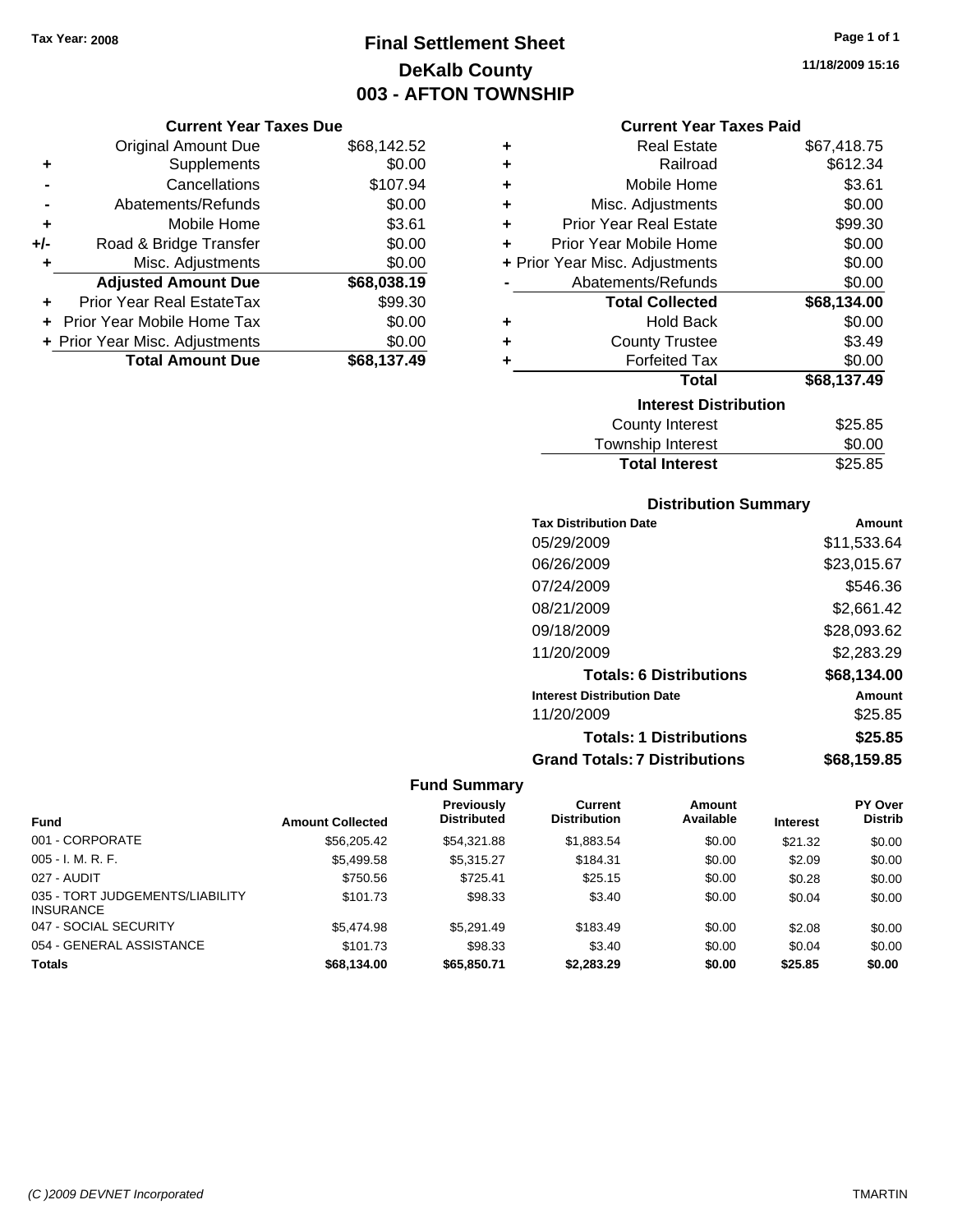**Current Year Taxes Due** Original Amount Due \$282,175.41

**Adjusted Amount Due \$260,120.85**

**Total Amount Due \$260,512.44**

**+** Supplements \$0.00 **-** Cancellations \$446.93 **-** Abatements/Refunds \$0.00 **+** Mobile Home \$14.94 **+/-** Road & Bridge Transfer (\$21,622.57) **+** Misc. Adjustments \$0.00

**+** Prior Year Real EstateTax \$391.59 **+** Prior Year Mobile Home Tax \$0.00 **+ Prior Year Misc. Adjustments**  $$0.00$ 

**Municipality Municipality** Amt. Due Amt. Distrib. **Road and Bridge Summary**

CITY OF DEKALB \$21,623.73 \$21,622.57 **Totals \$21,623.73 \$21,622.57**

# **Final Settlement Sheet Tax Year: 2008 Page 1 of 1 DeKalb County 004 - AFTON ROAD & BRIDGE**

**11/18/2009 15:16**

| <b>Current Year Taxes Paid</b> |  |  |  |
|--------------------------------|--|--|--|
|--------------------------------|--|--|--|

| ٠ | <b>Real Estate</b>             | \$257,555.78 |
|---|--------------------------------|--------------|
| ٠ | Railroad                       | \$2,535.68   |
| ÷ | Mobile Home                    | \$14.94      |
| ÷ | Misc. Adjustments              | \$0.00       |
| ÷ | <b>Prior Year Real Estate</b>  | \$391.59     |
| ÷ | Prior Year Mobile Home         | \$0.00       |
|   | + Prior Year Misc. Adjustments | \$0.00       |
|   | Abatements/Refunds             | \$0.00       |
|   | <b>Total Collected</b>         | \$260,497.99 |
| ٠ | <b>Hold Back</b>               | \$0.00       |
| ٠ | <b>County Trustee</b>          | \$14.45      |
| ٠ | <b>Forfeited Tax</b>           | \$0.00       |
|   | Total                          | \$260,512.44 |
|   | <b>Interest Distribution</b>   |              |
|   | <b>County Interest</b>         | \$98.82      |
|   | Township Interact              | ድስ ሰስ        |

| -----   |
|---------|
| \$0.00  |
| \$98.82 |
|         |

| Amount       |
|--------------|
| \$44,049.63  |
| \$88,033.35  |
| \$2,087.47   |
| \$10,168.46  |
| \$107,434.17 |
| \$8,724.91   |
| \$260,497.99 |
| Amount       |
| \$98.82      |
| \$98.82      |
| \$260.596.81 |
|              |

|                              |                         | <b>Previously</b>  | Current             | Amount    |                 | PY Over        |
|------------------------------|-------------------------|--------------------|---------------------|-----------|-----------------|----------------|
| <b>Fund</b>                  | <b>Amount Collected</b> | <b>Distributed</b> | <b>Distribution</b> | Available | <b>Interest</b> | <b>Distrib</b> |
| 007 - ROAD AND BRIDGE        | \$164,332,38            | \$158,830,40       | \$5.501.98          | \$0.00    | \$65.13         | \$0.00         |
| 008 - BRIDGE CONST W/COUNTY  | \$7.901.64              | \$7.636.81         | \$264.83            | \$0.00    | \$2.77          | \$0.00         |
| 009 - PERMANENT ROAD         | \$73.972.30             | \$71.493.17        | \$2,479.13          | \$0.00    | \$25.91         | \$0.00         |
| 010 - EQUIPMENT AND BUILDING | \$14.291.67             | \$13,812,70        | \$478.97            | \$0.00    | \$5.01          | \$0.00         |
| <b>Totals</b>                | \$260,497.99            | \$251,773.08       | \$8,724.91          | \$0.00    | \$98.82         | \$0.00         |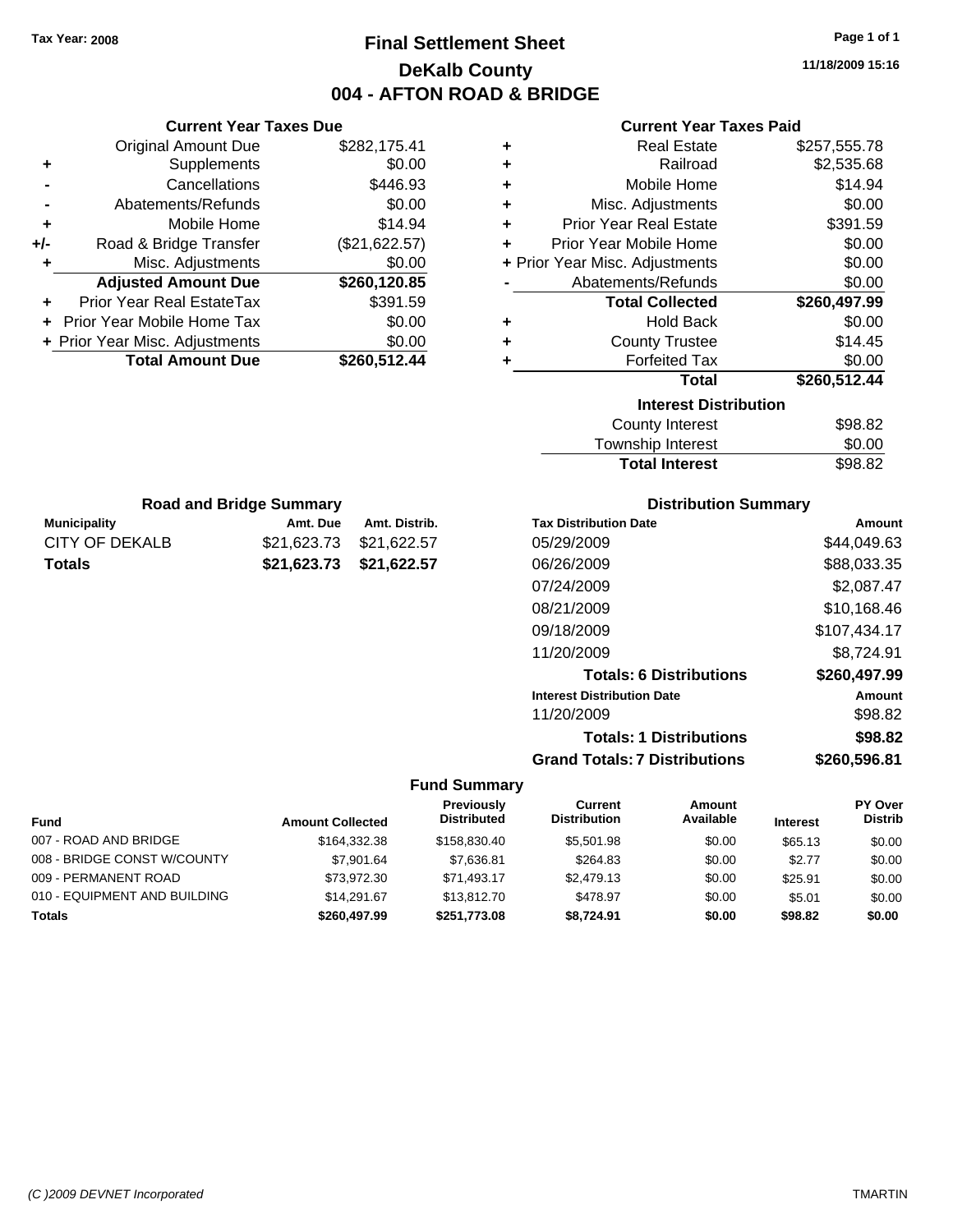**Current Year Taxes Due**

# **Final Settlement Sheet Tax Year: 2008 Page 1 of 1 DeKalb County 005 - CLINTON TOWNSHIP**

**11/18/2009 15:16**

#### **Current Year Taxes Paid**

|                      | OGITUIN TUUT TUAUJ DUU         |             |    | 9911911\ 1991 1989 - 919       |             |
|----------------------|--------------------------------|-------------|----|--------------------------------|-------------|
|                      | <b>Original Amount Due</b>     | \$85,360.82 | ٠  | <b>Real Estate</b>             | \$84,066.57 |
| ÷                    | Supplements                    | \$0.00      | ٠  | Railroad                       | \$760.50    |
|                      | Cancellations                  | \$521.14    | ٠  | Mobile Home                    | \$23.21     |
| $\blacksquare$       | Abatements/Refunds             | \$0.00      | ٠  | Misc. Adjustments              | \$0.00      |
| ٠                    | Mobile Home                    | \$23.21     |    | <b>Prior Year Real Estate</b>  | \$0.00      |
| I-                   | Road & Bridge Transfer         | \$0.00      | ÷. | Prior Year Mobile Home         | \$0.00      |
| ÷                    | Misc. Adjustments              | \$0.00      |    | + Prior Year Misc. Adjustments | \$0.00      |
|                      | <b>Adjusted Amount Due</b>     | \$84,862.89 |    | Abatements/Refunds             | \$0.00      |
| $\ddot{\phantom{1}}$ | Prior Year Real EstateTax      | \$0.00      |    | <b>Total Collected</b>         | \$84,850.28 |
|                      | + Prior Year Mobile Home Tax   | \$0.00      | ٠  | <b>Hold Back</b>               | \$0.00      |
|                      | + Prior Year Misc. Adjustments | \$0.00      | ٠  | <b>County Trustee</b>          | \$12.61     |
|                      | <b>Total Amount Due</b>        | \$84,862.89 |    | <b>Forfeited Tax</b>           | \$0.00      |
|                      |                                |             |    | Total                          | \$84,862.89 |
|                      |                                |             |    | <b>Interest Distribution</b>   |             |
|                      |                                |             |    | County Interest                | \$32.19     |
|                      |                                |             |    |                                |             |

## Township Interest \$0.00 Total Interest \$32.19

# **Distribution Summary**

| <b>Tax Distribution Date</b>         | Amount      |
|--------------------------------------|-------------|
| 05/29/2009                           | \$17,941.17 |
| 06/26/2009                           | \$25,495.26 |
| 07/24/2009                           | \$926.05    |
| 08/21/2009                           | \$1,863.88  |
| 09/18/2009                           | \$34,044.97 |
| 11/20/2009                           | \$4,578.95  |
| <b>Totals: 6 Distributions</b>       | \$84,850.28 |
| <b>Interest Distribution Date</b>    | Amount      |
| 11/20/2009                           | \$32.19     |
| <b>Totals: 1 Distributions</b>       | \$32.19     |
| <b>Grand Totals: 7 Distributions</b> | \$84,882.47 |

|                                                     |                         | <b>Previously</b>  | Current             | Amount    |                 | PY Over        |
|-----------------------------------------------------|-------------------------|--------------------|---------------------|-----------|-----------------|----------------|
| <b>Fund</b>                                         | <b>Amount Collected</b> | <b>Distributed</b> | <b>Distribution</b> | Available | <b>Interest</b> | <b>Distrib</b> |
| 001 - CORPORATE                                     | \$64.855.24             | \$61.355.31        | \$3,499.93          | \$0.00    | \$24.60         | \$0.00         |
| $005 - I. M. R. F.$                                 | \$600.14                | \$567.76           | \$32.38             | \$0.00    | \$0.23          | \$0.00         |
| 027 - AUDIT                                         | \$998.43                | \$944.55           | \$53.88             | \$0.00    | \$0.38          | \$0.00         |
| 035 - TORT JUDGEMENTS/LIABILITY<br><b>INSURANCE</b> | \$4.970.87              | \$4,702.63         | \$268.24            | \$0.00    | \$1.89          | \$0.00         |
| 047 - SOCIAL SECURITY                               | \$5,969.30              | \$5,647.16         | \$322.14            | \$0.00    | \$2.26          | \$0.00         |
| 054 - GENERAL ASSISTANCE                            | \$7,456.30              | \$7,053.92         | \$402.38            | \$0.00    | \$2.83          | \$0.00         |
| <b>Totals</b>                                       | \$84,850,28             | \$80,271,33        | \$4,578.95          | \$0.00    | \$32.19         | \$0.00         |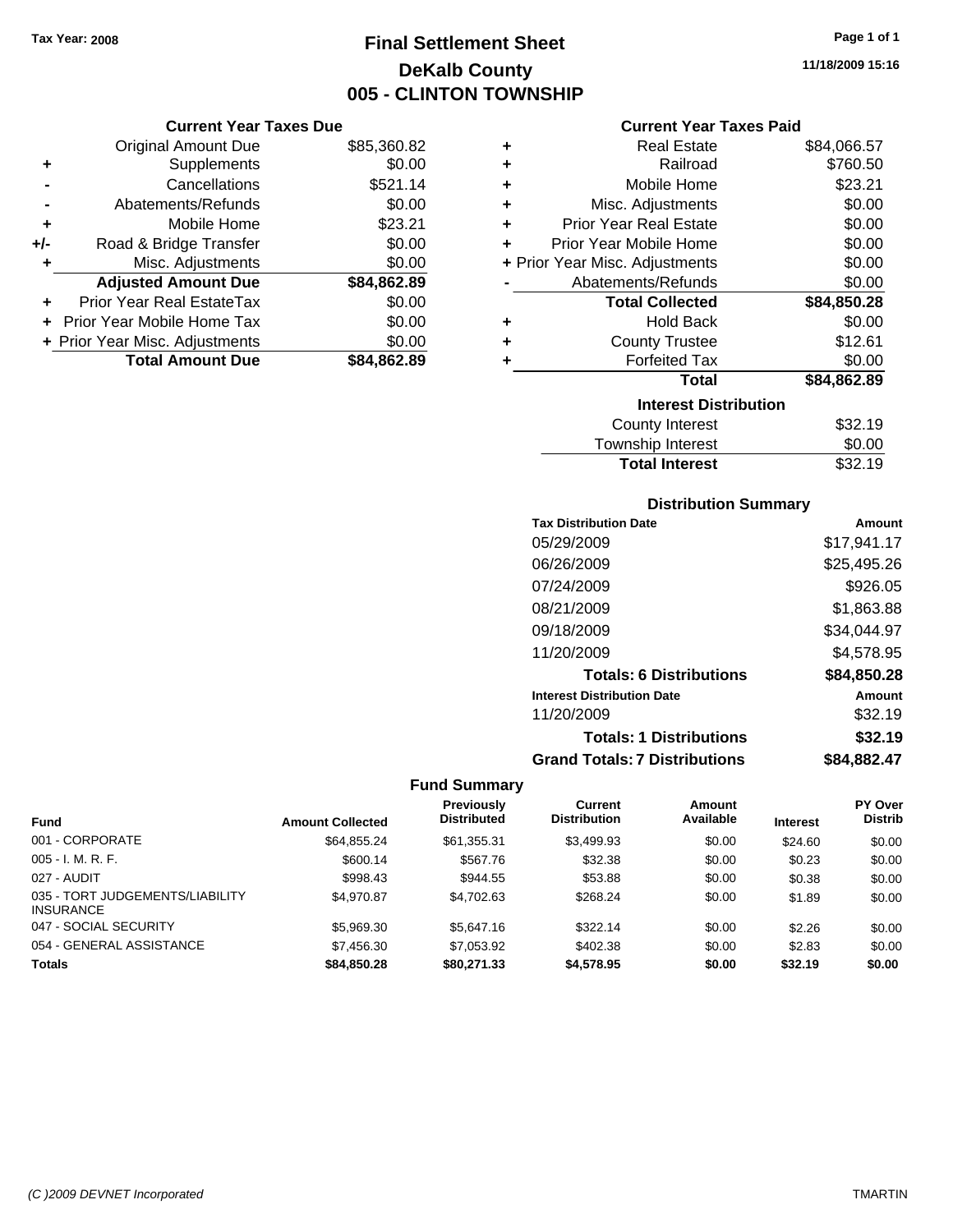**Current Year Taxes Due** Original Amount Due \$75,391.11

**Adjusted Amount Due \$74,951.35**

**Total Amount Due \$74,951.35**

**+** Supplements \$0.00 **-** Cancellations \$460.26 **-** Abatements/Refunds \$0.00 **+** Mobile Home \$20.50 **+/-** Road & Bridge Transfer \$0.00 **+** Misc. Adjustments \$0.00

**+** Prior Year Real EstateTax \$0.00 **+** Prior Year Mobile Home Tax \$0.00 **+ Prior Year Misc. Adjustments**  $$0.00$ 

# **Final Settlement Sheet Tax Year: 2008 Page 1 of 1 DeKalb County 006 - CLINTON TWP LIBRARY**

**11/18/2009 15:16**

#### **Current Year Taxes Paid**

| ٠ | <b>Real Estate</b>             | \$74,248.04 |  |  |  |
|---|--------------------------------|-------------|--|--|--|
| ٠ | Railroad                       | \$671.68    |  |  |  |
| ٠ | Mobile Home                    | \$20.50     |  |  |  |
| ٠ | Misc. Adjustments              | \$0.00      |  |  |  |
| ÷ | <b>Prior Year Real Estate</b>  | \$0.00      |  |  |  |
| ٠ | Prior Year Mobile Home         | \$0.00      |  |  |  |
|   | + Prior Year Misc. Adjustments | \$0.00      |  |  |  |
|   | Abatements/Refunds             | \$0.00      |  |  |  |
|   | <b>Total Collected</b>         | \$74,940.22 |  |  |  |
| ٠ | <b>Hold Back</b>               | \$0.00      |  |  |  |
| ٠ | <b>County Trustee</b>          | \$11.13     |  |  |  |
| ٠ | <b>Forfeited Tax</b>           | \$0.00      |  |  |  |
|   | Total                          | \$74,951.35 |  |  |  |
|   | <b>Interest Distribution</b>   |             |  |  |  |
|   | <b>County Interest</b>         | \$28.43     |  |  |  |
|   | Township Interest              | \$0.00      |  |  |  |
|   | <b>Total Interest</b>          | \$28.43     |  |  |  |

#### **Distribution Summary**

| <b>Tax Distribution Date</b>         | Amount      |
|--------------------------------------|-------------|
| 05/29/2009                           | \$15.845.67 |
| 06/26/2009                           | \$22,517.57 |
| 07/24/2009                           | \$817.92    |
| 08/21/2009                           | \$1.646.19  |
| 09/18/2009                           | \$30,068.76 |
| 11/20/2009                           | \$4.044.11  |
| <b>Totals: 6 Distributions</b>       | \$74,940.22 |
| <b>Interest Distribution Date</b>    | Amount      |
| 11/20/2009                           | \$28.43     |
| <b>Totals: 1 Distributions</b>       | \$28.43     |
| <b>Grand Totals: 7 Distributions</b> | \$74.968.65 |
|                                      |             |

| Fund          | <b>Amount Collected</b> | Previously<br><b>Distributed</b> | Current<br>Distribution | Amount<br>Available | <b>Interest</b> | <b>PY Over</b><br><b>Distrib</b> |
|---------------|-------------------------|----------------------------------|-------------------------|---------------------|-----------------|----------------------------------|
| 016 - LIBRARY | \$74.940.22             | \$70.896.11                      | \$4.044.11              | \$0.00              | \$28.43         | \$0.00                           |
| Totals        | \$74.940.22             | \$70.896.11                      | \$4,044.11              | \$0.00              | \$28.43         | \$0.00                           |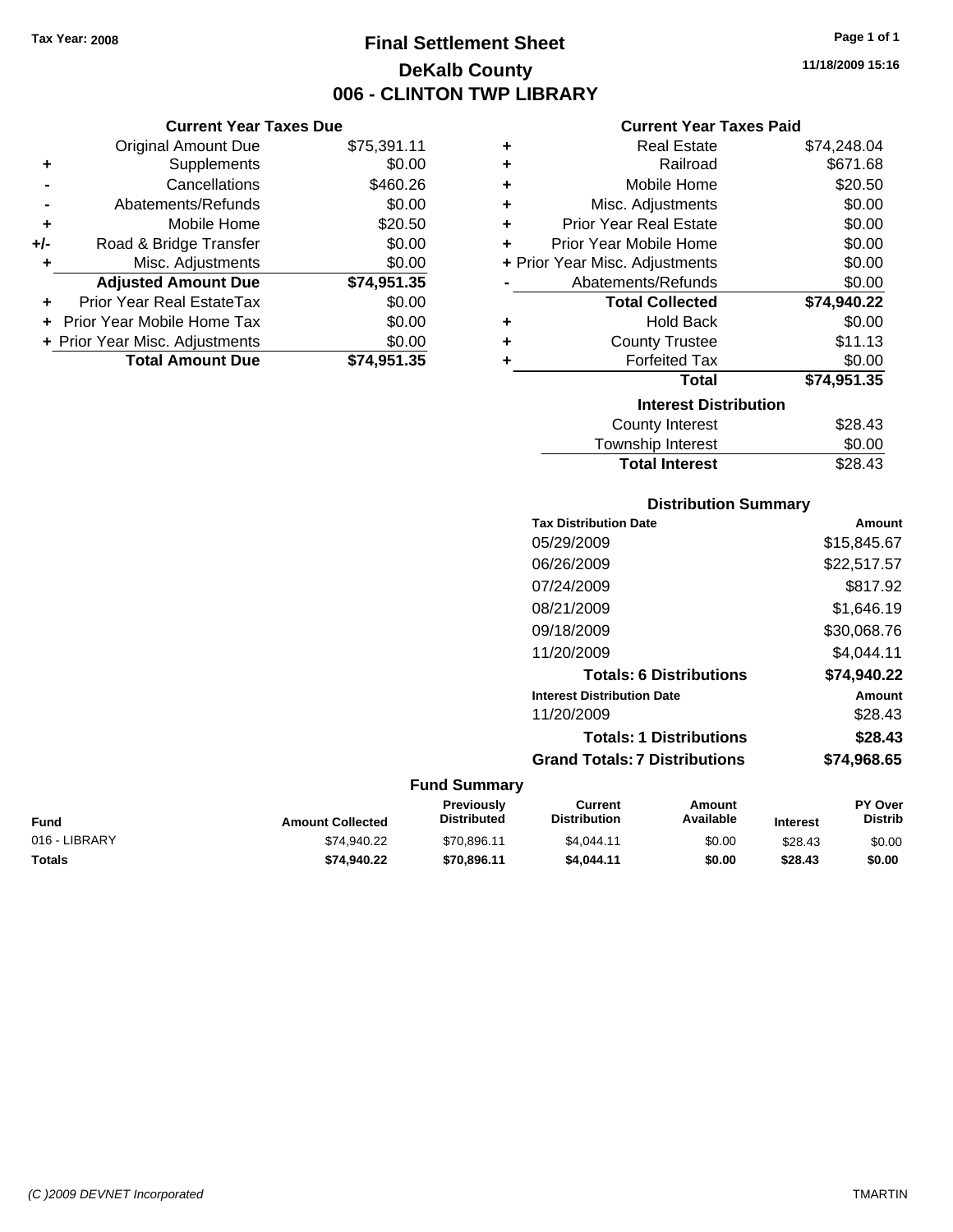# **Final Settlement Sheet Tax Year: 2008 Page 1 of 1 DeKalb County 007 - CLINTON CEMETERY**

#### **Current Year Taxes Paid**

|     | <b>Current Year Taxes Due</b>  |             |  |  |  |  |  |
|-----|--------------------------------|-------------|--|--|--|--|--|
|     | <b>Original Amount Due</b>     | \$20,099.41 |  |  |  |  |  |
| ٠   | Supplements                    | \$0.00      |  |  |  |  |  |
|     | Cancellations                  | \$122.70    |  |  |  |  |  |
|     | Abatements/Refunds             | \$0.00      |  |  |  |  |  |
| ٠   | Mobile Home                    | \$5.47      |  |  |  |  |  |
| +/- | Road & Bridge Transfer         | \$0.00      |  |  |  |  |  |
| ٠   | Misc. Adjustments              | \$0.00      |  |  |  |  |  |
|     | <b>Adjusted Amount Due</b>     | \$19,982.18 |  |  |  |  |  |
| ٠   | Prior Year Real EstateTax      | \$0.00      |  |  |  |  |  |
|     | Prior Year Mobile Home Tax     | \$0.00      |  |  |  |  |  |
|     | + Prior Year Misc. Adjustments | \$0.00      |  |  |  |  |  |
|     | <b>Total Amount Due</b>        | \$19,982.18 |  |  |  |  |  |

| ٠ | <b>Real Estate</b>             | \$19,794.66 |
|---|--------------------------------|-------------|
| ÷ | Railroad                       | \$179.08    |
| ÷ | Mobile Home                    | \$5.47      |
| ÷ | Misc. Adjustments              | \$0.00      |
| ٠ | <b>Prior Year Real Estate</b>  | \$0.00      |
| ٠ | Prior Year Mobile Home         | \$0.00      |
|   | + Prior Year Misc. Adjustments | \$0.00      |
|   | Abatements/Refunds             | \$0.00      |
|   | <b>Total Collected</b>         | \$19,979.21 |
| ٠ | <b>Hold Back</b>               | \$0.00      |
| ٠ | <b>County Trustee</b>          | \$2.97      |
| ٠ | <b>Forfeited Tax</b>           | \$0.00      |
|   | Total                          | \$19,982.18 |
|   | <b>Interest Distribution</b>   |             |
|   | County Interest                | \$7.58      |
|   | <b>Township Interest</b>       | \$0.00      |
|   | <b>Total Interest</b>          | \$7.58      |

## **Distribution Summary Tax Distribution Date Amount** 05/29/2009 \$4,224.47 06/26/2009 \$6,003.15 07/24/2009 \$218.05 08/21/2009 \$438.89 09/18/2009 \$8,016.45 11/20/2009 \$1,078.20 **Totals: 6 Distributions \$19,979.21 Interest Distribution Date Amount** 11/20/2009 \$7.58 **Totals: 1 Distributions \$7.58 Grand Totals: 7 Distributions \$19,986.79**

| Fund           | <b>Amount Collected</b> | Previously<br><b>Distributed</b> | Current<br><b>Distribution</b> | Amount<br>Available | <b>Interest</b> | <b>PY Over</b><br><b>Distrib</b> |
|----------------|-------------------------|----------------------------------|--------------------------------|---------------------|-----------------|----------------------------------|
| 017 - CEMETERY | \$19,979.21             | \$18,901.01                      | \$1.078.20                     | \$0.00              | \$7.58          | \$0.00                           |
| Totals         | \$19,979.21             | \$18,901.01                      | \$1.078.20                     | \$0.00              | \$7.58          | \$0.00                           |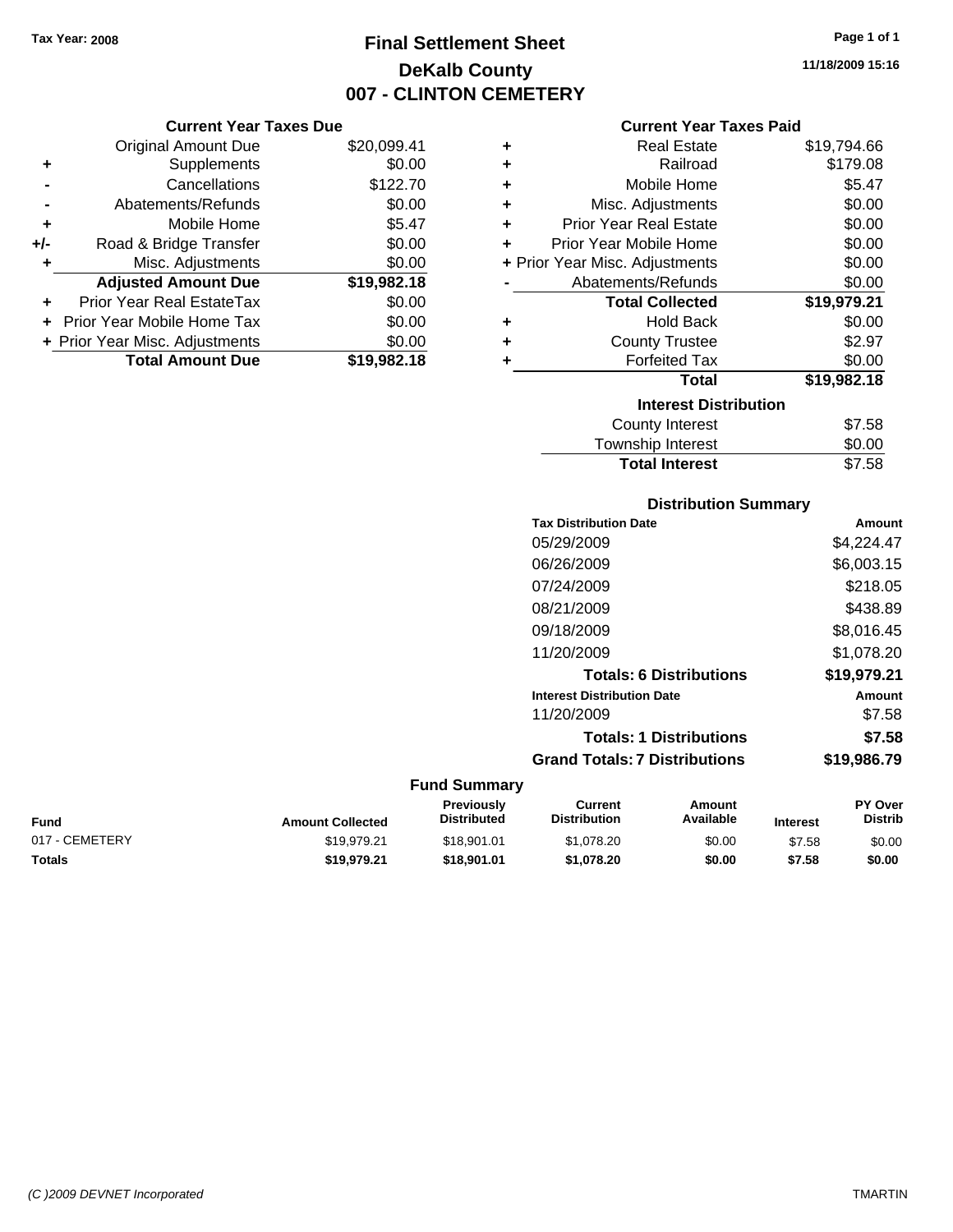**Current Year Taxes Due** Original Amount Due \$14,003.21

# **Final Settlement Sheet Tax Year: 2008 Page 1 of 1 DeKalb County 008 - CLINTON COMM BLDG**

**11/18/2009 15:16**

#### **Current Year Taxes Paid**

|                | <b>Original Amount Due</b>     | \$14,003.21 | ٠ | <b>Real Estate</b>             | \$13,790.88 |
|----------------|--------------------------------|-------------|---|--------------------------------|-------------|
| ٠              | Supplements                    | \$0.00      | ٠ | Railroad                       | \$124.76    |
| $\blacksquare$ | Cancellations                  | \$85.50     | ٠ | Mobile Home                    | \$3.81      |
|                | Abatements/Refunds             | \$0.00      | ٠ | Misc. Adjustments              | \$0.00      |
| ÷              | Mobile Home                    | \$3.81      | ٠ | <b>Prior Year Real Estate</b>  | \$0.00      |
| I-             | Road & Bridge Transfer         | \$0.00      | ÷ | Prior Year Mobile Home         | \$0.00      |
| ٠              | Misc. Adjustments              | \$0.00      |   | + Prior Year Misc. Adjustments | \$0.00      |
|                | <b>Adjusted Amount Due</b>     | \$13,921.52 |   | Abatements/Refunds             | \$0.00      |
| ÷              | Prior Year Real EstateTax      | \$0.00      |   | <b>Total Collected</b>         | \$13,919.45 |
|                | + Prior Year Mobile Home Tax   | \$0.00      | ٠ | <b>Hold Back</b>               | \$0.00      |
|                | + Prior Year Misc. Adjustments | \$0.00      | ٠ | <b>County Trustee</b>          | \$2.07      |
|                | <b>Total Amount Due</b>        | \$13,921.52 |   | <b>Forfeited Tax</b>           | \$0.00      |
|                |                                |             |   | <b>Total</b>                   | \$13,921.52 |
|                |                                |             |   | <b>Interest Distribution</b>   |             |
|                |                                |             |   | County Interest                | \$5.28      |
|                |                                |             |   | Tauraabin Interast             | ሮስ ሰሰ       |

# Township Interest \$0.00 **Total Interest** \$5.28

#### **Distribution Summary**

| <b>Tax Distribution Date</b>         | Amount      |
|--------------------------------------|-------------|
| 05/29/2009                           | \$2,943.23  |
| 06/26/2009                           | \$4,182.52  |
| 07/24/2009                           | \$151.89    |
| 08/21/2009                           | \$305.76    |
| 09/18/2009                           | \$5,584.89  |
| 11/20/2009                           | \$751.16    |
| <b>Totals: 6 Distributions</b>       | \$13.919.45 |
| <b>Interest Distribution Date</b>    | Amount      |
| 11/20/2009                           | \$5.28      |
| <b>Totals: 1 Distributions</b>       | \$5.28      |
| <b>Grand Totals: 7 Distributions</b> | \$13,924.73 |
|                                      |             |

| <b>Fund</b>     | <b>Amount Collected</b> | Previously<br><b>Distributed</b> | Current<br><b>Distribution</b> | Amount<br>Available | <b>Interest</b> | <b>PY Over</b><br><b>Distrib</b> |
|-----------------|-------------------------|----------------------------------|--------------------------------|---------------------|-----------------|----------------------------------|
| 001 - CORPORATE | \$13.919.45             | \$13.168.29                      | \$751.16                       | \$0.00              | \$5.28          | \$0.00                           |
| <b>Totals</b>   | \$13.919.45             | \$13.168.29                      | \$751.16                       | \$0.00              | \$5.28          | \$0.00                           |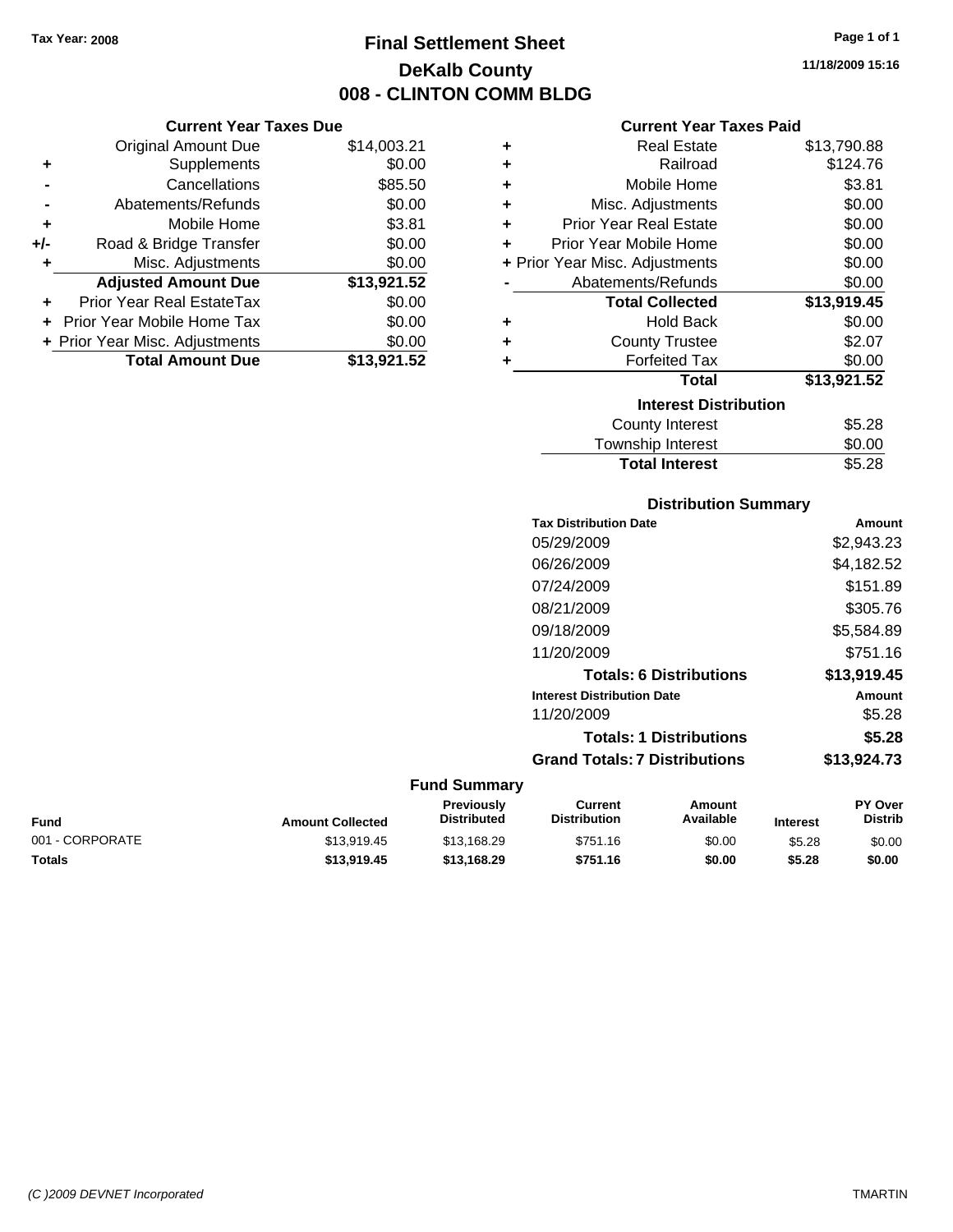# **Final Settlement Sheet Tax Year: 2008 Page 1 of 1 DeKalb County 009 - CLINTON ROAD & BRIDGE**

**11/18/2009 15:16**

#### **Current Year Taxes Paid**

| ٠ | <b>Real Estate</b>             | \$186,894.01 |
|---|--------------------------------|--------------|
| ÷ | Railroad                       | \$2,049.18   |
| ÷ | Mobile Home                    | \$62.53      |
| ÷ | Misc. Adjustments              | \$0.00       |
| ÷ | <b>Prior Year Real Estate</b>  | \$0.00       |
| ÷ | Prior Year Mobile Home         | \$0.00       |
|   | + Prior Year Misc. Adjustments | \$0.00       |
|   | Abatements/Refunds             | \$0.00       |
|   | <b>Total Collected</b>         | \$189,005.72 |
| ÷ | <b>Hold Back</b>               | \$0.00       |
| ٠ | <b>County Trustee</b>          | \$33.97      |
| ٠ | <b>Forfeited Tax</b>           | \$0.00       |
|   | <b>Total</b>                   | \$189,039.69 |
|   | <b>Interest Distribution</b>   |              |
|   | <b>County Interest</b>         | \$71.70      |
|   |                                | ີົ້          |

| <b>Total Interest</b> | \$71.70 |
|-----------------------|---------|
| Township Interest     | \$0.00  |
| County Interest       | \$71.70 |

| <b>Distribution Summary</b> |  |
|-----------------------------|--|
|-----------------------------|--|

| <b>Tax Distribution Date</b>         | Amount       |
|--------------------------------------|--------------|
| 05/29/2009                           | \$39,909.89  |
| 06/26/2009                           | \$56,836.91  |
| 07/24/2009                           | \$2,059.99   |
| 08/21/2009                           | \$4,146.27   |
| 09/18/2009                           | \$75,765.50  |
| 11/20/2009                           | \$10,287.16  |
| <b>Totals: 6 Distributions</b>       | \$189,005.72 |
| <b>Interest Distribution Date</b>    | Amount       |
| 11/20/2009                           | \$71.70      |
| <b>Totals: 1 Distributions</b>       | \$71.70      |
| <b>Grand Totals: 7 Distributions</b> | \$189,077.42 |

#### **Fund Summary**

 $\overline{\phantom{0}}$ 

| <b>Fund</b>                            | <b>Amount Collected</b> | Previously<br><b>Distributed</b> | Current<br><b>Distribution</b> | <b>Amount</b><br>Available | <b>Interest</b> | PY Over<br><b>Distrib</b> |
|----------------------------------------|-------------------------|----------------------------------|--------------------------------|----------------------------|-----------------|---------------------------|
| 007 - ROAD AND BRIDGE                  | \$79.662.21             | \$75.275.74                      | \$4.386.47                     | \$0.00                     | \$37.41         | \$0.00                    |
| 009 - PERMANENT ROAD                   | \$81,509.80             | \$77.111.13                      | \$4,398.67                     | \$0.00                     | \$25.56         | \$0.00                    |
| 010 - EQUIPMENT AND BUILDING           | \$22.862.87             | \$21,629.09                      | \$1,233.78                     | \$0.00                     | \$7.17          | \$0.00                    |
| 035 - TORT JUDGEMENTS/LIABILITY<br>INS | \$4.970.84              | \$4.702.60                       | \$268.24                       | \$0.00                     | \$1.56          | \$0.00                    |
| <b>Totals</b>                          | \$189,005.72            | \$178,718,56                     | \$10,287.16                    | \$0.00                     | \$71.70         | \$0.00                    |

|     | <b>Current Year Taxes Due</b>  |               |  |  |  |
|-----|--------------------------------|---------------|--|--|--|
|     | Original Amount Due            | \$230,004.36  |  |  |  |
| ٠   | Supplements                    | \$0.00        |  |  |  |
|     | Cancellations                  | \$1,404.20    |  |  |  |
|     | Abatements/Refunds             | \$0.00        |  |  |  |
| ÷   | Mobile Home                    | \$62.53       |  |  |  |
| +/- | Road & Bridge Transfer         | (\$39,623.00) |  |  |  |
| ٠   | Misc. Adjustments              | \$0.00        |  |  |  |
|     | <b>Adjusted Amount Due</b>     | \$189,039.69  |  |  |  |
|     | Prior Year Real EstateTax      | \$0.00        |  |  |  |
|     | Prior Year Mobile Home Tax     | \$0.00        |  |  |  |
|     | + Prior Year Misc. Adjustments | \$0.00        |  |  |  |
|     | <b>Total Amount Due</b>        | \$189,039.69  |  |  |  |

**Municipality Municipality** Amt. Due Amt. Distrib. **Road and Bridge Summary**

VILLAGE OF WATERMAN \$39,628.93 \$39,623.00 **Totals \$39,628.93 \$39,623.00**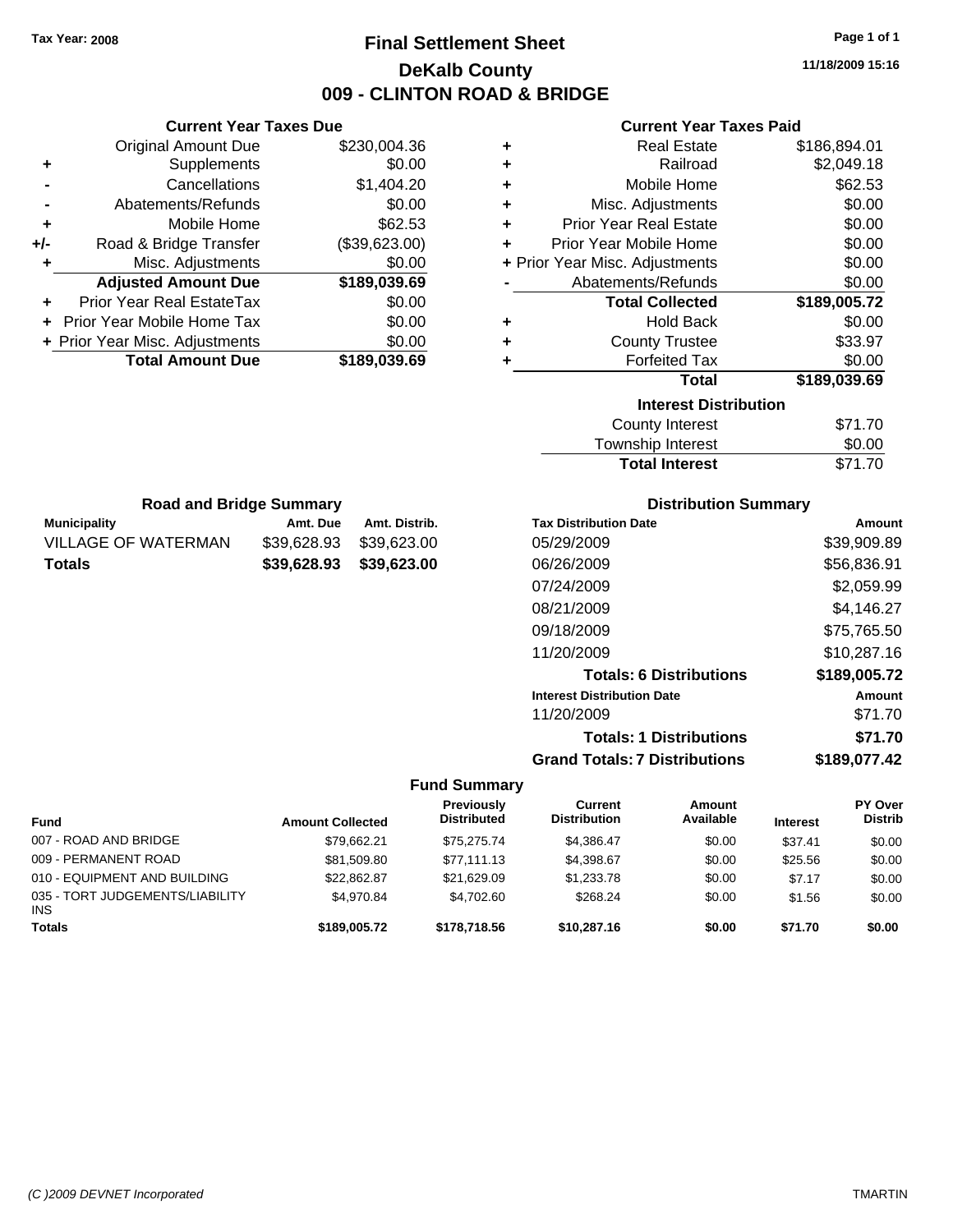# **Final Settlement Sheet Tax Year: 2008 Page 1 of 1 DeKalb County 010 - CORTLAND TOWNSHIP**

**11/18/2009 15:16**

#### **Current Year Taxes Due**

|       | <b>Original Amount Due</b>     | \$211,686.11 |
|-------|--------------------------------|--------------|
| ٠     | Supplements                    | \$70.87      |
|       | Cancellations                  | \$3,788.55   |
|       | Abatements/Refunds             | \$1.04       |
| ٠     | Mobile Home                    | \$81.92      |
| $+/-$ | Road & Bridge Transfer         | \$0.00       |
| ٠     | Misc. Adjustments              | \$0.00       |
|       | <b>Adjusted Amount Due</b>     | \$208,049.31 |
|       | Prior Year Real EstateTax      | \$72.67      |
|       | Prior Year Mobile Home Tax     | \$0.00       |
|       | + Prior Year Misc. Adjustments | \$0.00       |
|       | <b>Total Amount Due</b>        | \$208,121.98 |

#### **Current Year Taxes Paid**

| ٠ | <b>Real Estate</b>             | \$207,449.69 |
|---|--------------------------------|--------------|
| ÷ | Railroad                       | \$461.52     |
| ٠ | Mobile Home                    | \$79.74      |
| ٠ | Misc. Adjustments              | \$0.00       |
| ÷ | <b>Prior Year Real Estate</b>  | \$72.67      |
| ٠ | Prior Year Mobile Home         | \$0.00       |
|   | + Prior Year Misc. Adjustments | \$0.00       |
|   | Abatements/Refunds             | \$1.04       |
|   | <b>Total Collected</b>         | \$208,062.58 |
| ٠ | <b>Hold Back</b>               |              |
|   |                                | \$0.00       |
| ÷ | <b>County Trustee</b>          | \$11.48      |
| ٠ | <b>Forfeited Tax</b>           | \$47.92      |
|   | <b>Total</b>                   | \$208,121.98 |
|   | <b>Interest Distribution</b>   |              |
|   | <b>County Interest</b>         | \$78.93      |

#### Township Interest \$0.00<br>
Total Interest \$78.93 **Total Interest**

#### **Distribution Summary**

| <b>Tax Distribution Date</b>         | Amount       |
|--------------------------------------|--------------|
| 05/29/2009                           | \$55,537.65  |
| 06/26/2009                           | \$48,003.31  |
| 07/24/2009                           | \$2,226.00   |
| 08/21/2009                           | \$5,428.22   |
| 09/18/2009                           | \$87,656.48  |
| 11/20/2009                           | \$9,210.92   |
| <b>Totals: 6 Distributions</b>       | \$208,062.58 |
| <b>Interest Distribution Date</b>    | Amount       |
| 11/20/2009                           | \$78.93      |
| <b>Totals: 1 Distributions</b>       | \$78.93      |
| <b>Grand Totals: 7 Distributions</b> | \$208,141.51 |

#### **Fund Summary**

| <b>Fund</b>                             | <b>Amount Collected</b> | <b>Previously</b><br><b>Distributed</b> | Current<br><b>Distribution</b> | Amount<br>Available | <b>Interest</b> | <b>PY Over</b><br><b>Distrib</b> |
|-----------------------------------------|-------------------------|-----------------------------------------|--------------------------------|---------------------|-----------------|----------------------------------|
| 001 - CORPORATE                         | \$162,257.40            | \$155,074.29                            | \$7,183.11                     | \$0.00              | \$61.55         | \$0.00                           |
| $005 - I. M. R. F.$                     | \$11,813.16             | \$11,290.21                             | \$522.95                       | \$0.00              | \$4.48          | \$0.00                           |
| 027 - AUDIT                             | \$2,972.59              | \$2,841.00                              | \$131.59                       | \$0.00              | \$1.13          | \$0.00                           |
| 035 - TORT JUDGEMENTS/LIABILITY<br>INS. | \$12,304.41             | \$11.759.68                             | \$544.73                       | \$0.00              | \$4.67          | \$0.00                           |
| 047 - SOCIAL SECURITY                   | \$9.848.64              | \$9.412.65                              | \$435.99                       | \$0.00              | \$3.74          | \$0.00                           |
| 054 - GENERAL ASSISTANCE                | \$8,866.38              | \$8,473.83                              | \$392.55                       | \$0.00              | \$3.36          | \$0.00                           |
| <b>Totals</b>                           | \$208.062.58            | \$198,851,66                            | \$9,210.92                     | \$0.00              | \$78.93         | \$0.00                           |

#### **Abatement Detail**

| Year Source           | <b>Account Type</b> | <b>Amount Adjustment Description</b>                       |
|-----------------------|---------------------|------------------------------------------------------------|
| 2008 RE - Real Estate | RE Abatement        | \$1.04 Interest on 2006 PTAB-Sycamore Meadows Apts. by TBA |
| Totals 1 entries      |                     | \$1.04                                                     |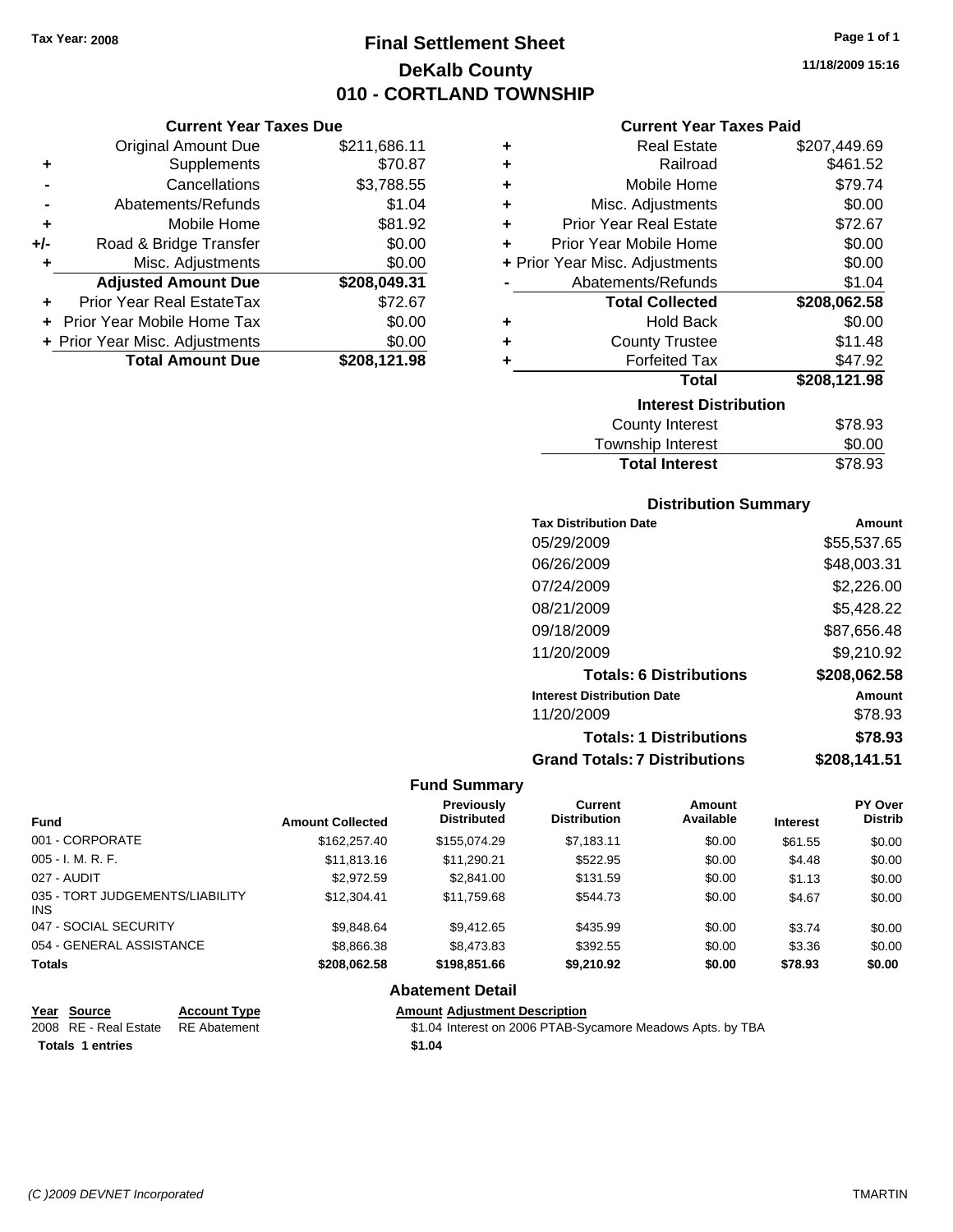# **Final Settlement Sheet Tax Year: 2008 Page 1 of 1 DeKalb County 011 - CORTLAND ROAD & BRIDGE**

**11/18/2009 15:16**

#### **Current Year Taxes Paid**

|     | <b>Current Year Taxes Due</b>  |               |   | <b>Current Year Taxes Paid</b> |              |
|-----|--------------------------------|---------------|---|--------------------------------|--------------|
|     | <b>Original Amount Due</b>     | \$389,208.86  | ٠ | <b>Real Estate</b>             | \$365,326.99 |
| ٠   | <b>Supplements</b>             | \$130.30      | ٠ | Railroad                       | \$848.56     |
|     | Cancellations                  | \$384.61      | ٠ | Mobile Home                    | \$146.60     |
|     | Abatements/Refunds             | \$1.92        | ٠ | Misc. Adjustments              | \$0.00       |
| ٠   | Mobile Home                    | \$150.61      | ٠ | <b>Prior Year Real Estate</b>  | \$185.75     |
| +/- | Road & Bridge Transfer         | (\$22,673.76) | ÷ | Prior Year Mobile Home         | \$0.00       |
|     | Misc. Adjustments              | \$0.00        |   | + Prior Year Misc. Adjustments | \$0.00       |
|     | <b>Adjusted Amount Due</b>     | \$366,429.48  |   | Abatements/Refunds             | \$1.92       |
| ÷.  | Prior Year Real EstateTax      | \$185.75      |   | <b>Total Collected</b>         | \$366,505.98 |
|     | + Prior Year Mobile Home Tax   | \$0.00        | ٠ | <b>Hold Back</b>               | \$0.00       |
|     | + Prior Year Misc. Adjustments | \$0.00        | ٠ | <b>County Trustee</b>          | \$21.14      |
|     | <b>Total Amount Due</b>        | \$366,615.23  |   | <b>Forfeited Tax</b>           | \$88.11      |
|     |                                |               |   | <b>Total</b>                   | \$366,615.23 |
|     |                                |               |   | Interest Blatchetter           |              |

#### **Total \$366,615.23 Interest Distribution**

| <b>Total Interest</b> | \$139.03 |
|-----------------------|----------|
| Township Interest     | \$0.00   |
| County Interest       | \$139.03 |

| <b>Road and Bridge Summary</b> |             |               |  |  |  |  |
|--------------------------------|-------------|---------------|--|--|--|--|
| <b>Municipality</b>            | Amt. Due    | Amt. Distrib. |  |  |  |  |
| TOWN OF CORTLAND               | \$7,263.94  | \$7,261.98    |  |  |  |  |
| CITY OF DEKALB                 | \$494.29    | \$494.17      |  |  |  |  |
| <b>VILLAGE OF MAPLE PARK</b>   | \$1,650.06  | \$1,649.63    |  |  |  |  |
| <b>CITY OF SYCAMORE</b>        | \$13,271.55 | \$13,267.98   |  |  |  |  |
| <b>Totals</b>                  | \$22,679.84 | \$22,673.76   |  |  |  |  |

#### **Distribution Summary**

| <b>Tax Distribution Date</b>         | Amount       |
|--------------------------------------|--------------|
| 05/29/2009                           | \$96,131,03  |
| 06/26/2009                           | \$86,225.42  |
| 07/24/2009                           | \$3,853.75   |
| 08/21/2009                           | \$11,433.32  |
| 09/18/2009                           | \$152,840.75 |
| 11/20/2009                           | \$16,021.71  |
| <b>Totals: 6 Distributions</b>       | \$366,505.98 |
| <b>Interest Distribution Date</b>    | Amount       |
| 11/20/2009                           | \$139.03     |
| <b>Totals: 1 Distributions</b>       | \$139.03     |
| <b>Grand Totals: 7 Distributions</b> | \$366,645.01 |

#### **Fund Summary**

| <b>Fund</b>                             | <b>Amount Collected</b> | <b>Previously</b><br><b>Distributed</b> | Current<br><b>Distribution</b> | Amount<br>Available | <b>Interest</b> | PY Over<br><b>Distrib</b> |
|-----------------------------------------|-------------------------|-----------------------------------------|--------------------------------|---------------------|-----------------|---------------------------|
| 005 - I. M. R. F.                       | \$7,021.18              | \$6,714.38                              | \$306.80                       | \$0.00              | \$2.52          | \$0.00                    |
| 007 - ROAD AND BRIDGE                   | \$27,344.40             | \$26.143.24                             | \$1,201.16                     | \$0.00              | \$17.87         | \$0.00                    |
| 009 - PERMANENT ROAD                    | \$279.991.87            | \$267,756.89                            | \$12,234.98                    | \$0.00              | \$100.02        | \$0.00                    |
| 010 - EQUIPMENT AND BUILDING            | \$30,005.76             | \$28,694.57                             | \$1,311.19                     | \$0.00              | \$10.72         | \$0.00                    |
| 027 - AUDIT                             | \$2,103.90              | \$2.011.97                              | \$91.93                        | \$0.00              | \$0.75          | \$0.00                    |
| 035 - TORT JUDGEMENTS/LIABILITY<br>INS. | \$15,016.12             | \$14,359.93                             | \$656.19                       | \$0.00              | \$5.36          | \$0.00                    |
| 047 - SOCIAL SECURITY                   | \$5,022.75              | \$4,803.29                              | \$219.46                       | \$0.00              | \$1.79          | \$0.00                    |
| <b>Totals</b>                           | \$366,505.98            | \$350,484.27                            | \$16,021.71                    | \$0.00              | \$139.03        | \$0.00                    |

#### **Abatement Detail**

#### **Year Source Account Type Amount Adjustment Description** 2008 RE - Real Estate RE Abatement St.02 Interest on 2006 PTAB-Sycamore Meadows Apts. by TBA **Totals 1 entries 1.92**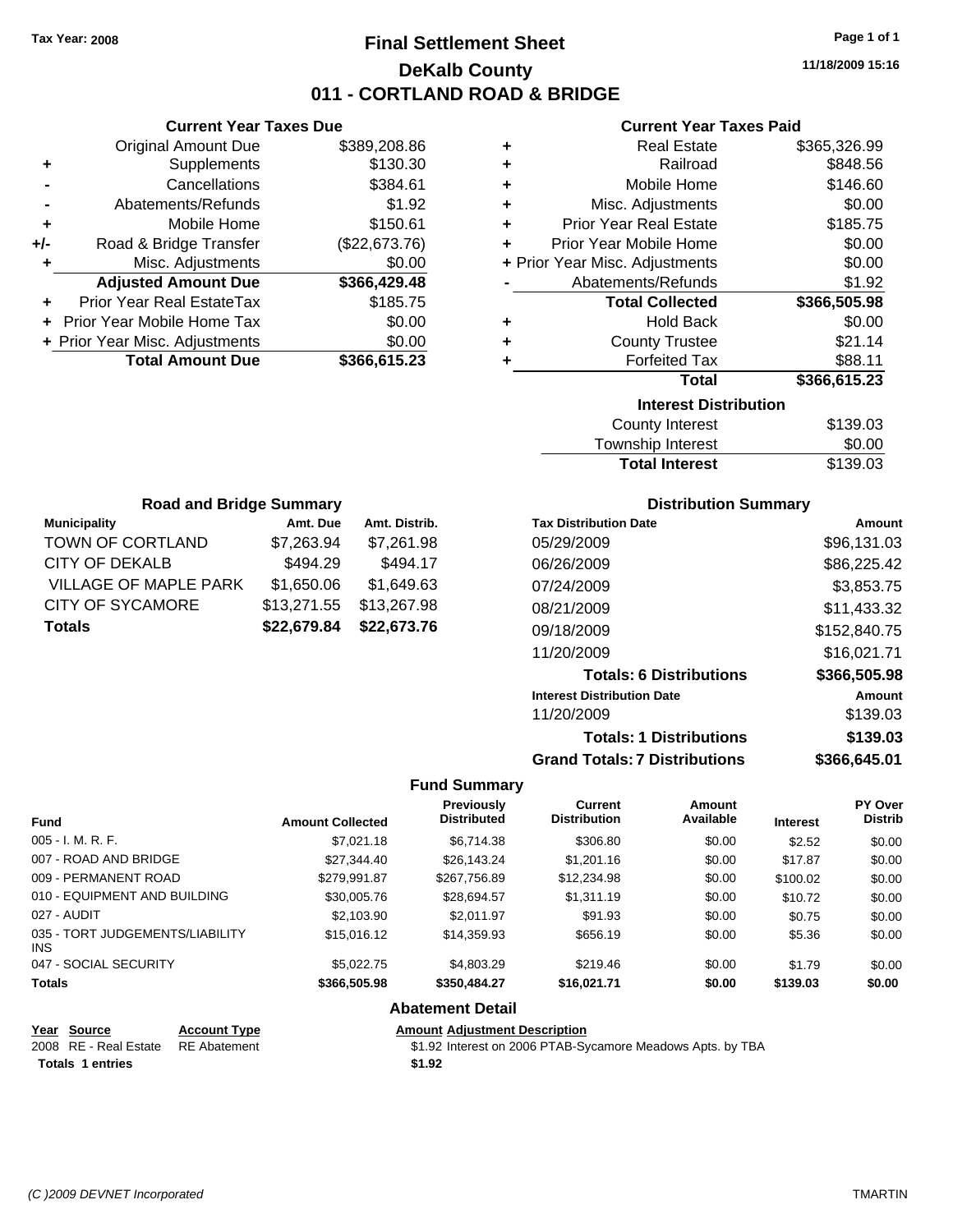# **Final Settlement Sheet Tax Year: 2008 Page 1 of 1 DeKalb County 012 - DEKALB TOWNSHIP**

#### **Current Year Taxes Due**

|     | <b>Original Amount Due</b>       | \$810,734.32 |
|-----|----------------------------------|--------------|
| ٠   | Supplements                      | \$0.00       |
|     | Cancellations                    | \$15,288.34  |
|     | Abatements/Refunds               | \$0.00       |
| ٠   | Mobile Home                      | \$694.21     |
| +/- | Road & Bridge Transfer           | \$0.00       |
| ٠   | Misc. Adjustments                | \$417.36     |
|     | <b>Adjusted Amount Due</b>       | \$796,557.55 |
|     | <b>Prior Year Real EstateTax</b> | (\$894.10)   |
|     | Prior Year Mobile Home Tax       | \$0.00       |
|     | + Prior Year Misc. Adjustments   | \$0.00       |
|     | <b>Total Amount Due</b>          | \$795,663.45 |

| ٠ | <b>Real Estate</b>             | \$792,063.11 |
|---|--------------------------------|--------------|
| ٠ | Railroad                       | \$1,105.88   |
| ٠ | Mobile Home                    | \$686.89     |
| ÷ | Misc. Adjustments              | \$417.36     |
| ÷ | <b>Prior Year Real Estate</b>  | (\$894.10)   |
| ٠ | Prior Year Mobile Home         | \$0.00       |
|   | + Prior Year Misc. Adjustments | \$0.00       |
|   | Abatements/Refunds             | \$0.00       |
|   | <b>Total Collected</b>         | \$793,379.14 |
| ٠ | <b>Hold Back</b>               | \$0.00       |
| ٠ | <b>County Trustee</b>          | \$19.13      |
| ٠ | <b>Forfeited Tax</b>           | \$2,265.18   |
|   | <b>Total</b>                   | \$795,663.45 |
|   | <b>Interest Distribution</b>   |              |
|   | <b>County Interest</b>         | \$300.96     |
|   | بالسيوسية والمراسرة والمسترددة | ጦጣ ወጣ        |

## Township Interest \$0.00<br>
Total Interest \$300.96 **Total Interest**

#### **Distribution Summary**

| <b>Tax Distribution Date</b>         | Amount       |
|--------------------------------------|--------------|
| 05/29/2009                           | \$164,213.17 |
| 06/26/2009                           | \$232,332.65 |
| 07/24/2009                           | \$6.485.98   |
| 08/21/2009                           | \$26.137.53  |
| 09/18/2009                           | \$330,041.73 |
| 11/20/2009                           | \$34.168.08  |
| <b>Totals: 6 Distributions</b>       | \$793,379.14 |
| <b>Interest Distribution Date</b>    | Amount       |
| 11/20/2009                           | \$300.96     |
| <b>Totals: 1 Distributions</b>       | \$300.96     |
| <b>Grand Totals: 7 Distributions</b> | \$793,680.10 |
|                                      |              |

#### **Fund Summary**

| <b>Fund</b>              | <b>Amount Collected</b> | <b>Previously</b><br><b>Distributed</b> | Current<br><b>Distribution</b> | Amount<br>Available | <b>Interest</b> | <b>PY Over</b><br><b>Distrib</b> |
|--------------------------|-------------------------|-----------------------------------------|--------------------------------|---------------------|-----------------|----------------------------------|
| 001 - CORPORATE          | \$617.221.21            | \$590.639.64                            | \$26,581.57                    | \$0.00              | \$234.14        | \$0.00                           |
| 054 - GENERAL ASSISTANCE | \$176,157.93            | \$168,571.42                            | \$7.586.51                     | \$0.00              | \$66.82         | \$0.00                           |
| Totals                   | \$793.379.14            | \$759.211.06                            | \$34,168,08                    | \$0.00              | \$300.96        | \$0.00                           |

#### **Miscellaneous Adjustment Detail**

| Year Source             | <b>Account Type</b>                        | <b>Amount Adjustment Description</b>                |
|-------------------------|--------------------------------------------|-----------------------------------------------------|
| 2008 RE - Real Estate   | <b>Back Tax Collected</b>                  | \$0.95 Eagle Homes Redemption 08-03-400-020 by TBA  |
|                         | 2008 RE - Real Estate Paymt In Lieu of Tax | \$202.21 HOUSING AUTHORITY by TBA                   |
|                         | 2008 RE - Real Estate Paymt In Lieu of Tax | \$202.21 HOUSING AUTHORITY by TBA                   |
|                         | 2008 RE - Real Estate Back Tax Collected   | \$11.99 Certificate Assignment 08-23-156-014 by TBA |
| <b>Totals 4 entries</b> |                                            | \$417.36                                            |
|                         |                                            |                                                     |

**11/18/2009 15:16**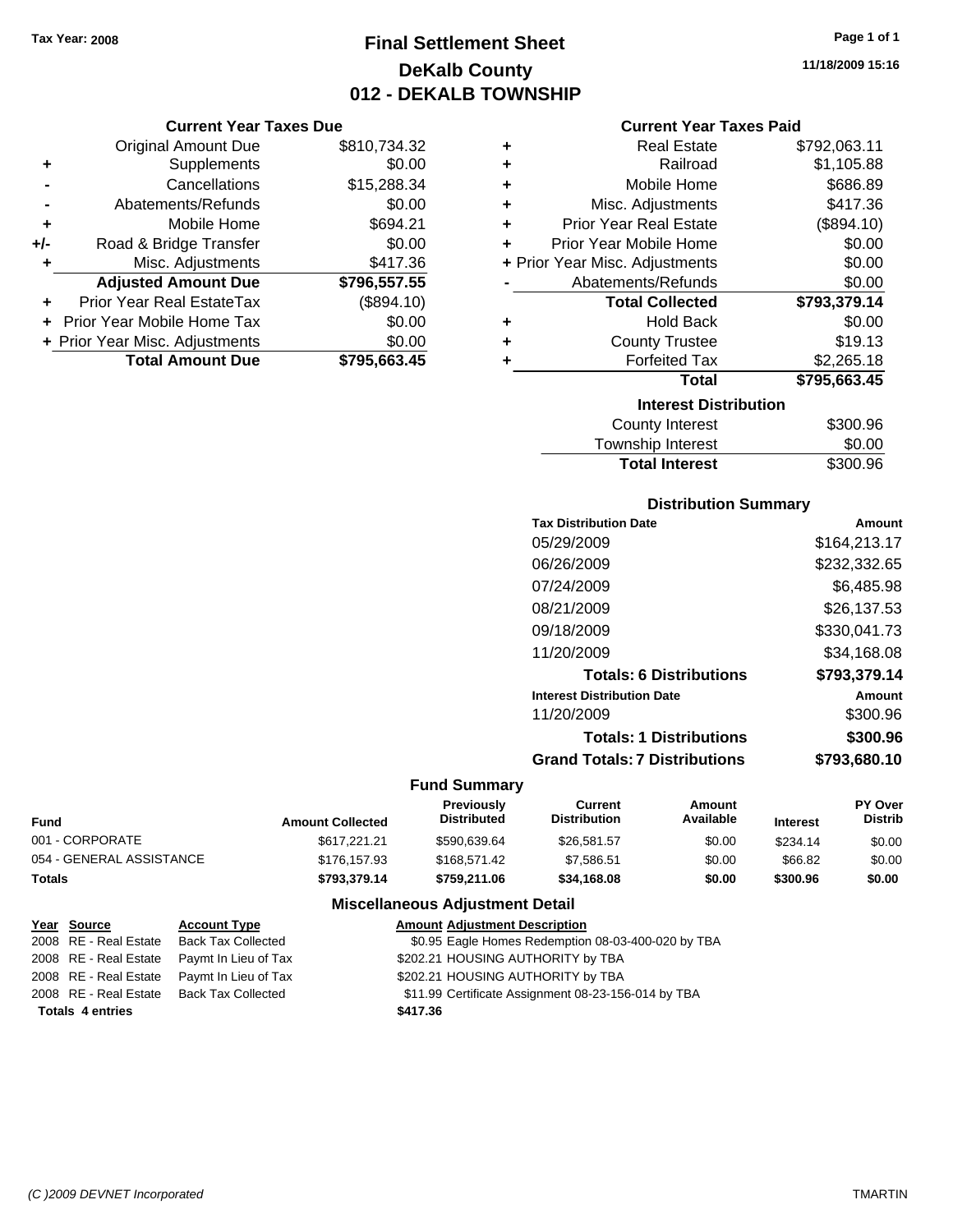**Current Year Taxes Due** Original Amount Due \$1,297,245.03

**Adjusted Amount Due \$974,534.96**

**Total Amount Due \$973,032.88**

**+** Supplements \$0.00 **-** Cancellations \$1,878.72 **-** Abatements/Refunds \$0.00 **+** Mobile Home \$1,110.79 **+/-** Road & Bridge Transfer (\$322,609.94) **+** Misc. Adjustments \$667.80

**+** Prior Year Real EstateTax (\$1,502.08) **+** Prior Year Mobile Home Tax \$0.00 **+ Prior Year Misc. Adjustments**  $$0.00$ 

# **Final Settlement Sheet Tax Year: 2008 Page 1 of 1 DeKalb County 013 - DEKALB ROAD & BRIDGE**

**11/18/2009 15:16**

#### **Current Year Taxes Paid**

| ٠                            | <b>Real Estate</b>             | \$967,343.50 |  |  |
|------------------------------|--------------------------------|--------------|--|--|
| ٠                            | Railroad                       | \$1,769.50   |  |  |
| ٠                            | Mobile Home                    | \$1,099.08   |  |  |
| ٠                            | Misc. Adjustments              | \$667.80     |  |  |
| ÷                            | <b>Prior Year Real Estate</b>  | (\$1,502.08) |  |  |
| ÷                            | Prior Year Mobile Home         | \$0.00       |  |  |
|                              | + Prior Year Misc. Adjustments | \$0.00       |  |  |
|                              | Abatements/Refunds             | \$0.00       |  |  |
|                              | <b>Total Collected</b>         | \$969,377.80 |  |  |
| ٠                            | <b>Hold Back</b>               | \$0.00       |  |  |
| ٠                            | <b>County Trustee</b>          | \$30.60      |  |  |
|                              | <b>Forfeited Tax</b>           | \$3,624.48   |  |  |
|                              | <b>Total</b>                   | \$973,032.88 |  |  |
| <b>Interest Distribution</b> |                                |              |  |  |
|                              | <b>County Interest</b>         | \$367.72     |  |  |
|                              | Townehin Interact              | ቁስ ሰስ        |  |  |

| Township Interest     | \$0.00   |
|-----------------------|----------|
| <b>Total Interest</b> | \$367.72 |

| <b>Road and Bridge Summary</b> |          |                           | <b>Dist</b>                  |  |  |
|--------------------------------|----------|---------------------------|------------------------------|--|--|
| <b>Municipality</b>            | Amt. Due | Amt. Distrib.             | <b>Tax Distribution Date</b> |  |  |
| <b>CITY OF DEKALB</b>          |          | \$302,268.87 \$301,417.91 | 05/29/2009                   |  |  |
| <b>CITY OF SYCAMORE</b>        |          |                           | 06/26/2009                   |  |  |
| <b>Totals</b>                  |          | \$323,520.60 \$322,609.94 | 07/24/2009                   |  |  |
|                                |          |                           | 08/21/2009                   |  |  |
|                                |          |                           | 09/18/2009                   |  |  |
|                                |          |                           | 1.10010000                   |  |  |

#### **Distribution Summary**

| <b>Tax Distribution Date</b>         | Amount       |
|--------------------------------------|--------------|
| 05/29/2009                           | \$197,071.15 |
| 06/26/2009                           | \$287,340.80 |
| 07/24/2009                           | \$7,783.53   |
| 08/21/2009                           | \$34,360.07  |
| 09/18/2009                           | \$401,602.30 |
| 11/20/2009                           | \$41,219.95  |
| <b>Totals: 6 Distributions</b>       | \$969,377.80 |
| <b>Interest Distribution Date</b>    | Amount       |
| 11/20/2009                           | \$367.72     |
| <b>Totals: 1 Distributions</b>       | \$367.72     |
| <b>Grand Totals: 7 Distributions</b> | \$969.745.52 |
|                                      |              |

#### **Fund Summary**

| Fund                         | <b>Amount Collected</b> | <b>Previously</b><br><b>Distributed</b> | Current<br><b>Distribution</b> | Amount<br>Available | <b>Interest</b> | PY Over<br><b>Distrib</b> |
|------------------------------|-------------------------|-----------------------------------------|--------------------------------|---------------------|-----------------|---------------------------|
| 007 - ROAD AND BRIDGE        | \$361,719.79            | \$346,176.80                            | \$15,542.99                    | \$0.00              | \$194.77        | \$0.00                    |
| 009 - PERMANENT ROAD         | \$498,045.77            | \$477,000.54                            | \$21,045.23                    | \$0.00              | \$141.75        | \$0.00                    |
| 010 - EQUIPMENT AND BUILDING | \$109.612.24            | \$104.980.51                            | \$4.631.73                     | \$0.00              | \$31.20         | \$0.00                    |
| Totals                       | \$969,377.80            | \$928.157.85                            | \$41,219.95                    | \$0.00              | \$367.72        | \$0.00                    |

#### **Miscellaneous Adjustment Detail**

| Year Source             | <b>Account Type</b>                      | <b>Amount Adjustment Description</b>                |
|-------------------------|------------------------------------------|-----------------------------------------------------|
| 2008 RE - Real Estate   | <b>Back Tax Collected</b>                | \$1.52 Eagle Homes Redemption 08-03-400-020 by TBA  |
| 2008 RE - Real Estate   | Paymt In Lieu of Tax                     | \$323.55 HOUSING AUTHORITY by TBA                   |
| 2008 RE - Real Estate   | Paymt In Lieu of Tax                     | \$323.55 HOUSING AUTHORITY by TBA                   |
|                         | 2008 RE - Real Estate Back Tax Collected | \$19.18 Certificate Assignment 08-23-156-014 by TBA |
| <b>Totals 4 entries</b> |                                          | \$667.80                                            |
|                         |                                          |                                                     |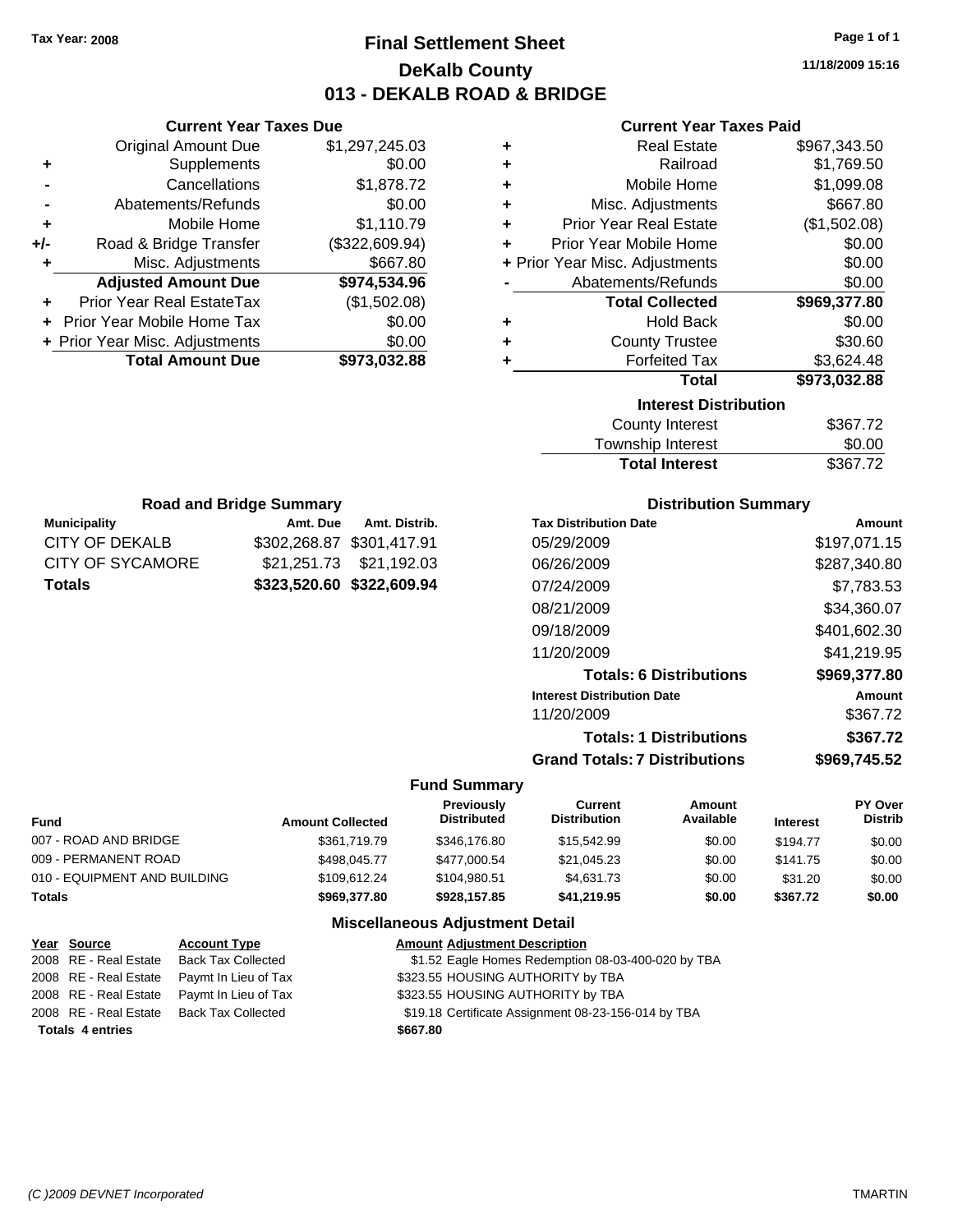# **Final Settlement Sheet Tax Year: 2008 Page 1 of 1 DeKalb County 014 - FRANKLIN TOWNSHIP**

#### **Current Year Taxes Due**

|     | <b>Original Amount Due</b>       | \$100,305.71 |
|-----|----------------------------------|--------------|
| ٠   | Supplements                      | \$0.00       |
|     | Cancellations                    | \$172.63     |
|     | Abatements/Refunds               | \$0.67       |
| ÷   | Mobile Home                      | \$0.00       |
| +/- | Road & Bridge Transfer           | \$0.00       |
|     | Misc. Adjustments                | \$0.00       |
|     | <b>Adjusted Amount Due</b>       | \$100,132.41 |
|     | <b>Prior Year Real EstateTax</b> | (\$11.74)    |
|     | Prior Year Mobile Home Tax       | \$0.00       |
|     | + Prior Year Misc. Adjustments   | \$0.00       |
|     | <b>Total Amount Due</b>          | \$100,120.67 |

#### **Current Year Taxes Paid**

| ٠ | <b>Real Estate</b>             | \$99,381.96  |
|---|--------------------------------|--------------|
| ÷ | Railroad                       | \$749.58     |
| ٠ | Mobile Home                    | \$0.00       |
| ÷ | Misc. Adjustments              | \$0.00       |
| ÷ | <b>Prior Year Real Estate</b>  | (\$11.74)    |
| ٠ | Prior Year Mobile Home         | \$0.00       |
|   | + Prior Year Misc. Adjustments | \$0.00       |
|   | Abatements/Refunds             | \$0.67       |
|   | <b>Total Collected</b>         | \$100,119.13 |
| ٠ | <b>Hold Back</b>               | \$0.00       |
| ٠ | <b>County Trustee</b>          | \$1.54       |
| ٠ | <b>Forfeited Tax</b>           | \$0.00       |
|   | Total                          | \$100,120.67 |
|   | <b>Interest Distribution</b>   |              |
|   | <b>County Interest</b>         | \$37.98      |
|   | Townehin Interest              | ፍስ ሰስ        |

## Township Interest **\$0.00**<br>Total Interest \$37.98 **Total Interest**

#### **Distribution Summary**

| <b>Tax Distribution Date</b>         | Amount       |
|--------------------------------------|--------------|
| 05/29/2009                           | \$26,714.62  |
| 06/26/2009                           | \$24,082.10  |
| 07/24/2009                           | \$734.90     |
| 08/21/2009                           | \$2,200.49   |
| 09/18/2009                           | \$40,678.50  |
| 11/20/2009                           | \$5,708.52   |
| <b>Totals: 6 Distributions</b>       | \$100,119.13 |
| <b>Interest Distribution Date</b>    | Amount       |
| 11/20/2009                           | \$37.98      |
| <b>Totals: 1 Distributions</b>       | \$37.98      |
| <b>Grand Totals: 7 Distributions</b> | \$100.157.11 |

#### **Fund Summary**

| <b>Fund</b>              | <b>Amount Collected</b> | <b>Previously</b><br><b>Distributed</b> | Current<br><b>Distribution</b> | Amount<br>Available | <b>Interest</b> | <b>PY Over</b><br><b>Distrib</b> |
|--------------------------|-------------------------|-----------------------------------------|--------------------------------|---------------------|-----------------|----------------------------------|
| 001 - CORPORATE          | \$82,903.33             | \$78,176.42                             | \$4,726.91                     | \$0.00              | \$31.45         | \$0.00                           |
| 005 - I. M. R. F.        | \$13,583.37             | \$12,808.87                             | \$774.50                       | \$0.00              | \$5.15          | \$0.00                           |
| 054 - GENERAL ASSISTANCE | \$3.632.43              | \$3,425,32                              | \$207.11                       | \$0.00              | \$1.38          | \$0.00                           |
| <b>Totals</b>            | \$100,119.13            | \$94,410.61                             | \$5.708.52                     | \$0.00              | \$37.98         | \$0.00                           |

#### **Abatement Detail**

# **Year Source Account Type Amount Adjustment Description**

\$0.67 Interest on 2006 PTAB Galbriath by TBA Totals 1 entries \$0.67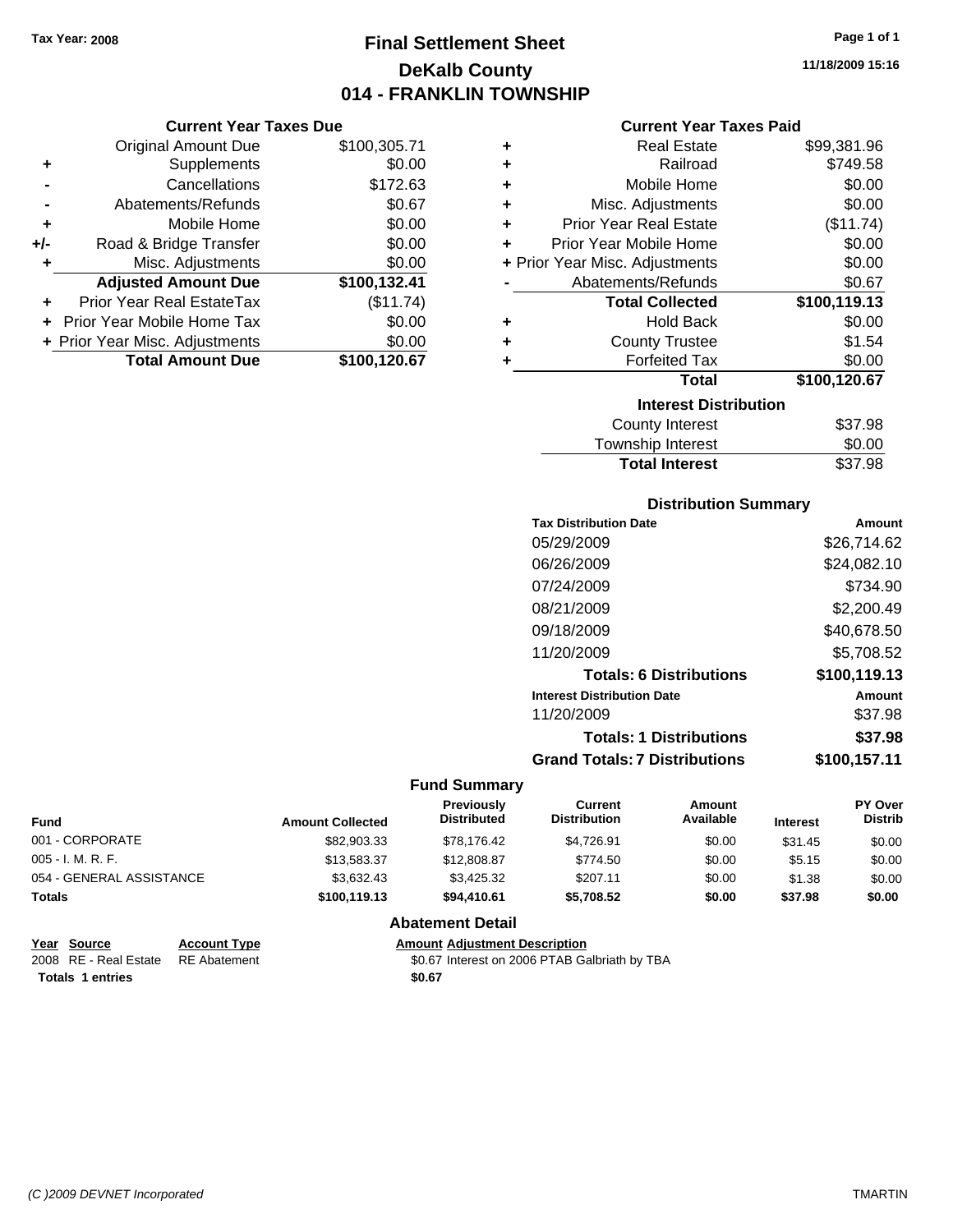# **Final Settlement Sheet Tax Year: 2008 Page 1 of 1 DeKalb County 015 - FRANKLIN CEMETERY**

|     | <b>Total Amount Due</b>        | \$28,629.98 |
|-----|--------------------------------|-------------|
|     | + Prior Year Misc. Adjustments | \$0.00      |
|     | Prior Year Mobile Home Tax     | \$0.00      |
|     | Prior Year Real EstateTax      | (\$3.35)    |
|     | <b>Adjusted Amount Due</b>     | \$28,633.33 |
| ٠   | Misc. Adjustments              | \$0.00      |
| +/- | Road & Bridge Transfer         | \$0.00      |
| ٠   | Mobile Home                    | \$0.00      |
|     | Abatements/Refunds             | \$0.19      |
|     | Cancellations                  | \$49.38     |
| ٠   | Supplements                    | \$0.00      |
|     | <b>Original Amount Due</b>     | \$28,682.90 |
|     | <b>Current Year Taxes Due</b>  |             |

## **Current Year Taxes Paid +** Real Estate \$28,418.72

|   | vou Louv                       | – – – – – – – – – – |
|---|--------------------------------|---------------------|
| ÷ | Railroad                       | \$214.36            |
| ÷ | Mobile Home                    | \$0.00              |
| ÷ | Misc. Adjustments              | \$0.00              |
| ÷ | <b>Prior Year Real Estate</b>  | (\$3.35)            |
| ÷ | Prior Year Mobile Home         | \$0.00              |
|   | + Prior Year Misc. Adjustments | \$0.00              |
|   | Abatements/Refunds             | \$0.19              |
|   | <b>Total Collected</b>         | \$28,629.54         |
| ÷ | <b>Hold Back</b>               | \$0.00              |
| ÷ | <b>County Trustee</b>          | \$0.44              |
| ÷ | <b>Forfeited Tax</b>           | \$0.00              |
|   | <b>Total</b>                   | \$28,629.98         |
|   | <b>Interest Distribution</b>   |                     |
|   | County Interest                | \$10.86             |
|   | <b>Township Interest</b>       | \$0.00              |
|   | <b>Total Interest</b>          | \$10.86             |

#### **Distribution Summary**

| <b>Tax Distribution Date</b>         | Amount      |
|--------------------------------------|-------------|
| 05/29/2009                           | \$7,638.88  |
| 06/26/2009                           | \$6.886.36  |
| 07/24/2009                           | \$210.17    |
| 08/21/2009                           | \$629.23    |
| 09/18/2009                           | \$11,632.44 |
| 11/20/2009                           | \$1.632.46  |
| <b>Totals: 6 Distributions</b>       | \$28,629.54 |
| <b>Interest Distribution Date</b>    | Amount      |
| 11/20/2009                           | \$10.86     |
| <b>Totals: 1 Distributions</b>       | \$10.86     |
| <b>Grand Totals: 7 Distributions</b> | \$28,640.40 |
|                                      |             |

#### **Fund Summary**

| Fund           | <b>Amount Collected</b> | <b>Previously</b><br>Distributed | Current<br><b>Distribution</b> | Amount<br>Available | <b>Interest</b> | <b>PY Over</b><br><b>Distrib</b> |
|----------------|-------------------------|----------------------------------|--------------------------------|---------------------|-----------------|----------------------------------|
| 017 - CEMETERY | \$28.629.54             | \$26,997.08                      | \$1,632.46                     | \$0.00              | \$10.86         | \$0.00                           |
| Totals         | \$28,629.54             | \$26.997.08                      | \$1.632.46                     | \$0.00              | \$10.86         | \$0.00                           |

#### **Abatement Detail**

| Year Source           | <b>Account</b>  |
|-----------------------|-----------------|
| 2008 RE - Real Estate | <b>RE</b> Abate |

**Totals 1 entries** \$0.19

**Year Source Account Type Amount Adjustment Description** 2006 PTAB Galbriath by TBA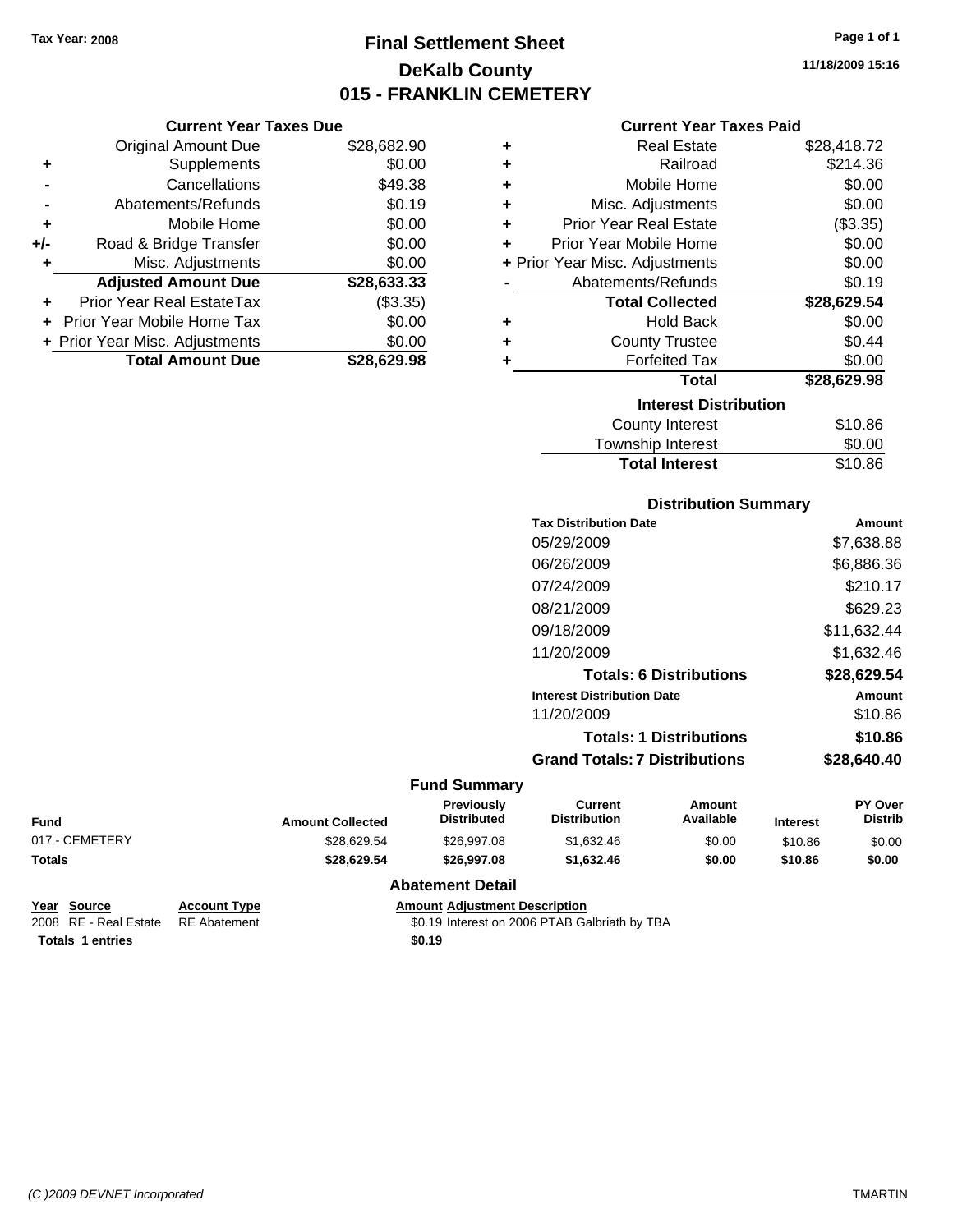# **Final Settlement Sheet Tax Year: 2008 Page 1 of 1 DeKalb County 016 - FRANKLIN ROAD & BRIDGE**

**11/18/2009 15:16**

#### **Current Year Taxes Paid**

| ٠ | <b>Real Estate</b>             | \$235,689.34 |
|---|--------------------------------|--------------|
| ٠ | Railroad                       | \$1,983.94   |
| ٠ | Mobile Home                    | \$0.00       |
| ÷ | Misc. Adjustments              | \$0.00       |
| ٠ | Prior Year Real Estate         | (\$31.06)    |
| ٠ | Prior Year Mobile Home         | \$0.00       |
|   | + Prior Year Misc. Adjustments | \$0.00       |
|   | Abatements/Refunds             | \$1.77       |
|   | <b>Total Collected</b>         | \$237,640.45 |
| ÷ | <b>Hold Back</b>               | \$0.00       |
| ٠ | <b>County Trustee</b>          | \$4.08       |
| ٠ | <b>Forfeited Tax</b>           | \$0.00       |
|   | <b>Total</b>                   | \$237,644.53 |
|   | <b>Interest Distribution</b>   |              |
|   | <b>County Interest</b>         | \$90.15      |
|   | Taunaalaha hatasaat            | ጦ ለለ         |

| Township Interest     | \$0.00  |
|-----------------------|---------|
| <b>Total Interest</b> | \$90.15 |

| <b>Municipality</b> | Amt. Due                | Amt. Distrib. |
|---------------------|-------------------------|---------------|
| VILLAGE OF KIRKLAND | \$27,356.28 \$27,355.85 |               |
| <b>Totals</b>       | \$27,356,28 \$27,355,85 |               |

**Current Year Taxes Due** Original Amount Due \$265,490.15

**Adjusted Amount Due \$237,675.59**

**Total Amount Due \$237,644.53**

**+** Supplements \$0.00 **-** Cancellations \$456.94 **-** Abatements/Refunds \$1.77 **+** Mobile Home \$0.00 **+/-** Road & Bridge Transfer (\$27,355.85) **+** Misc. Adjustments \$0.00

**+** Prior Year Real EstateTax (\$31.06) **+** Prior Year Mobile Home Tax \$0.00 **+ Prior Year Misc. Adjustments**  $$0.00$ 

#### **Distribution Summary**

| <b>Tax Distribution Date</b>         | Amount       |
|--------------------------------------|--------------|
| 05/29/2009                           | \$63,369.02  |
| 06/26/2009                           | \$57,199.69  |
| 07/24/2009                           | \$1,743.23   |
| 08/21/2009                           | \$5,219.78   |
| 09/18/2009                           | \$96,567.74  |
| 11/20/2009                           | \$13,540.99  |
| <b>Totals: 6 Distributions</b>       | \$237,640.45 |
| <b>Interest Distribution Date</b>    | Amount       |
| 11/20/2009                           | \$90.15      |
| <b>Totals: 1 Distributions</b>       | \$90.15      |
| <b>Grand Totals: 7 Distributions</b> | \$237,730.60 |

#### **Fund Summary**

| <b>Fund</b>                                   | <b>Amount Collected</b> | <b>Previously</b><br><b>Distributed</b> | Current<br><b>Distribution</b> | Amount<br>Available | <b>Interest</b> | PY Over<br><b>Distrib</b> |
|-----------------------------------------------|-------------------------|-----------------------------------------|--------------------------------|---------------------|-----------------|---------------------------|
| 007 - ROAD AND BRIDGE                         | \$68,353.40             | \$64.464.64                             | \$3,888.76                     | \$0.00              | \$32.57         | \$0.00                    |
| 008 - BRIDGE CONST W/COUNTY                   | \$14,915.58             | \$14,065.13                             | \$850.45                       | \$0.00              | \$5.07          | \$0.00                    |
| 009 - PERMANENT ROAD                          | \$129,499.19            | \$122.115.53                            | \$7,383.66                     | \$0.00              | \$44.05         | \$0.00                    |
| 010 - EQUIPMENT AND BUILDING                  | \$17.901.03             | \$16,880.38                             | \$1,020.65                     | \$0.00              | \$6.09          | \$0.00                    |
| 035 - TORT JUDGEMENTS/LIABILITY<br><b>INS</b> | \$5.970.63              | \$5.630.21                              | \$340.42                       | \$0.00              | \$2.03          | \$0.00                    |
| 047 - SOCIAL SECURITY                         | \$1,000.62              | \$943.57                                | \$57.05                        | \$0.00              | \$0.34          | \$0.00                    |
| <b>Totals</b>                                 | \$237,640.45            | \$224,099.46                            | \$13,540.99                    | \$0.00              | \$90.15         | \$0.00                    |

#### **Abatement Detail**

| Year Source                        | <b>Account Type</b> | <b>Amount Adiustment Description</b>          |
|------------------------------------|---------------------|-----------------------------------------------|
| 2008 RE - Real Estate RE Abatement |                     | \$1.77 Interest on 2006 PTAB Galbriath by TBA |
| <b>Totals 1 entries</b>            |                     | \$1.77                                        |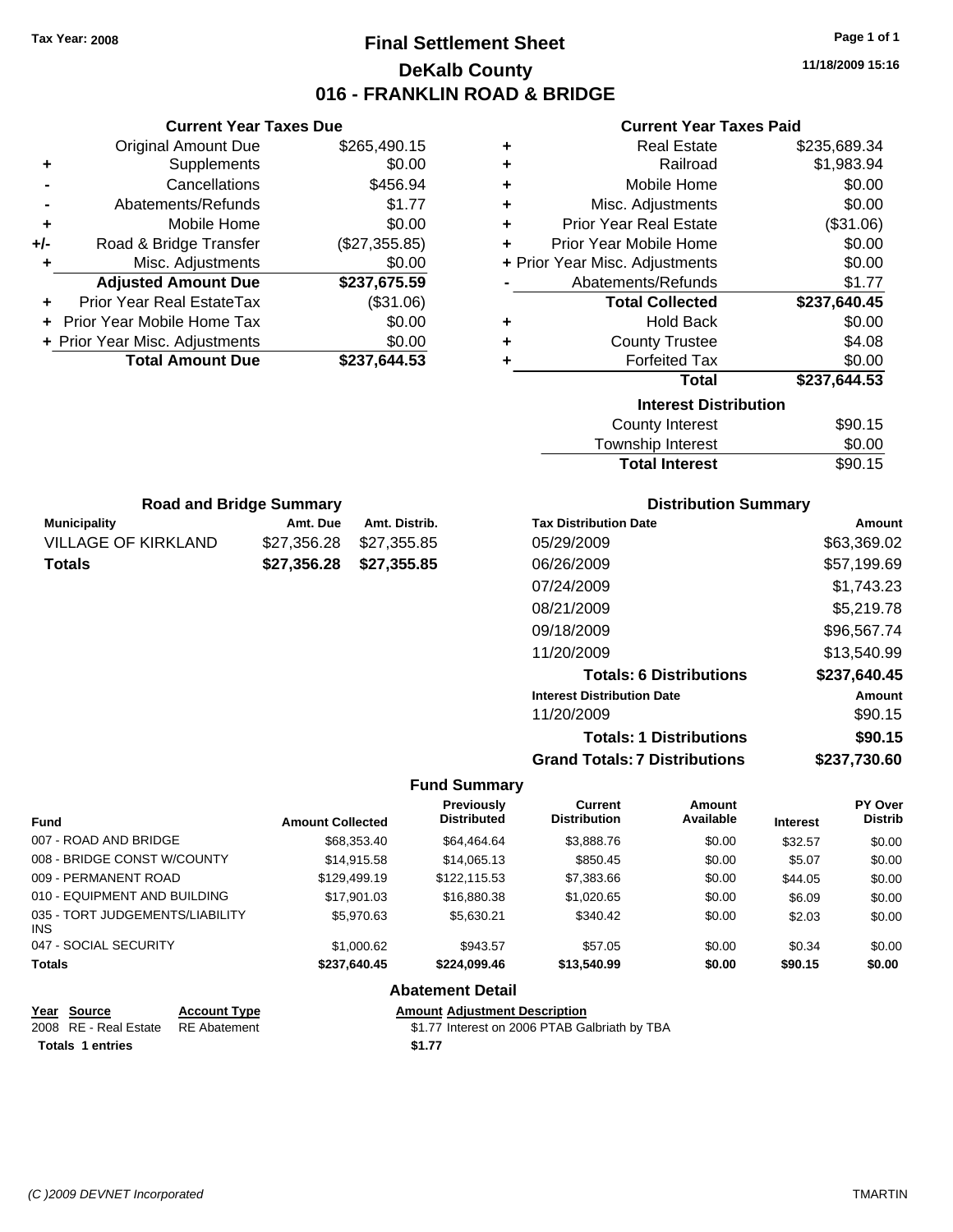# **Final Settlement Sheet Tax Year: 2008 Page 1 of 1 DeKalb County 017 - GENOA TOWNSHIP**

#### **Current Year Taxes Due**

|       | <b>Original Amount Due</b>       | \$209,271.00 |
|-------|----------------------------------|--------------|
| ٠     | Supplements                      | \$73.56      |
|       | Cancellations                    | \$1,349.65   |
|       | Abatements/Refunds               | \$1.62       |
| ٠     | Mobile Home                      | \$147.56     |
| $+/-$ | Road & Bridge Transfer           | \$0.00       |
| ٠     | Misc. Adjustments                | \$0.00       |
|       | <b>Adjusted Amount Due</b>       | \$208,140.85 |
|       | <b>Prior Year Real EstateTax</b> | \$36.20      |
|       | Prior Year Mobile Home Tax       | \$0.00       |
|       | + Prior Year Misc. Adjustments   | \$0.00       |
|       | <b>Total Amount Due</b>          | \$208,177.05 |

| ٠ | <b>Real Estate</b>             | \$206,933.59 |
|---|--------------------------------|--------------|
| ٠ | Railroad                       | \$1,031.26   |
| ٠ | Mobile Home                    | \$145.31     |
| ÷ | Misc. Adjustments              | \$0.00       |
| ÷ | <b>Prior Year Real Estate</b>  | \$36.20      |
| ٠ | Prior Year Mobile Home         | \$0.00       |
|   | + Prior Year Misc. Adjustments | \$0.00       |
|   | Abatements/Refunds             | \$1.62       |
|   | <b>Total Collected</b>         | \$208,144.74 |
| ٠ | <b>Hold Back</b>               | \$0.00       |
| ٠ | <b>County Trustee</b>          | \$32.31      |
| ٠ | <b>Forfeited Tax</b>           | \$0.00       |
|   | <b>Total</b>                   | \$208,177.05 |
|   | <b>Interest Distribution</b>   |              |
|   | <b>County Interest</b>         | \$78.96      |
|   | بالسيوسية والمراسرة والمسترددة | ጦጣ ጣጣ        |

| Township Interest     | \$0.00  |
|-----------------------|---------|
| <b>Total Interest</b> | \$78.96 |

#### **Distribution Summary**

| <b>Tax Distribution Date</b>         | Amount       |
|--------------------------------------|--------------|
| 05/29/2009                           | \$52,362.59  |
| 06/26/2009                           | \$51,692.56  |
| 07/24/2009                           | \$2,319.55   |
| 08/21/2009                           | \$5,309.42   |
| 09/18/2009                           | \$86,414.66  |
| 11/20/2009                           | \$10,045.96  |
| <b>Totals: 6 Distributions</b>       | \$208,144.74 |
| <b>Interest Distribution Date</b>    | Amount       |
| 11/20/2009                           | \$78.96      |
| <b>Totals: 1 Distributions</b>       | \$78.96      |
| <b>Grand Totals: 7 Distributions</b> | \$208,223.70 |
|                                      |              |

#### **Fund Summary**

| <b>Fund</b>                             | <b>Amount Collected</b> | <b>Previously</b><br><b>Distributed</b> | <b>Current</b><br><b>Distribution</b> | <b>Amount</b><br>Available | <b>Interest</b> | PY Over<br><b>Distrib</b> |
|-----------------------------------------|-------------------------|-----------------------------------------|---------------------------------------|----------------------------|-----------------|---------------------------|
| 001 - CORPORATE                         | \$171,169.92            | \$162,908.50                            | \$8,261.42                            | \$0.00                     | \$64.94         | \$0.00                    |
| 035 - TORT JUDGEMENTS/LIABILITY<br>INS. | \$3.025.60              | \$2,879.58                              | \$146.02                              | \$0.00                     | \$1.15          | \$0.00                    |
| 047 - SOCIAL SECURITY                   | \$9.845.65              | \$9,370.46                              | \$475.19                              | \$0.00                     | \$3.73          | \$0.00                    |
| 054 - GENERAL ASSISTANCE                | \$24,103.57             | \$22,940.24                             | \$1,163.33                            | \$0.00                     | \$9.14          | \$0.00                    |
| Totals                                  | \$208,144.74            | \$198,098.78                            | \$10,045.96                           | \$0.00                     | \$78.96         | \$0.00                    |
|                                         |                         | <b>Abatement Detail</b>                 |                                       |                            |                 |                           |

# **Year Source Account Type Amount Adjustment Description**

Totals 1 entries \$1.62

2008 RE - Real Estate RE Abatement **\$1.62** Interest on 2006 PTAB-Chamberlain Park Apts. by TBA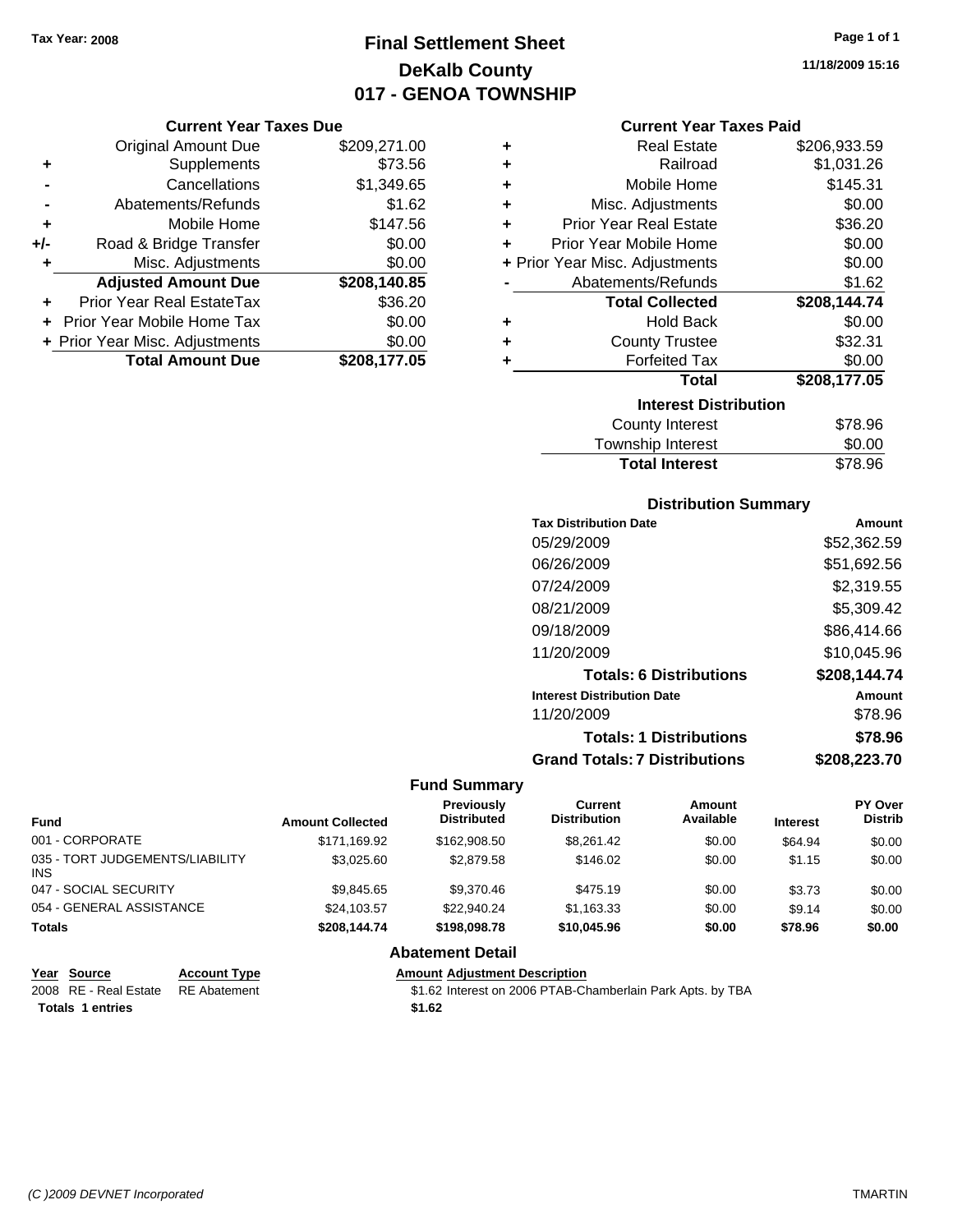# **Final Settlement Sheet Tax Year: 2008 Page 1 of 1 DeKalb County 018 - GENOA ROAD & BRIDGE**

**11/18/2009 15:16**

#### **Current Year Taxes Paid**

|     | <b>Current Year Taxes Due</b>  |               |
|-----|--------------------------------|---------------|
|     | <b>Original Amount Due</b>     | \$157,165.32  |
| ٠   | Supplements                    | \$55.25       |
|     | Cancellations                  | \$162.91      |
|     | Abatements/Refunds             | \$1.22        |
| ٠   | Mobile Home                    | \$110.82      |
| +/- | Road & Bridge Transfer         | (\$22,464.54) |
| ٠   | Misc. Adjustments              | \$0.00        |
|     | <b>Adjusted Amount Due</b>     | \$134,702.72  |
|     | Prior Year Real EstateTax      | \$27.77       |
|     | Prior Year Mobile Home Tax     | \$0.00        |
|     | + Prior Year Misc. Adjustments | \$0.00        |
|     | <b>Total Amount Due</b>        | \$134,730.49  |
|     |                                |               |

| ٠                            | <b>Real Estate</b>             | \$133,796.05 |  |  |
|------------------------------|--------------------------------|--------------|--|--|
| ٠                            | Railroad                       | \$774.50     |  |  |
| ٠                            | Mobile Home                    | \$109.13     |  |  |
| ٠                            | Misc. Adjustments              | \$0.00       |  |  |
| ÷                            | <b>Prior Year Real Estate</b>  | \$27.77      |  |  |
| ٠                            | Prior Year Mobile Home         | \$0.00       |  |  |
|                              | + Prior Year Misc. Adjustments | \$0.00       |  |  |
|                              | Abatements/Refunds             | \$1.22       |  |  |
|                              | <b>Total Collected</b>         | \$134,706.23 |  |  |
| ٠                            | <b>Hold Back</b>               | \$0.00       |  |  |
| ÷                            | <b>County Trustee</b>          | \$24.26      |  |  |
| ٠                            | <b>Forfeited Tax</b>           | \$0.00       |  |  |
|                              | Total                          | \$134,730.49 |  |  |
| <b>Interest Distribution</b> |                                |              |  |  |
|                              |                                |              |  |  |
|                              | County Interest                | \$51.10      |  |  |

| <b>Total Interest</b> | \$51.10 |
|-----------------------|---------|
| Township Interest     | \$0.00  |
| County Interest       | \$51.10 |

| <b>Road and Bridge Summary</b> |                         |               |  |
|--------------------------------|-------------------------|---------------|--|
| Municipality                   | Amt. Due                | Amt. Distrib. |  |
| CITY OF GENOA                  | \$22.467.77             | \$22,464.54   |  |
| Totals                         | \$22,467.77 \$22,464.54 |               |  |

#### **Distribution Summary**

| <b>Tax Distribution Date</b>         | Amount       |
|--------------------------------------|--------------|
| 05/29/2009                           | \$33,683.38  |
| 06/26/2009                           | \$33,650.22  |
| 07/24/2009                           | \$1,492.16   |
| 08/21/2009                           | \$3,415.41   |
| 09/18/2009                           | \$55,986.25  |
| 11/20/2009                           | \$6,478.81   |
| <b>Totals: 6 Distributions</b>       | \$134,706.23 |
| <b>Interest Distribution Date</b>    | Amount       |
| 11/20/2009                           | \$51.10      |
| <b>Totals: 1 Distributions</b>       | \$51.10      |
| <b>Grand Totals: 7 Distributions</b> | \$134,757.33 |

#### **Fund Summary**

 $\overline{\phantom{0}}$ 

|                                         |                         | <b>Previously</b>  | Current             | Amount    |                 | <b>PY Over</b> |
|-----------------------------------------|-------------------------|--------------------|---------------------|-----------|-----------------|----------------|
| <b>Fund</b>                             | <b>Amount Collected</b> | <b>Distributed</b> | <b>Distribution</b> | Available | <b>Interest</b> | <b>Distrib</b> |
| 007 - ROAD AND BRIDGE                   | \$44,333.20             | \$42,193.09        | \$2,140.11          | \$0.00    | \$21.72         | \$0.00         |
| 008 - BRIDGE CONST W/COUNTY             | \$735.08                | \$699.79           | \$35.29             | \$0.00    | \$0.24          | \$0.00         |
| 009 - PERMANENT ROAD                    | \$70.714.11             | \$67,319.22        | \$3,394.89          | \$0.00    | \$22.99         | \$0.00         |
| 010 - EQUIPMENT AND BUILDING            | \$7,566.99              | \$7,203.70         | \$363.29            | \$0.00    | \$2.46          | \$0.00         |
| 035 - TORT JUDGEMENTS/LIABILITY<br>INS. | \$8,644,39              | \$8,229.41         | \$414.98            | \$0.00    | \$2.81          | \$0.00         |
| 047 - SOCIAL SECURITY                   | \$2,712.46              | \$2.582.21         | \$130.25            | \$0.00    | \$0.88          | \$0.00         |
| <b>Totals</b>                           | \$134,706.23            | \$128,227,42       | \$6,478.81          | \$0.00    | \$51.10         | \$0.00         |

#### **Abatement Detail**

| Year Source             | <b>Account Type</b> | <b>Amount Adiustment Description</b>                       |
|-------------------------|---------------------|------------------------------------------------------------|
| 2008 RE - Real Estate   | <b>RE</b> Abatement | \$1.22 Interest on 2006 PTAB-Chamberlain Park Apts. by TBA |
| <b>Totals 1 entries</b> |                     | \$1.22                                                     |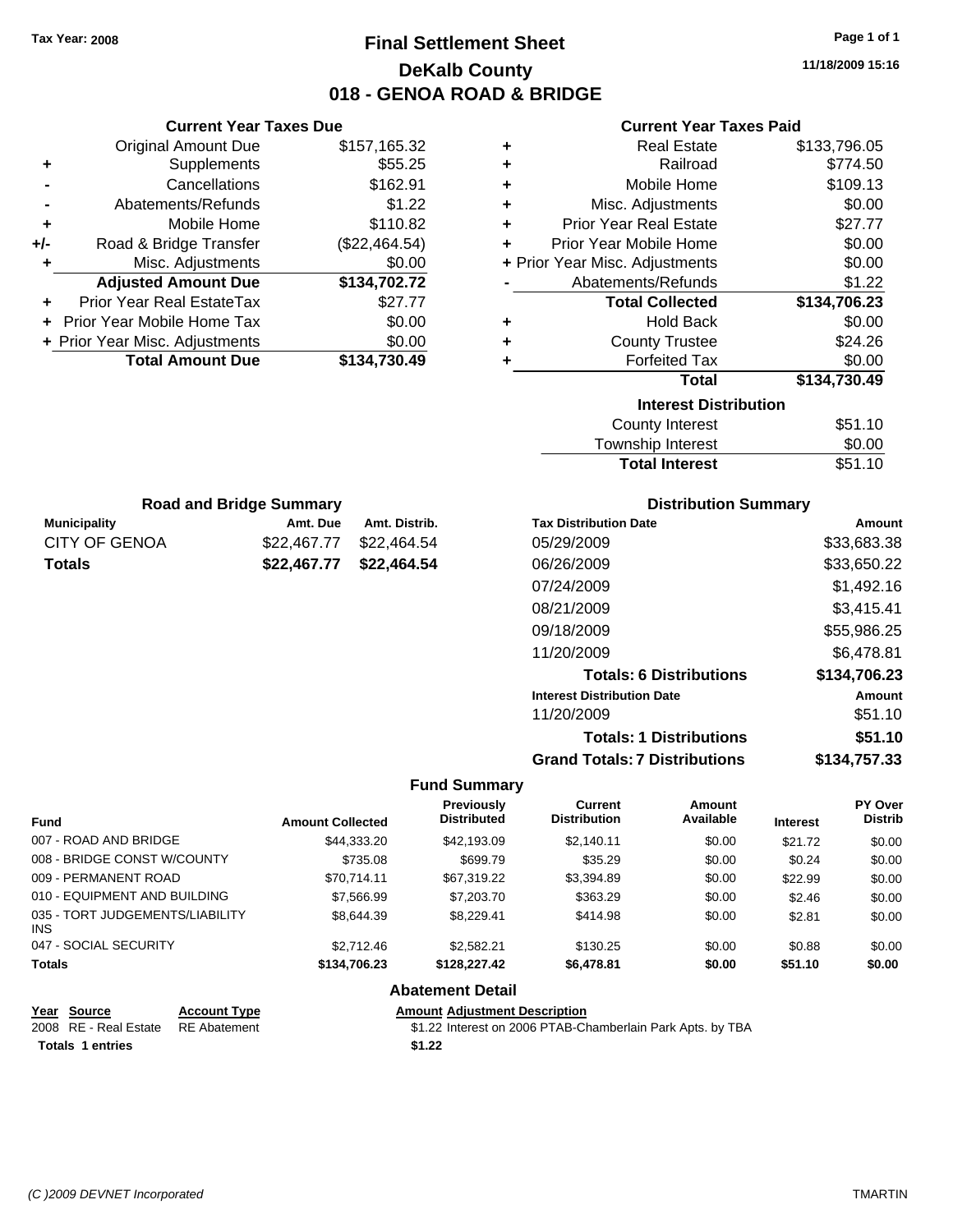# **Final Settlement Sheet Tax Year: 2008 Page 1 of 1 DeKalb County 019 - KINGSTON TOWNSHIP**

#### **Current Year Taxes Due**

|     | <b>Original Amount Due</b>       | \$76,967.77 |
|-----|----------------------------------|-------------|
| ٠   | Supplements                      | \$0.00      |
|     | Cancellations                    | \$260.78    |
|     | Abatements/Refunds               | \$0.00      |
| ٠   | Mobile Home                      | \$12.47     |
| +/- | Road & Bridge Transfer           | \$0.00      |
|     | Misc. Adjustments                | \$0.38      |
|     | <b>Adjusted Amount Due</b>       | \$76,719.84 |
| ÷   | <b>Prior Year Real EstateTax</b> | \$0.00      |
|     | Prior Year Mobile Home Tax       | \$0.00      |
|     | + Prior Year Misc. Adjustments   | \$0.00      |
|     | <b>Total Amount Due</b>          | \$76,719.84 |

#### **Current Year Taxes Paid**

| ٠ | <b>Real Estate</b>             | \$76,049.68 |
|---|--------------------------------|-------------|
| ٠ | Railroad                       | \$589.04    |
| ٠ | Mobile Home                    | \$12.47     |
| ٠ | Misc. Adjustments              | \$0.38      |
| ٠ | <b>Prior Year Real Estate</b>  | \$0.00      |
| ٠ | Prior Year Mobile Home         | \$0.00      |
|   | + Prior Year Misc. Adjustments | \$0.00      |
|   | Abatements/Refunds             | \$0.00      |
|   | <b>Total Collected</b>         | \$76,651.57 |
| ٠ | <b>Hold Back</b>               | \$0.00      |
| ÷ | <b>County Trustee</b>          | \$0.00      |
| ٠ | <b>Forfeited Tax</b>           | \$68.27     |
|   | Total                          | \$76,719.84 |
|   | <b>Interest Distribution</b>   |             |
|   | <b>County Interest</b>         | \$29.08     |
|   | <b>Township Interest</b>       | \$0.00      |
|   | <b>Total Interest</b>          | \$29.08     |

#### **Distribution Summary**

| <b>Tax Distribution Date</b>         | Amount      |
|--------------------------------------|-------------|
| 05/29/2009                           | \$19,321.23 |
| 06/26/2009                           | \$19,247.94 |
| 07/24/2009                           | \$958.00    |
| 08/21/2009                           | \$1,562.33  |
| 09/18/2009                           | \$32,088.36 |
| 11/20/2009                           | \$3,473.71  |
| <b>Totals: 6 Distributions</b>       | \$76,651.57 |
| <b>Interest Distribution Date</b>    | Amount      |
| 11/20/2009                           | \$29.08     |
| <b>Totals: 1 Distributions</b>       | \$29.08     |
| <b>Grand Totals: 7 Distributions</b> | \$76,680.65 |
|                                      |             |

#### **Fund Summary**

| <b>Fund</b>              | <b>Amount Collected</b> | <b>Previously</b><br><b>Distributed</b> | Current<br><b>Distribution</b> | Amount<br>Available | <b>Interest</b> | <b>PY Over</b><br><b>Distrib</b> |
|--------------------------|-------------------------|-----------------------------------------|--------------------------------|---------------------|-----------------|----------------------------------|
| 001 - CORPORATE          | \$76.124.59             | \$72,674.78                             | \$3.449.81                     | \$0.00              | \$28.88         | \$0.00                           |
| 054 - GENERAL ASSISTANCE | \$526.98                | \$503.08                                | \$23.90                        | \$0.00              | \$0.20          | \$0.00                           |
| <b>Totals</b>            | \$76.651.57             | \$73,177,86                             | \$3.473.71                     | \$0.00              | \$29.08         | \$0.00                           |

#### **Miscellaneous Adjustment Detail**

#### **Year Source Account Type Amount Adjustment Description** \$0.38 Genoa Riverbend Development Redemption by TBA **Totals \$0.38 1 entries**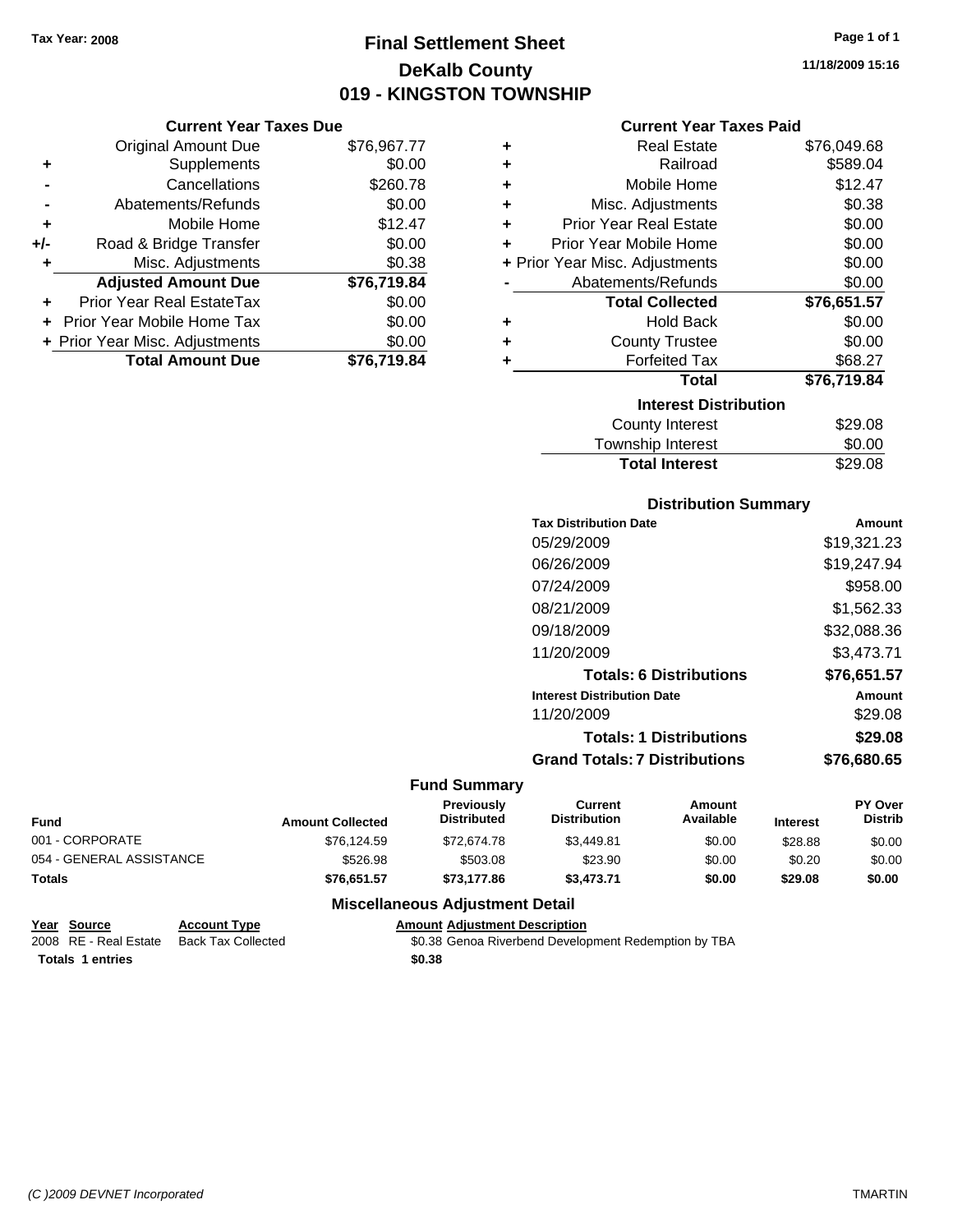# **Final Settlement Sheet Tax Year: 2008 Page 1 of 1 DeKalb County 020 - KINGSTON ROAD & BRIDGE**

**11/18/2009 15:16**

#### **Current Year Taxes Paid**

| ٠ | <b>Real Estate</b>             | \$279,996.82 |
|---|--------------------------------|--------------|
| ٠ | Railroad                       | \$2,377.76   |
| ٠ | Mobile Home                    | \$50.32      |
| ٠ | Misc. Adjustments              | \$1.53       |
| ÷ | <b>Prior Year Real Estate</b>  | \$0.00       |
| ÷ | Prior Year Mobile Home         | \$0.00       |
|   | + Prior Year Misc. Adjustments | \$0.00       |
|   | Abatements/Refunds             | \$0.00       |
|   | <b>Total Collected</b>         | \$282,426.43 |
| ٠ | <b>Hold Back</b>               | \$0.00       |
| ٠ | <b>County Trustee</b>          | \$0.00       |
| ٠ | <b>Forfeited Tax</b>           | \$275.57     |
|   | Total                          | \$282,702.00 |
|   | <b>Interest Distribution</b>   |              |
|   | <b>County Interest</b>         | \$107.14     |
|   | Township Interact              | ድስ ሰስ        |

| Township Interest     | \$0.00   |
|-----------------------|----------|
| <b>Total Interest</b> | \$107.14 |

| <b>Road and Bridge Summary</b> |          |                         |  |
|--------------------------------|----------|-------------------------|--|
| <b>Municipality</b>            | Amt. Due | Amt. Distrib.           |  |
| CITY OF GENOA                  |          | \$11,132.75 \$11,122.80 |  |
| VILLAGE OF KINGSTON            |          | \$15,878.59 \$15,864.37 |  |
| <b>Totals</b>                  |          | \$27,011.34 \$26,987.17 |  |

**Current Year Taxes Due** Original Amount Due \$310,690.01

**Adjusted Amount Due \$282,702.00**

**Total Amount Due \$282,702.00**

**+** Supplements \$0.00 **-** Cancellations \$1,052.69 **-** Abatements/Refunds \$0.00 **+** Mobile Home \$50.32 **+/-** Road & Bridge Transfer (\$26,987.17) **+** Misc. Adjustments \$1.53

**+** Prior Year Real EstateTax \$0.00 **+** Prior Year Mobile Home Tax \$0.00 **+ Prior Year Misc. Adjustments**  $$0.00$ 

#### **Distribution Summary**

| <b>Tax Distribution Date</b>         | Amount       |
|--------------------------------------|--------------|
| 05/29/2009                           | \$71,146.44  |
| 06/26/2009                           | \$70,960.03  |
| 07/24/2009                           | \$3,527.68   |
| 08/21/2009                           | \$5,753.04   |
| 09/18/2009                           | \$118,243.57 |
| 11/20/2009                           | \$12,795.67  |
| <b>Totals: 6 Distributions</b>       | \$282,426.43 |
| <b>Interest Distribution Date</b>    | Amount       |
| 11/20/2009                           | \$107.14     |
| <b>Totals: 1 Distributions</b>       | \$107.14     |
| <b>Grand Totals: 7 Distributions</b> | \$282,533.57 |

#### **Fund Summary**

| <b>Fund</b>                  | <b>Amount Collected</b> | <b>Previously</b><br><b>Distributed</b> | Current<br><b>Distribution</b> | Amount<br>Available | <b>Interest</b> | PY Over<br><b>Distrib</b> |
|------------------------------|-------------------------|-----------------------------------------|--------------------------------|---------------------|-----------------|---------------------------|
| 007 - ROAD AND BRIDGE        | \$92.761.77             | \$88.561.30                             | \$4.200.47                     | \$0.00              | \$41.47         | \$0.00                    |
| 008 - BRIDGE CONST W/COUNTY  | \$6,908.28              | \$6,595.19                              | \$313.09                       | \$0.00              | \$2.39          | \$0.00                    |
| 009 - PERMANENT ROAD         | \$159.684.34            | \$152,447.79                            | \$7,236.55                     | \$0.00              | \$55.29         | \$0.00                    |
| 010 - EQUIPMENT AND BUILDING | \$23.072.04             | \$22,026.48                             | \$1.045.56                     | \$0.00              | \$7.99          | \$0.00                    |
| Totals                       | \$282.426.43            | \$269.630.76                            | \$12.795.67                    | \$0.00              | \$107.14        | \$0.00                    |

#### **Miscellaneous Adjustment Detail**

| Year Source             | <b>Account Type</b> | <b>Amount Adiustment Description</b>                 |
|-------------------------|---------------------|------------------------------------------------------|
| 2008 RE - Real Estate   | Back Tax Collected  | \$1.53 Genoa Riverbend Development Redemption by TBA |
| <b>Totals 1 entries</b> |                     | \$1.53                                               |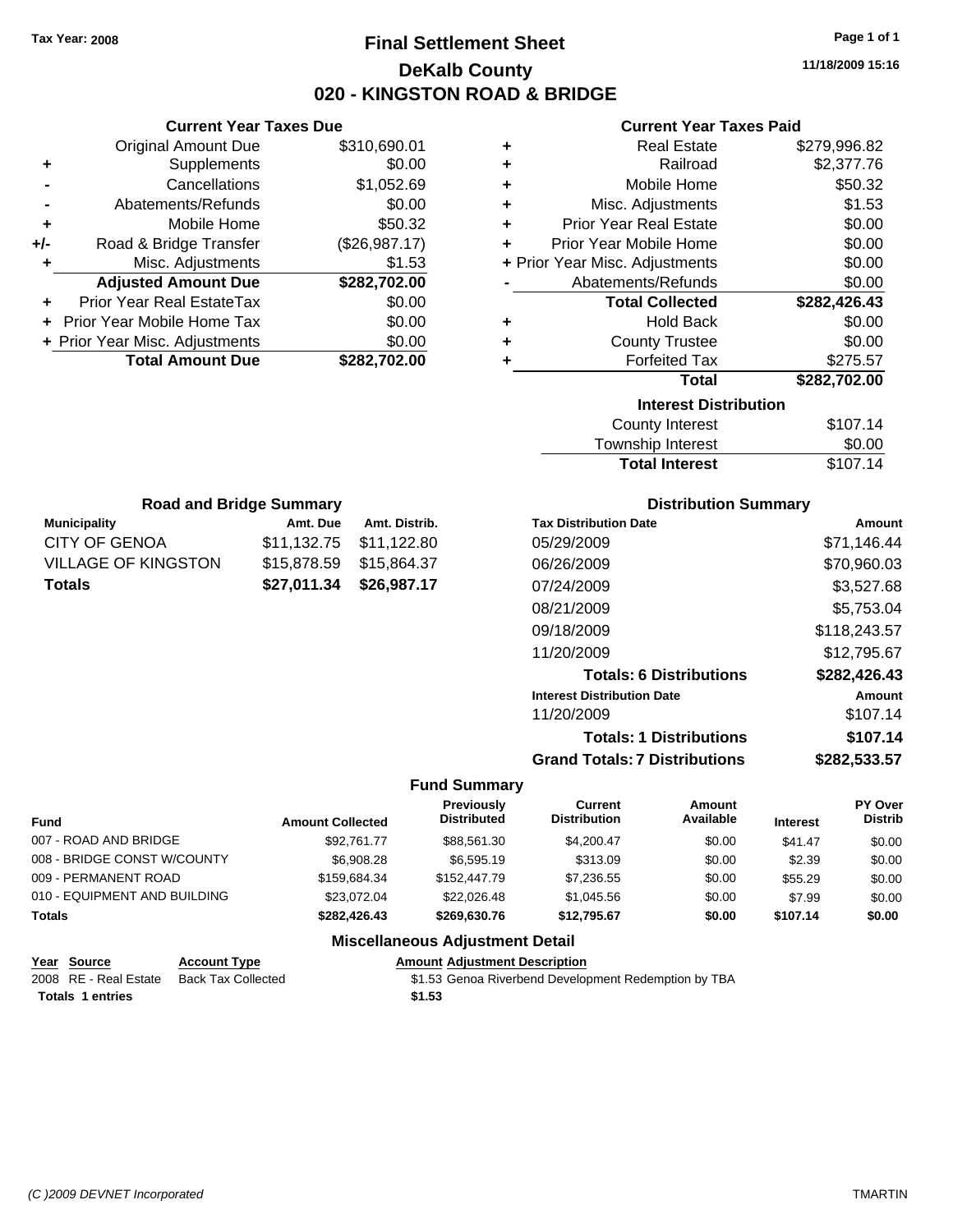**Current Year Taxes Due** Original Amount Due \$12,853.97

**Adjusted Amount Due \$12,812.52**

**Total Amount Due \$12,812.52**

**+** Supplements \$0.00 **-** Cancellations \$43.60 **-** Abatements/Refunds \$0.00 **+** Mobile Home \$2.09 **+/-** Road & Bridge Transfer \$0.00 **+** Misc. Adjustments \$0.06

**+** Prior Year Real EstateTax \$0.00 **+** Prior Year Mobile Home Tax \$0.00 **+ Prior Year Misc. Adjustments**  $$0.00$ 

# **Final Settlement Sheet Tax Year: 2008 Page 1 of 1 DeKalb County 021 - KINGSTON TWP CEMETERY**

**11/18/2009 15:16**

#### **Current Year Taxes Paid**

| ٠ | <b>Real Estate</b>             | \$12,700.59 |
|---|--------------------------------|-------------|
| ٠ | Railroad                       | \$98.38     |
| ٠ | Mobile Home                    | \$2.09      |
| ÷ | Misc. Adjustments              | \$0.06      |
| ÷ | <b>Prior Year Real Estate</b>  | \$0.00      |
| ٠ | Prior Year Mobile Home         | \$0.00      |
|   | + Prior Year Misc. Adjustments | \$0.00      |
|   | Abatements/Refunds             | \$0.00      |
|   | <b>Total Collected</b>         | \$12,801.12 |
| ٠ | <b>Hold Back</b>               | \$0.00      |
| ÷ | <b>County Trustee</b>          | \$0.00      |
| ÷ | <b>Forfeited Tax</b>           | \$11.40     |
|   | <b>Total</b>                   | \$12,812.52 |
|   | <b>Interest Distribution</b>   |             |
|   | County Interest                | \$4.86      |
|   | Township Interest              | \$0.00      |

| <b>Total Interest</b> | \$4.86 |
|-----------------------|--------|
| Township Interest     | \$0.00 |
| County Interest       | \$4.86 |

#### **Distribution Summary**

| <b>Tax Distribution Date</b>         | Amount      |
|--------------------------------------|-------------|
| 05/29/2009                           | \$3,226.57  |
| 06/26/2009                           | \$3,214.58  |
| 07/24/2009                           | \$159.98    |
| 08/21/2009                           | \$260.93    |
| 09/18/2009                           | \$5.358.92  |
| 11/20/2009                           | \$580.14    |
| <b>Totals: 6 Distributions</b>       | \$12.801.12 |
| <b>Interest Distribution Date</b>    | Amount      |
| 11/20/2009                           | \$4.86      |
| <b>Totals: 1 Distributions</b>       | \$4.86      |
| <b>Grand Totals: 7 Distributions</b> | \$12,805.98 |
|                                      |             |

#### **Fund Summary**

| <b>Fund</b>    | <b>Amount Collected</b> | <b>Previously</b><br><b>Distributed</b> | Current<br><b>Distribution</b> | Amount<br>Available | <b>Interest</b> | <b>PY Over</b><br><b>Distrib</b> |
|----------------|-------------------------|-----------------------------------------|--------------------------------|---------------------|-----------------|----------------------------------|
| 017 - CEMETERY | \$12,801.12             | \$12,220.98                             | \$580.14                       | \$0.00              | \$4.86          | \$0.00                           |
| <b>Totals</b>  | \$12.801.12             | \$12,220.98                             | \$580.14                       | \$0.00              | \$4.86          | \$0.00                           |

#### **Miscellaneous Adjustment Detail**

#### **Year Source Account Type Amount Adjustment Description**

2008 RE - Real Estate Back Tax Collected \$0.06 Genoa Riverbend Development Redemption by TBA **Totals \$0.06 1 entries**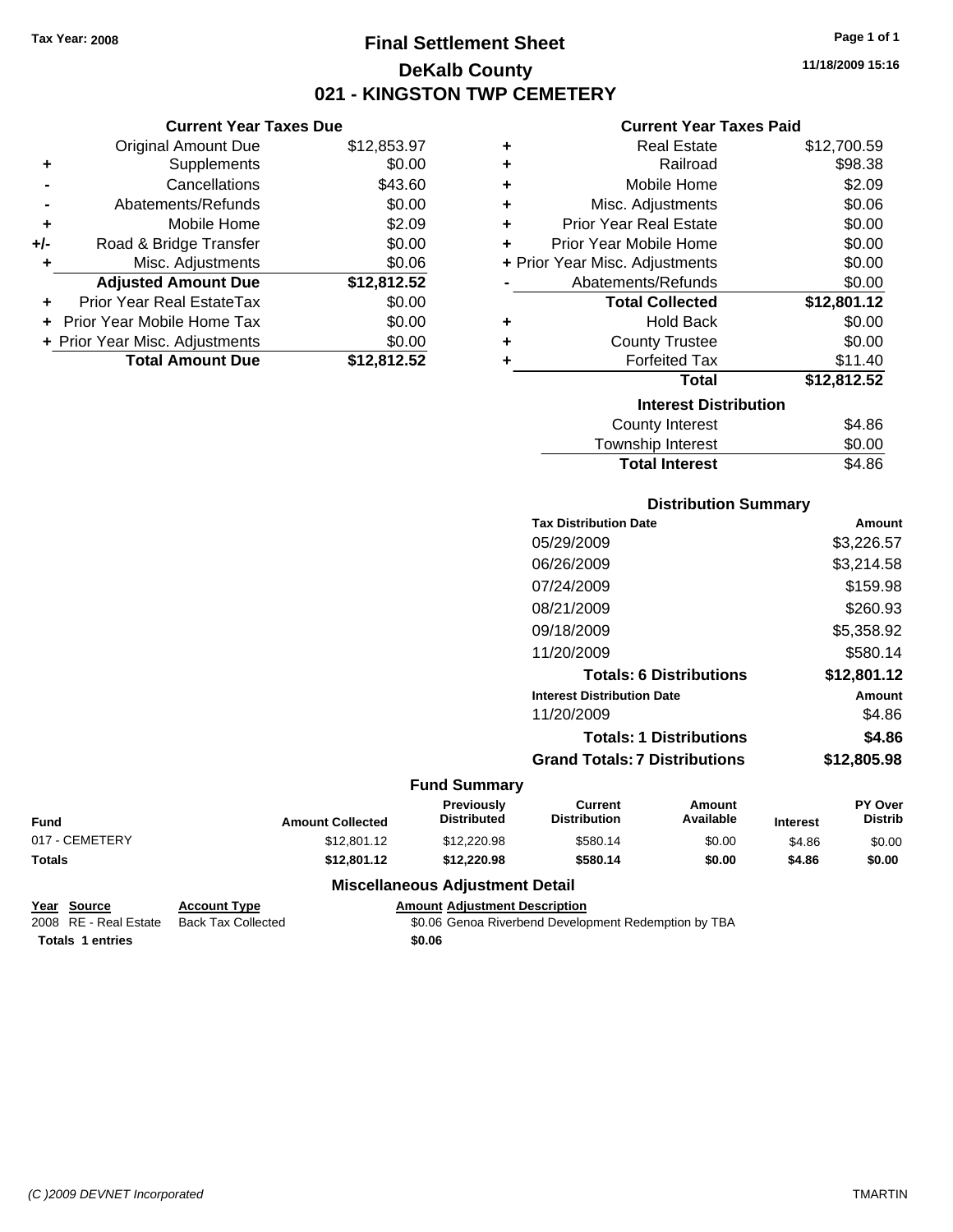# **Final Settlement Sheet Tax Year: 2008 Page 1 of 1 DeKalb County 022 - MALTA TOWNSHIP**

#### **Current Year Taxes Due**

|     | <b>Original Amount Due</b>     | \$56,286.16 |
|-----|--------------------------------|-------------|
| ٠   | Supplements                    | \$0.00      |
|     | Cancellations                  | \$108.50    |
|     | Abatements/Refunds             | \$0.00      |
| ٠   | Mobile Home                    | \$0.00      |
| +/- | Road & Bridge Transfer         | \$0.00      |
| ٠   | Misc. Adjustments              | \$0.00      |
|     | <b>Adjusted Amount Due</b>     | \$56,177.66 |
|     | Prior Year Real EstateTax      | \$0.00      |
|     | Prior Year Mobile Home Tax     | \$0.00      |
|     | + Prior Year Misc. Adjustments | \$0.00      |
|     | <b>Total Amount Due</b>        | \$56.177.66 |

#### **Current Year Taxes Paid**

| ٠ | Real Estate                    | \$55,207.36 |
|---|--------------------------------|-------------|
| ٠ | Railroad                       | \$969.26    |
| ÷ | Mobile Home                    | \$0.00      |
| ٠ | Misc. Adjustments              | \$0.00      |
| ٠ | <b>Prior Year Real Estate</b>  | \$0.00      |
| ٠ | Prior Year Mobile Home         | \$0.00      |
|   | + Prior Year Misc. Adjustments | \$0.00      |
|   | Abatements/Refunds             | \$0.00      |
|   | <b>Total Collected</b>         | \$56,176.62 |
| ٠ | <b>Hold Back</b>               | \$0.00      |
| ٠ | <b>County Trustee</b>          | \$1.04      |
| ٠ | <b>Forfeited Tax</b>           | \$0.00      |
|   | Total                          | \$56,177.66 |
|   | <b>Interest Distribution</b>   |             |
|   | <b>County Interest</b>         | \$21.31     |
|   | <b>Township Interest</b>       | \$0.00      |
|   | <b>Total Interest</b>          | \$21.31     |

#### **Distribution Summary**

| <b>Tax Distribution Date</b>         | Amount      |
|--------------------------------------|-------------|
| 05/29/2009                           | \$10,115.41 |
| 06/26/2009                           | \$19,117.21 |
| 07/24/2009                           | \$382.01    |
| 08/21/2009                           | \$1,266.93  |
| 09/18/2009                           | \$23,038.55 |
| 11/20/2009                           | \$2,256.51  |
| <b>Totals: 6 Distributions</b>       | \$56,176.62 |
| <b>Interest Distribution Date</b>    | Amount      |
| 11/20/2009                           | \$21.31     |
| <b>Totals: 1 Distributions</b>       | \$21.31     |
| <b>Grand Totals: 7 Distributions</b> | \$56.197.93 |
|                                      |             |

| <b>Fund</b>              | <b>Amount Collected</b> | <b>Previously</b><br><b>Distributed</b> | Current<br><b>Distribution</b> | Amount<br>Available | <b>Interest</b> | <b>PY Over</b><br><b>Distrib</b> |
|--------------------------|-------------------------|-----------------------------------------|--------------------------------|---------------------|-----------------|----------------------------------|
| 001 - CORPORATE          | \$55.532.67             | \$53,302.01                             | \$2,230.66                     | \$0.00              | \$21.07         | \$0.00                           |
| 054 - GENERAL ASSISTANCE | \$643.95                | \$618.10                                | \$25.85                        | \$0.00              | \$0.24          | \$0.00                           |
| <b>Totals</b>            | \$56.176.62             | \$53,920.11                             | \$2.256.51                     | \$0.00              | \$21.31         | \$0.00                           |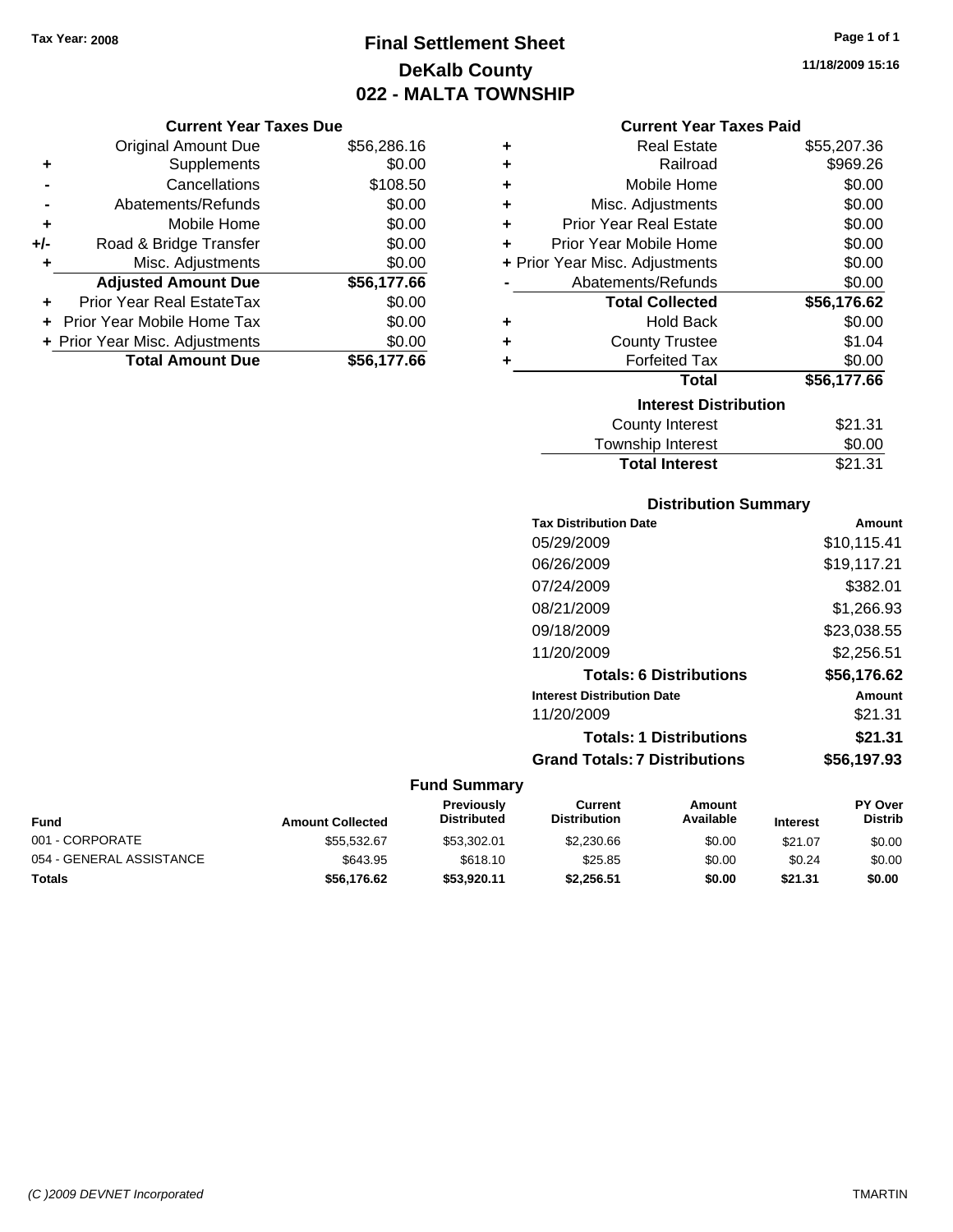**Current Year Taxes Due** Original Amount Due \$108,481.20

**Adjusted Amount Due \$108,272.07**

**Total Amount Due \$108,272.07**

**+** Supplements \$0.00 **-** Cancellations \$209.13 **-** Abatements/Refunds \$0.00 **+** Mobile Home \$0.00 **+/-** Road & Bridge Transfer \$0.00 **+** Misc. Adjustments \$0.00

**+** Prior Year Real EstateTax \$0.00 **+** Prior Year Mobile Home Tax \$0.00 **+ Prior Year Misc. Adjustments**  $$0.00$ 

# **Final Settlement Sheet Tax Year: 2008 Page 1 of 1 DeKalb County 023 - MALTA TWP LIBRARY**

**11/18/2009 15:16**

#### **Current Year Taxes Paid**

| ٠ | <b>Real Estate</b>                                                                                                                                                                                                            | \$106,401.98 |
|---|-------------------------------------------------------------------------------------------------------------------------------------------------------------------------------------------------------------------------------|--------------|
| ٠ | Railroad                                                                                                                                                                                                                      | \$1,868.08   |
| ٠ | Mobile Home                                                                                                                                                                                                                   | \$0.00       |
| ٠ | Misc. Adjustments                                                                                                                                                                                                             | \$0.00       |
| ٠ | <b>Prior Year Real Estate</b>                                                                                                                                                                                                 | \$0.00       |
| ÷ | Prior Year Mobile Home                                                                                                                                                                                                        | \$0.00       |
|   | + Prior Year Misc. Adjustments                                                                                                                                                                                                | \$0.00       |
|   | Abatements/Refunds                                                                                                                                                                                                            | \$0.00       |
|   | <b>Total Collected</b>                                                                                                                                                                                                        | \$108,270.06 |
| ٠ | <b>Hold Back</b>                                                                                                                                                                                                              | \$0.00       |
| ٠ | <b>County Trustee</b>                                                                                                                                                                                                         | \$2.01       |
| ٠ | <b>Forfeited Tax</b>                                                                                                                                                                                                          | \$0.00       |
|   | <b>Total</b>                                                                                                                                                                                                                  | \$108,272.07 |
|   | <b>Interest Distribution</b>                                                                                                                                                                                                  |              |
|   | <b>County Interest</b>                                                                                                                                                                                                        | \$41.07      |
|   | The control of the second to the second second to the second second to the second second to the second second second to the second second second second second second second second second second second second second second | ጦጣ ወጣ        |

# Township Interest \$0.00 Total Interest \$41.07

#### **Distribution Summary**

| <b>Tax Distribution Date</b>         | Amount       |
|--------------------------------------|--------------|
| 05/29/2009                           | \$19,496.16  |
| 06/26/2009                           | \$36,844.98  |
| 07/24/2009                           | \$736.26     |
| 08/21/2009                           | \$2,441.61   |
| 09/18/2009                           | \$44,402.09  |
| 11/20/2009                           | \$4.348.96   |
| <b>Totals: 6 Distributions</b>       | \$108,270.06 |
| <b>Interest Distribution Date</b>    | Amount       |
| 11/20/2009                           | \$41.07      |
| <b>Totals: 1 Distributions</b>       | \$41.07      |
| <b>Grand Totals: 7 Distributions</b> | \$108,311.13 |
|                                      |              |

| Fund          | <b>Amount Collected</b> | <b>Previously</b><br>Distributed | Current<br><b>Distribution</b> | Amount<br>Available | <b>Interest</b> | <b>PY Over</b><br><b>Distrib</b> |
|---------------|-------------------------|----------------------------------|--------------------------------|---------------------|-----------------|----------------------------------|
| 016 - LIBRARY | \$108,270.06            | \$103.921.10                     | \$4,348.96                     | \$0.00              | \$41.07         | \$0.00                           |
| Totals        | \$108,270.06            | \$103.921.10                     | \$4,348.96                     | \$0.00              | \$41.07         | \$0.00                           |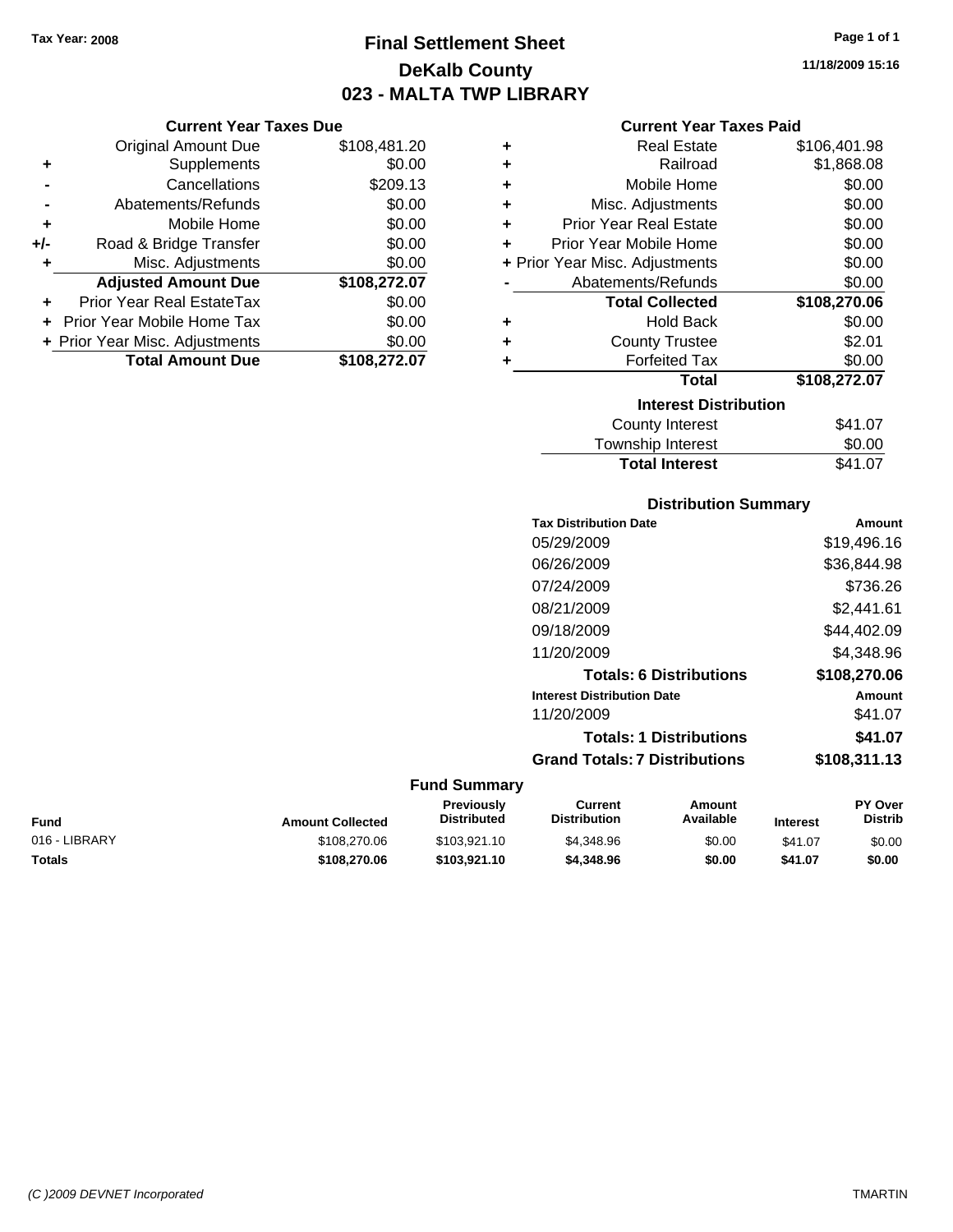# **Final Settlement Sheet Tax Year: 2008 Page 1 of 1 DeKalb County 024 - MALTA ROAD & BRIDGE**

**11/18/2009 15:16**

#### **Current Year Taxes Paid**

| ٠ | <b>Real Estate</b>             | \$129,797.48 |
|---|--------------------------------|--------------|
| ÷ | Railroad                       | \$2,542.64   |
| ٠ | Mobile Home                    | \$0.00       |
| ٠ | Misc. Adjustments              | \$0.00       |
| ٠ | <b>Prior Year Real Estate</b>  | \$0.00       |
| ÷ | Prior Year Mobile Home         | \$0.00       |
|   | + Prior Year Misc. Adjustments | \$0.00       |
|   | Abatements/Refunds             | \$0.00       |
|   | <b>Total Collected</b>         | \$132,340.12 |
| ٠ | <b>Hold Back</b>               | \$0.00       |
| ÷ | <b>County Trustee</b>          | \$2.74       |
| ٠ | <b>Forfeited Tax</b>           | \$0.00       |
|   | <b>Total</b>                   | \$132,342.86 |
|   | <b>Interest Distribution</b>   |              |
|   | <b>County Interest</b>         | \$50.20      |
|   |                                |              |

| <b>Total Interest</b> | \$50.20 |
|-----------------------|---------|
| Township Interest     | \$0.00  |
| County Interest       | \$50.20 |

| <b>Road and Bridge Summary</b> |                         |               |  |
|--------------------------------|-------------------------|---------------|--|
| <b>Municipality</b>            | Amt. Due                | Amt. Distrib. |  |
| VILLAGE OF MALTA               | \$15,026,32 \$15,026,01 |               |  |
| <b>Totals</b>                  | \$15,026,32 \$15,026,01 |               |  |

**Current Year Taxes Due** Original Amount Due \$147,653.55

**Adjusted Amount Due \$132,342.86**

**Total Amount Due \$132,342.86**

**+** Supplements \$0.00 **-** Cancellations \$284.68 **-** Abatements/Refunds \$0.00 **+** Mobile Home \$0.00 **+/-** Road & Bridge Transfer (\$15,026.01) **+** Misc. Adjustments \$0.00

**+** Prior Year Real EstateTax \$0.00 **+** Prior Year Mobile Home Tax \$0.00 **+ Prior Year Misc. Adjustments**  $$0.00$ 

#### **Distribution Summary**

| <b>Tax Distribution Date</b>         | Amount       |
|--------------------------------------|--------------|
| 05/29/2009                           | \$23,791.23  |
| 06/26/2009                           | \$45,070.97  |
| 07/24/2009                           | \$898.44     |
| 08/21/2009                           | \$2,979.57   |
| 09/18/2009                           | \$54,292.81  |
| 11/20/2009                           | \$5,307.10   |
| <b>Totals: 6 Distributions</b>       | \$132,340.12 |
| <b>Interest Distribution Date</b>    | Amount       |
| 11/20/2009                           | \$50.20      |
| <b>Totals: 1 Distributions</b>       | \$50.20      |
| <b>Grand Totals: 7 Distributions</b> | \$132,390.32 |

|                              |                         | Previously         | Current             | Amount    |                 | PY Over        |
|------------------------------|-------------------------|--------------------|---------------------|-----------|-----------------|----------------|
| <b>Fund</b>                  | <b>Amount Collected</b> | <b>Distributed</b> | <b>Distribution</b> | Available | <b>Interest</b> | <b>Distrib</b> |
| 007 - ROAD AND BRIDGE        | \$46,327,52             | \$44,475.34        | \$1.852.18          | \$0.00    | \$20.90         | \$0.00         |
| 008 - BRIDGE CONST W/COUNTY  | \$15,576.60             | \$14.950.94        | \$625.66            | \$0.00    | \$5.31          | \$0.00         |
| 009 - PERMANENT ROAD         | \$55,773.81             | \$53,533.50        | \$2,240.31          | \$0.00    | \$19.00         | \$0.00         |
| 010 - EQUIPMENT AND BUILDING | \$14,662.19             | \$14.073.24        | \$588.95            | \$0.00    | \$4.99          | \$0.00         |
| <b>Totals</b>                | \$132,340.12            | \$127.033.02       | \$5,307.10          | \$0.00    | \$50.20         | \$0.00         |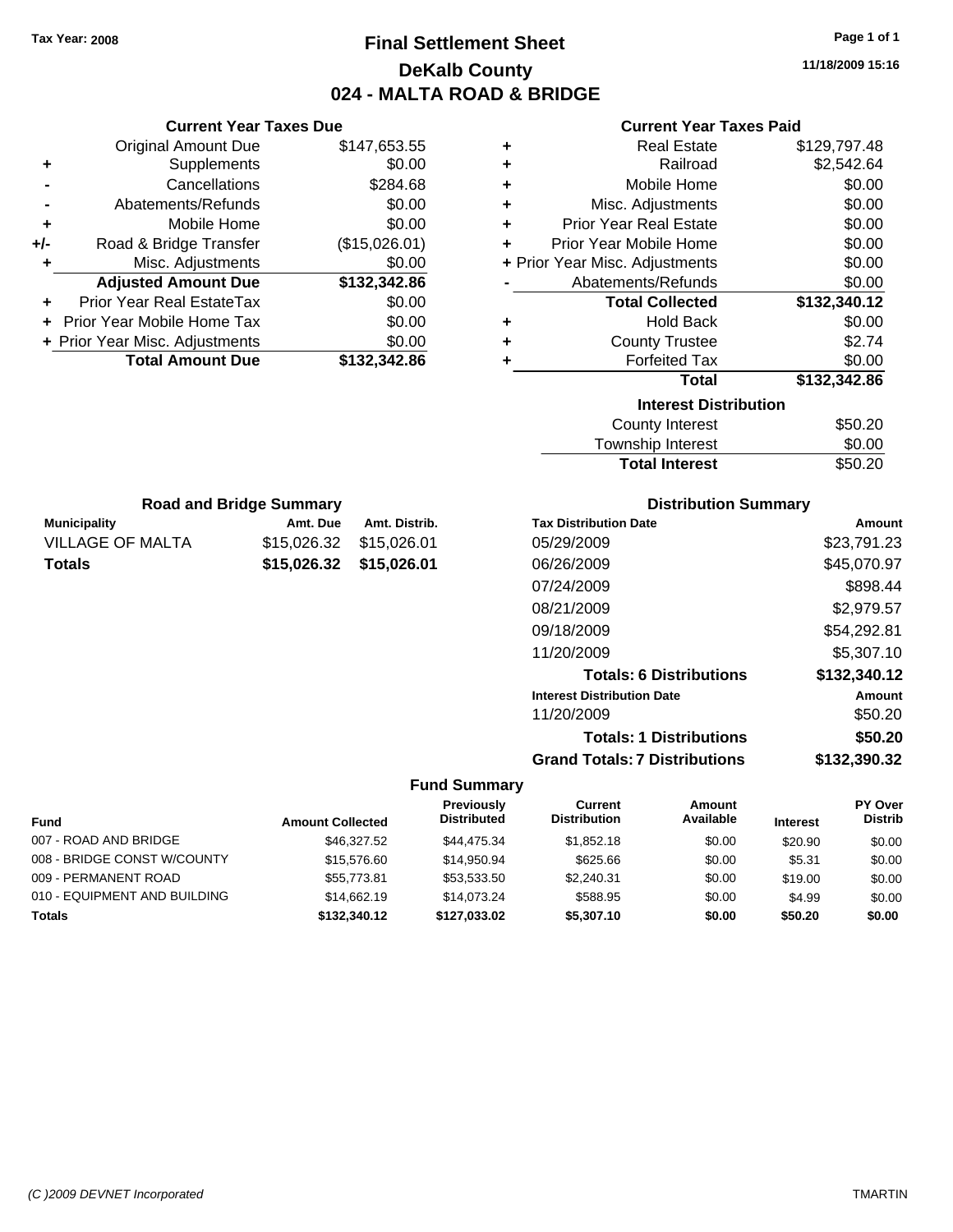# **Final Settlement Sheet Tax Year: 2008 Page 1 of 1 DeKalb County 025 - MAYFIELD TOWNSHIP**

**11/18/2009 15:16**

#### **Current Year Taxes Paid**

| ٠ | <b>Real Estate</b>             | \$90,829.73 |
|---|--------------------------------|-------------|
| ٠ | Railroad                       | \$0.00      |
| ÷ | Mobile Home                    | \$10.17     |
| ÷ | Misc. Adjustments              | \$0.00      |
| ÷ | <b>Prior Year Real Estate</b>  | \$0.00      |
| ٠ | Prior Year Mobile Home         | \$0.00      |
|   | + Prior Year Misc. Adjustments | \$0.00      |
|   | Abatements/Refunds             | \$0.00      |
|   |                                |             |
|   | <b>Total Collected</b>         | \$90,839.90 |
| ٠ | <b>Hold Back</b>               | \$0.00      |
| ٠ | <b>County Trustee</b>          | \$0.00      |
| ÷ | <b>Forfeited Tax</b>           | \$0.00      |
|   | <b>Total</b>                   | \$90,839.90 |
|   | <b>Interest Distribution</b>   |             |
|   | <b>County Interest</b>         | \$34.46     |

# **Distribution Summary**

Total Interest \$34.46

| <b>Tax Distribution Date</b>         | Amount      |
|--------------------------------------|-------------|
| 05/29/2009                           | \$11.519.96 |
| 06/26/2009                           | \$34,300.14 |
| 07/24/2009                           | \$763.75    |
| 08/21/2009                           | \$2.336.13  |
| 09/18/2009                           | \$39.468.10 |
| 11/20/2009                           | \$2,451.82  |
| <b>Totals: 6 Distributions</b>       | \$90,839,90 |
| <b>Interest Distribution Date</b>    | Amount      |
| 11/20/2009                           | \$34.46     |
| <b>Totals: 1 Distributions</b>       | \$34.46     |
| <b>Grand Totals: 7 Distributions</b> | \$90,874,36 |
|                                      |             |

#### **Fund Summary**

| Fund                     | <b>Amount Collected</b> | <b>Previously</b><br><b>Distributed</b> | Current<br><b>Distribution</b> | Amount<br>Available | <b>Interest</b> | <b>PY Over</b><br><b>Distrib</b> |
|--------------------------|-------------------------|-----------------------------------------|--------------------------------|---------------------|-----------------|----------------------------------|
| 001 - CORPORATE          | \$86.838.21             | \$84.494.40                             | \$2.343.81                     | \$0.00              | \$32.94         | \$0.00                           |
| 054 - GENERAL ASSISTANCE | \$4,001.69              | \$3.893.68                              | \$108.01                       | \$0.00              | \$1.52          | \$0.00                           |
| <b>Totals</b>            | \$90,839.90             | \$88,388,08                             | \$2,451.82                     | \$0.00              | \$34.46         | \$0.00                           |

|                | <b>Current Year Taxes Due</b> |             |  |
|----------------|-------------------------------|-------------|--|
|                | <b>Original Amount Due</b>    | \$90,855.72 |  |
| ÷              | Supplements                   | \$0.00      |  |
| $\blacksquare$ | Cancellations                 | \$25.99     |  |
|                | Abatements/Refunds            | \$0.00      |  |
| ÷              | Mobile Home                   | \$10.17     |  |
| $+/-$          | Road & Bridge Transfer        | \$0.00      |  |

**Adjusted Amount Due \$90,839.90**

**Total Amount Due \$90,839.90**

**+** Misc. Adjustments \$0.00

**+** Prior Year Real EstateTax \$0.00 **+** Prior Year Mobile Home Tax \$0.00 **+ Prior Year Misc. Adjustments**  $$0.00$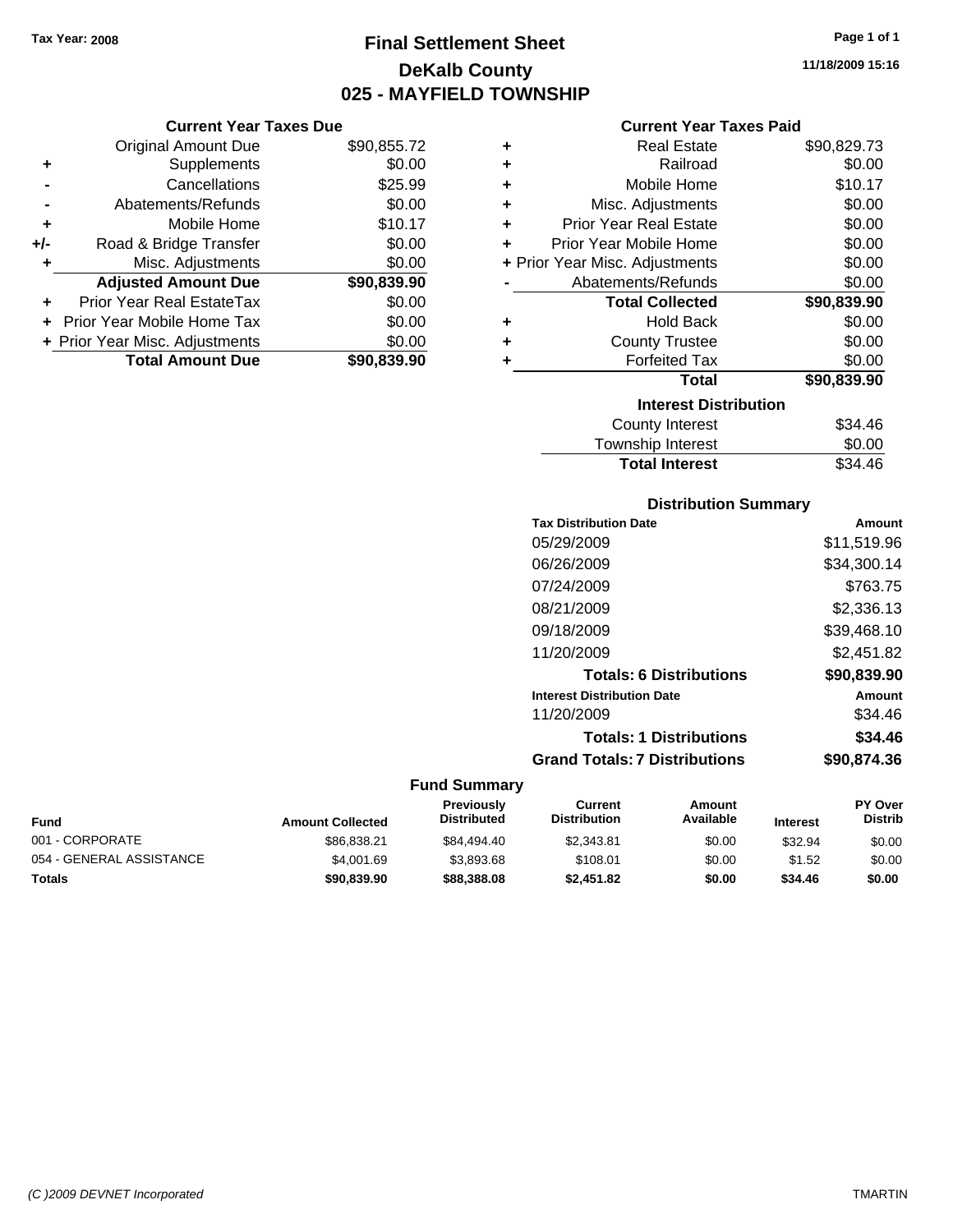**Current Year Taxes Due** Original Amount Due \$210,311.88

**Adjusted Amount Due \$210,275.22**

**Total Amount Due \$210,275.22**

**+** Supplements \$0.00 **-** Cancellations \$60.18 **-** Abatements/Refunds \$0.00 **+** Mobile Home \$23.52 **+/-** Road & Bridge Transfer \$0.00 **+** Misc. Adjustments \$0.00

**+** Prior Year Real EstateTax \$0.00 **+** Prior Year Mobile Home Tax \$0.00 **+ Prior Year Misc. Adjustments**  $$0.00$ 

# **Final Settlement Sheet Tax Year: 2008 Page 1 of 1 DeKalb County 026 - MAYFIELD ROAD & BRIDGE**

**11/18/2009 15:16**

#### **Current Year Taxes Paid**

| ٠ | <b>Real Estate</b>             | \$210,251.70 |
|---|--------------------------------|--------------|
| ٠ | Railroad                       | \$0.00       |
| ÷ | Mobile Home                    | \$23.52      |
| ÷ | Misc. Adjustments              | \$0.00       |
| ÷ | <b>Prior Year Real Estate</b>  | \$0.00       |
| ÷ | Prior Year Mobile Home         | \$0.00       |
|   | + Prior Year Misc. Adjustments | \$0.00       |
|   | Abatements/Refunds             | \$0.00       |
|   | <b>Total Collected</b>         | \$210,275.22 |
| ٠ | <b>Hold Back</b>               | \$0.00       |
| ٠ | <b>County Trustee</b>          | \$0.00       |
| ٠ | <b>Forfeited Tax</b>           | \$0.00       |
|   | <b>Total</b>                   | \$210,275.22 |
|   | <b>Interest Distribution</b>   |              |
|   | <b>County Interest</b>         | \$79.77      |
|   | Taunaalaha tatanaat            | ጦ ለለ         |

|                       | .       |
|-----------------------|---------|
| Township Interest     | \$0.00  |
| <b>Total Interest</b> | \$79.77 |
|                       |         |

#### **Distribution Summary**

| <b>Tax Distribution Date</b>         | Amount       |
|--------------------------------------|--------------|
| 05/29/2009                           | \$26,666.35  |
| 06/26/2009                           | \$79,397.66  |
| 07/24/2009                           | \$1,767.89   |
| 08/21/2009                           | \$5,407.62   |
| 09/18/2009                           | \$91,360.18  |
| 11/20/2009                           | \$5,675.52   |
| <b>Totals: 6 Distributions</b>       | \$210,275.22 |
| <b>Interest Distribution Date</b>    | Amount       |
| 11/20/2009                           | \$79.77      |
| <b>Totals: 1 Distributions</b>       | \$79.77      |
| <b>Grand Totals: 7 Distributions</b> | \$210,354.99 |

|                                                     |                         | Previously         | Current             | <b>Amount</b> |                 | PY Over        |
|-----------------------------------------------------|-------------------------|--------------------|---------------------|---------------|-----------------|----------------|
| <b>Fund</b>                                         | <b>Amount Collected</b> | <b>Distributed</b> | <b>Distribution</b> | Available     | <b>Interest</b> | <b>Distrib</b> |
| 007 - ROAD AND BRIDGE                               | \$133,278.75            | \$129,681.40       | \$3,597.35          | \$0.00        | \$50.56         | \$0.00         |
| 008 - BRIDGE CONST W/COUNTY                         | \$7,000.27              | \$6,811.33         | \$188.94            | \$0.00        | \$2.66          | \$0.00         |
| 009 - PERMANENT ROAD                                | \$53.993.00             | \$52,535,68        | \$1,457.32          | \$0.00        | \$20.48         | \$0.00         |
| 010 - EQUIPMENT AND BUILDING                        | \$9,499.18              | \$9,242.80         | \$256.38            | \$0.00        | \$3.60          | \$0.00         |
| 035 - TORT JUDGMENTS, LIABILITY<br><b>INSURANCE</b> | \$4,001.75              | \$3,893.74         | \$108.01            | \$0.00        | \$1.52          | \$0.00         |
| 047 - SOCIAL SECURITY                               | \$2,502.27              | \$2,434.75         | \$67.52             | \$0.00        | \$0.95          | \$0.00         |
| <b>Totals</b>                                       | \$210.275.22            | \$204.599.70       | \$5,675,52          | \$0.00        | \$79.77         | \$0.00         |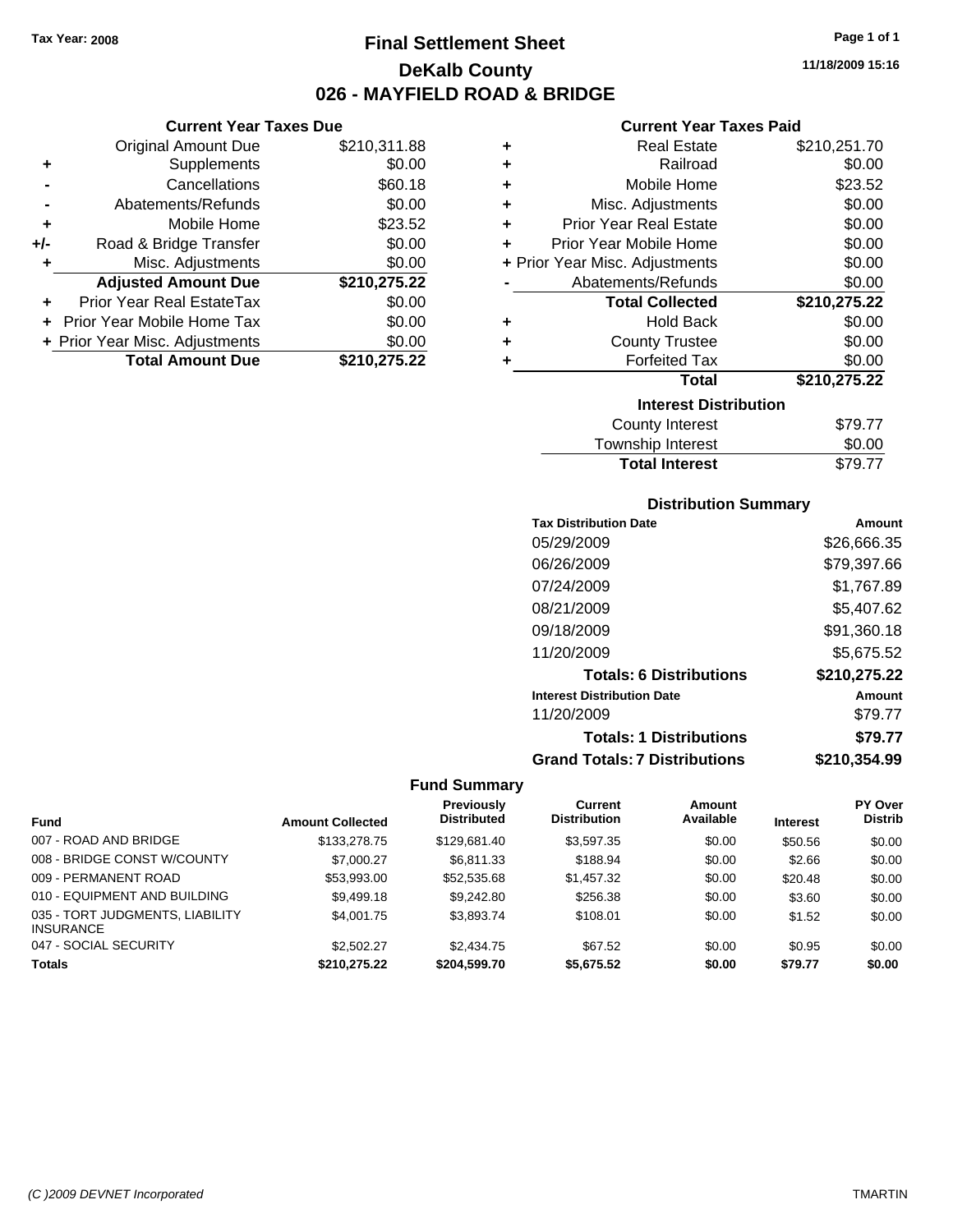# **Final Settlement Sheet Tax Year: 2008 Page 1 of 1 DeKalb County 027 - MILAN TOWNSHIP**

**11/18/2009 15:16**

|     | <b>Original Amount Due</b>     | \$26,000.99 |
|-----|--------------------------------|-------------|
| ٠   | Supplements                    | \$0.00      |
|     | Cancellations                  | \$0.00      |
|     | Abatements/Refunds             | \$0.00      |
| ÷   | Mobile Home                    | \$0.00      |
| +/- | Road & Bridge Transfer         | \$0.00      |
| ۰   | Misc. Adjustments              | \$0.00      |
|     | <b>Adjusted Amount Due</b>     | \$26,000.99 |
|     | Prior Year Real EstateTax      | \$0.00      |
|     | Prior Year Mobile Home Tax     | \$0.00      |
|     | + Prior Year Misc. Adjustments | \$0.00      |
|     | <b>Total Amount Due</b>        | \$26.000.99 |

#### **Current Year Taxes Paid**

|   | <b>Real Estate</b>             | \$26,000.99 |
|---|--------------------------------|-------------|
| ÷ | Railroad                       | \$0.00      |
| ÷ | Mobile Home                    | \$0.00      |
| ÷ | Misc. Adjustments              | \$0.00      |
| ÷ | <b>Prior Year Real Estate</b>  | \$0.00      |
| ÷ | Prior Year Mobile Home         | \$0.00      |
|   | + Prior Year Misc. Adjustments | \$0.00      |
|   | Abatements/Refunds             | \$0.00      |
|   |                                |             |
|   | <b>Total Collected</b>         | \$26,000.99 |
| ٠ | <b>Hold Back</b>               | \$0.00      |
| ÷ | <b>County Trustee</b>          | \$0.00      |
| ٠ | <b>Forfeited Tax</b>           | \$0.00      |
|   | <b>Total</b>                   | \$26,000.99 |
|   | <b>Interest Distribution</b>   |             |
|   | County Interest                | \$9.86      |

# **Total Interest** \$9.86

| <b>Distribution Summary</b>          |             |
|--------------------------------------|-------------|
| <b>Tax Distribution Date</b>         | Amount      |
| 05/29/2009                           | \$4,076.48  |
| 06/26/2009                           | \$9,610.12  |
| 07/24/2009                           | \$221.92    |
| 08/21/2009                           | \$426.16    |
| 09/18/2009                           | \$10,831.79 |
| 11/20/2009                           | \$834.52    |
| <b>Totals: 6 Distributions</b>       | \$26,000.99 |
| <b>Interest Distribution Date</b>    | Amount      |
| 11/20/2009                           | \$9.86      |
| <b>Totals: 1 Distributions</b>       | \$9.86      |
| <b>Grand Totals: 7 Distributions</b> | \$26,010.85 |

| Fund            | <b>Amount Collected</b> | <b>Previously</b><br><b>Distributed</b> | Current<br><b>Distribution</b> | Amount<br>Available | <b>Interest</b> | <b>PY Over</b><br>Distrib |
|-----------------|-------------------------|-----------------------------------------|--------------------------------|---------------------|-----------------|---------------------------|
| 001 - CORPORATE | \$26,000.99             | \$25.166.47                             | \$834.52                       | \$0.00              | \$9.86          | \$0.00                    |
| Totals          | \$26,000.99             | \$25.166.47                             | \$834.52                       | \$0.00              | \$9.86          | \$0.00                    |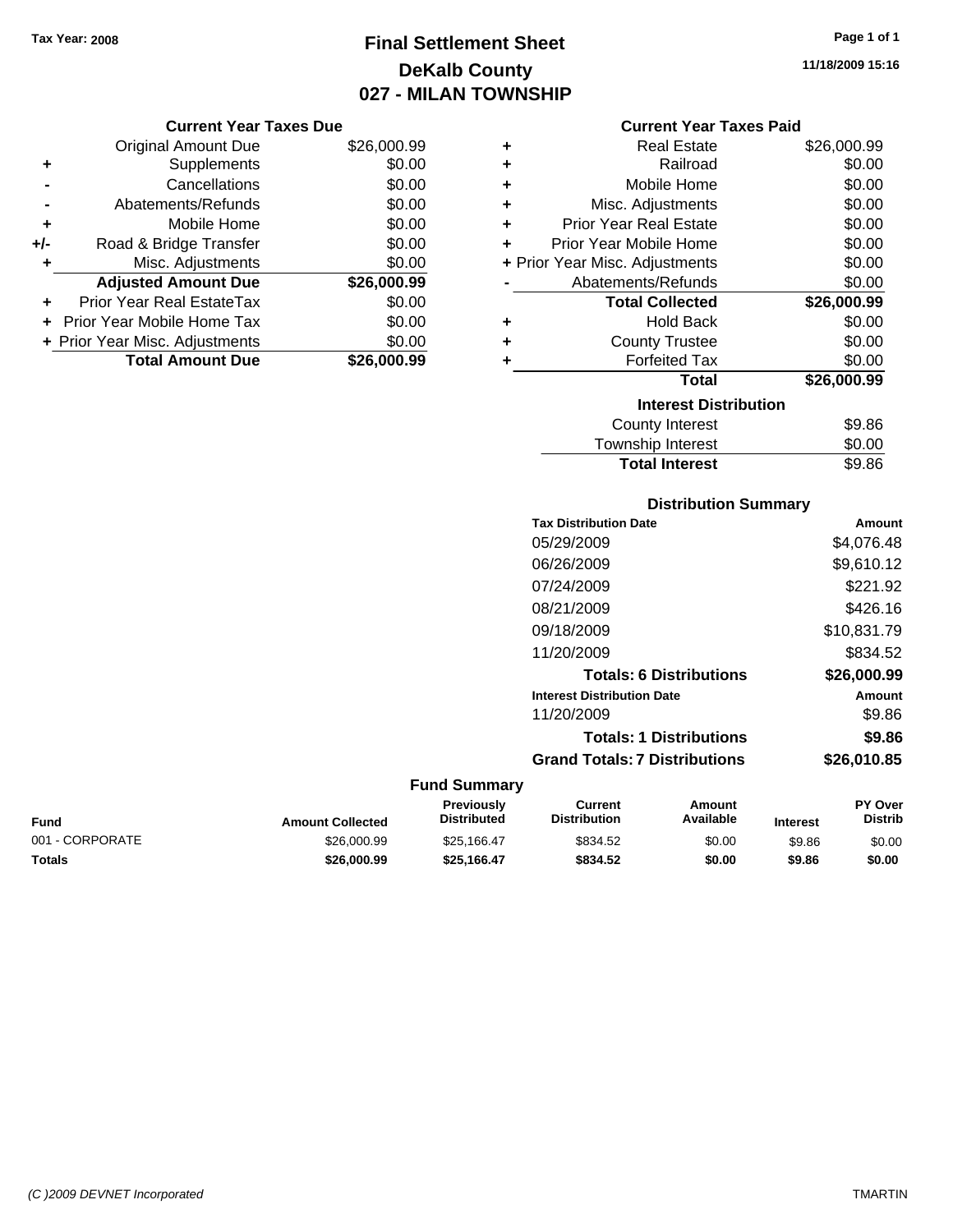# **Final Settlement Sheet Tax Year: 2008 Page 1 of 1 DeKalb County 028 - MILAN ROAD & BRIDGE**

#### **Current Year Taxes Due**

|     | <b>Original Amount Due</b>     | \$40,353.83 |
|-----|--------------------------------|-------------|
| ٠   | Supplements                    | \$0.00      |
|     | Cancellations                  | \$0.00      |
|     | Abatements/Refunds             | \$0.00      |
| ٠   | Mobile Home                    | \$0.00      |
| +/- | Road & Bridge Transfer         | \$0.00      |
| ٠   | Misc. Adjustments              | \$0.00      |
|     | <b>Adjusted Amount Due</b>     | \$40,353.83 |
|     | Prior Year Real EstateTax      | \$0.00      |
|     | Prior Year Mobile Home Tax     | \$0.00      |
|     | + Prior Year Misc. Adjustments | \$0.00      |
|     | <b>Total Amount Due</b>        | \$40,353.83 |

#### **Current Year Taxes Paid**

| ٠ | <b>Real Estate</b>             | \$40,353.83 |
|---|--------------------------------|-------------|
| ÷ | Railroad                       | \$0.00      |
| ÷ | Mobile Home                    | \$0.00      |
| ٠ | Misc. Adjustments              | \$0.00      |
| ٠ | <b>Prior Year Real Estate</b>  | \$0.00      |
| ٠ | Prior Year Mobile Home         | \$0.00      |
|   | + Prior Year Misc. Adjustments | \$0.00      |
|   | Abatements/Refunds             | \$0.00      |
|   | <b>Total Collected</b>         | \$40,353.83 |
| ٠ | <b>Hold Back</b>               | \$0.00      |
| ÷ | <b>County Trustee</b>          | \$0.00      |
| ٠ | <b>Forfeited Tax</b>           | \$0.00      |
|   | Total                          | \$40,353.83 |
|   | <b>Interest Distribution</b>   |             |
|   | <b>County Interest</b>         | \$15.31     |
|   | <b>Township Interest</b>       | \$0.00      |
|   | <b>Total Interest</b>          | \$15.31     |

#### **Distribution Summary**

| <b>Tax Distribution Date</b>         | Amount      |
|--------------------------------------|-------------|
| 05/29/2009                           | \$6,326.73  |
| 06/26/2009                           | \$14,915.06 |
| 07/24/2009                           | \$344.41    |
| 08/21/2009                           | \$661.41    |
| 09/18/2009                           | \$16,811.03 |
| 11/20/2009                           | \$1,295.19  |
| <b>Totals: 6 Distributions</b>       | \$40,353,83 |
| <b>Interest Distribution Date</b>    | Amount      |
| 11/20/2009                           | \$15.31     |
| <b>Totals: 1 Distributions</b>       | \$15.31     |
| <b>Grand Totals: 7 Distributions</b> | \$40.369.14 |

#### **Fund Summary**

| <b>Fund</b>                 | <b>Amount Collected</b> | Previously<br><b>Distributed</b> | Current<br><b>Distribution</b> | Amount<br>Available | <b>Interest</b> | <b>PY Over</b><br><b>Distrib</b> |
|-----------------------------|-------------------------|----------------------------------|--------------------------------|---------------------|-----------------|----------------------------------|
| 007 - ROAD AND BRIDGE       | \$21,000.94             | \$20,326.90                      | \$674.04                       | \$0.00              | \$7.97          | \$0.00                           |
| 008 - BRIDGE CONST W/COUNTY | \$4,352.60              | \$4.212.90                       | \$139.70                       | \$0.00              | \$1.65          | \$0.00                           |
| 009 - PERMANENT ROAD        | \$15,000.29             | \$14,518,84                      | \$481.45                       | \$0.00              | \$5.69          | \$0.00                           |
| <b>Totals</b>               | \$40,353.83             | \$39,058,64                      | \$1,295.19                     | \$0.00              | \$15.31         | \$0.00                           |

**11/18/2009 15:16**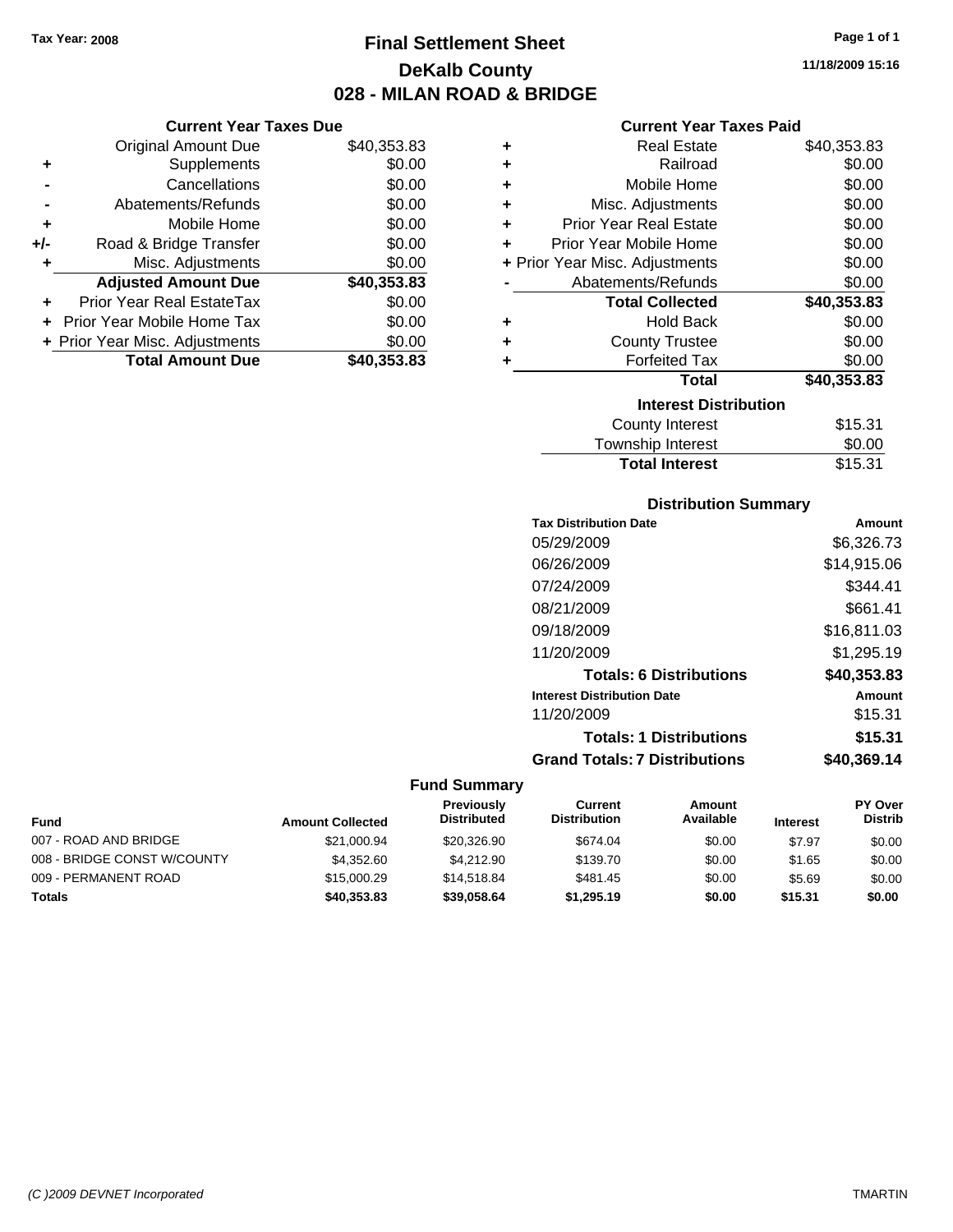# **Final Settlement Sheet Tax Year: 2008 Page 1 of 1 DeKalb County 029 - PAW PAW TOWNSHIP**

#### **Current Year Taxes Due**

|     | <b>Original Amount Due</b>       | \$60,113.37 |
|-----|----------------------------------|-------------|
| ٠   | Supplements                      | \$0.00      |
|     | Cancellations                    | \$0.00      |
|     | Abatements/Refunds               | \$0.00      |
| ÷   | Mobile Home                      | \$8.43      |
| +/- | Road & Bridge Transfer           | \$0.00      |
| ٠   | Misc. Adjustments                | \$0.00      |
|     | <b>Adjusted Amount Due</b>       | \$60,121.80 |
|     | <b>Prior Year Real EstateTax</b> | \$0.00      |
|     | Prior Year Mobile Home Tax       | \$0.00      |
|     | + Prior Year Misc. Adjustments   | \$0.00      |
|     | <b>Total Amount Due</b>          | \$60,121.80 |

#### **Current Year Taxes Paid**

| ٠ | Real Estate                    | \$58,701.49 |
|---|--------------------------------|-------------|
| ÷ | Railroad                       | \$1,411.88  |
| ÷ | Mobile Home                    | \$8.43      |
| ÷ | Misc. Adjustments              | \$0.00      |
| ÷ | <b>Prior Year Real Estate</b>  | \$0.00      |
| ٠ | Prior Year Mobile Home         | \$0.00      |
|   | + Prior Year Misc. Adjustments | \$0.00      |
|   | Abatements/Refunds             | \$0.00      |
|   | <b>Total Collected</b>         | \$60,121.80 |
| ٠ | <b>Hold Back</b>               | \$0.00      |
| ٠ | <b>County Trustee</b>          | \$0.00      |
| ٠ | <b>Forfeited Tax</b>           | \$0.00      |
|   | Total                          | \$60,121.80 |
|   | <b>Interest Distribution</b>   |             |
|   | County Interest                | \$22.81     |
|   | <b>Township Interest</b>       | \$0.00      |
|   | <b>Total Interest</b>          | \$22.81     |

#### **Distribution Summary**

| Amount      |
|-------------|
| \$6.542.54  |
| \$24,371.56 |
| \$1,083.77  |
| \$1,123.24  |
| \$24,126.68 |
| \$2,874.01  |
| \$60.121.80 |
| Amount      |
| \$22.81     |
| \$22.81     |
| \$60.144.61 |
|             |

| <b>Fund</b>              | <b>Amount Collected</b> | Previously<br><b>Distributed</b> | Current<br><b>Distribution</b> | Amount<br>Available | <b>Interest</b> | <b>PY Over</b><br><b>Distrib</b> |
|--------------------------|-------------------------|----------------------------------|--------------------------------|---------------------|-----------------|----------------------------------|
| 001 - CORPORATE          | \$56,440.48             | \$53,742.45                      | \$2,698.03                     | \$0.00              | \$21.42         | \$0.00                           |
| 017 - CEMETERY           | \$2,305.01              | \$2.194.83                       | \$110.18                       | \$0.00              | \$0.87          | \$0.00                           |
| 034 - GENERAL ASSISTANCE | \$1.376.31              | \$1,310.51                       | \$65.80                        | \$0.00              | \$0.52          | \$0.00                           |
| Totals                   | \$60,121.80             | \$57,247.79                      | \$2,874.01                     | \$0.00              | \$22.81         | \$0.00                           |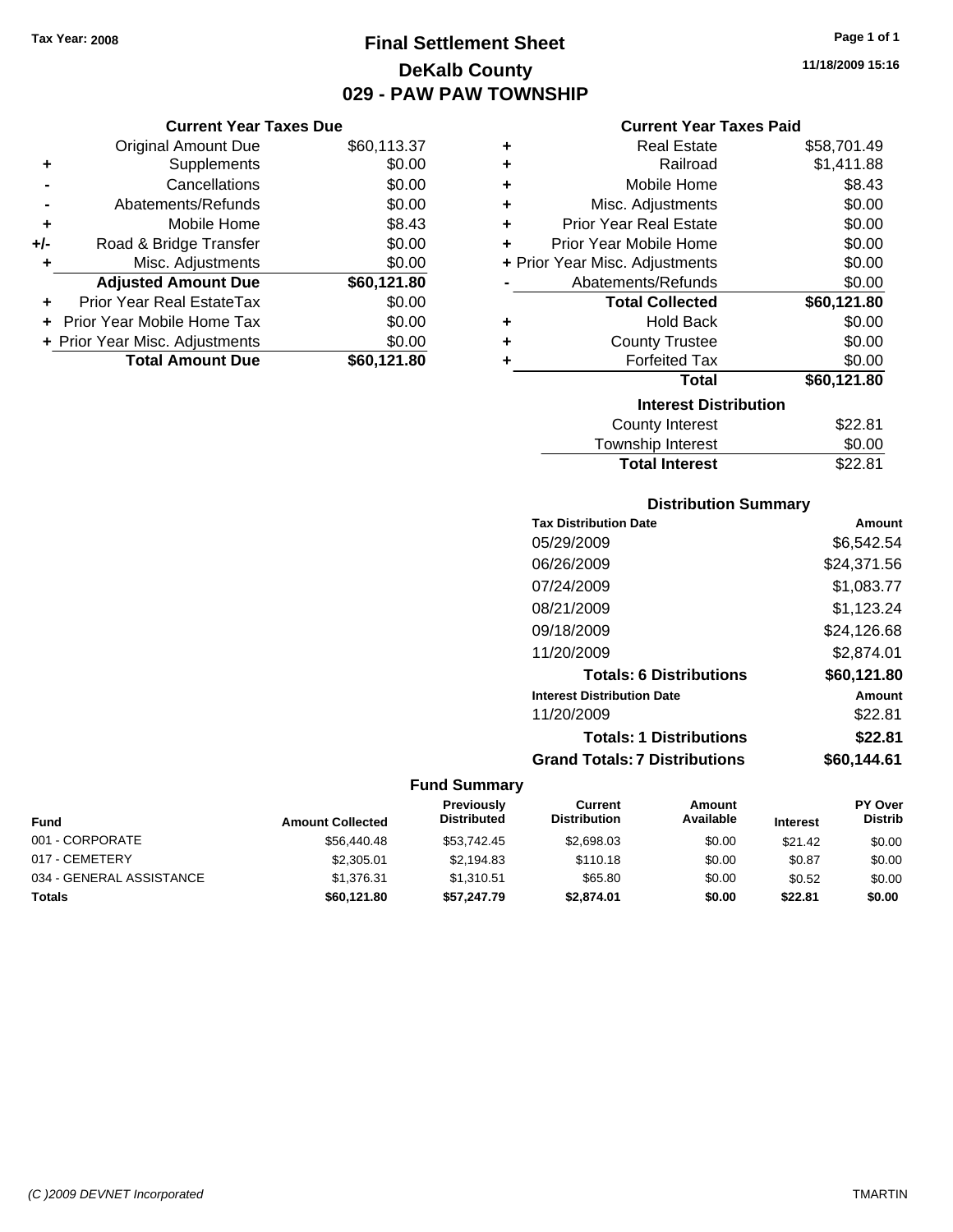**Current Year Taxes Due** Original Amount Due \$82,907.79

**Adjusted Amount Due \$82,919.42**

**Total Amount Due \$82,919.42**

**+** Supplements \$0.00 **-** Cancellations \$0.00 **-** Abatements/Refunds \$0.00 **+** Mobile Home \$11.63 **+/-** Road & Bridge Transfer \$0.00 **+** Misc. Adjustments \$0.00

**+** Prior Year Real EstateTax \$0.00 **+** Prior Year Mobile Home Tax \$0.00 **+ Prior Year Misc. Adjustments**  $$0.00$ 

# **Final Settlement Sheet Tax Year: 2008 Page 1 of 1 DeKalb County 030 - PAW PAW ROAD & BRIDGE**

**11/18/2009 15:16**

#### **Current Year Taxes Paid**

| ÷ | <b>Real Estate</b>             | \$80,960.55 |
|---|--------------------------------|-------------|
| ٠ | Railroad                       | \$1,947.24  |
| ÷ | Mobile Home                    | \$11.63     |
| ÷ | Misc. Adjustments              | \$0.00      |
| ÷ | <b>Prior Year Real Estate</b>  | \$0.00      |
| ٠ | Prior Year Mobile Home         | \$0.00      |
|   | + Prior Year Misc. Adjustments | \$0.00      |
|   | Abatements/Refunds             | \$0.00      |
|   |                                |             |
|   | <b>Total Collected</b>         | \$82,919.42 |
| ٠ | <b>Hold Back</b>               | \$0.00      |
| ÷ | <b>County Trustee</b>          | \$0.00      |
| ٠ | <b>Forfeited Tax</b>           | \$0.00      |
|   | <b>Total</b>                   | \$82,919.42 |
|   | <b>Interest Distribution</b>   |             |
|   | County Interest                | \$31.45     |

#### **Distribution Summary**

Total Interest \$31.45

| <b>Tax Distribution Date</b>         | Amount      |
|--------------------------------------|-------------|
| 05/29/2009                           | \$9,023.49  |
| 06/26/2009                           | \$33,612.99 |
| 07/24/2009                           | \$1,494.74  |
| 08/21/2009                           | \$1,549.16  |
| 09/18/2009                           | \$33,275.18 |
| 11/20/2009                           | \$3,963.86  |
| <b>Totals: 6 Distributions</b>       | \$82,919.42 |
| <b>Interest Distribution Date</b>    | Amount      |
| 11/20/2009                           | \$31.45     |
| <b>Totals: 1 Distributions</b>       | \$31.45     |
| <b>Grand Totals: 7 Distributions</b> | \$82,950.87 |

|                                        |                         | Previously         | Current             | <b>Amount</b> |                 | PY Over        |
|----------------------------------------|-------------------------|--------------------|---------------------|---------------|-----------------|----------------|
| <b>Fund</b>                            | <b>Amount Collected</b> | <b>Distributed</b> | <b>Distribution</b> | Available     | <b>Interest</b> | <b>Distrib</b> |
| 007 - ROAD AND BRIDGE                  | \$40.217.00             | \$38,294.47        | \$1,922.53          | \$0.00        | \$15.26         | \$0.00         |
| 009 - PERMANENT ROAD                   | \$32,196.87             | \$30,657.73        | \$1,539.14          | \$0.00        | \$12.21         | \$0.00         |
| 010 - EQUIPMENT AND BUILDING           | \$4,426.98              | \$4,215.36         | \$211.62            | \$0.00        | \$1.68          | \$0.00         |
| 027 - AUDIT                            | \$668.16                | \$636.23           | \$31.93             | \$0.00        | \$0.25          | \$0.00         |
| 035 - TORT JUDGEMENTS/LIABILITY<br>INS | \$4,270.60              | \$4,066.45         | \$204.15            | \$0.00        | \$1.62          | \$0.00         |
| 047 - SOCIAL SECURITY                  | \$1.139.81              | \$1.085.32         | \$54.49             | \$0.00        | \$0.43          | \$0.00         |
| <b>Totals</b>                          | \$82.919.42             | \$78,955.56        | \$3,963,86          | \$0.00        | \$31.45         | \$0.00         |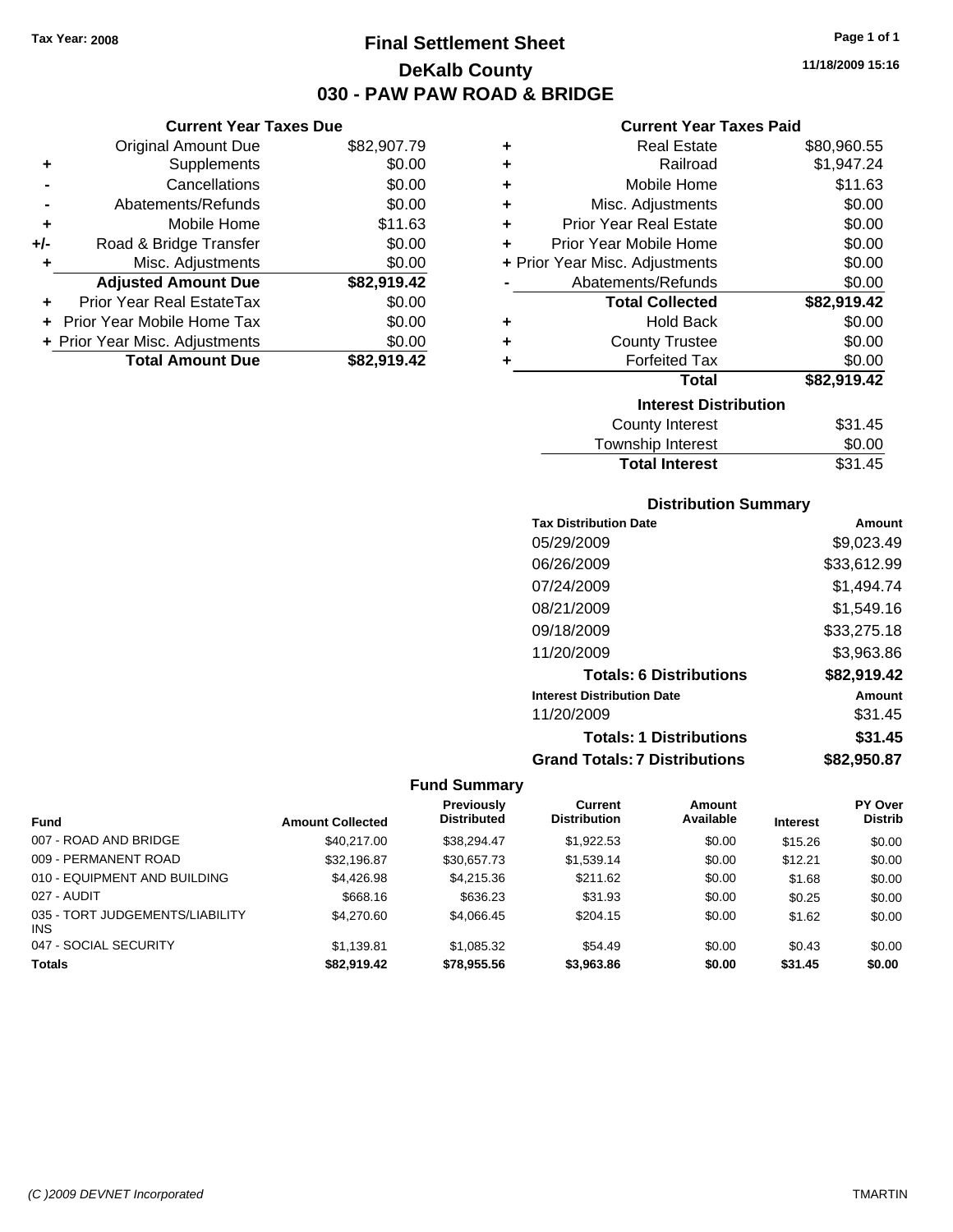# **Final Settlement Sheet Tax Year: 2008 Page 1 of 1 DeKalb County 031 - PIERCE TOWNSHIP**

#### **Current Year Taxes Due**

|       | <b>Original Amount Due</b>     | \$51,310.15 |
|-------|--------------------------------|-------------|
| ٠     | Supplements                    | \$0.00      |
|       | Cancellations                  | \$0.00      |
|       | Abatements/Refunds             | \$0.00      |
| ÷     | Mobile Home                    | \$1.12      |
| $+/-$ | Road & Bridge Transfer         | \$0.00      |
| ٠     | Misc. Adjustments              | \$0.00      |
|       | <b>Adjusted Amount Due</b>     | \$51,311.27 |
| ÷     | Prior Year Real EstateTax      | \$0.00      |
|       | Prior Year Mobile Home Tax     | \$0.00      |
|       | + Prior Year Misc. Adjustments | \$0.00      |
|       | <b>Total Amount Due</b>        | \$51,311.27 |

#### **Current Year Taxes Paid**

| ٠ | Real Estate                    | \$51,310.15 |
|---|--------------------------------|-------------|
| ÷ | Railroad                       | \$0.00      |
| ÷ | Mobile Home                    | \$1.12      |
| ÷ | Misc. Adjustments              | \$0.00      |
| ÷ | <b>Prior Year Real Estate</b>  | \$0.00      |
| ٠ | Prior Year Mobile Home         | \$0.00      |
|   | + Prior Year Misc. Adjustments | \$0.00      |
|   | Abatements/Refunds             | \$0.00      |
|   | <b>Total Collected</b>         | \$51,311.27 |
| ٠ | <b>Hold Back</b>               | \$0.00      |
| ÷ | <b>County Trustee</b>          | \$0.00      |
| ٠ | <b>Forfeited Tax</b>           | \$0.00      |
|   | Total                          | \$51,311.27 |
|   | <b>Interest Distribution</b>   |             |
|   | <b>County Interest</b>         | \$19.46     |
|   | <b>Township Interest</b>       | \$0.00      |
|   | <b>Total Interest</b>          | \$19.46     |

#### **Distribution Summary**

| <b>Tax Distribution Date</b>         | Amount      |
|--------------------------------------|-------------|
| 05/29/2009                           | \$9.141.36  |
| 06/26/2009                           | \$17,855.56 |
| 07/24/2009                           | \$261.80    |
| 08/21/2009                           | \$849.29    |
| 09/18/2009                           | \$21,725.23 |
| 11/20/2009                           | \$1.478.03  |
| <b>Totals: 6 Distributions</b>       | \$51,311.27 |
| <b>Interest Distribution Date</b>    | Amount      |
| 11/20/2009                           | \$19.46     |
| <b>Totals: 1 Distributions</b>       | \$19.46     |
| <b>Grand Totals: 7 Distributions</b> | \$51,330.73 |

|                                               |                         | Previously         | <b>Current</b>      | Amount    |                 | PY Over        |
|-----------------------------------------------|-------------------------|--------------------|---------------------|-----------|-----------------|----------------|
| <b>Fund</b>                                   | <b>Amount Collected</b> | <b>Distributed</b> | <b>Distribution</b> | Available | <b>Interest</b> | <b>Distrib</b> |
| 001 - CORPORATE                               | \$39,107.29             | \$37,980.83        | \$1,126.46          | \$0.00    | \$14.82         | \$0.00         |
| $005 - I. M. R. F.$                           | \$1,600.14              | \$1,554.05         | \$46.09             | \$0.00    | \$0.61          | \$0.00         |
| 027 - AUDIT                                   | \$500.49                | \$486.06           | \$14.43             | \$0.00    | \$0.19          | \$0.00         |
| 035 - TORT JUDGEMENTS/LIABILITY<br><b>INS</b> | \$4,500.92              | \$4.371.26         | \$129.66            | \$0.00    | \$1.71          | \$0.00         |
| 047 - SOCIAL SECURITY                         | \$2,601.18              | \$2,526.24         | \$74.94             | \$0.00    | \$0.99          | \$0.00         |
| 054 - GENERAL ASSISTANCE                      | \$3,001.25              | \$2.914.80         | \$86.45             | \$0.00    | \$1.14          | \$0.00         |
| <b>Totals</b>                                 | \$51,311.27             | \$49,833,24        | \$1,478.03          | \$0.00    | \$19.46         | \$0.00         |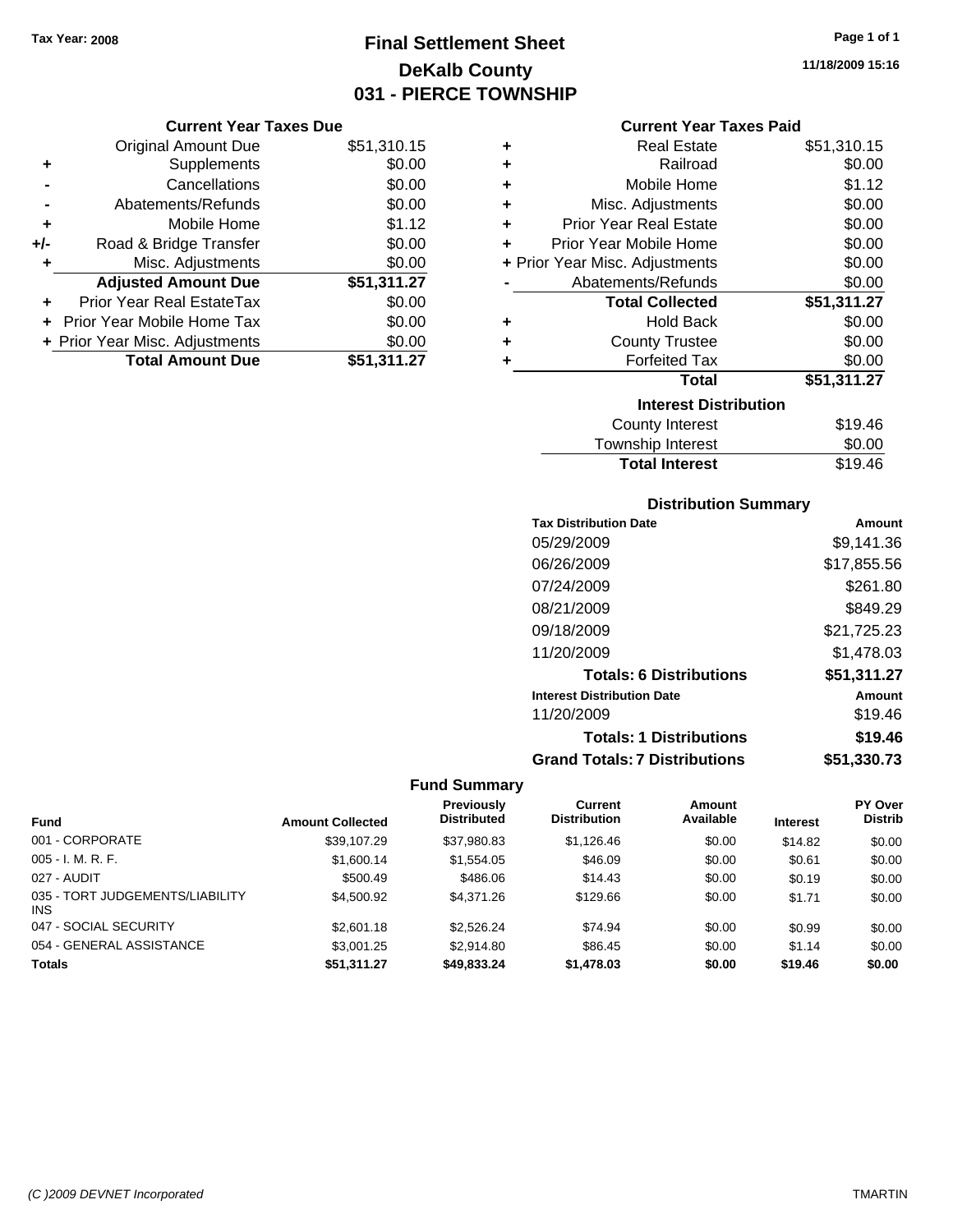**Current Year Taxes Due** Original Amount Due \$153,828.47

**Adjusted Amount Due \$153,831.81**

**+** Supplements \$0.00 **-** Cancellations \$0.00 **-** Abatements/Refunds \$0.00 **+** Mobile Home \$3.34 **+/-** Road & Bridge Transfer \$0.00 **+** Misc. Adjustments \$0.00

**+** Prior Year Real EstateTax \$0.00 **+** Prior Year Mobile Home Tax \$0.00 **+ Prior Year Misc. Adjustments \$0.00<br>Total Amount Due \$153,831.81** 

**Total Amount Due** 

# **Final Settlement Sheet Tax Year: 2008 Page 1 of 1 DeKalb County 032 - PIERCE ROAD & BRIDGE**

**11/18/2009 15:16**

#### **Current Year Taxes Paid**

| ٠ | <b>Real Estate</b>             | \$153,828.47 |
|---|--------------------------------|--------------|
| ٠ | Railroad                       | \$0.00       |
| ÷ | Mobile Home                    | \$3.34       |
| ÷ | Misc. Adjustments              | \$0.00       |
| ÷ | <b>Prior Year Real Estate</b>  | \$0.00       |
| ÷ | Prior Year Mobile Home         | \$0.00       |
|   | + Prior Year Misc. Adjustments | \$0.00       |
|   | Abatements/Refunds             | \$0.00       |
|   | <b>Total Collected</b>         | \$153,831.81 |
| ٠ | <b>Hold Back</b>               | \$0.00       |
| ٠ | <b>County Trustee</b>          | \$0.00       |
| ٠ | <b>Forfeited Tax</b>           | \$0.00       |
|   | <b>Total</b>                   | \$153,831.81 |
|   | <b>Interest Distribution</b>   |              |
|   | <b>County Interest</b>         | \$58.35      |
|   | -                              |              |

| Township Interest     | \$0.00  |
|-----------------------|---------|
| <b>Total Interest</b> | \$58.35 |

#### **Distribution Summary**

| <b>Tax Distribution Date</b>         | Amount       |
|--------------------------------------|--------------|
| 05/29/2009                           | \$27,405.85  |
| 06/26/2009                           | \$53,530.97  |
| 07/24/2009                           | \$784.83     |
| 08/21/2009                           | \$2,546.20   |
| 09/18/2009                           | \$65,132.82  |
| 11/20/2009                           | \$4.431.14   |
| <b>Totals: 6 Distributions</b>       | \$153,831.81 |
| <b>Interest Distribution Date</b>    | Amount       |
| 11/20/2009                           | \$58.35      |
| <b>Totals: 1 Distributions</b>       | \$58.35      |
| <b>Grand Totals: 7 Distributions</b> | \$153,890.16 |

|                              |                         | <b>Previously</b>  | <b>Current</b>      | Amount    |                 | PY Over        |
|------------------------------|-------------------------|--------------------|---------------------|-----------|-----------------|----------------|
| <b>Fund</b>                  | <b>Amount Collected</b> | <b>Distributed</b> | <b>Distribution</b> | Available | <b>Interest</b> | <b>Distrib</b> |
| $005 - I. M. R. F.$          | \$107.99                | \$104.87           | \$3.12              | \$0.00    | \$0.04          | \$0.00         |
| 007 - ROAD AND BRIDGE        | \$107.609.51            | \$104.509.81       | \$3,099.70          | \$0.00    | \$40.82         | \$0.00         |
| 008 - BRIDGE CONST W/COUNTY  | \$8,541,52              | \$8,295,48         | \$246.04            | \$0.00    | \$3.24          | \$0.00         |
| 009 - PERMANENT ROAD         | \$30,505.46             | \$29.626.75        | \$878.71            | \$0.00    | \$11.57         | \$0.00         |
| 010 - EQUIPMENT AND BUILDING | \$5,978.67              | \$5,806.46         | \$172.21            | \$0.00    | \$2.27          | \$0.00         |
| 047 - SOCIAL SECURITY        | \$1,088.66              | \$1,057.30         | \$31.36             | \$0.00    | \$0.41          | \$0.00         |
| <b>Totals</b>                | \$153,831.81            | \$149,400.67       | \$4,431.14          | \$0.00    | \$58.35         | \$0.00         |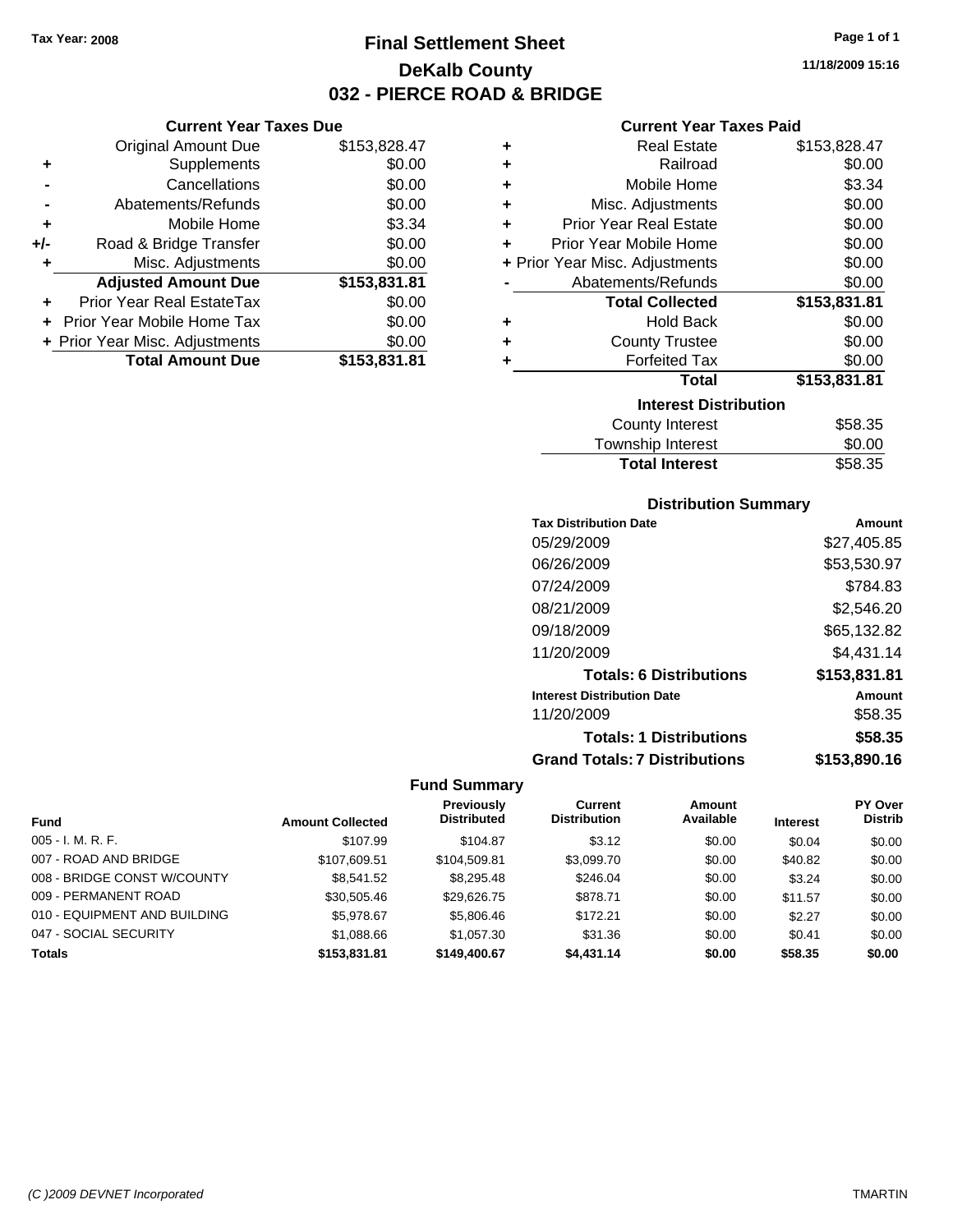**Current Year Taxes Due** Original Amount Due \$216,647.62

**Adjusted Amount Due \$215,941.80**

**Total Amount Due \$215,277.55**

**+** Supplements \$0.00 **-** Cancellations \$860.52 **-** Abatements/Refunds \$1.28 **+** Mobile Home \$155.98 **+/-** Road & Bridge Transfer \$0.00 **+** Misc. Adjustments \$0.00

**+** Prior Year Real EstateTax (\$664.25) **+** Prior Year Mobile Home Tax \$0.00 **+ Prior Year Misc. Adjustments**  $$0.00$ 

# **Final Settlement Sheet Tax Year: 2008 Page 1 of 1 DeKalb County 033 - SANDWICH TOWNSHIP**

**11/18/2009 15:16**

#### **Current Year Taxes Paid**

| ٠ | <b>Real Estate</b>             | \$215,375.59 |
|---|--------------------------------|--------------|
| ٠ | Railroad                       | \$333.86     |
| ÷ | Mobile Home                    | \$155.98     |
| ÷ | Misc. Adjustments              | \$0.00       |
| ÷ | <b>Prior Year Real Estate</b>  | (\$664.25)   |
| ÷ | Prior Year Mobile Home         | \$0.00       |
|   | + Prior Year Misc. Adjustments | \$0.00       |
|   | Abatements/Refunds             | \$1.28       |
|   | <b>Total Collected</b>         | \$215,199.90 |
| ٠ | <b>Hold Back</b>               | \$0.00       |
| ٠ | <b>County Trustee</b>          | \$14.38      |
| ÷ | <b>Forfeited Tax</b>           | \$63.27      |
|   | <b>Total</b>                   | \$215,277.55 |
|   | <b>Interest Distribution</b>   |              |
|   | <b>County Interest</b>         | \$81.63      |
|   | Taurachin Internat             | ሮስ ሰሰ        |

| <b>Total Interest</b> | \$81.63 |
|-----------------------|---------|
| Township Interest     | \$0.00  |
| County Interest       | \$81.63 |

#### **Distribution Summary**

| <b>Tax Distribution Date</b>         | Amount       |
|--------------------------------------|--------------|
| 05/29/2009                           | \$46,855.49  |
| 06/26/2009                           | \$63,189.59  |
| 07/24/2009                           | \$3,193.05   |
| 08/21/2009                           | \$6,300.49   |
| 09/18/2009                           | \$84,254.36  |
| 11/20/2009                           | \$11,406.92  |
| <b>Totals: 6 Distributions</b>       | \$215,199.90 |
| <b>Interest Distribution Date</b>    | Amount       |
| 11/20/2009                           | \$81.63      |
| <b>Totals: 1 Distributions</b>       | \$81.63      |
| <b>Grand Totals: 7 Distributions</b> | \$215,281.53 |
|                                      |              |

#### **Fund Summary**

| <b>Fund</b>              | <b>Amount Collected</b> | <b>Previously</b><br><b>Distributed</b> | Current<br><b>Distribution</b> | Amount<br>Available | <b>Interest</b> | PY Over<br><b>Distrib</b> |
|--------------------------|-------------------------|-----------------------------------------|--------------------------------|---------------------|-----------------|---------------------------|
| 001 - CORPORATE          | \$115,479.50            | \$109.358.37                            | \$6.121.13                     | \$0.00              | \$43.79         | \$0.00                    |
| $005 - I. M. R. F.$      | \$10.931.93             | \$10.352.49                             | \$579.44                       | \$0.00              | \$4.15          | \$0.00                    |
| 017 - CEMETERY           | \$62,942.74             | \$59,606.38                             | \$3,336.36                     | \$0.00              | \$23.88         | \$0.00                    |
| 047 - SOCIAL SECURITY    | \$1.991.03              | \$1.885.49                              | \$105.54                       | \$0.00              | \$0.76          | \$0.00                    |
| 054 - GENERAL ASSISTANCE | \$23,854.70             | \$22,590.25                             | \$1.264.45                     | \$0.00              | \$9.05          | \$0.00                    |
| <b>Totals</b>            | \$215.199.90            | \$203.792.98                            | \$11,406.92                    | \$0.00              | \$81.63         | \$0.00                    |

#### **Abatement Detail**

| Year Source                        | <b>Account Type</b> | <b>Amount Adjustment Description</b>                 |
|------------------------------------|---------------------|------------------------------------------------------|
| 2008 RE - Real Estate RE Abatement |                     | \$1.28 INTEREST ON 2008 PTAB RONALD STALLINGS by TBA |
| <b>Totals 1 entries</b>            |                     | \$1,28                                               |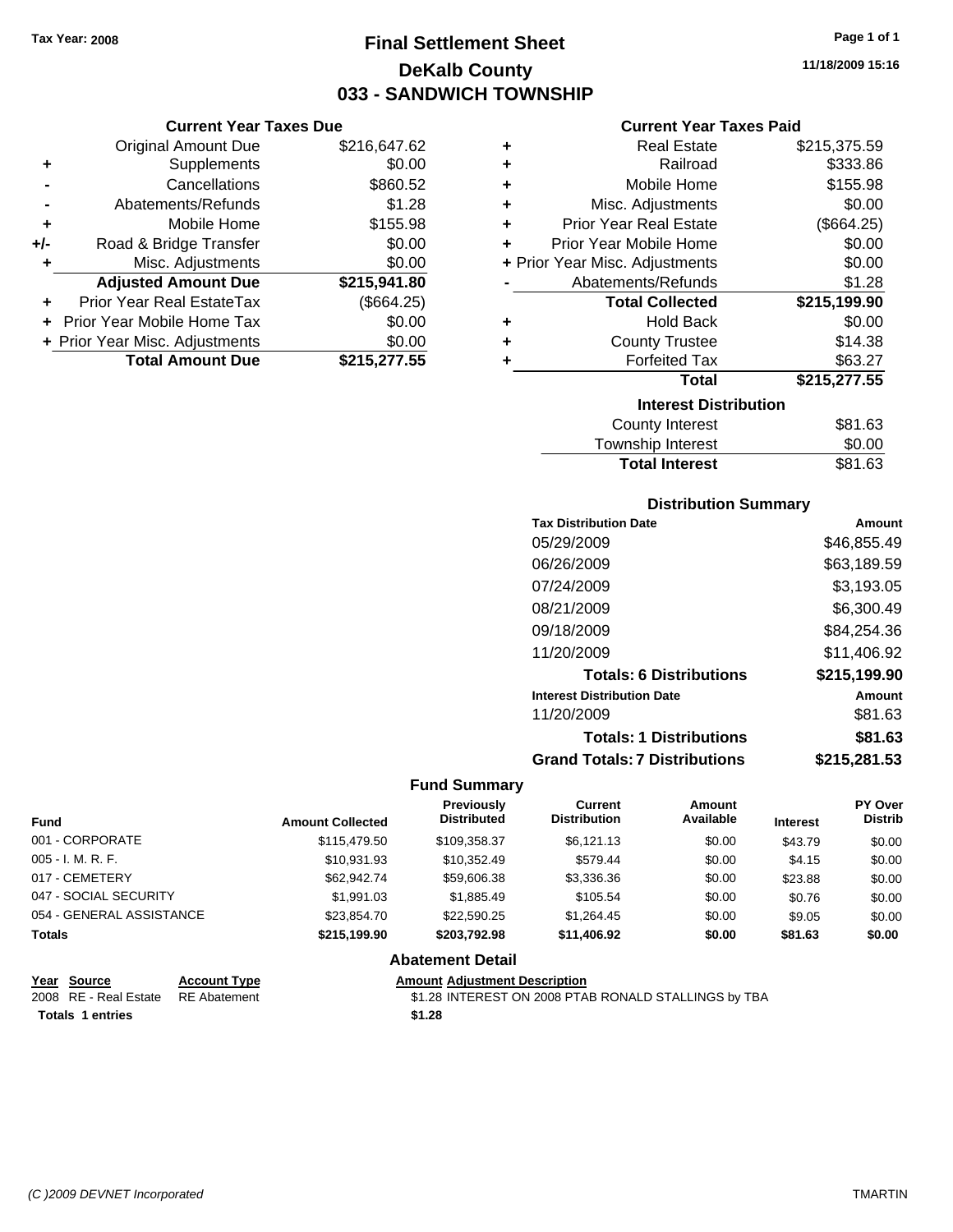# **Final Settlement Sheet Tax Year: 2008 Page 1 of 1 DeKalb County 034 - SANDWICH LIBRARY DISTRICT**

#### **Current Year Taxes Due**

|       | <b>Original Amount Due</b>     | \$310,703.97 |
|-------|--------------------------------|--------------|
| ٠     | Supplements                    | \$0.00       |
|       | Cancellations                  | \$1,234.12   |
|       | Abatements/Refunds             | \$1.83       |
| ٠     | Mobile Home                    | \$223.70     |
| $+/-$ | Road & Bridge Transfer         | \$0.00       |
|       | Misc. Adjustments              | \$0.00       |
|       | <b>Adjusted Amount Due</b>     | \$309,691.72 |
|       | Prior Year Real EstateTax      | (\$941.87)   |
|       | Prior Year Mobile Home Tax     | \$0.00       |
|       | + Prior Year Misc. Adjustments | \$0.00       |
|       | <b>Total Amount Due</b>        | \$308,749.85 |

#### **Current Year Taxes Paid**

| ٠ | <b>Real Estate</b>             | \$308,879.68 |  |  |  |  |
|---|--------------------------------|--------------|--|--|--|--|
| ÷ | Railroad                       | \$478.82     |  |  |  |  |
| ٠ | Mobile Home                    | \$223.70     |  |  |  |  |
| ÷ | Misc. Adjustments              | \$0.00       |  |  |  |  |
| ÷ | <b>Prior Year Real Estate</b>  | (\$941.87)   |  |  |  |  |
| ÷ | Prior Year Mobile Home         | \$0.00       |  |  |  |  |
|   | + Prior Year Misc. Adjustments | \$0.00       |  |  |  |  |
|   | Abatements/Refunds             | \$1.83       |  |  |  |  |
|   | <b>Total Collected</b>         | \$308,638.50 |  |  |  |  |
| ٠ | <b>Hold Back</b>               | \$0.00       |  |  |  |  |
| ٠ | <b>County Trustee</b>          | \$20.62      |  |  |  |  |
| ٠ | <b>Forfeited Tax</b>           | \$90.73      |  |  |  |  |
|   | Total                          | \$308,749.85 |  |  |  |  |
|   | <b>Interest Distribution</b>   |              |  |  |  |  |
|   | <b>County Interest</b>         | \$117.08     |  |  |  |  |
|   | Tauraahin Intornat             | ሮስ ሰሰ        |  |  |  |  |

## Township Interest  $$0.00$ Total Interest \$117.08

#### **Distribution Summary**

| <b>Tax Distribution Date</b>         | Amount       |
|--------------------------------------|--------------|
| 05/29/2009                           | \$67,196.36  |
| 06/26/2009                           | \$90,622.60  |
| 07/24/2009                           | \$4,579.28   |
| 08/21/2009                           | \$9,035.83   |
| 09/18/2009                           | \$120,833.55 |
| 11/20/2009                           | \$16,370.88  |
| <b>Totals: 6 Distributions</b>       | \$308,638.50 |
| <b>Interest Distribution Date</b>    | Amount       |
| 11/20/2009                           | \$117.08     |
| <b>Totals: 1 Distributions</b>       | \$117.08     |
| <b>Grand Totals: 7 Distributions</b> | \$308,755.58 |

#### **Fund Summary**

| <b>Fund</b>                                   | <b>Amount Collected</b> | <b>Previously</b><br><b>Distributed</b> | Current<br><b>Distribution</b> | Amount<br>Available | <b>Interest</b> | <b>PY Over</b><br><b>Distrib</b> |
|-----------------------------------------------|-------------------------|-----------------------------------------|--------------------------------|---------------------|-----------------|----------------------------------|
| 001 - CORPORATE                               | \$242,970.10            | \$230.082.41                            | \$12,887.69                    | \$0.00              | \$92.18         | \$0.00                           |
| 004 - OPERATIONS & MAINTENANCE                | \$29,810.16             | \$28,228.96                             | \$1,581.20                     | \$0.00              | \$11.31         | \$0.00                           |
| $005 - I. M. R. F.$                           | \$13,637.20             | \$12,913.84                             | \$723.36                       | \$0.00              | \$5.17          | \$0.00                           |
| 027 - AUDIT                                   | \$1.295.97              | \$1,227,24                              | \$68.73                        | \$0.00              | \$0.49          | \$0.00                           |
| 035 - TORT JUDGEMENTS/LIABILITY<br><b>INS</b> | \$9,391.87              | \$8,893.71                              | \$498.16                       | \$0.00              | \$3.56          | \$0.00                           |
| 047 - SOCIAL SECURITY                         | \$11.946.47             | \$11.312.81                             | \$633.66                       | \$0.00              | \$4.53          | \$0.00                           |
| 109 - PRIOR YEAR ADJUSTMENT                   | $$-413.27$              | $$-391.35$                              | $$-21.92$                      | \$0.00              | (S0.16)         | \$0.00                           |
| <b>Totals</b>                                 | \$308,638.50            | \$292.267.62                            | \$16,370.88                    | \$0.00              | \$117.08        | \$0.00                           |

#### **Abatement Detail**

| Year Source                        | <b>Account Type</b> | Amount |
|------------------------------------|---------------------|--------|
| 2008 RE - Real Estate RE Abatement |                     | \$1.83 |
| <b>Totals 1 entries</b>            |                     | \$1.83 |

**Amount Adjustment Description** \$1.83 INTEREST ON 2008 PTAB RONALD STALLINGS by TBA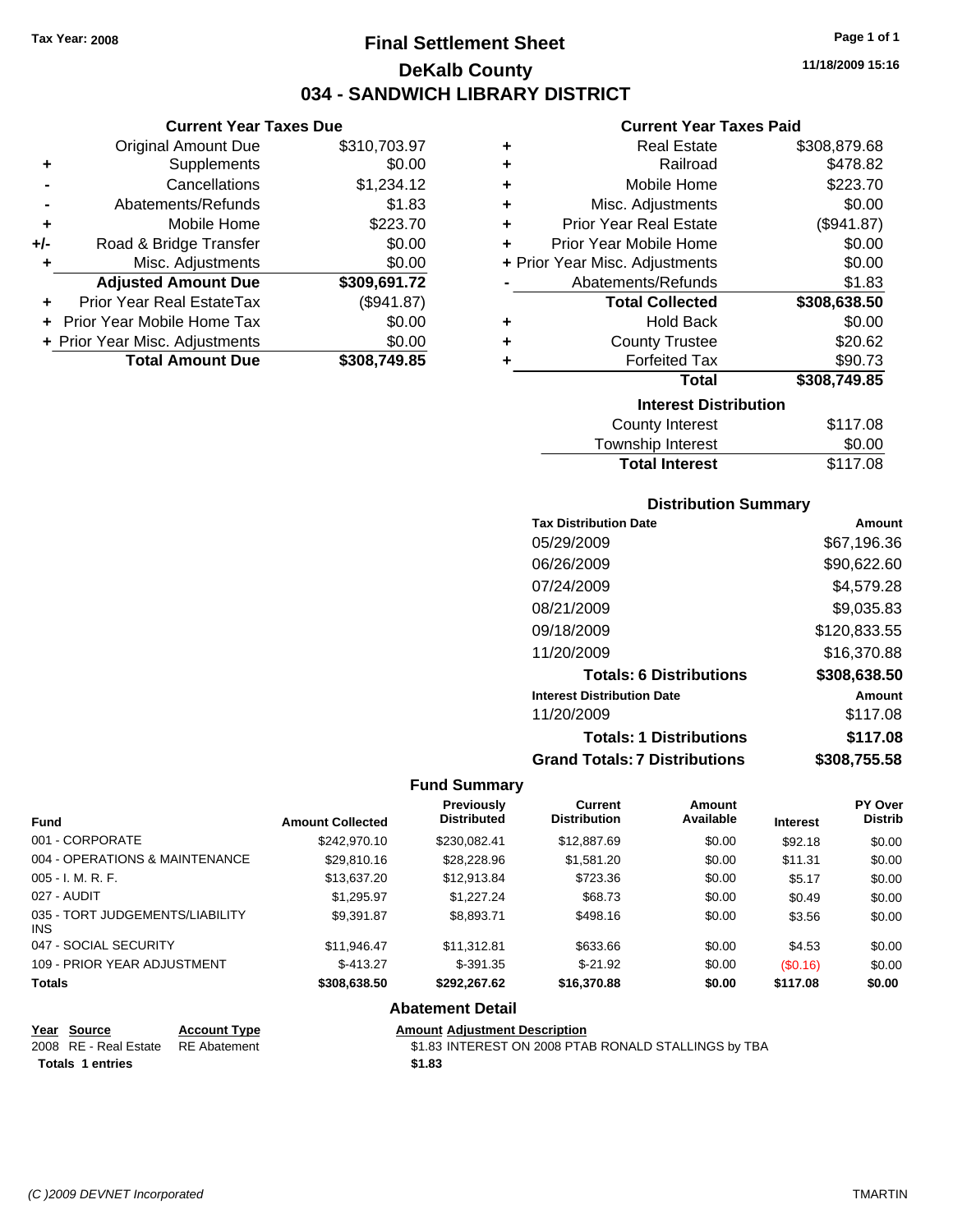### **Final Settlement Sheet Tax Year: 2008 Page 1 of 1 DeKalb County 035 - SANDWICH ROAD & BRIDGE**

**11/18/2009 15:16**

### **Current Year Taxes Paid**

| ٠ | <b>Real Estate</b>             | \$164,651.12 |
|---|--------------------------------|--------------|
| ٠ | Railroad                       | \$321.66     |
| ٠ | Mobile Home                    | \$150.28     |
| ٠ | Misc. Adjustments              | \$0.00       |
| ÷ | <b>Prior Year Real Estate</b>  | (\$639.26)   |
| ÷ | Prior Year Mobile Home         | \$0.00       |
|   | + Prior Year Misc. Adjustments | \$0.00       |
|   | Abatements/Refunds             | \$1.23       |
|   | <b>Total Collected</b>         | \$164,482.57 |
| ٠ | <b>Hold Back</b>               | \$0.00       |
| ٠ | <b>County Trustee</b>          | \$13.85      |
| ٠ | <b>Forfeited Tax</b>           | \$60.95      |
|   | <b>Total</b>                   | \$164,557.37 |
|   | <b>Interest Distribution</b>   |              |
|   | <b>County Interest</b>         | \$62.39      |
|   | Township Interact              | ድስ ስስ        |

| <b>Total Interest</b> | \$62.39 |
|-----------------------|---------|
| Township Interest     | \$0.00  |
| County interest       | ง∪∠.ാ⊍  |

| <b>Road and Bridge Summary</b> |                         |               |  |  |
|--------------------------------|-------------------------|---------------|--|--|
| <b>Municipality</b>            | Amt. Due                | Amt. Distrib. |  |  |
| CITY OF SANDWICH               | \$42,862,93 \$42,847,48 |               |  |  |
| <b>Totals</b>                  | \$42,862,93 \$42,847,48 |               |  |  |

**Current Year Taxes Due** Original Amount Due \$208,724.12

**Adjusted Amount Due \$165,196.63**

**Total Amount Due \$164,557.37**

**+** Supplements \$0.00 **-** Cancellations \$829.06 **-** Abatements/Refunds \$1.23 **+** Mobile Home \$150.28 **+/-** Road & Bridge Transfer (\$42,847.48) **+** Misc. Adjustments \$0.00

**+** Prior Year Real EstateTax (\$639.26) **+** Prior Year Mobile Home Tax \$0.00 **+ Prior Year Misc. Adjustments**  $$0.00$ 

### **Distribution Summary**

| <b>Tax Distribution Date</b>         | Amount       |
|--------------------------------------|--------------|
| 05/29/2009                           | \$35,800.31  |
| 06/26/2009                           | \$48,293.26  |
| 07/24/2009                           | \$2,439.67   |
| 08/21/2009                           | \$4,813.83   |
| 09/18/2009                           | \$64,375.17  |
| 11/20/2009                           | \$8.760.33   |
| <b>Totals: 6 Distributions</b>       | \$164,482.57 |
| <b>Interest Distribution Date</b>    | Amount       |
| 11/20/2009                           | \$62.39      |
| <b>Totals: 1 Distributions</b>       | \$62.39      |
| <b>Grand Totals: 7 Distributions</b> | \$164.544.96 |

#### **Fund Summary**

| <b>Fund</b>                  | <b>Amount Collected</b> | Previously<br><b>Distributed</b> | Current<br><b>Distribution</b> | Amount<br>Available | <b>Interest</b> | PY Over<br><b>Distrib</b> |
|------------------------------|-------------------------|----------------------------------|--------------------------------|---------------------|-----------------|---------------------------|
| 007 - ROAD AND BRIDGE        | \$53.510.63             | \$50.632.88                      | \$2,877.75                     | \$0.00              | \$28.99         | \$0.00                    |
| 009 - PERMANENT ROAD         | \$74.701.22             | \$70.741.34                      | \$3.959.88                     | \$0.00              | \$22.48         | \$0.00                    |
| 010 - EQUIPMENT AND BUILDING | \$35,275.13             | \$33,405.20                      | \$1,869.93                     | \$0.00              | \$10.62         | \$0.00                    |
| 047 - SOCIAL SECURITY        | \$995.59                | \$942.82                         | \$52.77                        | \$0.00              | \$0.30          | \$0.00                    |
| Totals                       | \$164,482.57            | \$155.722.24                     | \$8.760.33                     | \$0.00              | \$62.39         | \$0.00                    |
|                              |                         | .                                |                                |                     |                 |                           |

### **Abatement Detail**

### **Year Source Account Type Amount Adjustment Description**

2008 RE - Real Estate RE Abatement \$1.23 INTEREST ON 2008 PTAB RONALD STALLINGS by TBA **Totals \$1.23 1 entries**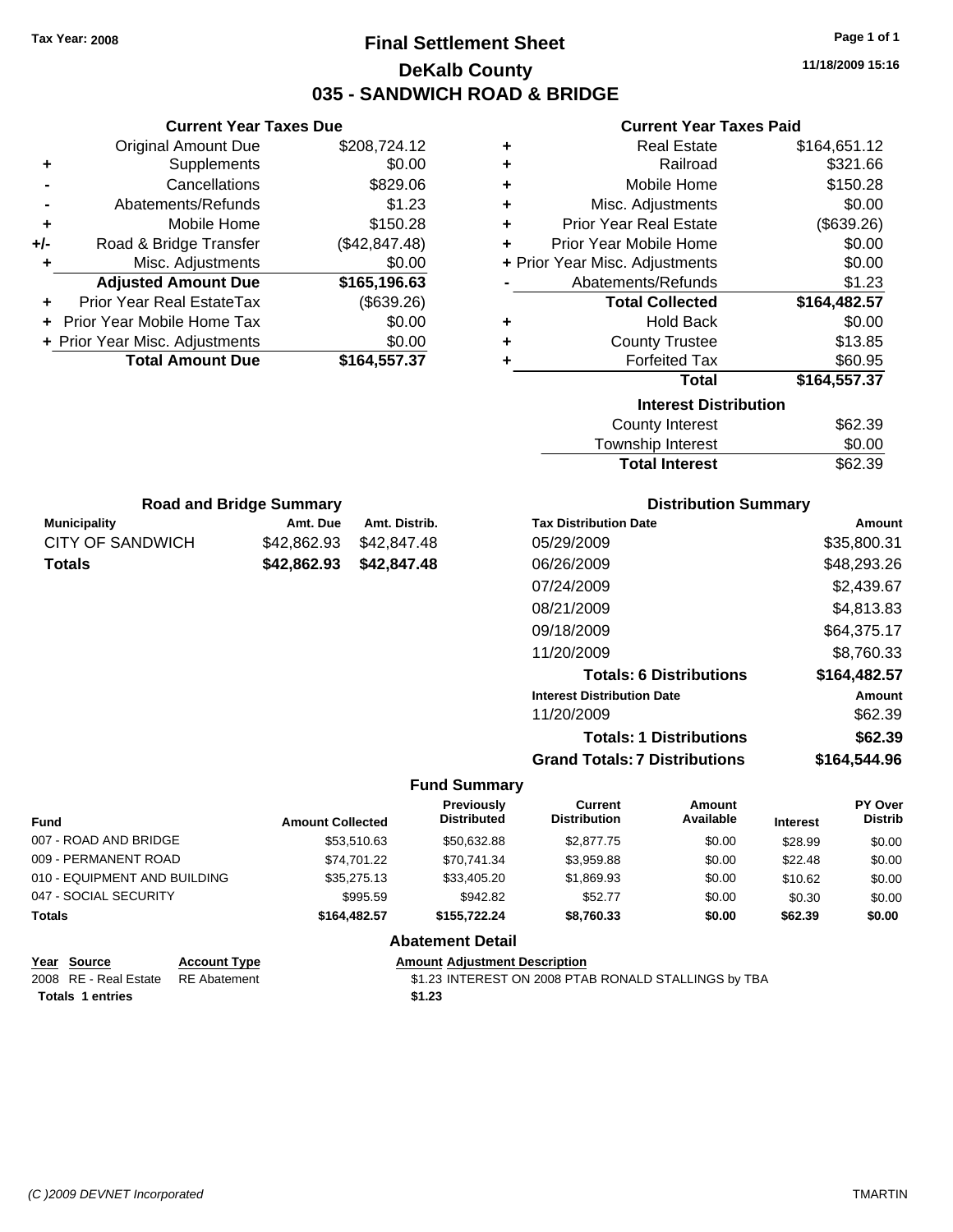**Current Year Taxes Due** Original Amount Due \$83,454.35

**Adjusted Amount Due \$83,463.86**

**Total Amount Due \$83,463.86**

**+** Supplements \$0.00 **-** Cancellations \$31.87 **-** Abatements/Refunds \$0.00 **+** Mobile Home \$7.14 **+/-** Road & Bridge Transfer \$0.00 **+** Misc. Adjustments \$34.24

**+** Prior Year Real EstateTax \$0.00 **+** Prior Year Mobile Home Tax \$0.00 **+ Prior Year Misc. Adjustments**  $$0.00$ 

### **Final Settlement Sheet Tax Year: 2008 Page 1 of 1 DeKalb County 036 - SHABBONA TOWNSHIP**

**11/18/2009 15:16**

### **Current Year Taxes Paid**

| ٠                            | <b>Real Estate</b>             | \$81,804.47 |  |
|------------------------------|--------------------------------|-------------|--|
| ٠                            | Railroad                       | \$1,551.76  |  |
| ٠                            | Mobile Home                    | \$7.14      |  |
| ٠                            | Misc. Adjustments              | \$34.24     |  |
| ٠                            | <b>Prior Year Real Estate</b>  | \$0.00      |  |
| ٠                            | Prior Year Mobile Home         | \$0.00      |  |
|                              | + Prior Year Misc. Adjustments | \$0.00      |  |
|                              | Abatements/Refunds             | \$0.00      |  |
|                              | <b>Total Collected</b>         | \$83,397.61 |  |
| ٠                            | Hold Back                      | \$0.00      |  |
| ٠                            | <b>County Trustee</b>          | \$66.25     |  |
| ٠                            | <b>Forfeited Tax</b>           | \$0.00      |  |
|                              | <b>Total</b>                   | \$83,463.86 |  |
| <b>Interest Distribution</b> |                                |             |  |
|                              | <b>County Interest</b>         | \$31.64     |  |
|                              | Township Interest              | \$0.00      |  |

# Total Interest \$31.64

| <b>Distribution Summary</b> |  |
|-----------------------------|--|
| ate                         |  |

| <b>Tax Distribution Date</b>         | Amount      |
|--------------------------------------|-------------|
| 05/29/2009                           | \$15,604.27 |
| 06/26/2009                           | \$26.074.44 |
| 07/24/2009                           | \$702.08    |
| 08/21/2009                           | \$2.748.42  |
| 09/18/2009                           | \$33,973.91 |
| 11/20/2009                           | \$4,294.49  |
| <b>Totals: 6 Distributions</b>       | \$83,397.61 |
| <b>Interest Distribution Date</b>    | Amount      |
| 11/20/2009                           | \$31.64     |
| <b>Totals: 1 Distributions</b>       | \$31.64     |
| <b>Grand Totals: 7 Distributions</b> | \$83,429.25 |
|                                      |             |

### **Fund Summary**

| <b>Fund</b>              | <b>Amount Collected</b> | <b>Previously</b><br>Distributed | Current<br>Distribution | Amount<br>Available | <b>Interest</b> | PY Over<br><b>Distrib</b> |
|--------------------------|-------------------------|----------------------------------|-------------------------|---------------------|-----------------|---------------------------|
| 001 - CORPORATE          | \$60,224.59             | \$57,123.36                      | \$3.101.23              | \$0.00              | \$22.85         | \$0.00                    |
| 017 - CEMETERY           | \$21,973.85             | \$20,842.33                      | \$1,131.52              | \$0.00              | \$8.34          | \$0.00                    |
| 054 - GENERAL ASSISTANCE | \$1.199.17              | \$1.137.43                       | \$61.74                 | \$0.00              | \$0.45          | \$0.00                    |
| <b>Totals</b>            | \$83,397.61             | \$79.103.12                      | \$4.294.49              | \$0.00              | \$31.64         | \$0.00                    |

### **Miscellaneous Adjustment Detail**

#### **Year Source Account Type Amount Adjustment Description**

2008 RE - Real Estate Paymt In Lieu of Tax \$29.20 Housing Authority-Hinckley Sunset View Apartments by TBA 2008 RE - Real Estate Back Tax Collected \$5.04 Maness Redemption 13-06-331-005 by TBA

**Totals \$34.24 2 entries**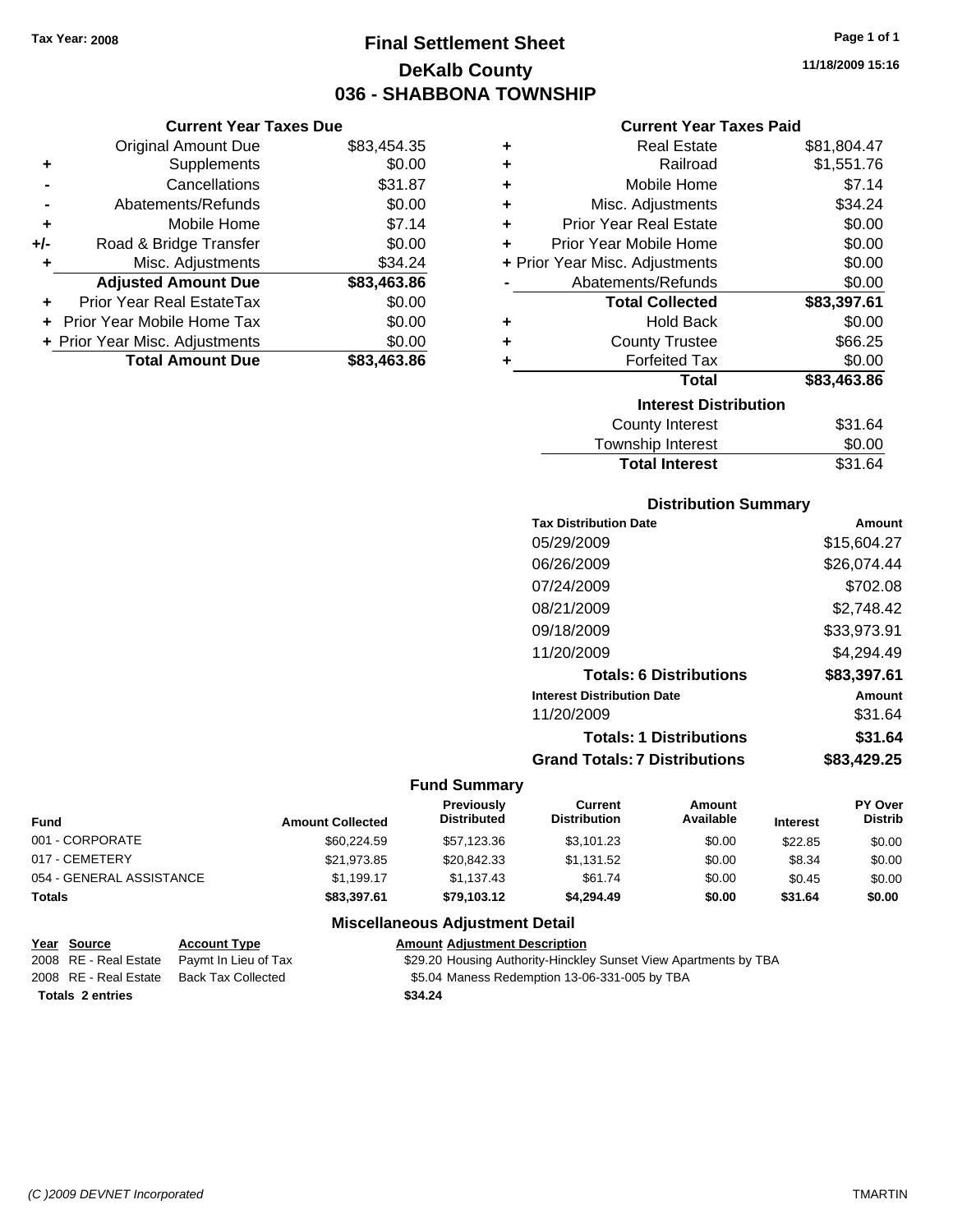### **Final Settlement Sheet Tax Year: 2008 Page 1 of 1 DeKalb County 037 - SHABBONA ROAD & BRIDGE**

**11/18/2009 15:16**

### **Current Year Taxes Paid**

| ٠ | <b>Real Estate</b>             | \$109,399.65 |  |  |
|---|--------------------------------|--------------|--|--|
| ٠ | Railroad                       | \$2,370.80   |  |  |
| ÷ | Mobile Home                    | \$10.90      |  |  |
| ٠ | Misc. Adjustments              | \$52.32      |  |  |
| ٠ | <b>Prior Year Real Estate</b>  | \$0.00       |  |  |
|   | Prior Year Mobile Home         | \$0.00       |  |  |
|   | + Prior Year Misc. Adjustments | \$0.00       |  |  |
|   | Abatements/Refunds             | \$0.00       |  |  |
|   | <b>Total Collected</b>         | \$111,833.67 |  |  |
| ٠ | <b>Hold Back</b>               | \$0.00       |  |  |
| ٠ | <b>County Trustee</b>          | \$101.22     |  |  |
|   | <b>Forfeited Tax</b>           | \$0.00       |  |  |
|   | <b>Total</b>                   | \$111,934.89 |  |  |
|   | <b>Interest Distribution</b>   |              |  |  |
|   | <b>County Interest</b>         | \$42.42      |  |  |
|   |                                | ີ ລ          |  |  |

| <b>Total Interest</b> | \$42.42 |
|-----------------------|---------|
| Township Interest     | \$0.00  |
| County Interest       | \$42.42 |

| <b>Road and Bridge Summary</b> |               |             |  |  |
|--------------------------------|---------------|-------------|--|--|
| <b>Municipality</b>            | Amt. Distrib. |             |  |  |
| <b>VILLAGE OF LEE</b>          | \$1,956.25    | \$1,954.64  |  |  |
| <b>VILLAGE OF SHABBONA</b>     | \$13,639.26   | \$13,628.32 |  |  |
| <b>Totals</b>                  | \$15,595.51   | \$15,582.96 |  |  |

**Current Year Taxes Due** Original Amount Due \$127,503.32

**Adjusted Amount Due \$111,934.89**

**+** Supplements \$0.00 **-** Cancellations \$48.69 **-** Abatements/Refunds \$0.00 **+** Mobile Home \$10.90 **+/-** Road & Bridge Transfer (\$15,582.96) **+** Misc. Adjustments \$52.32

**+** Prior Year Real EstateTax \$0.00 **+** Prior Year Mobile Home Tax \$0.00 **+ Prior Year Misc. Adjustments \$0.00<br>Total Amount Due \$111,934.89** 

**Total Amount Due** 

### **Distribution Summary**

| <b>Tax Distribution Date</b>         | Amount       |
|--------------------------------------|--------------|
| 05/29/2009                           | \$20,895.30  |
| 06/26/2009                           | \$34,993.99  |
| 07/24/2009                           | \$940.16     |
| 08/21/2009                           | \$3,680.32   |
| 09/18/2009                           | \$45,515.05  |
| 11/20/2009                           | \$5,808.85   |
| <b>Totals: 6 Distributions</b>       | \$111,833.67 |
| <b>Interest Distribution Date</b>    | Amount       |
| 11/20/2009                           | \$42.42      |
| <b>Totals: 1 Distributions</b>       | \$42.42      |
| <b>Grand Totals: 7 Distributions</b> | \$111.876.09 |

#### **Fund Summary**

| <b>Fund</b>                  | <b>Amount Collected</b> | <b>Previously</b><br><b>Distributed</b> | Current<br><b>Distribution</b> | Amount<br>Available | <b>Interest</b> | PY Over<br><b>Distrib</b> |
|------------------------------|-------------------------|-----------------------------------------|--------------------------------|---------------------|-----------------|---------------------------|
| 007 - ROAD AND BRIDGE        | \$38,380,40             | \$36,353,92                             | \$2,026.48                     | \$0.00              | \$17.97         | \$0.00                    |
| 008 - BRIDGE CONST W/COUNTY  | \$100.92                | \$95.72                                 | \$5.20                         | \$0.00              | \$0.03          | \$0.00                    |
| 009 - PERMANENT ROAD         | \$58.962.04             | \$55,925.88                             | \$3,036.16                     | \$0.00              | \$19.63         | \$0.00                    |
| 010 - EQUIPMENT AND BUILDING | \$14,390.31             | \$13,649.30                             | \$741.01                       | \$0.00              | \$4.79          | \$0.00                    |
| <b>Totals</b>                | \$111,833.67            | \$106,024.82                            | \$5,808.85                     | \$0.00              | \$42.42         | \$0.00                    |

| Year Source             | <b>Account Type</b>                        | <b>Amount Adiustment Description</b>                             |
|-------------------------|--------------------------------------------|------------------------------------------------------------------|
|                         | 2008 RE - Real Estate Paymt In Lieu of Tax | \$44.61 Housing Authority-Hinckley Sunset View Apartments by TBA |
|                         | 2008 RE - Real Estate Back Tax Collected   | \$7.71 Maness Redemption 13-06-331-005 by TBA                    |
| <b>Totals 2 entries</b> |                                            | \$52.32                                                          |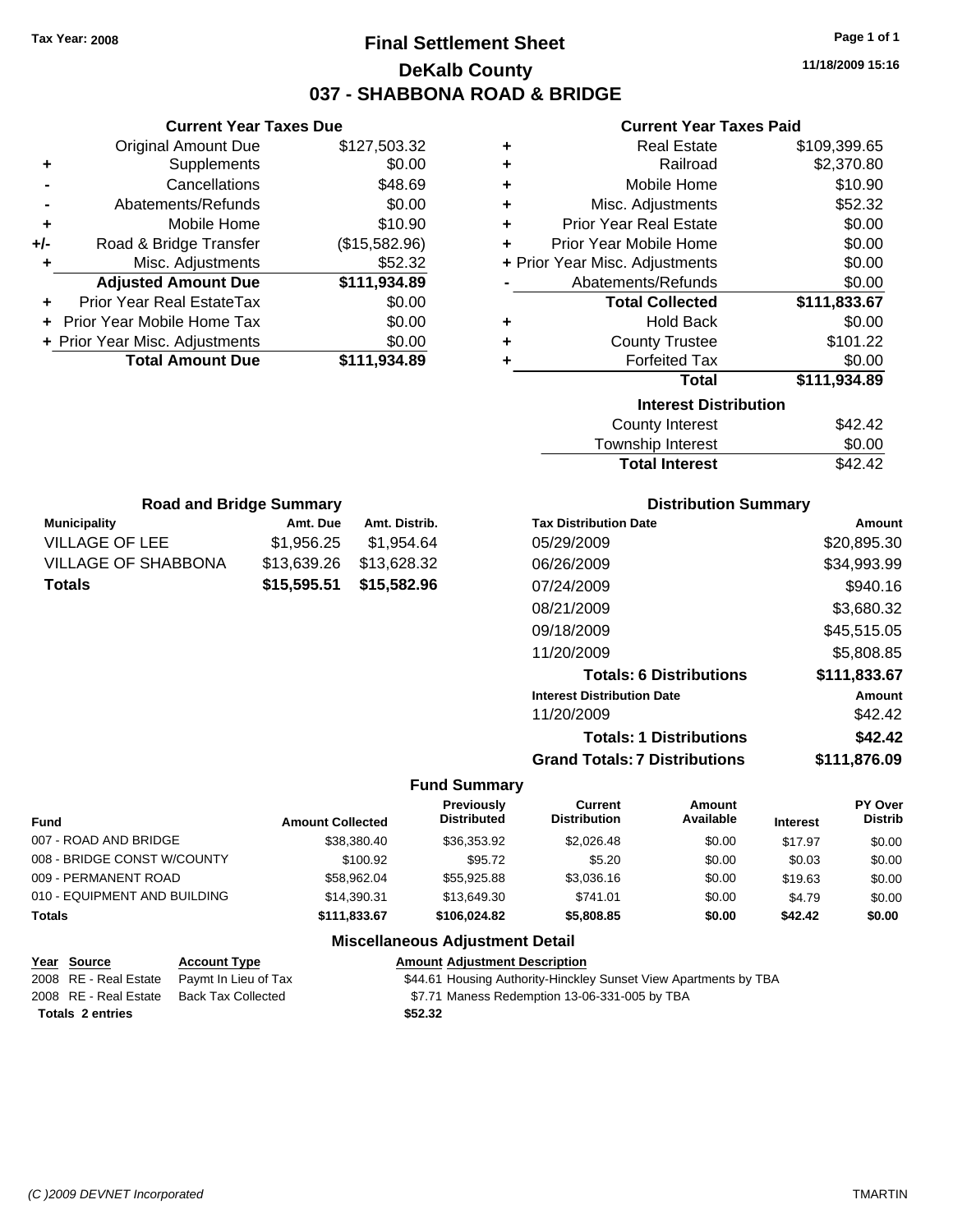### **Final Settlement Sheet Tax Year: 2008 Page 1 of 1 DeKalb County 038 - SOMONAUK TOWNSHIP**

### **Current Year Taxes Due**

|     | <b>Original Amount Due</b>       | \$71,966.63 |
|-----|----------------------------------|-------------|
| ٠   | Supplements                      | \$3.30      |
|     | Cancellations                    | \$100.97    |
|     | Abatements/Refunds               | \$0.00      |
| ÷   | Mobile Home                      | \$2.00      |
| +/- | Road & Bridge Transfer           | \$0.00      |
| ٠   | Misc. Adjustments                | \$0.00      |
|     | <b>Adjusted Amount Due</b>       | \$71,870.96 |
|     | <b>Prior Year Real EstateTax</b> | \$0.00      |
|     | Prior Year Mobile Home Tax       | \$0.00      |
|     | + Prior Year Misc. Adjustments   | \$0.00      |
|     | <b>Total Amount Due</b>          | \$71.870.96 |

### **Current Year Taxes Paid**

| ٠ | <b>Real Estate</b>             | \$71,334.70 |
|---|--------------------------------|-------------|
| ÷ | Railroad                       | \$534.26    |
| ÷ | Mobile Home                    | \$2.00      |
| ٠ | Misc. Adjustments              | \$0.00      |
| ٠ | <b>Prior Year Real Estate</b>  | \$0.00      |
| ٠ | Prior Year Mobile Home         | \$0.00      |
|   | + Prior Year Misc. Adjustments | \$0.00      |
|   | Abatements/Refunds             | \$0.00      |
|   | <b>Total Collected</b>         | \$71,870.96 |
| ٠ | Hold Back                      | \$0.00      |
| ÷ | <b>County Trustee</b>          | \$0.00      |
| ٠ | <b>Forfeited Tax</b>           | \$0.00      |
|   | Total                          | \$71,870.96 |
|   | <b>Interest Distribution</b>   |             |
|   | <b>County Interest</b>         | \$27.26     |
|   | <b>Township Interest</b>       | \$0.00      |
|   | <b>Total Interest</b>          | \$27.26     |

### **Distribution Summary**

| <b>Tax Distribution Date</b>         | Amount      |
|--------------------------------------|-------------|
| 05/29/2009                           | \$15,757.24 |
| 06/26/2009                           | \$21,136.48 |
| 07/24/2009                           | \$755.31    |
| 08/21/2009                           | \$2,029.65  |
| 09/18/2009                           | \$27,728.88 |
| 11/20/2009                           | \$4,463.40  |
| <b>Totals: 6 Distributions</b>       | \$71.870.96 |
| <b>Interest Distribution Date</b>    | Amount      |
| 11/20/2009                           | \$27.26     |
| <b>Totals: 1 Distributions</b>       | \$27.26     |
| <b>Grand Totals: 7 Distributions</b> | \$71.898.22 |
|                                      |             |

| <b>Fund</b>              | <b>Amount Collected</b> | <b>Previously</b><br><b>Distributed</b> | Current<br><b>Distribution</b> | Amount<br>Available | <b>Interest</b> | <b>PY Over</b><br><b>Distrib</b> |
|--------------------------|-------------------------|-----------------------------------------|--------------------------------|---------------------|-----------------|----------------------------------|
| 001 - CORPORATE          | \$71.647.87             | \$67.198.32                             | \$4,449.55                     | \$0.00              | \$27.18         | \$0.00                           |
| 054 - GENERAL ASSISTANCE | \$223.09                | \$209.24                                | \$13.85                        | \$0.00              | \$0.08          | \$0.00                           |
| <b>Totals</b>            | \$71,870.96             | \$67,407.56                             | \$4,463,40                     | \$0.00              | \$27.26         | \$0.00                           |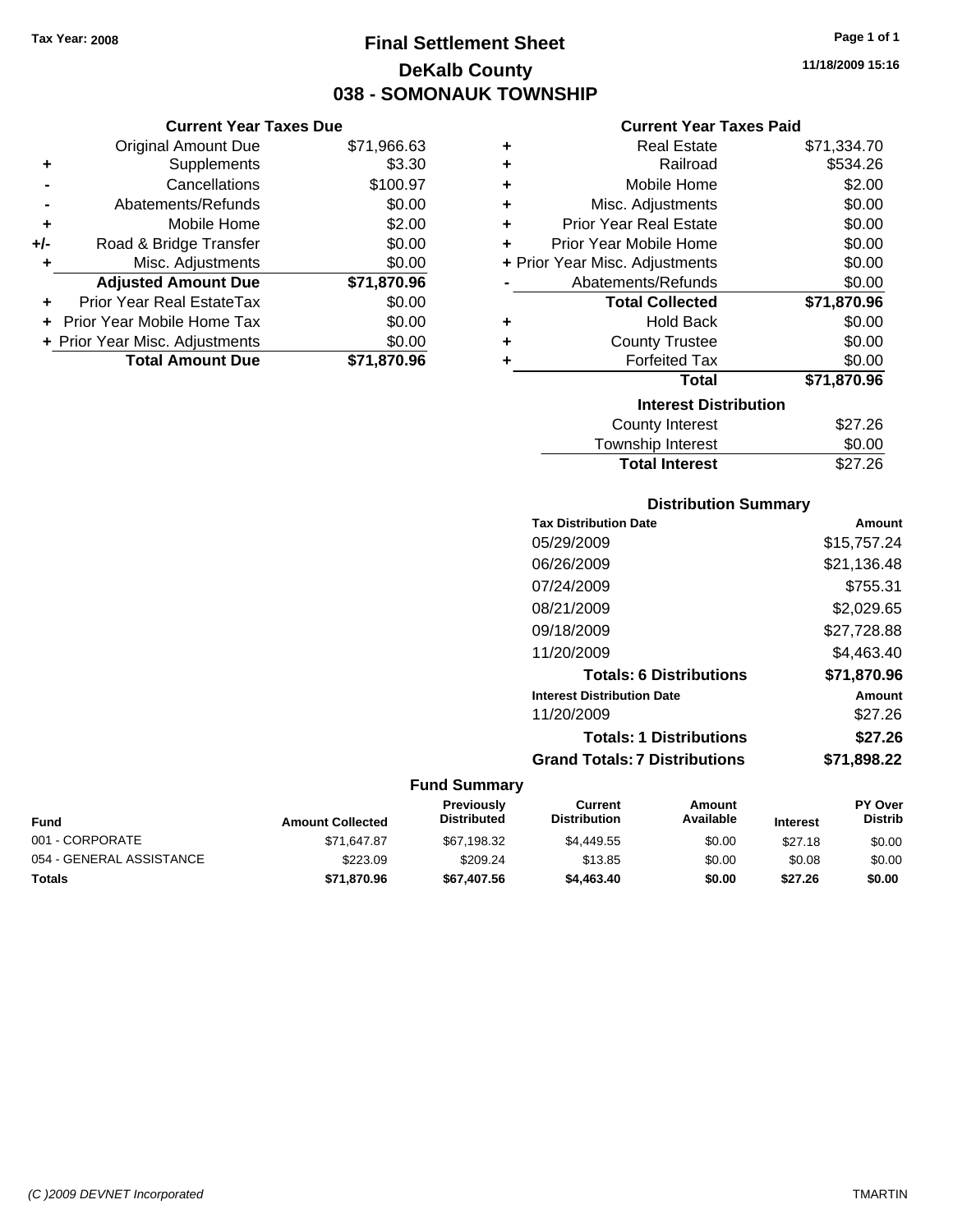### **Final Settlement Sheet Tax Year: 2008 Page 1 of 1 DeKalb County 039 - SOMONAUK ROAD & BRIDGE**

**11/18/2009 15:16**

### **Current Year Taxes Paid**

| ٠ | <b>Real Estate</b>             | \$168,824.66 |
|---|--------------------------------|--------------|
| ٠ | Railroad                       | \$1,658.94   |
| ÷ | Mobile Home                    | \$6.21       |
| ÷ | Misc. Adjustments              | \$0.00       |
| ÷ | <b>Prior Year Real Estate</b>  | \$0.00       |
| ÷ | Prior Year Mobile Home         | \$0.00       |
|   | + Prior Year Misc. Adjustments | \$0.00       |
|   | Abatements/Refunds             | \$0.00       |
|   | <b>Total Collected</b>         | \$170,489.81 |
| ٠ | Hold Back                      | \$0.00       |
| ٠ | <b>County Trustee</b>          | \$0.00       |
| ٠ | <b>Forfeited Tax</b>           | \$0.00       |
|   | <b>Total</b>                   | \$170,489.81 |
|   | <b>Interest Distribution</b>   |              |
|   | <b>County Interest</b>         | \$64.67      |
|   |                                |              |

| <b>Total Interest</b> | \$64.67 |
|-----------------------|---------|
| Township Interest     | \$0.00  |
| County Interest       | \$64.67 |

| <b>Road and Bridge Summary</b> |             |               |  |  |  |
|--------------------------------|-------------|---------------|--|--|--|
| <b>Municipality</b>            | Amt. Due    | Amt. Distrib. |  |  |  |
| <b>CITY OF SANDWICH</b>        | \$1,055.29  | \$1,055.29    |  |  |  |
| <b>VILLAGE OF SOMONAUK</b>     | \$51,623.99 | \$51,623.99   |  |  |  |
| <b>Totals</b>                  | \$52,679.28 | \$52,679.28   |  |  |  |

**Current Year Taxes Due** Original Amount Due \$223,466.09

**Adjusted Amount Due \$170,489.81**

**Total Amount Due \$170,489.81**

**+** Supplements \$10.25 **-** Cancellations \$313.46 **-** Abatements/Refunds \$0.00 **+** Mobile Home \$6.21 **+/-** Road & Bridge Transfer (\$52,679.28) **+** Misc. Adjustments \$0.00

**+** Prior Year Real EstateTax \$0.00 **+** Prior Year Mobile Home Tax \$0.00 **+ Prior Year Misc. Adjustments**  $$0.00$ 

### **Distribution Summary**

| <b>Tax Distribution Date</b>         | Amount       |
|--------------------------------------|--------------|
| 05/29/2009                           | \$37.332.57  |
| 06/26/2009                           | \$50,182.26  |
| 07/24/2009                           | \$1,789.46   |
| 08/21/2009                           | \$4,808.42   |
| 09/18/2009                           | \$65,695.84  |
| 11/20/2009                           | \$10,681.26  |
| <b>Totals: 6 Distributions</b>       | \$170,489.81 |
| <b>Interest Distribution Date</b>    | Amount       |
| 11/20/2009                           | \$64.67      |
| <b>Totals: 1 Distributions</b>       | \$64.67      |
| <b>Grand Totals: 7 Distributions</b> | \$170,554.48 |

|                              |                         | <b>Previously</b><br><b>Distributed</b> | Current<br><b>Distribution</b> | Amount<br>Available |                 | PY Over<br><b>Distrib</b> |
|------------------------------|-------------------------|-----------------------------------------|--------------------------------|---------------------|-----------------|---------------------------|
| <b>Fund</b>                  | <b>Amount Collected</b> |                                         |                                |                     | <b>Interest</b> |                           |
| 007 - ROAD AND BRIDGE        | \$97.732.01             | \$91.569.14                             | \$6.162.87                     | \$0.00              | \$43.59         | \$0.00                    |
| 008 - BRIDGE CONST W/COUNTY  | \$38.16                 | \$35.78                                 | \$2.38                         | \$0.00              | \$0.01          | \$0.00                    |
| 009 - PERMANENT ROAD         | \$57.318.29             | \$53.758.74                             | \$3.559.55                     | \$0.00              | \$16.61         | \$0.00                    |
| 010 - EQUIPMENT AND BUILDING | \$15,401.35             | \$14,444.89                             | \$956.46                       | \$0.00              | \$4.46          | \$0.00                    |
| <b>Totals</b>                | \$170,489.81            | \$159,808.55                            | \$10,681.26                    | \$0.00              | \$64.67         | \$0.00                    |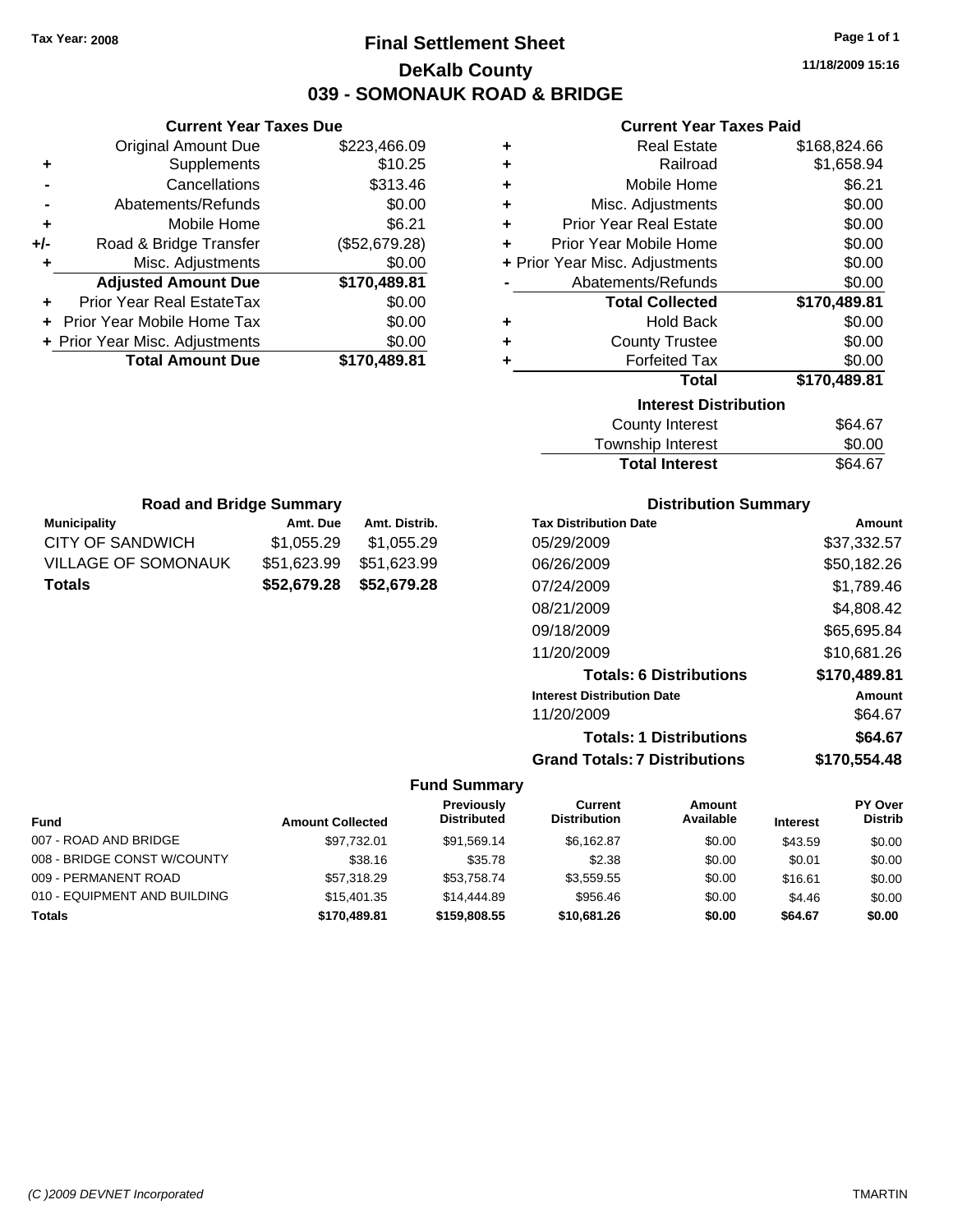### **Final Settlement Sheet Tax Year: 2008 Page 1 of 1 DeKalb County 040 - SOUTH GROVE TOWNSHIP**

**11/18/2009 15:16**

### **Current Year Taxes Due**

|     | <b>Original Amount Due</b>        | \$73,353.72 |
|-----|-----------------------------------|-------------|
| ٠   | Supplements                       | \$0.00      |
|     | Cancellations                     | \$0.00      |
|     | Abatements/Refunds                | \$0.00      |
| ٠   | Mobile Home                       | \$9.91      |
| +/- | Road & Bridge Transfer            | \$0.00      |
| ٠   | Misc. Adjustments                 | \$0.00      |
|     | <b>Adjusted Amount Due</b>        | \$73,363.63 |
|     | <b>Prior Year Real EstateTax</b>  | \$0.00      |
|     | <b>Prior Year Mobile Home Tax</b> | \$0.00      |
|     | + Prior Year Misc. Adjustments    | \$0.00      |
|     | <b>Total Amount Due</b>           | \$73,363.63 |

### **Current Year Taxes Paid**

| ٠ | Real Estate                    | \$73,353.72 |
|---|--------------------------------|-------------|
| ٠ | Railroad                       | \$0.00      |
| ÷ | Mobile Home                    | \$9.91      |
| ÷ | Misc. Adjustments              | \$0.00      |
| ٠ | <b>Prior Year Real Estate</b>  | \$0.00      |
| ٠ | Prior Year Mobile Home         | \$0.00      |
|   | + Prior Year Misc. Adjustments | \$0.00      |
|   | Abatements/Refunds             | \$0.00      |
|   | <b>Total Collected</b>         | \$73,363.63 |
| ٠ | <b>Hold Back</b>               | \$0.00      |
| ÷ | <b>County Trustee</b>          | \$0.00      |
| ٠ | <b>Forfeited Tax</b>           | \$0.00      |
|   | Total                          | \$73,363.63 |
|   | <b>Interest Distribution</b>   |             |
|   | County Interest                | \$27.83     |
|   | <b>Township Interest</b>       | \$0.00      |
|   | <b>Total Interest</b>          | \$27.83     |

### **Distribution Summary**

| <b>Tax Distribution Date</b>         | Amount      |
|--------------------------------------|-------------|
| 05/29/2009                           | \$6,282.85  |
| 06/26/2009                           | \$29,583.06 |
| 07/24/2009                           | \$926.32    |
| 08/21/2009                           | \$697.64    |
| 09/18/2009                           | \$31,947.25 |
| 11/20/2009                           | \$3,926.51  |
| <b>Totals: 6 Distributions</b>       | \$73,363.63 |
| <b>Interest Distribution Date</b>    | Amount      |
| 11/20/2009                           | \$27.83     |
| <b>Totals: 1 Distributions</b>       | \$27.83     |
| <b>Grand Totals: 7 Distributions</b> | \$73.391.46 |

| <b>Fund</b>                                   | <b>Amount Collected</b> | Previously<br><b>Distributed</b> | Current<br><b>Distribution</b> | <b>Amount</b><br>Available | <b>Interest</b> | <b>PY Over</b><br><b>Distrib</b> |
|-----------------------------------------------|-------------------------|----------------------------------|--------------------------------|----------------------------|-----------------|----------------------------------|
| 001 - CORPORATE                               | \$44,646.54             | \$42,256.99                      | \$2,389.55                     | \$0.00                     | \$16.93         | \$0.00                           |
| 027 - AUDIT                                   | \$851.31                | \$805.76                         | \$45.55                        | \$0.00                     | \$0.32          | \$0.00                           |
| 034 - GENERAL ASSISTANCE                      | \$16,732,34             | \$15,836.80                      | \$895.54                       | \$0.00                     | \$6.35          | \$0.00                           |
| 035 - TORT JUDGEMENTS/LIABILITY<br><b>INS</b> | \$6,002.24              | \$5,681,00                       | \$321.24                       | \$0.00                     | \$2.28          | \$0.00                           |
| 047 - SOCIAL SECURITY                         | \$5.131.20              | \$4.856.57                       | \$274.63                       | \$0.00                     | \$1.95          | \$0.00                           |
| <b>Totals</b>                                 | \$73,363.63             | \$69,437.12                      | \$3,926.51                     | \$0.00                     | \$27.83         | \$0.00                           |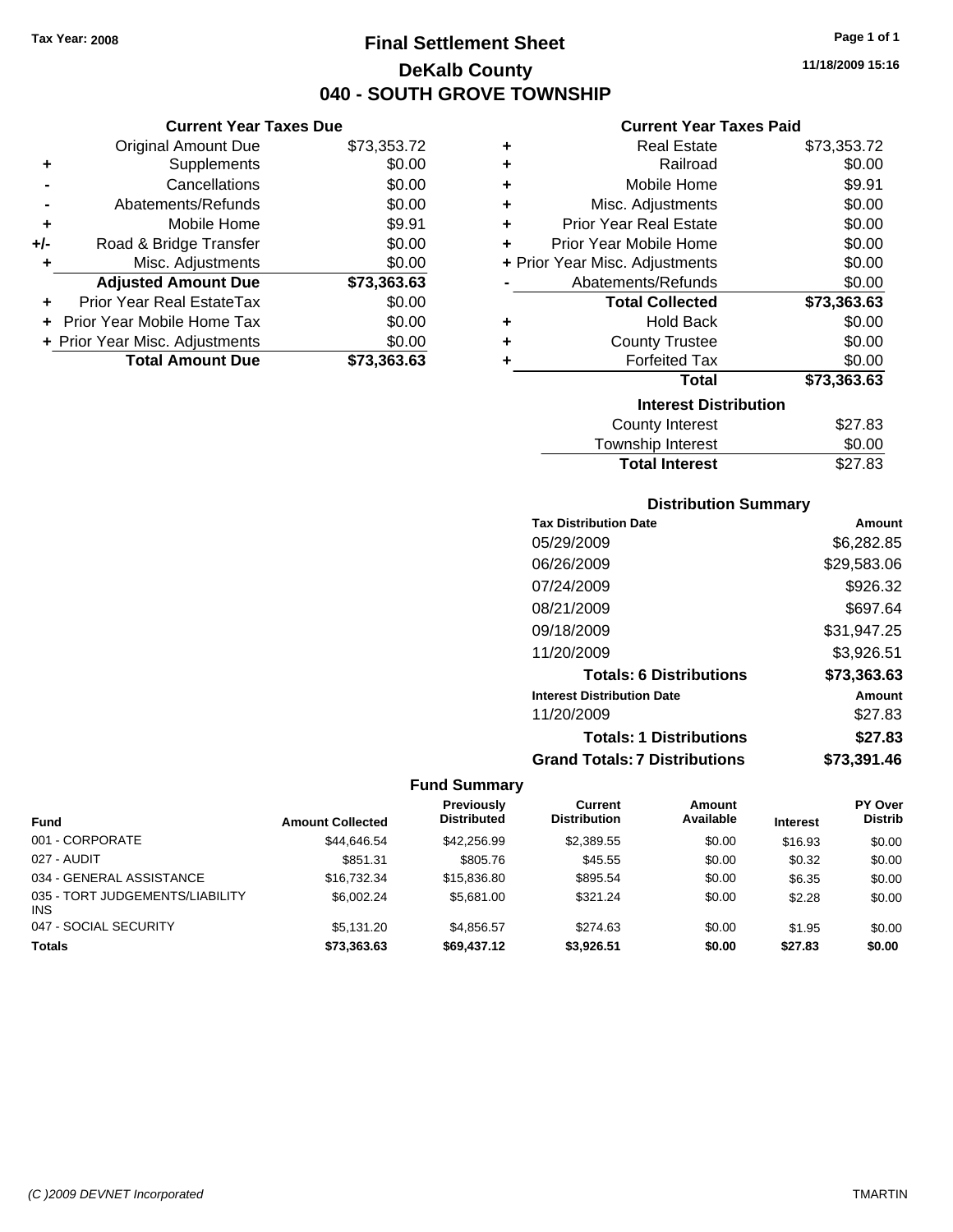### **Final Settlement Sheet Tax Year: 2008 Page 1 of 1 DeKalb County 041 - SOUTH GROVE ROAD & BRIDGE**

### **Current Year Taxes Due**

|     | <b>Original Amount Due</b>        | \$103,744.43 |
|-----|-----------------------------------|--------------|
| ٠   | Supplements                       | \$0.00       |
|     | Cancellations                     | \$0.00       |
|     | Abatements/Refunds                | \$0.00       |
| ٠   | Mobile Home                       | \$14.01      |
| +/- | Road & Bridge Transfer            | \$0.00       |
| ٠   | Misc. Adjustments                 | \$0.00       |
|     | <b>Adjusted Amount Due</b>        | \$103,758.44 |
|     | Prior Year Real EstateTax         | \$0.00       |
|     | <b>Prior Year Mobile Home Tax</b> | \$0.00       |
|     | + Prior Year Misc. Adjustments    | \$0.00       |
|     | <b>Total Amount Due</b>           | \$103,758.44 |

### **Current Year Taxes Paid**

| ٠ | <b>Real Estate</b>             | \$103,744.43 |
|---|--------------------------------|--------------|
| ÷ | Railroad                       | \$0.00       |
| ٠ | Mobile Home                    | \$14.01      |
| ٠ | Misc. Adjustments              | \$0.00       |
| ÷ | <b>Prior Year Real Estate</b>  | \$0.00       |
| ٠ | Prior Year Mobile Home         | \$0.00       |
|   | + Prior Year Misc. Adjustments | \$0.00       |
|   | Abatements/Refunds             | \$0.00       |
|   | <b>Total Collected</b>         | \$103,758.44 |
| ٠ | <b>Hold Back</b>               | \$0.00       |
| ÷ | <b>County Trustee</b>          | \$0.00       |
| ٠ | <b>Forfeited Tax</b>           | \$0.00       |
|   | Total                          | \$103,758.44 |
|   | <b>Interest Distribution</b>   |              |
|   | <b>County Interest</b>         | \$39.36      |
|   |                                | ີົົົ         |

### Township Interest \$0.00<br>
Total Interest \$39.36 **Total Interest**

| Amount       |
|--------------|
| \$8,885.87   |
| \$41,839.15  |
| \$1,310.07   |
| \$986.65     |
| \$45,183.40  |
| \$5,553.30   |
| \$103,758.44 |
| Amount       |
| \$39.36      |
| \$39.36      |
| \$103,797.80 |
|              |

|                              |                         | <b>Previously</b>  | Current             | Amount    |                 | <b>PY Over</b> |
|------------------------------|-------------------------|--------------------|---------------------|-----------|-----------------|----------------|
| <b>Fund</b>                  | <b>Amount Collected</b> | <b>Distributed</b> | <b>Distribution</b> | Available | <b>Interest</b> | <b>Distrib</b> |
| 007 - ROAD AND BRIDGE        | \$58.894.95             | \$55,742.82        | \$3.152.13          | \$0.00    | \$22.34         | \$0.00         |
| 008 - BRIDGE CONST W/COUNTY  | \$8.925.41              | \$8,447.70         | \$477.71            | \$0.00    | \$3.39          | \$0.00         |
| 009 - PERMANENT ROAD         | \$29,693.90             | \$28,104.63        | \$1.589.27          | \$0.00    | \$11.26         | \$0.00         |
| 010 - EQUIPMENT AND BUILDING | \$6,244.18              | \$5,909.99         | \$334.19            | \$0.00    | \$2.37          | \$0.00         |
| <b>Totals</b>                | \$103.758.44            | \$98,205.14        | \$5,553,30          | \$0.00    | \$39.36         | \$0.00         |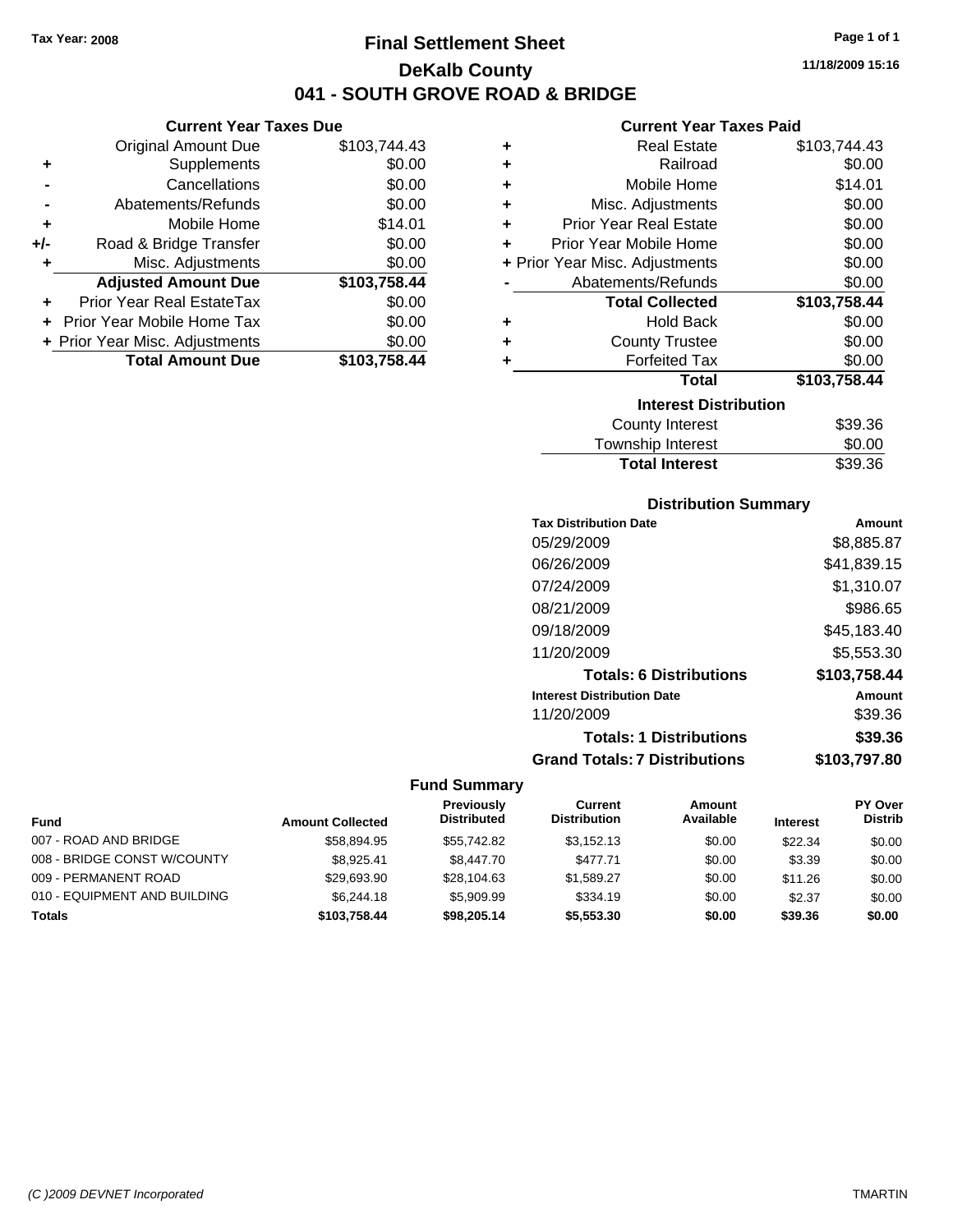**Current Year Taxes Due** Original Amount Due \$118,388.04

**Adjusted Amount Due \$118,382.14**

**Total Amount Due \$118,382.14**

**+** Supplements \$0.00 **-** Cancellations \$37.99 **-** Abatements/Refunds \$0.00 **+** Mobile Home \$13.16 **+/-** Road & Bridge Transfer \$0.00 **+** Misc. Adjustments \$18.93

**+** Prior Year Real EstateTax \$0.00 **+** Prior Year Mobile Home Tax \$0.00 **+ Prior Year Misc. Adjustments**  $$0.00$ 

### **Final Settlement Sheet Tax Year: 2008 Page 1 of 1 DeKalb County 042 - SQUAW GROVE TOWNSHIP**

**11/18/2009 15:16**

### **Current Year Taxes Paid**

| ٠ | <b>Real Estate</b>             | \$117,703.23 |
|---|--------------------------------|--------------|
| ٠ | Railroad                       | \$633.20     |
| ÷ | Mobile Home                    | \$13.16      |
| ÷ | Misc. Adjustments              | \$18.93      |
| ٠ | <b>Prior Year Real Estate</b>  | \$0.00       |
| ÷ | Prior Year Mobile Home         | \$0.00       |
|   | + Prior Year Misc. Adjustments | \$0.00       |
|   | Abatements/Refunds             | \$0.00       |
|   | <b>Total Collected</b>         | \$118,368.52 |
| ٠ | <b>Hold Back</b>               | \$0.00       |
| ٠ | <b>County Trustee</b>          | \$13.62      |
| ٠ | <b>Forfeited Tax</b>           | \$0.00       |
|   | <b>Total</b>                   | \$118,382.14 |
|   | <b>Interest Distribution</b>   |              |
|   | County Interest                | \$44.90      |
|   |                                |              |

| <b>Total Interest</b> | \$44.90 |
|-----------------------|---------|
| Township Interest     | \$0.00  |
| County interest       | \$44.YU |

### **Distribution Summary**

| <b>Tax Distribution Date</b>         | Amount       |
|--------------------------------------|--------------|
| 05/29/2009                           | \$26,746.34  |
| 06/26/2009                           | \$33,144.77  |
| 07/24/2009                           | \$1,110.43   |
| 08/21/2009                           | \$2,506.72   |
| 09/18/2009                           | \$48,723.26  |
| 11/20/2009                           | \$6,137.00   |
| <b>Totals: 6 Distributions</b>       | \$118,368.52 |
| <b>Interest Distribution Date</b>    | Amount       |
| 11/20/2009                           | \$44.90      |
| <b>Totals: 1 Distributions</b>       | \$44.90      |
| <b>Grand Totals: 7 Distributions</b> | \$118,413.42 |

#### **Fund Summary**

| <b>Fund</b>              | <b>Amount Collected</b> | <b>Previously</b><br><b>Distributed</b> | Current<br><b>Distribution</b> | Amount<br>Available | <b>Interest</b> | PY Over<br><b>Distrib</b> |
|--------------------------|-------------------------|-----------------------------------------|--------------------------------|---------------------|-----------------|---------------------------|
| 001 - CORPORATE          | \$74.866.19             | \$70.984.65                             | \$3.881.54                     | \$0.00              | \$28.39         | \$0.00                    |
| 017 - CEMETERY           | \$13,198.56             | \$12,514.26                             | \$684.30                       | \$0.00              | \$5.01          | \$0.00                    |
| 019 - COMMUNITY BUILDING | \$26,798.99             | \$25,409.55                             | \$1.389.44                     | \$0.00              | \$10.17         | \$0.00                    |
| 054 - GENERAL ASSISTANCE | \$3,504.78              | \$3,323,06                              | \$181.72                       | \$0.00              | \$1.33          | \$0.00                    |
| Totals                   | \$118,368.52            | \$112,231.52                            | \$6,137.00                     | \$0.00              | \$44.90         | \$0.00                    |

| Year Source             | <b>Account Type</b>                        | <b>Amount Adiustment Description</b>                         |
|-------------------------|--------------------------------------------|--------------------------------------------------------------|
|                         | 2008 RE - Real Estate Paymt In Lieu of Tax | \$18.93 Housing Authority-Shabbona Sequoya Apartments by TBA |
| <b>Totals 1 entries</b> |                                            | \$18.93                                                      |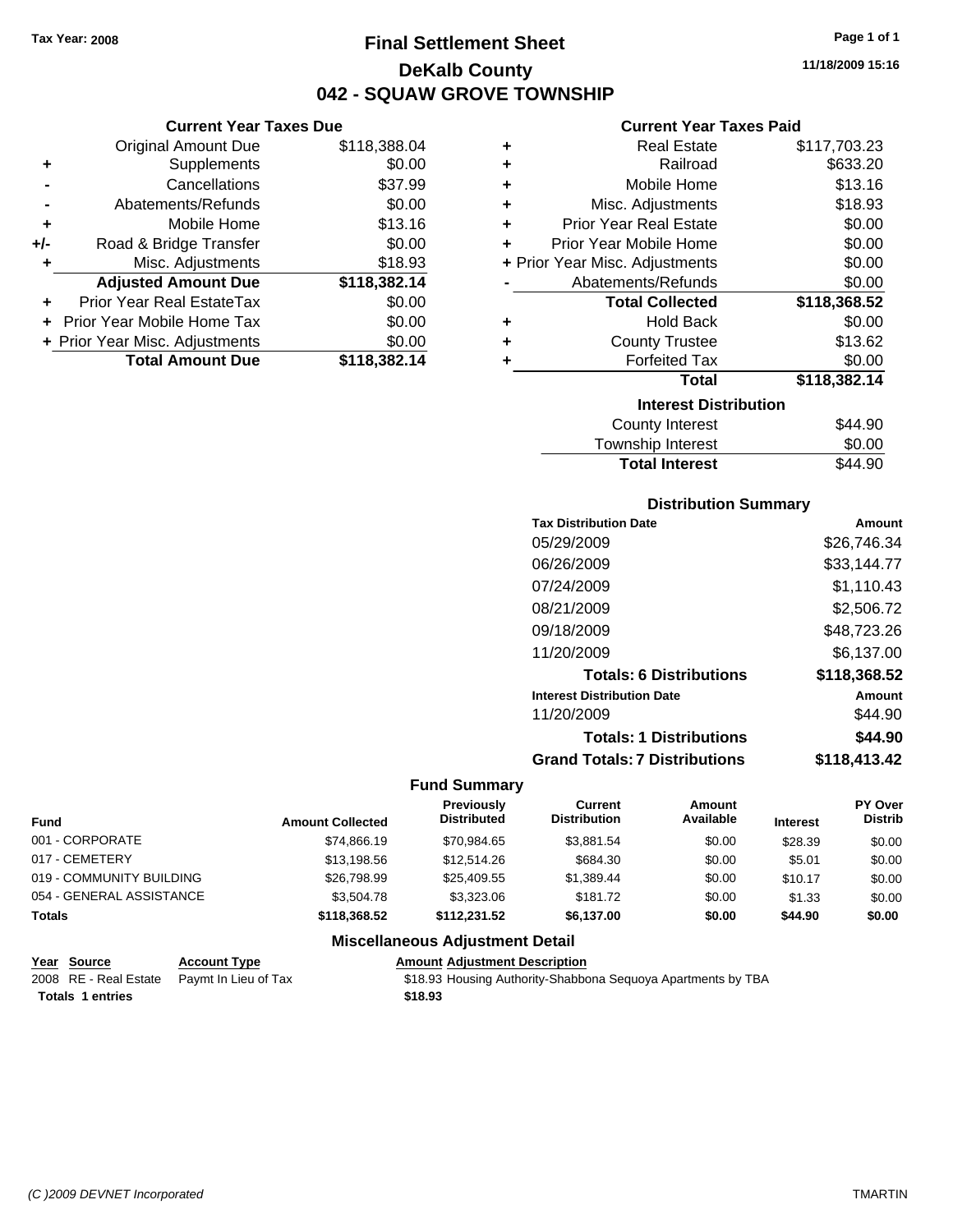**Current Year Taxes Due** Original Amount Due \$155,126.19

**Adjusted Amount Due \$155,118.45**

**Total Amount Due \$155,118.45**

**+** Supplements \$0.00 **-** Cancellations \$49.79 **-** Abatements/Refunds \$0.00 **+** Mobile Home \$17.24 **+/-** Road & Bridge Transfer \$0.00 **+** Misc. Adjustments \$24.81

**+** Prior Year Real EstateTax \$0.00 **+** Prior Year Mobile Home Tax \$0.00 **+ Prior Year Misc. Adjustments**  $$0.00$ 

### **Final Settlement Sheet Tax Year: 2008 Page 1 of 1 DeKalb County 043 - HINCKLEY PUBLIC LIBRARY DISTRICT**

**11/18/2009 15:16**

#### **Current Year Taxes Paid**

| ٠ | <b>Real Estate</b>             | \$154,228.84 |
|---|--------------------------------|--------------|
| ٠ | Railroad                       | \$829.70     |
| ٠ | Mobile Home                    | \$17.24      |
| ٠ | Misc. Adjustments              | \$24.81      |
| ٠ | <b>Prior Year Real Estate</b>  | \$0.00       |
| ٠ | Prior Year Mobile Home         | \$0.00       |
|   | + Prior Year Misc. Adjustments | \$0.00       |
|   | Abatements/Refunds             | \$0.00       |
|   | <b>Total Collected</b>         | \$155,100.59 |
| ٠ | <b>Hold Back</b>               | \$0.00       |
| ٠ | <b>County Trustee</b>          | \$17.86      |
| ٠ | <b>Forfeited Tax</b>           | \$0.00       |
|   | Total                          | \$155,118.45 |
|   | <b>Interest Distribution</b>   |              |
|   | <b>County Interest</b>         | \$58.84      |

| <b>Total Interest</b> | \$58.84 |
|-----------------------|---------|
| Township Interest     | \$0.00  |
| County Interest       | \$58.84 |

### **Distribution Summary**

| <b>Tax Distribution Date</b>         | Amount       |
|--------------------------------------|--------------|
| 05/29/2009                           | \$35,045.98  |
| 06/26/2009                           | \$43,430.41  |
| 07/24/2009                           | \$1,455.04   |
| 08/21/2009                           | \$3,284.50   |
| 09/18/2009                           | \$63,843.25  |
| 11/20/2009                           | \$8,041.41   |
| <b>Totals: 6 Distributions</b>       | \$155,100.59 |
| <b>Interest Distribution Date</b>    | Amount       |
| 11/20/2009                           | \$58.84      |
| <b>Totals: 1 Distributions</b>       | \$58.84      |
| <b>Grand Totals: 7 Distributions</b> | \$155,159.43 |

#### **Fund Summary**

|                                         |                         | <b>Previously</b>  | Current             | Amount    |                 | PY Over        |
|-----------------------------------------|-------------------------|--------------------|---------------------|-----------|-----------------|----------------|
| Fund                                    | <b>Amount Collected</b> | <b>Distributed</b> | <b>Distribution</b> | Available | <b>Interest</b> | <b>Distrib</b> |
| 001 - CORPORATE                         | \$131.353.45            | \$124,543,25       | \$6.810.20          | \$0.00    | \$49.83         | \$0.00         |
| 004 - OPERATIONS & MAINTENANCE          | \$13,702.98             | \$12,992.54        | \$710.44            | \$0.00    | \$5.20          | \$0.00         |
| 005 - I. M. R. F.                       | \$9.967.39              | \$9.450.61         | \$516.78            | \$0.00    | \$3.78          | \$0.00         |
| 027 - AUDIT                             | \$25.59                 | \$24.26            | \$1.33              | \$0.00    | \$0.01          | \$0.00         |
| 035 - TORT JUDGEMENTS/LIABILITY<br>INS. | \$25.59                 | \$24.26            | \$1.33              | \$0.00    | \$0.01          | \$0.00         |
| 047 - SOCIAL SECURITY                   | \$25.59                 | \$24.26            | \$1.33              | \$0.00    | \$0.01          | \$0.00         |
| <b>Totals</b>                           | \$155.100.59            | \$147.059.18       | \$8.041.41          | \$0.00    | \$58.84         | \$0.00         |

| Year Source             | <b>Account Type</b>                        | <b>Amount Adiustment Description</b>                         |
|-------------------------|--------------------------------------------|--------------------------------------------------------------|
|                         | 2008 RE - Real Estate Paymt In Lieu of Tax | \$24.81 Housing Authority-Shabbona Sequoya Apartments by TBA |
| <b>Totals 1 entries</b> |                                            | \$24.81                                                      |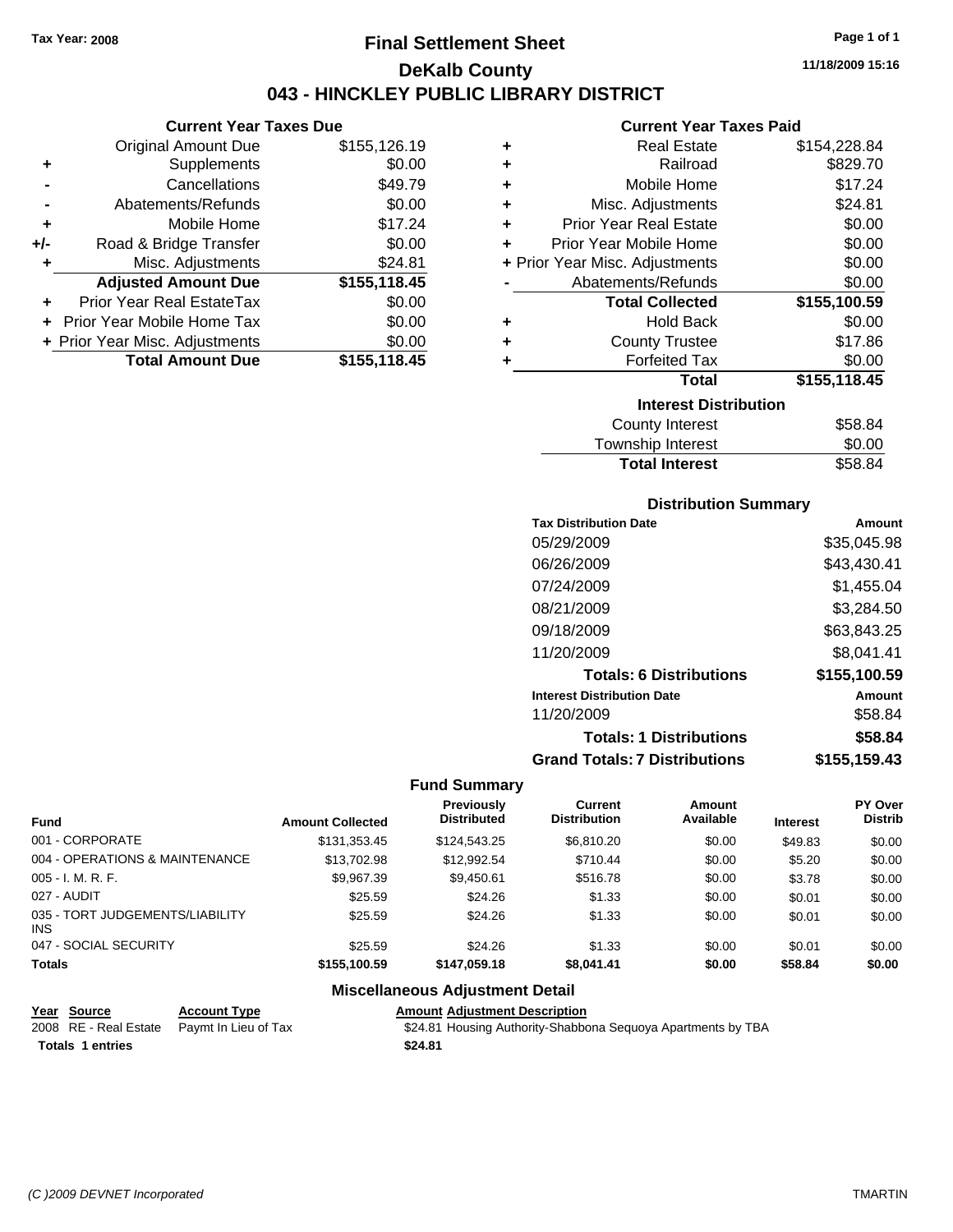### **Final Settlement Sheet Tax Year: 2008 Page 1 of 1 DeKalb County 044 - SQUAW GROVE ROAD & BRIDGE**

**11/18/2009 15:16**

#### **Current Year Taxes Paid**

| ٠ | <b>Real Estate</b>             | \$261,325.93 |
|---|--------------------------------|--------------|
| ٠ | Railroad                       | \$1,647.32   |
| ÷ | Mobile Home                    | \$34.24      |
| ÷ | Misc. Adjustments              | \$49.25      |
| ٠ | <b>Prior Year Real Estate</b>  | \$0.00       |
| ÷ | Prior Year Mobile Home         | \$0.00       |
|   | + Prior Year Misc. Adjustments | \$0.00       |
|   | Abatements/Refunds             | \$0.00       |
|   | <b>Total Collected</b>         | \$263,056.74 |
| ÷ | <b>Hold Back</b>               | \$0.00       |
| ٠ | <b>County Trustee</b>          | \$35.46      |
| ٠ | <b>Forfeited Tax</b>           | \$0.00       |
|   | <b>Total</b>                   | \$263,092.20 |
|   | <b>Interest Distribution</b>   |              |
|   | <b>County Interest</b>         | \$99.79      |
|   | Township Interact              | ድስ ሰሰ        |

| Township Interest | \$0.00 |
|-------------------|--------|

| <b>Road and Bridge Summary</b>                   |             |             |  |  |  |
|--------------------------------------------------|-------------|-------------|--|--|--|
| <b>Municipality</b><br>Amt. Distrib.<br>Amt. Due |             |             |  |  |  |
| <b>VILLAGE OF HINCKLEY</b>                       | \$44.893.06 | \$44.887.93 |  |  |  |
| <b>Totals</b>                                    | \$44.893.06 | \$44.887.93 |  |  |  |

**Current Year Taxes Due** Original Amount Due \$307,995.47

**Adjusted Amount Due \$263,092.20**

**Total Amount Due \$263,092.20**

**+** Supplements \$0.00 **-** Cancellations \$98.83 **-** Abatements/Refunds \$0.00 **+** Mobile Home \$34.24 **+/-** Road & Bridge Transfer (\$44,887.93) **+** Misc. Adjustments \$49.25

**+** Prior Year Real EstateTax \$0.00 **+** Prior Year Mobile Home Tax \$0.00 **+ Prior Year Misc. Adjustments**  $$0.00$ 

#### **Distribution Summary**

| <b>Tax Distribution Date</b>         | Amount       |
|--------------------------------------|--------------|
| 05/29/2009                           | \$59.404.65  |
| 06/26/2009                           | \$73,691.18  |
| 07/24/2009                           | \$2,466.33   |
| 08/21/2009                           | \$5,567.41   |
| 09/18/2009                           | \$108,216.44 |
| 11/20/2009                           | \$13,710.73  |
| <b>Totals: 6 Distributions</b>       | \$263,056.74 |
| <b>Interest Distribution Date</b>    | Amount       |
| 11/20/2009                           | \$99.79      |
| <b>Totals: 1 Distributions</b>       | \$99.79      |
| <b>Grand Totals: 7 Distributions</b> | \$263,156.53 |

#### **Fund Summary**

| <b>Fund</b>                             | <b>Amount Collected</b> | Previously<br><b>Distributed</b> | Current<br><b>Distribution</b> | Amount<br>Available | <b>Interest</b> | PY Over<br><b>Distrib</b> |
|-----------------------------------------|-------------------------|----------------------------------|--------------------------------|---------------------|-----------------|---------------------------|
| 007 - ROAD AND BRIDGE                   | \$95,090.78             | \$90,088.48                      | \$5,002.30                     | \$0.00              | \$45.36         | \$0.00                    |
| 008 - BRIDGE CONST W/COUNTY             | \$2,000.41              | \$1,896.70                       | \$103.71                       | \$0.00              | \$0.65          | \$0.00                    |
| 009 - PERMANENT ROAD                    | \$129,985.60            | \$123,246.32                     | \$6,739.28                     | \$0.00              | \$42.12         | \$0.00                    |
| 010 - EQUIPMENT AND BUILDING            | \$32,979.34             | \$31,269.48                      | \$1,709.86                     | \$0.00              | \$10.69         | \$0.00                    |
| 035 - TORT JUDGEMENTS/LIABILITY<br>INS. | \$3,000.61              | \$2,845.03                       | \$155.58                       | \$0.00              | \$0.97          | \$0.00                    |
| <b>Totals</b>                           | \$263.056.74            | \$249,346.01                     | \$13,710,73                    | \$0.00              | \$99.79         | \$0.00                    |
|                                         |                         |                                  |                                |                     |                 |                           |

#### **Miscellaneous Adjustment Detail**

#### **Year Source Account Type Amount Adjustment Description**

**Totals \$49.25 1 entries**

2008 RE - Real Estate Paymt In Lieu of Tax **\$49.25 Housing Authority-Shabbona Sequoya Apartments by TBA**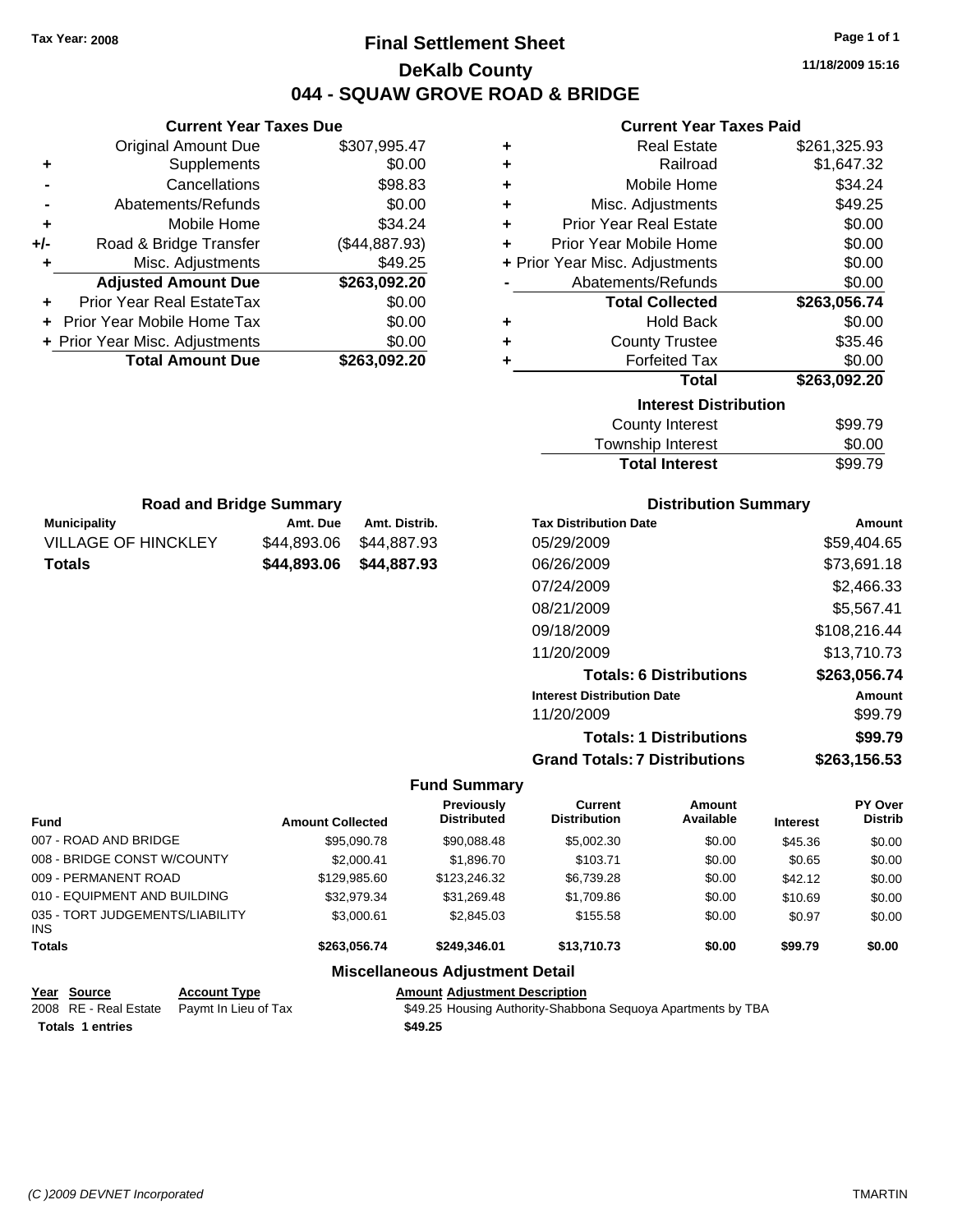**Current Year Taxes Due** Original Amount Due \$370,047.10

**Adjusted Amount Due \$370,150.84**

**Total Amount Due \$370,150.84**

**+** Supplements \$101.70 **-** Cancellations \$332.51 **-** Abatements/Refunds \$0.00 **+** Mobile Home \$107.69 **+/-** Road & Bridge Transfer \$0.00 **+** Misc. Adjustments \$226.86

**+** Prior Year Real EstateTax \$0.00 **+** Prior Year Mobile Home Tax \$0.00 **+ Prior Year Misc. Adjustments**  $$0.00$ 

### **Final Settlement Sheet Tax Year: 2008 Page 1 of 1 DeKalb County 045 - SYCAMORE TOWNSHIP**

**11/18/2009 15:16**

### **Current Year Taxes Paid**

| ٠ | <b>Real Estate</b>             | \$369,695.78 |
|---|--------------------------------|--------------|
| ٠ | Railroad                       | \$115.18     |
| ٠ | Mobile Home                    | \$101.04     |
| ٠ | Misc. Adjustments              | \$226.86     |
| ٠ | <b>Prior Year Real Estate</b>  | \$0.00       |
| ÷ | Prior Year Mobile Home         | \$0.00       |
|   | + Prior Year Misc. Adjustments | \$0.00       |
|   | Abatements/Refunds             | \$0.00       |
|   | <b>Total Collected</b>         | \$370,138.86 |
| ٠ | <b>Hold Back</b>               | \$0.00       |
| ٠ | <b>County Trustee</b>          | \$11.98      |
| ٠ | <b>Forfeited Tax</b>           | \$0.00       |
|   | <b>Total</b>                   | \$370,150.84 |
|   | <b>Interest Distribution</b>   |              |
|   | <b>County Interest</b>         | \$140.41     |
|   |                                |              |

| <b>Total Interest</b> | \$140.41 |
|-----------------------|----------|
| Township Interest     | \$0.00   |
| County Interest       | \$140.41 |

### **Distribution Summary**

| Amount       |
|--------------|
| \$79,978.15  |
| \$104,710.31 |
| \$3,084.56   |
| \$9,183.32   |
| \$155,101.16 |
| \$18,081.36  |
| \$370,138.86 |
| Amount       |
| \$140.41     |
| \$140.41     |
| \$370,279.27 |
|              |

#### **Fund Summary**

| <b>Fund</b>              | <b>Amount Collected</b> | <b>Previously</b><br><b>Distributed</b> | Current<br><b>Distribution</b> | Amount<br>Available | <b>Interest</b> | <b>PY Over</b><br><b>Distrib</b> |
|--------------------------|-------------------------|-----------------------------------------|--------------------------------|---------------------|-----------------|----------------------------------|
| 001 - CORPORATE          | \$341.095.55            | \$324.432.93                            | \$16,662,62                    | \$0.00              | \$129.39        | \$0.00                           |
| $005 - I. M. R. F.$      | \$14,020.86             | \$13,335.95                             | \$684.91                       | \$0.00              | \$5.32          | \$0.00                           |
| 054 - GENERAL ASSISTANCE | \$15,022.45             | \$14,288,62                             | \$733.83                       | \$0.00              | \$5.70          | \$0.00                           |
| <b>Totals</b>            | \$370,138.86            | \$352.057.50                            | \$18,081.36                    | \$0.00              | \$140.41        | \$0.00                           |

| <u>Year Source</u>      | <b>Account Type</b>                        | <b>Amount Adjustment Description</b> |
|-------------------------|--------------------------------------------|--------------------------------------|
|                         | 2008 RE - Real Estate Paymt In Lieu of Tax | \$113.43 HOUSING AUTHORITY by TBA    |
|                         | 2008 RE - Real Estate Pavmt In Lieu of Tax | \$113.43 HOUSING AUTHORITY by TBA    |
| <b>Totals 2 entries</b> |                                            | \$226.86                             |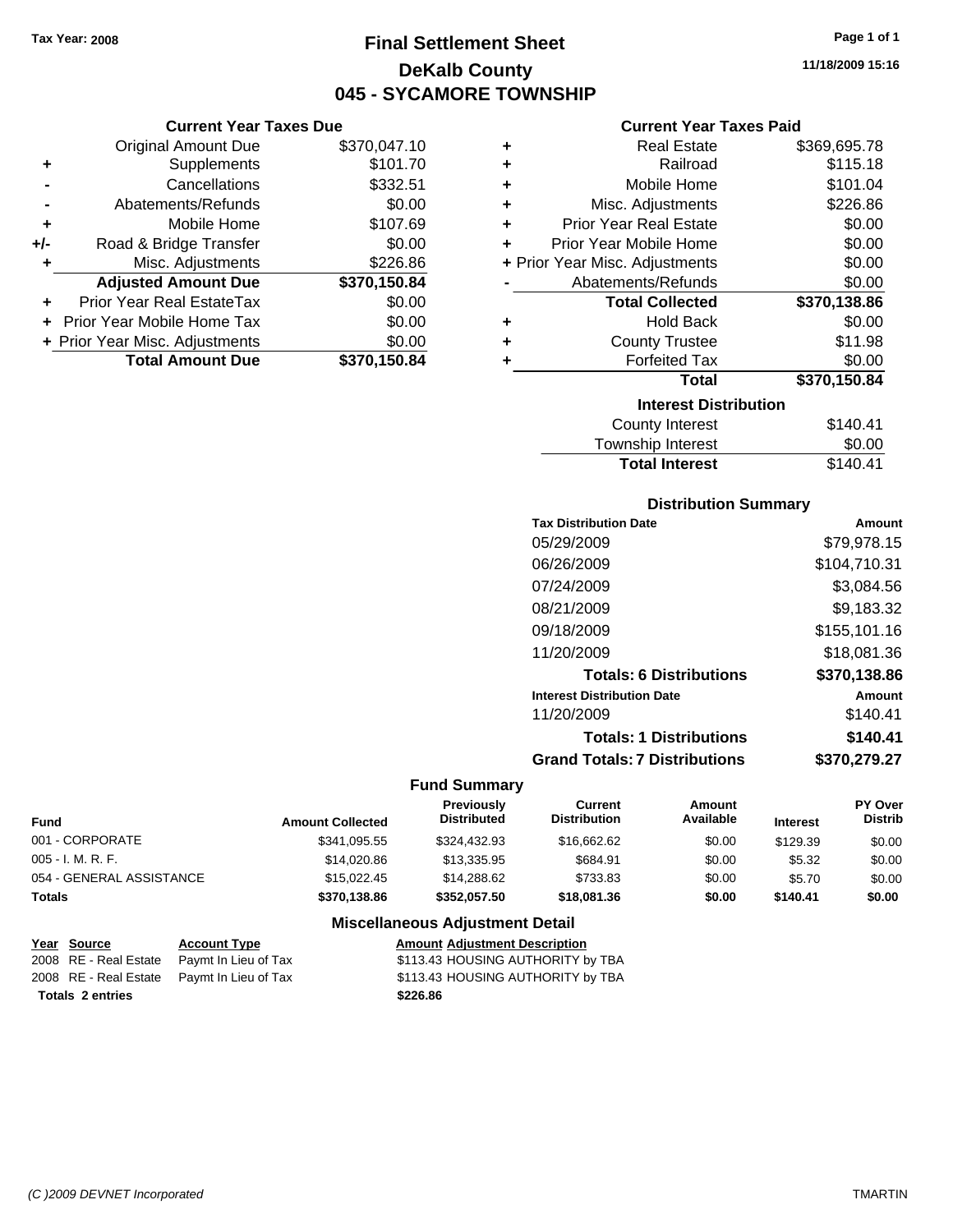### **Final Settlement Sheet Tax Year: 2008 Page 1 of 1 DeKalb County 046 - SYCAMORE ROAD & BRIDGE**

**11/18/2009 15:16**

### **Current Year Taxes Paid**

| <b>Real Estate</b><br>٠            | \$737,563.40 |
|------------------------------------|--------------|
| Railroad<br>٠                      | \$239.10     |
| Mobile Home<br>÷                   | \$209.74     |
| Misc. Adjustments<br>÷             | \$470.92     |
| <b>Prior Year Real Estate</b><br>÷ | \$0.00       |
| Prior Year Mobile Home<br>÷        | \$0.00       |
| + Prior Year Misc. Adjustments     | \$0.00       |
| Abatements/Refunds                 | \$0.00       |
| <b>Total Collected</b>             | \$738,483.16 |
| <b>Hold Back</b><br>٠              | \$0.00       |
| <b>County Trustee</b><br>٠         | \$24.84      |
| <b>Forfeited Tax</b><br>٠          | \$0.00       |
| <b>Total</b>                       | \$738,508.00 |
| <b>Interest Distribution</b>       |              |
| <b>County Interest</b>             | \$280.13     |
|                                    |              |

| <b>Total Interest</b>  | \$280.13 |
|------------------------|----------|
| Township Interest      | \$0.00   |
| <b>County Interest</b> | \$280.13 |

| <b>Road and Bridge Summary</b>    |                         |               |  |  |
|-----------------------------------|-------------------------|---------------|--|--|
| <b>Municipality</b>               | Amt. Due                | Amt. Distrib. |  |  |
| CITY OF SYCAMORE                  | \$29.836.08 \$29.835.66 |               |  |  |
| \$29,836.08 \$29,835.66<br>Totals |                         |               |  |  |

**Current Year Taxes Due** Original Amount Due \$768,128.42

**Adjusted Amount Due \$738,508.00**

**Total Amount Due \$738,508.00**

**+** Supplements \$211.11 **-** Cancellations \$690.30 **-** Abatements/Refunds \$0.00 **+** Mobile Home \$223.51 **+/-** Road & Bridge Transfer (\$29,835.66) **+** Misc. Adjustments \$470.92

**+** Prior Year Real EstateTax \$0.00 **+** Prior Year Mobile Home Tax \$0.00 **+ Prior Year Misc. Adjustments**  $$0.00$ 

### **Distribution Summary**

| <b>Tax Distribution Date</b>         | Amount       |
|--------------------------------------|--------------|
| 05/29/2009                           | \$159,565.41 |
| 06/26/2009                           | \$208,912.81 |
| 07/24/2009                           | \$6.154.12   |
| 08/21/2009                           | \$18,321.55  |
| 09/18/2009                           | \$309,447.28 |
| 11/20/2009                           | \$36,081.99  |
| <b>Totals: 6 Distributions</b>       | \$738,483.16 |
| <b>Interest Distribution Date</b>    | Amount       |
| 11/20/2009                           | \$280.13     |
| <b>Totals: 1 Distributions</b>       | \$280.13     |
| <b>Grand Totals: 7 Distributions</b> | \$738,763.29 |
|                                      |              |

#### **Fund Summary**

| <b>Fund</b>                                   | <b>Amount Collected</b> | <b>Previously</b><br><b>Distributed</b> | <b>Current</b><br><b>Distribution</b> | Amount<br>Available | <b>Interest</b> | PY Over<br><b>Distrib</b> |
|-----------------------------------------------|-------------------------|-----------------------------------------|---------------------------------------|---------------------|-----------------|---------------------------|
| $005 - I. M. R. F.$                           | \$15,022.18             | \$14,288.36                             | \$733.82                              | \$0.00              | \$5.47          | \$0.00                    |
| 007 - ROAD AND BRIDGE                         | \$50.214.71             | \$47.754.44                             | \$2,460.27                            | \$0.00              | \$29.19         | \$0.00                    |
| 008 - BRIDGE CONST W/COUNTY                   | \$10,015,04             | \$9,525.80                              | \$489.24                              | \$0.00              | \$3.65          | \$0.00                    |
| 009 - PERMANENT ROAD                          | \$484,136.12            | \$460,486.21                            | \$23,649.91                           | \$0.00              | \$176.52        | \$0.00                    |
| 010 - EQUIPMENT AND BUILDING                  | \$130,056.39            | \$123,703.18                            | \$6,353,21                            | \$0.00              | \$47.42         | \$0.00                    |
| 035 - TORT JUDGEMENTS/LIABILITY<br><b>INS</b> | \$35,017.67             | \$33,307.06                             | \$1,710.61                            | \$0.00              | \$12.77         | \$0.00                    |
| 047 - SOCIAL SECURITY                         | \$14,021,05             | \$13,336.12                             | \$684.93                              | \$0.00              | \$5.11          | \$0.00                    |
| <b>Totals</b>                                 | \$738,483.16            | \$702,401.17                            | \$36,081.99                           | \$0.00              | \$280.13        | \$0.00                    |

#### **Miscellaneous Adjustment Detail**

### **Year Source Account Type Amount Adjustment Description**

**Totals \$470.92 2 entries**

2008 RE - Real Estate Paymt In Lieu of Tax  $$235.46$  HOUSING AUTHORITY by TBA 2008 RE - Real Estate Paymt In Lieu of Tax S235.46 HOUSING AUTHORITY by TBA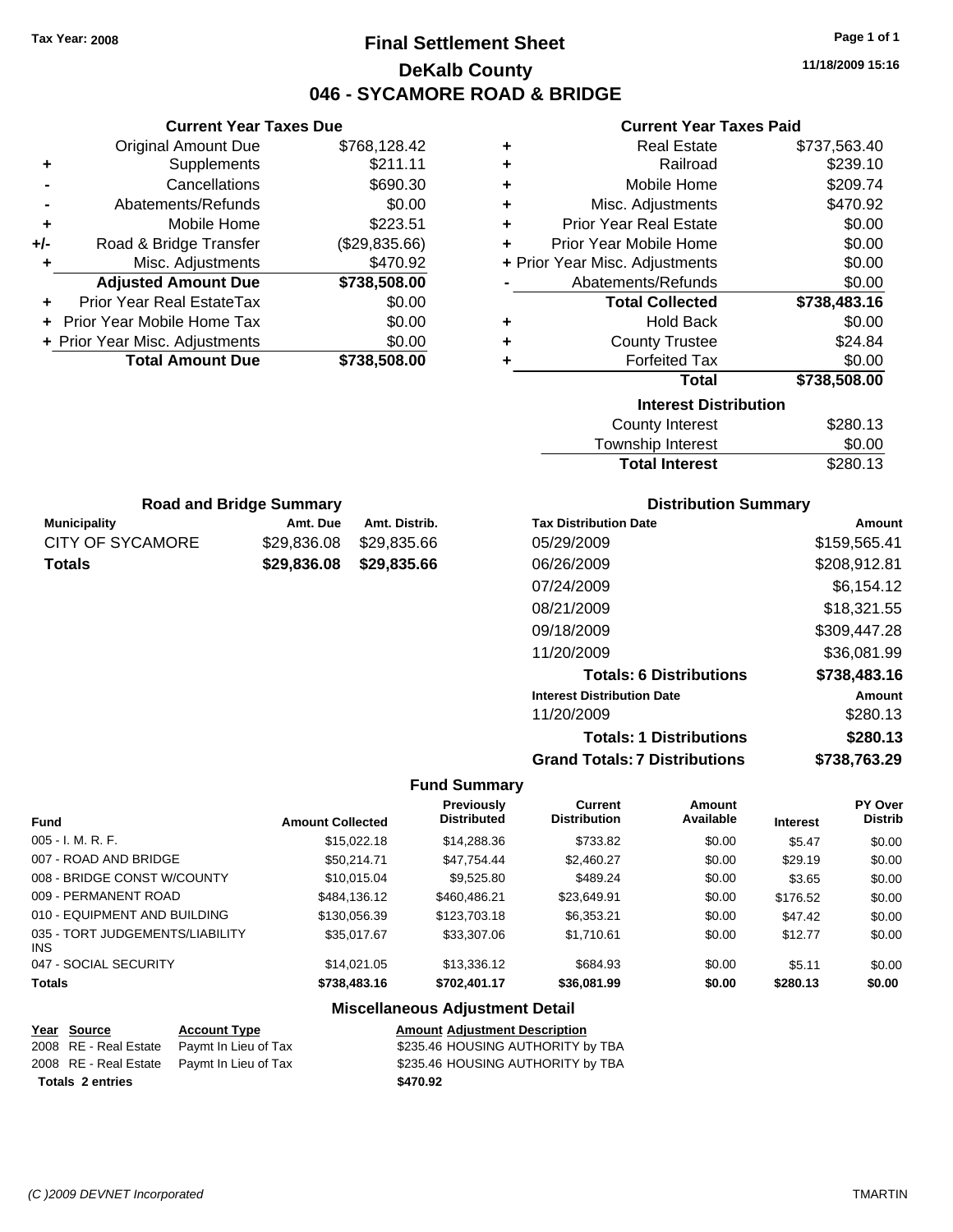### **Final Settlement Sheet Tax Year: 2008 Page 1 of 1 DeKalb County 047 - VICTOR TOWNSHIP**

### **Current Year Taxes Due**

|     | <b>Original Amount Due</b>       | \$45,513.45 |
|-----|----------------------------------|-------------|
| ٠   | Supplements                      | \$0.00      |
|     | Cancellations                    | \$18.56     |
|     | Abatements/Refunds               | \$0.00      |
| ٠   | Mobile Home                      | \$3.96      |
| +/- | Road & Bridge Transfer           | \$0.00      |
| ٠   | Misc. Adjustments                | \$0.00      |
|     | <b>Adjusted Amount Due</b>       | \$45,498.85 |
| ÷   | <b>Prior Year Real EstateTax</b> | \$0.00      |
|     | Prior Year Mobile Home Tax       | \$0.00      |
|     | + Prior Year Misc. Adjustments   | \$0.00      |
|     | <b>Total Amount Due</b>          | \$45,498.85 |

### **Current Year Taxes Paid**

| ٠ | Real Estate                    | \$45,466.93 |
|---|--------------------------------|-------------|
| ÷ | Railroad                       | \$27.96     |
| ÷ | Mobile Home                    | \$3.96      |
| ٠ | Misc. Adjustments              | \$0.00      |
| ٠ | Prior Year Real Estate         | \$0.00      |
| ٠ | Prior Year Mobile Home         | \$0.00      |
|   | + Prior Year Misc. Adjustments | \$0.00      |
|   | Abatements/Refunds             | \$0.00      |
|   | <b>Total Collected</b>         | \$45,498.85 |
| ٠ | Hold Back                      | \$0.00      |
| ٠ | <b>County Trustee</b>          | \$0.00      |
| ٠ | <b>Forfeited Tax</b>           | \$0.00      |
|   | Total                          | \$45,498.85 |
|   | <b>Interest Distribution</b>   |             |
|   | <b>County Interest</b>         | \$17.26     |
|   | <b>Township Interest</b>       | \$0.00      |
|   | <b>Total Interest</b>          | \$17.26     |

### **Distribution Summary**

| <b>Tax Distribution Date</b>         | Amount      |
|--------------------------------------|-------------|
| 05/29/2009                           | \$5,420.27  |
| 06/26/2009                           | \$19,328.74 |
| 07/24/2009                           | \$363.07    |
| 08/21/2009                           | \$683.29    |
| 09/18/2009                           | \$18,677.53 |
| 11/20/2009                           | \$1,025.95  |
| <b>Totals: 6 Distributions</b>       | \$45,498.85 |
| <b>Interest Distribution Date</b>    | Amount      |
| 11/20/2009                           | \$17.26     |
| <b>Totals: 1 Distributions</b>       | \$17.26     |
| <b>Grand Totals: 7 Distributions</b> | \$45,516.11 |

| <b>Fund</b>                                   | <b>Amount Collected</b> | Previously<br><b>Distributed</b> | Current<br><b>Distribution</b> | Amount<br>Available | <b>Interest</b> | <b>PY Over</b><br><b>Distrib</b> |
|-----------------------------------------------|-------------------------|----------------------------------|--------------------------------|---------------------|-----------------|----------------------------------|
| 001 - CORPORATE                               | \$42,548.44             | \$41,589.03                      | \$959.41                       | \$0.00              | \$16.14         | \$0.00                           |
| 034 - GENERAL ASSISTANCE                      | \$950.15                | \$928.72                         | \$21.43                        | \$0.00              | \$0.36          | \$0.00                           |
| 035 - TORT JUDGEMENTS/LIABILITY<br><b>INS</b> | \$2,000.26              | \$1.955.15                       | \$45.11                        | \$0.00              | \$0.76          | \$0.00                           |
| <b>Totals</b>                                 | \$45,498.85             | \$44,472.90                      | \$1.025.95                     | \$0.00              | \$17.26         | \$0.00                           |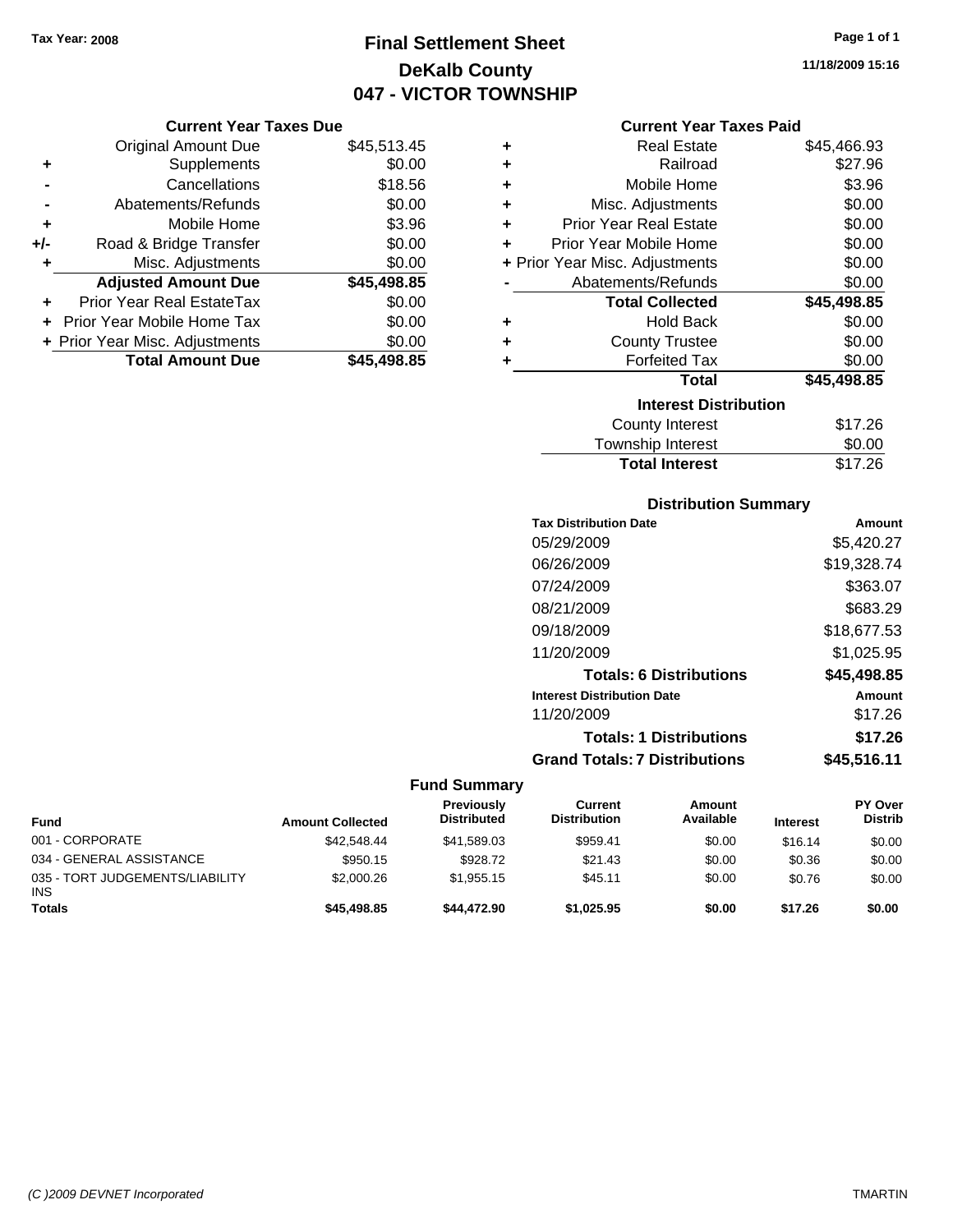**Current Year Taxes Due** Original Amount Due \$84,919.74

**Adjusted Amount Due \$84,892.50**

**Total Amount Due \$84,892.50**

**+** Supplements \$0.00 **-** Cancellations \$34.64 **-** Abatements/Refunds \$0.00 **+** Mobile Home \$7.40 **+/-** Road & Bridge Transfer \$0.00 **+** Misc. Adjustments \$0.00

**+** Prior Year Real EstateTax \$0.00 **+** Prior Year Mobile Home Tax \$0.00 **+ Prior Year Misc. Adjustments**  $$0.00$ 

### **Final Settlement Sheet Tax Year: 2008 Page 1 of 1 DeKalb County 048 - VICTOR ROAD & BRIDGE**

**11/18/2009 15:16**

### **Current Year Taxes Paid**

| ٠ | <b>Real Estate</b>             | \$84,832.92 |
|---|--------------------------------|-------------|
| ÷ | Railroad                       | \$52.18     |
| ÷ | Mobile Home                    | \$7.40      |
| ÷ | Misc. Adjustments              | \$0.00      |
| ÷ | <b>Prior Year Real Estate</b>  | \$0.00      |
| ٠ | Prior Year Mobile Home         | \$0.00      |
|   | + Prior Year Misc. Adjustments | \$0.00      |
|   | Abatements/Refunds             | \$0.00      |
|   | <b>Total Collected</b>         | \$84,892.50 |
| ٠ | <b>Hold Back</b>               | \$0.00      |
| ٠ | <b>County Trustee</b>          | \$0.00      |
| ٠ | <b>Forfeited Tax</b>           | \$0.00      |
|   | Total                          | \$84,892.50 |
|   | <b>Interest Distribution</b>   |             |
|   | <b>County Interest</b>         | \$32.20     |
|   | <b>Township Interest</b>       | \$0.00      |
|   | <b>Total Interest</b>          | \$32.20     |

### **Distribution Summary**

| <b>Tax Distribution Date</b>         | Amount      |
|--------------------------------------|-------------|
| 05/29/2009                           | \$10,113.31 |
| 06/26/2009                           | \$36,063.74 |
| 07/24/2009                           | \$677.42    |
| 08/21/2009                           | \$1,274.94  |
| 09/18/2009                           | \$34,848.77 |
| 11/20/2009                           | \$1,914.32  |
| <b>Totals: 6 Distributions</b>       | \$84,892.50 |
| <b>Interest Distribution Date</b>    | Amount      |
| 11/20/2009                           | \$32.20     |
| <b>Totals: 1 Distributions</b>       | \$32.20     |
| <b>Grand Totals: 7 Distributions</b> | \$84.924.70 |

| <b>Fund</b>                                   | <b>Amount Collected</b> | <b>Previously</b><br><b>Distributed</b> | Current<br><b>Distribution</b> | Amount<br>Available | <b>Interest</b> | PY Over<br><b>Distrib</b> |
|-----------------------------------------------|-------------------------|-----------------------------------------|--------------------------------|---------------------|-----------------|---------------------------|
| 007 - ROAD AND BRIDGE                         | \$52,099.12             | \$50.924.27                             | \$1.174.85                     | \$0.00              | \$19.76         | \$0.00                    |
| 008 - BRIDGE CONST W/COUNTY                   | \$3,589.17              | \$3,508.23                              | \$80.94                        | \$0.00              | \$1.36          | \$0.00                    |
| 009 - PERMANENT ROAD                          | \$21.187.30             | \$20.709.54                             | \$477.76                       | \$0.00              | \$8.04          | \$0.00                    |
| 010 - EQUIPMENT AND BUILDING                  | \$5,955.80              | \$5.821.52                              | \$134.28                       | \$0.00              | \$2.26          | \$0.00                    |
| 035 - TORT JUDGEMENTS/LIABILITY<br><b>INS</b> | \$2.061.11              | \$2.014.62                              | \$46.49                        | \$0.00              | \$0.78          | \$0.00                    |
| <b>Totals</b>                                 | \$84,892.50             | \$82,978.18                             | \$1.914.32                     | \$0.00              | \$32.20         | \$0.00                    |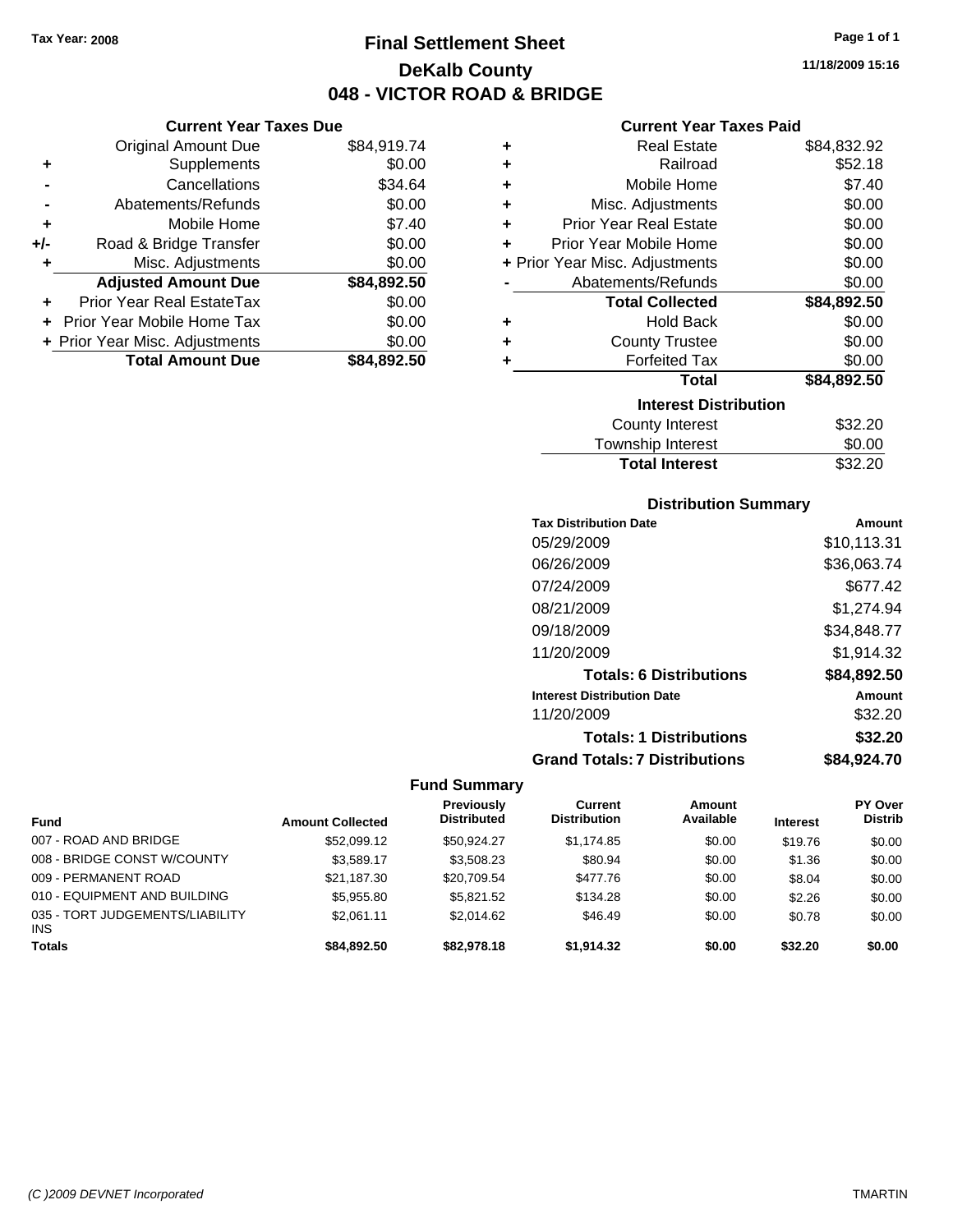### **Final Settlement Sheet Tax Year: 2008 Page 1 of 1 DeKalb County 056 - TOWN OF CORTLAND**

### **Current Year Taxes Paid**

| ٠ | <b>Real Estate</b>             | \$543,923.31 |  |  |  |
|---|--------------------------------|--------------|--|--|--|
| ÷ | Railroad                       | \$422.04     |  |  |  |
| ٠ | Mobile Home                    | \$0.00       |  |  |  |
| ÷ | Misc. Adjustments              | \$0.00       |  |  |  |
| ٠ | <b>Prior Year Real Estate</b>  | \$163.42     |  |  |  |
| ÷ | Prior Year Mobile Home         | \$0.00       |  |  |  |
|   | + Prior Year Misc. Adjustments | \$0.00       |  |  |  |
|   | Abatements/Refunds             | \$0.00       |  |  |  |
|   | <b>Total Collected</b>         | \$544,508.77 |  |  |  |
| ٠ | <b>Hold Back</b>               | \$0.00       |  |  |  |
| ÷ | <b>County Trustee</b>          | \$81.58      |  |  |  |
| ٠ | <b>Forfeited Tax</b>           | \$419.41     |  |  |  |
|   | <b>Total</b>                   | \$545,009.76 |  |  |  |
|   | <b>Interest Distribution</b>   |              |  |  |  |
|   | <b>County Interest</b>         | \$206.55     |  |  |  |
|   |                                | ີ ລ          |  |  |  |

| County Interest       | \$206.55 |
|-----------------------|----------|
| Township Interest     | \$0.00   |
| <b>Total Interest</b> | \$206.55 |

| <b>Road and Bridge Summary</b>   |            |               |  |  |
|----------------------------------|------------|---------------|--|--|
| <b>Rd./Br. District</b>          | Amt. Due   | Amt. Distrib. |  |  |
| <b>CORTLAND ROAD &amp; BRIDC</b> | \$7.263.94 | \$7,261.98    |  |  |
| <b>Totals</b>                    | \$7.263.94 | \$7,261.98    |  |  |

**Current Year Taxes Due** Original Amount Due \$538,200.45

**Adjusted Amount Due \$544,846.34**

**Total Amount Due \$545,009.76**

**+** Supplements \$0.00 **-** Cancellations \$616.09 **-** Abatements/Refunds \$0.00 **+** Mobile Home \$0.00 **+/-** Road & Bridge Transfer \$7,261.98 **+** Misc. Adjustments \$0.00

**+** Prior Year Real EstateTax \$163.42 **+** Prior Year Mobile Home Tax \$0.00 **+ Prior Year Misc. Adjustments**  $$0.00$ 

### **Distribution Summary**

| <b>Tax Distribution Date</b>         | Amount       |
|--------------------------------------|--------------|
| 05/29/2009                           | \$180,439.83 |
| 06/26/2009                           | \$87,397.01  |
| 07/24/2009                           | \$5,581.06   |
| 08/21/2009                           | \$9,978.12   |
| 09/18/2009                           | \$236,992.54 |
| 11/20/2009                           | \$24,120.21  |
| <b>Totals: 6 Distributions</b>       | \$544,508.77 |
| <b>Interest Distribution Date</b>    | Amount       |
| 11/20/2009                           | \$206.55     |
| <b>Totals: 1 Distributions</b>       | \$206.55     |
| <b>Grand Totals: 7 Distributions</b> | \$544,715.32 |

| Fund                    | <b>Amount Collected</b> | Previously<br><b>Distributed</b> | Current<br><b>Distribution</b> | <b>Amount</b><br>Available | <b>Interest</b> | PY Over<br><b>Distrib</b> |
|-------------------------|-------------------------|----------------------------------|--------------------------------|----------------------------|-----------------|---------------------------|
|                         |                         |                                  |                                |                            |                 |                           |
| 001 - CORPORATE         | \$388,788.83            | \$371.561.79                     | \$17.227.04                    | \$0.00                     | \$149.47        | \$0.00                    |
| $005 - I. M. R. F.$     | \$50.927.24             | \$48,670.66                      | \$2,256.58                     | \$0.00                     | \$19.58         | \$0.00                    |
| 007 - ROAD AND BRIDGE   | \$7,261.98              | \$6.946.94                       | \$315.04                       | \$0.00                     | \$0.00          | \$0.00                    |
| 014 - POLICE PROTECTION | \$55,548,64             | \$53,087.30                      | \$2,461.34                     | \$0.00                     | \$21.36         | \$0.00                    |
| 047 - SOCIAL SECURITY   | \$41.982.08             | \$40.121.87                      | \$1.860.21                     | \$0.00                     | \$16.14         | \$0.00                    |
| <b>Totals</b>           | \$544,508.77            | \$520,388.56                     | \$24.120.21                    | \$0.00                     | \$206.55        | \$0.00                    |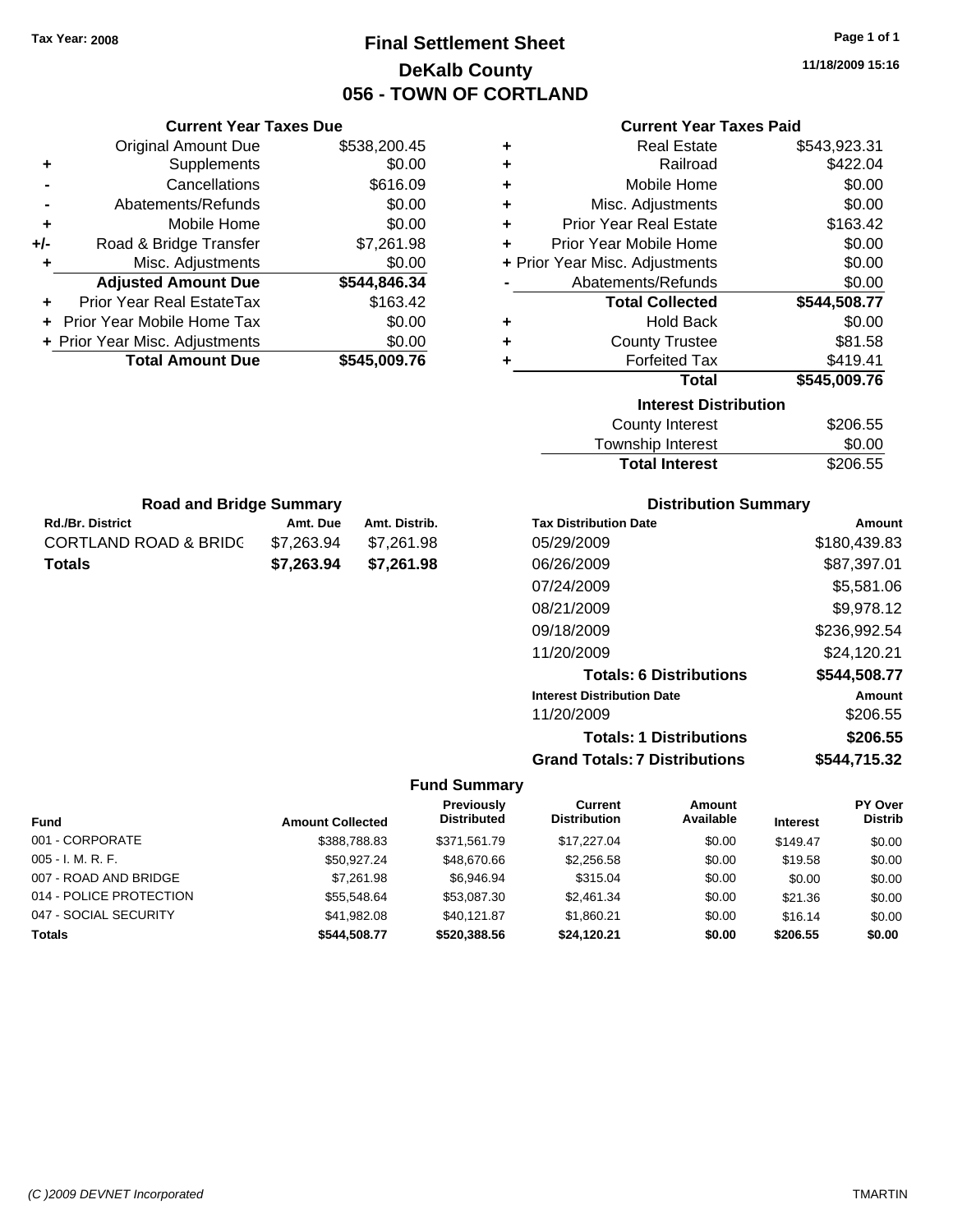**Current Year Taxes Due** Original Amount Due \$250,023.94

**Adjusted Amount Due \$249,737.71**

**Total Amount Due \$249,813.14**

**+** Supplements \$0.00 **-** Cancellations \$286.23 **-** Abatements/Refunds \$0.00 **+** Mobile Home \$0.00 **+/-** Road & Bridge Transfer \$0.00 **+** Misc. Adjustments \$0.00

**+** Prior Year Real EstateTax \$75.43 **+** Prior Year Mobile Home Tax \$0.00 **+ Prior Year Misc. Adjustments**  $$0.00$ 

### **Final Settlement Sheet Tax Year: 2008 Page 1 of 1 DeKalb County 057 - CORTLAND LIBRARY**

### **11/18/2009 15:16**

### **Current Year Taxes Paid**

| ٠ | <b>Real Estate</b>             | \$249,308.94 |
|---|--------------------------------|--------------|
| ٠ | Railroad                       | \$196.06     |
| ٠ | Mobile Home                    | \$0.00       |
| ÷ | Misc. Adjustments              | \$0.00       |
| ÷ | <b>Prior Year Real Estate</b>  | \$75.43      |
| ÷ | Prior Year Mobile Home         | \$0.00       |
|   | + Prior Year Misc. Adjustments | \$0.00       |
|   | Abatements/Refunds             | \$0.00       |
|   | <b>Total Collected</b>         | \$249,580.43 |
| ٠ | <b>Hold Back</b>               | \$0.00       |
| ٠ | <b>County Trustee</b>          | \$37.87      |
| ٠ | <b>Forfeited Tax</b>           | \$194.84     |
|   | <b>Total</b>                   | \$249,813.14 |
|   | <b>Interest Distribution</b>   |              |
|   | <b>County Interest</b>         | \$94.68      |
|   |                                |              |

| <b>Total Interest</b> | \$94.68        |
|-----------------------|----------------|
| Township Interest     | \$0.00         |
| County interest       | <b>১</b> ৬৭.০০ |

### **Distribution Summary**

| <b>Tax Distribution Date</b>         | Amount       |
|--------------------------------------|--------------|
| 05/29/2009                           | \$82,937.77  |
| 06/26/2009                           | \$39,808.04  |
| 07/24/2009                           | \$2,557.17   |
| 08/21/2009                           | \$4,529.95   |
| 09/18/2009                           | \$108,689.21 |
| 11/20/2009                           | \$11,058.29  |
| <b>Totals: 6 Distributions</b>       | \$249,580.43 |
| <b>Interest Distribution Date</b>    | Amount       |
| 11/20/2009                           | \$94.68      |
| <b>Totals: 1 Distributions</b>       | \$94.68      |
| <b>Grand Totals: 7 Distributions</b> | \$249.675.11 |

|                                                     |                         | Previously         | Current             | <b>Amount</b> |                 | PY Over        |
|-----------------------------------------------------|-------------------------|--------------------|---------------------|---------------|-----------------|----------------|
| <b>Fund</b>                                         | <b>Amount Collected</b> | <b>Distributed</b> | <b>Distribution</b> | Available     | <b>Interest</b> | <b>Distrib</b> |
| 004 - OPERATIONS & MAINTENANCE                      | \$5.993.92              | \$5,728.34         | \$265.58            | \$0.00        | \$2.28          | \$0.00         |
| $005 - I. M. R. F.$                                 | \$5,994.17              | \$5,728.57         | \$265.60            | \$0.00        | \$2.27          | \$0.00         |
| 016 - LIBRARY (township, municipalities)            | \$225,603.99            | \$215,608,04       | \$9,995.95          | \$0.00        | \$85.58         | \$0.00         |
| 027 - AUDIT                                         | \$1.502.47              | \$1,435.90         | \$66.57             | \$0.00        | \$0.57          | \$0.00         |
| 035 - TORT JUDGMENTS, LIABILITY<br><b>INSURANCE</b> | \$3.996.04              | \$3.818.99         | \$177.05            | \$0.00        | \$1.52          | \$0.00         |
| 047 - SOCIAL SECURITY                               | \$6,489.84              | \$6,202,30         | \$287.54            | \$0.00        | \$2.46          | \$0.00         |
| <b>Totals</b>                                       | \$249.580.43            | \$238,522.14       | \$11.058.29         | \$0.00        | \$94.68         | \$0.00         |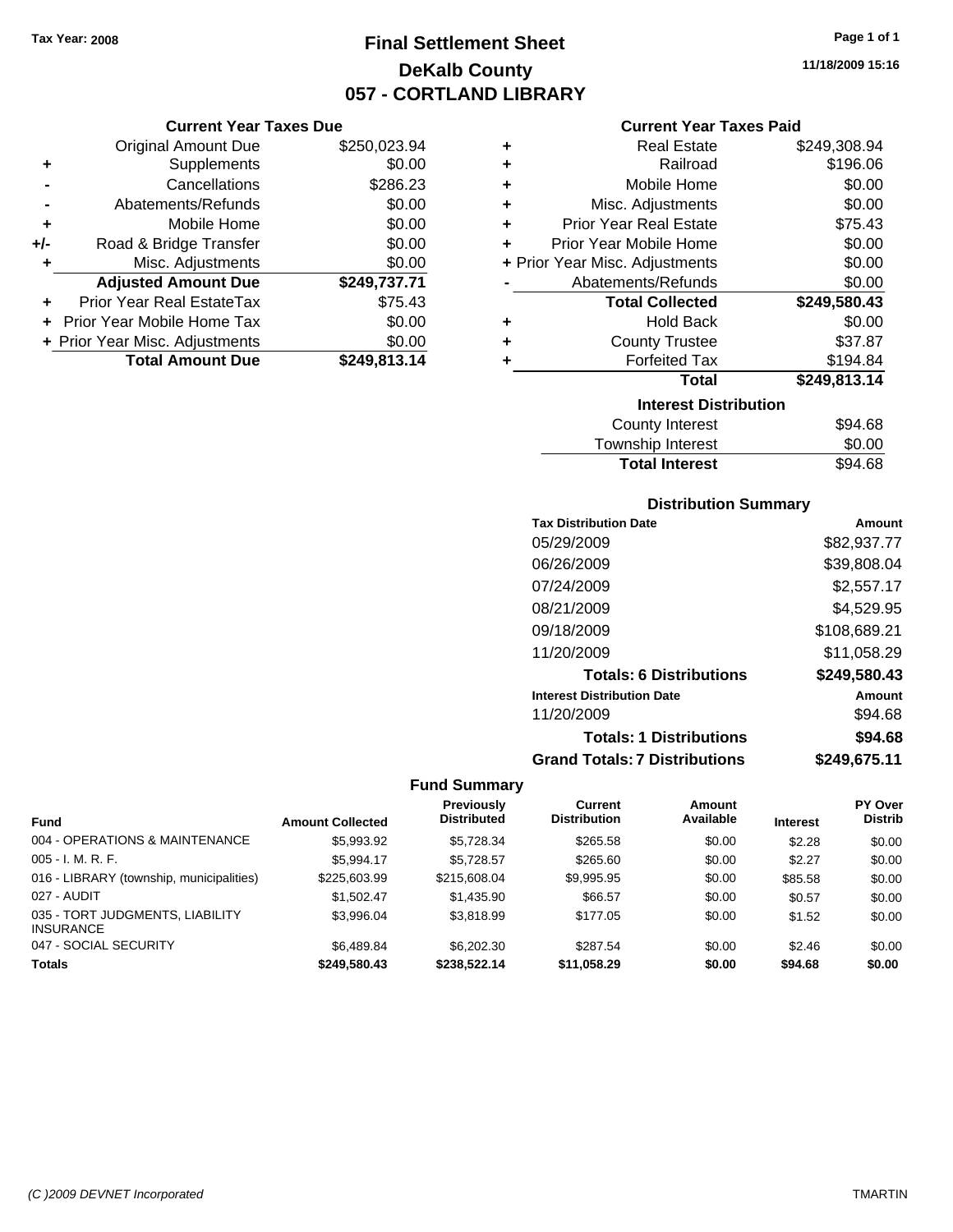### **Final Settlement Sheet Tax Year: 2008 Page 1 of 1 DeKalb County 058 - CITY OF DEKALB**

**11/18/2009 15:16**

| <b>Current Year Taxes Due</b> |  |
|-------------------------------|--|
|-------------------------------|--|

|       | <b>Original Amount Due</b>     | \$3,875,129.94 |
|-------|--------------------------------|----------------|
| ٠     | Supplements                    | \$0.00         |
|       | Cancellations                  | \$98,283.07    |
|       | Abatements/Refunds             | \$0.00         |
| ٠     | Mobile Home                    | \$2,382.39     |
| $+/-$ | Road & Bridge Transfer         | \$323,534.65   |
| ٠     | Misc. Adjustments              | \$2,215.97     |
|       | <b>Adjusted Amount Due</b>     | \$4,104,979.88 |
|       | Prior Year Real EstateTax      | (\$4,971.71)   |
|       | Prior Year Mobile Home Tax     | \$0.00         |
|       | + Prior Year Misc. Adjustments | \$0.00         |
|       | <b>Total Amount Due</b>        | \$4,100,008.17 |
|       |                                |                |

### **Current Year Taxes Paid**

| ٠                            | <b>Real Estate</b>             | \$4,084,178.35 |  |  |
|------------------------------|--------------------------------|----------------|--|--|
| ٠                            | Railroad                       | \$4,120.36     |  |  |
| ٠                            | Mobile Home                    | \$2,367.82     |  |  |
| ÷                            | Misc. Adjustments              | \$2,215.97     |  |  |
| ÷                            | <b>Prior Year Real Estate</b>  | (\$4,971.71)   |  |  |
| ٠                            | Prior Year Mobile Home         | \$0.00         |  |  |
|                              | + Prior Year Misc. Adjustments | \$0.00         |  |  |
|                              | Abatements/Refunds             | \$0.00         |  |  |
|                              | <b>Total Collected</b>         | \$4,087,910.79 |  |  |
| ٠                            | <b>Hold Back</b>               | \$0.00         |  |  |
| ٠                            | <b>County Trustee</b>          | \$69.87        |  |  |
| ٠                            | <b>Forfeited Tax</b>           | \$12,027.51    |  |  |
|                              | Total                          | \$4,100,008.17 |  |  |
| <b>Interest Distribution</b> |                                |                |  |  |
|                              |                                |                |  |  |

| <b>Total Interest</b> | \$1,550.70 |
|-----------------------|------------|
| Township Interest     | \$0.00     |
| County Interest       | \$1,550.70 |

| <b>Road and Bridge Summary</b>   |                           |                           |  |
|----------------------------------|---------------------------|---------------------------|--|
| <b>Rd./Br. District</b>          | Amt. Due                  | Amt. Distrib.             |  |
| AFTON ROAD & BRIDGE              | \$21,623.73               | \$21,622.57               |  |
| <b>CORTLAND ROAD &amp; BRIDC</b> | \$494.29                  | \$494.17                  |  |
| DEKALB ROAD & BRIDGE             | \$302,268.87 \$301,417.91 |                           |  |
| <b>Totals</b>                    |                           | \$324,386.89 \$323,534.65 |  |

### **Distribution Summary**

| <b>Tax Distribution Date</b>         | Amount         |
|--------------------------------------|----------------|
| 05/29/2009                           | \$884.584.60   |
| 06/26/2009                           | \$1,156,468.02 |
| 07/24/2009                           | \$34,447.43    |
| 08/21/2009                           | \$146,204.12   |
| 09/18/2009                           | \$1,693,999.77 |
| 11/20/2009                           | \$172,206.85   |
| <b>Totals: 6 Distributions</b>       | \$4,087,910.79 |
| <b>Interest Distribution Date</b>    | Amount         |
| 11/20/2009                           | \$1,550.70     |
| <b>Totals: 1 Distributions</b>       | \$1,550.70     |
| <b>Grand Totals: 7 Distributions</b> | \$4,089,461.49 |

### **Fund Summary**

|                             |                         | Previously         | Current             | <b>Amount</b> |                 | PY Over        |
|-----------------------------|-------------------------|--------------------|---------------------|---------------|-----------------|----------------|
| <b>Fund</b>                 | <b>Amount Collected</b> | <b>Distributed</b> | <b>Distribution</b> | Available     | <b>Interest</b> | <b>Distrib</b> |
| 003 - BONDS AND INTEREST    | \$0.00                  | \$0.00             | \$0.00              | \$0.00        | \$0.00          | \$0.00         |
| $005 - I. M. R. F.$         | \$598,343.84            | \$573.076.97       | \$25,266.87         | \$0.00        | \$246.48        | \$0.00         |
| 007 - ROAD AND BRIDGE       | \$323.534.65            | \$310.289.67       | \$13,244.98         | \$0.00        | \$0.00          | \$0.00         |
| 013 - FIREFIGHTER'S PENSION | \$1,706,267.47          | \$1.634.215.31     | \$72,052.16         | \$0.00        | \$702.88        | \$0.00         |
| 015 - POLICE PENSION        | \$1,081,004.60          | \$1,035,356.01     | \$45,648.59         | \$0.00        | \$445.31        | \$0.00         |
| 047 - SOCIAL SECURITY       | \$378,760.23            | \$362,765.98       | \$15,994.25         | \$0.00        | \$156.03        | \$0.00         |
| <b>Totals</b>               | \$4,087,910.79          | \$3.915.703.94     | \$172,206.85        | \$0.00        | \$1,550.70      | \$0.00         |

| Year Source             | <b>Account Type</b>                        | <b>Amount Adjustment Description</b>                |
|-------------------------|--------------------------------------------|-----------------------------------------------------|
|                         | 2008 RE - Real Estate Back Tax Collected   | \$5.05 Eagle Homes Redemption 08-03-400-020 by TBA  |
|                         | 2008 RE - Real Estate Paymt In Lieu of Tax | \$1,073.64 HOUSING AUTHORITY by TBA                 |
|                         | 2008 RE - Real Estate Paymt In Lieu of Tax | \$1,073.64 HOUSING AUTHORITY by TBA                 |
|                         | 2008 RE - Real Estate Back Tax Collected   | \$63.64 Certificate Assignment 08-23-156-014 by TBA |
| <b>Totals 4 entries</b> |                                            | \$2,215.97                                          |
|                         |                                            |                                                     |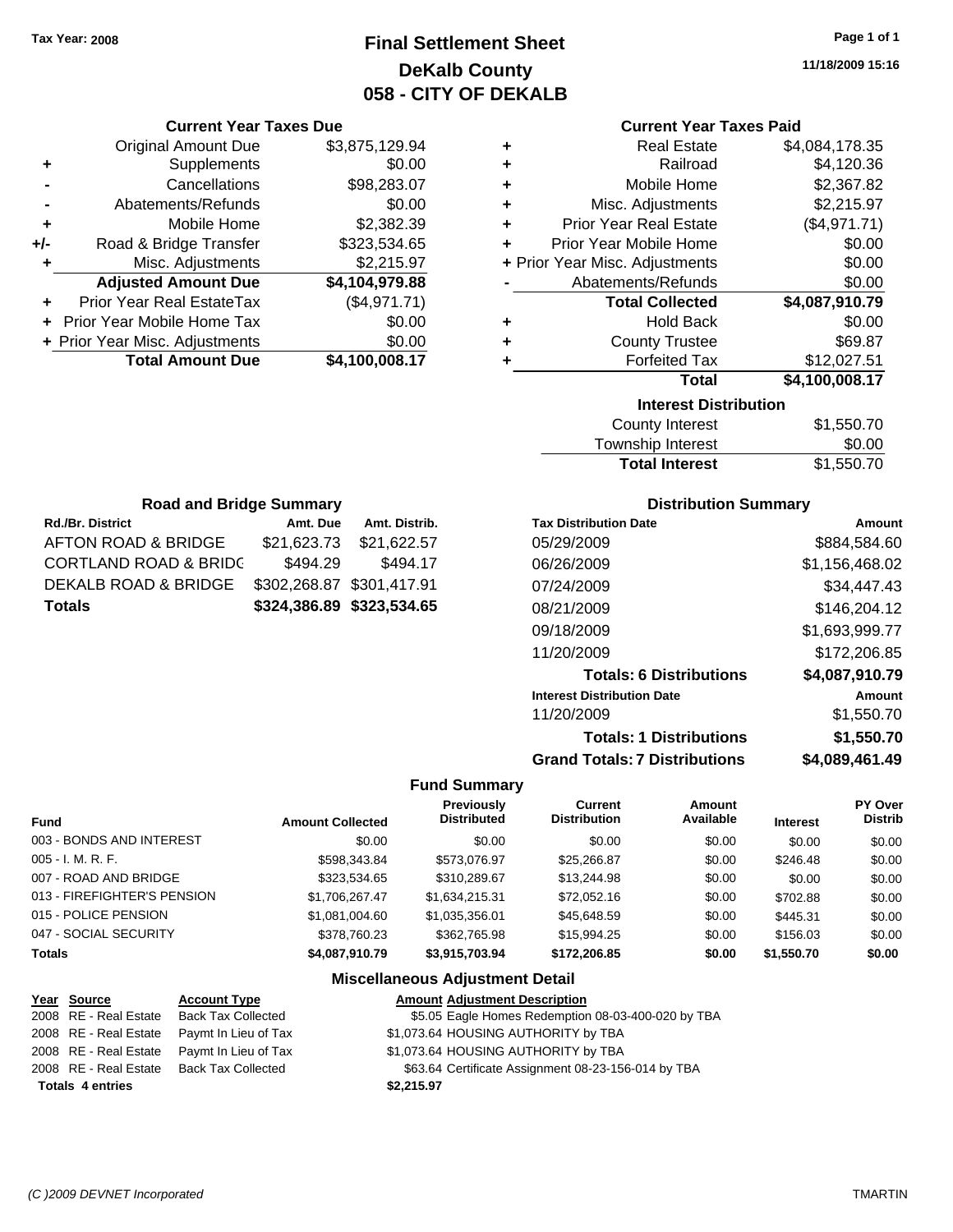**Current Year Taxes Due** Original Amount Due \$1,620,466.17

**Adjusted Amount Due \$1,581,290.36**

**Total Amount Due \$1,579,271.35**

**+** Supplements \$0.00 **-** Cancellations \$41,098.70 **-** Abatements/Refunds \$0.00 **+** Mobile Home \$996.23 **+/-** Road & Bridge Transfer \$0.00 **+** Misc. Adjustments \$926.66

**+** Prior Year Real EstateTax (\$2,019.01) **+** Prior Year Mobile Home Tax \$0.00 **+ Prior Year Misc. Adjustments**  $$0.00$ 

### **Final Settlement Sheet Tax Year: 2008 Page 1 of 1 DeKalb County 059 - DE KALB LIBRARY**

## **11/18/2009 15:16**

### **Current Year Taxes Paid**

| ÷ | <b>Real Estate</b>             | \$1,572,577.53 |
|---|--------------------------------|----------------|
| ٠ | Railroad                       | \$1,737.32     |
| ÷ | Mobile Home                    | \$990.13       |
| ٠ | Misc. Adjustments              | \$926.66       |
| ÷ | <b>Prior Year Real Estate</b>  | (\$2,019.01)   |
| ÷ | Prior Year Mobile Home         | \$0.00         |
|   | + Prior Year Misc. Adjustments | \$0.00         |
|   | Abatements/Refunds             | \$0.00         |
|   | <b>Total Collected</b>         | \$1,574,212.63 |
| ÷ | <b>Hold Back</b>               | \$0.00         |
| ÷ | <b>County Trustee</b>          | \$29.21        |
| ÷ | <b>Forfeited Tax</b>           | \$5,029.51     |
|   | Total                          | \$1,579,271.35 |
|   | <b>Interest Distribution</b>   |                |
|   | <b>County Interest</b>         | \$597.16       |

| <b>Total Interest</b> | \$597.16 |
|-----------------------|----------|
| Township Interest     | \$0.00   |
| County Interest       | \$597.16 |

### **Distribution Summary**

| <b>Tax Distribution Date</b>         | Amount         |
|--------------------------------------|----------------|
| 05/29/2009                           | \$342,638.62   |
| 06/26/2009                           | \$443,118.58   |
| 07/24/2009                           | \$13.315.79    |
| 08/21/2009                           | \$56,300.62    |
| 09/18/2009                           | \$652,302.86   |
| 11/20/2009                           | \$66,536.16    |
| <b>Totals: 6 Distributions</b>       | \$1,574,212.63 |
| <b>Interest Distribution Date</b>    | Amount         |
| 11/20/2009                           | \$597.16       |
| <b>Totals: 1 Distributions</b>       | \$597.16       |
| <b>Grand Totals: 7 Distributions</b> | \$1.574.809.79 |
|                                      |                |

### **Fund Summary**

| Fund                                     | <b>Amount Collected</b> | Previously<br><b>Distributed</b> | Current<br>Distribution | Amount<br>Available | <b>Interest</b> | <b>PY Over</b><br><b>Distrib</b> |
|------------------------------------------|-------------------------|----------------------------------|-------------------------|---------------------|-----------------|----------------------------------|
| 016 - LIBRARY (township, municipalities) | \$1.574.212.63          | \$1,507,676,47                   | \$66,536.16             | \$0.00              | \$597.16        | \$0.00                           |
| Totals                                   | \$1,574,212,63          | \$1,507.676.47                   | \$66,536,16             | \$0.00              | \$597.16        | \$0.00                           |

| Year Source             | <b>Account Type</b>                        | <b>Amount Adjustment Description</b>                |
|-------------------------|--------------------------------------------|-----------------------------------------------------|
|                         | 2008 RE - Real Estate Back Tax Collected   | \$2.11 Eagle Homes Redemption 08-03-400-020 by TBA  |
|                         | 2008 RE - Real Estate Paymt In Lieu of Tax | \$448.97 HOUSING AUTHORITY by TBA                   |
|                         | 2008 RE - Real Estate Paymt In Lieu of Tax | \$448.97 HOUSING AUTHORITY by TBA                   |
|                         | 2008 RE - Real Estate Back Tax Collected   | \$26.61 Certificate Assignment 08-23-156-014 by TBA |
| <b>Totals 4 entries</b> |                                            | \$926.66                                            |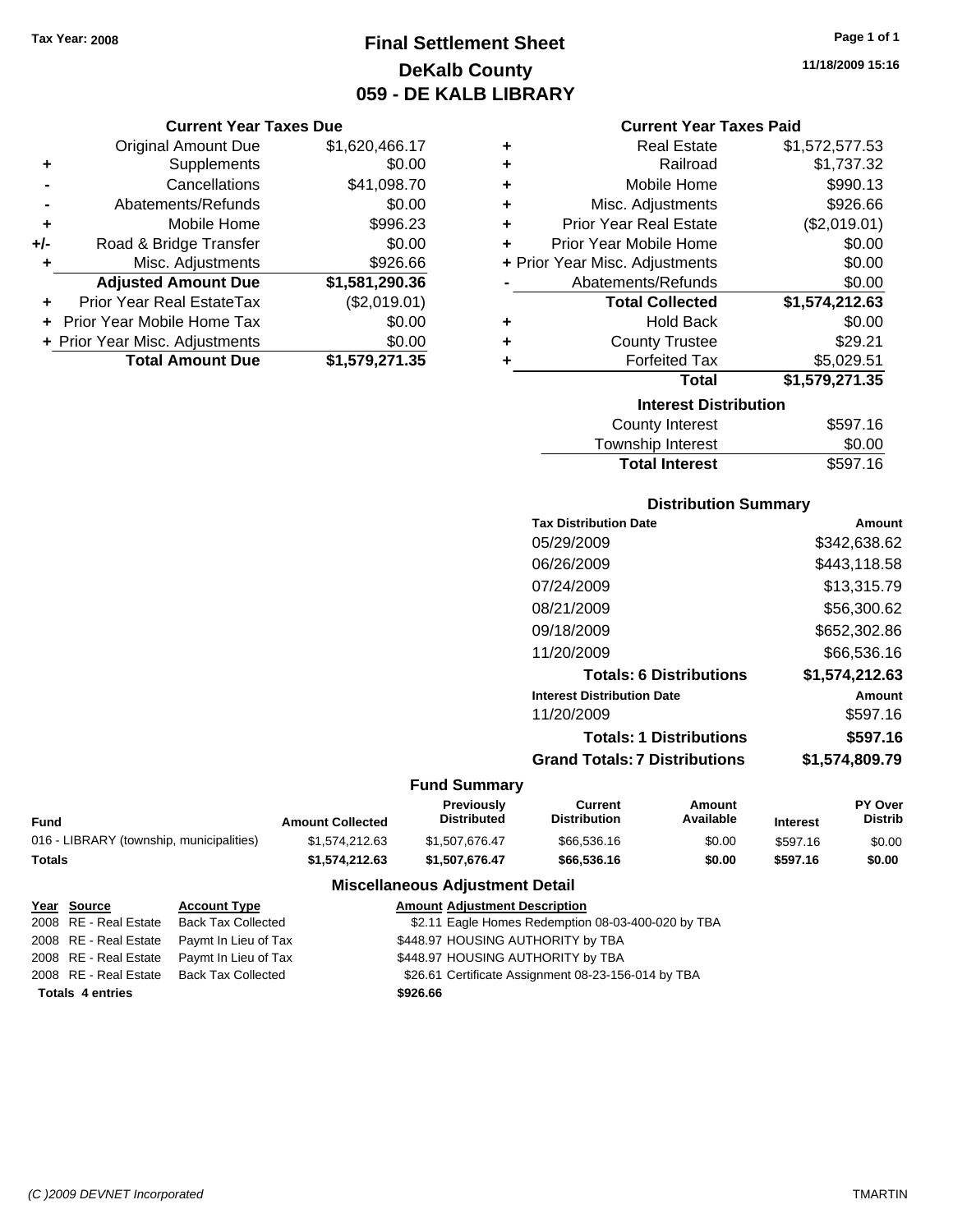### **Final Settlement Sheet Tax Year: 2008 Page 1 of 1 DeKalb County 060 - DEKALB SSA #3**

**11/18/2009 15:16**

### **Current Year Taxes Paid**

| ٠ | <b>Real Estate</b>             | \$850.14 |
|---|--------------------------------|----------|
| ٠ | Railroad                       | \$0.00   |
| ٠ | Mobile Home                    | \$0.00   |
| ٠ | Misc. Adjustments              | \$0.00   |
| ÷ | <b>Prior Year Real Estate</b>  | \$0.00   |
| ÷ | Prior Year Mobile Home         | \$0.00   |
|   | + Prior Year Misc. Adjustments | \$0.00   |
|   | Abatements/Refunds             | \$0.00   |
|   | <b>Total Collected</b>         | \$850.14 |
| ٠ | <b>Hold Back</b>               | \$0.00   |
| ٠ | <b>County Trustee</b>          | \$0.00   |
| ٠ | <b>Forfeited Tax</b>           | \$0.00   |
|   | <b>Total</b>                   | \$850.14 |
|   | <b>Interest Distribution</b>   |          |
|   | <b>County Interest</b>         | \$0.32   |
|   | <b>Township Interest</b>       | \$0.00   |
|   | <b>Total Interest</b>          | \$0.32   |

|                            |                         |                                         | <b>Distribution Summary</b>           |                                |                 |                                  |
|----------------------------|-------------------------|-----------------------------------------|---------------------------------------|--------------------------------|-----------------|----------------------------------|
|                            |                         |                                         | <b>Tax Distribution Date</b>          |                                |                 | Amount                           |
|                            |                         |                                         | 05/29/2009                            |                                |                 | \$183.30                         |
|                            |                         |                                         | 06/26/2009                            |                                |                 | \$244.12                         |
|                            |                         |                                         | 09/18/2009                            |                                |                 | \$390.38                         |
|                            |                         |                                         | 11/20/2009                            |                                |                 | \$32.34                          |
|                            |                         |                                         |                                       | <b>Totals: 4 Distributions</b> |                 | \$850.14                         |
|                            |                         |                                         | <b>Interest Distribution Date</b>     |                                |                 | Amount                           |
|                            |                         |                                         | 11/20/2009                            |                                |                 | \$0.32                           |
|                            |                         |                                         |                                       | <b>Totals: 1 Distributions</b> |                 | \$0.32                           |
|                            |                         |                                         | <b>Grand Totals: 5 Distributions</b>  |                                |                 | \$850.46                         |
|                            |                         | <b>Fund Summary</b>                     |                                       |                                |                 |                                  |
| <b>Fund</b>                | <b>Amount Collected</b> | <b>Previously</b><br><b>Distributed</b> | <b>Current</b><br><b>Distribution</b> | <b>Amount</b><br>Available     | <b>Interest</b> | <b>PY Over</b><br><b>Distrib</b> |
| 023 - SPECIAL SERVICE AREA | \$850.14                | \$817.80                                | \$32.34                               | \$0.00                         | \$0.32          | \$0.00                           |

**Totals \$850.14 \$817.80 \$32.34 \$0.00 \$0.32 \$0.00**

### Original Amount Due \$850.14 **+** Supplements \$0.00 **-** Cancellations \$0.00 **-** Abatements/Refunds \$0.00 **+** Mobile Home \$0.00 **+/-** Road & Bridge Transfer \$0.00 **+** Misc. Adjustments \$0.00

**Current Year Taxes Due**

**Adjusted Amount Due \$850.14**

Total Amount Due \$850.14

**+** Prior Year Real EstateTax \$0.00 **+** Prior Year Mobile Home Tax \$0.00 **+ Prior Year Misc. Adjustments \$0.00**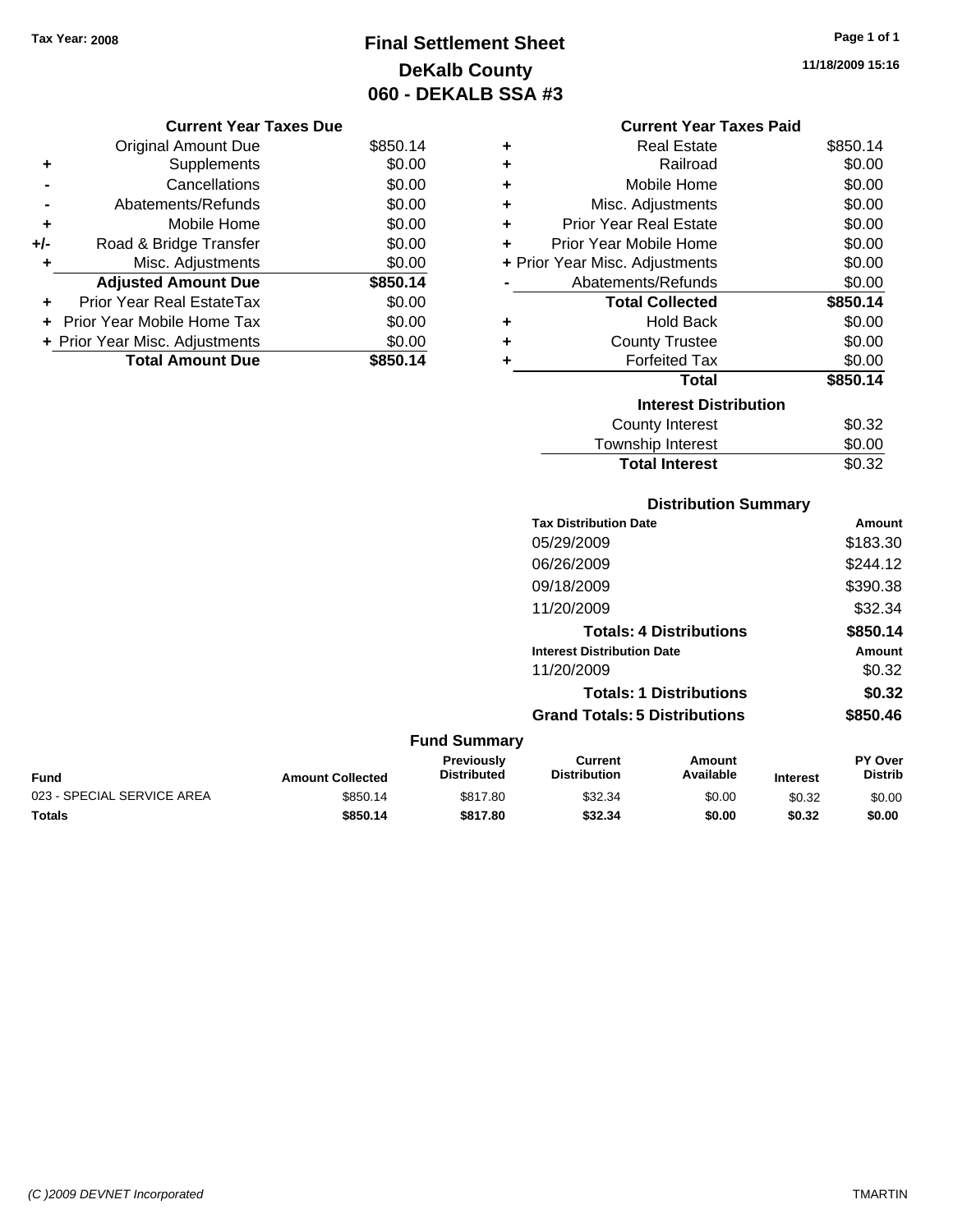**Current Year Taxes Due** Original Amount Due \$2,000.36

**Adjusted Amount Due \$2,000.36**

**Total Amount Due \$2,000.36**

**+** Supplements \$0.00 **-** Cancellations \$0.00 **-** Abatements/Refunds \$0.00 **+** Mobile Home \$0.00 **+/-** Road & Bridge Transfer \$0.00 **+** Misc. Adjustments \$0.00

**+** Prior Year Real EstateTax \$0.00 **+** Prior Year Mobile Home Tax \$0.00 **+ Prior Year Misc. Adjustments**  $$0.00$ 

### **Final Settlement Sheet Tax Year: 2008 Page 1 of 1 DeKalb County 061 - DEKALB SSA #4**

#### **Current Year Taxes Paid**

| ٠ | <b>Real Estate</b>             | \$2,000.36 |
|---|--------------------------------|------------|
| ٠ | Railroad                       | \$0.00     |
| ٠ | Mobile Home                    | \$0.00     |
| ٠ | Misc. Adjustments              | \$0.00     |
| ٠ | <b>Prior Year Real Estate</b>  | \$0.00     |
| ٠ | Prior Year Mobile Home         | \$0.00     |
|   | + Prior Year Misc. Adjustments | \$0.00     |
|   | Abatements/Refunds             | \$0.00     |
|   | <b>Total Collected</b>         | \$2,000.36 |
| ٠ | <b>Hold Back</b>               | \$0.00     |
| ٠ | <b>County Trustee</b>          | \$0.00     |
| ٠ | <b>Forfeited Tax</b>           | \$0.00     |
|   | <b>Total</b>                   | \$2,000.36 |
|   | <b>Interest Distribution</b>   |            |
|   | <b>County Interest</b>         | \$0.76     |
|   | Townshin Interest              | ደ0 00      |

# Township Interest  $$0.00$ Total Interest \$0.76

### **Distribution Summary**

| <b>Tax Distribution Date</b>         | Amount     |
|--------------------------------------|------------|
| 05/29/2009                           | \$429.41   |
| 06/26/2009                           | \$590.95   |
| 07/24/2009                           | \$5.62     |
| 08/21/2009                           | \$94.63    |
| 09/18/2009                           | \$818.45   |
| 11/20/2009                           | \$61.30    |
| <b>Totals: 6 Distributions</b>       | \$2,000.36 |
| <b>Interest Distribution Date</b>    | Amount     |
| 11/20/2009                           | \$0.76     |
| <b>Totals: 1 Distributions</b>       | \$0.76     |
| <b>Grand Totals: 7 Distributions</b> | \$2,001.12 |
|                                      |            |

| Fund                       | <b>Amount Collected</b> | Previously<br><b>Distributed</b> | Current<br><b>Distribution</b> | Amount<br>Available | <b>Interest</b> | <b>PY Over</b><br><b>Distrib</b> |
|----------------------------|-------------------------|----------------------------------|--------------------------------|---------------------|-----------------|----------------------------------|
| 023 - SPECIAL SERVICE AREA | \$2,000.36              | \$1,939.06                       | \$61.30                        | \$0.00              | \$0.76          | \$0.00                           |
| Totals                     | \$2,000.36              | \$1,939.06                       | \$61.30                        | \$0.00              | \$0.76          | \$0.00                           |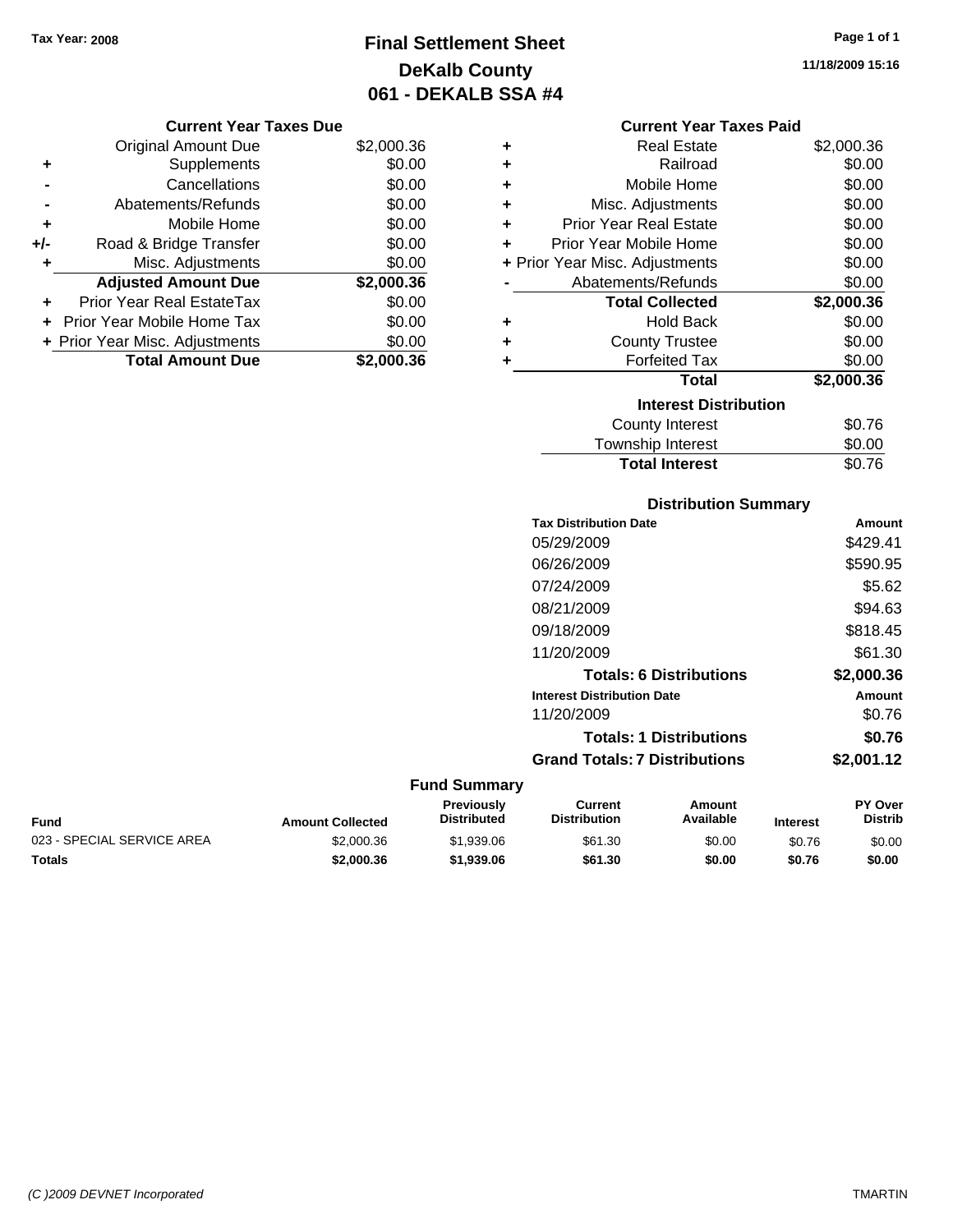### **Final Settlement Sheet Tax Year: 2008 Page 1 of 1 DeKalb County 062 - CITY OF GENOA**

**11/18/2009 15:16**

| <b>Current Year Taxes Paid</b> |  |  |  |
|--------------------------------|--|--|--|
|--------------------------------|--|--|--|

| ٠                            | <b>Real Estate</b>             | \$640,466.89 |  |  |  |
|------------------------------|--------------------------------|--------------|--|--|--|
| ٠                            | Railroad                       | \$1,027.24   |  |  |  |
| ÷                            | Mobile Home                    | \$510.03     |  |  |  |
| ÷                            | Misc. Adjustments              | \$2.81       |  |  |  |
| ÷                            | <b>Prior Year Real Estate</b>  | (\$93.93)    |  |  |  |
| ÷                            | Prior Year Mobile Home         | \$0.00       |  |  |  |
|                              | + Prior Year Misc. Adjustments | \$0.00       |  |  |  |
|                              | Abatements/Refunds             | \$5.83       |  |  |  |
|                              | <b>Total Collected</b>         | \$641,907.21 |  |  |  |
| ٠                            | <b>Hold Back</b>               | \$0.00       |  |  |  |
| ٠                            | <b>County Trustee</b>          | \$116.22     |  |  |  |
| ٠                            | <b>Forfeited Tax</b>           | \$0.00       |  |  |  |
|                              | Total                          | \$642,023.43 |  |  |  |
| <b>Interest Distribution</b> |                                |              |  |  |  |
|                              | <b>County Interest</b>         | \$243.50     |  |  |  |
|                              | <b>Township Interest</b>       | \$0.00       |  |  |  |
|                              | <b>Total Interest</b>          | \$243.50     |  |  |  |

| <b>Road and Bridge Summary</b> |                         |               |  |  |  |  |
|--------------------------------|-------------------------|---------------|--|--|--|--|
| <b>Rd./Br. District</b>        | Amt. Due                | Amt. Distrib. |  |  |  |  |
| <b>GENOA ROAD &amp; BRIDGE</b> | \$22,467.77 \$22,464.54 |               |  |  |  |  |
| KINGSTON ROAD & BRIDG          | \$11,132.75 \$11,122.80 |               |  |  |  |  |
| <b>Totals</b>                  | \$33,600.52 \$33,587.34 |               |  |  |  |  |

**Current Year Taxes Due** Original Amount Due \$612,787.18

**Adjusted Amount Due \$642,117.36**

**Total Amount Due \$642,023.43**

**+** Supplements \$0.00 **-** Cancellations \$4,772.26 **-** Abatements/Refunds \$5.83 **+** Mobile Home \$518.12 **+/-** Road & Bridge Transfer \$33,587.34 **+** Misc. Adjustments \$2.81

**+** Prior Year Real EstateTax (\$93.93) **+** Prior Year Mobile Home Tax \$0.00 **+ Prior Year Misc. Adjustments \$0.00** 

### **Distribution Summary**

| <b>Tax Distribution Date</b>         | Amount       |
|--------------------------------------|--------------|
| 05/29/2009                           | \$175,606.64 |
| 06/26/2009                           | \$132,354.17 |
| 07/24/2009                           | \$8,393.32   |
| 08/21/2009                           | \$16,304.32  |
| 09/18/2009                           | \$271,555.43 |
| 11/20/2009                           | \$37,693.33  |
| <b>Totals: 6 Distributions</b>       | \$641,907.21 |
| <b>Interest Distribution Date</b>    | Amount       |
| 11/20/2009                           | \$243.50     |
| <b>Totals: 1 Distributions</b>       | \$243.50     |
| <b>Grand Totals: 7 Distributions</b> | \$642,150.71 |

#### **Fund Summary**

| <b>Fund</b>              | <b>Amount Collected</b> | Previously<br><b>Distributed</b> | Current<br><b>Distribution</b> | Amount<br>Available | <b>Interest</b> | PY Over<br><b>Distrib</b> |
|--------------------------|-------------------------|----------------------------------|--------------------------------|---------------------|-----------------|---------------------------|
| 001 - CORPORATE          | \$304,159.94            | \$286,099.74                     | \$18,060.20                    | \$0.00              | \$121.75        | \$0.00                    |
| 003 - BONDS AND INTEREST | \$0.00                  | \$0.00                           | \$0.00                         | \$0.00              | \$0.00          | \$0.00                    |
| 007 - ROAD AND BRIDGE    | \$33.587.34             | \$32,014.39                      | \$1,572.95                     | \$0.00              | \$0.00          | \$0.00                    |
| 014 - POLICE PROTECTION  | \$304.159.93            | \$286,099.75                     | \$18,060.18                    | \$0.00              | \$121.75        | \$0.00                    |
| Totals                   | \$641,907.21            | \$604.213.88                     | \$37,693.33                    | \$0.00              | \$243.50        | \$0.00                    |

| Year Source             | <b>Account Type</b>       | <b>Amount Adjustment Description</b>                 |
|-------------------------|---------------------------|------------------------------------------------------|
| 2008 RE - Real Estate   | <b>Back Tax Collected</b> | \$2.81 Genoa Riverbend Development Redemption by TBA |
| <b>Totals 1 entries</b> |                           | \$2.81                                               |
|                         |                           | <b>Abatement Detail</b>                              |

| Year Source             | <b>Account Type</b> | <b>Amount Adiustment Description</b>                       |
|-------------------------|---------------------|------------------------------------------------------------|
| 2008 RE - Real Estate   | RE Abatement        | \$5.83 Interest on 2006 PTAB-Chamberlain Park Apts. by TBA |
| <b>Totals 1 entries</b> |                     | \$5.83                                                     |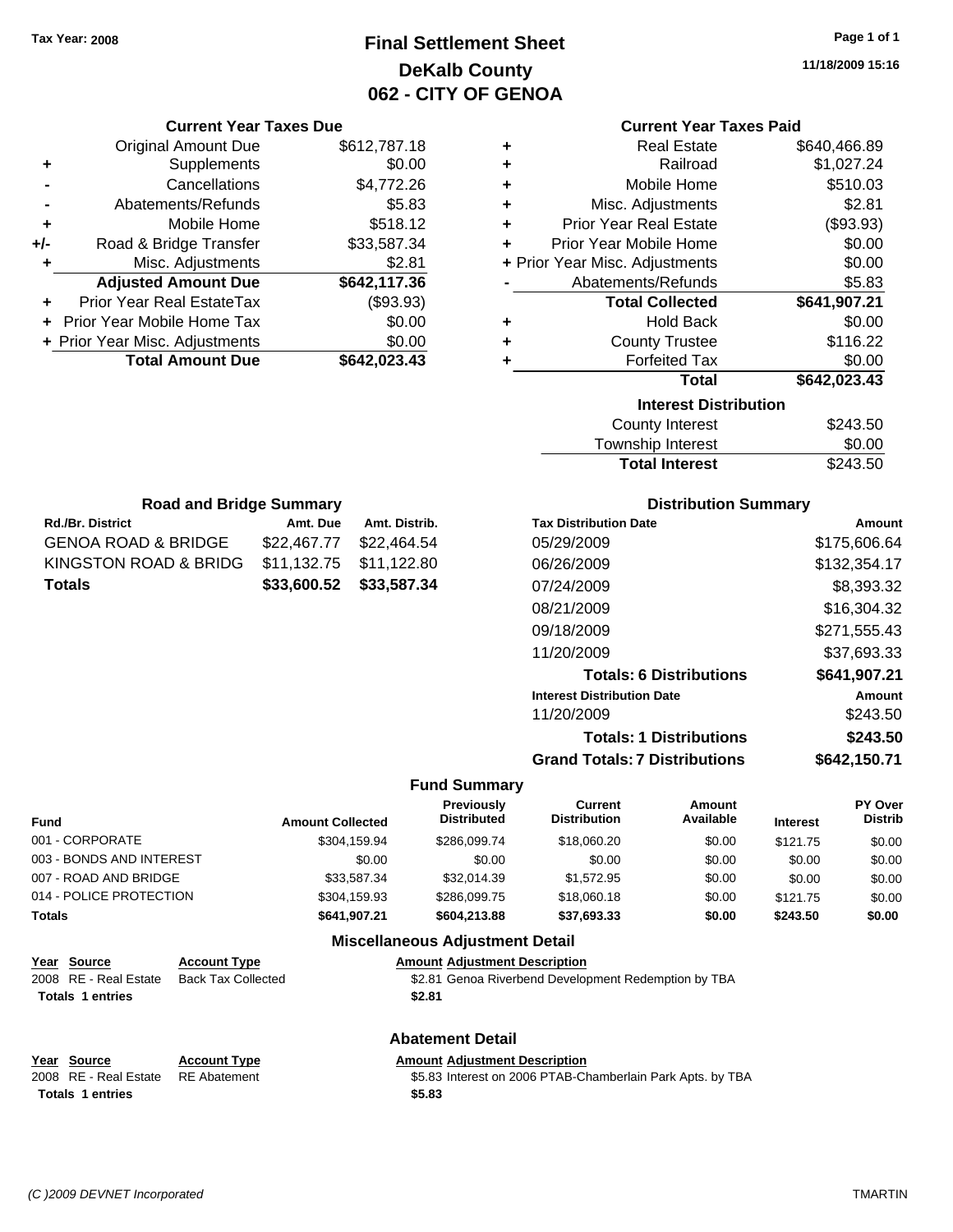### **Final Settlement Sheet Tax Year: 2008 Page 1 of 1 DeKalb County 063 - VILLAGE OF HINCKLEY**

**11/18/2009 15:16**

### **Current Year Taxes Paid**

| ٠ | <b>Real Estate</b>             | \$285,748.09 |
|---|--------------------------------|--------------|
| ٠ | Railroad                       | \$486.24     |
| ÷ | Mobile Home                    | \$0.00       |
| ÷ | Misc. Adjustments              | \$60.20      |
| ÷ | <b>Prior Year Real Estate</b>  | \$0.00       |
| ÷ | Prior Year Mobile Home         | \$0.00       |
|   | + Prior Year Misc. Adjustments | \$0.00       |
|   | Abatements/Refunds             | \$0.00       |
|   | <b>Total Collected</b>         | \$286,294.53 |
| ٠ | <b>Hold Back</b>               | \$0.00       |
| ٠ | <b>County Trustee</b>          | \$30.49      |
|   | <b>Forfeited Tax</b>           | \$0.00       |
|   | <b>Total</b>                   | \$286,325.02 |
|   | <b>Interest Distribution</b>   |              |
|   | <b>County Interest</b>         | \$108.60     |
|   |                                |              |

| County Interest       | \$108.60 |
|-----------------------|----------|
| Township Interest     | \$0.00   |
| <b>Total Interest</b> | \$108.60 |

| <b>Road and Bridge Summary</b> |             |               |  |  |
|--------------------------------|-------------|---------------|--|--|
| <b>Rd./Br. District</b>        | Amt. Due    | Amt. Distrib. |  |  |
| SQUAW GROVE ROAD & B           | \$44.893.06 | \$44,887.93   |  |  |
| Totals                         | \$44.893.06 | \$44.887.93   |  |  |

**Current Year Taxes Due** Original Amount Due \$241,451.59

**Adjusted Amount Due \$286,325.02**

**+** Supplements \$0.00 **-** Cancellations \$74.70 **-** Abatements/Refunds \$0.00 **+** Mobile Home \$0.00 **+/-** Road & Bridge Transfer \$44,887.93 **+** Misc. Adjustments \$60.20

**+** Prior Year Real EstateTax \$0.00 **+** Prior Year Mobile Home Tax \$0.00 **+ Prior Year Misc. Adjustments \$0.00<br>Total Amount Due \$286,325.02** 

**Total Amount Due** 

### **Distribution Summary**

| <b>Tax Distribution Date</b>         | Amount       |
|--------------------------------------|--------------|
| 05/29/2009                           | \$67,980.81  |
| 06/26/2009                           | \$76,594.56  |
| 07/24/2009                           | \$3,088.87   |
| 08/21/2009                           | \$4,855.81   |
| 09/18/2009                           | \$120,198.31 |
| 11/20/2009                           | \$13,576.17  |
| <b>Totals: 6 Distributions</b>       | \$286,294.53 |
| <b>Interest Distribution Date</b>    | Amount       |
| 11/20/2009                           | \$108.60     |
| <b>Totals: 1 Distributions</b>       | \$108.60     |
| <b>Grand Totals: 7 Distributions</b> | \$286,403.13 |

#### **Fund Summary**

| <b>Fund</b>                             | <b>Amount Collected</b> | <b>Previously</b><br><b>Distributed</b> | <b>Current</b><br><b>Distribution</b> | Amount<br>Available | <b>Interest</b> | PY Over<br><b>Distrib</b> |
|-----------------------------------------|-------------------------|-----------------------------------------|---------------------------------------|---------------------|-----------------|---------------------------|
| 001 - CORPORATE                         | \$108,271.31            | \$103,193.81                            | \$5,077.50                            | \$0.00              | \$48.71         | \$0.00                    |
| 005 - I. M. R. F.                       | \$36,147.02             | \$34.451.85                             | \$1,695.17                            | \$0.00              | \$16.26         | \$0.00                    |
| 007 - ROAD AND BRIDGE                   | \$44,887.93             | \$42,632.87                             | \$2,255.06                            | \$0.00              | \$0.00          | \$0.00                    |
| 014 - POLICE PROTECTION                 | \$30.790.69             | \$29,346.71                             | \$1,443.98                            | \$0.00              | \$13.85         | \$0.00                    |
| 027 - AUDIT                             | \$7,807.34              | \$7,441.19                              | \$366.15                              | \$0.00              | \$3.51          | \$0.00                    |
| 035 - TORT JUDGEMENTS/LIABILITY<br>INS. | \$13,536.64             | \$12,901.81                             | \$634.83                              | \$0.00              | \$6.09          | \$0.00                    |
| 047 - SOCIAL SECURITY                   | \$31.689.69             | \$30.203.55                             | \$1,486.14                            | \$0.00              | \$14.26         | \$0.00                    |
| 048 - SCHOOL CROSSING GUARDS            | \$5.022.23              | \$4,786,70                              | \$235.53                              | \$0.00              | \$2.26          | \$0.00                    |
| 062 - WORKERS COMPENSATION              | \$8,141.68              | \$7.759.87                              | \$381.81                              | \$0.00              | \$3.66          | \$0.00                    |
| <b>Totals</b>                           | \$286,294.53            | \$272,718.36                            | \$13,576.17                           | \$0.00              | \$108.60        | \$0.00                    |

### **Miscellaneous Adjustment Detail**

#### **Year Source Account Type AMOUNTYPE AMOUNT Adjustment Description**

| 2008 RE - Real Estate Paymt In Lieu of Tax | \$60.20 Housing Authority-Shabbona Sequoya Apartments by TBA |
|--------------------------------------------|--------------------------------------------------------------|
| <b>Totals 1 entries</b>                    | \$60.20                                                      |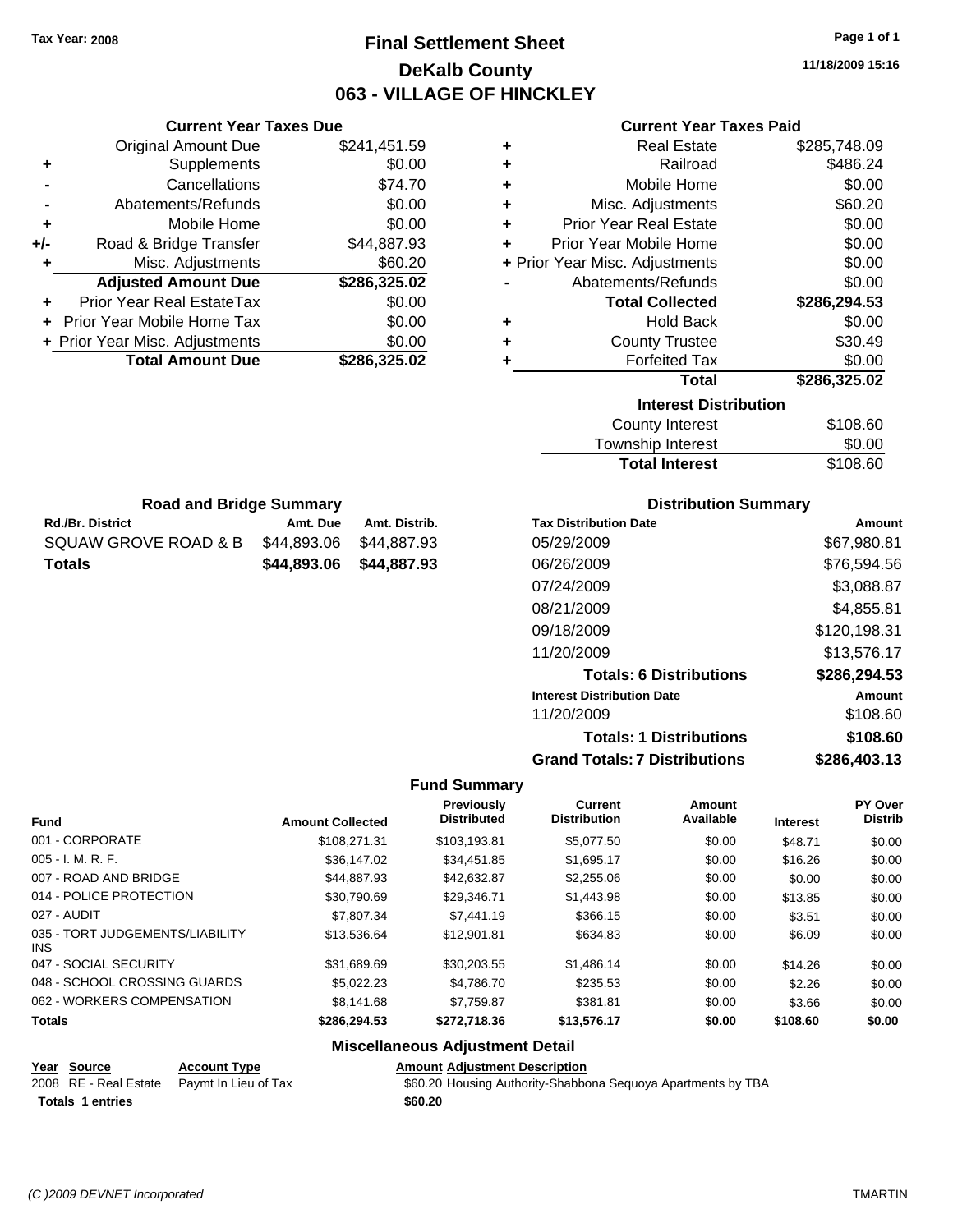**Current Year Taxes Due** Original Amount Due \$134,896.91

**Adjusted Amount Due \$150,386.70**

**Total Amount Due \$150,386.70**

**+** Supplements \$0.00 **-** Cancellations \$374.58 **-** Abatements/Refunds \$0.00 **+** Mobile Home \$0.00 **+/-** Road & Bridge Transfer \$15,864.37 **+** Misc. Adjustments \$0.00

**+** Prior Year Real EstateTax \$0.00 **+** Prior Year Mobile Home Tax \$0.00 **+ Prior Year Misc. Adjustments**  $$0.00$ 

Rd./Br. District **Amt. Due** Amt. Distrib. **Road and Bridge Summary**

KINGSTON ROAD & BRIDG \$15,878.59 \$15,864.37 **Totals \$15,878.59 \$15,864.37**

### **Final Settlement Sheet Tax Year: 2008 Page 1 of 1 DeKalb County 064 - VILLAGE OF KINGSTON**

**11/18/2009 15:16**

### **Current Year Taxes Paid**

| ٠ | <b>Real Estate</b>             | \$150,023.48 |
|---|--------------------------------|--------------|
|   | Railroad                       | \$363.22     |
| ٠ |                                |              |
| ÷ | Mobile Home                    | \$0.00       |
| ÷ | Misc. Adjustments              | \$0.00       |
| ÷ | <b>Prior Year Real Estate</b>  | \$0.00       |
| ÷ | Prior Year Mobile Home         | \$0.00       |
|   | + Prior Year Misc. Adjustments | \$0.00       |
|   | Abatements/Refunds             | \$0.00       |
|   | <b>Total Collected</b>         | \$150,386.70 |
| ٠ | <b>Hold Back</b>               | \$0.00       |
| ٠ | <b>County Trustee</b>          | \$0.00       |
| ٠ | <b>Forfeited Tax</b>           | \$0.00       |
|   | Total                          | \$150,386.70 |
|   | <b>Interest Distribution</b>   |              |
|   | <b>County Interest</b>         | \$57.05      |
|   |                                |              |

| County Interest       | \$57.05 |
|-----------------------|---------|
| Township Interest     | \$0.00  |
| <b>Total Interest</b> | \$57.05 |

| <b>Distribution Summary</b> |  |
|-----------------------------|--|
|-----------------------------|--|

| <b>Tax Distribution Date</b>         | Amount       |
|--------------------------------------|--------------|
| 05/29/2009                           | \$35,498.97  |
| 06/26/2009                           | \$40,079.21  |
| 07/24/2009                           | \$2,589.58   |
| 08/21/2009                           | \$2,699.20   |
| 09/18/2009                           | \$60,492.71  |
| 11/20/2009                           | \$9,027.03   |
| <b>Totals: 6 Distributions</b>       | \$150,386.70 |
| <b>Interest Distribution Date</b>    | Amount       |
| 11/20/2009                           | \$57.05      |
| <b>Totals: 1 Distributions</b>       | \$57.05      |
| <b>Grand Totals: 7 Distributions</b> | \$150,443.75 |

|                                         |                         | <b>Previously</b><br><b>Distributed</b> | <b>Current</b><br><b>Distribution</b> | Amount<br>Available |                 | PY Over<br><b>Distrib</b> |
|-----------------------------------------|-------------------------|-----------------------------------------|---------------------------------------|---------------------|-----------------|---------------------------|
| <b>Fund</b>                             | <b>Amount Collected</b> |                                         |                                       |                     | <b>Interest</b> |                           |
| 001 - CORPORATE                         | \$49.091.91             | \$46,060.41                             | \$3.031.50                            | \$0.00              | \$20.81         | \$0.00                    |
| $005 - I. M. R. F.$                     | \$10,676.23             | \$10,016.96                             | \$659.27                              | \$0.00              | \$4.53          | \$0.00                    |
| 007 - ROAD AND BRIDGE                   | \$15.864.37             | \$15,144.30                             | \$720.07                              | \$0.00              | \$0.00          | \$0.00                    |
| 014 - POLICE PROTECTION                 | \$16.834.39             | \$15.794.84                             | \$1,039.55                            | \$0.00              | \$7.14          | \$0.00                    |
| 025 - GARBAGE DISPOSAL                  | \$5,873.38              | \$5,510.68                              | \$362.70                              | \$0.00              | \$2.49          | \$0.00                    |
| 027 - AUDIT                             | \$5,606.35              | \$5,260.16                              | \$346.19                              | \$0.00              | \$2.38          | \$0.00                    |
| 031 - WORKING CASH                      | \$165.33                | \$155.12                                | \$10.21                               | \$0.00              | \$0.07          | \$0.00                    |
| 035 - TORT JUDGEMENTS/LIABILITY<br>INS. | \$38.690.24             | \$36.301.05                             | \$2.389.19                            | \$0.00              | \$16.41         | \$0.00                    |
| 047 - SOCIAL SECURITY                   | \$7,584.50              | \$7,116.15                              | \$468.35                              | \$0.00              | \$3.22          | \$0.00                    |
| <b>Totals</b>                           | \$150,386.70            | \$141,359.67                            | \$9,027.03                            | \$0.00              | \$57.05         | \$0.00                    |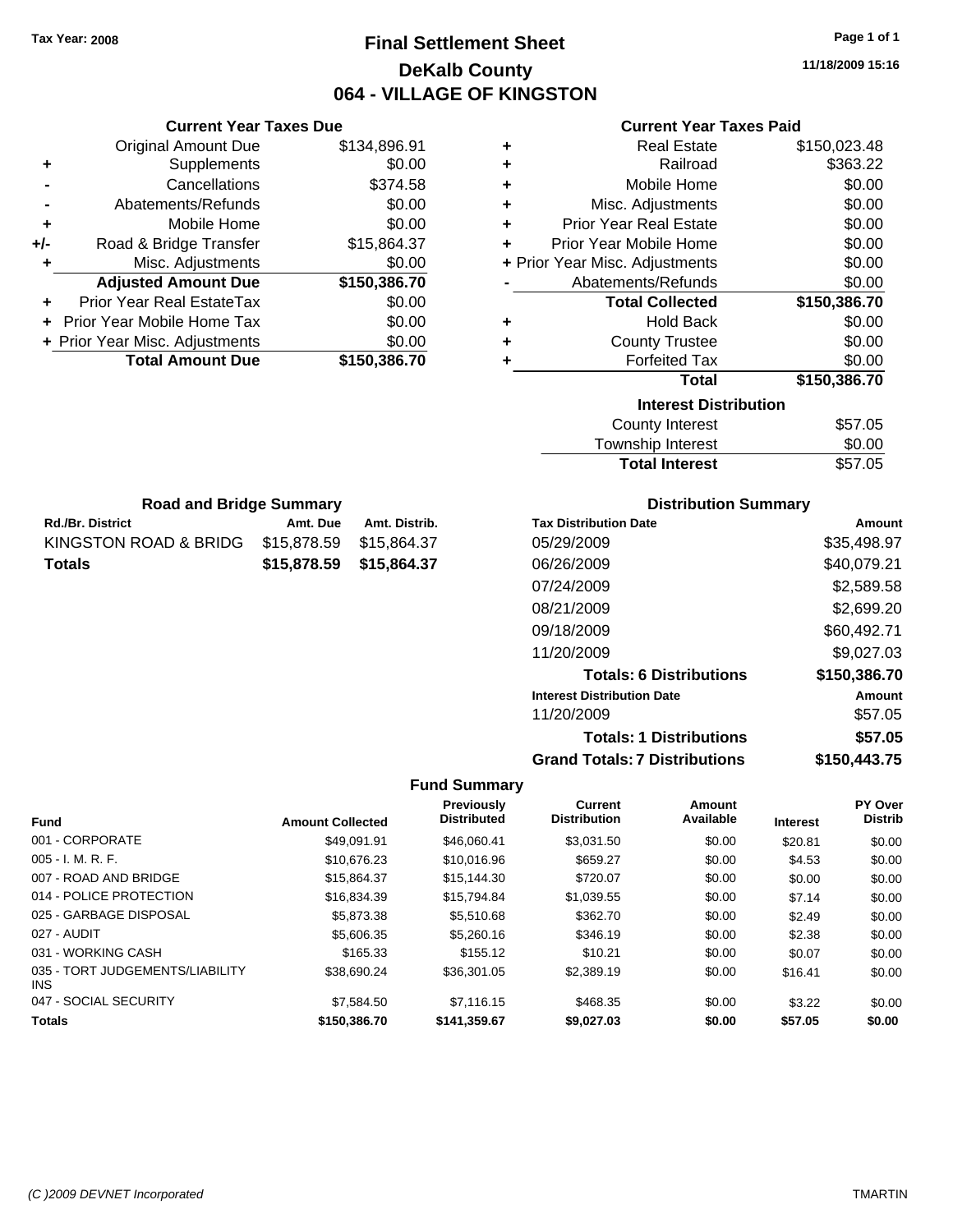**Current Year Taxes Due** Original Amount Due \$175,261.53

**Adjusted Amount Due \$202,353.52**

**Total Amount Due \$202,318.92**

**+** Supplements \$0.00 **-** Cancellations \$261.82 **-** Abatements/Refunds \$2.04 **+** Mobile Home \$0.00 **+/-** Road & Bridge Transfer \$27,355.85 **+** Misc. Adjustments \$0.00

**+** Prior Year Real EstateTax (\$34.60) **+** Prior Year Mobile Home Tax \$0.00 **+ Prior Year Misc. Adjustments**  $$0.00$ 

Rd./Br. District **Amt. Due** Amt. Distrib. **Road and Bridge Summary**

FRANKLIN ROAD & BRIDGE \$27,356.28 \$27,355.85 **Totals \$27,356.28 \$27,355.85**

### **Final Settlement Sheet Tax Year: 2008 Page 1 of 1 DeKalb County 065 - VILLAGE OF KIRKLAND**

**11/18/2009 15:16**

### **Current Year Taxes Paid**

| ٠ | <b>Real Estate</b>             | \$201,994.56 |
|---|--------------------------------|--------------|
| ٠ | Railroad                       | \$356.28     |
| ٠ | Mobile Home                    | \$0.00       |
| ÷ | Misc. Adjustments              | \$0.00       |
| ٠ | <b>Prior Year Real Estate</b>  | (\$34.60)    |
| ÷ | Prior Year Mobile Home         | \$0.00       |
|   | + Prior Year Misc. Adjustments | \$0.00       |
|   | Abatements/Refunds             | \$2.04       |
|   | <b>Total Collected</b>         | \$202,314.20 |
| ÷ | <b>Hold Back</b>               | \$0.00       |
| ٠ | <b>County Trustee</b>          | \$4.72       |
| ٠ | <b>Forfeited Tax</b>           | \$0.00       |
|   | <b>Total</b>                   | \$202,318.92 |
|   | <b>Interest Distribution</b>   |              |
|   | <b>County Interest</b>         | \$76.75      |
|   | Township Interest              | \$0.00       |

| County Interest       | \$76.75 |
|-----------------------|---------|
| Township Interest     | \$0.00  |
| <b>Total Interest</b> | \$76.75 |

| <b>Distribution Summary</b> |  |
|-----------------------------|--|
|-----------------------------|--|

| <b>Tax Distribution Date</b>         | Amount       |
|--------------------------------------|--------------|
| 05/29/2009                           | \$60,307.99  |
| 06/26/2009                           | \$41,052.88  |
| 07/24/2009                           | \$1,634.57   |
| 08/21/2009                           | \$4,680.19   |
| 09/18/2009                           | \$83,874.63  |
| 11/20/2009                           | \$10,763.94  |
| <b>Totals: 6 Distributions</b>       | \$202,314.20 |
| <b>Interest Distribution Date</b>    | Amount       |
| 11/20/2009                           | \$76.75      |
| <b>Totals: 1 Distributions</b>       | \$76.75      |
| <b>Grand Totals: 7 Distributions</b> | \$202,390.95 |

#### **Fund Summary**

| <b>Fund</b>                             | <b>Amount Collected</b> | <b>Previously</b><br><b>Distributed</b> | <b>Current</b><br><b>Distribution</b> | Amount<br>Available | <b>Interest</b> | <b>PY Over</b><br><b>Distrib</b> |
|-----------------------------------------|-------------------------|-----------------------------------------|---------------------------------------|---------------------|-----------------|----------------------------------|
| 001 - CORPORATE                         | \$63.784.75             | \$60.432.29                             | \$3,352.46                            | \$0.00              | \$27.98         | \$0.00                           |
| 003 - BONDS AND INTEREST                | \$0.00                  | \$0.00                                  | \$0.00                                | \$0.00              | \$0.00          | \$0.00                           |
| 007 - ROAD AND BRIDGE                   | \$27.355.85             | \$25,787.53                             | \$1,568.32                            | \$0.00              | \$0.00          | \$0.00                           |
| 014 - POLICE PROTECTION                 | \$29.423.97             | \$27.877.48                             | \$1.546.49                            | \$0.00              | \$12.91         | \$0.00                           |
| 025 - GARBAGE DISPOSAL                  | \$53,165.12             | \$50,370.83                             | \$2,794.29                            | \$0.00              | \$23.32         | \$0.00                           |
| 027 - AUDIT                             | \$8,340.61              | \$7,902.22                              | \$438.39                              | \$0.00              | \$3.66          | \$0.00                           |
| 035 - TORT JUDGEMENTS/LIABILITY<br>INS. | \$20,243.90             | \$19,179.91                             | \$1,063.99                            | \$0.00              | \$8.88          | \$0.00                           |
| <b>Totals</b>                           | \$202.314.20            | \$191.550.26                            | \$10,763.94                           | \$0.00              | \$76.75         | \$0.00                           |
|                                         |                         | <b>Abatement Detail</b>                 |                                       |                     |                 |                                  |

**Year Source Account Type Amount Adjustment Description**

| ו ספו | ovu ve                             | AGGOUIL IVDE | Allivulit |
|-------|------------------------------------|--------------|-----------|
|       | 2008 RE - Real Estate RE Abatement |              | \$2.04    |
|       | <b>Totals 1 entries</b>            |              | \$2.04    |

ement **2006 REAL ESTATE SETAB** Galbriath by TBA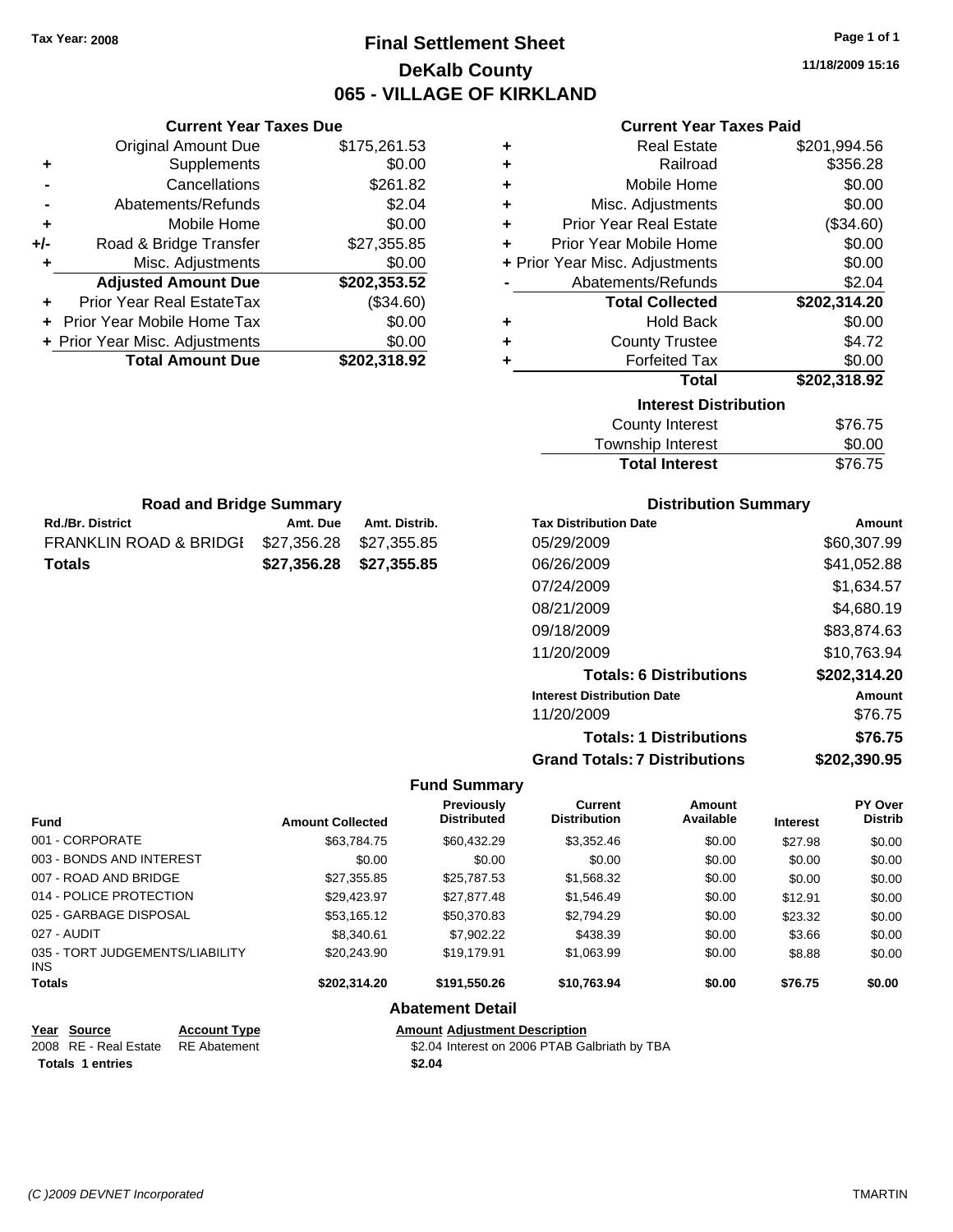### **Final Settlement Sheet Tax Year: 2008 Page 1 of 1 DeKalb County 066 - KIRKLAND LIBRARY**

#### **Current Year Taxes Due**

|     | <b>Original Amount Due</b>     | \$42,700.47 |
|-----|--------------------------------|-------------|
| ٠   | Supplements                    | \$0.00      |
|     | Cancellations                  | \$63.79     |
|     | Abatements/Refunds             | \$0.50      |
| ٠   | Mobile Home                    | \$0.00      |
| +/- | Road & Bridge Transfer         | \$0.00      |
| ٠   | Misc. Adjustments              | \$0.00      |
|     | <b>Adjusted Amount Due</b>     | \$42,636.18 |
|     | Prior Year Real EstateTax      | (\$8.43)    |
|     | Prior Year Mobile Home Tax     | \$0.00      |
|     | + Prior Year Misc. Adjustments | \$0.00      |
|     | <b>Total Amount Due</b>        | \$42,627.75 |

#### **Current Year Taxes Paid**

| ٠ | <b>Real Estate</b>             | \$42,548.73 |  |  |  |  |  |
|---|--------------------------------|-------------|--|--|--|--|--|
| ÷ | Railroad                       | \$86.80     |  |  |  |  |  |
| ٠ | Mobile Home                    | \$0.00      |  |  |  |  |  |
| ٠ | Misc. Adjustments              | \$0.00      |  |  |  |  |  |
| ٠ | <b>Prior Year Real Estate</b>  | (\$8.43)    |  |  |  |  |  |
| ٠ | Prior Year Mobile Home         | \$0.00      |  |  |  |  |  |
|   | + Prior Year Misc. Adjustments | \$0.00      |  |  |  |  |  |
|   | Abatements/Refunds             | \$0.50      |  |  |  |  |  |
|   | <b>Total Collected</b>         | \$42,626.60 |  |  |  |  |  |
| ٠ | <b>Hold Back</b>               | \$0.00      |  |  |  |  |  |
| ٠ | <b>County Trustee</b>          | \$1.15      |  |  |  |  |  |
| ٠ | <b>Forfeited Tax</b>           | \$0.00      |  |  |  |  |  |
|   | Total                          | \$42,627.75 |  |  |  |  |  |
|   | <b>Interest Distribution</b>   |             |  |  |  |  |  |
|   | <b>County Interest</b>         | \$16.17     |  |  |  |  |  |
|   | <b>Township Interest</b>       | \$0.00      |  |  |  |  |  |
|   | <b>Total Interest</b>          | \$16.17     |  |  |  |  |  |

### **Distribution Summary**

| Amount      |
|-------------|
| \$12,905.14 |
| \$8,408.41  |
| \$349.08    |
| \$992.96    |
| \$17,730.55 |
| \$2,240.46  |
| \$42,626.60 |
| Amount      |
| \$16.17     |
| \$16.17     |
| \$42,642.77 |
|             |

#### **Fund Summary**

| Fund                                     | <b>Amount Collected</b> | <b>Previously</b><br><b>Distributed</b> | Current<br><b>Distribution</b> | Amount<br>Available | <b>Interest</b> | <b>PY Over</b><br><b>Distrib</b> |
|------------------------------------------|-------------------------|-----------------------------------------|--------------------------------|---------------------|-----------------|----------------------------------|
| $005 - I. M. R. F.$                      | \$9.34                  | \$8.85                                  | \$0.49                         | \$0.00              | \$0.00          | \$0.00                           |
| 016 - LIBRARY (township, municipalities) | \$40,860.83             | \$38,713.19                             | \$2,147.64                     | \$0.00              | \$15.50         | \$0.00                           |
| 047 - SOCIAL SECURITY                    | \$1.756.43              | \$1.664.10                              | \$92.33                        | \$0.00              | \$0.67          | \$0.00                           |
| <b>Totals</b>                            | \$42.626.60             | \$40,386,14                             | \$2.240.46                     | \$0.00              | \$16.17         | \$0.00                           |

### **Abatement Detail**

#### **Year Source Account Type Amount Adjustment Description** \$0.50 Interest on 2006 PTAB Galbriath by TBA

**Totals 1 entries** \$0.50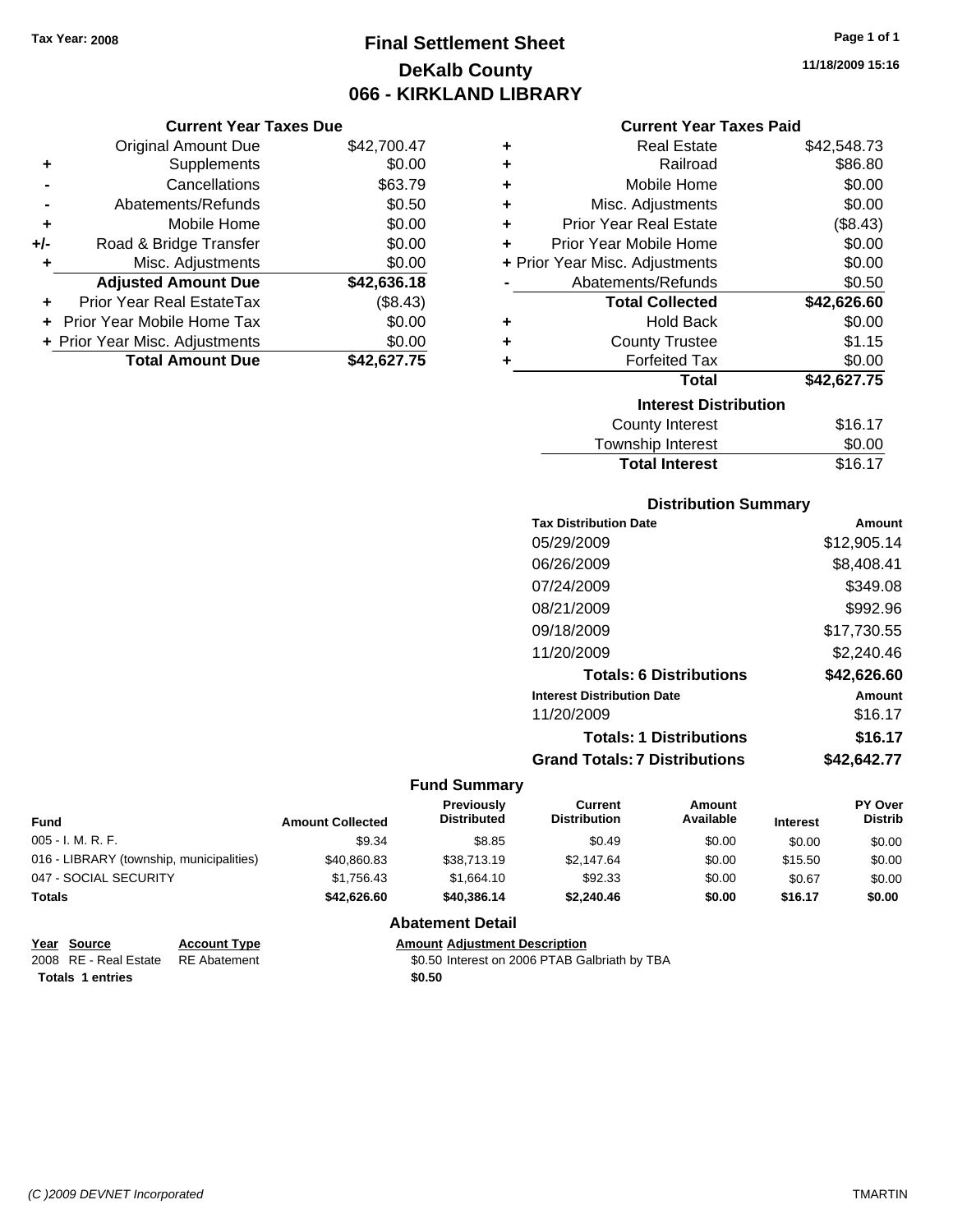### **Final Settlement Sheet Tax Year: 2008 Page 1 of 1 DeKalb County 067 - VILLAGE OF LEE**

**11/18/2009 15:16**

**Totals: 1 Distributions \$3.98**

| <b>Current Year Taxes Due</b>                 |                         |               |                                  |                                       | <b>Current Year Taxes Paid</b>       |          |                           |
|-----------------------------------------------|-------------------------|---------------|----------------------------------|---------------------------------------|--------------------------------------|----------|---------------------------|
| <b>Original Amount Due</b>                    |                         | \$8,545.93    | ٠                                |                                       | <b>Real Estate</b>                   |          | \$10,384.64               |
| Supplements                                   |                         | \$0.00        | ٠                                |                                       | Railroad                             |          | \$109.62                  |
| Cancellations                                 |                         | \$6.31        | ٠                                |                                       | Mobile Home                          |          | \$1.82                    |
| Abatements/Refunds                            |                         | \$0.00        | ٠                                |                                       | Misc. Adjustments                    |          | \$7.13                    |
| Mobile Home                                   |                         | \$1.82        | ٠                                |                                       | <b>Prior Year Real Estate</b>        |          | \$0.00                    |
| Road & Bridge Transfer<br>+/-                 |                         | \$1,954.64    | ٠                                |                                       | Prior Year Mobile Home               |          | \$0.00                    |
| Misc. Adjustments                             |                         | \$7.13        |                                  | + Prior Year Misc. Adjustments        |                                      |          | \$0.00                    |
| <b>Adjusted Amount Due</b>                    |                         | \$10,503.21   |                                  |                                       | Abatements/Refunds                   |          | \$0.00                    |
| Prior Year Real EstateTax                     |                         | \$0.00        |                                  |                                       | <b>Total Collected</b>               |          | \$10,503.21               |
| Prior Year Mobile Home Tax                    |                         | \$0.00        | ٠                                |                                       | <b>Hold Back</b>                     |          | \$0.00                    |
| + Prior Year Misc. Adjustments                |                         | \$0.00        | ٠                                |                                       | <b>County Trustee</b>                |          | \$0.00                    |
| <b>Total Amount Due</b>                       |                         | \$10,503.21   |                                  |                                       | <b>Forfeited Tax</b>                 |          | \$0.00                    |
|                                               |                         |               |                                  |                                       | <b>Total</b>                         |          | \$10,503.21               |
|                                               |                         |               |                                  |                                       | <b>Interest Distribution</b>         |          |                           |
|                                               |                         |               |                                  |                                       | <b>County Interest</b>               |          | \$3.98                    |
|                                               |                         |               |                                  |                                       | Township Interest                    |          | \$0.00                    |
|                                               |                         |               |                                  |                                       | <b>Total Interest</b>                |          | \$3.98                    |
| <b>Road and Bridge Summary</b>                |                         |               |                                  |                                       | <b>Distribution Summary</b>          |          |                           |
| <b>Rd./Br. District</b>                       | Amt. Due                | Amt. Distrib. |                                  | <b>Tax Distribution Date</b>          |                                      |          | Amount                    |
| SHABBONA ROAD & BRIDC                         | \$1,956.25              | \$1,954.64    |                                  | 05/29/2009                            |                                      |          | \$2,735.12                |
| <b>Totals</b>                                 | \$1,956.25              | \$1,954.64    |                                  | 06/26/2009                            |                                      |          | \$2,009.98                |
|                                               |                         |               |                                  | 07/24/2009                            |                                      |          | \$121.15                  |
|                                               |                         |               |                                  | 08/21/2009                            |                                      |          | \$436.35                  |
|                                               |                         |               |                                  | 09/18/2009                            |                                      |          | \$3,966.49                |
|                                               |                         |               |                                  | 11/20/2009                            |                                      |          |                           |
|                                               |                         |               |                                  |                                       |                                      |          | \$1,234.12                |
|                                               |                         |               |                                  |                                       | <b>Totals: 6 Distributions</b>       |          | \$10,503.21               |
|                                               |                         |               |                                  | <b>Interest Distribution Date</b>     |                                      |          | Amount                    |
|                                               |                         |               |                                  | 11/20/2009                            |                                      |          | \$3.98                    |
|                                               |                         |               |                                  |                                       | <b>Totals: 1 Distributions</b>       |          | \$3.98                    |
|                                               |                         |               |                                  |                                       | <b>Grand Totals: 7 Distributions</b> |          | \$10,507.19               |
|                                               |                         |               | <b>Fund Summary</b>              |                                       |                                      |          |                           |
| Fund                                          | <b>Amount Collected</b> |               | Previously<br><b>Distributed</b> | <b>Current</b><br><b>Distribution</b> | Amount<br>Available                  | Interest | PY Over<br><b>Distrib</b> |
| 001 - CORPORATE                               |                         | \$3,664.06    | \$3,176.64                       | \$487.42                              | \$0.00                               | \$1.70   | \$0.00                    |
| 007 - ROAD AND BRIDGE                         |                         | \$1,954.64    | \$1,857.73                       | \$96.91                               | \$0.00                               | \$0.00   | \$0.00                    |
| 025 - GARBAGE DISPOSAL                        |                         | \$1,176.56    | \$1,020.05                       | \$156.51                              | \$0.00                               | \$0.55   | \$0.00                    |
| 027 - AUDIT                                   |                         | \$848.49      | \$735.61                         | \$112.88                              | \$0.00                               | \$0.40   | \$0.00                    |
| 035 - TORT JUDGEMENTS/LIABILITY<br><b>INS</b> |                         | \$2,443.07    | \$2,118.07                       | \$325.00                              | \$0.00                               | \$1.14   | \$0.00                    |
| 072 - WATERWORKS SYSTEM                       |                         | \$416.39      | \$360.99                         | \$55.40                               | \$0.00                               | \$0.19   | \$0.00                    |
| <b>Totals</b>                                 |                         | \$10,503.21   | \$9,269.09                       | \$1,234.12                            | \$0.00                               | \$3.98   | \$0.00                    |

### **Miscellaneous Adjustment Detail**

### **Year Source Account Type Amount Adjustment Description** 2008 RE - Real Estate Back Tax Collected \$7.13 Maness Redemption 13-06-331-005 by TBA **Totals \$7.13 1 entries**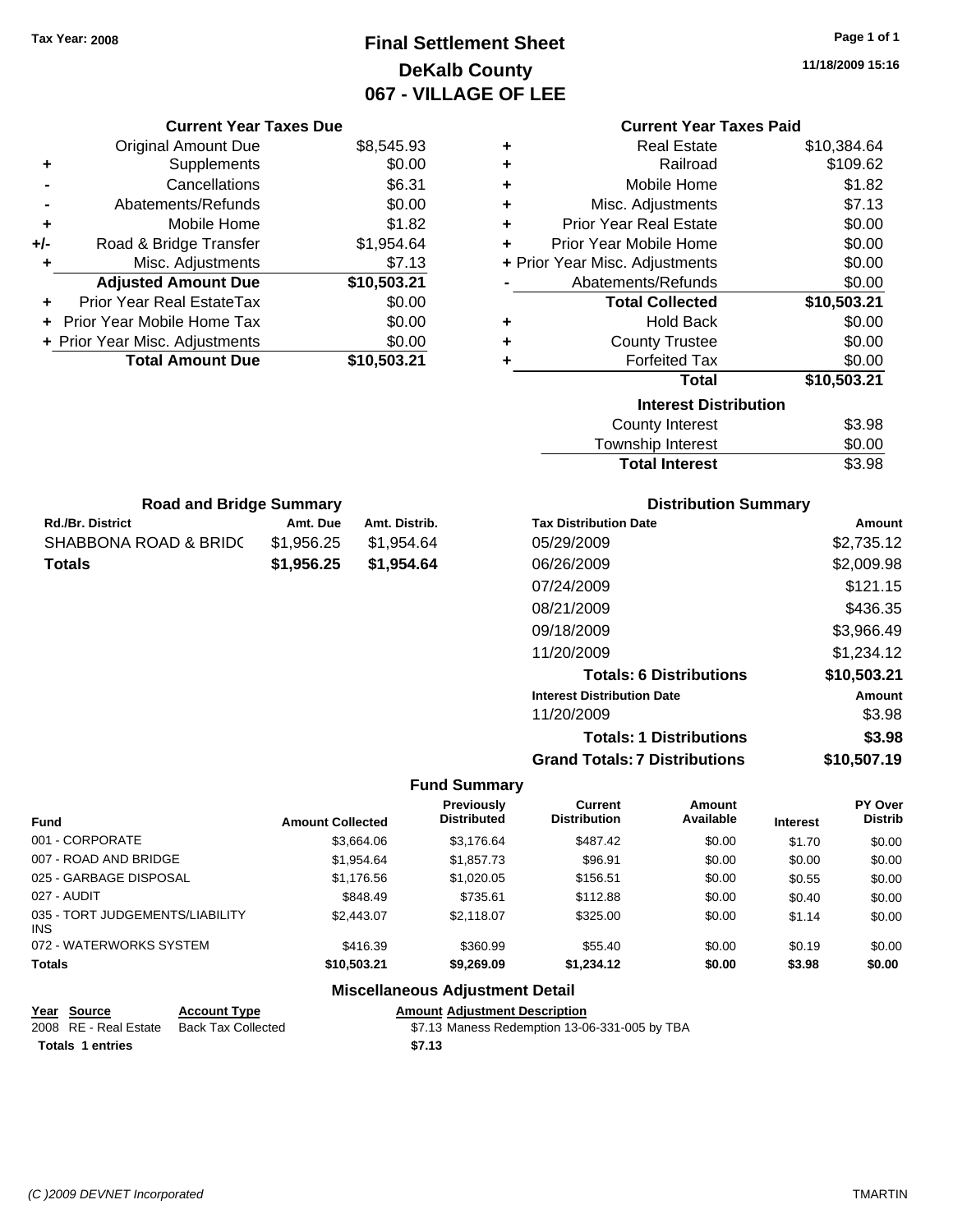### **Final Settlement Sheet Tax Year: 2008 Page 1 of 1 DeKalb County 068 - VILLAGE OF MALTA**

**11/18/2009 15:16**

| Current Year Taxes Due |  |  |
|------------------------|--|--|
|                        |  |  |

|     | <b>Original Amount Due</b>     | \$105,786.74 |
|-----|--------------------------------|--------------|
|     | Supplements                    | \$0.00       |
|     | Cancellations                  | \$352.78     |
|     | Abatements/Refunds             | \$0.00       |
| ٠   | Mobile Home                    | \$0.00       |
| +/- | Road & Bridge Transfer         | \$15,026.01  |
|     | Misc. Adjustments              | \$0.00       |
|     | <b>Adjusted Amount Due</b>     | \$120,459.97 |
|     | Prior Year Real EstateTax      | \$0.00       |
|     | Prior Year Mobile Home Tax     | \$0.00       |
|     | + Prior Year Misc. Adjustments | \$0.00       |
|     | <b>Total Amount Due</b>        | \$120,459.97 |
|     |                                |              |

**Rd./Br. District Co. 2. Amt. Due Amt. Distrib. Road and Bridge Summary**

MALTA ROAD & BRIDGE \$15,026.32 \$15,026.01 **Totals \$15,026.32 \$15,026.01**

### **Current Year Taxes Paid**

| ٠ | <b>Real Estate</b>             | \$120,133.25 |
|---|--------------------------------|--------------|
| ÷ | Railroad                       | \$322.72     |
| ÷ | Mobile Home                    | \$0.00       |
| ٠ | Misc. Adjustments              | \$0.00       |
| ٠ | <b>Prior Year Real Estate</b>  | \$0.00       |
| ٠ | Prior Year Mobile Home         | \$0.00       |
|   | + Prior Year Misc. Adjustments | \$0.00       |
|   | Abatements/Refunds             | \$0.00       |
|   | <b>Total Collected</b>         | \$120,455.97 |
| ٠ | <b>Hold Back</b>               | \$0.00       |
| ٠ | <b>County Trustee</b>          | \$4.00       |
|   |                                |              |
| ٠ | <b>Forfeited Tax</b>           | \$0.00       |
|   | <b>Total</b>                   | \$120,459.97 |
|   | <b>Interest Distribution</b>   |              |

| <b>Total Interest</b> | \$45.69 |
|-----------------------|---------|
| Township Interest     | \$0.00  |
| County Interest       | \$45.69 |

### **Distribution Summary**

| <b>Tax Distribution Date</b>         | Amount       |
|--------------------------------------|--------------|
| 05/29/2009                           | \$26,775.29  |
| 06/26/2009                           | \$33,901.20  |
| 07/24/2009                           | \$822.37     |
| 08/21/2009                           | \$2,591.85   |
| 09/18/2009                           | \$49,611.31  |
| 11/20/2009                           | \$6,753.95   |
| <b>Totals: 6 Distributions</b>       | \$120,455.97 |
| <b>Interest Distribution Date</b>    | Amount       |
| 11/20/2009                           | \$45.69      |
| <b>Totals: 1 Distributions</b>       | \$45.69      |
| <b>Grand Totals: 7 Distributions</b> | \$120,501.66 |

|                                         |                         | Previously         | <b>Current</b>      | Amount    |                 | PY Over        |
|-----------------------------------------|-------------------------|--------------------|---------------------|-----------|-----------------|----------------|
| <b>Fund</b>                             | <b>Amount Collected</b> | <b>Distributed</b> | <b>Distribution</b> | Available | <b>Interest</b> | <b>Distrib</b> |
| 001 - CORPORATE                         | \$34,750.14             | \$32,725.82        | \$2,024.32          | \$0.00    | \$15.07         | \$0.00         |
| 003 - BONDS AND INTEREST                | \$0.00                  | \$0.00             | \$0.00              | \$0.00    | \$0.00          | \$0.00         |
| $005 - I. M. R. F.$                     | \$15,930.99             | \$15,002.96        | \$928.03            | \$0.00    | \$6.90          | \$0.00         |
| 007 - ROAD AND BRIDGE                   | \$15,026.01             | \$14,413.73        | \$612.28            | \$0.00    | \$0.00          | \$0.00         |
| 014 - POLICE PROTECTION                 | \$10.357.65             | \$9.754.27         | \$603.38            | \$0.00    | \$4.49          | \$0.00         |
| 025 - GARBAGE DISPOSAL                  | \$1,155.94              | \$1,088.60         | \$67.34             | \$0.00    | \$0.50          | \$0.00         |
| 027 - AUDIT                             | \$3.982.72              | \$3.750.72         | \$232.00            | \$0.00    | \$1.73          | \$0.00         |
| 035 - TORT JUDGEMENTS/LIABILITY<br>INS. | \$15,930.99             | \$15,002.96        | \$928.03            | \$0.00    | \$6.90          | \$0.00         |
| 041 - STREET LIGHTING                   | \$6.907.14              | \$6,504.77         | \$402.37            | \$0.00    | \$2.99          | \$0.00         |
| 047 - SOCIAL SECURITY                   | \$16,414.39             | \$15,458.19        | \$956.20            | \$0.00    | \$7.11          | \$0.00         |
| <b>Totals</b>                           | \$120,455.97            | \$113,702.02       | \$6,753.95          | \$0.00    | \$45.69         | \$0.00         |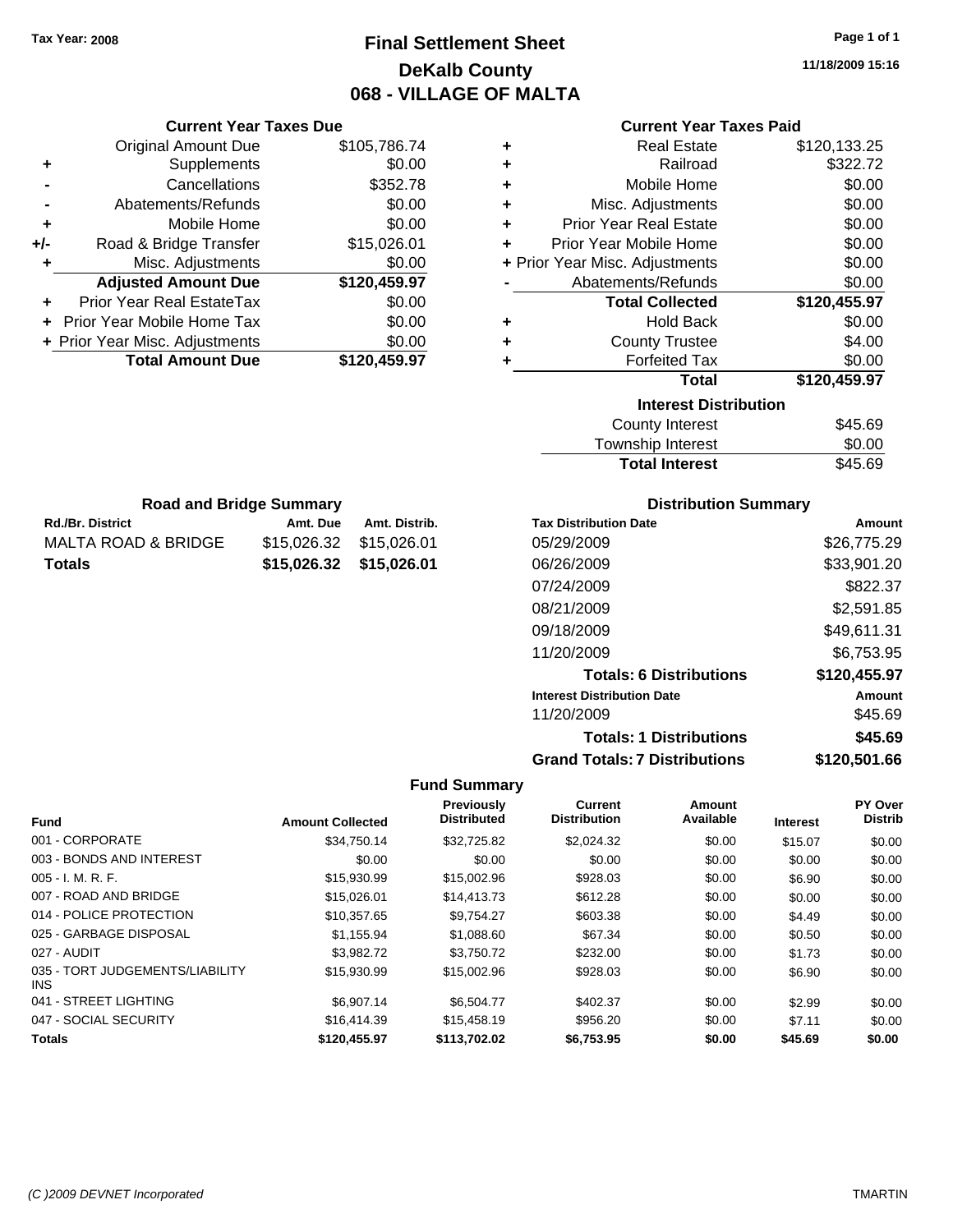### **Final Settlement Sheet Tax Year: 2008 Page 1 of 1 DeKalb County 069 - VILLAGE OF MAPLE PARK**

**11/18/2009 15:16**

### **Current Year Taxes Paid**

| <b>Real Estate</b>                 | \$136,006.38 |
|------------------------------------|--------------|
| Railroad<br>٠                      | \$0.00       |
| Mobile Home<br>٠                   | \$0.00       |
| Misc. Adjustments<br>÷             | \$0.00       |
| <b>Prior Year Real Estate</b><br>٠ | \$0.00       |
| Prior Year Mobile Home<br>÷        | \$0.00       |
| + Prior Year Misc. Adjustments     | \$0.00       |
| Abatements/Refunds                 | \$0.00       |
| <b>Total Collected</b>             | \$136,006.38 |
| <b>Hold Back</b><br>٠              | \$0.00       |
| <b>County Trustee</b>              | \$0.00       |
| <b>Forfeited Tax</b><br>٠          | \$0.00       |
| Total                              | \$136,006.38 |
| <b>Interest Distribution</b>       |              |
| <b>County Interest</b>             | \$51.59      |

## Township Interest \$0.00 Total Interest \$51.59

| Amount       |
|--------------|
| \$38,695.41  |
| \$27,275.56  |
| \$686.60     |
| \$3,852.86   |
| \$60,142.31  |
| \$5,353.64   |
| \$136,006.38 |
| Amount       |
| \$51.59      |
| \$51.59      |
| \$136,057.97 |
|              |

### **Fund Summary**

| <b>Fund</b>                                   | <b>Amount Collected</b> | <b>Previously</b><br><b>Distributed</b> | Current<br><b>Distribution</b> | <b>Amount</b><br>Available | <b>Interest</b> | <b>PY Over</b><br><b>Distrib</b> |
|-----------------------------------------------|-------------------------|-----------------------------------------|--------------------------------|----------------------------|-----------------|----------------------------------|
| 001 - CORPORATE                               | \$39,485.03             | \$37,932.75                             | \$1,552.28                     | \$0.00                     | \$15.16         | \$0.00                           |
| 003 - BONDS AND INTEREST                      | \$44,729.65             | \$42,971.20                             | \$1,758.45                     | \$0.00                     | \$17.18         | \$0.00                           |
| 007 - ROAD AND BRIDGE                         | \$1,649.63              | \$1,577.96                              | \$71.67                        | \$0.00                     | \$0.00          | \$0.00                           |
| 014 - POLICE PROTECTION                       | \$35,813.06             | \$34,405.13                             | \$1,407.93                     | \$0.00                     | \$13.75         | \$0.00                           |
| 027 - AUDIT                                   | \$4,776.92              | \$4,589.12                              | \$187.80                       | \$0.00                     | \$1.83          | \$0.00                           |
| 035 - TORT JUDGEMENTS/LIABILITY<br><b>INS</b> | \$9.552.09              | \$9,176.58                              | \$375.51                       | \$0.00                     | \$3.67          | \$0.00                           |
| <b>Totals</b>                                 | \$136,006.38            | \$130,652.74                            | \$5,353.64                     | \$0.00                     | \$51.59         | \$0.00                           |

|     | <b>Total Amount Due</b>        | \$136,006.38 |
|-----|--------------------------------|--------------|
|     | + Prior Year Misc. Adjustments | \$0.00       |
|     | + Prior Year Mobile Home Tax   | \$0.00       |
|     | Prior Year Real EstateTax      | \$0.00       |
|     | <b>Adjusted Amount Due</b>     | \$136,006.38 |
| ÷   | Misc. Adjustments              | \$0.00       |
| +/- | Road & Bridge Transfer         | \$1,649.63   |
| ٠   | Mobile Home                    | \$0.00       |
|     | Abatements/Refunds             | \$0.00       |
|     | Cancellations                  | \$413.06     |
| ٠   | Supplements                    | \$0.00       |
|     | <b>Original Amount Due</b>     | \$134,769.81 |

**Rd./Br. District Co. 2. Amt. Due Amt. Distrib. Road and Bridge Summary**

CORTLAND ROAD & BRIDG \$1,650.06 \$1,649.63 **Totals \$1,650.06 \$1,649.63**

**Current Year Taxes Due**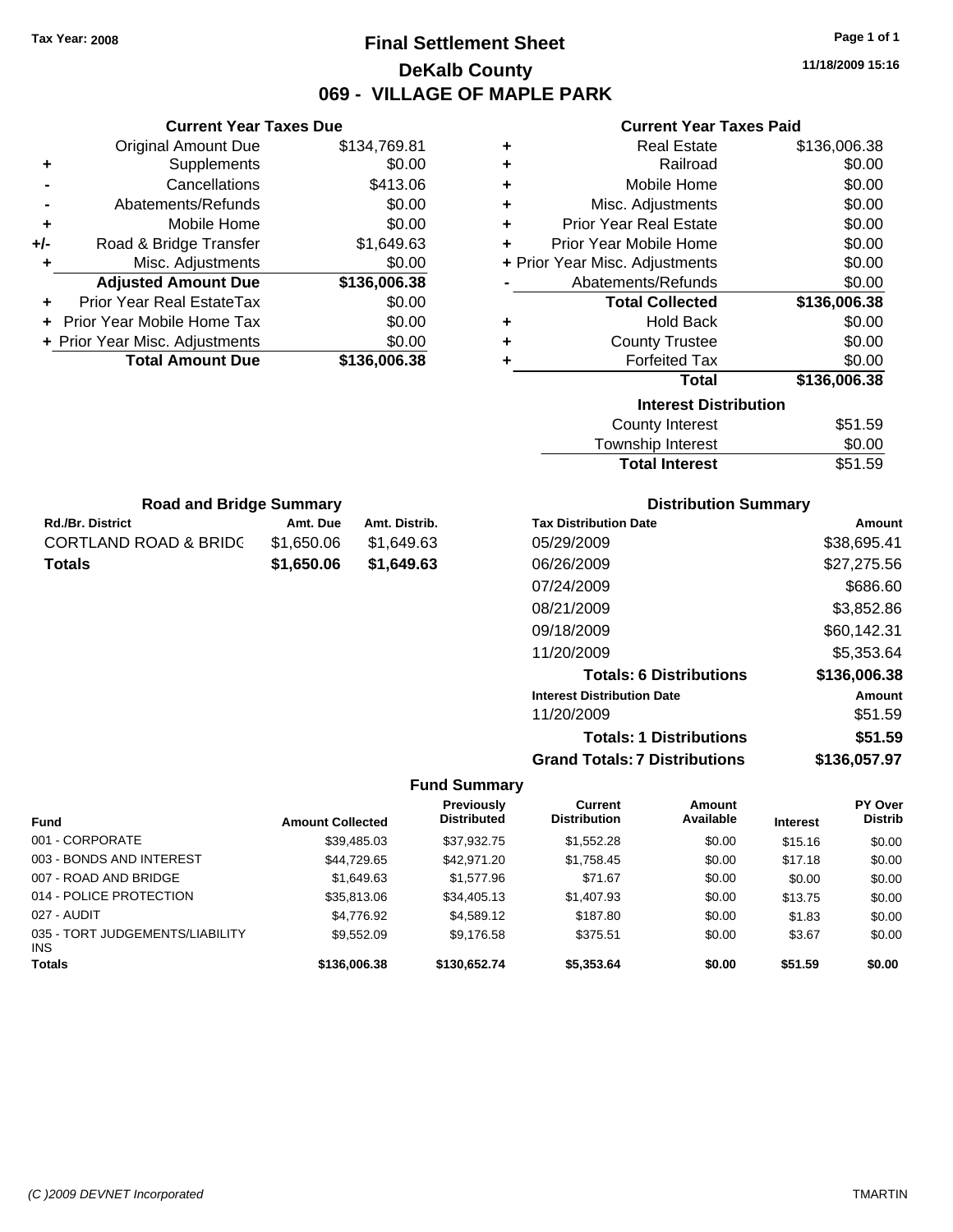### **Final Settlement Sheet Tax Year: 2008 Page 1 of 1 DeKalb County 070 - MAPLE PARK LIBRARY**

|     | <b>Current Year Taxes Due</b>    |            |
|-----|----------------------------------|------------|
|     | <b>Original Amount Due</b>       | \$9,324.67 |
| ÷   | Supplements                      | \$0.00     |
|     | Cancellations                    | \$29.19    |
|     | Abatements/Refunds               | \$0.00     |
| ٠   | Mobile Home                      | \$0.00     |
| +/- | Road & Bridge Transfer           | \$0.00     |
|     | Misc. Adjustments                | \$0.00     |
|     | <b>Adjusted Amount Due</b>       | \$9,295.48 |
|     | <b>Prior Year Real EstateTax</b> | \$0.00     |
|     | Prior Year Mobile Home Tax       | \$0.00     |
|     | + Prior Year Misc. Adjustments   | \$0.00     |
|     | <b>Total Amount Due</b>          | \$9.295.48 |

|   | OUITGIIL I GAI TAAGS FAIU      |            |
|---|--------------------------------|------------|
| ٠ | <b>Real Estate</b>             | \$9,295.48 |
| ٠ | Railroad                       | \$0.00     |
| ٠ | Mobile Home                    | \$0.00     |
| ٠ | Misc. Adjustments              | \$0.00     |
| ٠ | <b>Prior Year Real Estate</b>  | \$0.00     |
| ٠ | Prior Year Mobile Home         | \$0.00     |
|   | + Prior Year Misc. Adjustments | \$0.00     |
|   | Abatements/Refunds             | \$0.00     |
|   | <b>Total Collected</b>         | \$9,295.48 |
| ٠ | <b>Hold Back</b>               | \$0.00     |
|   | <b>County Trustee</b>          | \$0.00     |
| ٠ | <b>Forfeited Tax</b>           | \$0.00     |
|   | <b>Total</b>                   | \$9,295.48 |
|   | <b>Interest Distribution</b>   |            |
|   | <b>County Interest</b>         | \$3.53     |
|   | <b>Township Interest</b>       | \$0.00     |

### **Distribution Summary Tax Distribution Date Amount** 05/29/2009 \$2,670.86 06/26/2009 \$1,818.42 07/24/2009 \$47.29 08/21/2009 \$268.65 09/18/2009 \$4,116.97 11/20/2009 \$373.29 **Totals: 6 Distributions \$9,295.48 Interest Distribution Date Amount** 11/20/2009 \$3.53 **Totals: 1 Distributions \$3.53 Grand Totals: 7 Distributions \$9,299.01**

Total Interest \$3.53

| <b>Fund</b>     | <b>Amount Collected</b> | <b>Previously</b><br><b>Distributed</b> | Current<br><b>Distribution</b> | Amount<br>Available | <b>Interest</b> | <b>PY Over</b><br><b>Distrib</b> |
|-----------------|-------------------------|-----------------------------------------|--------------------------------|---------------------|-----------------|----------------------------------|
| 001 - CORPORATE | \$9.295.48              | \$8.922.19                              | \$373.29                       | \$0.00              | \$3.53          | \$0.00                           |
| <b>Totals</b>   | \$9.295.48              | \$8.922.19                              | \$373.29                       | \$0.00              | \$3.53          | \$0.00                           |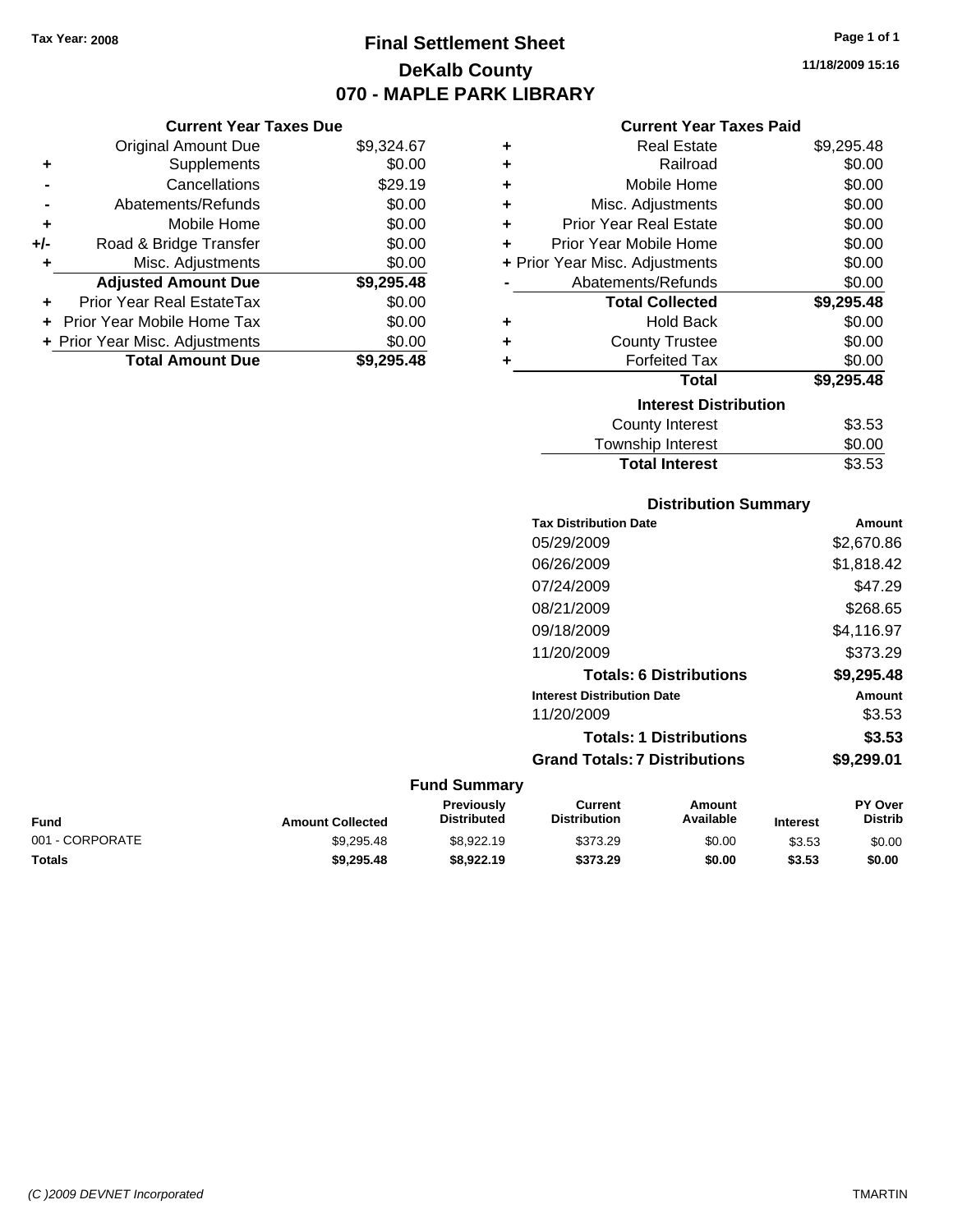### **Final Settlement Sheet Tax Year: 2008 Page 1 of 2 DeKalb County 071 - CITY OF SANDWICH**

**11/18/2009 15:16**

### **Current Year Taxes Paid**

|     | <b>Original Amount Due</b>     | \$1,150,199.97 |   | <b>Real Estate</b>             | \$1,187,479.18 |
|-----|--------------------------------|----------------|---|--------------------------------|----------------|
| ٠   | Supplements                    | \$0.00         | ÷ | Railroad                       | \$1,079.58     |
|     | Cancellations                  | \$5,082.85     | ÷ | Mobile Home                    | \$915.95       |
|     | Abatements/Refunds             | \$7.59         | ٠ | Misc. Adjustments              | \$0.00         |
| ٠   | Mobile Home                    | \$915.95       | ٠ | <b>Prior Year Real Estate</b>  | (\$4,175.71)   |
| +/- | Road & Bridge Transfer         | \$43,902.77    | ÷ | Prior Year Mobile Home         | \$0.00         |
|     | Misc. Adjustments              | \$0.00         |   | + Prior Year Misc. Adjustments | \$0.00         |
|     | <b>Adjusted Amount Due</b>     | \$1,189,928.25 |   | Abatements/Refunds             | \$7.59         |
| ÷.  | Prior Year Real EstateTax      | (\$4,175.71)   |   | <b>Total Collected</b>         | \$1,185,291.41 |
|     | + Prior Year Mobile Home Tax   | \$0.00         | ٠ | <b>Hold Back</b>               | \$0.00         |
|     | + Prior Year Misc. Adjustments | \$0.00         | ٠ | <b>County Trustee</b>          | \$85.44        |
|     | <b>Total Amount Due</b>        | \$1,185,752.54 |   | <b>Forfeited Tax</b>           | \$375.69       |
|     |                                |                |   | <b>Total</b>                   | \$1,185,752.54 |
|     |                                |                |   | <b>Interest Distribution</b>   |                |
|     |                                |                |   | County Interest                | \$44963        |

| County Interest       | \$449.63 |
|-----------------------|----------|
| Township Interest     | \$0.00   |
| <b>Total Interest</b> | \$449.63 |

| <b>Road and Bridge Summary</b> |             |               |  |  |  |  |
|--------------------------------|-------------|---------------|--|--|--|--|
| <b>Rd./Br. District</b>        | Amt. Due    | Amt. Distrib. |  |  |  |  |
| SANDWICH ROAD & BRIDG          | \$42.862.93 | \$42,847.48   |  |  |  |  |
| SOMONAUK ROAD & BRID           | \$1,055.29  | \$1,055.29    |  |  |  |  |
| <b>Totals</b>                  | \$43,918.22 | \$43,902.77   |  |  |  |  |

**Current Year Taxes Due**

### **Distribution Summary**

| <b>Tax Distribution Date</b>         | Amount         |
|--------------------------------------|----------------|
| 05/29/2009                           | \$263.106.44   |
| 06/26/2009                           | \$340,743.41   |
| 07/24/2009                           | \$18,394.81    |
| 08/21/2009                           | \$33,525.41    |
| 09/18/2009                           | \$467,911.15   |
| 11/20/2009                           | \$61,610.19    |
| <b>Totals: 6 Distributions</b>       | \$1,185,291.41 |
| <b>Interest Distribution Date</b>    | Amount         |
| 11/20/2009                           | \$449.63       |
| <b>Totals: 1 Distributions</b>       | \$449.63       |
| <b>Grand Totals: 7 Distributions</b> | \$1,185,741.04 |

### **Fund Summary**

| <b>Fund</b>                                         | <b>Amount Collected</b> | <b>Previously</b><br><b>Distributed</b> | <b>Current</b><br><b>Distribution</b> | Amount<br>Available |                 | <b>PY Over</b><br><b>Distrib</b> |
|-----------------------------------------------------|-------------------------|-----------------------------------------|---------------------------------------|---------------------|-----------------|----------------------------------|
|                                                     |                         |                                         |                                       |                     | <b>Interest</b> |                                  |
| 001 - CORPORATE                                     | \$391,456.39            | \$371,112.34                            | \$20,344.05                           | \$0.00              | \$154.22        | \$0.00                           |
| 003 - BONDS AND INTEREST                            | \$0.00                  | \$0.00                                  | \$0.00                                | \$0.00              | \$0.00          | \$0.00                           |
| 005 - I. M. R. F.                                   | \$77,657.79             | \$73,621.93                             | \$4,035.86                            | \$0.00              | \$30.59         | \$0.00                           |
| 007 - ROAD AND BRIDGE                               | \$43,902.77             | \$41,610.60                             | \$2,292.17                            | \$0.00              | \$0.00          | \$0.00                           |
| 014 - POLICE PROTECTION                             | \$143,755.62            | \$136,284.64                            | \$7,470.98                            | \$0.00              | \$56.63         | \$0.00                           |
| 015 - POLICE PENSION                                | \$79,284.27             | \$75,163.87                             | \$4,120.40                            | \$0.00              | \$31.23         | \$0.00                           |
| 027 - AUDIT                                         | \$15,518.32             | \$14,711.82                             | \$806.50                              | \$0.00              | \$6.11          | \$0.00                           |
| 035 - TORT JUDGMENTS, LIABILITY<br><b>INSURANCE</b> | \$37,075.72             | \$35,148.89                             | \$1,926.83                            | \$0.00              | \$14.61         | \$0.00                           |
| 040 - STREET AND BRIDGE                             | \$25,852.46             | \$24,508.90                             | \$1,343.56                            | \$0.00              | \$10.18         | \$0.00                           |
| 041 - STREET LIGHTING                               | \$70,477.32             | \$66,814.61                             | \$3,662.71                            | \$0.00              | \$27.76         | \$0.00                           |
| 045 - PUBLIC BENEFIT                                | \$63,431.54             | \$60,135.01                             | \$3,296.53                            | \$0.00              | \$24.99         | \$0.00                           |
| 046 - EMERGENCY SERV & DISASTER<br><b>OPER</b>      | \$2,684.54              | \$2,545.03                              | \$139.51                              | \$0.00              | \$1.06          | \$0.00                           |
| 047 - SOCIAL SECURITY                               | \$123,305.35            | \$116,897.17                            | \$6,408.18                            | \$0.00              | \$48.57         | \$0.00                           |
| 048 - SCHOOL CROSSING GUARDS                        | \$10,434.57             | \$9,892.30                              | \$542.27                              | \$0.00              | \$4.11          | \$0.00                           |
| 060 - UNEMPLOYMENT INSURANCE                        | \$3,153.65              | \$2,989.76                              | \$163.89                              | \$0.00              | \$1.24          | \$0.00                           |
| 062 - WORKERS COMPENSATION                          | \$34,374.06             | \$32,587.64                             | \$1,786.42                            | \$0.00              | \$13.54         | \$0.00                           |
| 065 - FORESTRY PROGRAM                              | \$64,622.00             | \$61,263.58                             | \$3,358.42                            | \$0.00              | \$25.46         | \$0.00                           |

*(C )2009 DEVNET Incorporated* TMARTIN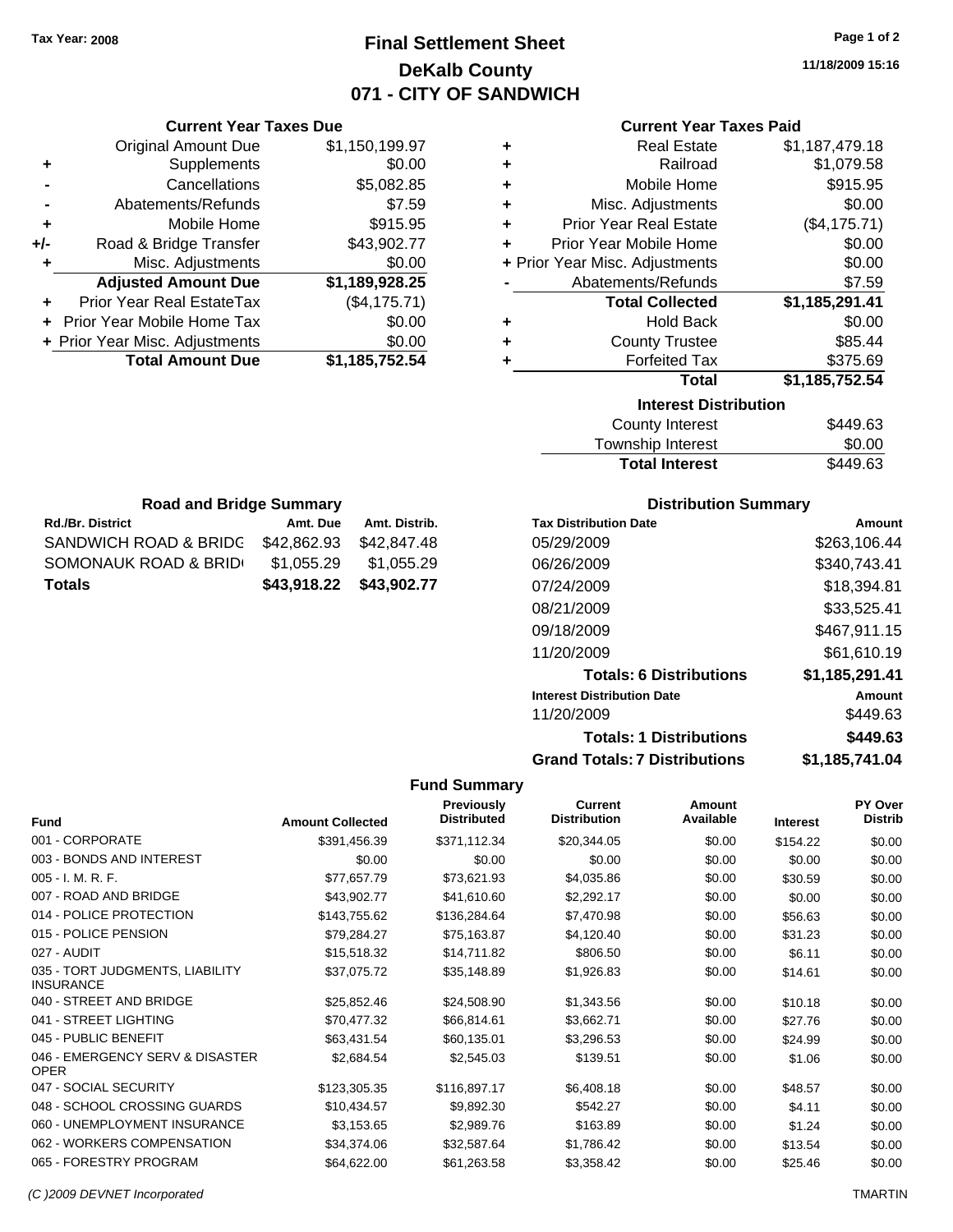| <b>Tax Year: 2008</b>              |                         | <b>Final Settlement Sheet</b>        |                                |                     |                 | Page 2 of 2               |
|------------------------------------|-------------------------|--------------------------------------|--------------------------------|---------------------|-----------------|---------------------------|
|                                    |                         | <b>DeKalb County</b>                 |                                |                     |                 | 11/18/2009 15:16          |
|                                    |                         | <b>Fund Summary</b>                  |                                |                     |                 |                           |
| <b>Fund</b>                        | <b>Amount Collected</b> | Previously<br><b>Distributed</b>     | Current<br><b>Distribution</b> | Amount<br>Available | <b>Interest</b> | PY Over<br><b>Distrib</b> |
| 109 - PRIOR YEAR ADJUSTMENT        | $$-1.694.96$            | $$-1,606.87$                         | $$-88.09$                      | \$0.00              | (S0.67)         | \$0.00                    |
| <b>Totals</b>                      | \$1,185,291.41          | \$1,123,681.22                       | \$61,610.19                    | \$0.00              | \$449.63        | \$0.00                    |
|                                    |                         | <b>Abatement Detail</b>              |                                |                     |                 |                           |
| Year Source<br><b>Account Type</b> |                         | <b>Amount Adjustment Description</b> |                                |                     |                 |                           |

# **Totals 1 entries** \$7.59

2008 RE - Real Estate RE Abatement **1999 ST Abatement** \$7.59 INTEREST ON 2008 PTAB RONALD STALLINGS by TBA

**PY Over Distrib**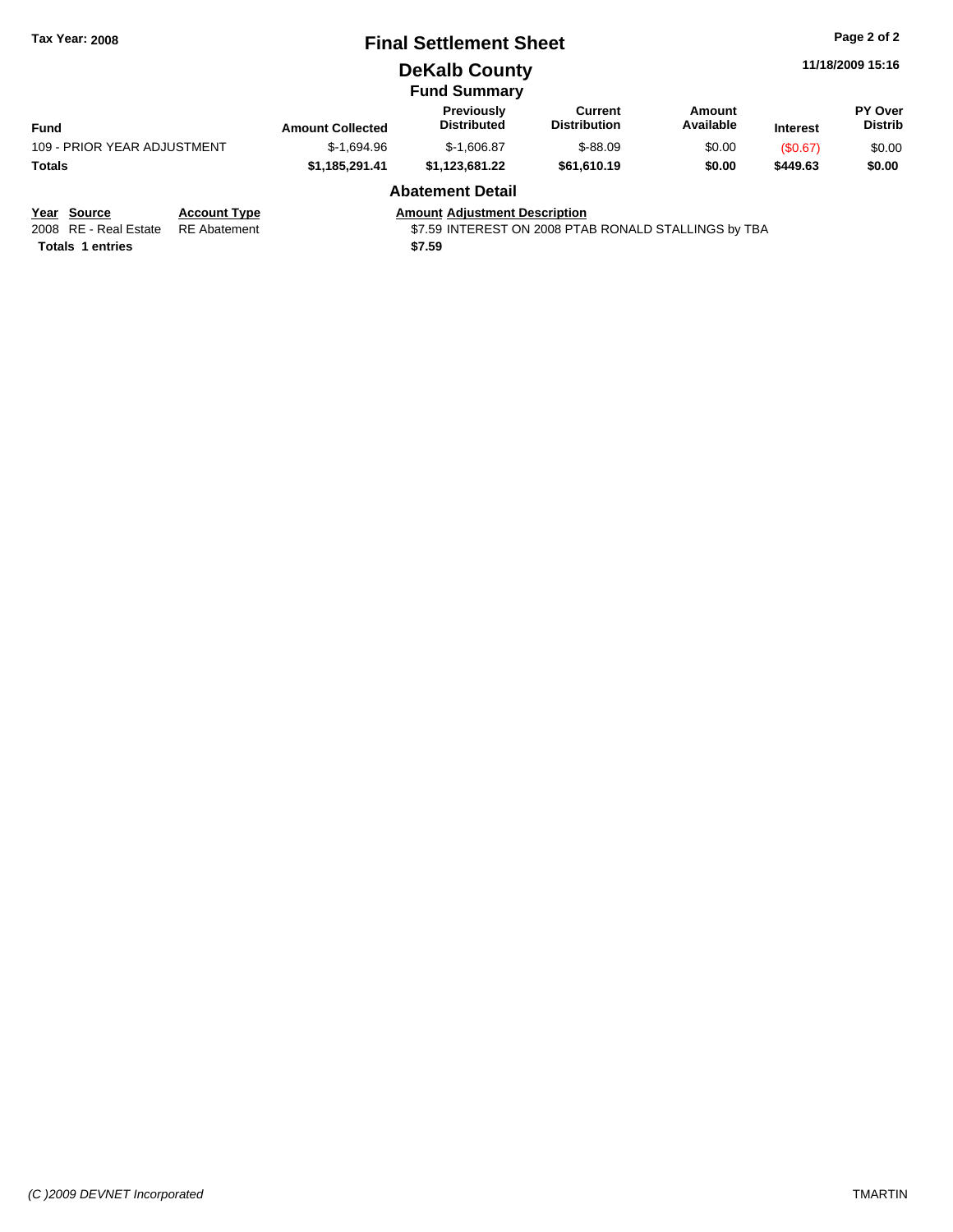### **Final Settlement Sheet Tax Year: 2008 Page 1 of 1 DeKalb County 072 - VILLAGE OF SHABBONA**

**11/18/2009 15:16**

### **Current Year Taxes Paid**

| ٠ | <b>Real Estate</b>             | \$95,545.27 |
|---|--------------------------------|-------------|
| ٠ | Railroad                       | \$671.92    |
| ٠ | Mobile Home                    | \$0.00      |
| ٠ | Misc. Adjustments              | \$57.26     |
| ÷ | <b>Prior Year Real Estate</b>  | \$0.00      |
| ÷ | Prior Year Mobile Home         | \$0.00      |
|   | + Prior Year Misc. Adjustments | \$0.00      |
|   | Abatements/Refunds             | \$0.00      |
|   | <b>Total Collected</b>         | \$96,274.45 |
| ٠ | <b>Hold Back</b>               | \$0.00      |
| ٠ | <b>County Trustee</b>          | \$63.51     |
| ٠ | <b>Forfeited Tax</b>           | \$0.00      |
|   | <b>Total</b>                   | \$96,337.96 |
|   | <b>Interest Distribution</b>   |             |
|   | <b>County Interest</b>         | \$36.52     |
|   | <b>Township Interest</b>       | \$0.00      |
|   | <b>Total Interest</b>          | \$36.52     |

|     | <b>Current Year Taxes Due</b>  |             |
|-----|--------------------------------|-------------|
|     | Original Amount Due            | \$82,681.16 |
| ٠   | Supplements                    | \$0.00      |
|     | Cancellations                  | \$28.78     |
|     | Abatements/Refunds             | \$0.00      |
| ٠   | Mobile Home                    | \$0.00      |
| +/- | Road & Bridge Transfer         | \$13,628.32 |
|     | Misc. Adjustments              | \$57.26     |
|     | <b>Adjusted Amount Due</b>     | \$96,337.96 |
|     | Prior Year Real EstateTax      | \$0.00      |
|     | Prior Year Mobile Home Tax     | \$0.00      |
|     | + Prior Year Misc. Adjustments | \$0.00      |
|     | <b>Total Amount Due</b>        | \$96,337.96 |
|     |                                |             |

| <b>Road and Bridge Summary</b> |                         |               |  |  |  |  |
|--------------------------------|-------------------------|---------------|--|--|--|--|
| <b>Rd./Br. District</b>        | Amt. Due                | Amt. Distrib. |  |  |  |  |
| SHABBONA ROAD & BRIDC          | \$13.639.26 \$13.628.32 |               |  |  |  |  |
| Totals                         | \$13,639,26 \$13,628,32 |               |  |  |  |  |

### **Distribution Summary**

| <b>Tax Distribution Date</b>         | Amount      |
|--------------------------------------|-------------|
| 05/29/2009                           | \$18,099.55 |
| 06/26/2009                           | \$29,416.24 |
| 07/24/2009                           | \$769.95    |
| 08/21/2009                           | \$2,737.54  |
| 09/18/2009                           | \$40,525.01 |
| 11/20/2009                           | \$4,726.16  |
| <b>Totals: 6 Distributions</b>       | \$96,274.45 |
| <b>Interest Distribution Date</b>    | Amount      |
| 11/20/2009                           | \$36.52     |
| <b>Totals: 1 Distributions</b>       | \$36.52     |
| <b>Grand Totals: 7 Distributions</b> | \$96.310.97 |

### **Fund Summary**

|                              |                         | <b>Previously</b>  | Current             | Amount    |                 | PY Over        |
|------------------------------|-------------------------|--------------------|---------------------|-----------|-----------------|----------------|
| <b>Fund</b>                  | <b>Amount Collected</b> | <b>Distributed</b> | <b>Distribution</b> | Available | <b>Interest</b> | <b>Distrib</b> |
| 001 - CORPORATE              | \$43.394.57             | \$41.257.14        | \$2.137.43          | \$0.00    | \$19.18         | \$0.00         |
| $005 - I. M. R. F.$          | \$1.340.11              | \$1,274.11         | \$66.00             | \$0.00    | \$0.59          | \$0.00         |
| 007 - ROAD AND BRIDGE        | \$13,628,32             | \$12,972.96        | \$655.36            | \$0.00    | \$0.00          | \$0.00         |
| 014 - POLICE PROTECTION      | \$25,320.22             | \$24,073.05        | \$1,247.17          | \$0.00    | \$11.19         | \$0.00         |
| 047 - SOCIAL SECURITY        | \$9,439.18              | \$8.974.24         | \$464.94            | \$0.00    | \$4.17          | \$0.00         |
| 060 - UNEMPLOYMENT INSURANCE | \$960.68                | \$913.36           | \$47.32             | \$0.00    | \$0.42          | \$0.00         |
| 062 - WORKERS COMPENSATION   | \$2.191.37              | \$2,083.43         | \$107.94            | \$0.00    | \$0.97          | \$0.00         |
| <b>Totals</b>                | \$96,274.45             | \$91,548.29        | \$4,726.16          | \$0.00    | \$36.52         | \$0.00         |

### **Miscellaneous Adjustment Detail**

**Year Source Account Type Amount Adjustment Description**

2008 RE - Real Estate Paymt In Lieu of Tax **\$57.26 Housing Authority-Hinckley Sunset View Apartments by TBA Totals \$57.26 1 entries**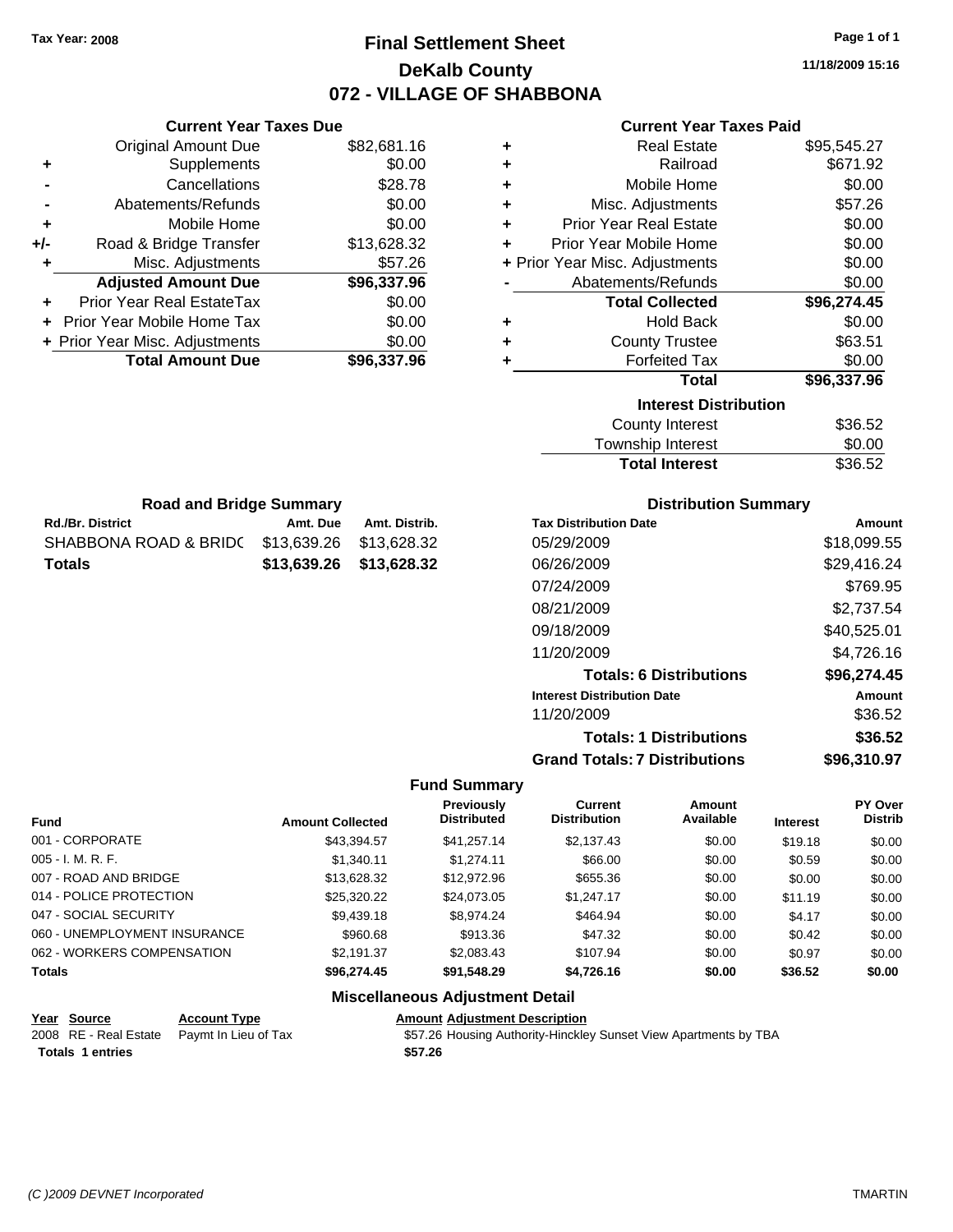### **Final Settlement Sheet Tax Year: 2008 Page 1 of 1 DeKalb County 073 - FLEWELLIN MEMORIAL LIBRARY**

**11/18/2009 15:16**

### **Current Year Taxes Paid**

|     | <b>Current Year Taxes Due</b>  |             |  |  |  |  |
|-----|--------------------------------|-------------|--|--|--|--|
|     | <b>Original Amount Due</b>     | \$21,850.88 |  |  |  |  |
| ٠   | Supplements                    | \$0.00      |  |  |  |  |
|     | Cancellations                  | \$7.61      |  |  |  |  |
|     | Abatements/Refunds             | \$0.00      |  |  |  |  |
| ٠   | Mobile Home                    | \$0.00      |  |  |  |  |
| +/- | Road & Bridge Transfer         | \$0.00      |  |  |  |  |
| ٠   | Misc. Adjustments              | \$15.13     |  |  |  |  |
|     | <b>Adjusted Amount Due</b>     | \$21,858.40 |  |  |  |  |
|     | Prior Year Real EstateTax      | \$0.00      |  |  |  |  |
|     | Prior Year Mobile Home Tax     | \$0.00      |  |  |  |  |
|     | + Prior Year Misc. Adjustments | \$0.00      |  |  |  |  |
|     | <b>Total Amount Due</b>        | \$21.858.40 |  |  |  |  |
|     |                                |             |  |  |  |  |

| ÷ | <b>Real Estate</b>             | \$21,648.91 |
|---|--------------------------------|-------------|
| ٠ | Railroad                       | \$177.58    |
| ÷ | Mobile Home                    | \$0.00      |
| ÷ | Misc. Adjustments              | \$15.13     |
| ٠ | <b>Prior Year Real Estate</b>  | \$0.00      |
| ÷ | Prior Year Mobile Home         | \$0.00      |
|   | + Prior Year Misc. Adjustments | \$0.00      |
|   | Abatements/Refunds             | \$0.00      |
|   | <b>Total Collected</b>         | \$21,841.62 |
| ٠ | Hold Back                      | \$0.00      |
| ÷ | <b>County Trustee</b>          | \$16.78     |
| ٠ | <b>Forfeited Tax</b>           | \$0.00      |
|   | Total                          | \$21,858.40 |
|   | <b>Interest Distribution</b>   |             |
|   | County Interest                | \$8.29      |
|   | <b>Township Interest</b>       | \$0.00      |
|   | <b>Total Interest</b>          | \$8.29      |

### **Distribution Summary**

| <b>Tax Distribution Date</b>         | Amount      |
|--------------------------------------|-------------|
| 05/29/2009                           | \$4.102.17  |
| 06/26/2009                           | \$6,655.11  |
| 07/24/2009                           | \$172.83    |
| 08/21/2009                           | \$603.47    |
| 09/18/2009                           | \$9,232.21  |
| 11/20/2009                           | \$1.075.83  |
| <b>Totals: 6 Distributions</b>       | \$21,841.62 |
| <b>Interest Distribution Date</b>    | Amount      |
| 11/20/2009                           | \$8.29      |
| <b>Totals: 1 Distributions</b>       | \$8.29      |
| <b>Grand Totals: 7 Distributions</b> | \$21.849.91 |
|                                      |             |

#### **Fund Summary**

| Fund            | <b>Amount Collected</b> | <b>Previously</b><br><b>Distributed</b> | Current<br><b>Distribution</b> | Amount<br>Available | <b>Interest</b> | <b>PY Over</b><br><b>Distrib</b> |
|-----------------|-------------------------|-----------------------------------------|--------------------------------|---------------------|-----------------|----------------------------------|
| 001 - CORPORATE | \$21.841.62             | \$20.765.79                             | \$1,075.83                     | \$0.00              | \$8.29          | \$0.00                           |
| Totals          | \$21.841.62             | \$20.765.79                             | \$1,075.83                     | \$0.00              | \$8.29          | \$0.00                           |

### **Miscellaneous Adjustment Detail**

| Year Source             | <b>Account Type</b>                        | Amount  |
|-------------------------|--------------------------------------------|---------|
|                         | 2008 RE - Real Estate Paymt In Lieu of Tax | \$15.13 |
| <b>Totals 1 entries</b> |                                            | \$15.13 |

**Properties Amount Adjustment Description** 

2008 nt In Lieu of Tax **Castel Act Act Act State \$15.13 Housing Authority-Hinckley Sunset View Apartments by TBA**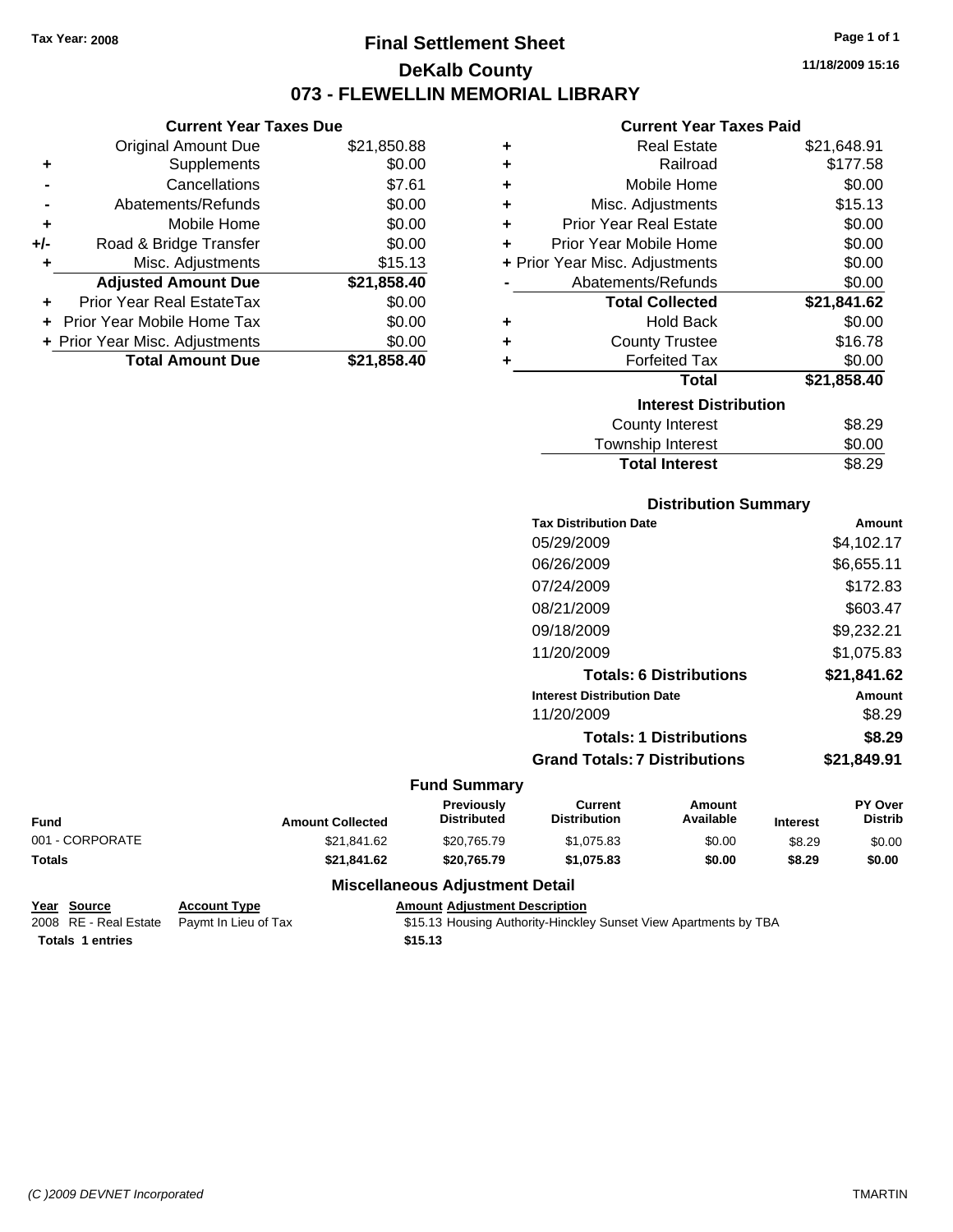### **Final Settlement Sheet Tax Year: 2008 Page 1 of 1 DeKalb County 074 - VILLAGE OF SOMONAUK**

**11/18/2009 15:16**

### **Current Year Taxes Paid**

| ٠ | <b>Real Estate</b>             | \$394,454.00 |
|---|--------------------------------|--------------|
| ٠ | Railroad                       | \$1,218.64   |
| ÷ | Mobile Home                    | \$0.00       |
| ٠ | Misc. Adjustments              | \$0.00       |
| ٠ | <b>Prior Year Real Estate</b>  | \$0.00       |
| ÷ | Prior Year Mobile Home         | \$0.00       |
|   | + Prior Year Misc. Adjustments | \$0.00       |
|   | Abatements/Refunds             | \$0.00       |
|   | <b>Total Collected</b>         | \$395,672.64 |
| ٠ | <b>Hold Back</b>               | \$0.00       |
| ٠ | <b>County Trustee</b>          | \$0.00       |
| ٠ | <b>Forfeited Tax</b>           | \$0.00       |
|   | Total                          | \$395,672.64 |
|   | <b>Interest Distribution</b>   |              |
|   | <b>County Interest</b>         | \$150.09     |
|   |                                |              |

| <b>Total Interest</b> | \$150.09 |
|-----------------------|----------|
| Township Interest     | \$0.00   |
| County Interest       | \$150.09 |

| <b>Road and Bridge Summary</b> |                         |               |  |  |
|--------------------------------|-------------------------|---------------|--|--|
| <b>Rd./Br. District</b>        | Amt. Due                | Amt. Distrib. |  |  |
| SOMONAUK ROAD & BRID           | \$51.623.99             | \$51.623.99   |  |  |
| Totals                         | \$51.623.99 \$51.623.99 |               |  |  |

**Current Year Taxes Due** Original Amount Due \$344,693.09

**Adjusted Amount Due \$395,672.64**

**+** Supplements \$23.05 **-** Cancellations \$667.49 **-** Abatements/Refunds \$0.00 **+** Mobile Home \$0.00 **+/-** Road & Bridge Transfer \$51,623.99 **+** Misc. Adjustments \$0.00

**+** Prior Year Real EstateTax \$0.00 **+** Prior Year Mobile Home Tax \$0.00 **+ Prior Year Misc. Adjustments \$0.00<br>Total Amount Due \$395,672.64** 

**Total Amount Due** 

### **Distribution Summary**

| <b>Tax Distribution Date</b>         | Amount       |
|--------------------------------------|--------------|
| 05/29/2009                           | \$92.136.49  |
| 06/26/2009                           | \$107,011.62 |
| 07/24/2009                           | \$5,814.58   |
| 08/21/2009                           | \$12,215.94  |
| 09/18/2009                           | \$151,380.19 |
| 11/20/2009                           | \$27,113.82  |
| <b>Totals: 6 Distributions</b>       | \$395,672.64 |
| <b>Interest Distribution Date</b>    | Amount       |
| 11/20/2009                           | \$150.09     |
| <b>Totals: 1 Distributions</b>       | \$150.09     |
| <b>Grand Totals: 7 Distributions</b> | \$395,822.73 |

|                                         |                         | Previously         | Current             | Amount    |                 | PY Over        |
|-----------------------------------------|-------------------------|--------------------|---------------------|-----------|-----------------|----------------|
| <b>Fund</b>                             | <b>Amount Collected</b> | <b>Distributed</b> | <b>Distribution</b> | Available | <b>Interest</b> | <b>Distrib</b> |
| 001 - CORPORATE                         | \$90.396.71             | \$84.091.41        | \$6,305.30          | \$0.00    | \$39.43         | \$0.00         |
| 003 - BONDS AND INTEREST                | \$126,650.50            | \$117,816,41       | \$8,834.09          | \$0.00    | \$55.25         | \$0.00         |
| 007 - ROAD AND BRIDGE                   | \$51.623.99             | \$48,508.12        | \$3.115.87          | \$0.00    | \$0.00          | \$0.00         |
| 014 - POLICE PROTECTION                 | \$23,813,33             | \$22.152.29        | \$1.661.04          | \$0.00    | \$10.39         | \$0.00         |
| 025 - GARBAGE DISPOSAL                  | \$14,552.91             | \$13.537.84        | \$1.015.07          | \$0.00    | \$6.35          | \$0.00         |
| 027 - AUDIT                             | \$19,405.03             | \$18.051.52        | \$1,353.51          | \$0.00    | \$8.47          | \$0.00         |
| 035 - TORT JUDGEMENTS/LIABILITY<br>INS. | \$37,922.08             | \$35,276.94        | \$2,645.14          | \$0.00    | \$16.54         | \$0.00         |
| 047 - SOCIAL SECURITY                   | \$31,308.09             | \$29.124.29        | \$2,183.80          | \$0.00    | \$13.66         | \$0.00         |
| 109 - PRIOR YEAR ADJUSTMENT             | \$0.00                  | \$0.00             | \$0.00              | \$0.00    | \$0.00          | \$0.00         |
| <b>Totals</b>                           | \$395.672.64            | \$368,558.82       | \$27,113.82         | \$0.00    | \$150.09        | \$0.00         |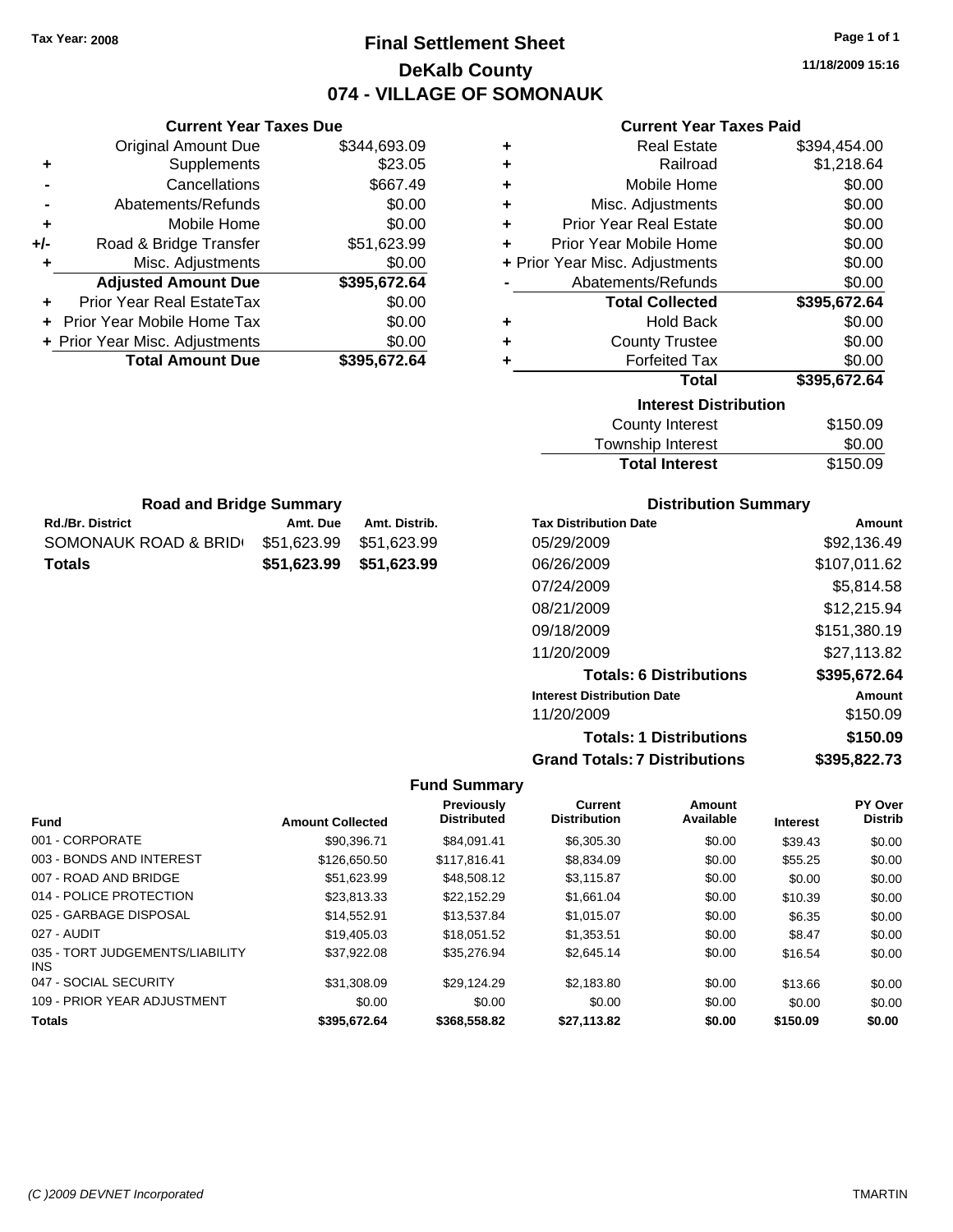### **Final Settlement Sheet Tax Year: 2008 Page 1 of 1 DeKalb County 075 - SOMONAUK LIBRARY**

### **Current Year Taxes Due**

|     | <b>Original Amount Due</b>     | \$140,582.12 |
|-----|--------------------------------|--------------|
| ٠   | Supplements                    | \$7.19       |
|     | Cancellations                  | \$208.17     |
|     | Abatements/Refunds             | \$0.00       |
| ٠   | Mobile Home                    | \$2.52       |
| +/- | Road & Bridge Transfer         | \$0.00       |
| ٠   | Misc. Adjustments              | \$0.00       |
|     | <b>Adjusted Amount Due</b>     | \$140,383.66 |
|     | Prior Year Real EstateTax      | \$0.00       |
|     | Prior Year Mobile Home Tax     | \$0.00       |
|     | + Prior Year Misc. Adjustments | \$0.00       |
|     | <b>Total Amount Due</b>        | \$140,383.66 |

### **Current Year Taxes Paid**

| ٠ | <b>Real Estate</b>             | \$139,820.80 |
|---|--------------------------------|--------------|
| ÷ | Railroad                       | \$560.34     |
| ٠ | Mobile Home                    | \$2.52       |
| ٠ | Misc. Adjustments              | \$0.00       |
| ÷ | <b>Prior Year Real Estate</b>  | \$0.00       |
| ٠ | Prior Year Mobile Home         | \$0.00       |
|   | + Prior Year Misc. Adjustments | \$0.00       |
|   | Abatements/Refunds             | \$0.00       |
|   | <b>Total Collected</b>         | \$140,383.66 |
| ٠ | <b>Hold Back</b>               | \$0.00       |
| ٠ | <b>County Trustee</b>          | \$0.00       |
| ٠ | <b>Forfeited Tax</b>           | \$0.00       |
|   | Total                          | \$140,383.66 |
|   | <b>Interest Distribution</b>   |              |
|   | <b>County Interest</b>         | \$53.25      |
|   | Tauraahin Intornat             | ሮስ ሰሰ        |

### Township Interest \$0.00 **Total Interest**

### **Distribution Summary**

| <b>Tax Distribution Date</b>         | Amount       |
|--------------------------------------|--------------|
| 05/29/2009                           | \$31,114.26  |
| 06/26/2009                           | \$40,452.86  |
| 07/24/2009                           | \$1,643.37   |
| 08/21/2009                           | \$3,785.90   |
| 09/18/2009                           | \$54,793.38  |
| 11/20/2009                           | \$8,593.89   |
| <b>Totals: 6 Distributions</b>       | \$140,383.66 |
| <b>Interest Distribution Date</b>    | Amount       |
| 11/20/2009                           | \$53.25      |
| <b>Totals: 1 Distributions</b>       | \$53.25      |
| <b>Grand Totals: 7 Distributions</b> | \$140,436.91 |

|                                        |                         | <b>Previously</b>  | <b>Current</b>      | Amount    |                 | <b>PY Over</b> |
|----------------------------------------|-------------------------|--------------------|---------------------|-----------|-----------------|----------------|
| <b>Fund</b>                            | <b>Amount Collected</b> | <b>Distributed</b> | <b>Distribution</b> | Available | <b>Interest</b> | <b>Distrib</b> |
| 001 - CORPORATE                        | \$73,259.06             | \$68,774.38        | \$4,484.68          | \$0.00    | \$27.78         | \$0.00         |
| 003 - BONDS AND INTEREST               | \$51,330.02             | \$48.187.74        | \$3,142.28          | \$0.00    | \$19.47         | \$0.00         |
| 004 - OPERATIONS & MAINTENANCE         | \$9,767.90              | \$9,169.93         | \$597.97            | \$0.00    | \$3.71          | \$0.00         |
| $005 - I. M. R. F.$                    | \$1,626.34              | \$1,526,78         | \$99.56             | \$0.00    | \$0.62          | \$0.00         |
| 027 - AUDIT                            | \$576.28                | \$541.00           | \$35.28             | \$0.00    | \$0.22          | \$0.00         |
| 035 - TORT JUDGEMENTS/LIABILITY<br>INS | \$2,295.42              | \$2.154.89         | \$140.53            | \$0.00    | \$0.87          | \$0.00         |
| 047 - SOCIAL SECURITY                  | \$1,528,64              | \$1,435.05         | \$93.59             | \$0.00    | \$0.58          | \$0.00         |
| <b>Totals</b>                          | \$140,383.66            | \$131.789.77       | \$8,593.89          | \$0.00    | \$53.25         | \$0.00         |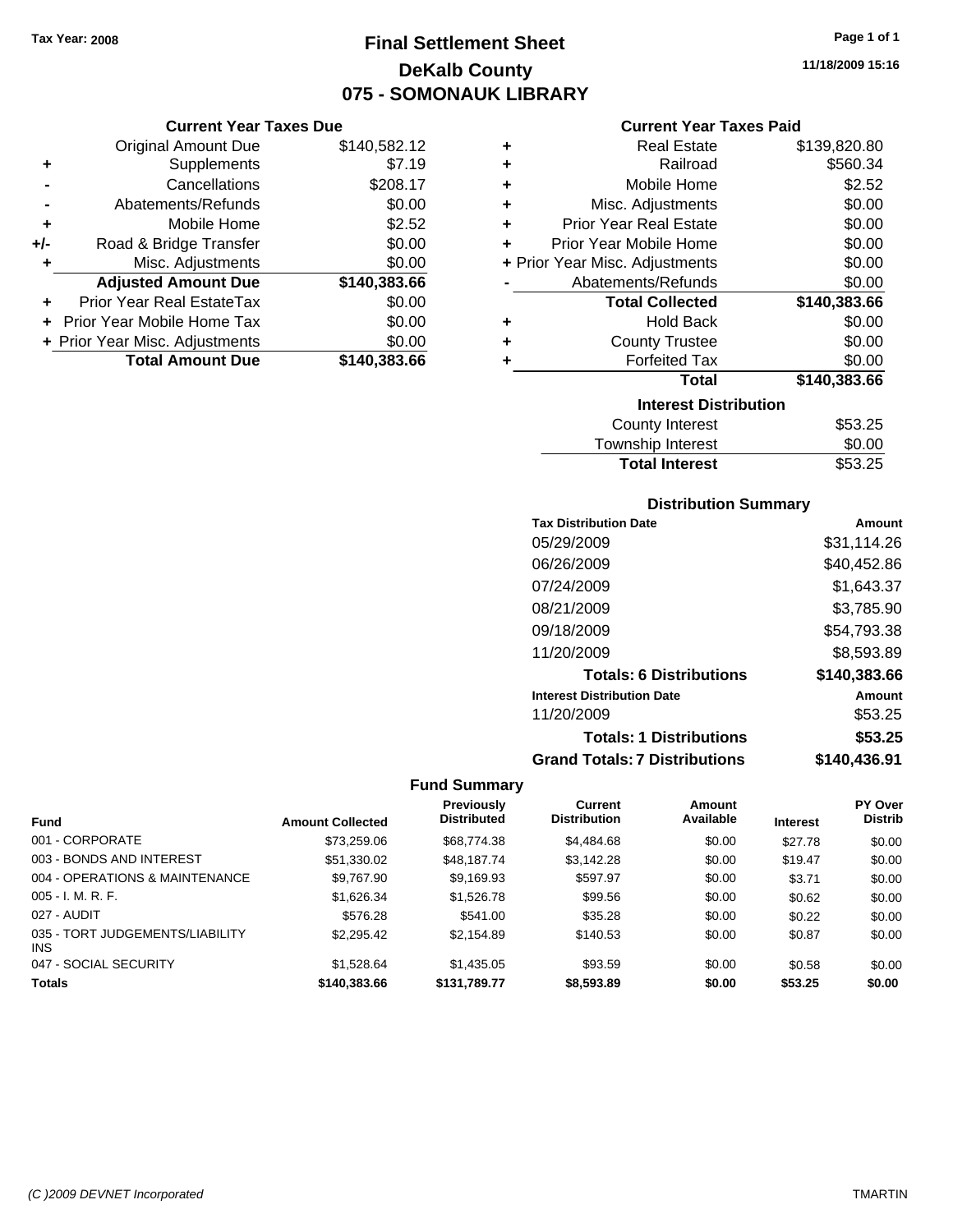### **Final Settlement Sheet Tax Year: 2008 Page 1 of 2 DeKalb County 076 - CITY OF SYCAMORE**

**11/18/2009 15:16**

|  | <b>Current Year Taxes Paid</b> |  |  |  |
|--|--------------------------------|--|--|--|
|--|--------------------------------|--|--|--|

| ٠ | <b>Real Estate</b>             | \$2,606,464.11 |  |  |  |
|---|--------------------------------|----------------|--|--|--|
| ٠ | Railroad                       | \$0.00         |  |  |  |
| ٠ | Mobile Home                    | \$1,231.51     |  |  |  |
| ÷ | Misc. Adjustments              | \$1,222.56     |  |  |  |
| ÷ | <b>Prior Year Real Estate</b>  | \$375.06       |  |  |  |
| ٠ | Prior Year Mobile Home         | \$0.00         |  |  |  |
|   | + Prior Year Misc. Adjustments | \$0.00         |  |  |  |
|   | Abatements/Refunds             | \$7.48         |  |  |  |
|   | <b>Total Collected</b>         | \$2,609,285.76 |  |  |  |
| ٠ | <b>Hold Back</b>               | \$0.00         |  |  |  |
| ٠ | <b>County Trustee</b>          | \$69.55        |  |  |  |
| ٠ | <b>Forfeited Tax</b>           | \$0.00         |  |  |  |
|   | Total                          | \$2,609,355.31 |  |  |  |
|   | <b>Interest Distribution</b>   |                |  |  |  |
|   | <b>County Interest</b>         | \$989.80       |  |  |  |

| <b>Total Interest</b>  | \$989.80 |
|------------------------|----------|
| Township Interest      | \$0.00   |
| <b>County Interest</b> | \$989.80 |

| <b>Road and Bridge Summary</b>   |                         |               |  |  |  |
|----------------------------------|-------------------------|---------------|--|--|--|
| Rd./Br. District                 | Amt. Due                | Amt. Distrib. |  |  |  |
| <b>CORTLAND ROAD &amp; BRIDC</b> | \$13,271.55             | \$13,267.98   |  |  |  |
| DEKALB ROAD & BRIDGE             | \$21,251.73 \$21,192.03 |               |  |  |  |
| SYCAMORE ROAD & BRID(            | \$29,836.08             | \$29,835.66   |  |  |  |
| <b>Totals</b>                    | \$64,359.36             | \$64,295.67   |  |  |  |

**Current Year Taxes Due** Original Amount Due \$2,549,934.00

**Adjusted Amount Due \$2,608,980.25**

**Total Amount Due \$2,609,355.31**

**+** Supplements \$1,056.61 **-** Cancellations \$8,776.01 **-** Abatements/Refunds \$7.48 **+** Mobile Home \$1,254.90 **+/-** Road & Bridge Transfer \$64,295.67 **+** Misc. Adjustments \$1,222.56

**+** Prior Year Real EstateTax \$375.06 **+** Prior Year Mobile Home Tax \$0.00 **+ Prior Year Misc. Adjustments**  $$0.00$ 

### **Distribution Summary**

| <b>Tax Distribution Date</b>         | Amount         |
|--------------------------------------|----------------|
| 05/29/2009                           | \$573.366.07   |
| 06/26/2009                           | \$719,650.22   |
| 07/24/2009                           | \$22,935.27    |
| 08/21/2009                           | \$66,326.97    |
| 09/18/2009                           | \$1,087,055.73 |
| 11/20/2009                           | \$139,951.50   |
| <b>Totals: 6 Distributions</b>       | \$2,609,285.76 |
| <b>Interest Distribution Date</b>    | Amount         |
| 11/20/2009                           | \$989.80       |
| <b>Totals: 1 Distributions</b>       | \$989.80       |
| <b>Grand Totals: 7 Distributions</b> | \$2,610,275.56 |

### **Fund Summary**

| <b>Fund</b>                  | <b>Amount Collected</b> | Previously<br><b>Distributed</b> | <b>Current</b><br><b>Distribution</b> | Amount<br>Available | <b>Interest</b> | <b>PY Over</b><br><b>Distrib</b> |
|------------------------------|-------------------------|----------------------------------|---------------------------------------|---------------------|-----------------|----------------------------------|
|                              |                         |                                  |                                       |                     |                 |                                  |
| 001 - CORPORATE              | \$1,409,906.69          | \$1.333,984.99                   | \$75.921.70                           | \$0.00              | \$548.35        | \$0.00                           |
| 003 - BONDS AND INTEREST     | \$156,287.84            | \$147.871.92                     | \$8,415.92                            | \$0.00              | \$60.78         | \$0.00                           |
| $005 - I. M. R. F.$          | \$144.038.81            | \$136,282.50                     | \$7.756.31                            | \$0.00              | \$56.02         | \$0.00                           |
| 007 - ROAD AND BRIDGE        | \$64,295.67             | \$61.388.71                      | \$2,906.96                            | \$0.00              | \$0.00          | \$0.00                           |
| 013 - FIREFIGHTER'S PENSION  | \$380,740.70            | \$360,238,28                     | \$20,502.42                           | \$0.00              | \$148.08        | \$0.00                           |
| 015 - POLICE PENSION         | \$267.722.78            | \$253.306.24                     | \$14,416.54                           | \$0.00              | \$104.12        | \$0.00                           |
| 047 - SOCIAL SECURITY        | \$90.591.47             | \$85,713,23                      | \$4,878.24                            | \$0.00              | \$35.23         | \$0.00                           |
| 048 - SCHOOL CROSSING GUARDS | \$20,003.62             | \$18,926.47                      | \$1,077.15                            | \$0.00              | \$7.78          | \$0.00                           |
| 143 - MEDICARE               | \$75,698.18             | \$71.621.92                      | \$4,076.26                            | \$0.00              | \$29.44         | \$0.00                           |
| <b>Totals</b>                | \$2,609,285.76          | \$2,469,334.26                   | \$139,951.50                          | \$0.00              | \$989.80        | \$0.00                           |

| Year Source             | <b>Account Type</b>                        | <b>Amount Adjustment Description</b> |
|-------------------------|--------------------------------------------|--------------------------------------|
|                         | 2008 RE - Real Estate Paymt In Lieu of Tax | \$611.28 HOUSING AUTHORITY by TBA    |
|                         | 2008 RE - Real Estate Paymt In Lieu of Tax | \$611.28 HOUSING AUTHORITY by TBA    |
| <b>Totals 2 entries</b> |                                            | \$1.222.56                           |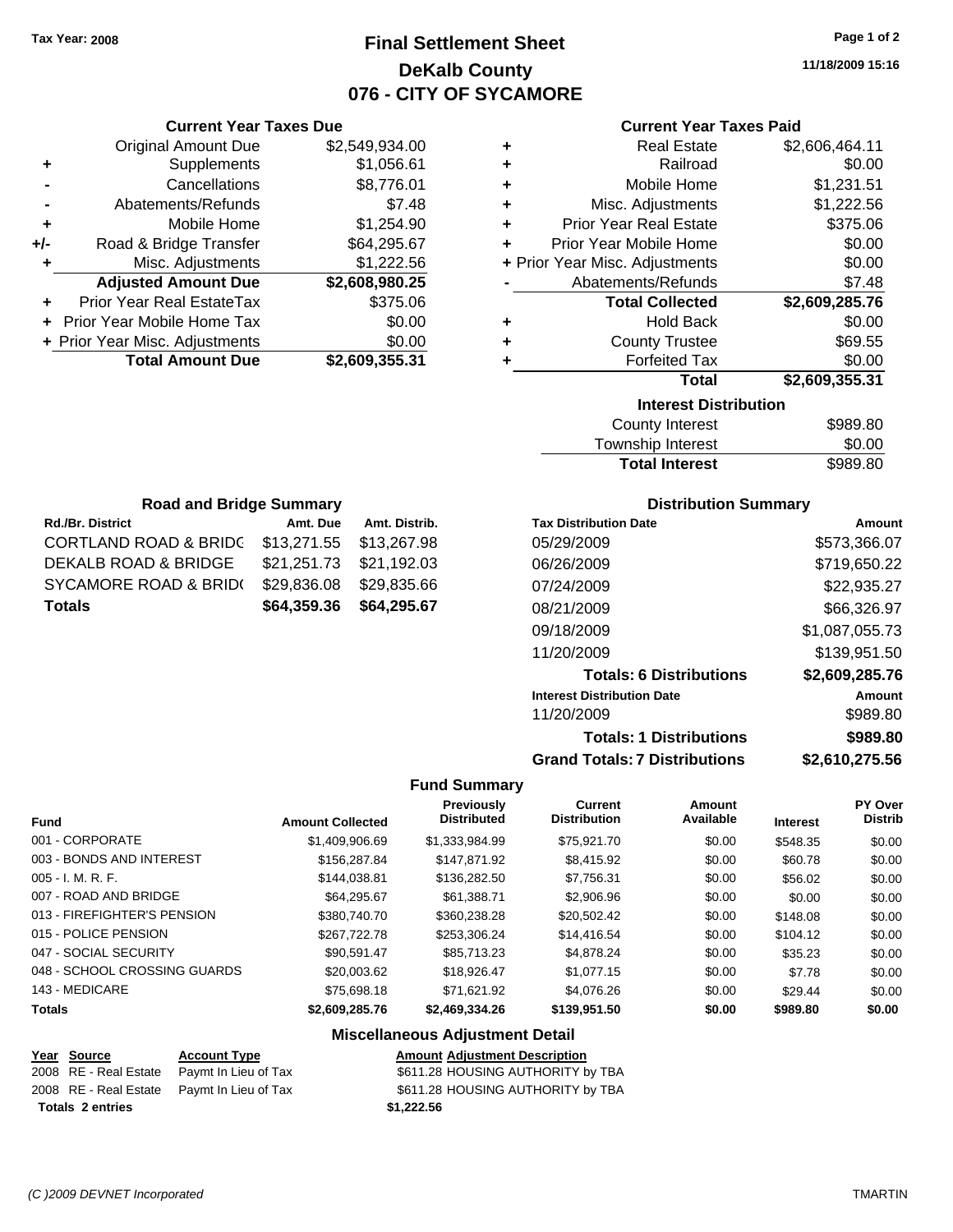### **Final Settlement Sheet Tax Year: 2008 Page 2 of 2 DeKalb County Abatement Detail**

**11/18/2009 15:16**

**Totals \$7.48 1 entries**

**Year Source Account Type Amount Adjustment Description**<br>2008 RE - Real Estate RE Abatement **Adjustment** \$7.48 Interest on 2006 PTAB-Sy \$7.48 Interest on 2006 PTAB-Sycamore Meadows Apts. by TBA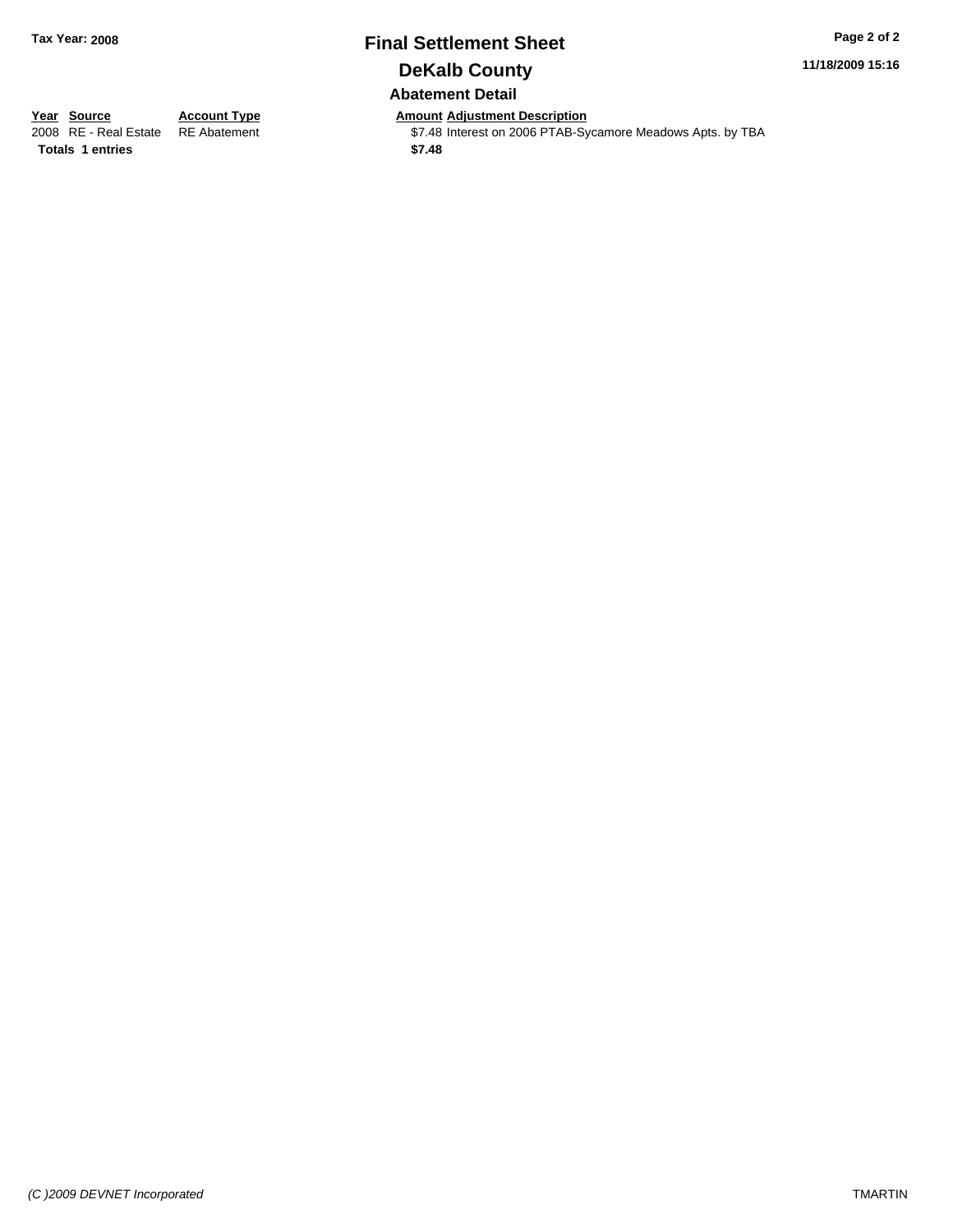### **Final Settlement Sheet Tax Year: 2008 Page 1 of 1 DeKalb County 077 - SYCAMORE LIBRARY**

#### **Current Year Taxes Due**

|       | <b>Original Amount Due</b>        | \$814,571.89 |
|-------|-----------------------------------|--------------|
| ٠     | Supplements                       | \$337.53     |
|       | Cancellations                     | \$2,803.51   |
|       | Abatements/Refunds                | \$2.39       |
| ÷     | Mobile Home                       | \$400.87     |
| $+/-$ | Road & Bridge Transfer            | \$0.00       |
| ٠     | Misc. Adjustments                 | \$390.56     |
|       | <b>Adjusted Amount Due</b>        | \$812,894.95 |
|       | <b>Prior Year Real EstateTax</b>  | \$118.11     |
|       | <b>Prior Year Mobile Home Tax</b> | \$0.00       |
|       | + Prior Year Misc. Adjustments    | \$0.00       |
|       | <b>Total Amount Due</b>           | \$813,013.06 |

#### **Current Year Taxes Paid**

| ٠ | <b>Real Estate</b>             | \$812,091.18 |
|---|--------------------------------|--------------|
| ÷ | Railroad                       | \$0.00       |
| ٠ | Mobile Home                    | \$393.40     |
| ÷ | Misc. Adjustments              | \$390.56     |
| ÷ | <b>Prior Year Real Estate</b>  | \$118.11     |
| ٠ | Prior Year Mobile Home         | \$0.00       |
|   | + Prior Year Misc. Adjustments | \$0.00       |
|   | Abatements/Refunds             | \$2.39       |
|   | <b>Total Collected</b>         | \$812,990.86 |
| ٠ | <b>Hold Back</b>               | \$0.00       |
| ٠ | <b>County Trustee</b>          | \$22.20      |
| ٠ | <b>Forfeited Tax</b>           | \$0.00       |
|   | <b>Total</b>                   | \$813,013.06 |
|   | <b>Interest Distribution</b>   |              |
|   | <b>County Interest</b>         | \$308.40     |
|   | <b>Townehin Interact</b>       | ደስ ሰስ        |

### Township Interest **\$0.00**<br>Total Interest \$308.40 **Total Interest**

#### **Distribution Summary**

| Amount       |
|--------------|
| \$178,608.74 |
| \$224,192.63 |
| \$7.148.00   |
| \$20,578.40  |
| \$338,689.24 |
| \$43.773.85  |
| \$812,990.86 |
| Amount       |
| \$308.40     |
| \$308.40     |
| \$813,299.26 |
|              |

#### **Fund Summary**

| Fund                                     | <b>Amount Collected</b> | <b>Previously</b><br><b>Distributed</b> | Current<br><b>Distribution</b> | Amount<br>Available | <b>Interest</b> | <b>PY Over</b><br><b>Distrib</b> |
|------------------------------------------|-------------------------|-----------------------------------------|--------------------------------|---------------------|-----------------|----------------------------------|
| 005 - I. M. R. F.                        | \$34.941.53             | \$33,060.22                             | \$1.881.31                     | \$0.00              | \$13.26         | \$0.00                           |
| 016 - LIBRARY (township, municipalities) | \$739,891.60            | \$700,053.61                            | \$39,837.99                    | \$0.00              | \$280.67        | \$0.00                           |
| 027 - AUDIT                              | \$2.511.33              | \$2,376.10                              | \$135.23                       | \$0.00              | \$0.95          | \$0.00                           |
| 047 - SOCIAL SECURITY                    | \$35,646.40             | \$33,727.08                             | \$1,919.32                     | \$0.00              | \$13.52         | \$0.00                           |
| Totals                                   | \$812,990.86            | \$769,217.01                            | \$43,773.85                    | \$0.00              | \$308.40        | \$0.00                           |

#### **Miscellaneous Adjustment Detail**

| Year Source             | <b>Account Type</b>                        | <b>Amount Adiustment Description</b> |
|-------------------------|--------------------------------------------|--------------------------------------|
| 2008 RE - Real Estate   | Paymt In Lieu of Tax                       | \$195.28 HOUSING AUTHORITY by TBA    |
|                         | 2008 RE - Real Estate Paymt In Lieu of Tax | \$195.28 HOUSING AUTHORITY by TBA    |
| <b>Totals 2 entries</b> |                                            | \$390.56                             |
|                         |                                            |                                      |

#### **Abatement Detail**

| Year Source                        | <b>Account Type</b> | <b>Amount Adiustment Description</b>                       |
|------------------------------------|---------------------|------------------------------------------------------------|
| 2008 RE - Real Estate RE Abatement |                     | \$2.39 Interest on 2006 PTAB-Sycamore Meadows Apts. by TBA |
| <b>Totals 1 entries</b>            |                     | \$2.39                                                     |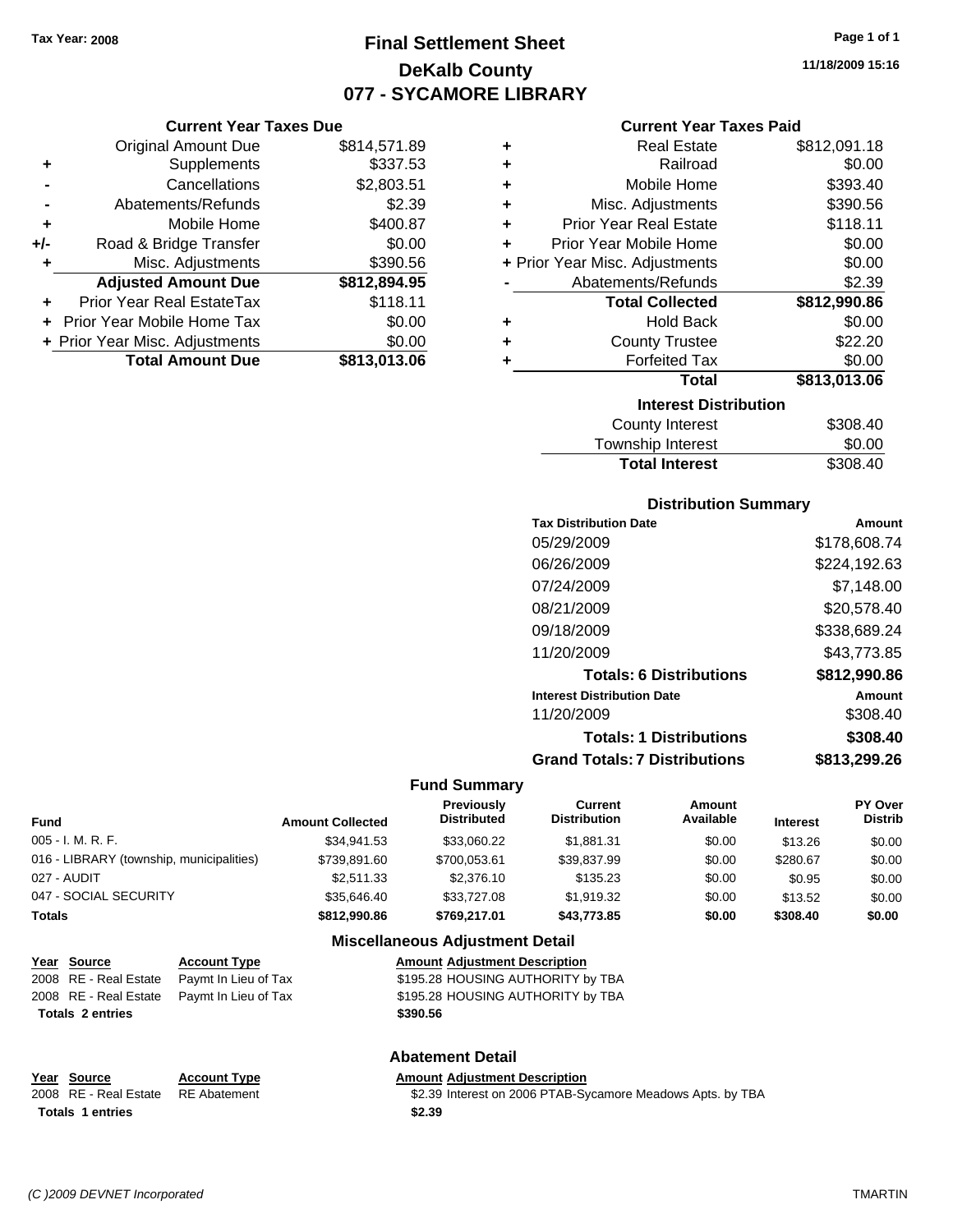**Current Year Taxes Due**

Rd./Br. District **Amt. Due** Amt. Distrib. **Road and Bridge Summary**

CLINTON ROAD & BRIDGE \$39,628.93 \$39,623.00 **Totals \$39,628.93 \$39,623.00**

### **Final Settlement Sheet Tax Year: 2008 Page 1 of 1 DeKalb County 078 - VILLAGE OF WATERMAN**

**11/18/2009 15:16**

#### **Current Year Taxes Paid**

|       | <b>Original Amount Due</b>     | \$151,766.30 | ٠ | <b>Real Estate</b>             | \$190,719.30 |
|-------|--------------------------------|--------------|---|--------------------------------|--------------|
| ٠     | <b>Supplements</b>             | \$0.00       | ٠ | Railroad                       | \$425.52     |
|       | Cancellations                  | \$210.75     | ٠ | Mobile Home                    | \$58.01      |
|       | Abatements/Refunds             | \$0.00       | ٠ | Misc. Adjustments              | \$0.00       |
| ٠     | Mobile Home                    | \$58.01      | ٠ | <b>Prior Year Real Estate</b>  | \$0.00       |
| $+/-$ | Road & Bridge Transfer         | \$39,623.00  | ٠ | Prior Year Mobile Home         | \$0.00       |
| ٠     | Misc. Adjustments              | \$0.00       |   | + Prior Year Misc. Adjustments | \$0.00       |
|       | <b>Adjusted Amount Due</b>     | \$191,236.56 |   | Abatements/Refunds             | \$0.00       |
| ٠     | Prior Year Real EstateTax      | \$0.00       |   | <b>Total Collected</b>         | \$191,202.83 |
|       | Prior Year Mobile Home Tax     | \$0.00       | ٠ | <b>Hold Back</b>               | \$0.00       |
|       | + Prior Year Misc. Adjustments | \$0.00       | ٠ | <b>County Trustee</b>          | \$33.73      |
|       | <b>Total Amount Due</b>        | \$191,236.56 |   | <b>Forfeited Tax</b>           | \$0.00       |
|       |                                |              |   | <b>Total</b>                   | \$191,236.56 |
|       |                                |              |   | <b>Interest Distribution</b>   |              |
|       |                                |              |   | <b>County Interest</b>         | \$72.53      |
|       |                                |              |   |                                |              |

| <b>Total Interest</b>   | \$72.53       |
|-------------------------|---------------|
| Township Interest       | \$0.00        |
| <b>OVATILY THIGHTON</b> | <b>UIL.JU</b> |

| <b>Distribution Summary</b> |  |
|-----------------------------|--|
|-----------------------------|--|

| <b>Tax Distribution Date</b>         | Amount       |
|--------------------------------------|--------------|
| 05/29/2009                           | \$45,083.16  |
| 06/26/2009                           | \$50,933.55  |
| 07/24/2009                           | \$2,062.08   |
| 08/21/2009                           | \$3,337.20   |
| 09/18/2009                           | \$78,372.15  |
| 11/20/2009                           | \$11.414.69  |
| <b>Totals: 6 Distributions</b>       | \$191,202.83 |
| <b>Interest Distribution Date</b>    | Amount       |
| 11/20/2009                           | \$72.53      |
| <b>Totals: 1 Distributions</b>       | \$72.53      |
| <b>Grand Totals: 7 Distributions</b> | \$191.275.36 |

|                                         |                         | <b>Previously</b>  | Current             | Amount    |                 | PY Over        |
|-----------------------------------------|-------------------------|--------------------|---------------------|-----------|-----------------|----------------|
| <b>Fund</b>                             | <b>Amount Collected</b> | <b>Distributed</b> | <b>Distribution</b> | Available | <b>Interest</b> | <b>Distrib</b> |
| 001 - CORPORATE                         | \$84,131,79             | \$78,934.53        | \$5,197.26          | \$0.00    | \$40.26         | \$0.00         |
| 007 - ROAD AND BRIDGE                   | \$39,623.00             | \$37.572.24        | \$2,050.76          | \$0.00    | \$0.00          | \$0.00         |
| 014 - POLICE PROTECTION                 | \$24,917.61             | \$23,378.29        | \$1,539.32          | \$0.00    | \$11.92         | \$0.00         |
| 027 - AUDIT                             | \$12,691.03             | \$11,907.02        | \$784.01            | \$0.00    | \$6.07          | \$0.00         |
| 035 - TORT JUDGEMENTS/LIABILITY<br>INS. | \$27,023.95             | \$25.354.54        | \$1,669.41          | \$0.00    | \$12.93         | \$0.00         |
| 047 - SOCIAL SECURITY                   | \$2,460.90              | \$2,308.87         | \$152.03            | \$0.00    | \$1.18          | \$0.00         |
| 073 - CHLORINATION OF SEWAGE            | \$354.55                | \$332.65           | \$21.90             | \$0.00    | \$0.17          | \$0.00         |
| <b>Totals</b>                           | \$191,202.83            | \$179,788,14       | \$11,414.69         | \$0.00    | \$72.53         | \$0.00         |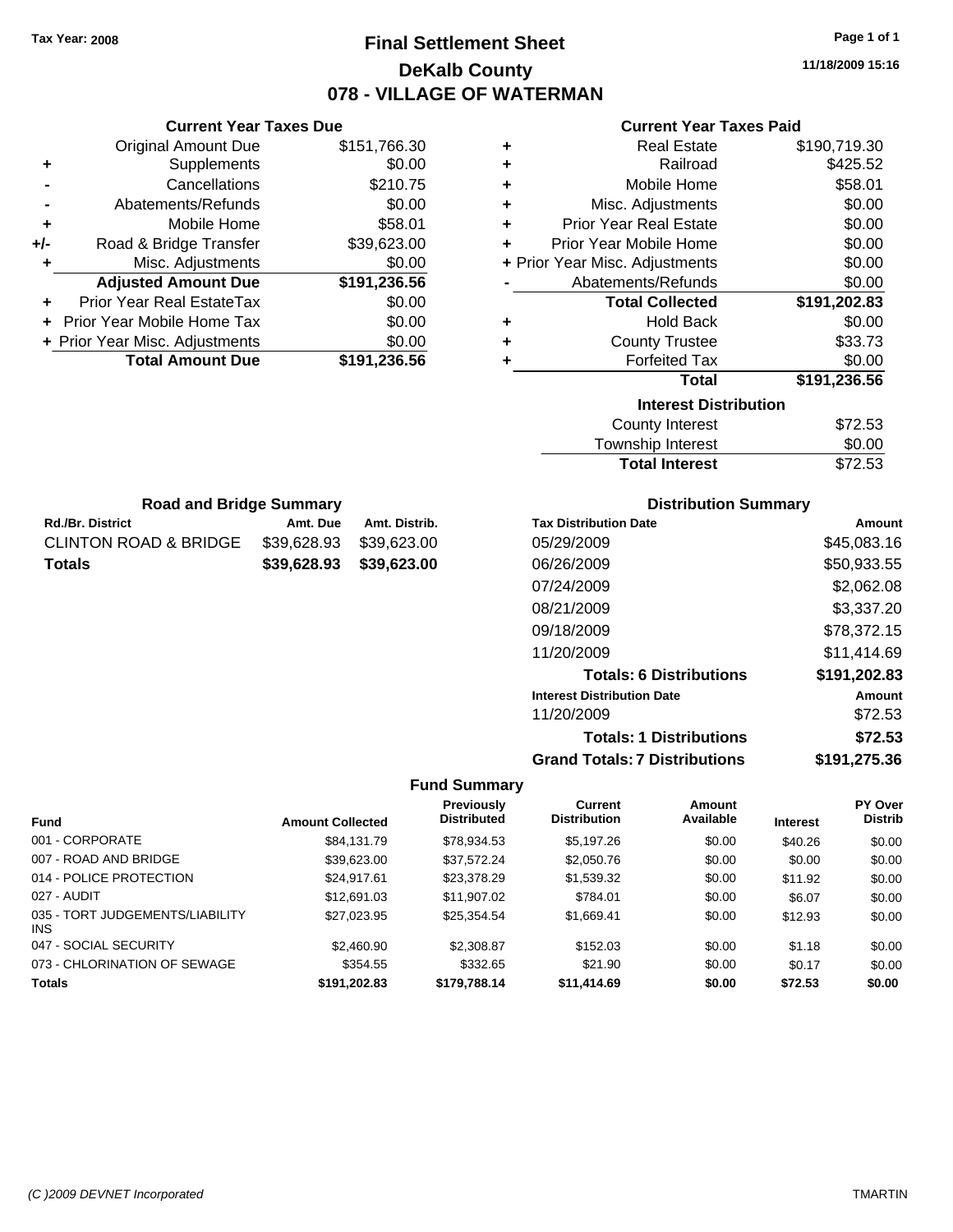**Current Year Taxes Due** Original Amount Due \$1,400.11

**Adjusted Amount Due \$1,397.93**

**Total Amount Due \$1,397.93**

**+** Supplements \$0.00 **-** Cancellations \$2.18 **-** Abatements/Refunds \$0.00 **+** Mobile Home \$0.00 **+/-** Road & Bridge Transfer \$0.00 **+** Misc. Adjustments \$0.00

**+** Prior Year Real EstateTax \$0.00 **+** Prior Year Mobile Home Tax \$0.00 **+ Prior Year Misc. Adjustments**  $$0.00$ 

### **Final Settlement Sheet Tax Year: 2008 Page 1 of 1 DeKalb County 079 - HINCKLEY SPEC SERV #1**

**11/18/2009 15:16**

#### **Current Year Taxes Paid**

| ٠                            | <b>Real Estate</b>             | \$1,397.93 |  |  |
|------------------------------|--------------------------------|------------|--|--|
| ٠                            | Railroad                       | \$0.00     |  |  |
| ÷                            | Mobile Home                    | \$0.00     |  |  |
| ÷                            | Misc. Adjustments              | \$0.00     |  |  |
| ÷                            | <b>Prior Year Real Estate</b>  | \$0.00     |  |  |
| ÷                            | Prior Year Mobile Home         | \$0.00     |  |  |
|                              | + Prior Year Misc. Adjustments | \$0.00     |  |  |
|                              | Abatements/Refunds             | \$0.00     |  |  |
|                              | <b>Total Collected</b>         | \$1,397.93 |  |  |
| ٠                            | <b>Hold Back</b>               | \$0.00     |  |  |
| ÷                            | <b>County Trustee</b>          | \$0.00     |  |  |
| ٠                            | <b>Forfeited Tax</b>           | \$0.00     |  |  |
|                              | Total                          | \$1,397.93 |  |  |
| <b>Interest Distribution</b> |                                |            |  |  |
|                              | County Interest                | \$0.53     |  |  |
|                              | Townshin Interest              | ደ0 00      |  |  |

| <b>Total Interest</b> | \$0.53 |
|-----------------------|--------|
| Township Interest     | \$0.00 |
| County Interest       | \$0.53 |

#### **Distribution Summary**

| <b>Tax Distribution Date</b>         | Amount     |
|--------------------------------------|------------|
| 05/29/2009                           | \$309.95   |
| 06/26/2009                           | \$361.52   |
| 08/21/2009                           | \$20.99    |
| 09/18/2009                           | \$621.75   |
| 11/20/2009                           | \$83.72    |
| <b>Totals: 5 Distributions</b>       | \$1,397.93 |
| <b>Interest Distribution Date</b>    | Amount     |
| 11/20/2009                           | \$0.53     |
| <b>Totals: 1 Distributions</b>       | \$0.53     |
| <b>Grand Totals: 6 Distributions</b> | \$1,398.46 |
|                                      |            |

| <b>Fund</b>                | <b>Amount Collected</b> | Previouslv<br><b>Distributed</b> | Current<br>Distribution | Amount<br>Available | <b>Interest</b> | PY Over<br>Distrib |
|----------------------------|-------------------------|----------------------------------|-------------------------|---------------------|-----------------|--------------------|
| 023 - SPECIAL SERVICE AREA | \$1,397.93              | \$1.314.21                       | \$83.72                 | \$0.00              | \$0.53          | \$0.00             |
| <b>Totals</b>              | \$1,397.93              | \$1.314.21                       | \$83.72                 | \$0.00              | \$0.53          | \$0.00             |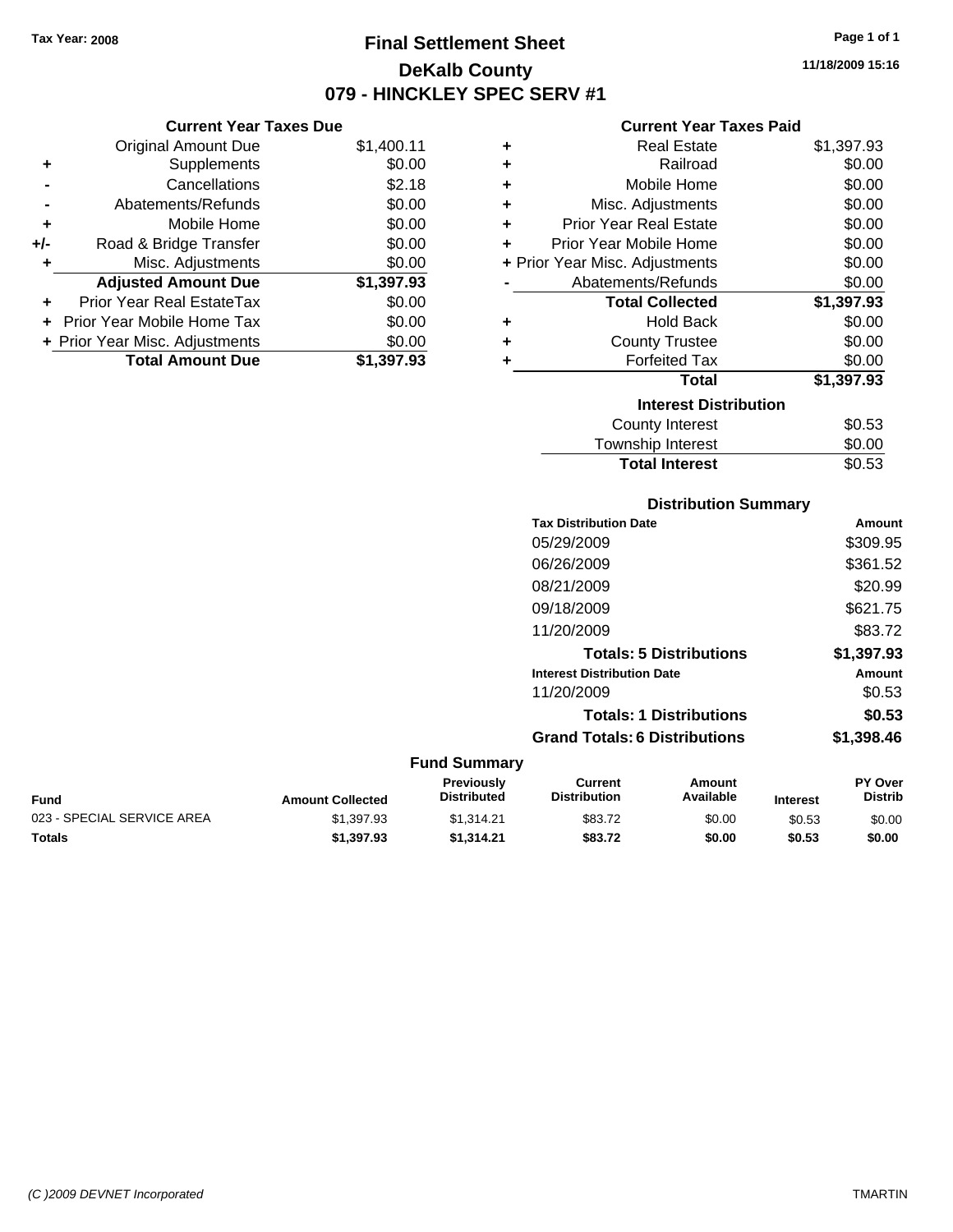## **Final Settlement Sheet Tax Year: 2008 Page 1 of 1 DeKalb County 085 - BURLINGTON FIRE**

**11/18/2009 15:16**

#### **Current Year Taxes Paid**

| ٠ | <b>Real Estate</b>             | \$6,505.20 |
|---|--------------------------------|------------|
| ÷ | Railroad                       | \$210.40   |
| ÷ | Mobile Home                    | \$0.00     |
| ÷ | Misc. Adjustments              | \$0.00     |
| ÷ | <b>Prior Year Real Estate</b>  | \$0.00     |
| ÷ | Prior Year Mobile Home         | \$0.00     |
|   | + Prior Year Misc. Adjustments | \$0.00     |
|   | Abatements/Refunds             | \$0.00     |
|   | <b>Total Collected</b>         | \$6,715.60 |
| ٠ | <b>Hold Back</b>               | \$0.00     |
| ÷ | <b>County Trustee</b>          | \$0.00     |
| ٠ | <b>Forfeited Tax</b>           | \$0.00     |
|   | Total                          | \$6,715.60 |
|   | <b>Interest Distribution</b>   |            |
|   | <b>County Interest</b>         | \$2.55     |
|   | <b>Township Interest</b>       | \$0.00     |

# **Distribution Summary**

Total Interest **\$2.55** 

| <b>Tax Distribution Date</b>         | Amount     |
|--------------------------------------|------------|
| 05/29/2009                           | \$321.20   |
| 06/26/2009                           | \$2,888.83 |
| 08/21/2009                           | \$10.93    |
| 09/18/2009                           | \$2,922.25 |
| 11/20/2009                           | \$572.39   |
| <b>Totals: 5 Distributions</b>       | \$6,715.60 |
| <b>Interest Distribution Date</b>    | Amount     |
| 11/20/2009                           | \$2.55     |
| <b>Totals: 1 Distributions</b>       | \$2.55     |
| <b>Grand Totals: 6 Distributions</b> | \$6,718.15 |

#### **Fund Summary**

| Fund            | <b>Amount Collected</b> | <b>Previously</b><br><b>Distributed</b> | Current<br><b>Distribution</b> | Amount<br>Available | <b>Interest</b> | <b>PY Over</b><br><b>Distrib</b> |
|-----------------|-------------------------|-----------------------------------------|--------------------------------|---------------------|-----------------|----------------------------------|
| 001 - CORPORATE | \$4.341.34              | \$3.971.32                              | \$370.02                       | \$0.00              | \$1.65          | \$0.00                           |
| 064 - AMBULANCE | \$2,374.26              | \$2.171.89                              | \$202.37                       | \$0.00              | \$0.90          | \$0.00                           |
| <b>Totals</b>   | \$6.715.60              | \$6.143.21                              | \$572.39                       | \$0.00              | \$2.55          | \$0.00                           |

#### Total Amount Due \$6,715.60

**Current Year Taxes Due** Original Amount Due \$6,715.60

**Adjusted Amount Due \$6,715.60**

**+** Supplements \$0.00 **-** Cancellations \$0.00 **-** Abatements/Refunds \$0.00 **+** Mobile Home \$0.00 **+/-** Road & Bridge Transfer \$0.00 **+** Misc. Adjustments \$0.00

**+** Prior Year Real EstateTax \$0.00 **+** Prior Year Mobile Home Tax \$0.00 **+ Prior Year Misc. Adjustments**  $$0.00$ 

*(C )2009 DEVNET Incorporated* TMARTIN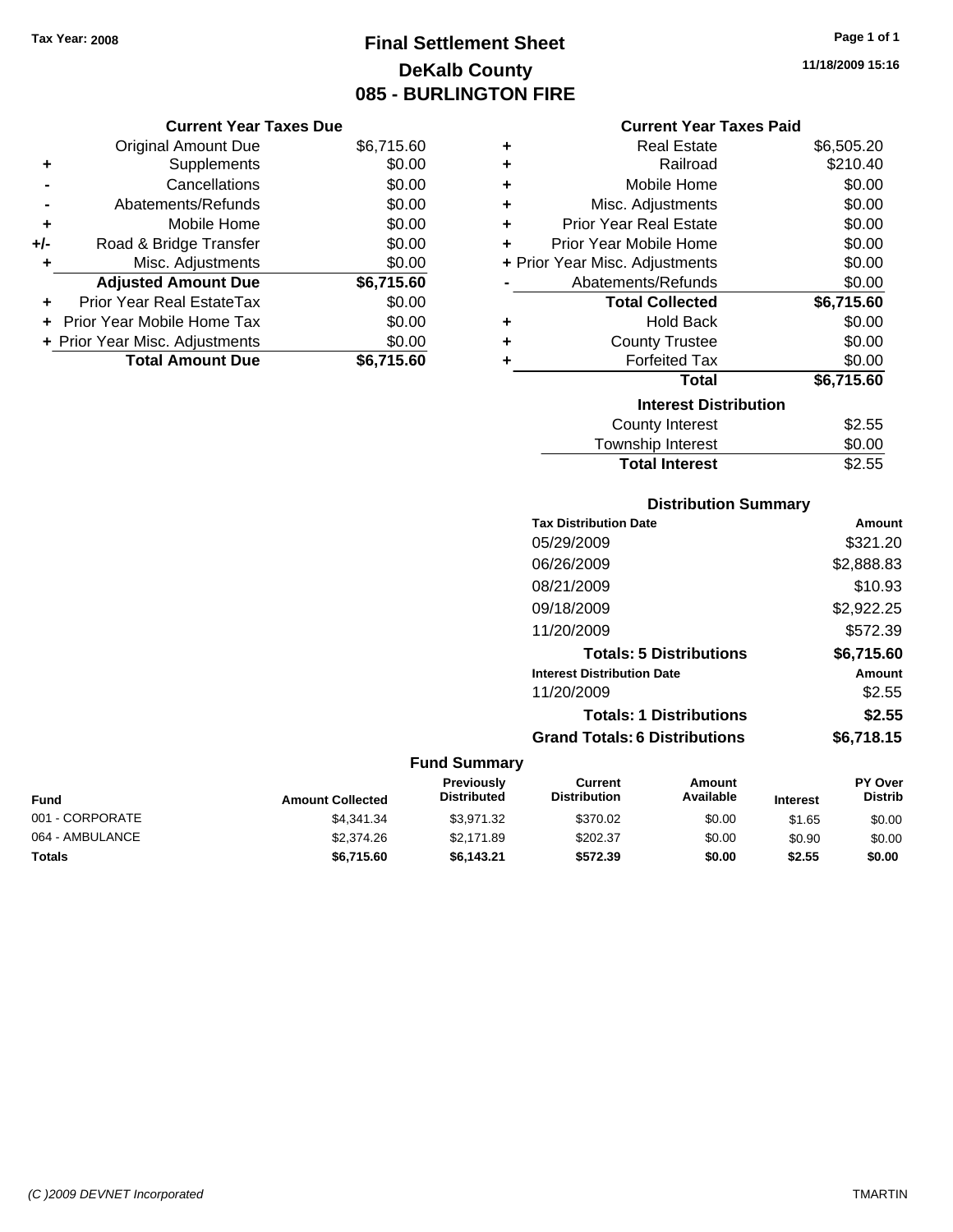### **Final Settlement Sheet Tax Year: 2008 Page 1 of 1 DeKalb County 086 - CORTLAND FIRE**

#### **Current Year Taxes Due**

|       | <b>Original Amount Due</b>     | \$397,214.89 |
|-------|--------------------------------|--------------|
| ٠     | Supplements                    | \$0.00       |
|       | Cancellations                  | \$467.47     |
|       | Abatements/Refunds             | \$0.00       |
| ÷     | Mobile Home                    | \$424.51     |
| $+/-$ | Road & Bridge Transfer         | \$0.00       |
| ٠     | Misc. Adjustments              | \$0.00       |
|       | <b>Adjusted Amount Due</b>     | \$397,171.93 |
|       | Prior Year Real EstateTax      | \$102.08     |
|       | Prior Year Mobile Home Tax     | \$0.00       |
|       | + Prior Year Misc. Adjustments | \$0.00       |
|       | <b>Total Amount Due</b>        | \$397,274.01 |

#### **Current Year Taxes Paid**

| ٠ | <b>Real Estate</b>             | \$395,405.33 |
|---|--------------------------------|--------------|
| ÷ | Railroad                       | \$1,029.22   |
| ÷ | Mobile Home                    | \$412.60     |
| ÷ | Misc. Adjustments              | \$0.00       |
| ٠ | <b>Prior Year Real Estate</b>  | \$102.08     |
| ٠ | Prior Year Mobile Home         | \$0.00       |
|   | + Prior Year Misc. Adjustments | \$0.00       |
|   | Abatements/Refunds             | \$0.00       |
|   | <b>Total Collected</b>         | \$396,949.23 |
| ٠ | <b>Hold Back</b>               | \$0.00       |
| ٠ | <b>County Trustee</b>          | \$62.85      |
| ٠ | <b>Forfeited Tax</b>           | \$261.93     |
|   | Total                          | \$397,274.01 |
|   | <b>Interest Distribution</b>   |              |
|   | <b>County Interest</b>         | \$150.58     |
|   | <b>Township Interest</b>       | \$0.00       |
|   | <b>Total Interest</b>          | \$150.58     |

#### **Distribution Summary**

#### **Fund Summary**

| <b>Fund</b>     | <b>Amount Collected</b> | <b>Previously</b><br><b>Distributed</b> | Current<br><b>Distribution</b> | Amount<br>Available | <b>Interest</b> | <b>PY Over</b><br><b>Distrib</b> |
|-----------------|-------------------------|-----------------------------------------|--------------------------------|---------------------|-----------------|----------------------------------|
| 001 - CORPORATE | \$154,447.40            | \$147,653.93                            | \$6.793.47                     | \$0.00              | \$58.59         | \$0.00                           |
| 064 - AMBULANCE | \$242,501.83            | \$231,835.22                            | \$10.666.61                    | \$0.00              | \$91.99         | \$0.00                           |
| <b>Totals</b>   | \$396,949.23            | \$379,489.15                            | \$17,460.08                    | \$0.00              | \$150.58        | \$0.00                           |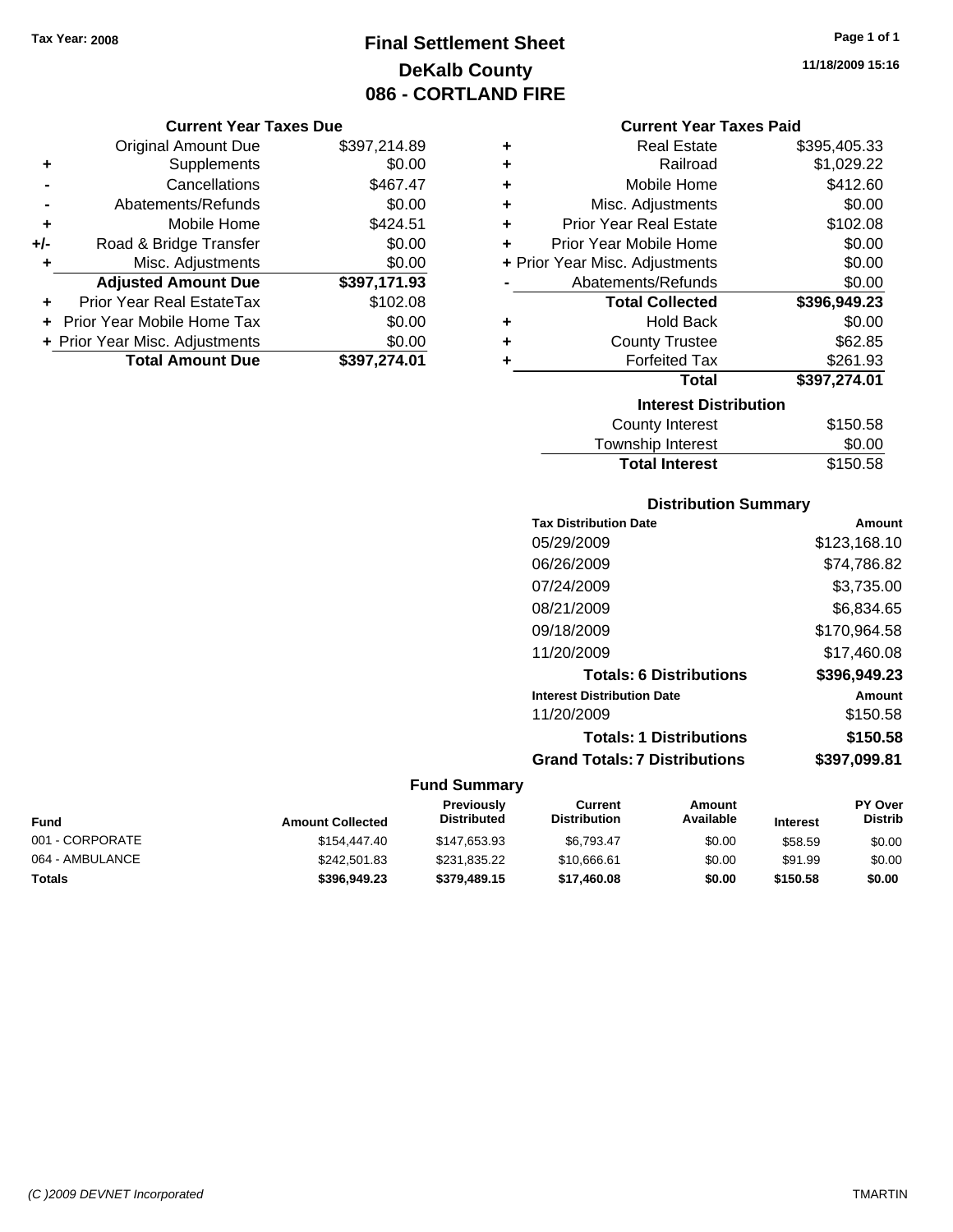### **Final Settlement Sheet Tax Year: 2008 Page 1 of 1 DeKalb County 087 - DE KALB FIRE**

#### **Current Year Taxes Due**

|     | <b>Original Amount Due</b>     | \$127,174.43 |
|-----|--------------------------------|--------------|
| ٠   | Supplements                    | \$28.62      |
|     | Cancellations                  | \$196.30     |
|     | Abatements/Refunds             | \$0.00       |
| ٠   | Mobile Home                    | \$4.18       |
| +/- | Road & Bridge Transfer         | \$0.00       |
| ٠   | Misc. Adjustments              | \$0.00       |
|     | <b>Adjusted Amount Due</b>     | \$127,010.93 |
|     | Prior Year Real EstateTax      | \$167.34     |
|     | Prior Year Mobile Home Tax     | \$0.00       |
|     | + Prior Year Misc. Adjustments | \$0.00       |
|     | <b>Total Amount Due</b>        | \$127,178.27 |

#### **Current Year Taxes Paid**

| ٠ | <b>Real Estate</b>             | \$126,359.99 |
|---|--------------------------------|--------------|
| ÷ | Railroad                       | \$646.76     |
| ٠ | Mobile Home                    | \$4.18       |
| ٠ | Misc. Adjustments              | \$0.00       |
| ÷ | <b>Prior Year Real Estate</b>  | \$167.34     |
| ٠ | Prior Year Mobile Home         | \$0.00       |
|   | + Prior Year Misc. Adjustments | \$0.00       |
|   | Abatements/Refunds             | \$0.00       |
|   | <b>Total Collected</b>         | \$127,178.27 |
| ٠ | <b>Hold Back</b>               | \$0.00       |
| ٠ | <b>County Trustee</b>          | \$0.00       |
| ٠ | <b>Forfeited Tax</b>           | \$0.00       |
|   | Total                          | \$127,178.27 |
|   | <b>Interest Distribution</b>   |              |
|   | <b>County Interest</b>         | \$48.24      |
|   | <b>Township Interest</b>       | \$0.00       |
|   | <b>Total Interest</b>          | \$48.24      |

# **Distribution Summary**

| Amount       |
|--------------|
| \$16.233.08  |
| \$49,089.46  |
| \$1,166.92   |
| \$3,870.53   |
| \$53,574.85  |
| \$3.243.43   |
| \$127,178.27 |
| Amount       |
| \$48.24      |
| \$48.24      |
| \$127,226.51 |
|              |

#### **Fund Summary**

| Fund            | <b>Amount Collected</b> | <b>Previously</b><br>Distributed | Current<br><b>Distribution</b> | Amount<br>Available | <b>Interest</b> | <b>PY Over</b><br><b>Distrib</b> |
|-----------------|-------------------------|----------------------------------|--------------------------------|---------------------|-----------------|----------------------------------|
| 001 - CORPORATE | \$127.178.27            | \$123.934.84                     | \$3.243.43                     | \$0.00              | \$48.24         | \$0.00                           |
| Totals          | \$127.178.27            | \$123.934.84                     | \$3.243.43                     | \$0.00              | \$48.24         | \$0.00                           |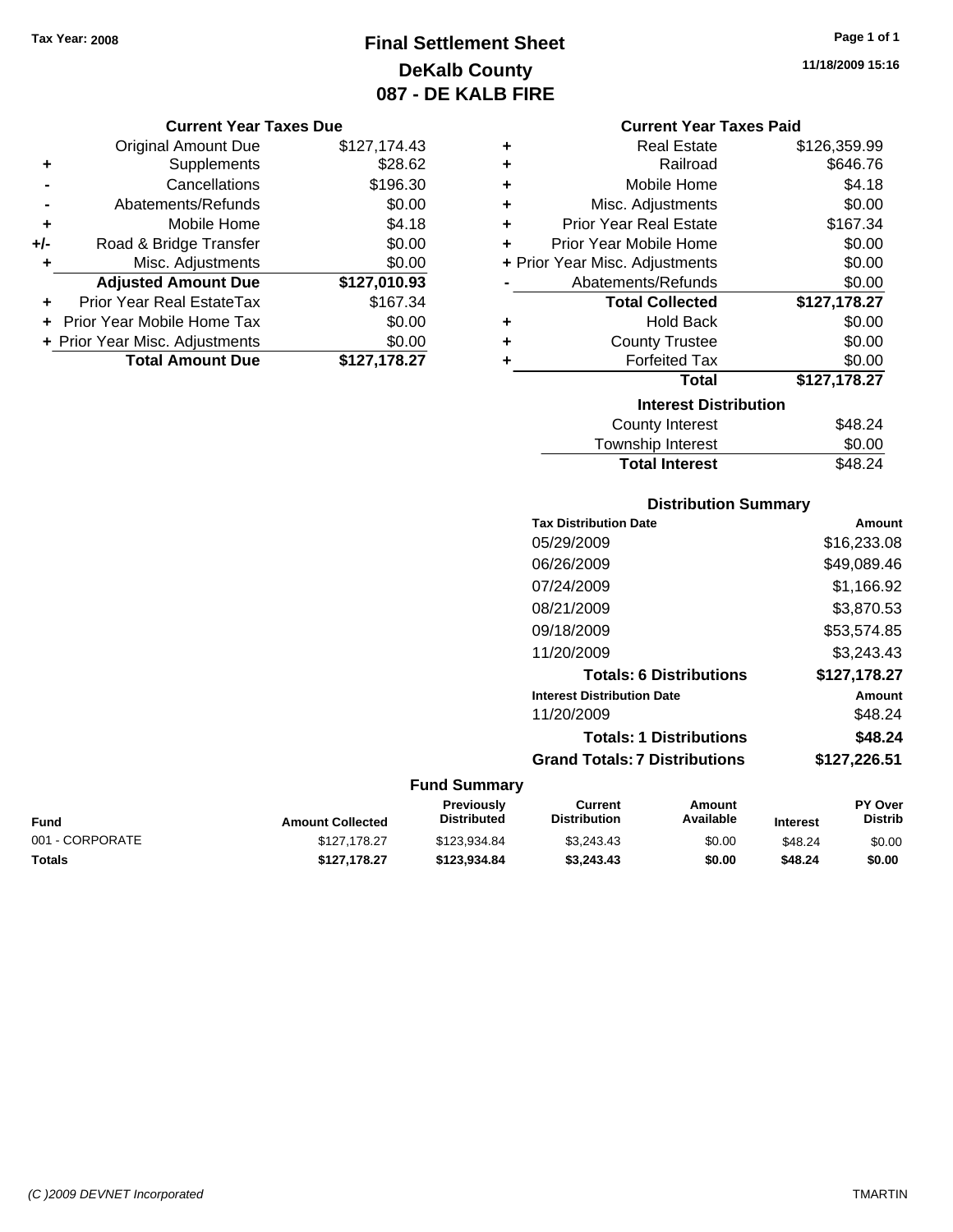## **Final Settlement Sheet Tax Year: 2008 Page 1 of 1 DeKalb County 088 - EARLVILLE FIRE**

**11/18/2009 15:16**

|     | <b>Original Amount Due</b>        | \$2,240.29 |
|-----|-----------------------------------|------------|
| ٠   | Supplements                       | \$0.00     |
|     | Cancellations                     | \$0.00     |
|     | Abatements/Refunds                | \$0.00     |
| ٠   | Mobile Home                       | \$0.00     |
| +/- | Road & Bridge Transfer            | \$0.00     |
| ٠   | Misc. Adjustments                 | \$0.00     |
|     | <b>Adjusted Amount Due</b>        | \$2,240.29 |
|     | <b>Prior Year Real EstateTax</b>  | \$0.00     |
|     | <b>Prior Year Mobile Home Tax</b> | \$0.00     |
|     | + Prior Year Misc. Adjustments    | \$0.00     |
|     | <b>Total Amount Due</b>           | \$2.240.29 |

### **Current Year Taxes Paid**

| ٠ | Real Estate                    | \$2,142.75 |
|---|--------------------------------|------------|
| ٠ | Railroad                       | \$97.54    |
| ٠ | Mobile Home                    | \$0.00     |
| ٠ | Misc. Adjustments              | \$0.00     |
| ÷ | <b>Prior Year Real Estate</b>  | \$0.00     |
| ÷ | Prior Year Mobile Home         | \$0.00     |
|   | + Prior Year Misc. Adjustments | \$0.00     |
|   | Abatements/Refunds             | \$0.00     |
|   |                                |            |
|   | <b>Total Collected</b>         | \$2,240.29 |
| ٠ | <b>Hold Back</b>               | \$0.00     |
| ٠ | <b>County Trustee</b>          | \$0.00     |
| ٠ | <b>Forfeited Tax</b>           | \$0.00     |
|   | <b>Total</b>                   | \$2,240.29 |
|   | <b>Interest Distribution</b>   |            |
|   | County Interest                | \$0.85     |

### Township Interest \$0.00 **Total Interest**

#### **Distribution Summary**

| <b>Tax Distribution Date</b>         | Amount     |
|--------------------------------------|------------|
| 05/29/2009                           | \$347.28   |
| 06/26/2009                           | \$828.55   |
| 07/24/2009                           | \$49.95    |
| 08/21/2009                           | \$34.21    |
| 09/18/2009                           | \$816.03   |
| 11/20/2009                           | \$164.27   |
| <b>Totals: 6 Distributions</b>       | \$2,240.29 |
| <b>Interest Distribution Date</b>    | Amount     |
| 11/20/2009                           | \$0.85     |
| <b>Totals: 1 Distributions</b>       | \$0.85     |
| <b>Grand Totals: 7 Distributions</b> | \$2,241.14 |
|                                      |            |

| Fund            | <b>Amount Collected</b> | <b>Previously</b><br><b>Distributed</b> | Current<br><b>Distribution</b> | Amount<br>Available | <b>Interest</b> | <b>PY Over</b><br><b>Distrib</b> |
|-----------------|-------------------------|-----------------------------------------|--------------------------------|---------------------|-----------------|----------------------------------|
| 001 - CORPORATE | \$1.083.75              | \$1,004.28                              | \$79.47                        | \$0.00              | \$0.41          | \$0.00                           |
| 064 - AMBULANCE | \$1.156.54              | \$1.071.74                              | \$84.80                        | \$0.00              | \$0.44          | \$0.00                           |
| <b>Totals</b>   | \$2,240.29              | \$2,076.02                              | \$164.27                       | \$0.00              | \$0.85          | \$0.00                           |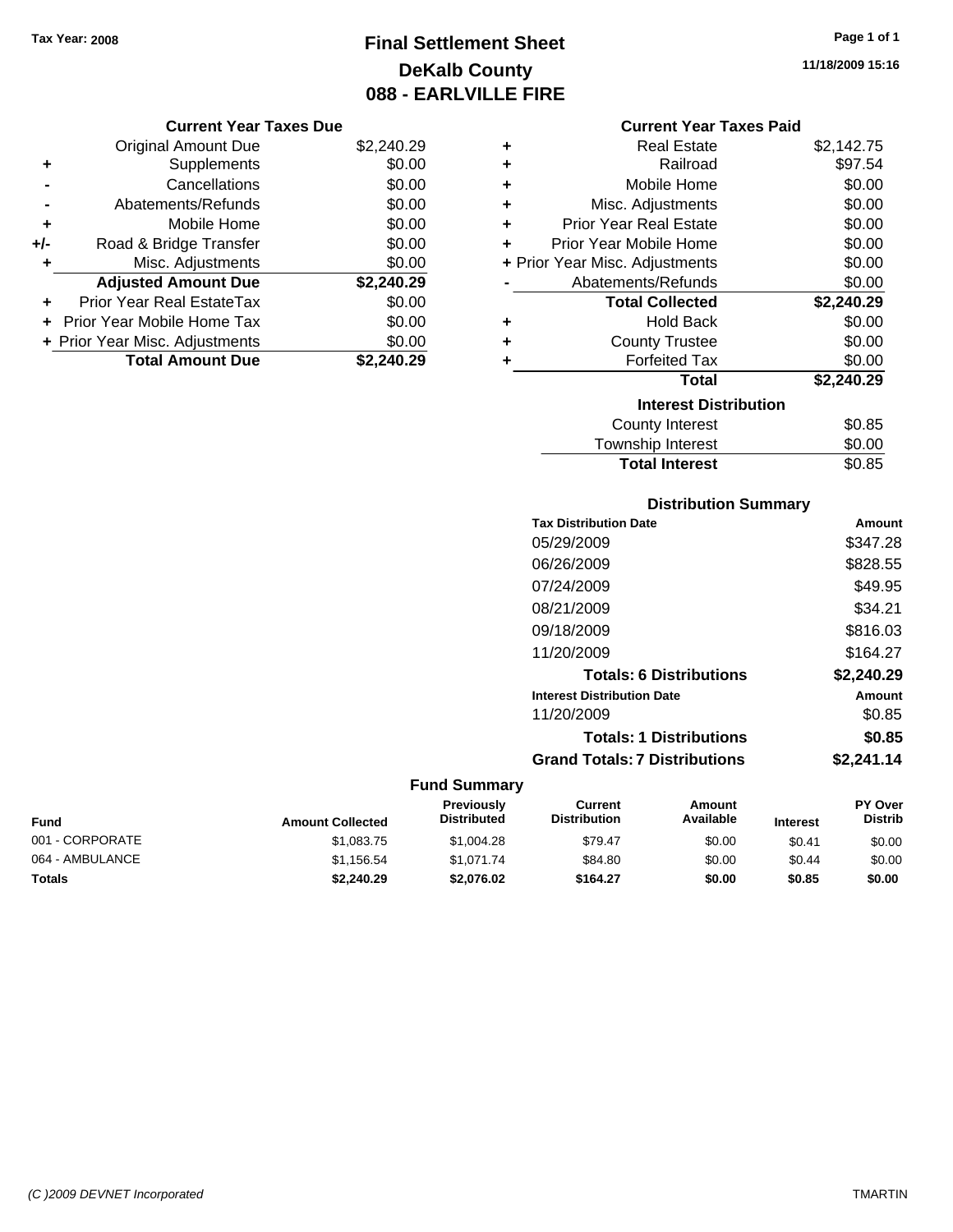**Current Year Taxes Due** Original Amount Due \$827,437.20

**Adjusted Amount Due \$824,500.07**

**Total Amount Due \$824,577.02**

**+** Supplements \$375.50 **-** Cancellations \$3,680.08 **-** Abatements/Refunds \$3.45 **+** Mobile Home \$369.24 **+/-** Road & Bridge Transfer \$0.00 **+** Misc. Adjustments \$1.66

**+** Prior Year Real EstateTax \$76.95 **+** Prior Year Mobile Home Tax \$0.00 **+ Prior Year Misc. Adjustments**  $$0.00$ 

### **Final Settlement Sheet Tax Year: 2008 Page 1 of 1 DeKalb County 089 - GENOA-KINGSTON FIRE**

**11/18/2009 15:16**

#### **Current Year Taxes Paid**

| ٠ | <b>Real Estate</b>             | \$819,453.39 |
|---|--------------------------------|--------------|
| ÷ | Railroad                       | \$4,315.54   |
| ÷ | Mobile Home                    | \$364.46     |
| ÷ | Misc. Adjustments              | \$1.66       |
| ÷ | <b>Prior Year Real Estate</b>  | \$76.95      |
| ٠ | Prior Year Mobile Home         | \$0.00       |
|   | + Prior Year Misc. Adjustments | \$0.00       |
|   | Abatements/Refunds             | \$3.45       |
|   | <b>Total Collected</b>         | \$824,208.55 |
| ٠ | <b>Hold Back</b>               | \$0.00       |
| ٠ | <b>County Trustee</b>          | \$68.74      |
| ÷ | <b>Forfeited Tax</b>           | \$299.73     |
|   | <b>Total</b>                   | \$824,577.02 |
|   | <b>Interest Distribution</b>   |              |
|   | <b>County Interest</b>         | \$312.65     |
|   | <b>Township Interest</b>       | \$0.00       |

**Total Interest** \$312.65

| <b>Distribution Summary</b>          |              |  |
|--------------------------------------|--------------|--|
| <b>Tax Distribution Date</b>         | Amount       |  |
| 05/29/2009                           | \$206,252.74 |  |
| 06/26/2009                           | \$205,996.45 |  |
| 07/24/2009                           | \$9.289.93   |  |
| 08/21/2009                           | \$18.639.42  |  |
| 09/18/2009                           | \$347,362.85 |  |
| 11/20/2009                           | \$36,667.16  |  |
| <b>Totals: 6 Distributions</b>       | \$824,208.55 |  |
| <b>Interest Distribution Date</b>    | Amount       |  |
| 11/20/2009                           | \$312.65     |  |
| <b>Totals: 1 Distributions</b>       | \$312.65     |  |
| <b>Grand Totals: 7 Distributions</b> | \$824,521.20 |  |

#### **Fund Summary**

| <b>Fund</b>                             | <b>Amount Collected</b> | Previously<br><b>Distributed</b>       | Current<br><b>Distribution</b> | Amount<br>Available | <b>Interest</b> | PY Over<br><b>Distrib</b> |
|-----------------------------------------|-------------------------|----------------------------------------|--------------------------------|---------------------|-----------------|---------------------------|
| 001 - CORPORATE                         | \$355,730.05            | \$339,904.46                           | \$15,825,59                    | \$0.00              | \$134.94        | \$0.00                    |
| 035 - TORT JUDGEMENTS/LIABILITY<br>INS. | \$16,941.61             | \$16,187.89                            | \$753.72                       | \$0.00              | \$6.43          | \$0.00                    |
| 064 - AMBULANCE                         | \$451.536.89            | \$431.449.04                           | \$20.087.85                    | \$0.00              | \$171.28        | \$0.00                    |
| Totals                                  | \$824,208,55            | \$787.541.39                           | \$36,667.16                    | \$0.00              | \$312.65        | \$0.00                    |
|                                         |                         | <b>Miscellaneous Adjustment Detail</b> |                                |                     |                 |                           |

| Year Source             | <b>Account Type</b> | <b>Amount Adjustment Description</b>                 |
|-------------------------|---------------------|------------------------------------------------------|
| 2008 RE - Real Estate   | Back Tax Collected  | \$1.66 Genoa Riverbend Development Redemption by TBA |
| <b>Totals 1 entries</b> |                     | \$1.66                                               |
|                         |                     |                                                      |

#### **Abatement Detail**

| Year Source                        | <b>Account Type</b> | <b>Amount</b> |
|------------------------------------|---------------------|---------------|
| 2008 RE - Real Estate RE Abatement |                     | \$3.45        |

**Adjustment Description** Interest on 2006 PTAB-Chamberlain Park Apts. by TBA **Totals \$3.45 1 entries**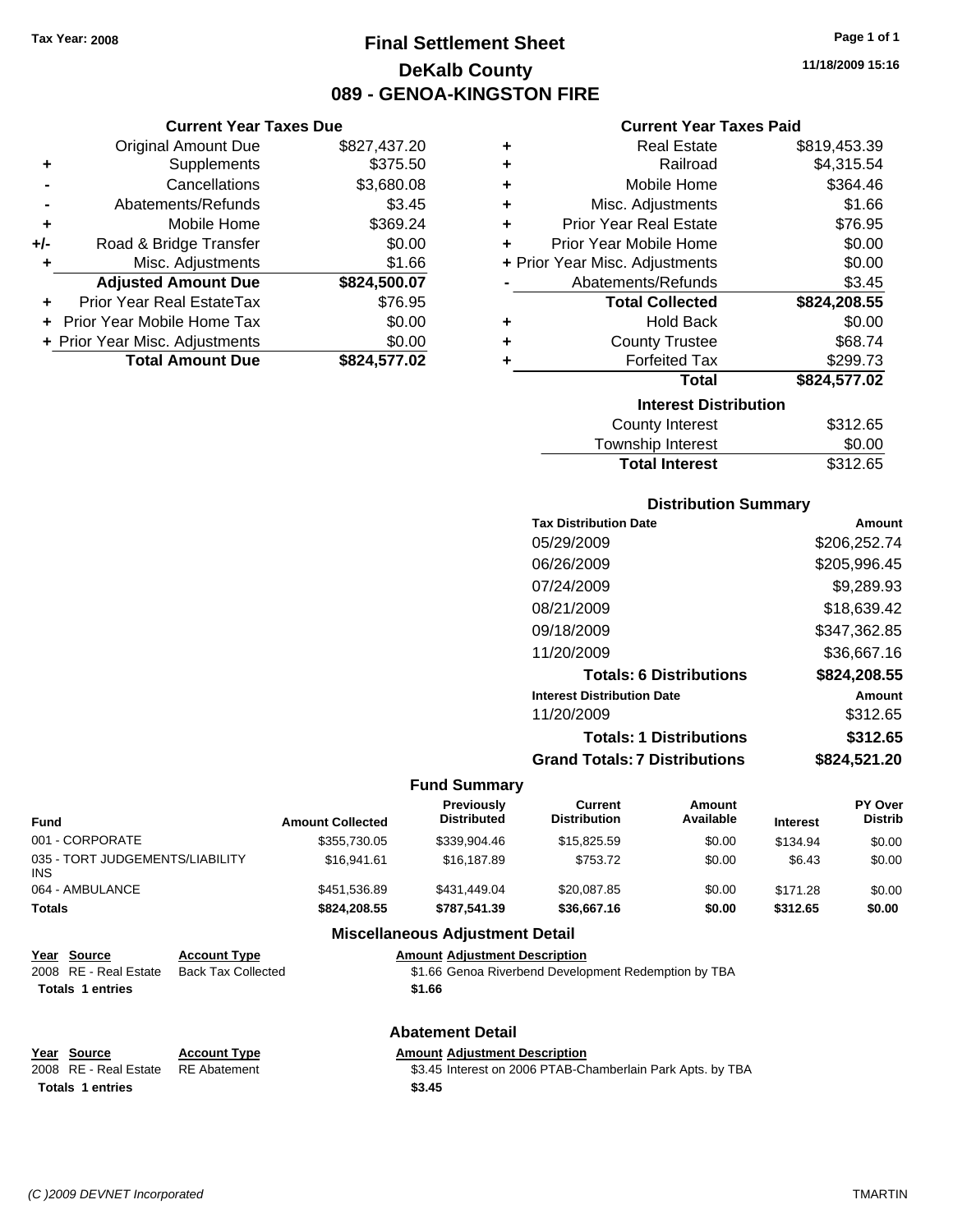## **Final Settlement Sheet Tax Year: 2008 Page 1 of 1 DeKalb County 090 - HAMPSHIRE FIRE**

#### **Current Year Taxes Due**

|     | <b>Original Amount Due</b>     | \$21,081.09 |
|-----|--------------------------------|-------------|
| ٠   | Supplements                    | \$0.00      |
|     | Cancellations                  | \$0.00      |
|     | Abatements/Refunds             | \$0.00      |
| ٠   | Mobile Home                    | \$8.47      |
| +/- | Road & Bridge Transfer         | \$0.00      |
| ٠   | Misc. Adjustments              | \$0.00      |
|     | <b>Adjusted Amount Due</b>     | \$21,089.56 |
|     | Prior Year Real EstateTax      | \$0.00      |
|     | Prior Year Mobile Home Tax     | \$0.00      |
|     | + Prior Year Misc. Adjustments | \$0.00      |
|     | <b>Total Amount Due</b>        | \$21,089.56 |

#### **Current Year Taxes Paid**

| ٠ | <b>Real Estate</b>             | \$20,682.09 |
|---|--------------------------------|-------------|
| ٠ | Railroad                       | \$399.00    |
| ٠ | Mobile Home                    | \$8.47      |
| ٠ | Misc. Adjustments              | \$0.00      |
| ٠ | <b>Prior Year Real Estate</b>  | \$0.00      |
| ٠ | Prior Year Mobile Home         | \$0.00      |
|   | + Prior Year Misc. Adjustments | \$0.00      |
|   | Abatements/Refunds             | \$0.00      |
|   | <b>Total Collected</b>         | \$21,089.56 |
| ٠ | <b>Hold Back</b>               | \$0.00      |
| ÷ | <b>County Trustee</b>          | \$0.00      |
| ٠ | <b>Forfeited Tax</b>           | \$0.00      |
|   | Total                          | \$21,089.56 |
|   | <b>Interest Distribution</b>   |             |
|   | <b>County Interest</b>         | \$8.00      |
|   | <b>Township Interest</b>       | \$0.00      |
|   | <b>Total Interest</b>          | \$8.00      |

#### **Distribution Summary**

| Amount      |
|-------------|
| \$5,270.61  |
| \$7,255.00  |
| \$555.96    |
| \$168.48    |
| \$7,748.28  |
| \$91.23     |
| \$21,089.56 |
| Amount      |
| \$8.00      |
| \$8.00      |
| \$21.097.56 |
|             |

| <b>Fund</b>                 | <b>Amount Collected</b> | Previously<br><b>Distributed</b> | Current<br><b>Distribution</b> | Amount<br>Available | <b>Interest</b> | <b>PY Over</b><br><b>Distrib</b> |
|-----------------------------|-------------------------|----------------------------------|--------------------------------|---------------------|-----------------|----------------------------------|
| 001 - CORPORATE             | \$12,518.68             | \$12,464.52                      | \$54.16                        | \$0.00              | \$4.74          | \$0.00                           |
| 013 - FIREFIGHTER'S PENSION | \$224.88                | \$223.91                         | \$0.97                         | \$0.00              | \$0.09          | \$0.00                           |
| 064 - AMBULANCE             | \$8,346,00              | \$8.309.90                       | \$36.10                        | \$0.00              | \$3.17          | \$0.00                           |
| <b>Totals</b>               | \$21,089.56             | \$20,998.33                      | \$91.23                        | \$0.00              | \$8.00          | \$0.00                           |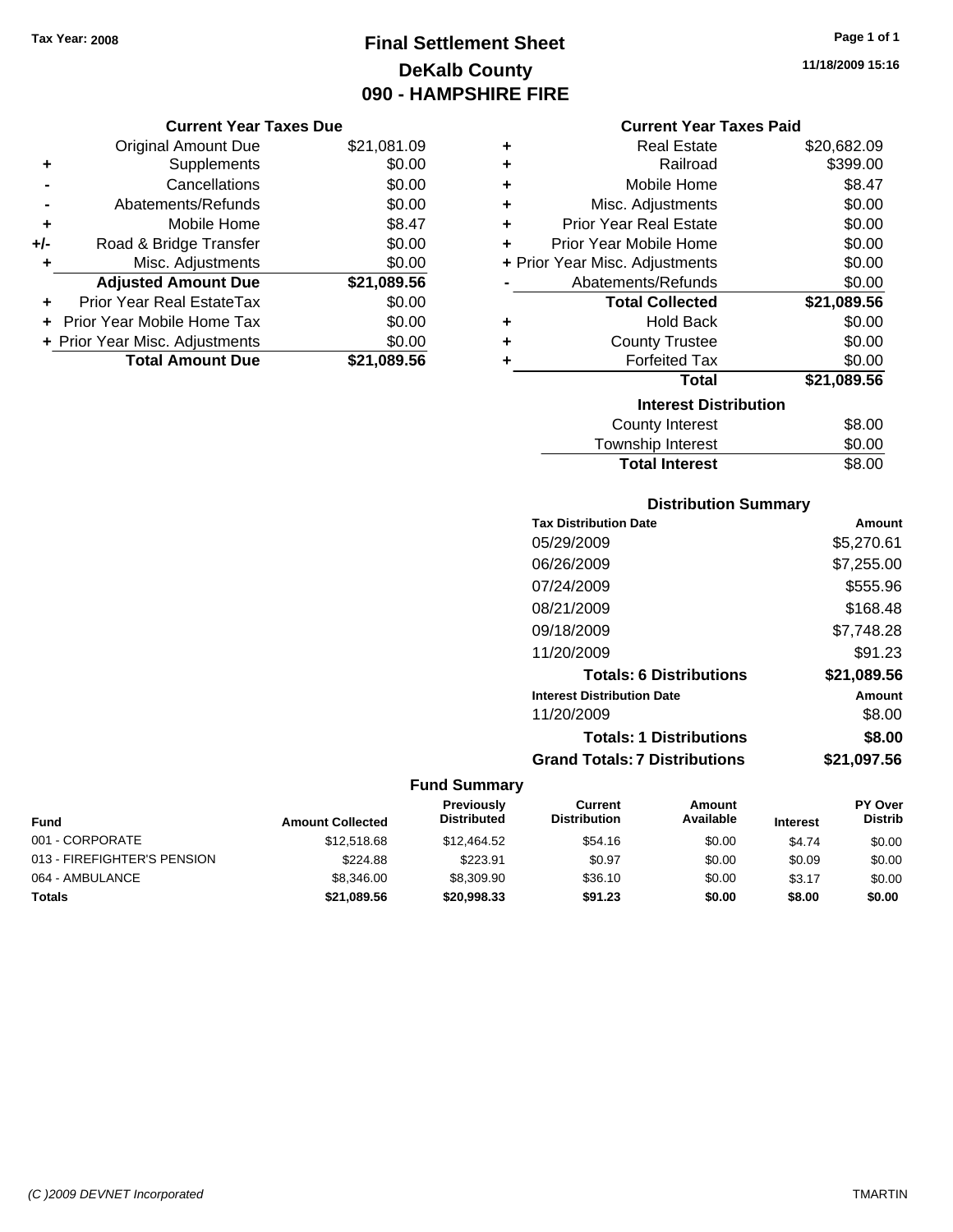## **Final Settlement Sheet Tax Year: 2008 Page 1 of 1 DeKalb County 091 - HINCKLEY FIRE**

#### **Current Year Taxes Due**

|       | <b>Original Amount Due</b>       | \$226,701.65 |
|-------|----------------------------------|--------------|
| ٠     | Supplements                      | \$0.00       |
|       | Cancellations                    | \$67.24      |
|       | Abatements/Refunds               | \$0.00       |
| ÷     | Mobile Home                      | \$23.29      |
| $+/-$ | Road & Bridge Transfer           | \$0.00       |
| ٠     | Misc. Adjustments                | \$33.51      |
|       | <b>Adjusted Amount Due</b>       | \$226,691.21 |
|       | <b>Prior Year Real EstateTax</b> | \$0.00       |
|       | Prior Year Mobile Home Tax       | \$0.00       |
|       | + Prior Year Misc. Adjustments   | \$0.00       |
|       | <b>Total Amount Due</b>          | \$226.691.21 |

#### **Current Year Taxes Paid**

| ٠ | <b>Real Estate</b>             | \$225,489.54 |
|---|--------------------------------|--------------|
| ٠ | Railroad                       | \$1,120.76   |
| ٠ | Mobile Home                    | \$23.29      |
| ٠ | Misc. Adjustments              | \$33.51      |
| ÷ | <b>Prior Year Real Estate</b>  | \$0.00       |
| ÷ | Prior Year Mobile Home         | \$0.00       |
|   | + Prior Year Misc. Adjustments | \$0.00       |
|   | Abatements/Refunds             | \$0.00       |
|   |                                |              |
|   | <b>Total Collected</b>         | \$226,667.10 |
| ٠ | <b>Hold Back</b>               | \$0.00       |
| ٠ | <b>County Trustee</b>          | \$24.11      |
| ٠ | <b>Forfeited Tax</b>           | \$0.00       |
|   | <b>Total</b>                   | \$226,691.21 |
|   | <b>Interest Distribution</b>   |              |
|   | <b>County Interest</b>         | \$85.98      |

#### Township Interest  $$0.00$ Total Interest **\$85.98**

### **Distribution Summary**

| <b>Tax Distribution Date</b>         | Amount       |
|--------------------------------------|--------------|
| 05/29/2009                           | \$49,863.14  |
| 06/26/2009                           | \$65,018.78  |
| 07/24/2009                           | \$2.176.84   |
| 08/21/2009                           | \$4.835.21   |
| 09/18/2009                           | \$93,249.60  |
| 11/20/2009                           | \$11.523.53  |
| <b>Totals: 6 Distributions</b>       | \$226.667.10 |
| <b>Interest Distribution Date</b>    | Amount       |
| 11/20/2009                           | \$85.98      |
| <b>Totals: 1 Distributions</b>       | \$85.98      |
| <b>Grand Totals: 7 Distributions</b> | \$226,753,08 |
|                                      |              |

#### **Fund Summary**

| <b>Fund</b>     | <b>Amount Collected</b> | <b>Previously</b><br><b>Distributed</b> | Current<br><b>Distribution</b> | Amount<br>Available | <b>Interest</b> | <b>PY Over</b><br><b>Distrib</b> |
|-----------------|-------------------------|-----------------------------------------|--------------------------------|---------------------|-----------------|----------------------------------|
| 001 - CORPORATE | \$226,667.10            | \$215.143.57                            | \$11.523.53                    | \$0.00              | \$85.98         | \$0.00                           |
| <b>Totals</b>   | \$226,667.10            | \$215.143.57                            | \$11.523.53                    | \$0.00              | \$85.98         | \$0.00                           |

#### **Miscellaneous Adjustment Detail**

**Year Source Account Type Amount Adjustment Description Totals 1 entries** \$33.51

2008 RE - Real Estate Paymt In Lieu of Tax **\$33.51 Housing Authority-Shabbona Sequoya Apartments by TBA**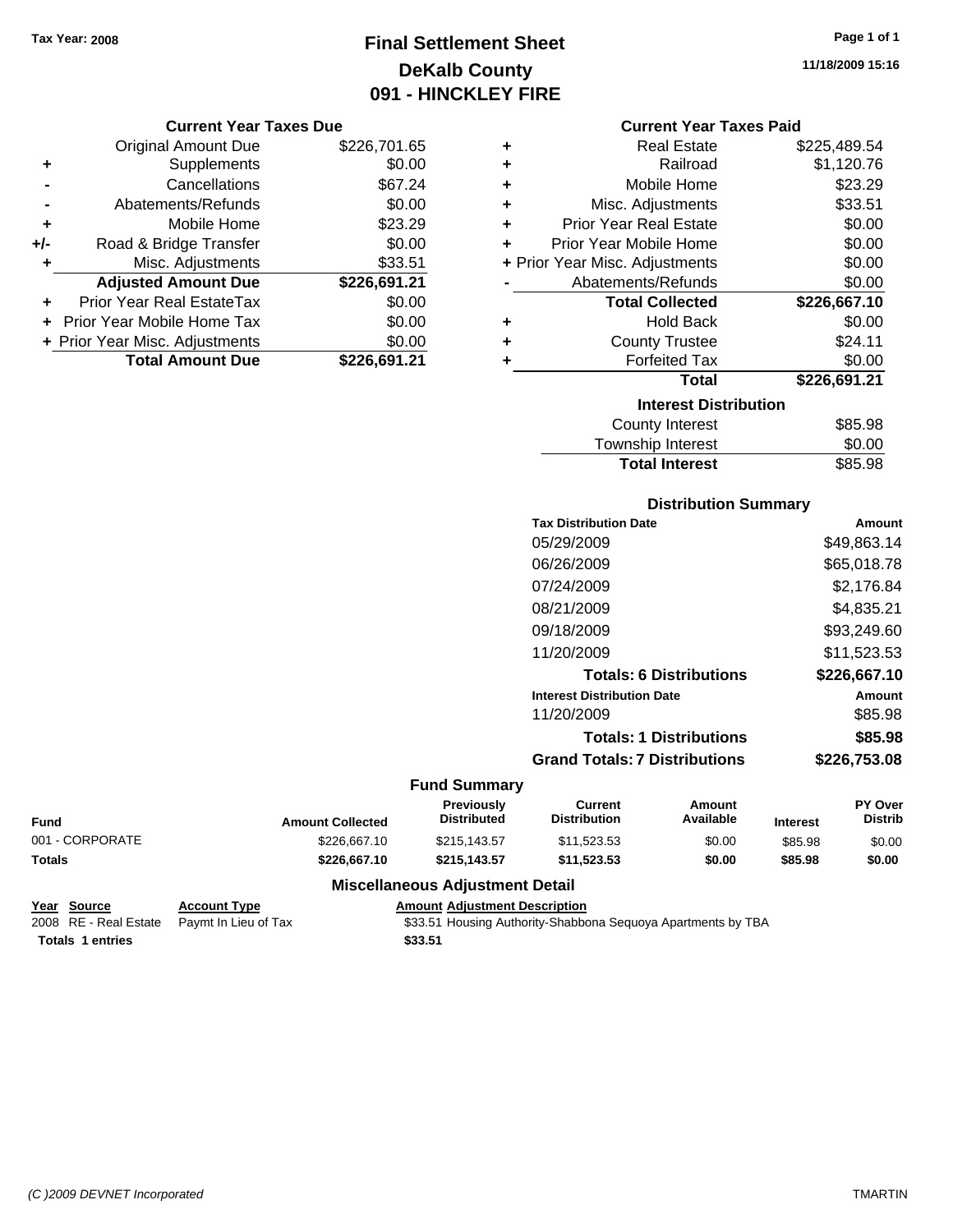### **Final Settlement Sheet Tax Year: 2008 Page 1 of 1 DeKalb County 092 - KIRKLAND FIRE**

#### **Current Year Taxes Due**

|       | <b>Original Amount Due</b>     | \$298,424.10 |
|-------|--------------------------------|--------------|
| ٠     | Supplements                    | \$0.00       |
|       | Cancellations                  | \$978.63     |
|       | Abatements/Refunds             | \$1.39       |
| ÷     | Mobile Home                    | \$4.16       |
| $+/-$ | Road & Bridge Transfer         | \$0.00       |
| ٠     | Misc. Adjustments              | \$0.00       |
|       | <b>Adjusted Amount Due</b>     | \$297,448.24 |
|       | Prior Year Real EstateTax      | (\$24.91)    |
|       | Prior Year Mobile Home Tax     | \$0.00       |
|       | + Prior Year Misc. Adjustments | \$0.00       |
|       | <b>Total Amount Due</b>        | \$297,423.33 |

#### **Current Year Taxes Paid**

| ٠                            | Real Estate                    | \$295,392.73 |  |  |  |
|------------------------------|--------------------------------|--------------|--|--|--|
| ٠                            | Railroad                       | \$2,049.54   |  |  |  |
| ٠                            | Mobile Home                    | \$4.16       |  |  |  |
| ٠                            | Misc. Adjustments              | \$0.00       |  |  |  |
| ٠                            | <b>Prior Year Real Estate</b>  | (\$24.91)    |  |  |  |
| ٠                            | Prior Year Mobile Home         | \$0.00       |  |  |  |
|                              | + Prior Year Misc. Adjustments | \$0.00       |  |  |  |
|                              | Abatements/Refunds             | \$1.39       |  |  |  |
|                              | <b>Total Collected</b>         | \$297,420.13 |  |  |  |
| ٠                            | <b>Hold Back</b>               | \$0.00       |  |  |  |
| ٠                            | <b>County Trustee</b>          | \$3.20       |  |  |  |
| ٠                            | <b>Forfeited Tax</b>           | \$0.00       |  |  |  |
|                              | Total                          | \$297,423.33 |  |  |  |
| <b>Interest Distribution</b> |                                |              |  |  |  |
|                              | <b>County Interest</b>         | \$112.82     |  |  |  |
|                              | <b>Township Interest</b>       | \$0.00       |  |  |  |
|                              | <b>Total Interest</b>          | \$112.82     |  |  |  |

#### **Distribution Summary**

| <b>Tax Distribution Date</b>         | Amount       |
|--------------------------------------|--------------|
| 05/29/2009                           | \$67,107.55  |
| 06/26/2009                           | \$84,022.22  |
| 07/24/2009                           | \$2,067.48   |
| 08/21/2009                           | \$6,161.53   |
| 09/18/2009                           | \$120,349.10 |
| 11/20/2009                           | \$17,712.25  |
| <b>Totals: 6 Distributions</b>       | \$297,420.13 |
| <b>Interest Distribution Date</b>    | Amount       |
| 11/20/2009                           | \$112.82     |
| <b>Totals: 1 Distributions</b>       | \$112.82     |
| <b>Grand Totals: 7 Distributions</b> | \$297,532.95 |

#### **Fund Summary**

| <b>Fund</b>                                         | <b>Amount Collected</b> | <b>Previously</b><br><b>Distributed</b> | Current<br><b>Distribution</b> | Amount<br>Available | <b>Interest</b> | <b>PY Over</b><br><b>Distrib</b> |
|-----------------------------------------------------|-------------------------|-----------------------------------------|--------------------------------|---------------------|-----------------|----------------------------------|
| 001 - CORPORATE                                     | \$172,325.81            | \$162,063,30                            | \$10.262.51                    | \$0.00              | \$65.37         | \$0.00                           |
| 027 - AUDIT                                         | \$1.951.38              | \$1,835.16                              | \$116.22                       | \$0.00              | \$0.74          | \$0.00                           |
| 035 - TORT JUDGMENTS, LIABILITY<br><b>INSURANCE</b> | \$10.581.32             | \$9.951.16                              | \$630.16                       | \$0.00              | \$4.01          | \$0.00                           |
| 062 - WORKERS COMPENSATION                          | \$6.616.11              | \$6.222.11                              | \$394.00                       | \$0.00              | \$2.51          | \$0.00                           |
| 064 - AMBULANCE                                     | \$105.945.51            | \$99,636.15                             | \$6,309.36                     | \$0.00              | \$40.19         | \$0.00                           |
| <b>Totals</b>                                       | \$297.420.13            | \$279,707.88                            | \$17,712.25                    | \$0.00              | \$112.82        | \$0.00                           |

#### **Abatement Detail**

**Year Source Account Type Amount Adjustment Description**

2008 RE - Real Estate \$1.39 Interest on 2006 PTAB Galbriath by TBA RE Abatement

**Totals 1 entries** \$1.39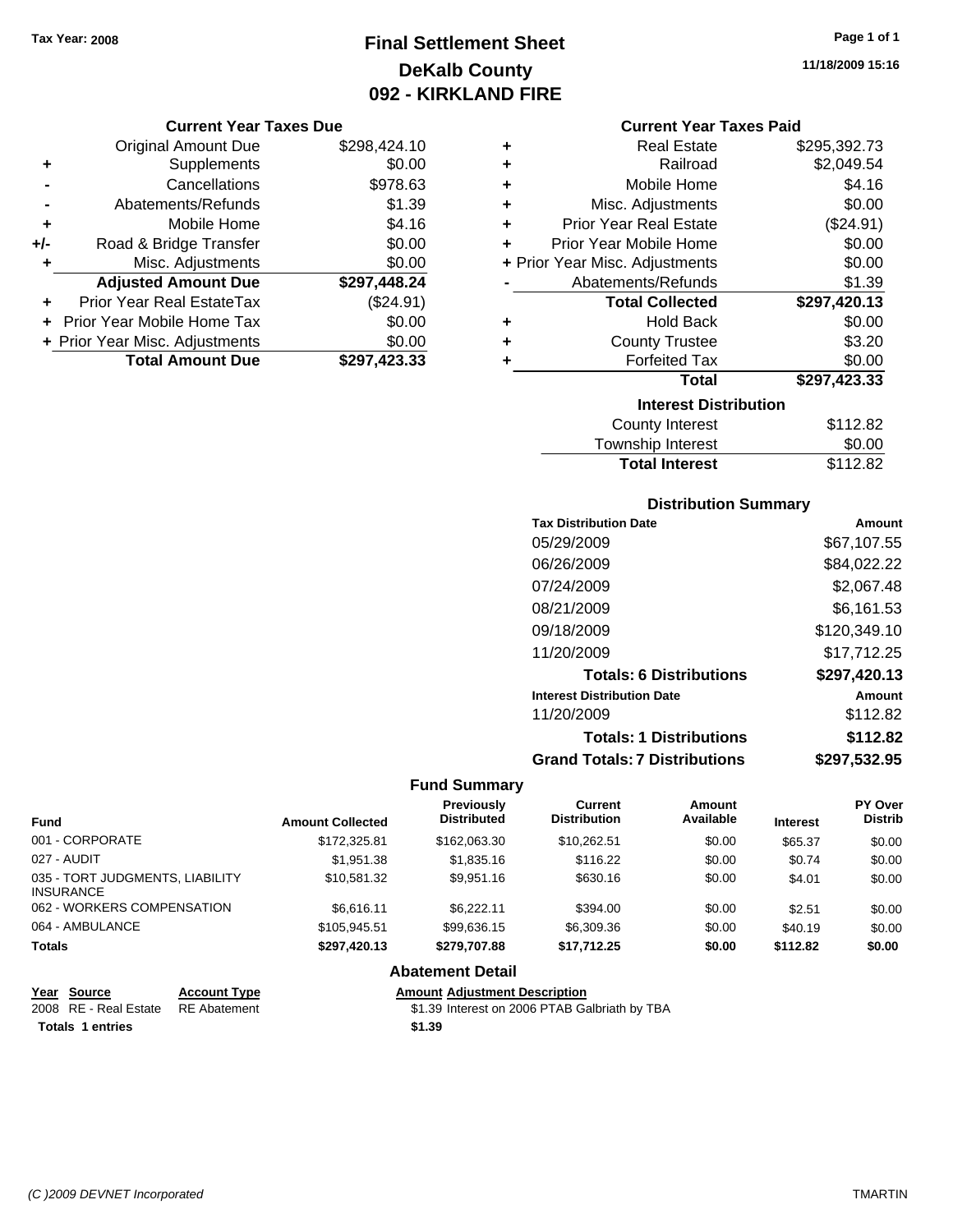### **Final Settlement Sheet Tax Year: 2008 Page 1 of 1 DeKalb County 093 - LEE FIRE**

#### **Current Year Taxes Due**

|     | <b>Original Amount Due</b>     | \$25,237.95 |
|-----|--------------------------------|-------------|
| ٠   | Supplements                    | \$0.00      |
|     | Cancellations                  | \$8.95      |
|     | Abatements/Refunds             | \$0.00      |
| ÷   | Mobile Home                    | \$2.57      |
| +/- | Road & Bridge Transfer         | \$0.00      |
| ٠   | Misc. Adjustments              | \$10.11     |
|     | <b>Adjusted Amount Due</b>     | \$25,241.68 |
|     | Prior Year Real EstateTax      | \$0.00      |
|     | Prior Year Mobile Home Tax     | \$0.00      |
|     | + Prior Year Misc. Adjustments | \$0.00      |
|     | <b>Total Amount Due</b>        | \$25,241,68 |

|   | <b>Current Year Taxes Paid</b> |             |
|---|--------------------------------|-------------|
| ٠ | <b>Real Estate</b>             | \$24,762.86 |
| ÷ | Railroad                       | \$466.14    |
| ٠ | Mobile Home                    | \$2.57      |
| ÷ | Misc. Adjustments              | \$10.11     |
| ÷ | <b>Prior Year Real Estate</b>  | \$0.00      |
| ÷ | Prior Year Mobile Home         | \$0.00      |
|   | + Prior Year Misc. Adjustments | \$0.00      |
|   | Abatements/Refunds             | \$0.00      |
|   | <b>Total Collected</b>         | \$25,241.68 |
|   | <b>Hold Back</b>               | \$0.00      |
| ÷ | <b>County Trustee</b>          | \$0.00      |
|   | <b>Forfeited Tax</b>           | \$0.00      |
|   | Total                          | \$25,241.68 |
|   | <b>Interest Distribution</b>   |             |
|   | County Interest                | S9 58       |

| <b>Total Interest</b> | \$9.58 |
|-----------------------|--------|
| Township Interest     | \$0.00 |
| County Interest       | \$9.58 |

#### **Distribution Summary**

| <b>Tax Distribution Date</b>         | Amount      |
|--------------------------------------|-------------|
| 05/29/2009                           | \$4.735.54  |
| 06/26/2009                           | \$7,115.21  |
| 07/24/2009                           | \$150.07    |
| 08/21/2009                           | \$990.00    |
| 09/18/2009                           | \$9,840.27  |
| 11/20/2009                           | \$2,410.59  |
| <b>Totals: 6 Distributions</b>       | \$25,241.68 |
| <b>Interest Distribution Date</b>    | Amount      |
| 11/20/2009                           | \$9.58      |
| <b>Totals: 1 Distributions</b>       | \$9.58      |
| <b>Grand Totals: 7 Distributions</b> | \$25.251.26 |

#### **Fund Summary**

| <b>Fund</b>                             | <b>Amount Collected</b> | Previously<br><b>Distributed</b> | Current<br><b>Distribution</b> | <b>Amount</b><br>Available | <b>Interest</b> | <b>PY Over</b><br><b>Distrib</b> |
|-----------------------------------------|-------------------------|----------------------------------|--------------------------------|----------------------------|-----------------|----------------------------------|
| 001 - CORPORATE                         | \$15,501.66             | \$14,021.26                      | \$1,480.40                     | \$0.00                     | \$5.89          | \$0.00                           |
| 035 - TORT JUDGEMENTS/LIABILITY<br>INS. | \$1.722.27              | \$1,557.79                       | \$164.48                       | \$0.00                     | \$0.65          | \$0.00                           |
| 064 - AMBULANCE                         | \$8,017.75              | \$7.252.04                       | \$765.71                       | \$0.00                     | \$3.04          | \$0.00                           |
| <b>Totals</b>                           | \$25,241.68             | \$22,831.09                      | \$2.410.59                     | \$0.00                     | \$9.58          | \$0.00                           |

### **Miscellaneous Adjustment Detail**

| Year Source             | <b>Account Type</b> | <b>Amount Adiustment Description</b>           |
|-------------------------|---------------------|------------------------------------------------|
| 2008 RE - Real Estate   | Back Tax Collected  | \$10.11 Maness Redemption 13-06-331-005 by TBA |
| <b>Totals 1 entries</b> |                     | \$10.11                                        |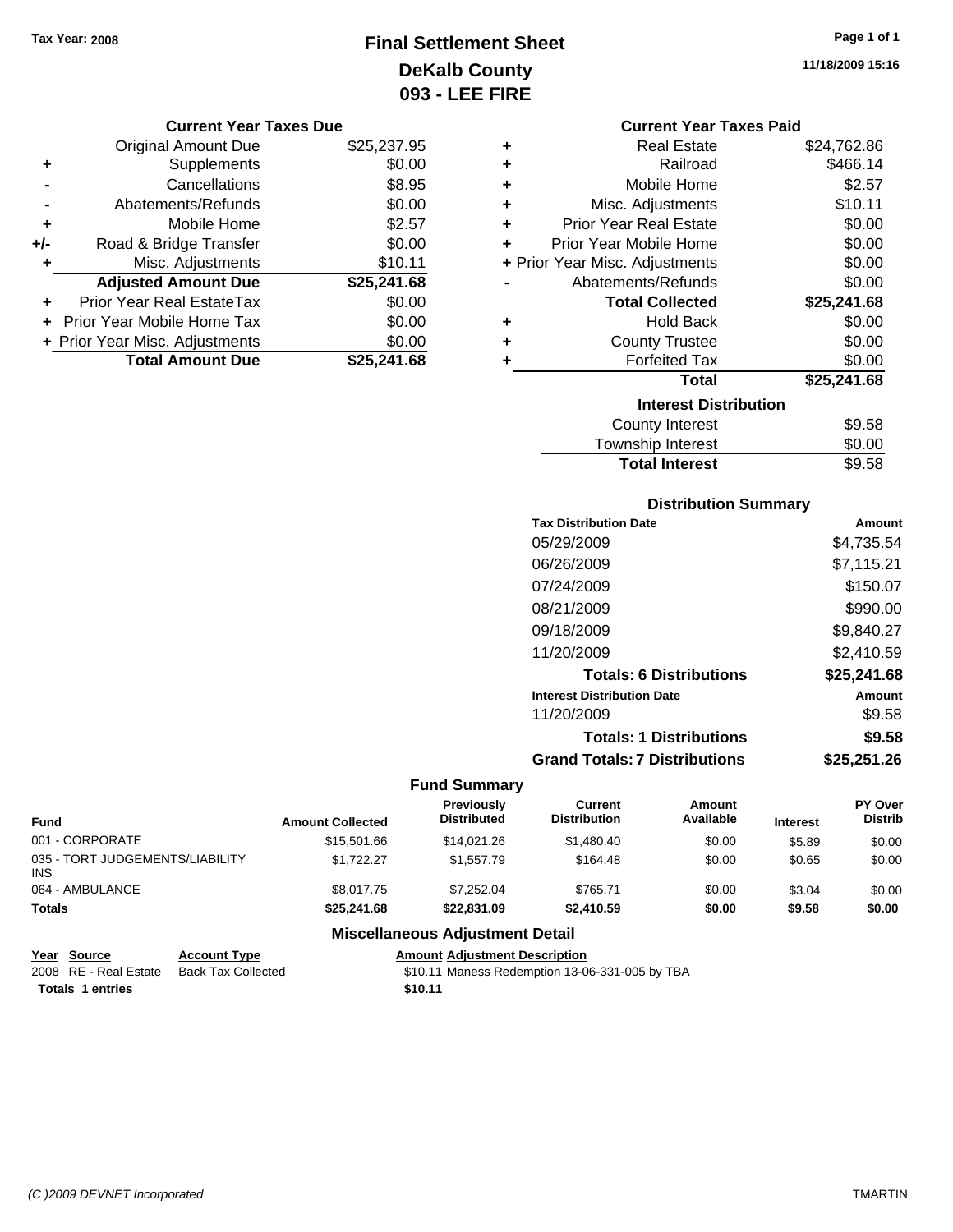### **Final Settlement Sheet Tax Year: 2008 Page 1 of 1 DeKalb County 094 - LELAND FIRE**

**11/18/2009 15:16**

#### **Current Year Taxes Due**

|       | <b>Original Amount Due</b>     | \$22,645.22 |
|-------|--------------------------------|-------------|
| ٠     | Supplements                    | \$0.00      |
|       | Cancellations                  | \$3.86      |
|       | Abatements/Refunds             | \$0.00      |
| ÷     | Mobile Home                    | \$0.00      |
| $+/-$ | Road & Bridge Transfer         | \$0.00      |
| ٠     | Misc. Adjustments              | \$0.00      |
|       | <b>Adjusted Amount Due</b>     | \$22,641.36 |
|       | Prior Year Real EstateTax      | \$0.00      |
|       | Prior Year Mobile Home Tax     | \$0.00      |
|       | + Prior Year Misc. Adjustments | \$0.00      |
|       | <b>Total Amount Due</b>        | \$22,641.36 |

#### **Current Year Taxes Paid**

| ٠ | Real Estate                    | \$22,641.36 |
|---|--------------------------------|-------------|
| ÷ | Railroad                       | \$0.00      |
| ٠ | Mobile Home                    | \$0.00      |
| ٠ | Misc. Adjustments              | \$0.00      |
| ÷ | Prior Year Real Estate         | \$0.00      |
| ٠ | Prior Year Mobile Home         | \$0.00      |
|   | + Prior Year Misc. Adjustments | \$0.00      |
|   | Abatements/Refunds             | \$0.00      |
|   | <b>Total Collected</b>         | \$22,641.36 |
| ٠ | <b>Hold Back</b>               | \$0.00      |
| ÷ | <b>County Trustee</b>          | \$0.00      |
| ٠ | <b>Forfeited Tax</b>           | \$0.00      |
|   | <b>Total</b>                   | \$22,641.36 |
|   | <b>Interest Distribution</b>   |             |
|   | County Interest                | \$8.59      |
|   | <b>Township Interest</b>       | \$0.00      |
|   | <b>Total Interest</b>          | \$8.59      |

#### **Distribution Summary**

| <b>Tax Distribution Date</b>         | Amount      |
|--------------------------------------|-------------|
| 05/29/2009                           | \$2,591.76  |
| 06/26/2009                           | \$9,751.23  |
| 07/24/2009                           | \$210.25    |
| 08/21/2009                           | \$488.94    |
| 09/18/2009                           | \$8,928.97  |
| 11/20/2009                           | \$670.21    |
| <b>Totals: 6 Distributions</b>       | \$22,641.36 |
| <b>Interest Distribution Date</b>    | Amount      |
| 11/20/2009                           | \$8.59      |
| <b>Totals: 1 Distributions</b>       | \$8.59      |
| <b>Grand Totals: 7 Distributions</b> | \$22.649.95 |
|                                      |             |

| <b>Fund</b>     | <b>Amount Collected</b> | <b>Previously</b><br><b>Distributed</b> | Current<br><b>Distribution</b> | Amount<br>Available | <b>Interest</b> | <b>PY Over</b><br><b>Distrib</b> |
|-----------------|-------------------------|-----------------------------------------|--------------------------------|---------------------|-----------------|----------------------------------|
| 001 - CORPORATE | \$22,641.36             | \$21.971.15                             | \$670.21                       | \$0.00              | \$8.59          | \$0.00                           |
| <b>Totals</b>   | \$22.641.36             | \$21.971.15                             | \$670.21                       | \$0.00              | \$8.59          | \$0.00                           |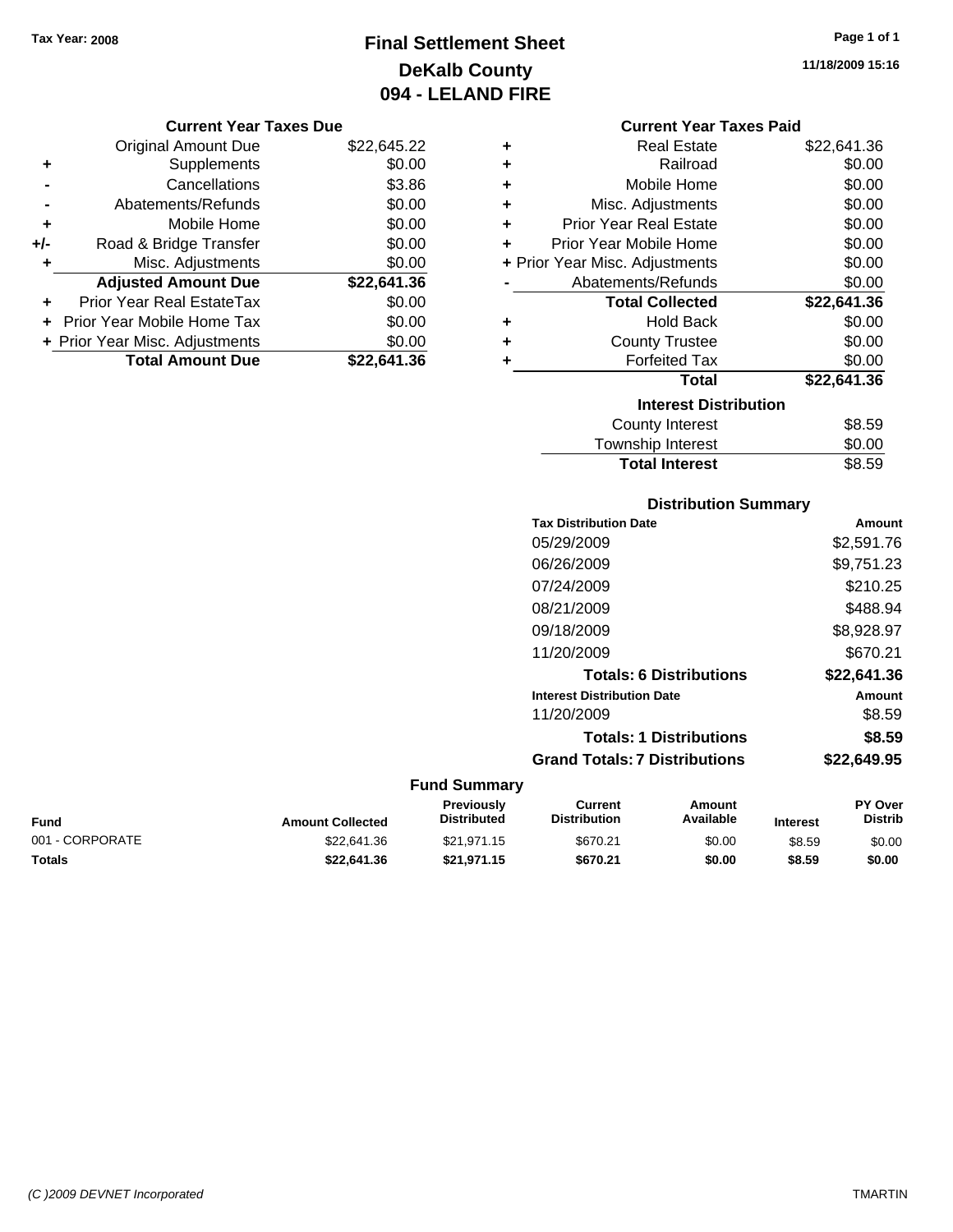### **Final Settlement Sheet Tax Year: 2008 Page 1 of 1 DeKalb County 095 - MALTA FIRE**

**11/18/2009 15:16**

#### **Current Year Taxes Due**

|     | <b>Original Amount Due</b>       | \$78,706.50 |
|-----|----------------------------------|-------------|
| ٠   | Supplements                      | \$0.00      |
|     | Cancellations                    | \$113.22    |
|     | Abatements/Refunds               | \$0.00      |
| ÷   | Mobile Home                      | \$4.41      |
| +/- | Road & Bridge Transfer           | \$0.00      |
| ٠   | Misc. Adjustments                | \$0.00      |
|     | <b>Adjusted Amount Due</b>       | \$78,597.69 |
| ÷   | <b>Prior Year Real EstateTax</b> | \$0.00      |
|     | Prior Year Mobile Home Tax       | \$0.00      |
|     | + Prior Year Misc. Adjustments   | \$0.00      |
|     | <b>Total Amount Due</b>          | \$78.597.69 |

### **Current Year Taxes Paid**

| ٠ | Real Estate                    | \$77,580.77 |
|---|--------------------------------|-------------|
| ÷ | Railroad                       | \$1,011.42  |
| ÷ | Mobile Home                    | \$4.41      |
| ÷ | Misc. Adjustments              | \$0.00      |
| ÷ | <b>Prior Year Real Estate</b>  | \$0.00      |
| ٠ | Prior Year Mobile Home         | \$0.00      |
|   | + Prior Year Misc. Adjustments | \$0.00      |
|   | Abatements/Refunds             | \$0.00      |
|   | <b>Total Collected</b>         | \$78,596.60 |
| ٠ | <b>Hold Back</b>               | \$0.00      |
| ÷ | <b>County Trustee</b>          | \$1.09      |
| ٠ | <b>Forfeited Tax</b>           | \$0.00      |
|   | Total                          | \$78,597.69 |
|   | <b>Interest Distribution</b>   |             |
|   | <b>County Interest</b>         | \$29.81     |
|   | <b>Township Interest</b>       | \$0.00      |
|   | <b>Total Interest</b>          | \$29.81     |

#### **Distribution Summary**

| <b>Tax Distribution Date</b>         | Amount      |
|--------------------------------------|-------------|
| 05/29/2009                           | \$12,528.79 |
| 06/26/2009                           | \$28,212.80 |
| 07/24/2009                           | \$862.65    |
| 08/21/2009                           | \$1,391.47  |
| 09/18/2009                           | \$32,986.34 |
| 11/20/2009                           | \$2.614.55  |
| <b>Totals: 6 Distributions</b>       | \$78,596,60 |
| <b>Interest Distribution Date</b>    | Amount      |
| 11/20/2009                           | \$29.81     |
| <b>Totals: 1 Distributions</b>       | \$29.81     |
| <b>Grand Totals: 7 Distributions</b> | \$78,626.41 |
|                                      |             |

| Fund            | <b>Amount Collected</b> | Previously<br><b>Distributed</b> | Current<br><b>Distribution</b> | Amount<br>Available | <b>Interest</b> | <b>PY Over</b><br>Distrib |
|-----------------|-------------------------|----------------------------------|--------------------------------|---------------------|-----------------|---------------------------|
| 001 - CORPORATE | \$78,596.60             | \$75.982.05                      | \$2.614.55                     | \$0.00              | \$29.81         | \$0.00                    |
| Totals          | \$78.596.60             | \$75.982.05                      | \$2.614.55                     | \$0.00              | \$29.81         | \$0.00                    |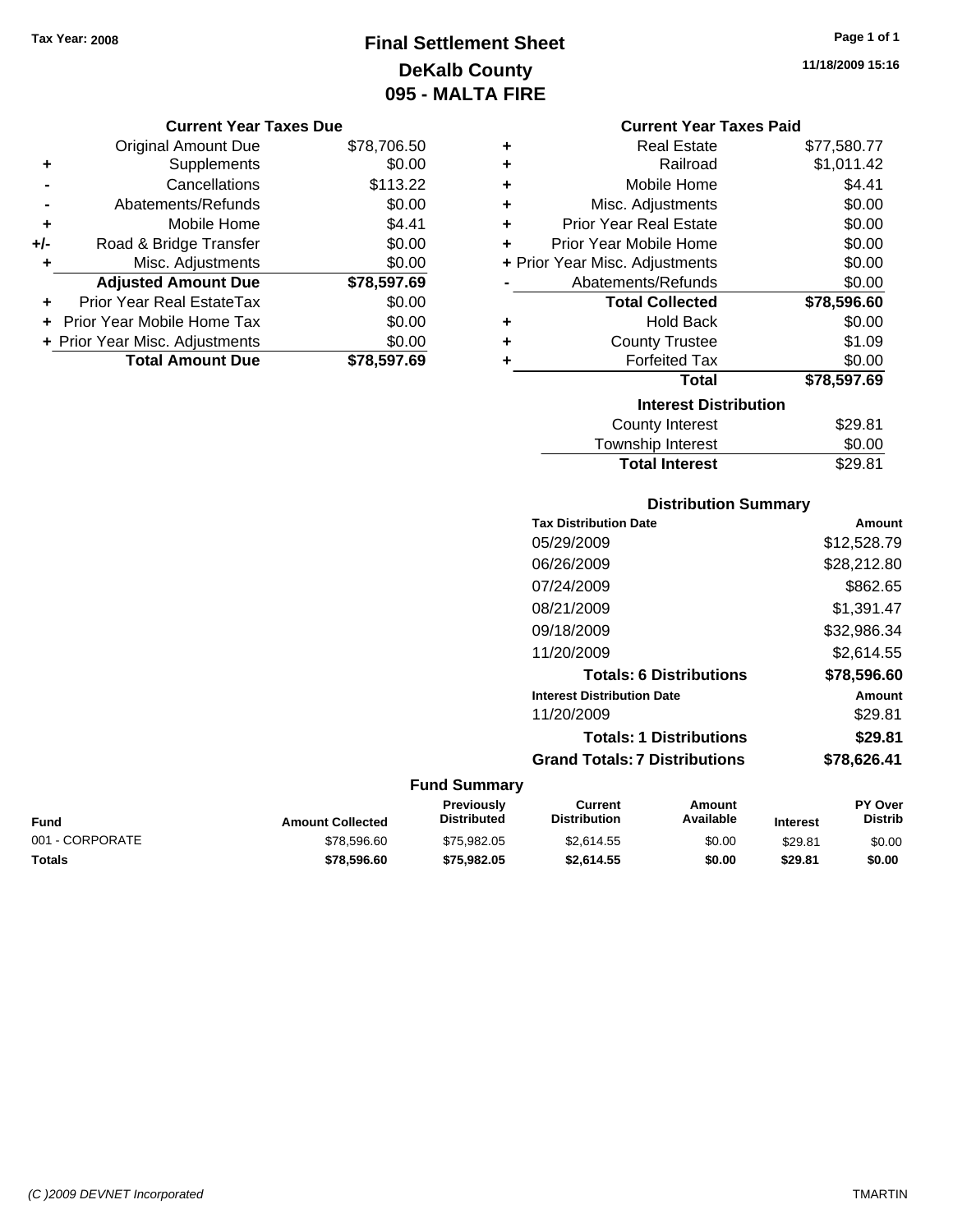**Current Year Taxes Due** Original Amount Due \$148,981.94

**Adjusted Amount Due \$148,925.58**

**Total Amount Due \$148,925.58**

**+** Supplements \$0.00 **-** Cancellations \$68.88 **-** Abatements/Refunds \$0.00 **+** Mobile Home \$12.52 **+/-** Road & Bridge Transfer \$0.00 **+** Misc. Adjustments \$0.00

**+** Prior Year Real EstateTax \$0.00 **+** Prior Year Mobile Home Tax \$0.00 **+ Prior Year Misc. Adjustments**  $$0.00$ 

### **Final Settlement Sheet Tax Year: 2008 Page 1 of 1 DeKalb County 096 - MAPLE PARK FIRE**

**11/18/2009 15:16**

#### **Current Year Taxes Paid**

| ٠ | <b>Real Estate</b>             | \$147,267.88 |
|---|--------------------------------|--------------|
| ÷ | Railroad                       | \$1,645.18   |
| ٠ | Mobile Home                    | \$12.52      |
| ٠ | Misc. Adjustments              | \$0.00       |
| ÷ | <b>Prior Year Real Estate</b>  | \$0.00       |
| ÷ | Prior Year Mobile Home         | \$0.00       |
|   | + Prior Year Misc. Adjustments | \$0.00       |
|   | Abatements/Refunds             | \$0.00       |
|   | <b>Total Collected</b>         | \$148,925.58 |
| ٠ | <b>Hold Back</b>               | \$0.00       |
| ٠ | <b>County Trustee</b>          | \$0.00       |
| ٠ | <b>Forfeited Tax</b>           | \$0.00       |
|   | Total                          | \$148,925.58 |
|   | <b>Interest Distribution</b>   |              |
|   | <b>County Interest</b>         | \$56.49      |

### Township Interest \$0.00 Total Interest \$56.49

### **Distribution Summary**

| <b>Tax Distribution Date</b>         | Amount       |
|--------------------------------------|--------------|
| 05/29/2009                           | \$37,254.77  |
| 06/26/2009                           | \$37,396.47  |
| 07/24/2009                           | \$418.09     |
| 08/21/2009                           | \$3,782.19   |
| 09/18/2009                           | \$64,784.62  |
| 11/20/2009                           | \$5,289.44   |
| <b>Totals: 6 Distributions</b>       | \$148,925.58 |
| <b>Interest Distribution Date</b>    | Amount       |
| 11/20/2009                           | \$56.49      |
| <b>Totals: 1 Distributions</b>       | \$56.49      |
| <b>Grand Totals: 7 Distributions</b> | \$148,982.07 |

|                                               |                         | <b>Previously</b>  | Current             | <b>Amount</b> |                 | <b>PY Over</b> |
|-----------------------------------------------|-------------------------|--------------------|---------------------|---------------|-----------------|----------------|
| <b>Fund</b>                                   | <b>Amount Collected</b> | <b>Distributed</b> | <b>Distribution</b> | Available     | <b>Interest</b> | <b>Distrib</b> |
| 001 - CORPORATE                               | \$71,188.67             | \$68,660.19        | \$2,528.48          | \$0.00        | \$27.01         | \$0.00         |
| 013 - FIREFIGHTER'S PENSION                   | \$1,840.72              | \$1,775.36         | \$65.36             | \$0.00        | \$0.70          | \$0.00         |
| 027 - AUDIT                                   | \$1,106.22              | \$1,066.93         | \$39.29             | \$0.00        | \$0.42          | \$0.00         |
| 035 - TORT JUDGEMENTS/LIABILITY<br><b>INS</b> | \$16,726.13             | \$16,132.06        | \$594.07            | \$0.00        | \$6.34          | \$0.00         |
| 064 - AMBULANCE                               | \$58.063.84             | \$56,001.60        | \$2.062.24          | \$0.00        | \$22.02         | \$0.00         |
| <b>Totals</b>                                 | \$148,925,58            | \$143,636.14       | \$5,289.44          | \$0.00        | \$56.49         | \$0.00         |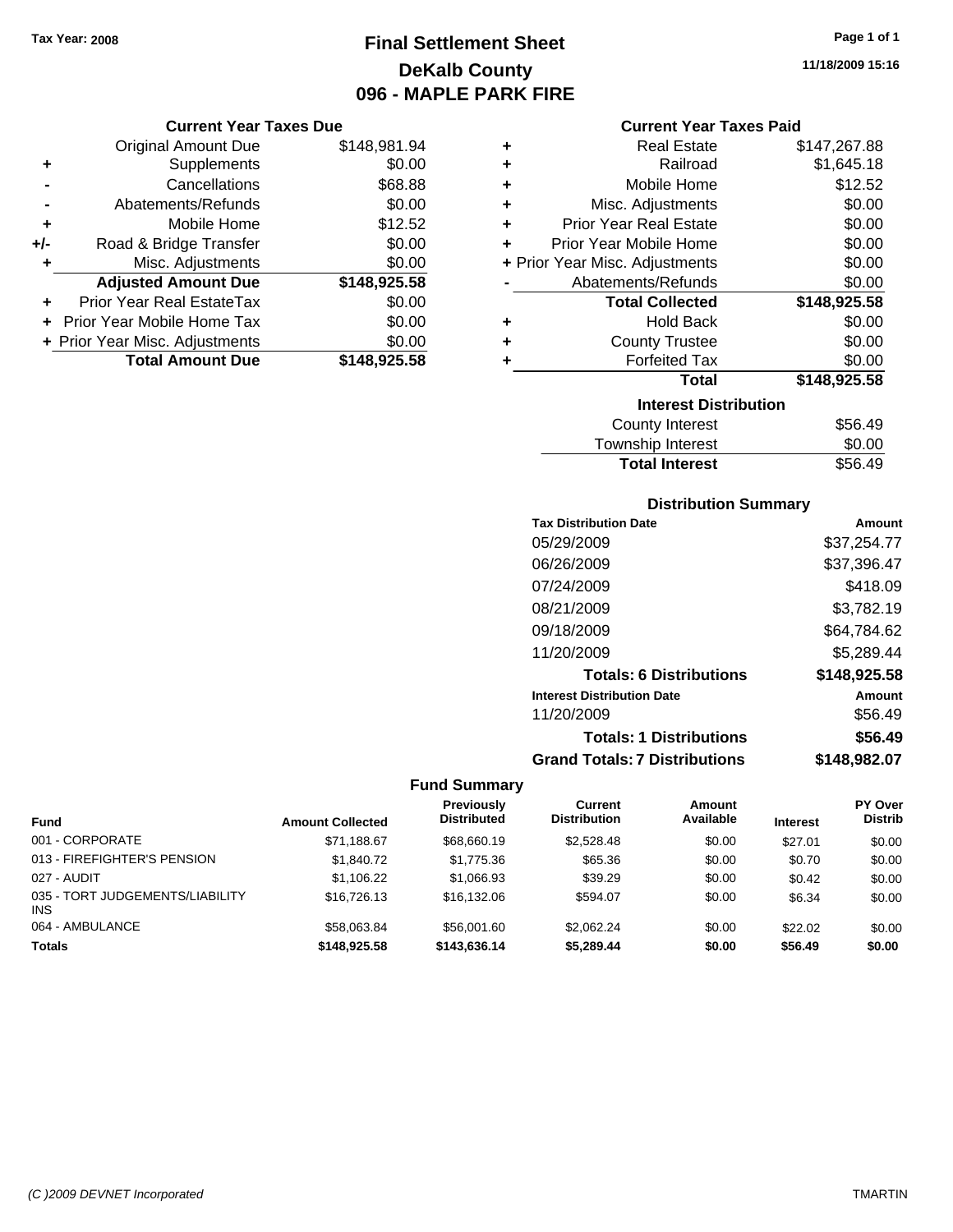### **Final Settlement Sheet Tax Year: 2008 Page 1 of 1 DeKalb County 097 - PAW PAW FIRE**

**11/18/2009 15:16**

#### **Current Year Taxes Due**

|     | <b>Original Amount Due</b>     | \$24,795.47 |
|-----|--------------------------------|-------------|
| ٠   | Supplements                    | \$0.00      |
|     | Cancellations                  | \$0.57      |
|     | Abatements/Refunds             | \$0.00      |
| ÷   | Mobile Home                    | \$7.95      |
| +/- | Road & Bridge Transfer         | \$0.00      |
| ٠   | Misc. Adjustments              | \$0.00      |
|     | <b>Adjusted Amount Due</b>     | \$24,802.85 |
|     | Prior Year Real EstateTax      | \$0.00      |
|     | Prior Year Mobile Home Tax     | \$0.00      |
|     | + Prior Year Misc. Adjustments | \$0.00      |
|     | <b>Total Amount Due</b>        | \$24,802.85 |

#### **Current Year Taxes Paid**

|   | <b>Real Estate</b>             | \$24,080.64 |
|---|--------------------------------|-------------|
| ÷ | Railroad                       | \$714.26    |
| ÷ | Mobile Home                    | \$7.95      |
| ÷ | Misc. Adjustments              | \$0.00      |
| ÷ | <b>Prior Year Real Estate</b>  | \$0.00      |
| ÷ | Prior Year Mobile Home         | \$0.00      |
|   | + Prior Year Misc. Adjustments | \$0.00      |
|   | Abatements/Refunds             | \$0.00      |
|   |                                |             |
|   | <b>Total Collected</b>         | \$24,802.85 |
| ٠ | <b>Hold Back</b>               | \$0.00      |
| ÷ | <b>County Trustee</b>          | \$0.00      |
| ٠ | <b>Forfeited Tax</b>           | \$0.00      |
|   | <b>Total</b>                   | \$24,802.85 |
|   | <b>Interest Distribution</b>   |             |
|   | <b>County Interest</b>         | \$9.41      |

### **Distribution Summary**

Total Interest \$9.41

| <b>Tax Distribution Date</b>         | Amount      |
|--------------------------------------|-------------|
| 05/29/2009                           | \$2,678.31  |
| 06/26/2009                           | \$9,723.31  |
| 07/24/2009                           | \$519.10    |
| 08/21/2009                           | \$359.39    |
| 09/18/2009                           | \$10.357.85 |
| 11/20/2009                           | \$1,164.89  |
| <b>Totals: 6 Distributions</b>       | \$24.802.85 |
| <b>Interest Distribution Date</b>    | Amount      |
| 11/20/2009                           | \$9.41      |
| <b>Totals: 1 Distributions</b>       | \$9.41      |
| <b>Grand Totals: 7 Distributions</b> | \$24.812.26 |

| <b>Fund</b>                                   | <b>Amount Collected</b> | <b>Previously</b><br><b>Distributed</b> | Current<br><b>Distribution</b> | Amount<br>Available | <b>Interest</b> | <b>PY Over</b><br><b>Distrib</b> |
|-----------------------------------------------|-------------------------|-----------------------------------------|--------------------------------|---------------------|-----------------|----------------------------------|
| 001 - CORPORATE                               | \$22,176.30             | \$21.134.77                             | \$1.041.53                     | \$0.00              | \$8.41          | \$0.00                           |
| 035 - TORT JUDGEMENTS/LIABILITY<br><b>INS</b> | \$2,626,55              | \$2,503.19                              | \$123.36                       | \$0.00              | \$1.00          | \$0.00                           |
| <b>Totals</b>                                 | \$24,802.85             | \$23,637.96                             | \$1.164.89                     | \$0.00              | \$9.41          | \$0.00                           |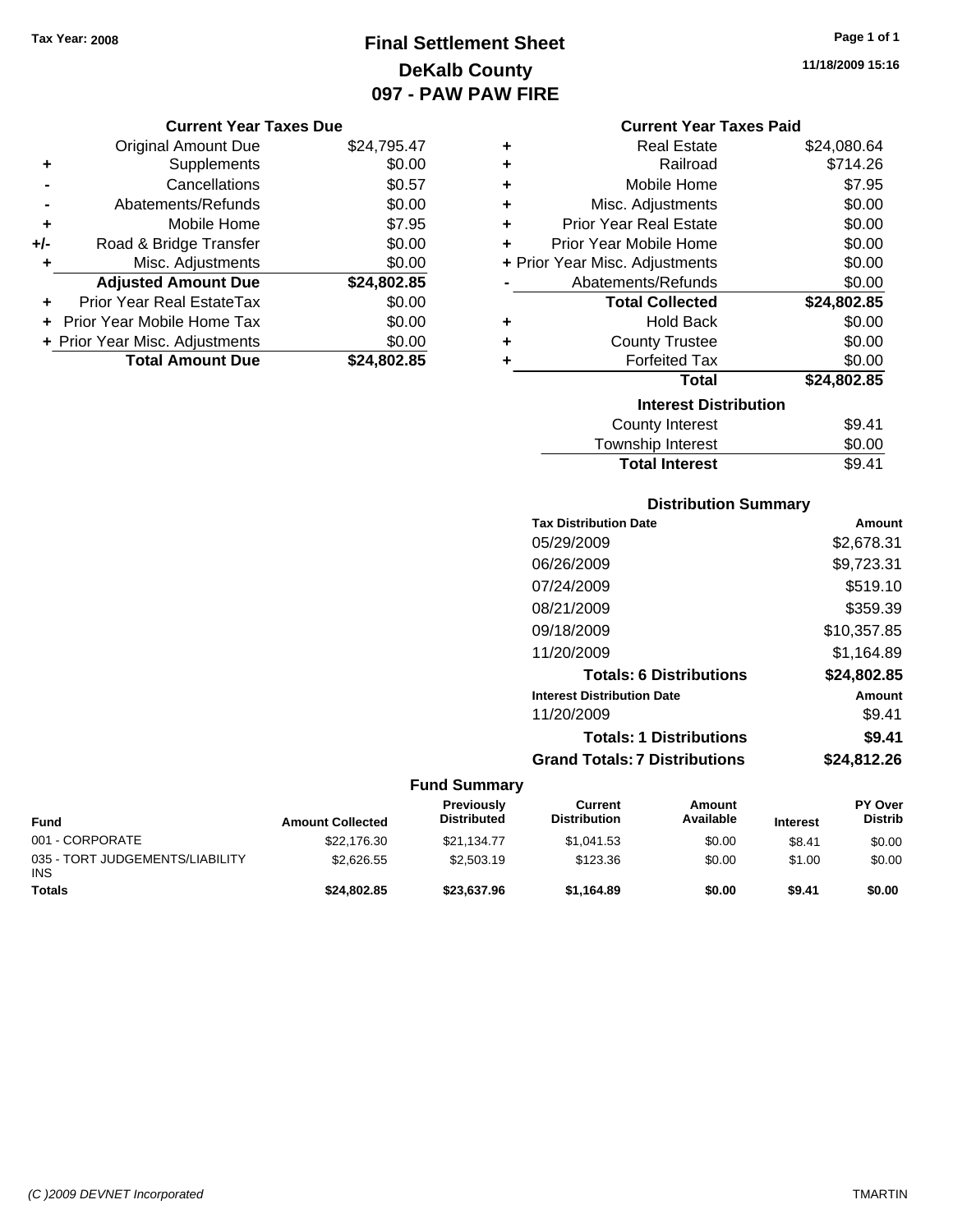## **Final Settlement Sheet Tax Year: 2008 Page 1 of 1 DeKalb County 098 - SANDWICH FIRE**

#### **Current Year Taxes Due**

|       | <b>Original Amount Due</b>     | \$508,376.63 |
|-------|--------------------------------|--------------|
| ٠     | Supplements                    | \$0.00       |
|       | Cancellations                  | \$2,009.08   |
|       | Abatements/Refunds             | \$2.98       |
| ÷     | Mobile Home                    | \$364.17     |
| $+/-$ | Road & Bridge Transfer         | \$0.00       |
| ٠     | Misc. Adjustments              | \$0.00       |
|       | <b>Adjusted Amount Due</b>     | \$506,728.74 |
|       | Prior Year Real EstateTax      | (\$1,525.26) |
|       | Prior Year Mobile Home Tax     | \$0.00       |
|       | + Prior Year Misc. Adjustments | \$0.00       |
|       | <b>Total Amount Due</b>        | \$505,203.48 |

| ٠ | <b>Real Estate</b>             | \$505,406.77  |
|---|--------------------------------|---------------|
| ÷ | Railroad                       | \$779.48      |
| ÷ | Mobile Home                    | \$364.17      |
| ٠ | Misc. Adjustments              | \$0.00        |
| ÷ | <b>Prior Year Real Estate</b>  | (\$1,525.26)  |
| ٠ | Prior Year Mobile Home         | \$0.00        |
|   | + Prior Year Misc. Adjustments | \$0.00        |
|   | Abatements/Refunds             | \$2.98        |
|   | <b>Total Collected</b>         | \$505,022.18  |
| ٠ | <b>Hold Back</b>               | \$0.00        |
| ٠ | <b>County Trustee</b>          | \$33.59       |
| ٠ | <b>Forfeited Tax</b>           | \$147.71      |
|   | <b>Total</b>                   | \$505,203.48  |
|   | <b>Interest Distribution</b>   |               |
|   | <b>County Interest</b>         | \$191.58      |
|   |                                | $\sim$ $\sim$ |

| .        |
|----------|
| \$0.00   |
| \$191.58 |
|          |

#### **Distribution Summary**

| <b>Tax Distribution Date</b>         | Amount       |
|--------------------------------------|--------------|
| 05/29/2009                           | \$109,921.58 |
| 06/26/2009                           | \$148,382.07 |
| 07/24/2009                           | \$7,454.98   |
| 08/21/2009                           | \$14,793.34  |
| 09/18/2009                           | \$197,778.02 |
| 11/20/2009                           | \$26,692.19  |
| <b>Totals: 6 Distributions</b>       | \$505,022.18 |
| <b>Interest Distribution Date</b>    | Amount       |
| 11/20/2009                           | \$191.58     |
| <b>Totals: 1 Distributions</b>       | \$191.58     |
| <b>Grand Totals: 7 Distributions</b> | \$505,213.76 |

#### **Fund Summary**

| <b>Fund</b>                             |                     | <b>Amount Collected</b> | Previously<br><b>Distributed</b>                     | Current<br><b>Distribution</b> | Amount<br>Available | <b>Interest</b> | <b>PY Over</b><br><b>Distrib</b> |
|-----------------------------------------|---------------------|-------------------------|------------------------------------------------------|--------------------------------|---------------------|-----------------|----------------------------------|
| 001 - CORPORATE                         |                     | \$454,952.26            | \$430,906.42                                         | \$24,045.84                    | \$0.00              | \$172.59        | \$0.00                           |
| 027 - AUDIT                             |                     | \$3.190.72              | \$3.022.09                                           | \$168.63                       | \$0.00              | \$1.21          | \$0.00                           |
| 035 - TORT JUDGEMENTS/LIABILITY<br>INS. |                     | \$47,766.52             | \$45,241.90                                          | \$2,524.62                     | \$0.00              | \$18.12         | \$0.00                           |
| 109 - PRIOR YEAR ADJUSTMENT             |                     | $$-887.32$              | $$-840.42$                                           | $$-46.90$                      | \$0.00              | (S0.34)         | \$0.00                           |
| <b>Totals</b>                           |                     | \$505.022.18            | \$478,329.99<br>\$26,692.19<br>\$0.00                |                                | \$191.58            | \$0.00          |                                  |
|                                         |                     |                         | <b>Abatement Detail</b>                              |                                |                     |                 |                                  |
| Year Source                             | <b>Account Type</b> |                         | <b>Amount Adiustment Description</b>                 |                                |                     |                 |                                  |
| 2008 RE - Real Estate                   | <b>RE</b> Abatement |                         | \$2.98 INTEREST ON 2008 PTAB RONALD STALLINGS by TBA |                                |                     |                 |                                  |

**Totals \$2.98 1 entries**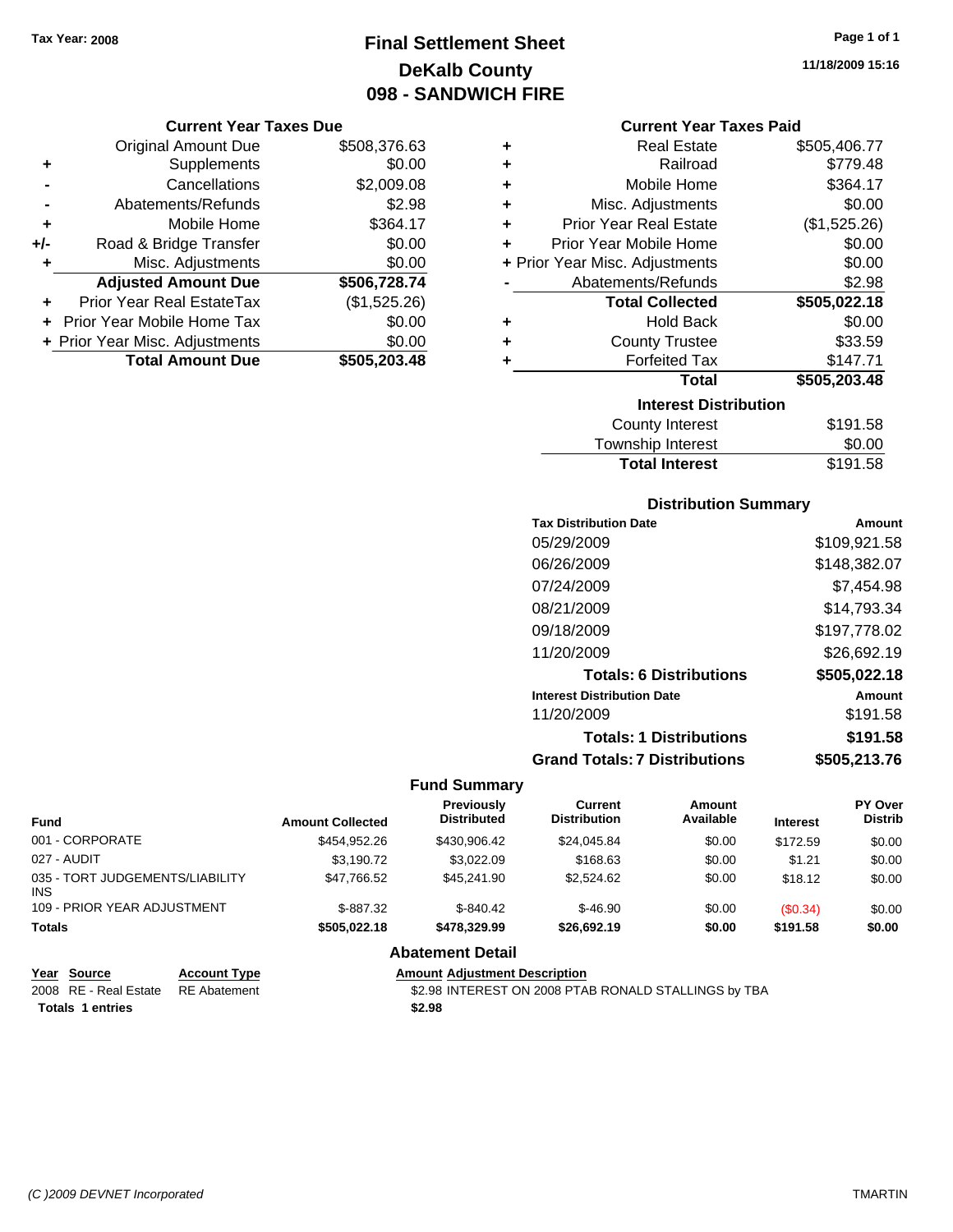### **Final Settlement Sheet Tax Year: 2008 Page 1 of 1 DeKalb County 099 - SHABBONA FIRE**

#### **Current Year Taxes Due**

|     | <b>Original Amount Due</b>        | \$128,639.44 |
|-----|-----------------------------------|--------------|
| ٠   | Supplements                       | \$0.00       |
|     | Cancellations                     | \$41.71      |
|     | Abatements/Refunds                | \$0.00       |
| ٠   | Mobile Home                       | \$5.44       |
| +/- | Road & Bridge Transfer            | \$0.00       |
| ٠   | Misc. Adjustments                 | \$45.19      |
|     | <b>Adjusted Amount Due</b>        | \$128,648.36 |
|     | Prior Year Real EstateTax         | \$0.00       |
|     | <b>Prior Year Mobile Home Tax</b> | \$0.00       |
|     | + Prior Year Misc. Adjustments    | \$0.00       |
|     | <b>Total Amount Due</b>           | \$128,648,36 |

| ٠ | <b>Real Estate</b>             | \$126,545.57 |
|---|--------------------------------|--------------|
| ٠ | Railroad                       | \$1,949.62   |
| ٠ | Mobile Home                    | \$5.44       |
| ٠ | Misc. Adjustments              | \$45.19      |
| ٠ | <b>Prior Year Real Estate</b>  | \$0.00       |
| ÷ | Prior Year Mobile Home         | \$0.00       |
|   | + Prior Year Misc. Adjustments | \$0.00       |
|   | Abatements/Refunds             | \$0.00       |
|   | <b>Total Collected</b>         | \$128,545.82 |
| ٠ | <b>Hold Back</b>               | \$0.00       |
| ٠ | <b>County Trustee</b>          | \$102.54     |
| ٠ | <b>Forfeited Tax</b>           | \$0.00       |
|   | <b>Total</b>                   | \$128,648.36 |
|   | <b>Interest Distribution</b>   |              |
|   | <b>County Interest</b>         | \$48.76      |

## Township Interest  $$0.00$ **Total Interest** \$48.76

#### **Distribution Summary**

| <b>Tax Distribution Date</b>         | Amount       |
|--------------------------------------|--------------|
| 05/29/2009                           | \$23,958.37  |
| 06/26/2009                           | \$41,239.03  |
| 07/24/2009                           | \$1,075.02   |
| 08/21/2009                           | \$4,027.71   |
| 09/18/2009                           | \$52,249.36  |
| 11/20/2009                           | \$5,996.33   |
| <b>Totals: 6 Distributions</b>       | \$128,545.82 |
| <b>Interest Distribution Date</b>    | Amount       |
| 11/20/2009                           | \$48.76      |
| <b>Totals: 1 Distributions</b>       | \$48.76      |
| <b>Grand Totals: 7 Distributions</b> | \$128,594.58 |
|                                      |              |

#### **Fund Summary**

| <b>Fund</b>                                   | <b>Amount Collected</b> | <b>Previously</b><br><b>Distributed</b> | Current<br><b>Distribution</b> | Amount<br>Available | <b>Interest</b> | <b>PY Over</b><br><b>Distrib</b> |
|-----------------------------------------------|-------------------------|-----------------------------------------|--------------------------------|---------------------|-----------------|----------------------------------|
| 001 - CORPORATE                               | \$88,401.99             | \$84,278,29                             | \$4,123,70                     | \$0.00              | \$33.54         | \$0.00                           |
| 035 - TORT JUDGEMENTS/LIABILITY<br><b>INS</b> | \$17,512.18             | \$16,695.27                             | \$816.91                       | \$0.00              | \$6.64          | \$0.00                           |
| 064 - AMBULANCE                               | \$22.631.65             | \$21.575.93                             | \$1.055.72                     | \$0.00              | \$8.58          | \$0.00                           |
| <b>Totals</b>                                 | \$128,545.82            | \$122,549.49                            | \$5,996.33                     | \$0.00              | \$48.76         | \$0.00                           |

#### **Miscellaneous Adjustment Detail**

| Year Source             | <b>Account Type</b>                        | <b>Amount Adiustment Description</b>                             |
|-------------------------|--------------------------------------------|------------------------------------------------------------------|
|                         | 2008 RE - Real Estate Paymt In Lieu of Tax | \$45.19 Housing Authority-Hinckley Sunset View Apartments by TBA |
| <b>Totals 1 entries</b> |                                            | \$45.19                                                          |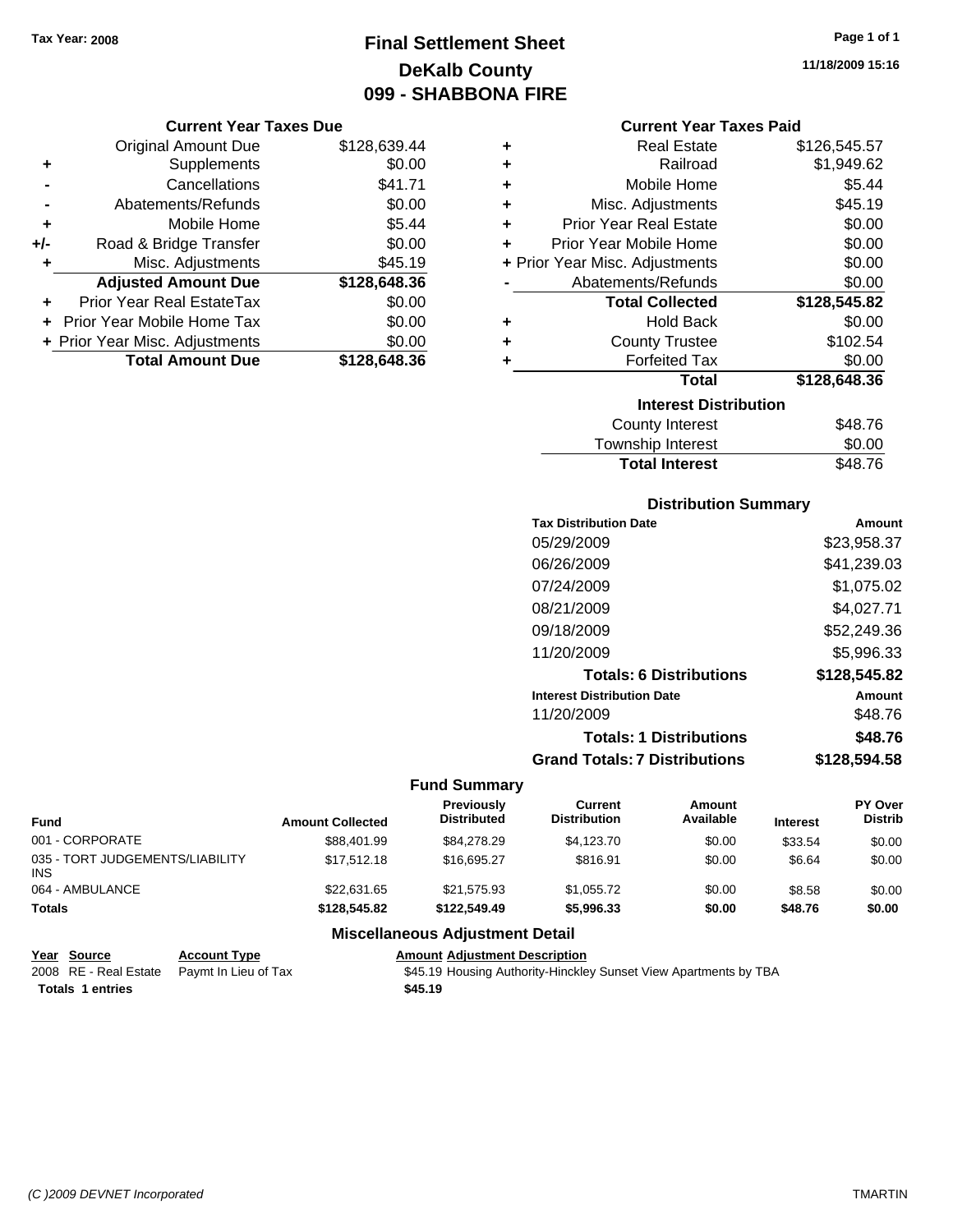### **Final Settlement Sheet Tax Year: 2008 Page 1 of 1 DeKalb County 100 - SOMONAUK FIRE**

#### **Current Year Taxes Due**

|     | <b>Original Amount Due</b>     | \$218,556.04 |
|-----|--------------------------------|--------------|
| ٠   | Supplements                    | \$9.28       |
|     | Cancellations                  | \$298.39     |
|     | Abatements/Refunds             | \$0.00       |
| ÷   | Mobile Home                    | \$10.30      |
| +/- | Road & Bridge Transfer         | \$0.00       |
| ٠   | Misc. Adjustments              | \$0.00       |
|     | <b>Adjusted Amount Due</b>     | \$218,277.23 |
|     | Prior Year Real EstateTax      | \$0.00       |
|     | Prior Year Mobile Home Tax     | \$0.00       |
|     | + Prior Year Misc. Adjustments | \$0.00       |
|     | <b>Total Amount Due</b>        | \$218,277.23 |

| ٠ | <b>Real Estate</b>             | \$216,733.21 |  |  |  |
|---|--------------------------------|--------------|--|--|--|
| ٠ | Railroad                       | \$1,533.72   |  |  |  |
| ٠ | Mobile Home                    | \$10.30      |  |  |  |
| ٠ | Misc. Adjustments              | \$0.00       |  |  |  |
| ٠ | <b>Prior Year Real Estate</b>  | \$0.00       |  |  |  |
| ٠ | Prior Year Mobile Home         | \$0.00       |  |  |  |
|   | + Prior Year Misc. Adjustments | \$0.00       |  |  |  |
|   | Abatements/Refunds             | \$0.00       |  |  |  |
|   | <b>Total Collected</b>         | \$218,277.23 |  |  |  |
| ٠ | <b>Hold Back</b>               | \$0.00       |  |  |  |
| ٠ | <b>County Trustee</b>          | \$0.00       |  |  |  |
| ٠ | <b>Forfeited Tax</b>           | \$0.00       |  |  |  |
|   | Total                          | \$218,277.23 |  |  |  |
|   | <b>Interest Distribution</b>   |              |  |  |  |
|   | <b>County Interest</b>         | \$82.80      |  |  |  |
|   |                                | ີົ້          |  |  |  |

| _ _ _ _ _ _ _ _ _ _ _ _<br>Township Interest | \$0.00  |
|----------------------------------------------|---------|
| <b>Total Interest</b>                        | \$82.80 |

#### **Distribution Summary**

| <b>Tax Distribution Date</b>         | Amount       |
|--------------------------------------|--------------|
| 05/29/2009                           | \$46,495.64  |
| 06/26/2009                           | \$66,139.17  |
| 07/24/2009                           | \$2,253.28   |
| 08/21/2009                           | \$5,864.96   |
| 09/18/2009                           | \$84,584.21  |
| 11/20/2009                           | \$12,939.97  |
| <b>Totals: 6 Distributions</b>       | \$218,277.23 |
| <b>Interest Distribution Date</b>    | Amount       |
| 11/20/2009                           | \$82.80      |
| <b>Totals: 1 Distributions</b>       | \$82.80      |
| <b>Grand Totals: 7 Distributions</b> | \$218,360.03 |
|                                      |              |

#### **Fund Summary**

| <b>Fund</b>     | <b>Amount Collected</b> | <b>Previously</b><br><b>Distributed</b> | Current<br><b>Distribution</b> | Amount<br>Available | <b>Interest</b> | <b>PY Over</b><br><b>Distrib</b> |
|-----------------|-------------------------|-----------------------------------------|--------------------------------|---------------------|-----------------|----------------------------------|
| 001 - CORPORATE | \$121,923.33            | \$114,695.44                            | \$7,227.89                     | \$0.00              | \$46.25         | \$0.00                           |
| 064 - AMBULANCE | \$96,353,90             | \$90.641.82                             | \$5,712.08                     | \$0.00              | \$36.55         | \$0.00                           |
| Totals          | \$218,277,23            | \$205.337.26                            | \$12.939.97                    | \$0.00              | \$82.80         | \$0.00                           |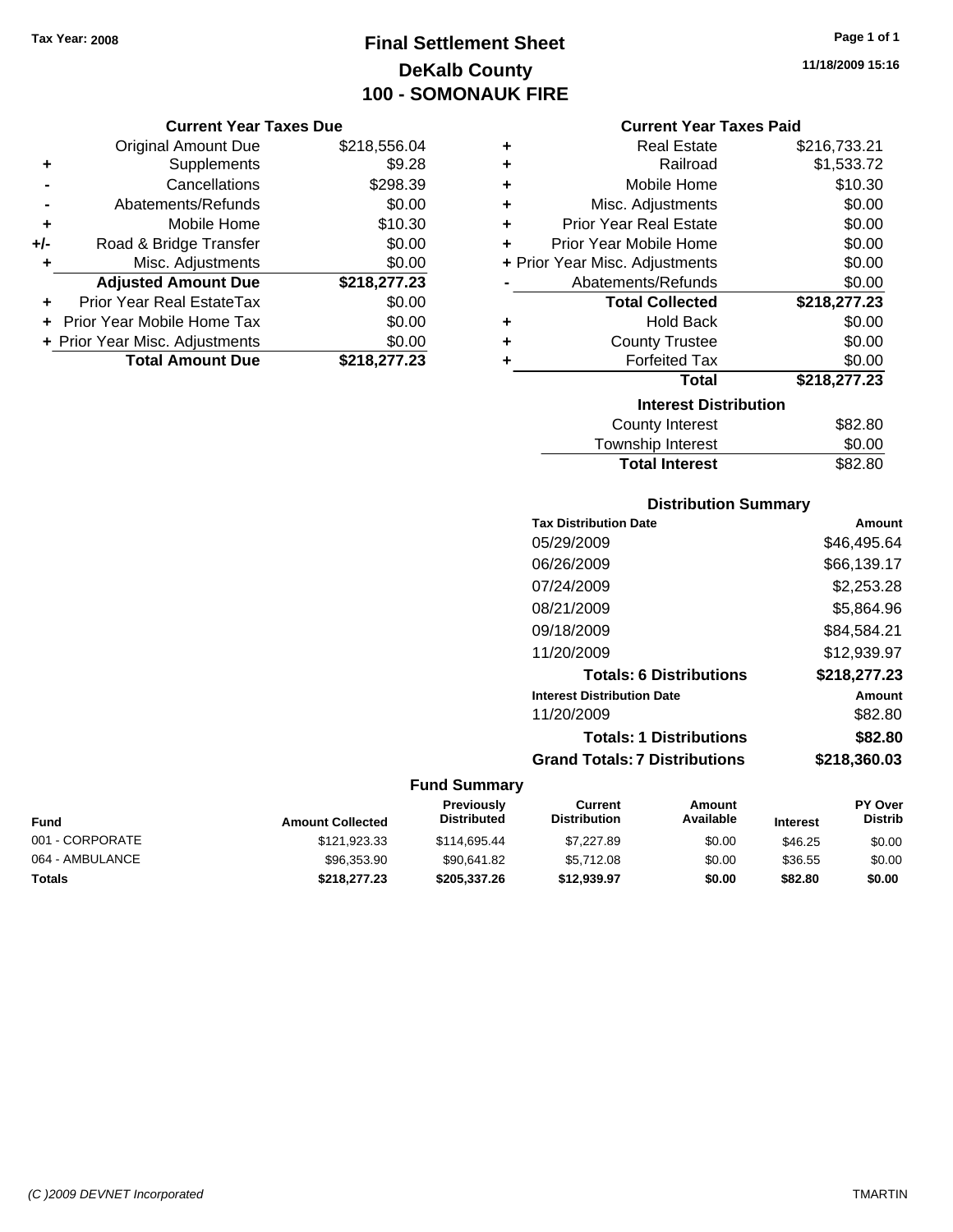## **Final Settlement Sheet Tax Year: 2008 Page 1 of 1 DeKalb County 101 - SYCAMORE FIRE**

#### **Current Year Taxes Due**

|       | <b>Original Amount Due</b>     | \$298,875.81 |
|-------|--------------------------------|--------------|
| ٠     | Supplements                    | \$0.00       |
|       | Cancellations                  | \$166.70     |
|       | Abatements/Refunds             | \$0.00       |
| ٠     | Mobile Home                    | \$300.19     |
| $+/-$ | Road & Bridge Transfer         | \$0.00       |
| ٠     | Misc. Adjustments              | \$0.00       |
|       | <b>Adjusted Amount Due</b>     | \$299,009.30 |
|       | Prior Year Real EstateTax      | \$0.00       |
|       | Prior Year Mobile Home Tax     | \$0.00       |
|       | + Prior Year Misc. Adjustments | \$0.00       |
|       | <b>Total Amount Due</b>        | \$299.009.30 |

#### **Current Year Taxes Paid**

| ٠ | <b>Real Estate</b>             | \$298,709.11 |
|---|--------------------------------|--------------|
| ٠ | Railroad                       | \$0.00       |
| ÷ | Mobile Home                    | \$282.46     |
| ٠ | Misc. Adjustments              | \$0.00       |
| ÷ | <b>Prior Year Real Estate</b>  | \$0.00       |
| ٠ | Prior Year Mobile Home         | \$0.00       |
|   | + Prior Year Misc. Adjustments | \$0.00       |
|   | Abatements/Refunds             | \$0.00       |
|   |                                |              |
|   | <b>Total Collected</b>         | \$298,991.57 |
| ٠ | <b>Hold Back</b>               | \$0.00       |
| ٠ | <b>County Trustee</b>          | \$17.73      |
| ٠ | <b>Forfeited Tax</b>           | \$0.00       |
|   | Total                          | \$299,009.30 |
|   | <b>Interest Distribution</b>   |              |
|   | <b>County Interest</b>         | \$113.42     |

#### **Distribution Summary**

Total Interest \$113.42

| Amount       |
|--------------|
| \$51,331.68  |
| \$99,872.90  |
| \$3.177.94   |
| \$7,373.78   |
| \$127,716.70 |
| \$9.518.57   |
| \$298,991.57 |
| Amount       |
| \$113.42     |
| \$113.42     |
| \$299,104.99 |
|              |

#### **Fund Summary**

| <b>Fund</b>     | <b>Amount Collected</b> | <b>Previously</b><br><b>Distributed</b> | Current<br><b>Distribution</b> | Amount<br>Available | <b>Interest</b> | <b>PY Over</b><br><b>Distrib</b> |
|-----------------|-------------------------|-----------------------------------------|--------------------------------|---------------------|-----------------|----------------------------------|
| 001 - CORPORATE | \$144.513.69            | \$139.913.02                            | \$4,600.67                     | \$0.00              | \$54.82         | \$0.00                           |
| 064 - AMBULANCE | \$154,477.88            | \$149,559.98                            | \$4.917.90                     | \$0.00              | \$58.60         | \$0.00                           |
| <b>Totals</b>   | \$298.991.57            | \$289,473,00                            | \$9.518.57                     | \$0.00              | \$113.42        | \$0.00                           |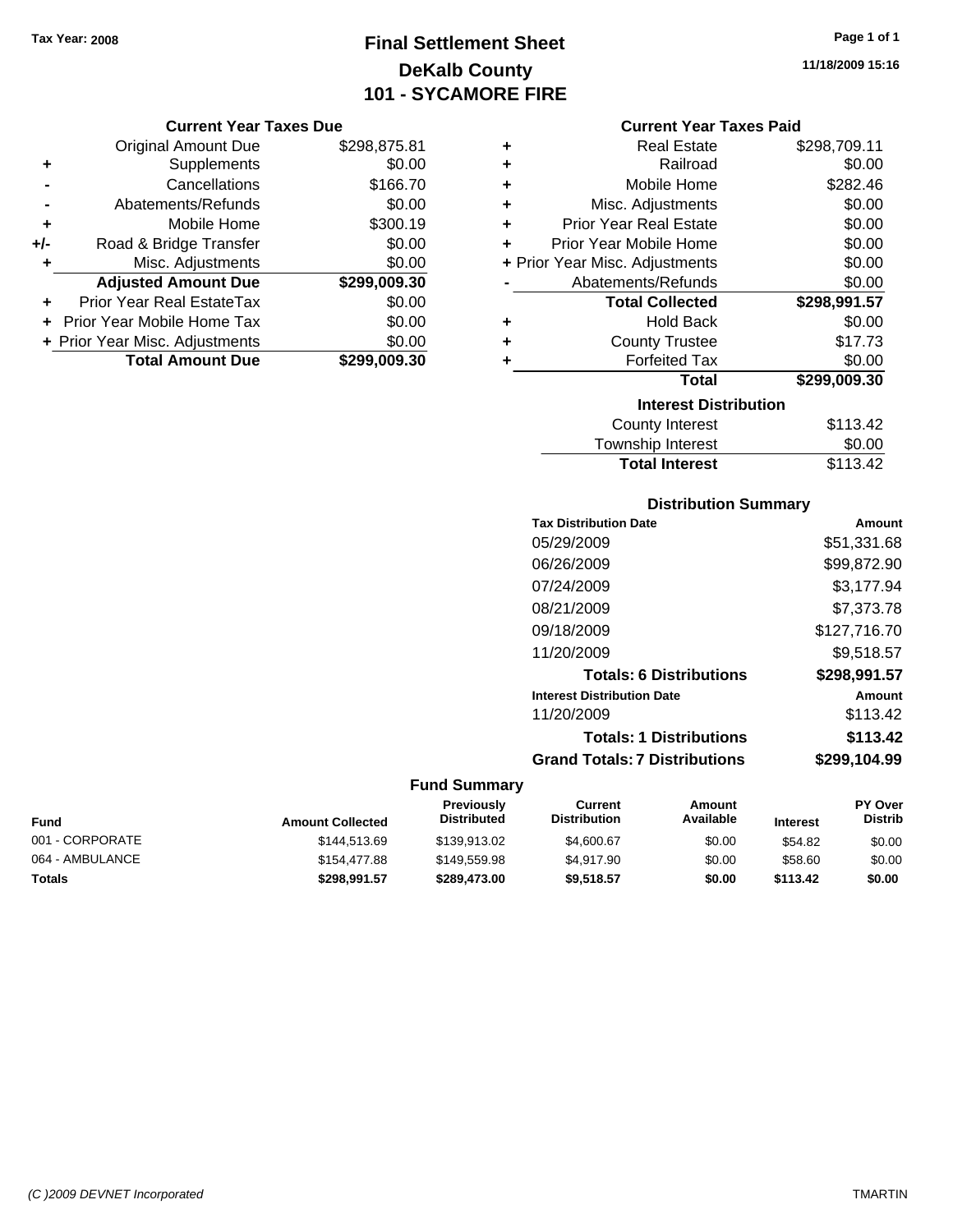### **Final Settlement Sheet Tax Year: 2008 Page 1 of 1 DeKalb County 102 - WATERMAN FIRE**

#### **11/18/2009 15:16**

#### **Current Year Taxes Due**

|     | <b>Original Amount Due</b>        | \$117,872.68 |
|-----|-----------------------------------|--------------|
| ٠   | Supplements                       | \$0.00       |
|     | Cancellations                     | \$645.95     |
|     | Abatements/Refunds                | \$0.00       |
| ٠   | Mobile Home                       | \$27.16      |
| +/- | Road & Bridge Transfer            | \$0.00       |
| ٠   | Misc. Adjustments                 | \$0.00       |
|     | <b>Adjusted Amount Due</b>        | \$117,253.89 |
| ÷   | Prior Year Real EstateTax         | \$0.00       |
|     | <b>Prior Year Mobile Home Tax</b> | \$0.00       |
|     | + Prior Year Misc. Adjustments    | \$0.00       |
|     | <b>Total Amount Due</b>           | \$117,253.89 |

#### **Current Year Taxes Paid**

|   | <b>Real Estate</b>             | \$116,215.54 |
|---|--------------------------------|--------------|
| ٠ | Railroad                       | \$996.44     |
| ٠ | Mobile Home                    | \$27.16      |
| ٠ | Misc. Adjustments              | \$0.00       |
| ٠ | <b>Prior Year Real Estate</b>  | \$0.00       |
| ٠ | Prior Year Mobile Home         | \$0.00       |
|   | + Prior Year Misc. Adjustments | \$0.00       |
|   | Abatements/Refunds             | \$0.00       |
|   | <b>Total Collected</b>         | \$117,239.14 |
|   |                                |              |
| ٠ | <b>Hold Back</b>               | \$0.00       |
| ٠ | <b>County Trustee</b>          | \$14.75      |
| ٠ | <b>Forfeited Tax</b>           | \$0.00       |
|   | Total                          | \$117,253.89 |
|   | <b>Interest Distribution</b>   |              |

## Township Interest  $$0.00$ **Total Interest** \$44.47

#### **Distribution Summary**

| <b>Tax Distribution Date</b>         | Amount       |
|--------------------------------------|--------------|
| 05/29/2009                           | \$23.762.83  |
| 06/26/2009                           | \$36,955.42  |
| 07/24/2009                           | \$1,083.48   |
| 08/21/2009                           | \$2.354.99   |
| 09/18/2009                           | \$47.543.38  |
| 11/20/2009                           | \$5.539.04   |
| <b>Totals: 6 Distributions</b>       | \$117,239.14 |
| <b>Interest Distribution Date</b>    | Amount       |
| 11/20/2009                           | \$44.47      |
| <b>Totals: 1 Distributions</b>       | \$44.47      |
| <b>Grand Totals: 7 Distributions</b> | \$117,283.61 |
|                                      |              |

| Fund            | <b>Amount Collected</b> | Previously<br><b>Distributed</b> | Current<br><b>Distribution</b> | Amount<br>Available | <b>Interest</b> | <b>PY Over</b><br><b>Distrib</b> |
|-----------------|-------------------------|----------------------------------|--------------------------------|---------------------|-----------------|----------------------------------|
| 001 - CORPORATE | \$117.239.14            | \$111.700.10                     | \$5,539.04                     | \$0.00              | \$44.47         | \$0.00                           |
| Totals          | \$117.239.14            | \$111.700.10                     | \$5.539.04                     | \$0.00              | \$44.47         | \$0.00                           |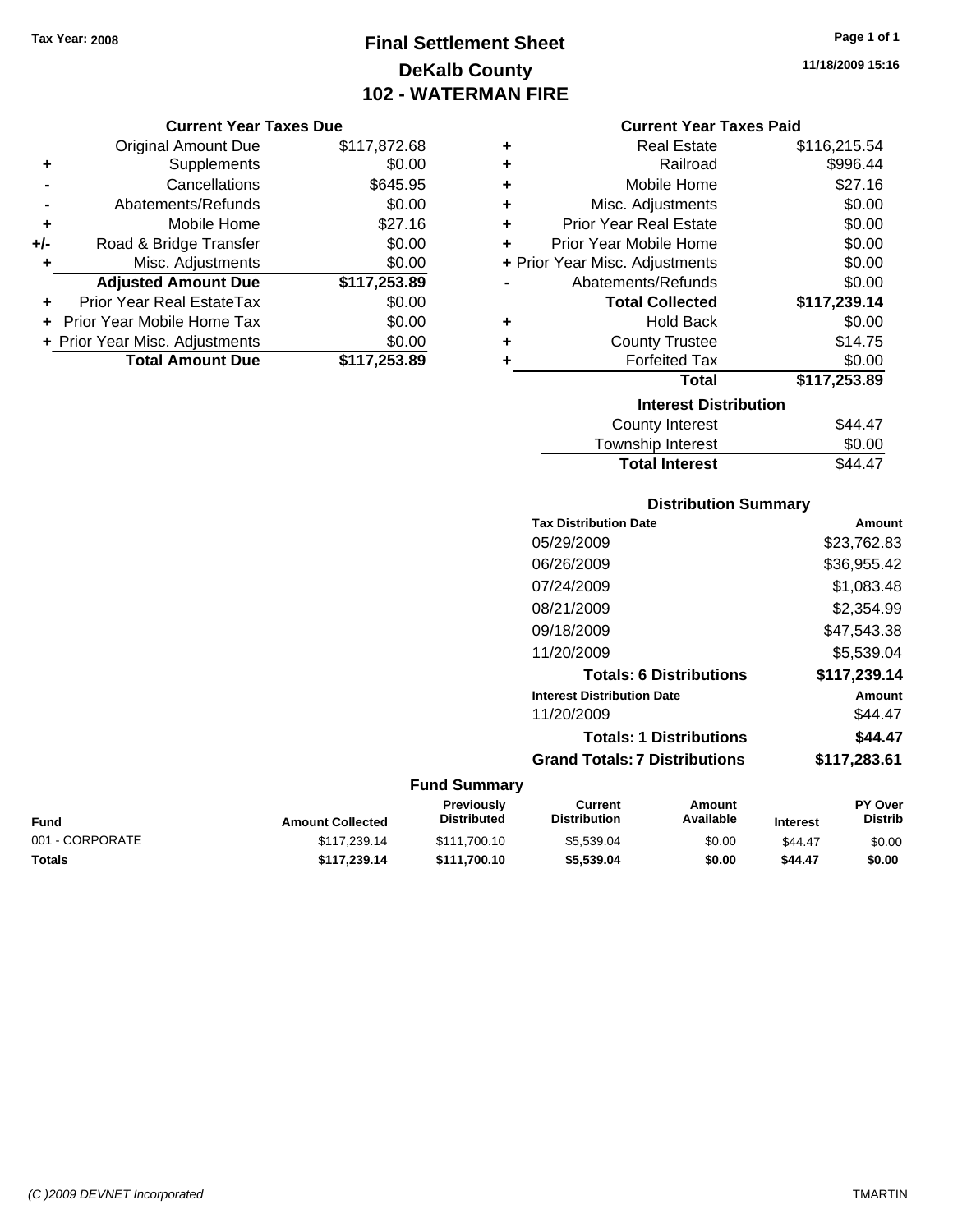**Current Year Taxes Due** Original Amount Due \$2,903.32

**Adjusted Amount Due \$2,903.32**

**Total Amount Due \$2,903.32**

**+** Supplements \$0.00 **-** Cancellations \$0.00 **-** Abatements/Refunds \$0.00 **+** Mobile Home \$0.00 **+/-** Road & Bridge Transfer \$0.00 **+** Misc. Adjustments \$0.00

**+** Prior Year Real EstateTax \$0.00 **+** Prior Year Mobile Home Tax \$0.00 **+ Prior Year Misc. Adjustments**  $$0.00$ 

### **Final Settlement Sheet Tax Year: 2008 Page 1 of 1 DeKalb County 103 - EARLVILLE LIBRARY DISTRICT**

**11/18/2009 15:16**

#### **Current Year Taxes Paid**

| ٠ | <b>Real Estate</b>                                                                                                                                                                                                            | \$2,903.32 |
|---|-------------------------------------------------------------------------------------------------------------------------------------------------------------------------------------------------------------------------------|------------|
| ٠ | Railroad                                                                                                                                                                                                                      | \$0.00     |
| ÷ | Mobile Home                                                                                                                                                                                                                   | \$0.00     |
| ÷ | Misc. Adjustments                                                                                                                                                                                                             | \$0.00     |
| ÷ | <b>Prior Year Real Estate</b>                                                                                                                                                                                                 | \$0.00     |
| ÷ | Prior Year Mobile Home                                                                                                                                                                                                        | \$0.00     |
|   | + Prior Year Misc. Adjustments                                                                                                                                                                                                | \$0.00     |
|   | Abatements/Refunds                                                                                                                                                                                                            | \$0.00     |
|   | <b>Total Collected</b>                                                                                                                                                                                                        | \$2,903.32 |
| ٠ | <b>Hold Back</b>                                                                                                                                                                                                              | \$0.00     |
| ٠ | <b>County Trustee</b>                                                                                                                                                                                                         | \$0.00     |
| ٠ | <b>Forfeited Tax</b>                                                                                                                                                                                                          | \$0.00     |
|   | <b>Total</b>                                                                                                                                                                                                                  | \$2,903.32 |
|   | <b>Interest Distribution</b>                                                                                                                                                                                                  |            |
|   | <b>County Interest</b>                                                                                                                                                                                                        | \$1.10     |
|   | The control of the control of the control of the control of the control of the control of the control of the control of the control of the control of the control of the control of the control of the control of the control | ີົ້        |

| \$0.00<br>Township Interest<br>\$1.10<br><b>Total Interest</b> |
|----------------------------------------------------------------|
|                                                                |

#### **Distribution Summary**

| <b>Tax Distribution Date</b>         | Amount     |
|--------------------------------------|------------|
| 05/29/2009                           | \$452.51   |
| 06/26/2009                           | \$1,174.30 |
| 07/24/2009                           | \$57.30    |
| 08/21/2009                           | \$39.81    |
| 09/18/2009                           | \$990.95   |
| 11/20/2009                           | \$188.45   |
| <b>Totals: 6 Distributions</b>       | \$2,903.32 |
| <b>Interest Distribution Date</b>    | Amount     |
| 11/20/2009                           | \$1.10     |
| <b>Totals: 1 Distributions</b>       | \$1.10     |
| <b>Grand Totals: 7 Distributions</b> | \$2,904.42 |

|                                                     |                         | Previously         | Current             | <b>Amount</b> |                 | PY Over        |
|-----------------------------------------------------|-------------------------|--------------------|---------------------|---------------|-----------------|----------------|
| <b>Fund</b>                                         | <b>Amount Collected</b> | <b>Distributed</b> | <b>Distribution</b> | Available     | <b>Interest</b> | <b>Distrib</b> |
| 001 - CORPORATE                                     | \$1.911.70              | \$1,787.62         | \$124.08            | \$0.00        | \$0.73          | \$0.00         |
| 004 - OPERATIONS & MAINTENANCE                      | \$254.90                | \$238.36           | \$16.54             | \$0.00        | \$0.10          | \$0.00         |
| 027 - AUDIT                                         | \$21.32                 | \$19.93            | \$1.39              | \$0.00        | \$0.01          | \$0.00         |
| 031 - WORKING CASH                                  | \$590.15                | \$551.85           | \$38.30             | \$0.00        | \$0.22          | \$0.00         |
| 035 - TORT JUDGMENTS, LIABILITY<br><b>INSURANCE</b> | \$11.86                 | \$11.09            | \$0.77              | \$0.00        | \$0.00          | \$0.00         |
| 047 - SOCIAL SECURITY                               | \$113.39                | \$106.02           | \$7.37              | \$0.00        | \$0.04          | \$0.00         |
| <b>Totals</b>                                       | \$2,903,32              | \$2.714.87         | \$188.45            | \$0.00        | \$1.10          | \$0.00         |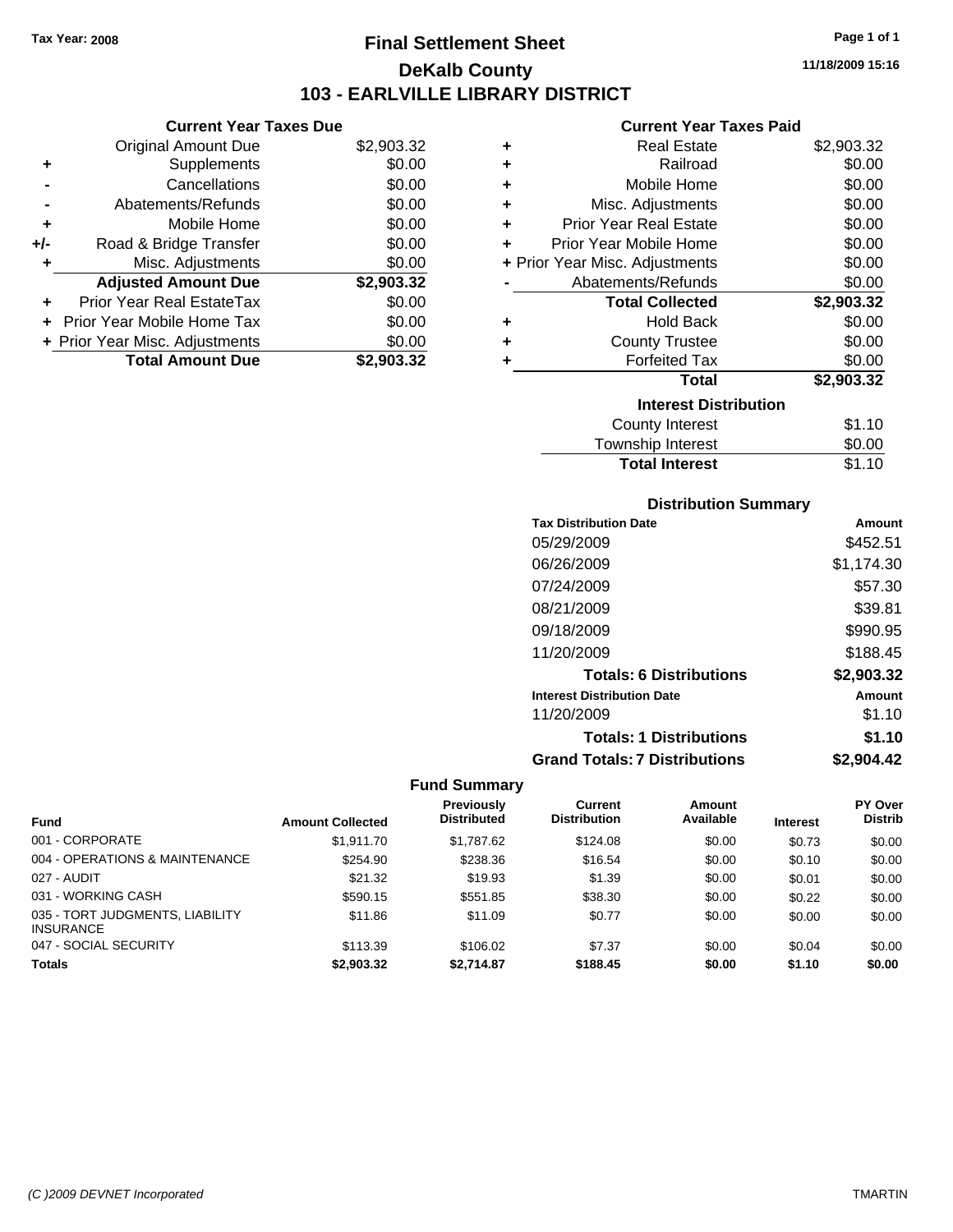### **Final Settlement Sheet Tax Year: 2008 Page 1 of 2 DeKalb County 110 - DEKALB PARK**

#### **Current Year Taxes Due**

|     | <b>Original Amount Due</b>     | \$3,339,925.59 |
|-----|--------------------------------|----------------|
| ٠   | Supplements                    | \$0.00         |
|     | Cancellations                  | \$83,988.05    |
|     | Abatements/Refunds             | \$0.00         |
| ٠   | Mobile Home                    | \$2,037.47     |
| +/- | Road & Bridge Transfer         | \$0.00         |
| ٠   | Misc. Adjustments              | \$1,895.14     |
|     | <b>Adjusted Amount Due</b>     | \$3,259,870.15 |
|     | Prior Year Real EstateTax      | (\$4,347.76)   |
|     | Prior Year Mobile Home Tax     | \$0.00         |
|     | + Prior Year Misc. Adjustments | \$0.00         |
|     | <b>Total Amount Due</b>        | \$3,255,522.39 |

| ٠ | <b>Real Estate</b>             | \$3,242,051.04 |
|---|--------------------------------|----------------|
| ٠ | Railroad                       | \$3,553.08     |
| ٠ | Mobile Home                    | \$2,025.01     |
| ٠ | Misc. Adjustments              | \$1,895.14     |
| ÷ | <b>Prior Year Real Estate</b>  | (\$4,347.76)   |
| ٠ | Prior Year Mobile Home         | \$0.00         |
|   | + Prior Year Misc. Adjustments | \$0.00         |
|   | Abatements/Refunds             | \$0.00         |
|   | <b>Total Collected</b>         | \$3,245,176.51 |
| ٠ | <b>Hold Back</b>               | \$0.00         |
| ٠ | <b>County Trustee</b>          | \$59.75        |
| ٠ | <b>Forfeited Tax</b>           | \$10,286.13    |
|   | <b>Total</b>                   | \$3,255,522.39 |
|   | <b>Interest Distribution</b>   |                |
|   | County Interest                | \$1,231.02     |

| County Interest       | \$1,231.02 |
|-----------------------|------------|
| Township Interest     | \$0.00     |
| <b>Total Interest</b> | \$1,231.02 |

#### **Distribution Summary**

| <b>Tax Distribution Date</b>         | Amount         |
|--------------------------------------|----------------|
| 05/29/2009                           | \$703,096.91   |
| 06/26/2009                           | \$916,321.43   |
| 07/24/2009                           | \$27,232.85    |
| 08/21/2009                           | \$115,007.68   |
| 09/18/2009                           | \$1,347,535.78 |
| 11/20/2009                           | \$135,981.86   |
| <b>Totals: 6 Distributions</b>       | \$3,245,176.51 |
| <b>Interest Distribution Date</b>    | Amount         |
| 11/20/2009                           | \$1,231.02     |
| <b>Totals: 1 Distributions</b>       | \$1,231.02     |
| <b>Grand Totals: 7 Distributions</b> | \$3,246,407.53 |

#### **Fund Summary**

| <b>Fund</b>                                   | <b>Amount Collected</b> | Previously<br><b>Distributed</b> | Current<br><b>Distribution</b> | Amount<br>Available | <b>Interest</b> | PY Over<br><b>Distrib</b> |
|-----------------------------------------------|-------------------------|----------------------------------|--------------------------------|---------------------|-----------------|---------------------------|
|                                               |                         |                                  |                                |                     |                 |                           |
| 001 - CORPORATE                               | \$849,220.51            | \$813,635.87                     | \$35,584.64                    | \$0.00              | \$322.15        | \$0.00                    |
| 003 - BONDS AND INTEREST                      | \$1,081,072.14          | \$1,035,772.23                   | \$45,299.91                    | \$0.00              | \$410.09        | \$0.00                    |
| $005 - I. M. R. F.$                           | \$163.294.05            | \$156,451.55                     | \$6,842.50                     | \$0.00              | \$61.94         | \$0.00                    |
| 027 - AUDIT                                   | \$23,336.06             | \$22,358.23                      | \$977.83                       | \$0.00              | \$8.85          | \$0.00                    |
| 035 - TORT JUDGEMENTS/LIABILITY<br><b>INS</b> | \$107.892.39            | \$103.371.38                     | \$4,521.01                     | \$0.00              | \$40.93         | \$0.00                    |
| 047 - SOCIAL SECURITY                         | \$175,878,84            | \$168,509.01                     | \$7,369.83                     | \$0.00              | \$66.72         | \$0.00                    |
| 060 - UNEMPLOYMENT INSURANCE                  | \$9.738.77              | \$9,330.69                       | \$408.08                       | \$0.00              | \$3.69          | \$0.00                    |
| 062 - WORKERS COMPENSATION                    | \$76,777.62             | \$73.560.44                      | \$3,217.18                     | \$0.00              | \$29.12         | \$0.00                    |
| 122 - RECREATION                              | \$398,429.79            | \$381.734.48                     | \$16,695.31                    | \$0.00              | \$151.14        | \$0.00                    |
| 123 - AQUARIUM AND MUSEUM                     | \$117,569.49            | \$112,643.01                     | \$4,926.48                     | \$0.00              | \$44.60         | \$0.00                    |
| 126 - REC PROGRAMS/HANDICAPPED                | \$241,966.85            | \$231,827.76                     | \$10,139.09                    | \$0.00              | \$91.79         | \$0.00                    |
| <b>Totals</b>                                 | \$3,245,176.51          | \$3,109,194.65                   | \$135,981.86                   | \$0.00              | \$1,231.02      | \$0.00                    |

#### **Miscellaneous Adjustment Detail**

| Year Source           | <b>Account Type</b>                        |
|-----------------------|--------------------------------------------|
| 2008 RE - Real Estate | <b>Back Tax Collected</b>                  |
| 2008 RE - Real Estate | Paymt In Lieu of Tax                       |
|                       | 2008 RE - Real Estate Paymt In Lieu of Tax |

\$4.32 Eagle Homes Redemption 08-03-400-020 by TBA \$918.20 HOUSING AUTHORITY by TBA

at a Estate and Estate in Lieu of Tax  $$918.20$  HOUSING AUTHORITY by TBA

**Amount Adjustment Description**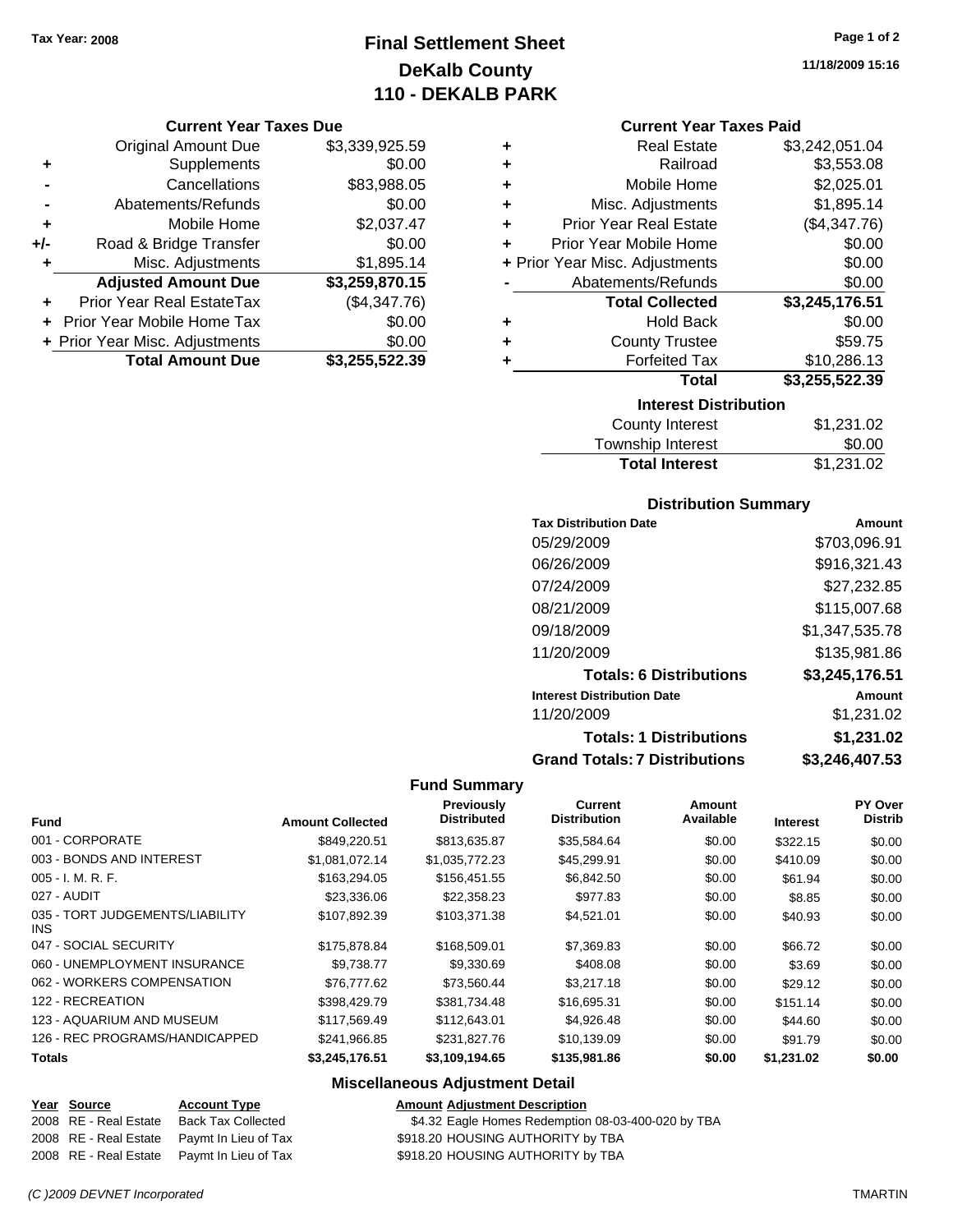# **Final Settlement Sheet Tax Year: 2008 Page 2 of 2**

**11/18/2009 15:16**

### **DeKalb County**

#### **Miscellaneous Adjustment Detail**

# **Year Source Account Type Amount Adjustment Description**<br>
2008 RE - Real Estate Back Tax Collected **1998 554.42** Certificate Assignment 08

\$54.42 Certificate Assignment 08-23-156-014 by TBA

**Totals \$1,895.14 4 entries**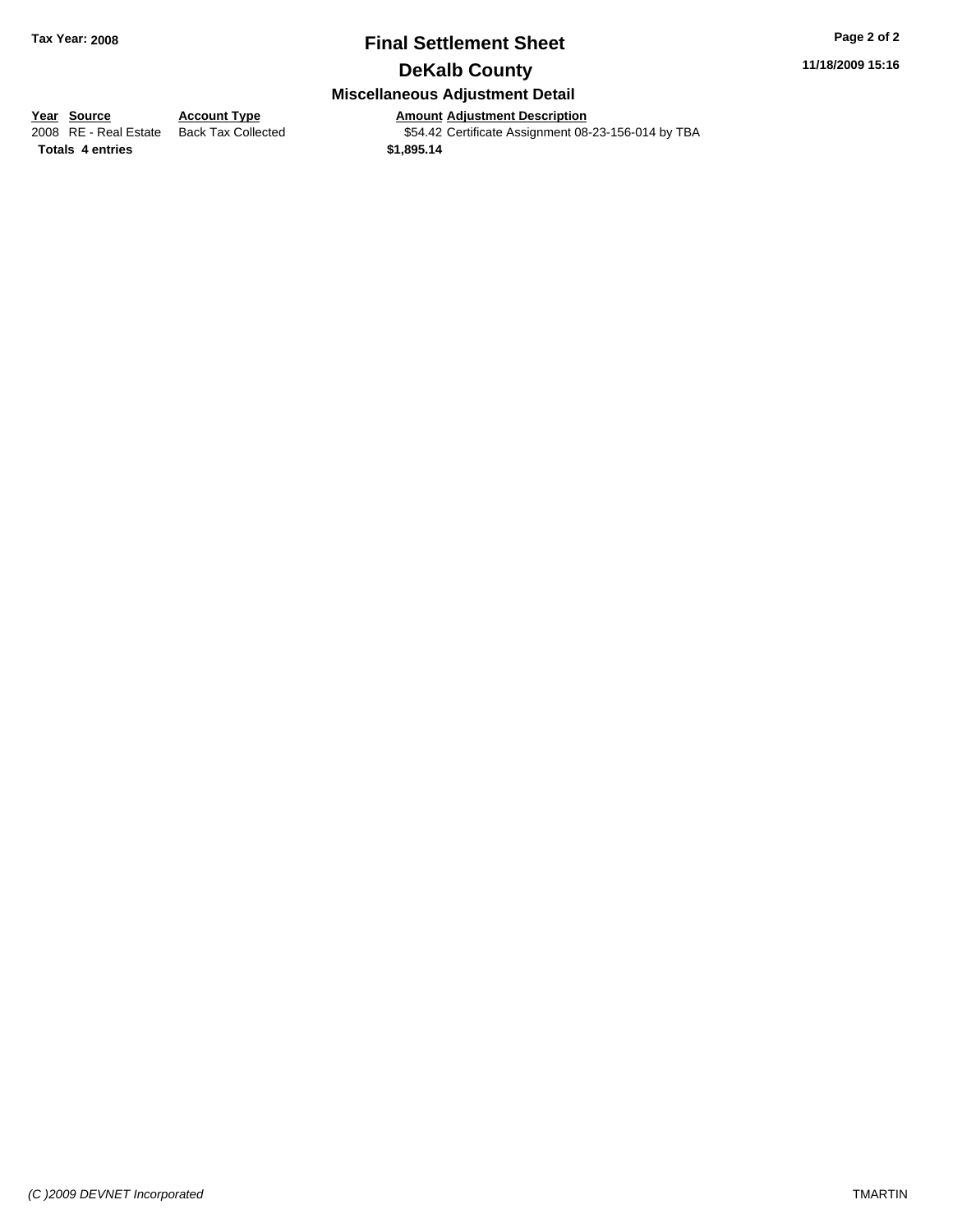### **Final Settlement Sheet Tax Year: 2008 Page 1 of 1 DeKalb County 111 - FRANKLIN TWP PARK**

**11/18/2009 15:16**

#### **Current Year Taxes Paid**

|       | <b>Current Year Taxes Due</b>  |             |
|-------|--------------------------------|-------------|
|       | <b>Original Amount Due</b>     | \$35,748.75 |
| ٠     | Supplements                    | \$0.00      |
|       | Cancellations                  | \$61.56     |
|       | Abatements/Refunds             | \$0.24      |
| ٠     | Mobile Home                    | \$0.00      |
| $+/-$ | Road & Bridge Transfer         | \$0.00      |
|       | Misc. Adjustments              | \$0.00      |
|       | <b>Adjusted Amount Due</b>     | \$35,686.95 |
|       | Prior Year Real EstateTax      | (\$4.18)    |
|       | Prior Year Mobile Home Tax     | \$0.00      |
|       | + Prior Year Misc. Adjustments | \$0.00      |
|       | <b>Total Amount Due</b>        | \$35,682.77 |

| ٠ | Real Estate                    | \$35,419.48 |
|---|--------------------------------|-------------|
| ٠ | Railroad                       | \$267.16    |
| ٠ | Mobile Home                    | \$0.00      |
| ٠ | Misc. Adjustments              | \$0.00      |
| ٠ | <b>Prior Year Real Estate</b>  | (\$4.18)    |
| ٠ | Prior Year Mobile Home         | \$0.00      |
|   | + Prior Year Misc. Adjustments | \$0.00      |
|   | Abatements/Refunds             | \$0.24      |
|   | <b>Total Collected</b>         | \$35,682.22 |
| ٠ | Hold Back                      | \$0.00      |
| ٠ | <b>County Trustee</b>          | \$0.55      |
| ٠ | <b>Forfeited Tax</b>           | \$0.00      |
|   | Total                          | \$35,682.77 |
|   | <b>Interest Distribution</b>   |             |
|   | <b>County Interest</b>         | \$13.54     |
|   | <b>Township Interest</b>       | \$0.00      |
|   | <b>Total Interest</b>          | \$13.54     |

#### **Distribution Summary**

| <b>Tax Distribution Date</b>         | Amount      |
|--------------------------------------|-------------|
| 05/29/2009                           | \$9,520.93  |
| 06/26/2009                           | \$8,582.81  |
| 07/24/2009                           | \$261.94    |
| 08/21/2009                           | \$784.25    |
| 09/18/2009                           | \$14,497.82 |
| 11/20/2009                           | \$2,034.47  |
| <b>Totals: 6 Distributions</b>       | \$35,682.22 |
| <b>Interest Distribution Date</b>    | Amount      |
| 11/20/2009                           | \$13.54     |
| <b>Totals: 1 Distributions</b>       | \$13.54     |
| <b>Grand Totals: 7 Distributions</b> | \$35.695.76 |
|                                      |             |

#### **Fund Summary**

| <b>Fund</b>                                   |                     | <b>Amount Collected</b> | Previously<br><b>Distributed</b>              | Current<br><b>Distribution</b> | Amount<br>Available | <b>Interest</b> | <b>PY Over</b><br><b>Distrib</b> |
|-----------------------------------------------|---------------------|-------------------------|-----------------------------------------------|--------------------------------|---------------------|-----------------|----------------------------------|
| 001 - CORPORATE                               |                     | \$31,429.94             | \$29.637.92                                   | \$1,792.02                     | \$0.00              | \$11.93         | \$0.00                           |
| 035 - TORT JUDGEMENTS/LIABILITY<br><b>INS</b> |                     | \$4.252.28              | \$4,009.83                                    | \$242.45                       | \$0.00              | \$1.61          | \$0.00                           |
| <b>Totals</b>                                 |                     | \$35.682.22             | \$33,647.75                                   | \$2.034.47                     | \$0.00              | \$13.54         | \$0.00                           |
|                                               |                     |                         | <b>Abatement Detail</b>                       |                                |                     |                 |                                  |
| Year Source                                   | <b>Account Type</b> |                         | <b>Amount Adiustment Description</b>          |                                |                     |                 |                                  |
| 2008 RE - Real Estate                         | <b>RE</b> Abatement |                         | \$0.24 Interest on 2006 PTAB Galbriath by TBA |                                |                     |                 |                                  |

**Totals \$0.24 1 entries**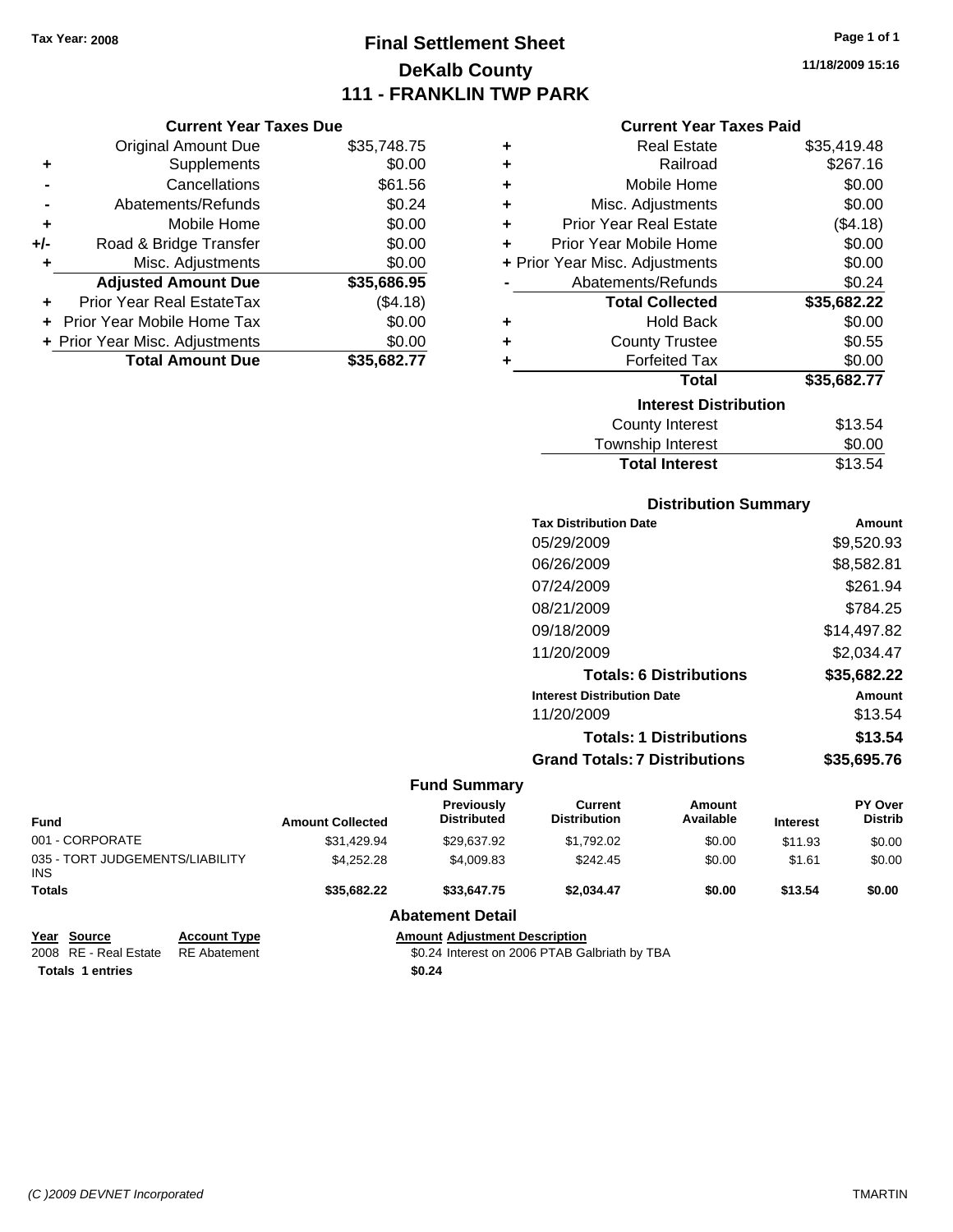### **Final Settlement Sheet Tax Year: 2008 Page 1 of 1 DeKalb County 112 - GENOA TWP PARK**

#### **Current Year Taxes Due**

|       | <b>Original Amount Due</b>     | \$555,149.27 |
|-------|--------------------------------|--------------|
| ٠     | Supplements                    | \$195.15     |
|       | Cancellations                  | \$3,580.37   |
|       | Abatements/Refunds             | \$4.30       |
| ÷     | Mobile Home                    | \$391.44     |
| $+/-$ | Road & Bridge Transfer         | \$0.00       |
| ٠     | Misc. Adjustments              | \$0.00       |
|       | <b>Adjusted Amount Due</b>     | \$552,151.19 |
|       | Prior Year Real EstateTax      | \$97.64      |
|       | + Prior Year Mobile Home Tax   | \$0.00       |
|       | + Prior Year Misc. Adjustments | \$0.00       |
|       | <b>Total Amount Due</b>        | \$552,248.83 |

| ٠ | <b>Real Estate</b>             | \$548,948.62 |
|---|--------------------------------|--------------|
| ÷ | Railroad                       | \$2,735.68   |
| ٠ | Mobile Home                    | \$385.47     |
| ٠ | Misc. Adjustments              | \$0.00       |
| ÷ | <b>Prior Year Real Estate</b>  | \$97.64      |
| ÷ | Prior Year Mobile Home         | \$0.00       |
|   | + Prior Year Misc. Adjustments | \$0.00       |
|   | Abatements/Refunds             | \$4.30       |
|   | <b>Total Collected</b>         | \$552,163.11 |
| ٠ | <b>Hold Back</b>               | \$0.00       |
| ٠ | <b>County Trustee</b>          | \$85.72      |
| ٠ | <b>Forfeited Tax</b>           | \$0.00       |
|   | Total                          | \$552,248.83 |
|   | <b>Interest Distribution</b>   |              |
|   | <b>County Interest</b>         | \$209.46     |
|   |                                | ີ ລ          |

|                       | ------   |
|-----------------------|----------|
| Township Interest     | \$0.00   |
| <b>Total Interest</b> | \$209.46 |
|                       |          |

#### **Distribution Summary**

| <b>Tax Distribution Date</b>         | Amount       |
|--------------------------------------|--------------|
| 05/29/2009                           | \$138,904.10 |
| 06/26/2009                           | \$137,128.76 |
| 07/24/2009                           | \$6,153.31   |
| 08/21/2009                           | \$14,084.56  |
| 09/18/2009                           | \$229,239.59 |
| 11/20/2009                           | \$26,652.79  |
| <b>Totals: 6 Distributions</b>       | \$552,163.11 |
| <b>Interest Distribution Date</b>    | Amount       |
| 11/20/2009                           | \$209.46     |
| <b>Totals: 1 Distributions</b>       | \$209.46     |
| <b>Grand Totals: 7 Distributions</b> | \$552,372.57 |

#### **Fund Summary**

| <b>Fund</b>                             | <b>Amount Collected</b> | <b>Previously</b><br><b>Distributed</b> | <b>Current</b><br><b>Distribution</b> | Amount<br>Available | <b>Interest</b> | PY Over<br><b>Distrib</b> |
|-----------------------------------------|-------------------------|-----------------------------------------|---------------------------------------|---------------------|-----------------|---------------------------|
| 001 - CORPORATE                         | \$113,394.98            | \$107,921.44                            | \$5,473.54                            | \$0.00              | \$43.02         | \$0.00                    |
| 003 - BONDS AND INTEREST                | \$241,350.50            | \$229,700.55                            | \$11,649.95                           | \$0.00              | \$91.55         | \$0.00                    |
| 005 - I. M. R. F.                       | \$17,850.88             | \$16,989.21                             | \$861.67                              | \$0.00              | \$6.77          | \$0.00                    |
| 027 - AUDIT                             | \$3,983.85              | \$3,791.56                              | \$192.29                              | \$0.00              | \$1.51          | \$0.00                    |
| 035 - TORT JUDGEMENTS/LIABILITY<br>INS. | \$11.698.67             | \$11,133.98                             | \$564.69                              | \$0.00              | \$4.44          | \$0.00                    |
| 047 - SOCIAL SECURITY                   | \$24,872.74             | \$23,672.17                             | \$1,200.57                            | \$0.00              | \$9.44          | \$0.00                    |
| 060 - UNEMPLOYMENT INSURANCE            | \$0.00                  | \$0.00                                  | \$0.00                                | \$0.00              | \$0.00          | \$0.00                    |
| 062 - WORKERS COMPENSATION              | \$0.00                  | \$0.00                                  | \$0.00                                | \$0.00              | \$0.00          | \$0.00                    |
| 122 - RECREATION                        | \$84,551.63             | \$80,470.32                             | \$4,081.31                            | \$0.00              | \$32.07         | \$0.00                    |
| 126 - REC PROGRAMS/HANDICAPPED          | \$50.425.74             | \$47,991.72                             | \$2,434.02                            | \$0.00              | \$19.13         | \$0.00                    |
| 143 - MEDICARE                          | \$4,034.12              | \$3,839.37                              | \$194.75                              | \$0.00              | \$1.53          | \$0.00                    |
| <b>Totals</b>                           | \$552,163.11            | \$525,510.32                            | \$26,652.79                           | \$0.00              | \$209.46        | \$0.00                    |

#### **Abatement Detail**

# **Year Source Account Type Amount Adjustment Description**<br>2008 RE - Real Estate RE Abatement **AMOUNT S4.30** Interest on 2006 PTAB-CH

\$4.30 Interest on 2006 PTAB-Chamberlain Park Apts. by TBA Totals 1 entries \$4.30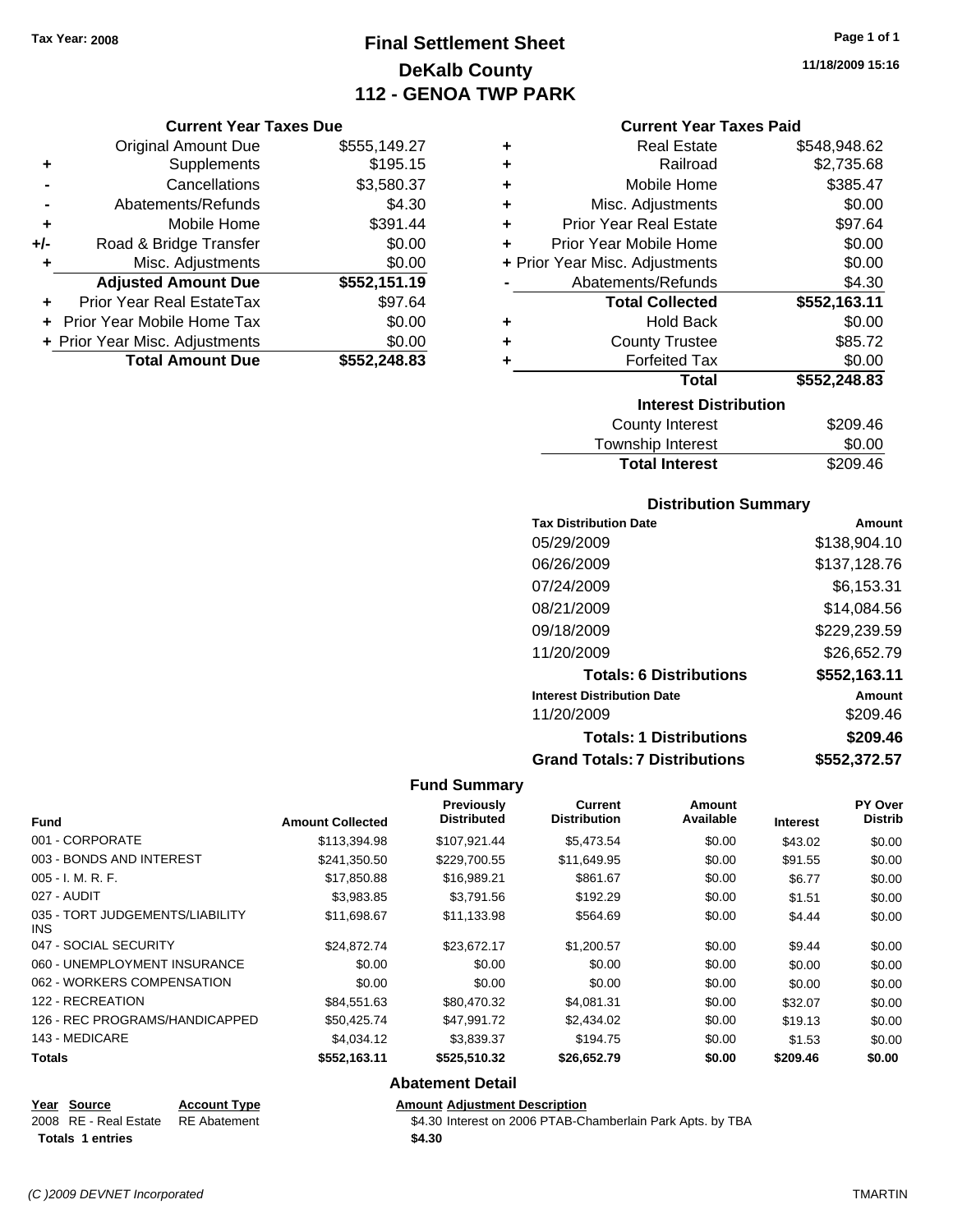**Current Year Taxes Due** Original Amount Due \$44,603.05

### **Final Settlement Sheet Tax Year: 2008 Page 1 of 1 DeKalb County 113 - KINGSTON TWP PARK**

**11/18/2009 15:16**

#### **Current Year Taxes Paid**

|     | <b>Original Amount Due</b>     | \$44,603.05 | ٠ | <b>Real Estate</b>             | \$44,070.98 |
|-----|--------------------------------|-------------|---|--------------------------------|-------------|
| ٠   | Supplements                    | \$0.00      | ٠ | Railroad                       | \$341.36    |
|     | Cancellations                  | \$151.15    | ٠ | Mobile Home                    | \$7.22      |
|     | Abatements/Refunds             | \$0.00      | ٠ | Misc. Adjustments              | \$0.22      |
| ٠   | Mobile Home                    | \$7.22      | ٠ | <b>Prior Year Real Estate</b>  | \$0.00      |
| +/- | Road & Bridge Transfer         | \$0.00      |   | Prior Year Mobile Home         | \$0.00      |
|     | Misc. Adjustments              | \$0.22      |   | + Prior Year Misc. Adjustments | \$0.00      |
|     | <b>Adjusted Amount Due</b>     | \$44,459.34 |   | Abatements/Refunds             | \$0.00      |
| ٠   | Prior Year Real EstateTax      | \$0.00      |   | <b>Total Collected</b>         | \$44,419.78 |
|     | Prior Year Mobile Home Tax     | \$0.00      | ÷ | <b>Hold Back</b>               | \$0.00      |
|     | + Prior Year Misc. Adjustments | \$0.00      | ٠ | <b>County Trustee</b>          | \$0.00      |
|     | <b>Total Amount Due</b>        | \$44,459.34 |   | <b>Forfeited Tax</b>           | \$39.56     |
|     |                                |             |   | <b>Total</b>                   | \$44,459.34 |
|     |                                |             |   | <b>Interest Distribution</b>   |             |
|     |                                |             |   | <b>County Interest</b>         | \$16.85     |
|     |                                |             |   | Townshin Interest              | ደበ በበ       |

### wnship Interest \$0.00 Total Interest \$16.85

| <b>Distribution Summary</b>          |             |
|--------------------------------------|-------------|
| <b>Tax Distribution Date</b>         | Amount      |
| 05/29/2009                           | \$11,196.78 |
| 06/26/2009                           | \$11,154.26 |
| 07/24/2009                           | \$555.14    |
| 08/21/2009                           | \$905.33    |
| 09/18/2009                           | \$18,595.31 |
| 11/20/2009                           | \$2,012.96  |
| <b>Totals: 6 Distributions</b>       | \$44,419.78 |
| <b>Interest Distribution Date</b>    | Amount      |
| 11/20/2009                           | \$16.85     |
| <b>Totals: 1 Distributions</b>       | \$16.85     |
| <b>Grand Totals: 7 Distributions</b> | \$44,436.63 |

#### **Fund Summary**

| Fund                                   | <b>Amount Collected</b> | <b>Previously</b><br><b>Distributed</b> | Current<br><b>Distribution</b> | Amount<br>Available | <b>Interest</b> | <b>PY Over</b><br><b>Distrib</b> |
|----------------------------------------|-------------------------|-----------------------------------------|--------------------------------|---------------------|-----------------|----------------------------------|
| 001 - CORPORATE                        | \$33,113,61             | \$31,613.02                             | \$1,500.59                     | \$0.00              | \$12.56         | \$0.00                           |
| 035 - TORT JUDGEMENTS/LIABILITY<br>INS | \$6,592.07              | \$6.293.35                              | \$298.72                       | \$0.00              | \$2.50          | \$0.00                           |
| 122 - RECREATION                       | \$4,714.10              | \$4.500.45                              | \$213.65                       | \$0.00              | \$1.79          | \$0.00                           |
| Totals                                 | \$44,419.78             | \$42,406.82                             | \$2.012.96                     | \$0.00              | \$16.85         | \$0.00                           |
|                                        |                         |                                         |                                |                     |                 |                                  |

#### **Miscellaneous Adjustment Detail**

| Year Source             | <b>Account Type</b> | <b>Amount Adiustment Description</b>                 |
|-------------------------|---------------------|------------------------------------------------------|
| 2008 RE - Real Estate   | Back Tax Collected  | \$0.22 Genoa Riverbend Development Redemption by TBA |
| <b>Totals 1 entries</b> |                     | \$0.22                                               |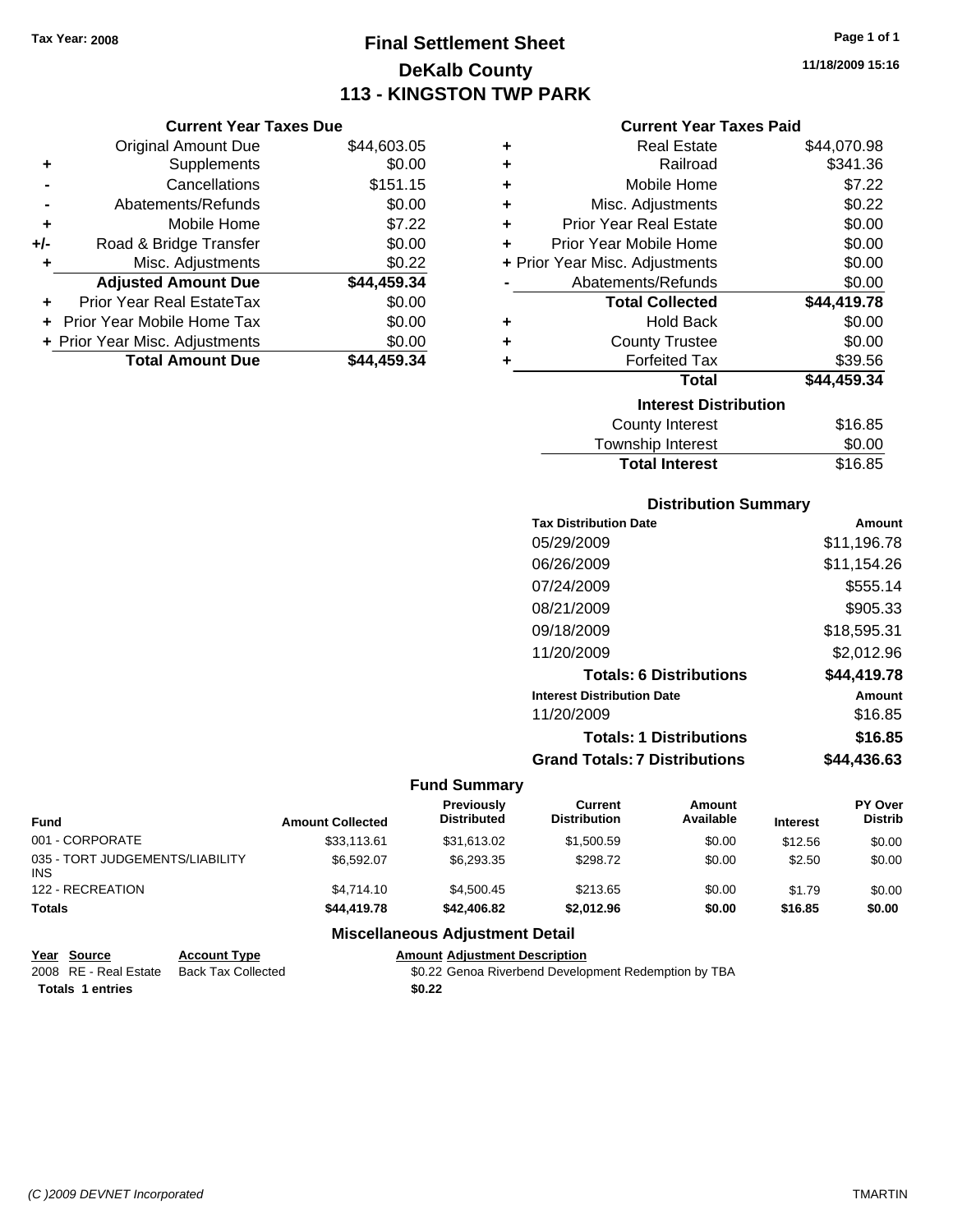## **Final Settlement Sheet Tax Year: 2008 Page 1 of 1 DeKalb County 114 - SANDWICH PARK**

**11/18/2009 15:16**

#### **Current Year Taxes Due**

|     | <b>Original Amount Due</b>     | \$416,607.31 |
|-----|--------------------------------|--------------|
| ٠   | Supplements                    | \$0.00       |
|     | Cancellations                  | \$1,868.32   |
|     | Abatements/Refunds             | \$2.79       |
| ٠   | Mobile Home                    | \$336.68     |
| +/- | Road & Bridge Transfer         | \$0.00       |
| ٠   | Misc. Adjustments              | \$0.00       |
|     | <b>Adjusted Amount Due</b>     | \$415,072.88 |
|     | Prior Year Real EstateTax      | (\$1,435.62) |
|     | Prior Year Mobile Home Tax     | \$0.00       |
|     | + Prior Year Misc. Adjustments | \$0.00       |
|     | <b>Total Amount Due</b>        | \$413,637.26 |

#### **Current Year Taxes Paid**

| ٠ | Real Estate                    | \$414,172.66 |
|---|--------------------------------|--------------|
| ٠ | Railroad                       | \$396.82     |
| ٠ | Mobile Home                    | \$336.67     |
| ٠ | Misc. Adjustments              | \$0.00       |
| ÷ | <b>Prior Year Real Estate</b>  | (\$1,435.62) |
| ÷ | Prior Year Mobile Home         | \$0.00       |
|   | + Prior Year Misc. Adjustments | \$0.00       |
|   | Abatements/Refunds             | \$2.79       |
|   |                                |              |
|   | <b>Total Collected</b>         | \$413,467.74 |
| ٠ | <b>Hold Back</b>               | \$0.00       |
| ٠ | <b>County Trustee</b>          | \$31.42      |
| ٠ | <b>Forfeited Tax</b>           | \$138.10     |
|   | <b>Total</b>                   | \$413,637.26 |
|   | <b>Interest Distribution</b>   |              |
|   | <b>County Interest</b>         | \$156.85     |

## Total Interest \$156.85

| <b>Distribution Summary</b>          |              |  |  |
|--------------------------------------|--------------|--|--|
| <b>Tax Distribution Date</b>         | Amount       |  |  |
| 05/29/2009                           | \$92,687.69  |  |  |
| 06/26/2009                           | \$117.883.19 |  |  |
| 07/24/2009                           | \$6,411.79   |  |  |
| 08/21/2009                           | \$11,557.24  |  |  |
| 09/18/2009                           | \$163,474.87 |  |  |
| 11/20/2009                           | \$21.452.96  |  |  |
| <b>Totals: 6 Distributions</b>       | \$413,467.74 |  |  |
| <b>Interest Distribution Date</b>    | Amount       |  |  |
| 11/20/2009                           | \$156.85     |  |  |
| <b>Totals: 1 Distributions</b>       | \$156.85     |  |  |
| <b>Grand Totals: 7 Distributions</b> | \$413.624.59 |  |  |

#### **Fund Summary**

| <b>Fund</b>                                   | <b>Amount Collected</b> | Previously<br><b>Distributed</b> | Current<br><b>Distribution</b> | <b>Amount</b><br>Available | <b>Interest</b> | PY Over<br><b>Distrib</b> |
|-----------------------------------------------|-------------------------|----------------------------------|--------------------------------|----------------------------|-----------------|---------------------------|
| 001 - CORPORATE                               | \$129.324.83            | \$122,614.77                     | \$6,710.06                     | \$0.00                     | \$49.06         | \$0.00                    |
| 003 - BONDS AND INTEREST                      | \$95,232.37             | \$90,291.20                      | \$4,941.17                     | \$0.00                     | \$36.13         | \$0.00                    |
| $005 - I. M. R. F.$                           | \$21,575.99             | \$20.456.51                      | \$1,119.48                     | \$0.00                     | \$8.18          | \$0.00                    |
| 027 - AUDIT                                   | \$6,051.11              | \$5,737.13                       | \$313.98                       | \$0.00                     | \$2.30          | \$0.00                    |
| 035 - TORT JUDGEMENTS/LIABILITY<br><b>INS</b> | \$21,575.99             | \$20.456.51                      | \$1,119.48                     | \$0.00                     | \$8.18          | \$0.00                    |
| 047 - SOCIAL SECURITY                         | \$11.226.05             | \$10,643.61                      | \$582.44                       | \$0.00                     | \$4.26          | \$0.00                    |
| 060 - UNEMPLOYMENT INSURANCE                  | \$4,331.91              | \$4,107.13                       | \$224.78                       | \$0.00                     | \$1.64          | \$0.00                    |
| 109 - PRIOR YEAR ADJUSTMENT                   | $$-562.31$              | $$-533.14$                       | $$-29.17$                      | \$0.00                     | (\$0.21)        | \$0.00                    |
| 122 - RECREATION                              | \$120,379.89            | \$114,133.93                     | \$6,245.96                     | \$0.00                     | \$45.67         | \$0.00                    |
| 125 - PAVING & LIGHTING, STREETS              | \$4,331.91              | \$4.107.13                       | \$224.78                       | \$0.00                     | \$1.64          | \$0.00                    |
| <b>Totals</b>                                 | \$413,467.74            | \$392,014.78                     | \$21,452.96                    | \$0.00                     | \$156.85        | \$0.00                    |
|                                               |                         | <b>Abatement Detail</b>          |                                |                            |                 |                           |

#### **Year Source Account Type Amount Adjustment Description** 2008 RE - Real Estate RE Abatement **\$2.79 INTEREST ON 2008 PTAB RONALD STALLINGS** by TBA Totals 1 entries **12.79**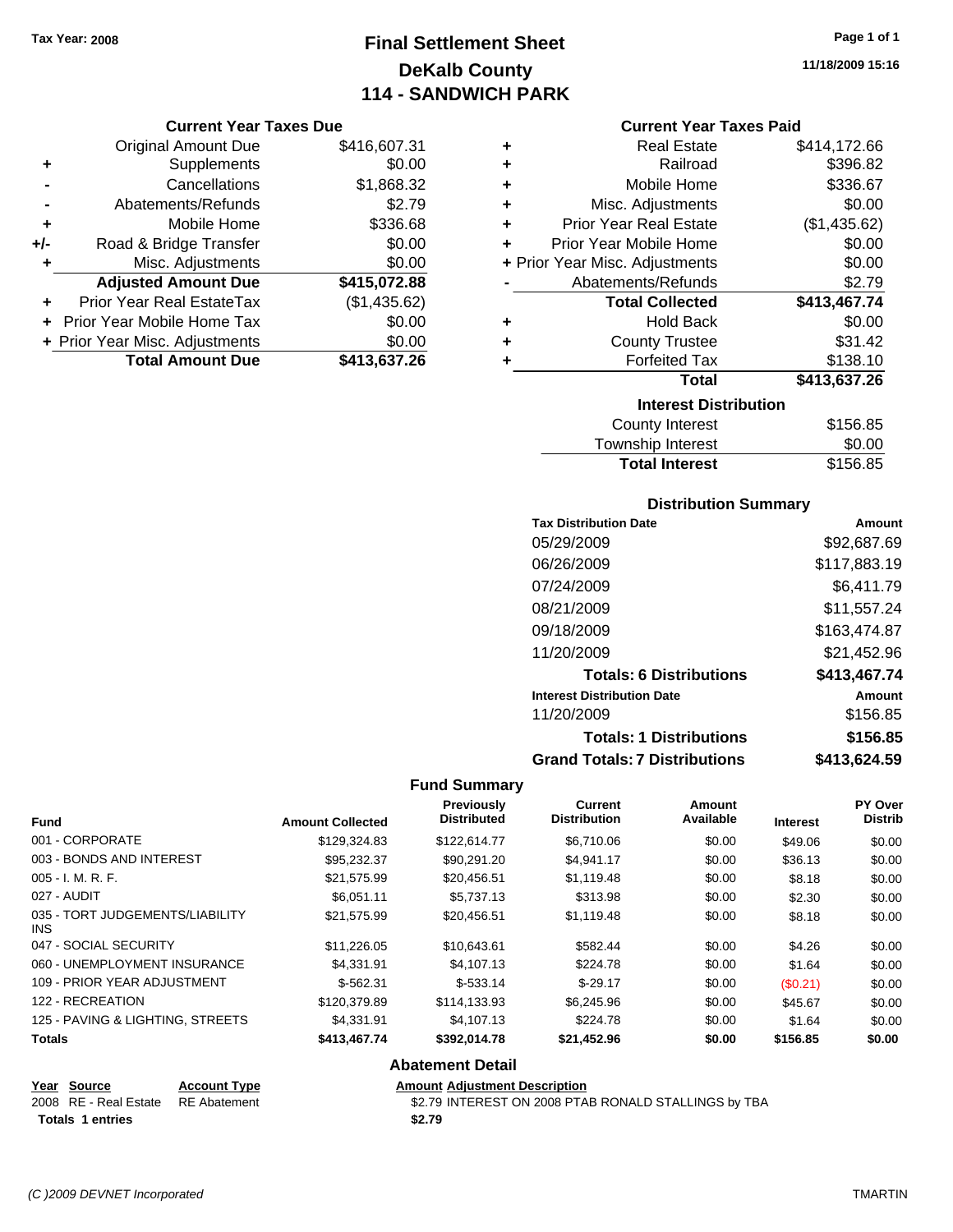**Current Year Taxes Due** Original Amount Due \$1,958,402.75

**Proad & Bridge Transfer \$0.00 \$0.00** 

**Adjusted Amount Due \$1,954,960.56**

**Total Amount Due \$1,955,225.05**

**+** Supplements \$755.38 **-** Cancellations \$6,378.19 **-** Abatements/Refunds \$5.34 **+** Mobile Home \$1,311.96<br>**+/-** Road & Bridge Transfer \$0.00

**+** Misc. Adjustments \$874.00

**+** Prior Year Real EstateTax \$264.49 **+** Prior Year Mobile Home Tax \$0.00 **+ Prior Year Misc. Adjustments**  $$0.00$ 

### **Final Settlement Sheet Tax Year: 2008 Page 1 of 2 DeKalb County 115 - SYCAMORE PARK**

#### **Current Year Taxes Paid**

| ٠ | <b>Real Estate</b>             | \$1,952,746.94 |
|---|--------------------------------|----------------|
| ÷ | Railroad                       | \$0.00         |
| ÷ | Mobile Home                    | \$1,269.68     |
| ÷ | Misc. Adjustments              | \$874.00       |
| ÷ | <b>Prior Year Real Estate</b>  | \$264.49       |
| ÷ | Prior Year Mobile Home         | \$0.00         |
|   | + Prior Year Misc. Adjustments | \$0.00         |
|   | Abatements/Refunds             | \$5.34         |
|   | <b>Total Collected</b>         | \$1,955,149.77 |
| ٠ | <b>Hold Back</b>               | \$0.00         |
| ٠ | <b>County Trustee</b>          | \$75.28        |
| ٠ | <b>Forfeited Tax</b>           | \$0.00         |
|   | Total                          | \$1,955,225.05 |
|   | <b>Interest Distribution</b>   |                |
|   | <b>County Interest</b>         | \$741.66       |
|   |                                |                |

| <b>Total Interest</b>    | \$741.66 |
|--------------------------|----------|
| Township Interest        | \$0.00   |
| <b>OVATILY THILLICAL</b> |          |

#### **Distribution Summary**

| <b>Tax Distribution Date</b>         | Amount         |
|--------------------------------------|----------------|
| 05/29/2009                           | \$429,956.21   |
| 06/26/2009                           | \$539,537.92   |
| 07/24/2009                           | \$18,232.95    |
| 08/21/2009                           | \$49,989.31    |
| 09/18/2009                           | \$814,199.81   |
| 11/20/2009                           | \$103,233.57   |
| <b>Totals: 6 Distributions</b>       | \$1,955,149.77 |
| <b>Interest Distribution Date</b>    | Amount         |
| 11/20/2009                           | \$741.66       |
| <b>Totals: 1 Distributions</b>       | \$741.66       |
| <b>Grand Totals: 7 Distributions</b> | \$1,955,891.43 |

#### **Fund Summary**

| <b>Fund</b>                                    | <b>Amount Collected</b> | <b>Previously</b><br><b>Distributed</b> | <b>Current</b><br><b>Distribution</b> | Amount<br>Available | <b>Interest</b> | <b>PY Over</b><br><b>Distrib</b> |
|------------------------------------------------|-------------------------|-----------------------------------------|---------------------------------------|---------------------|-----------------|----------------------------------|
| 001 - CORPORATE                                | \$473.492.31            | \$448,491.54                            | \$25,000.77                           | \$0.00              | \$179.60        | \$0.00                           |
| 003 - BONDS AND INTEREST                       | \$527,565.88            | \$499,709.94                            | \$27,855.94                           | \$0.00              | \$200.13        | \$0.00                           |
| $005 - I. M. R. F.$                            | \$80,872.82             | \$76,602.67                             | \$4,270.15                            | \$0.00              | \$30.68         | \$0.00                           |
| 014 - POLICE PROTECTION                        | \$0.00                  | \$0.00                                  | \$0.00                                | \$0.00              | \$0.00          | \$0.00                           |
| 027 - AUDIT                                    | \$17,993.23             | \$17,043.18                             | \$950.05                              | \$0.00              | \$6.83          | \$0.00                           |
| 035 - TORT JUDGEMENTS/LIABILITY<br>INS.        | \$129,784.80            | \$122,932.05                            | \$6,852.75                            | \$0.00              | \$49.23         | \$0.00                           |
| 039 - PLAYGROUND AND RECREATION<br><b>COMM</b> | \$295,176.78            | \$279.591.19                            | \$15,585.59                           | \$0.00              | \$111.97        | \$0.00                           |
| 047 - SOCIAL SECURITY                          | \$84,849.59             | \$80,369.46                             | \$4,480.13                            | \$0.00              | \$32.19         | \$0.00                           |
| 122 - RECREATION                               | \$263,546,37            | \$249,630.88                            | \$13.915.49                           | \$0.00              | \$99.97         | \$0.00                           |
| 125 - PAVING & LIGHTING, STREETS               | \$0.00                  | \$0.00                                  | \$0.00                                | \$0.00              | \$0.00          | \$0.00                           |
| 126 - REC PROGRAMS/HANDICAPPED                 | \$81,867.99             | \$77,545.29                             | \$4,322.70                            | \$0.00              | \$31.06         | \$0.00                           |
| <b>Totals</b>                                  | \$1,955,149.77          | \$1,851,916.20                          | \$103,233.57                          | \$0.00              | \$741.66        | \$0.00                           |

#### **Miscellaneous Adjustment Detail**

| Year Source | <b>Account Type</b>                        |
|-------------|--------------------------------------------|
|             | 2008 RE - Real Estate Paymt In Lieu of Tax |

**Amount Adjustment Description** \$437.00 HOUSING AUTHORITY by TBA

*(C )2009 DEVNET Incorporated* TMARTIN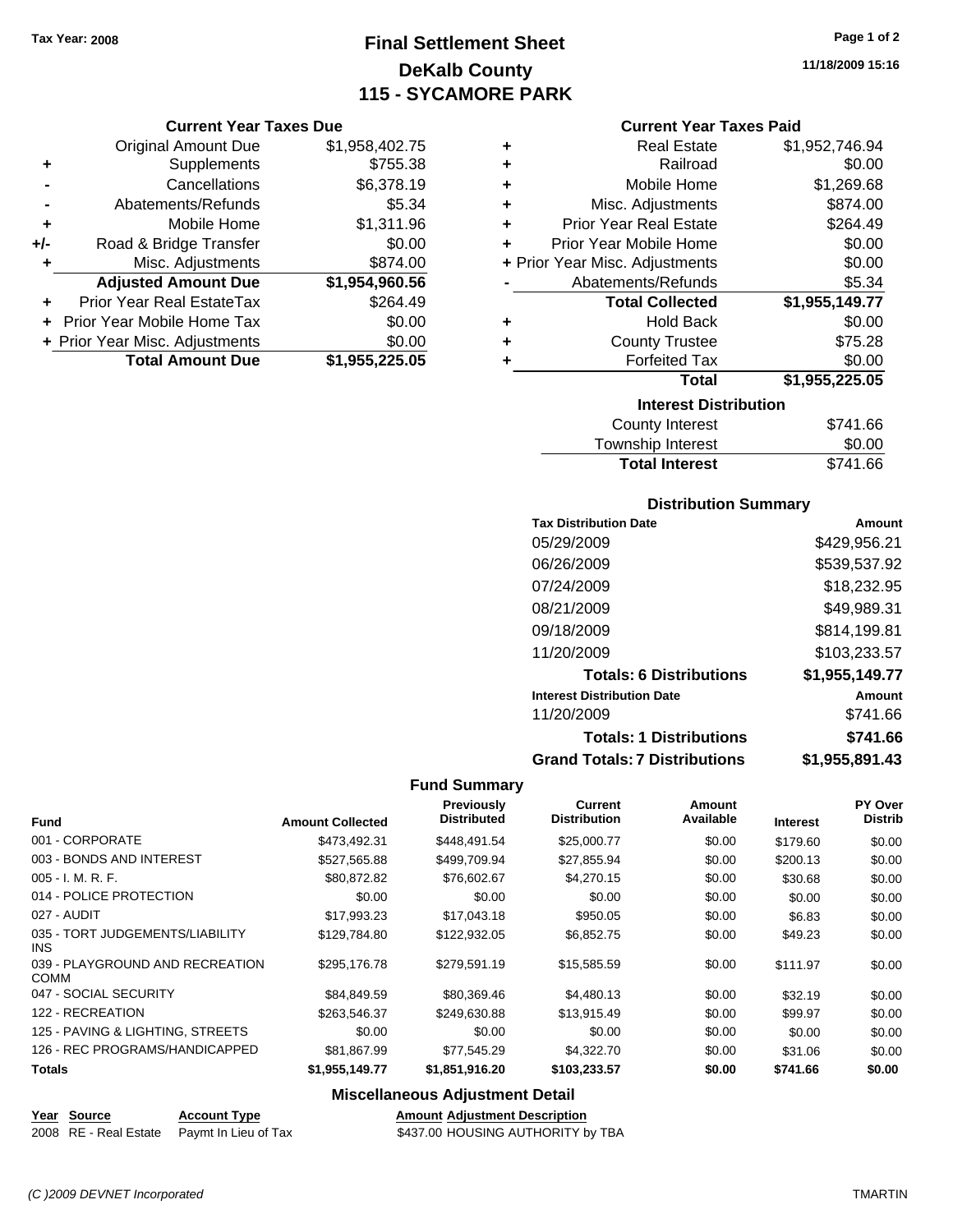### **Final Settlement Sheet Tax Year: 2008 Page 2 of 2 DeKalb County**

#### **11/18/2009 15:16**

### **Miscellaneous Adjustment Detail**

**Year Source Account Type Amount Adjustment Description**

**Totals \$874.00 2 entries**

2008 RE - Real Estate Paymt In Lieu of Tax **Automagne 18437.00 HOUSING AUTHORITY by TBA** 

#### **Abatement Detail**

#### **Year Source Account Type Amount Adjustment Description**

2008 RE - Real Estate RE Abatement St.34 Interest on 2006 PTAB-Sycamore Meadows Apts. by TBA

**Totals \$5.34 1 entries**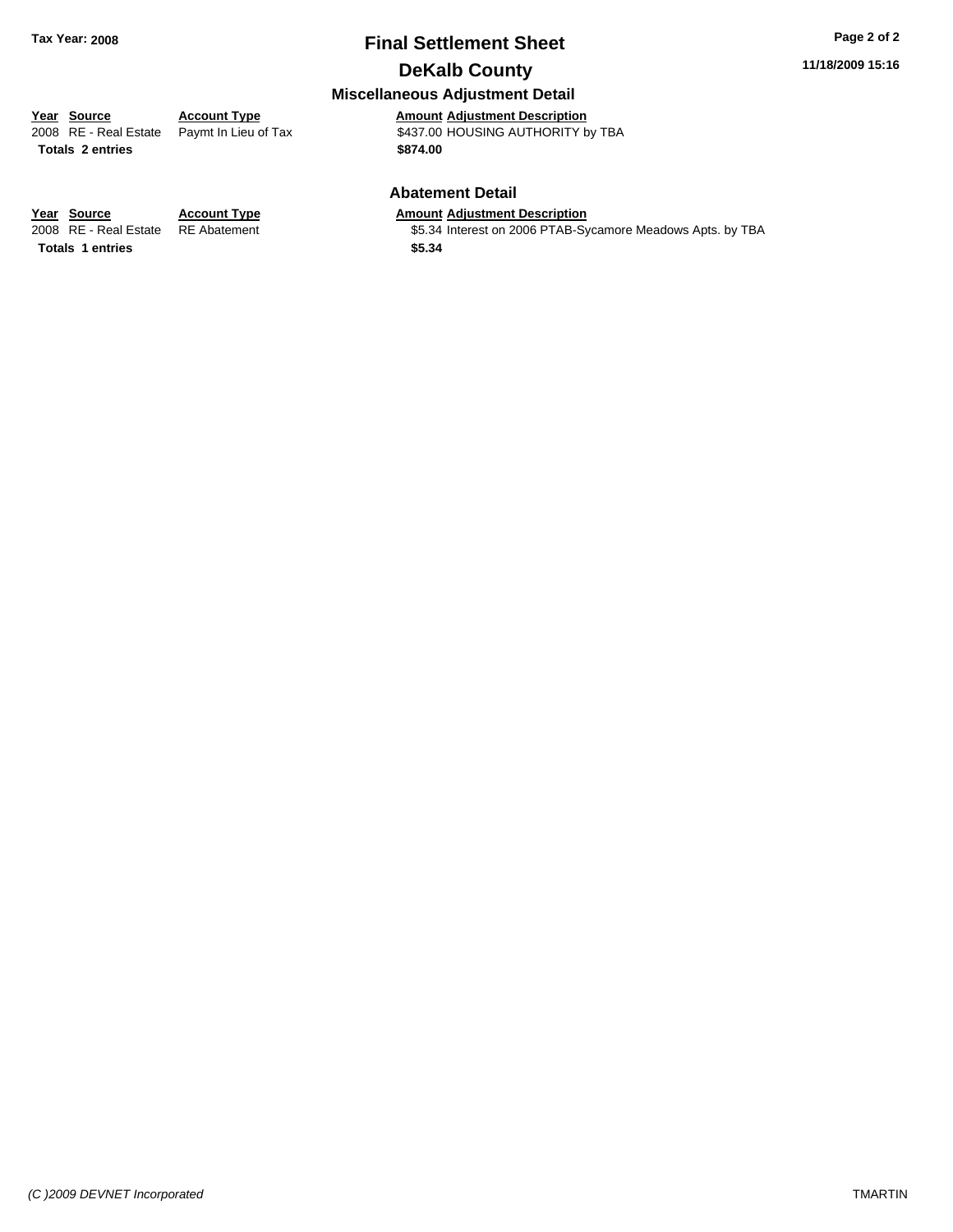### **Final Settlement Sheet Tax Year: 2008 Page 1 of 1 DeKalb County 120 - SCHOOL DISTRICT 1**

**11/18/2009 15:16**

#### **Current Year Taxes Due**

|       | <b>Original Amount Due</b>     | \$377,292.25 |
|-------|--------------------------------|--------------|
| ٠     | Supplements                    | \$0.00       |
|       | Cancellations                  | \$95.03      |
|       | Abatements/Refunds             | \$0.00       |
| ÷     | Mobile Home                    | \$0.00       |
| $+/-$ | Road & Bridge Transfer         | \$0.00       |
| ٠     | Misc. Adjustments              | \$0.00       |
|       | <b>Adjusted Amount Due</b>     | \$377,197.22 |
|       | Prior Year Real EstateTax      | \$0.00       |
|       | Prior Year Mobile Home Tax     | \$0.00       |
|       | + Prior Year Misc. Adjustments | \$0.00       |
|       | <b>Total Amount Due</b>        | \$377,197.22 |

#### **Current Year Taxes Paid**

| ٠ | <b>Real Estate</b>             | \$377,197.22 |
|---|--------------------------------|--------------|
| ٠ | Railroad                       | \$0.00       |
| ÷ | Mobile Home                    | \$0.00       |
| ٠ | Misc. Adjustments              | \$0.00       |
| ÷ | <b>Prior Year Real Estate</b>  | \$0.00       |
| ٠ | Prior Year Mobile Home         | \$0.00       |
|   | + Prior Year Misc. Adjustments | \$0.00       |
|   | Abatements/Refunds             | \$0.00       |
|   | <b>Total Collected</b>         | \$377,197.22 |
| ٠ | <b>Hold Back</b>               | \$0.00       |
| ٠ | <b>County Trustee</b>          | \$0.00       |
| ٠ | <b>Forfeited Tax</b>           | \$0.00       |
|   |                                |              |
|   | <b>Total</b>                   | \$377,197.22 |
|   | <b>Interest Distribution</b>   |              |
|   | <b>County Interest</b>         | \$143.09     |

#### Township Interest \$0.00<br>
Total Interest \$143.09 **Total Interest**

#### **Distribution Summary**

| <b>Tax Distribution Date</b>         | Amount       |
|--------------------------------------|--------------|
| 05/29/2009                           | \$50,566.41  |
| 06/26/2009                           | \$160,600.43 |
| 07/24/2009                           | \$3,683.81   |
| 08/21/2009                           | \$5,326.77   |
| 09/18/2009                           | \$146,396.54 |
| 11/20/2009                           | \$10,623.26  |
| <b>Totals: 6 Distributions</b>       | \$377,197.22 |
| <b>Interest Distribution Date</b>    | Amount       |
| 11/20/2009                           | \$143.09     |
| <b>Totals: 1 Distributions</b>       | \$143.09     |
| <b>Grand Totals: 7 Distributions</b> | \$377,340.31 |

| <b>Fund</b>                             | <b>Amount Collected</b> | <b>Previously</b><br><b>Distributed</b> | Current<br><b>Distribution</b> | Amount<br>Available | <b>Interest</b> | PY Over<br><b>Distrib</b> |
|-----------------------------------------|-------------------------|-----------------------------------------|--------------------------------|---------------------|-----------------|---------------------------|
| 002 - EDUCATION                         | \$246.380.67            | \$239,441.71                            | \$6,938.96                     | \$0.00              | \$93.45         | \$0.00                    |
| 003 - BONDS AND INTEREST                | \$34,049.97             | \$33,090.99                             | \$958.98                       | \$0.00              | \$12.92         | \$0.00                    |
| 004 - OPERATIONS & MAINTENANCE          | \$37,904.55             | \$36,837.03                             | \$1,067.52                     | \$0.00              | \$14.38         | \$0.00                    |
| $005 - I. M. R. F.$                     | \$3,177.89              | \$3,088.39                              | \$89.50                        | \$0.00              | \$1.21          | \$0.00                    |
| 030 - TRANSPORTATION SYSTEM             | \$15,161.82             | \$14,734.80                             | \$427.02                       | \$0.00              | \$5.75          | \$0.00                    |
| 031 - WORKING CASH                      | \$3,790.46              | \$3,683.70                              | \$106.76                       | \$0.00              | \$1.44          | \$0.00                    |
| 032 - FIRE PREV/SFTY/ENERGY             | \$3,790.46              | \$3,683.70                              | \$106.76                       | \$0.00              | \$1.44          | \$0.00                    |
| 033 - SPECIAL EDUCATION                 | \$3.032.29              | \$2,946.88                              | \$85.41                        | \$0.00              | \$1.15          | \$0.00                    |
| 035 - TORT JUDGEMENTS/LIABILITY<br>INS. | \$19,448.29             | \$18,900.56                             | \$547.73                       | \$0.00              | \$7.38          | \$0.00                    |
| 047 - SOCIAL SECURITY                   | \$6,670.36              | \$6,482.50                              | \$187.86                       | \$0.00              | \$2.53          | \$0.00                    |
| 057 - LEASE/PURCHASE/RENTAL             | \$3,790.46              | \$3,683.70                              | \$106.76                       | \$0.00              | \$1.44          | \$0.00                    |
| <b>Totals</b>                           | \$377,197.22            | \$366,573.96                            | \$10,623.26                    | \$0.00              | \$143.09        | \$0.00                    |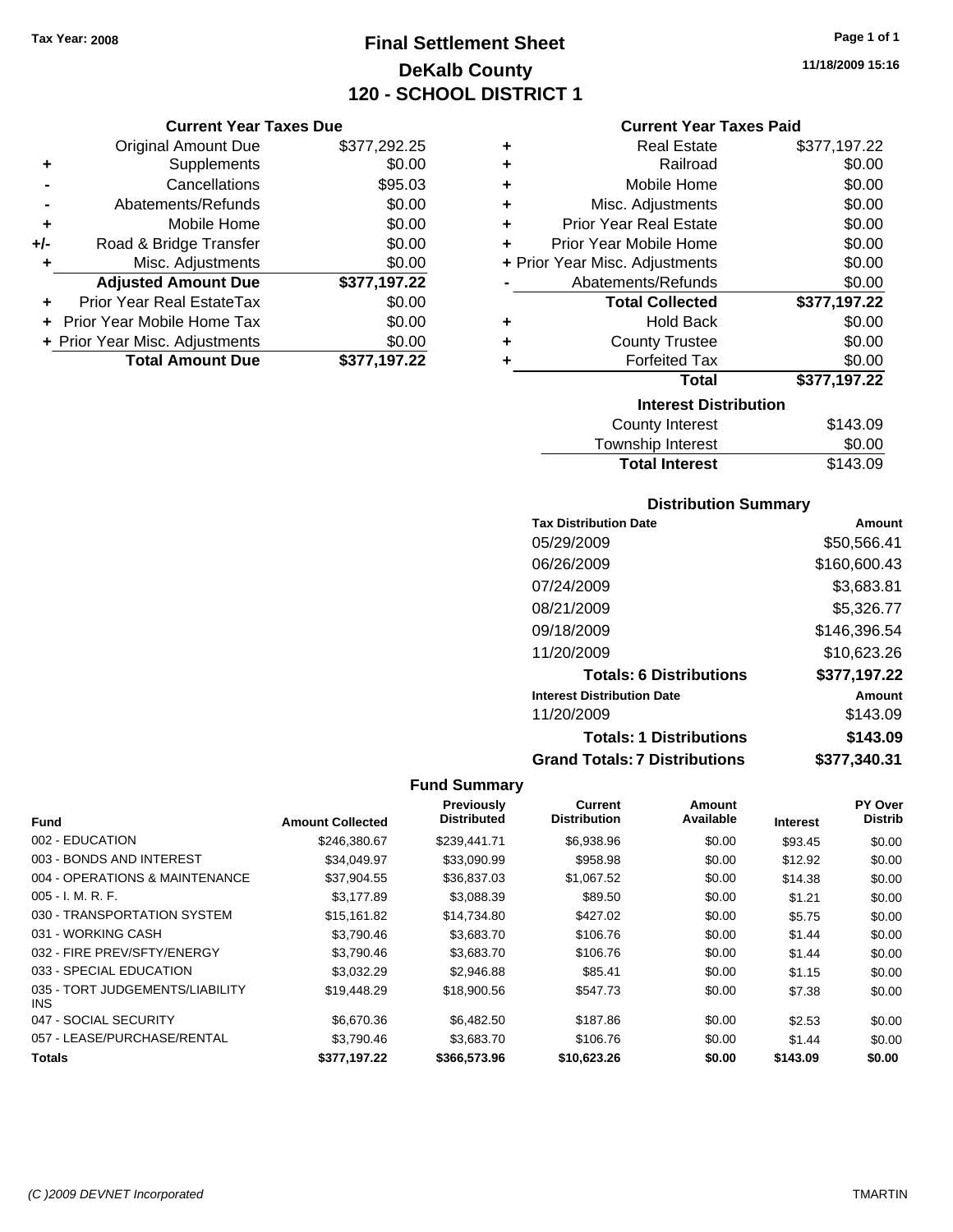### **Final Settlement Sheet Tax Year: 2008 Page 1 of 1 DeKalb County 121 - SCHOOL DISTRICT 9**

**11/18/2009 15:16**

|     | <b>Current Year Taxes Due</b>  |             |
|-----|--------------------------------|-------------|
|     | <b>Original Amount Due</b>     | \$66,050.49 |
| ٠   | Supplements                    | \$0.00      |
|     | Cancellations                  | \$0.00      |
|     | Abatements/Refunds             | \$0.00      |
| ٠   | Mobile Home                    | \$0.00      |
| +/- | Road & Bridge Transfer         | \$0.00      |
|     | Misc. Adjustments              | \$0.00      |
|     | <b>Adjusted Amount Due</b>     | \$66,050.49 |
|     | Prior Year Real EstateTax      | \$0.00      |
|     | Prior Year Mobile Home Tax     | \$0.00      |
|     | + Prior Year Misc. Adjustments | \$0.00      |
|     | <b>Total Amount Due</b>        | \$66,050.49 |

#### **Current Year Taxes Paid**

| ٠ | Real Estate                    | \$63,599.59 |
|---|--------------------------------|-------------|
| ÷ | Railroad                       | \$2,450.90  |
| ÷ | Mobile Home                    | \$0.00      |
| ٠ | Misc. Adjustments              | \$0.00      |
| ÷ | <b>Prior Year Real Estate</b>  | \$0.00      |
| ٠ | Prior Year Mobile Home         | \$0.00      |
|   | + Prior Year Misc. Adjustments | \$0.00      |
|   | Abatements/Refunds             | \$0.00      |
|   | <b>Total Collected</b>         | \$66,050.49 |
| ٠ | <b>Hold Back</b>               | \$0.00      |
| ÷ | <b>County Trustee</b>          | \$0.00      |
| ٠ | <b>Forfeited Tax</b>           | \$0.00      |
|   | Total                          | \$66,050.49 |
|   | <b>Interest Distribution</b>   |             |
|   | County Interest                | \$25.06     |
|   | <b>Township Interest</b>       | \$0.00      |
|   | <b>Total Interest</b>          | \$25.06     |

#### **Distribution Summary**

| <b>Tax Distribution Date</b>         | Amount      |
|--------------------------------------|-------------|
| 05/29/2009                           | \$9,912.43  |
| 06/26/2009                           | \$26,949.49 |
| 07/24/2009                           | \$1,255.26  |
| 08/21/2009                           | \$871.91    |
| 09/18/2009                           | \$22,933.18 |
| 11/20/2009                           | \$4,128.22  |
| <b>Totals: 6 Distributions</b>       | \$66,050.49 |
| <b>Interest Distribution Date</b>    | Amount      |
| 11/20/2009                           | \$25.06     |
| <b>Totals: 1 Distributions</b>       | \$25.06     |
| <b>Grand Totals: 7 Distributions</b> | \$66,075.55 |

|                                         |                         | <b>Previously</b>  | <b>Current</b>      | Amount    |                 | PY Over        |
|-----------------------------------------|-------------------------|--------------------|---------------------|-----------|-----------------|----------------|
| <b>Fund</b>                             | <b>Amount Collected</b> | <b>Distributed</b> | <b>Distribution</b> | Available | <b>Interest</b> | <b>Distrib</b> |
| 002 - EDUCATION                         | \$35,979.60             | \$33,730.80        | \$2,248.80          | \$0.00    | \$13.67         | \$0.00         |
| 003 - BONDS AND INTEREST                | \$13,762.02             | \$12,901.88        | \$860.14            | \$0.00    | \$5.22          | \$0.00         |
| 004 - OPERATIONS & MAINTENANCE          | \$9,755.99              | \$9,146.25         | \$609.74            | \$0.00    | \$3.70          | \$0.00         |
| $005 - I. M. R. F.$                     | \$722.53                | \$677.38           | \$45.15             | \$0.00    | \$0.27          | \$0.00         |
| 030 - TRANSPORTATION SYSTEM             | \$2,767.65              | \$2,594.67         | \$172.98            | \$0.00    | \$1.05          | \$0.00         |
| 031 - WORKING CASH                      | \$691.88                | \$648.64           | \$43.24             | \$0.00    | \$0.26          | \$0.00         |
| 032 - FIRE PREV/SFTY/ENERGY             | \$691.88                | \$648.64           | \$43.24             | \$0.00    | \$0.26          | \$0.00         |
| 033 - SPECIAL EDUCATION                 | \$553.50                | \$518.92           | \$34.58             | \$0.00    | \$0.21          | \$0.00         |
| 035 - TORT JUDGEMENTS/LIABILITY<br>INS. | \$0.00                  | \$0.00             | \$0.00              | \$0.00    | \$0.00          | \$0.00         |
| 047 - SOCIAL SECURITY                   | \$433.56                | \$406.45           | \$27.11             | \$0.00    | \$0.16          | \$0.00         |
| 057 - LEASE/PURCHASE/RENTAL             | \$691.88                | \$648.64           | \$43.24             | \$0.00    | \$0.26          | \$0.00         |
| <b>Totals</b>                           | \$66,050.49             | \$61,922.27        | \$4,128.22          | \$0.00    | \$25.06         | \$0.00         |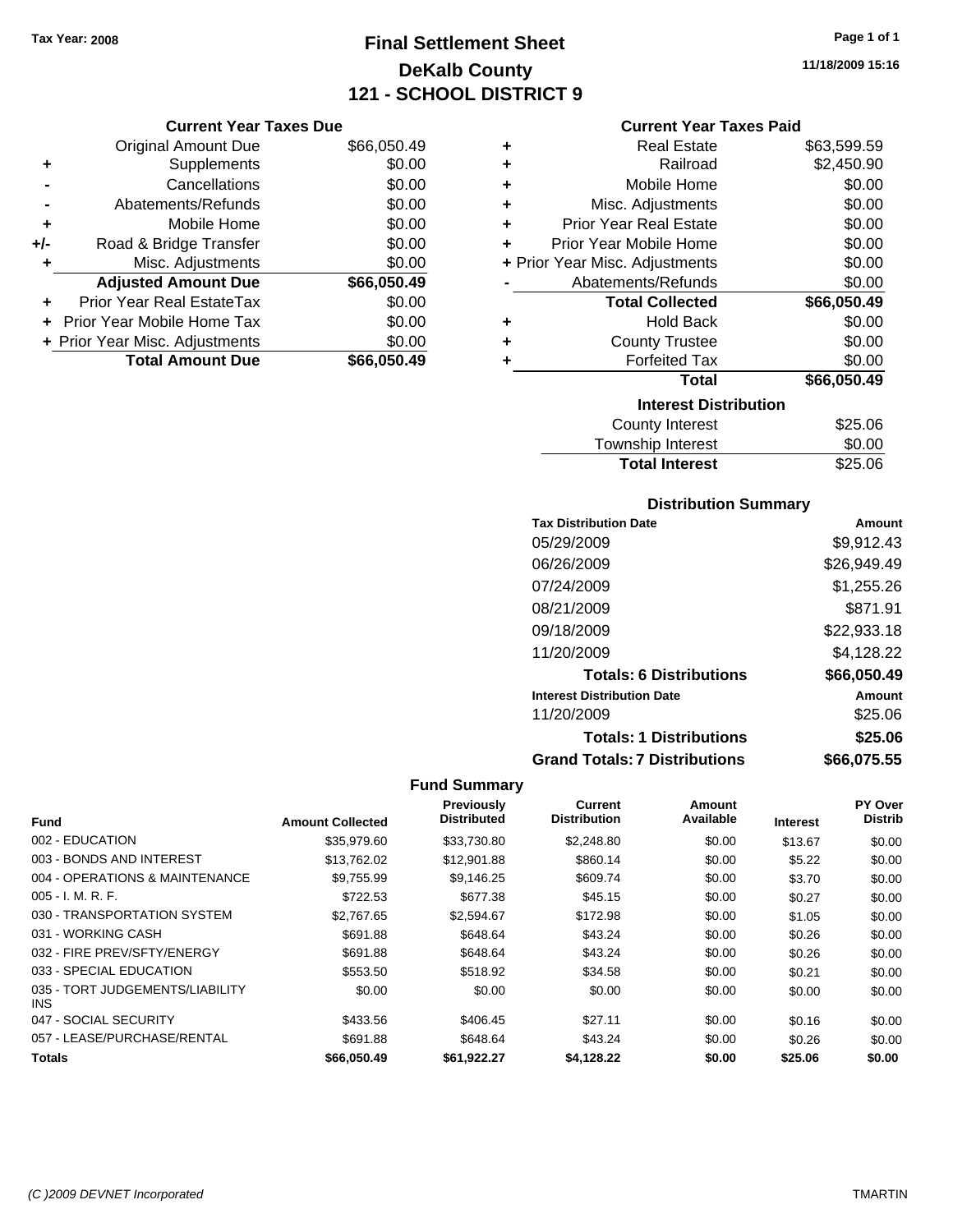**Current Year Taxes Due** Original Amount Due \$10,404.22

**Adjusted Amount Due \$10,404.22**

**Total Amount Due \$10,404.22**

**+** Supplements \$0.00<br> **c** Cancellations \$0.00

**-** Abatements/Refunds \$0.00 **+** Mobile Home \$0.00 **+/-** Road & Bridge Transfer \$0.00 **+** Misc. Adjustments \$0.00

**+** Prior Year Real EstateTax \$0.00 **+** Prior Year Mobile Home Tax \$0.00 **+ Prior Year Misc. Adjustments**  $$0.00$ 

**-** Cancellations

### **Final Settlement Sheet Tax Year: 2008 Page 1 of 1 DeKalb County 122 - SCHOOL DISTRICT 100**

**11/18/2009 15:16**

#### **Current Year Taxes Paid**

| ٠ | <b>Real Estate</b>             | \$10,404.22 |
|---|--------------------------------|-------------|
| ٠ | Railroad                       | \$0.00      |
| ٠ | Mobile Home                    | \$0.00      |
| ÷ | Misc. Adjustments              | \$0.00      |
| ÷ | Prior Year Real Estate         | \$0.00      |
| ٠ | Prior Year Mobile Home         | \$0.00      |
|   | + Prior Year Misc. Adjustments | \$0.00      |
|   | Abatements/Refunds             | \$0.00      |
|   | <b>Total Collected</b>         | \$10,404.22 |
| ٠ | <b>Hold Back</b>               | \$0.00      |
| ٠ | <b>County Trustee</b>          | \$0.00      |
| ٠ | <b>Forfeited Tax</b>           | \$0.00      |
|   | <b>Total</b>                   | \$10,404.22 |
|   | <b>Interest Distribution</b>   |             |
|   | <b>County Interest</b>         | \$3.95      |
|   | Township Interest              | \$0.00      |

### Township Interest  $$0.00$ Total Interest **\$3.95**

#### **Distribution Summary**

| <b>Tax Distribution Date</b>         | Amount      |
|--------------------------------------|-------------|
| 05/29/2009                           | \$4,405.63  |
| 06/26/2009                           | \$1,747.04  |
| 08/21/2009                           | \$1,252.25  |
| 09/18/2009                           | \$1,747.05  |
| 11/20/2009                           | \$1,252.25  |
| <b>Totals: 5 Distributions</b>       | \$10,404.22 |
| <b>Interest Distribution Date</b>    | Amount      |
| 11/20/2009                           | \$3.95      |
| <b>Totals: 1 Distributions</b>       | \$3.95      |
| <b>Grand Totals: 6 Distributions</b> | \$10,408.17 |

| <b>Fund</b>                             | <b>Amount Collected</b> | Previously<br><b>Distributed</b> | <b>Current</b><br><b>Distribution</b> | Amount<br>Available | <b>Interest</b> | PY Over<br><b>Distrib</b> |
|-----------------------------------------|-------------------------|----------------------------------|---------------------------------------|---------------------|-----------------|---------------------------|
| 002 - EDUCATION                         | \$6,025.33              | \$5,300.13                       | \$725.20                              | \$0.00              | \$2.27          | \$0.00                    |
| 003 - BONDS AND INTEREST                | \$1,767,73              | \$1,554.96                       | \$212.77                              | \$0.00              | \$0.67          | \$0.00                    |
| 004 - OPERATIONS & MAINTENANCE          | \$1,305.52              | \$1.148.39                       | \$157.13                              | \$0.00              | \$0.50          | \$0.00                    |
| $005 - I. M. R. F.$                     | \$100.43                | \$88.34                          | \$12.09                               | \$0.00              | \$0.04          | \$0.00                    |
| 030 - TRANSPORTATION SYSTEM             | \$522.23                | \$459.38                         | \$62.85                               | \$0.00              | \$0.20          | \$0.00                    |
| 031 - WORKING CASH                      | \$50.23                 | \$44.18                          | \$6.05                                | \$0.00              | \$0.02          | \$0.00                    |
| 032 - FIRE PREV/SFTY/ENERGY             | \$200.86                | \$176.70                         | \$24.16                               | \$0.00              | \$0.08          | \$0.00                    |
| 033 - SPECIAL EDUCATION                 | \$120.54                | \$106.03                         | \$14.51                               | \$0.00              | \$0.05          | \$0.00                    |
| 035 - TORT JUDGEMENTS/LIABILITY<br>INS. | \$50.23                 | \$44.18                          | \$6.05                                | \$0.00              | \$0.02          | \$0.00                    |
| 047 - SOCIAL SECURITY                   | \$160.69                | \$141.34                         | \$19.35                               | \$0.00              | \$0.06          | \$0.00                    |
| 057 - LEASE/PURCHASE/RENTAL             | \$100.43                | \$88.34                          | \$12.09                               | \$0.00              | \$0.04          | \$0.00                    |
| <b>Totals</b>                           | \$10,404.22             | \$9.151.97                       | \$1.252.25                            | \$0.00              | \$3.95          | \$0.00                    |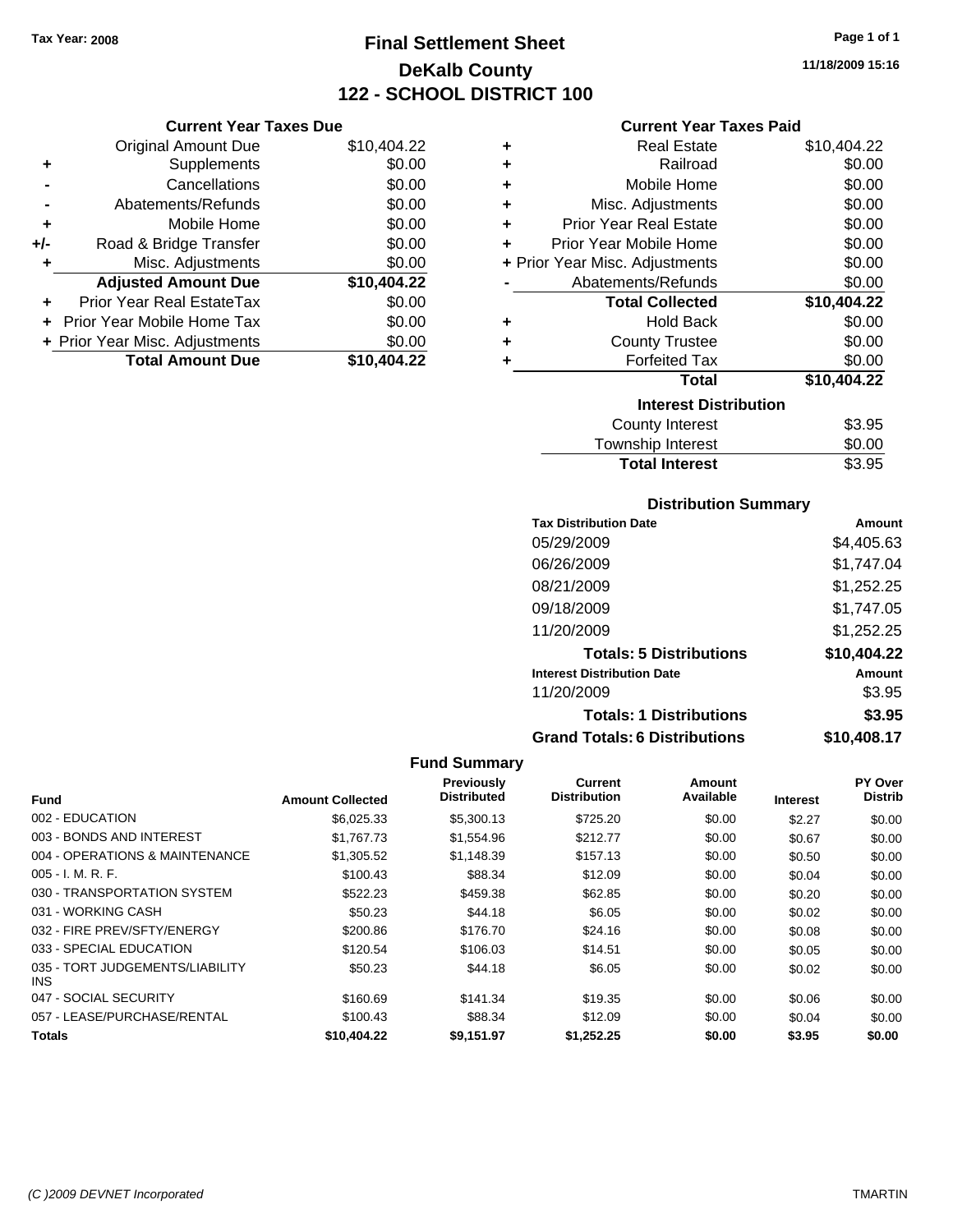**Current Year Taxes Due** Original Amount Due \$64,744.69

Adjusted Amount Due \$64,744.69

**Total Amount Due \$64,744.69**

**+** Supplements \$0.00 **-** Cancellations \$0.00 **-** Abatements/Refunds \$0.00 **+** Mobile Home \$0.00 **+/-** Road & Bridge Transfer \$0.00 **+** Misc. Adjustments \$0.00

**+** Prior Year Real EstateTax \$0.00 **+** Prior Year Mobile Home Tax \$0.00 **+ Prior Year Misc. Adjustments**  $$0.00$ 

### **Final Settlement Sheet Tax Year: 2008 Page 1 of 1 DeKalb County 123 - SCHOOL DISTRICT 161**

**11/18/2009 15:16**

#### **Current Year Taxes Paid**

| ٠                            | <b>Real Estate</b>             | \$64,744.69 |  |  |
|------------------------------|--------------------------------|-------------|--|--|
| ٠                            | Railroad                       | \$0.00      |  |  |
| ÷                            | Mobile Home                    | \$0.00      |  |  |
| ÷                            | Misc. Adjustments              | \$0.00      |  |  |
| ÷                            | <b>Prior Year Real Estate</b>  | \$0.00      |  |  |
| ٠                            | Prior Year Mobile Home         | \$0.00      |  |  |
|                              | + Prior Year Misc. Adjustments | \$0.00      |  |  |
|                              | Abatements/Refunds             | \$0.00      |  |  |
|                              | <b>Total Collected</b>         | \$64,744.69 |  |  |
| ٠                            | <b>Hold Back</b>               | \$0.00      |  |  |
| ٠                            | <b>County Trustee</b>          | \$0.00      |  |  |
| ٠                            | <b>Forfeited Tax</b>           | \$0.00      |  |  |
|                              | <b>Total</b>                   | \$64,744.69 |  |  |
| <b>Interest Distribution</b> |                                |             |  |  |
|                              | County Interest                | \$24.56     |  |  |
|                              | <b>Township Interest</b>       | \$0.00      |  |  |

| Township Interest     | \$0.00  |
|-----------------------|---------|
| <b>Total Interest</b> | \$24.56 |

#### **Distribution Summary**

| <b>Tax Distribution Date</b>         | Amount      |
|--------------------------------------|-------------|
| 05/29/2009                           | \$17,112.88 |
| 06/26/2009                           | \$20,527.41 |
| 07/24/2009                           | \$1,064.69  |
| 08/21/2009                           | \$2,980.56  |
| 09/18/2009                           | \$20,383.44 |
| 11/20/2009                           | \$2,675.71  |
| <b>Totals: 6 Distributions</b>       | \$64,744.69 |
| <b>Interest Distribution Date</b>    | Amount      |
| 11/20/2009                           | \$24.56     |
| <b>Totals: 1 Distributions</b>       | \$24.56     |
| <b>Grand Totals: 7 Distributions</b> | \$64,769.25 |

|                                         |                         | <b>Previously</b>  | <b>Current</b>      | Amount    |                 | PY Over        |
|-----------------------------------------|-------------------------|--------------------|---------------------|-----------|-----------------|----------------|
| <b>Fund</b>                             | <b>Amount Collected</b> | <b>Distributed</b> | <b>Distribution</b> | Available | <b>Interest</b> | <b>Distrib</b> |
| 002 - EDUCATION                         | \$48,746.48             | \$46.731.95        | \$2.014.53          | \$0.00    | \$18.48         | \$0.00         |
| 003 - BONDS AND INTEREST                | \$0.00                  | \$0.00             | \$0.00              | \$0.00    | \$0.00          | \$0.00         |
| 004 - OPERATIONS & MAINTENANCE          | \$5.120.40              | \$4,908.78         | \$211.62            | \$0.00    | \$1.94          | \$0.00         |
| $005 - I. M. R. F.$                     | \$1,439.27              | \$1,379.79         | \$59.48             | \$0.00    | \$0.55          | \$0.00         |
| 030 - TRANSPORTATION SYSTEM             | \$2,457.77              | \$2,356.21         | \$101.56            | \$0.00    | \$0.93          | \$0.00         |
| 031 - WORKING CASH                      | \$1.024.07              | \$981.73           | \$42.34             | \$0.00    | \$0.39          | \$0.00         |
| 033 - SPECIAL EDUCATION                 | \$409.64                | \$392.72           | \$16.92             | \$0.00    | \$0.16          | \$0.00         |
| 035 - TORT JUDGEMENTS/LIABILITY<br>INS. | \$3,083.72              | \$2,956.28         | \$127.44            | \$0.00    | \$1.17          | \$0.00         |
| 047 - SOCIAL SECURITY                   | \$1,439.27              | \$1,379.79         | \$59.48             | \$0.00    | \$0.55          | \$0.00         |
| 057 - LEASE/PURCHASE/RENTAL             | \$1.024.07              | \$981.73           | \$42.34             | \$0.00    | \$0.39          | \$0.00         |
| <b>Totals</b>                           | \$64,744.69             | \$62,068.98        | \$2,675.71          | \$0.00    | \$24.56         | \$0.00         |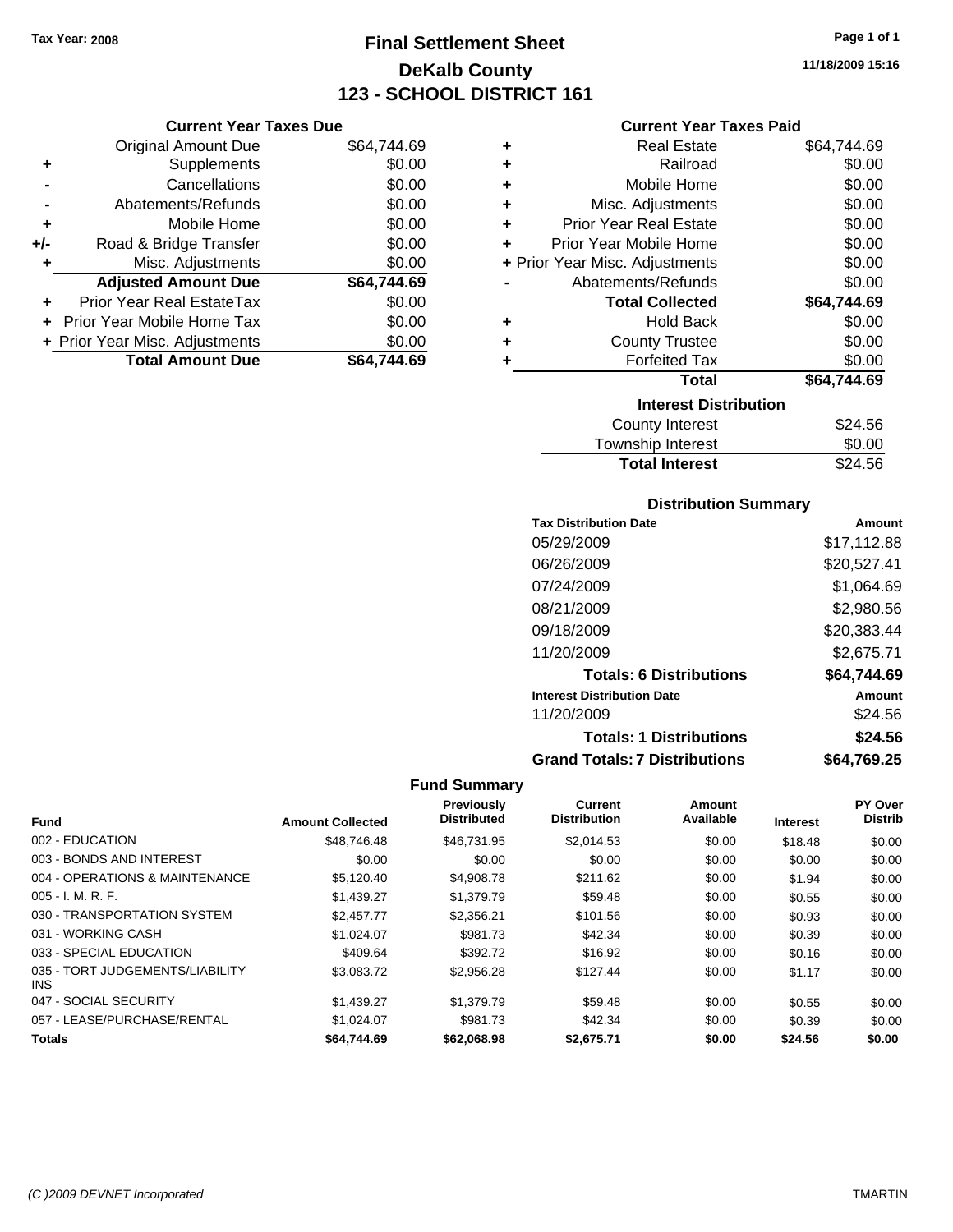**Current Year Taxes Due** Original Amount Due \$267,660.53

**Adjusted Amount Due \$267,721.89**

**Total Amount Due \$267,721.89**

**+** Supplements \$0.00 **-** Cancellations \$0.00 **-** Abatements/Refunds \$0.00 **+** Mobile Home \$61.36 **+/-** Road & Bridge Transfer \$0.00 **+** Misc. Adjustments \$0.00

**+** Prior Year Real EstateTax \$0.00 **+** Prior Year Mobile Home Tax \$0.00 **+ Prior Year Misc. Adjustments**  $$0.00$ 

### **Final Settlement Sheet Tax Year: 2008 Page 1 of 1 DeKalb County 124 - SCHOOL DISTRICT 212**

**11/18/2009 15:16**

#### **Current Year Taxes Paid**

| ٠ | <b>Real Estate</b>             | \$267,660.53 |
|---|--------------------------------|--------------|
| ٠ | Railroad                       | \$0.00       |
| ٠ | Mobile Home                    | \$61.36      |
| ÷ | Misc. Adjustments              | \$0.00       |
| ٠ | <b>Prior Year Real Estate</b>  | \$0.00       |
| ÷ | Prior Year Mobile Home         | \$0.00       |
|   | + Prior Year Misc. Adjustments | \$0.00       |
|   | Abatements/Refunds             | \$0.00       |
|   | <b>Total Collected</b>         | \$267,721.89 |
| ٠ | <b>Hold Back</b>               | \$0.00       |
| ٠ | <b>County Trustee</b>          | \$0.00       |
| ٠ | <b>Forfeited Tax</b>           | \$0.00       |
|   | <b>Total</b>                   | \$267,721.89 |
|   | <b>Interest Distribution</b>   |              |
|   | <b>County Interest</b>         | \$101.56     |
|   |                                |              |

| <b>Total Interest</b>    | \$101.56        |
|--------------------------|-----------------|
| Township Interest        | \$0.00          |
| <b>OVATILY THILLICAL</b> | <b>UIUI.</b> UU |

#### **Distribution Summary**

| <b>Tax Distribution Date</b>         | Amount       |
|--------------------------------------|--------------|
| 05/29/2009                           | \$28,718.29  |
| 06/26/2009                           | \$107,152.17 |
| 07/24/2009                           | \$4,610.66   |
| 08/21/2009                           | \$5,331.65   |
| 09/18/2009                           | \$113,420.44 |
| 11/20/2009                           | \$8,488.68   |
| <b>Totals: 6 Distributions</b>       | \$267,721.89 |
| <b>Interest Distribution Date</b>    | Amount       |
| 11/20/2009                           | \$101.56     |
| <b>Totals: 1 Distributions</b>       | \$101.56     |
| <b>Grand Totals: 7 Distributions</b> | \$267,823.45 |

| <b>Fund</b>                             | <b>Amount Collected</b> | Previously<br><b>Distributed</b> | Current<br><b>Distribution</b> | Amount<br>Available | <b>Interest</b> | PY Over<br><b>Distrib</b> |
|-----------------------------------------|-------------------------|----------------------------------|--------------------------------|---------------------|-----------------|---------------------------|
|                                         |                         |                                  |                                |                     |                 |                           |
| 002 - EDUCATION                         | \$137.256.47            | \$132,904.47                     | \$4,352.00                     | \$0.00              | \$52.08         | \$0.00                    |
| 003 - BONDS AND INTEREST                | \$34,960.19             | \$33,851.71                      | \$1,108.48                     | \$0.00              | \$13.26         | \$0.00                    |
| 004 - OPERATIONS & MAINTENANCE          | \$26,395.24             | \$25,558.32                      | \$836.92                       | \$0.00              | \$10.01         | \$0.00                    |
| $005 - I. M. R. F.$                     | \$4,804.00              | \$4,651.68                       | \$152.32                       | \$0.00              | \$1.82          | \$0.00                    |
| 030 - TRANSPORTATION SYSTEM             | \$12,669.67             | \$12,267.95                      | \$401.72                       | \$0.00              | \$4.81          | \$0.00                    |
| 031 - WORKING CASH                      | \$5.278.94              | \$5.111.56                       | \$167.38                       | \$0.00              | \$2.00          | \$0.00                    |
| 032 - FIRE PREV/SFTY/ENERGY             | \$1,067.40              | \$1,033.57                       | \$33.83                        | \$0.00              | \$0.40          | \$0.00                    |
| 033 - SPECIAL EDUCATION                 | \$2.111.52              | \$2.044.57                       | \$66.95                        | \$0.00              | \$0.80          | \$0.00                    |
| 035 - TORT JUDGEMENTS/LIABILITY<br>INS. | \$32,024.89             | \$31,009.47                      | \$1,015.42                     | \$0.00              | \$12.15         | \$0.00                    |
| 047 - SOCIAL SECURITY                   | \$5,874.63              | \$5,688.35                       | \$186.28                       | \$0.00              | \$2.23          | \$0.00                    |
| 057 - LEASE/PURCHASE/RENTAL             | \$5.278.94              | \$5.111.56                       | \$167.38                       | \$0.00              | \$2.00          | \$0.00                    |
| <b>Totals</b>                           | \$267,721.89            | \$259,233.21                     | \$8,488.68                     | \$0.00              | \$101.56        | \$0.00                    |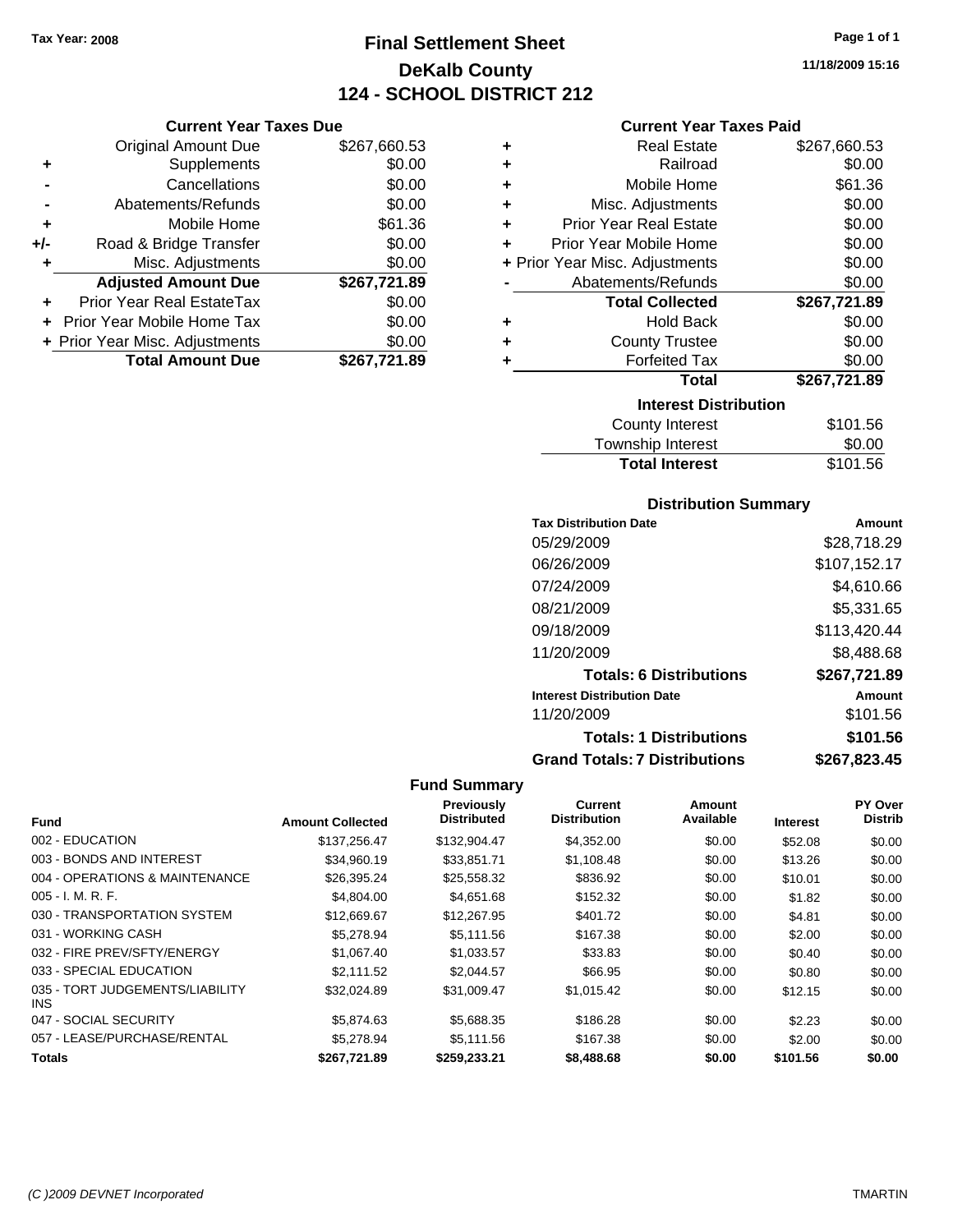### **Final Settlement Sheet Tax Year: 2008 Page 1 of 1 DeKalb County 125 - SCHOOL DISTRICT 220**

**11/18/2009 15:16**

#### **Current Year Taxes Paid**

|     | <b>Current Year Taxes Due</b>  |            |
|-----|--------------------------------|------------|
|     | <b>Original Amount Due</b>     | \$2,211.24 |
| ٠   | Supplements                    | \$0.00     |
|     | Cancellations                  | \$0.00     |
|     | Abatements/Refunds             | \$0.00     |
| ٠   | Mobile Home                    | \$0.00     |
| +/- | Road & Bridge Transfer         | \$0.00     |
|     | Misc. Adjustments              | \$0.00     |
|     | <b>Adjusted Amount Due</b>     | \$2,211.24 |
|     | Prior Year Real EstateTax      | \$0.00     |
|     | Prior Year Mobile Home Tax     | \$0.00     |
|     | + Prior Year Misc. Adjustments | \$0.00     |
|     | <b>Total Amount Due</b>        | \$2,211.24 |

| ٠ | Real Estate                    | \$2,211.24 |
|---|--------------------------------|------------|
| ٠ | Railroad                       | \$0.00     |
| ÷ | Mobile Home                    | \$0.00     |
| ٠ | Misc. Adjustments              | \$0.00     |
| ٠ | <b>Prior Year Real Estate</b>  | \$0.00     |
| ٠ | Prior Year Mobile Home         | \$0.00     |
|   | + Prior Year Misc. Adjustments | \$0.00     |
|   | Abatements/Refunds             | \$0.00     |
|   | <b>Total Collected</b>         | \$2,211.24 |
| ٠ | <b>Hold Back</b>               | \$0.00     |
| ٠ | <b>County Trustee</b>          | \$0.00     |
| ٠ | <b>Forfeited Tax</b>           | \$0.00     |
|   | Total                          | \$2,211.24 |
|   | <b>Interest Distribution</b>   |            |
|   | <b>County Interest</b>         | \$0.84     |
|   | <b>Township Interest</b>       | \$0.00     |
|   | <b>Total Interest</b>          | \$0.84     |

#### **Distribution Summary**

| <b>Tax Distribution Date</b>         | Amount     |
|--------------------------------------|------------|
| 06/26/2009                           | \$1,105.62 |
| 09/18/2009                           | \$1,105.62 |
| <b>Totals: 2 Distributions</b>       | \$2,211.24 |
| <b>Interest Distribution Date</b>    | Amount     |
| 11/20/2009                           | \$0.84     |
| <b>Totals: 1 Distributions</b>       | \$0.84     |
| <b>Grand Totals: 3 Distributions</b> | \$2,212.08 |

| <b>Fund</b>                                   | <b>Amount Collected</b> | <b>Previously</b><br><b>Distributed</b> | <b>Current</b><br><b>Distribution</b> | Amount<br>Available | <b>Interest</b> | PY Over<br><b>Distrib</b> |
|-----------------------------------------------|-------------------------|-----------------------------------------|---------------------------------------|---------------------|-----------------|---------------------------|
|                                               |                         |                                         |                                       |                     |                 |                           |
| 002 - EDUCATION                               | \$1.145.22              | \$1,145.22                              | \$0.00                                | \$0.00              | \$0.44          | \$0.00                    |
| 003 - BONDS AND INTEREST                      | \$388.95                | \$388.95                                | \$0.00                                | \$0.00              | \$0.15          | \$0.00                    |
| 004 - OPERATIONS & MAINTENANCE                | \$186.00                | \$186.00                                | \$0.00                                | \$0.00              | \$0.07          | \$0.00                    |
| $005 - I. M. R. F.$                           | \$3.37                  | \$3.37                                  | \$0.00                                | \$0.00              | \$0.00          | \$0.00                    |
| 030 - TRANSPORTATION SYSTEM                   | \$71.42                 | \$71.42                                 | \$0.00                                | \$0.00              | \$0.03          | \$0.00                    |
| 031 - WORKING CASH                            | \$29.64                 | \$29.64                                 | \$0.00                                | \$0.00              | \$0.01          | \$0.00                    |
| 032 - FIRE PREV/SFTY/ENERGY                   | \$29.50                 | \$29.50                                 | \$0.00                                | \$0.00              | \$0.01          | \$0.00                    |
| 033 - SPECIAL EDUCATION                       | \$12.28                 | \$12.28                                 | \$0.00                                | \$0.00              | \$0.00          | \$0.00                    |
| 035 - TORT JUDGEMENTS/LIABILITY<br><b>INS</b> | \$307.42                | \$307.42                                | \$0.00                                | \$0.00              | \$0.12          | \$0.00                    |
| 047 - SOCIAL SECURITY                         | \$6.73                  | \$6.73                                  | \$0.00                                | \$0.00              | \$0.00          | \$0.00                    |
| 057 - LEASE/PURCHASE/RENTAL                   | \$30.71                 | \$30.71                                 | \$0.00                                | \$0.00              | \$0.01          | \$0.00                    |
| Totals                                        | \$2.211.24              | \$2.211.24                              | \$0.00                                | \$0.00              | \$0.84          | \$0.00                    |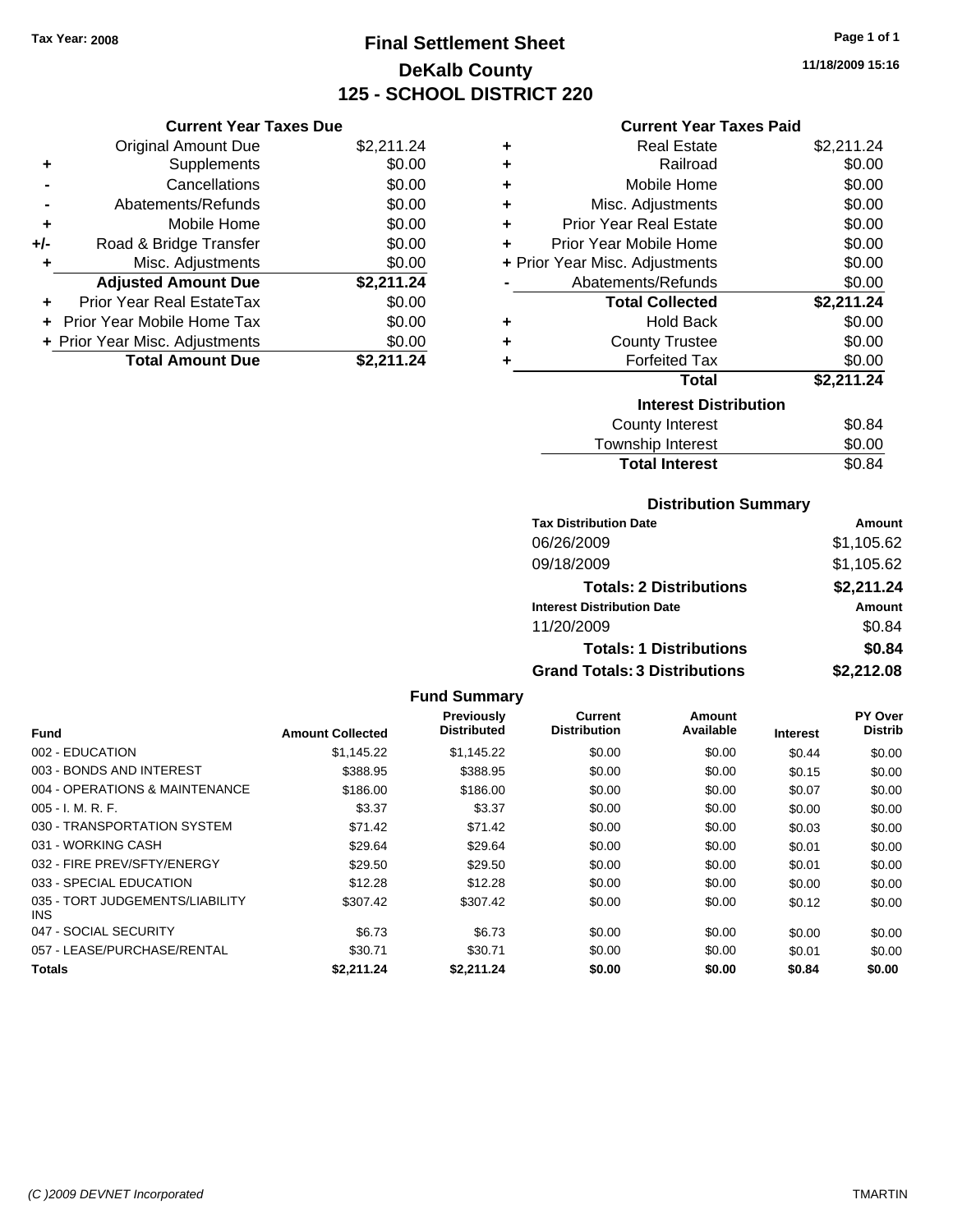**Current Year Taxes Due** Original Amount Due \$287,257.31

**Adjusted Amount Due \$287,339.63**

**Total Amount Due \$287,339.63**

**+** Supplements \$0.00 **-** Cancellations \$0.00 **-** Abatements/Refunds \$0.00 **+** Mobile Home \$82.32 **+/-** Road & Bridge Transfer \$0.00 **+** Misc. Adjustments \$0.00

**+** Prior Year Real EstateTax \$0.00 **+** Prior Year Mobile Home Tax \$0.00 **+ Prior Year Misc. Adjustments**  $$0.00$ 

### **Final Settlement Sheet Tax Year: 2008 Page 1 of 1 DeKalb County 126 - SCHOOL DISTRICT 269**

**11/18/2009 15:16**

#### **Current Year Taxes Paid**

| ٠ | <b>Real Estate</b>             | \$287,257.31 |
|---|--------------------------------|--------------|
| ٠ | Railroad                       | \$0.00       |
| ÷ | Mobile Home                    | \$82.32      |
| ٠ | Misc. Adjustments              | \$0.00       |
| ٠ | <b>Prior Year Real Estate</b>  | \$0.00       |
| ÷ | Prior Year Mobile Home         | \$0.00       |
|   | + Prior Year Misc. Adjustments | \$0.00       |
|   | Abatements/Refunds             | \$0.00       |
|   | <b>Total Collected</b>         | \$287,339.63 |
| ٠ | Hold Back                      | \$0.00       |
| ٠ | <b>County Trustee</b>          | \$0.00       |
| ٠ | <b>Forfeited Tax</b>           | \$0.00       |
|   | Total                          | \$287,339.63 |
|   | <b>Interest Distribution</b>   |              |
|   | <b>County Interest</b>         | \$109.00     |
|   |                                |              |

## Township Interest \$0.00 Total Interest \$109.00

#### **Distribution Summary**

| <b>Tax Distribution Date</b>         | Amount       |
|--------------------------------------|--------------|
| 05/29/2009                           | \$20,111.65  |
| 06/26/2009                           | \$120,584.98 |
| 07/24/2009                           | \$5,039.76   |
| 08/21/2009                           | \$3,945.29   |
| 09/18/2009                           | \$129,149.29 |
| 11/20/2009                           | \$8,508.66   |
| <b>Totals: 6 Distributions</b>       | \$287,339.63 |
| <b>Interest Distribution Date</b>    | Amount       |
| 11/20/2009                           | \$109.00     |
| <b>Totals: 1 Distributions</b>       | \$109.00     |
| <b>Grand Totals: 7 Distributions</b> | \$287,448.63 |

| <b>Fund</b>                                   | <b>Amount Collected</b> | <b>Previously</b><br><b>Distributed</b> | <b>Current</b><br><b>Distribution</b> | Amount<br>Available | <b>Interest</b> | PY Over<br><b>Distrib</b> |
|-----------------------------------------------|-------------------------|-----------------------------------------|---------------------------------------|---------------------|-----------------|---------------------------|
| 002 - EDUCATION                               | \$177.380.52            | \$172.127.93                            | \$5.252.59                            | \$0.00              | \$67.30         | \$0.00                    |
| 003 - BONDS AND INTEREST                      | \$17,588.63             | \$17,067.80                             | \$520.83                              | \$0.00              | \$6.67          | \$0.00                    |
| 004 - OPERATIONS & MAINTENANCE                | \$46,456.78             | \$45.081.11                             | \$1,375.67                            | \$0.00              | \$17.62         | \$0.00                    |
| $005 - I. M. R. F.$                           | \$3.292.62              | \$3.195.12                              | \$97.50                               | \$0.00              | \$1.25          | \$0.00                    |
| 030 - TRANSPORTATION SYSTEM                   | \$10,135.90             | \$9,835.77                              | \$300.13                              | \$0.00              | \$3.84          | \$0.00                    |
| 031 - WORKING CASH                            | \$4.223.32              | \$4,098.26                              | \$125.06                              | \$0.00              | \$1.60          | \$0.00                    |
| 033 - SPECIAL EDUCATION                       | \$1.689.27              | \$1.639.25                              | \$50.02                               | \$0.00              | \$0.64          | \$0.00                    |
| 035 - TORT JUDGEMENTS/LIABILITY<br><b>INS</b> | \$23,279.97             | \$22,590.61                             | \$689.36                              | \$0.00              | \$8.83          | \$0.00                    |
| 047 - SOCIAL SECURITY                         | \$3.292.62              | \$3.195.12                              | \$97.50                               | \$0.00              | \$1.25          | \$0.00                    |
| <b>Totals</b>                                 | \$287,339.63            | \$278,830.97                            | \$8,508.66                            | \$0.00              | \$109.00        | \$0.00                    |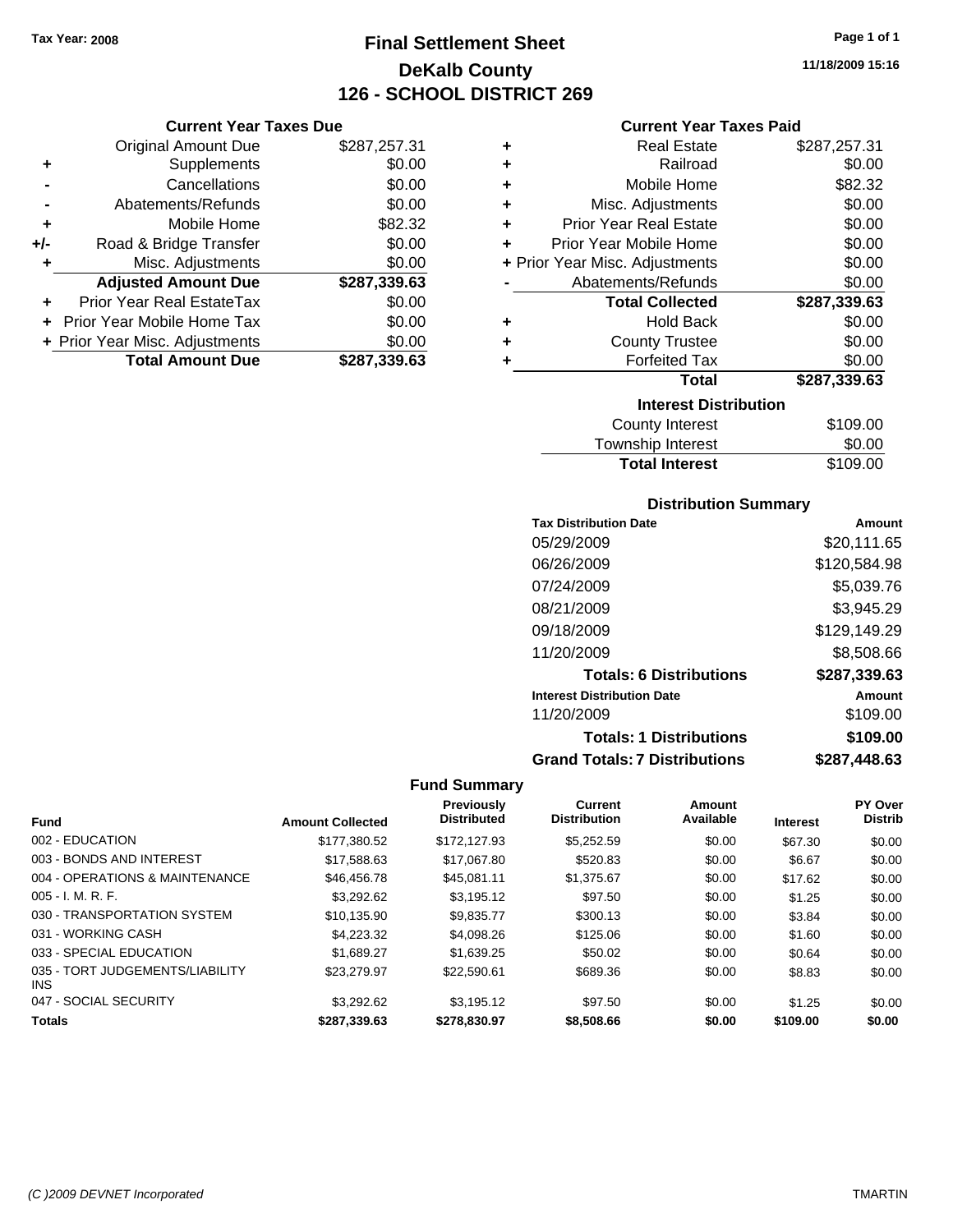### **Final Settlement Sheet Tax Year: 2008 Page 1 of 1 DeKalb County 127 - SCHOOL DISTRICT 271**

**11/18/2009 15:16**

#### **Current Year Taxes Paid**

|     | <b>Current Year Taxes Due</b>  |             |             |      |
|-----|--------------------------------|-------------|-------------|------|
|     | Original Amount Due            | \$49,458.50 |             |      |
|     | <b>Supplements</b>             | \$0.00      |             |      |
|     | Cancellations                  | \$0.00      |             |      |
|     | Abatements/Refunds             | \$0.00      |             |      |
|     | Mobile Home                    | \$50.62     |             | Pr   |
| +/- | Road & Bridge Transfer         | \$0.00      |             | Prio |
| ٠   | Misc. Adjustments              | \$0.00      | + Prior Yea |      |
|     | <b>Adjusted Amount Due</b>     | \$49,509.12 |             | F    |
|     | Prior Year Real EstateTax      | \$0.00      |             |      |
|     | Prior Year Mobile Home Tax     | \$0.00      |             |      |
|     | + Prior Year Misc. Adjustments | \$0.00      |             |      |
|     | <b>Total Amount Due</b>        | \$49,509.12 |             |      |
|     |                                |             |             |      |

|   | Real Estate                    | \$49,458.50 |
|---|--------------------------------|-------------|
| ٠ |                                |             |
| ÷ | Railroad                       | \$0.00      |
| ÷ | Mobile Home                    | \$50.62     |
| ÷ | Misc. Adjustments              | \$0.00      |
| ÷ | <b>Prior Year Real Estate</b>  | \$0.00      |
| ٠ | Prior Year Mobile Home         | \$0.00      |
|   | + Prior Year Misc. Adjustments | \$0.00      |
|   | Abatements/Refunds             | \$0.00      |
|   | <b>Total Collected</b>         | \$49,509.12 |
| ٠ | <b>Hold Back</b>               | \$0.00      |
| ÷ | <b>County Trustee</b>          | \$0.00      |
| ٠ | <b>Forfeited Tax</b>           | \$0.00      |
|   | Total                          | \$49,509.12 |
|   | <b>Interest Distribution</b>   |             |
|   | <b>County Interest</b>         | \$18.78     |
|   | <b>Township Interest</b>       | \$0.00      |
|   | <b>Total Interest</b>          | \$18.78     |

#### **Distribution Summary**

| <b>Tax Distribution Date</b>         | Amount      |
|--------------------------------------|-------------|
| 05/29/2009                           | \$5,614.04  |
| 06/26/2009                           | \$22,560.54 |
| 09/18/2009                           | \$18,019.52 |
| 11/20/2009                           | \$3,315.02  |
| <b>Totals: 4 Distributions</b>       | \$49,509.12 |
| <b>Interest Distribution Date</b>    | Amount      |
| 11/20/2009                           | \$18.78     |
| <b>Totals: 1 Distributions</b>       | \$18.78     |
| <b>Grand Totals: 5 Distributions</b> | \$49,527.90 |

|                                         |                         | <b>Fund Summary</b>              |                                |                     |                 |                                  |
|-----------------------------------------|-------------------------|----------------------------------|--------------------------------|---------------------|-----------------|----------------------------------|
| Fund                                    | <b>Amount Collected</b> | Previously<br><b>Distributed</b> | Current<br><b>Distribution</b> | Amount<br>Available | <b>Interest</b> | <b>PY Over</b><br><b>Distrib</b> |
| 002 - EDUCATION                         | \$27,845.34             | \$25,980.84                      | \$1,864.50                     | \$0.00              | \$10.56         | \$0.00                           |
| 003 - BONDS AND INTEREST                | \$8,912.78              | \$8,316.01                       | \$596.77                       | \$0.00              | \$3.38          | \$0.00                           |
| 004 - OPERATIONS & MAINTENANCE          | \$5.997.29              | \$5,595.72                       | \$401.57                       | \$0.00              | \$2.27          | \$0.00                           |
| $005 - I. M. R. F.$                     | \$278.48                | \$259.84                         | \$18.64                        | \$0.00              | \$0.11          | \$0.00                           |
| 030 - TRANSPORTATION SYSTEM             | \$1,805.21              | \$1,684.33                       | \$120.88                       | \$0.00              | \$0.68          | \$0.00                           |
| 031 - WORKING CASH                      | \$424.78                | \$396.35                         | \$28.43                        | \$0.00              | \$0.16          | \$0.00                           |
| 032 - FIRE PREV/SFTY/ENERGY             | \$42.87                 | \$40.00                          | \$2.87                         | \$0.00              | \$0.02          | \$0.00                           |
| 033 - SPECIAL EDUCATION                 | \$339.88                | \$317.12                         | \$22.76                        | \$0.00              | \$0.13          | \$0.00                           |
| 035 - TORT JUDGEMENTS/LIABILITY<br>INS. | \$2,152.56              | \$2,008.43                       | \$144.13                       | \$0.00              | \$0.82          | \$0.00                           |
| 047 - SOCIAL SECURITY                   | \$1,285.15              | \$1.199.11                       | \$86.04                        | \$0.00              | \$0.49          | \$0.00                           |
| 057 - LEASE/PURCHASE/RENTAL             | \$424.78                | \$396.35                         | \$28.43                        | \$0.00              | \$0.16          | \$0.00                           |
| <b>Totals</b>                           | \$49,509.12             | \$46,194.10                      | \$3,315.02                     | \$0.00              | \$18.78         | \$0.00                           |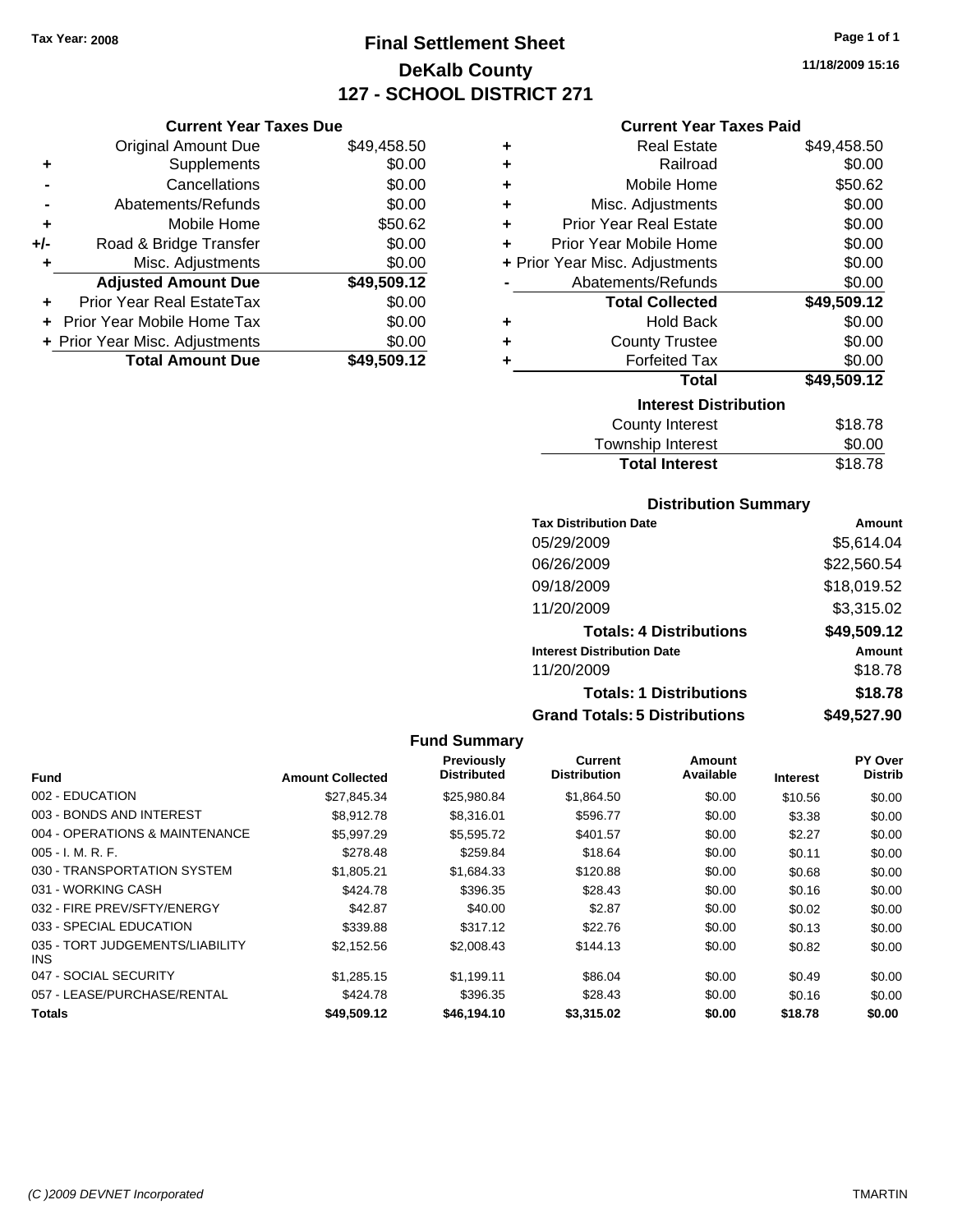### **Final Settlement Sheet Tax Year: 2008 Page 1 of 1 DeKalb County 128 - SCHOOL DISTRICT 300**

**11/18/2009 15:16**

#### **Current Year Taxes Due**

|       | <b>Original Amount Due</b>     | \$6,934.94 |
|-------|--------------------------------|------------|
| ٠     | Supplements                    | \$0.00     |
|       | Cancellations                  | \$0.00     |
|       | Abatements/Refunds             | \$0.00     |
| ÷     | Mobile Home                    | \$0.00     |
| $+/-$ | Road & Bridge Transfer         | \$0.00     |
| ٠     | Misc. Adjustments              | \$0.00     |
|       | <b>Adjusted Amount Due</b>     | \$6,934.94 |
| ÷     | Prior Year Real EstateTax      | \$0.00     |
|       | Prior Year Mobile Home Tax     | \$0.00     |
|       | + Prior Year Misc. Adjustments | \$0.00     |
|       | <b>Total Amount Due</b>        | \$6,934.94 |

#### **Current Year Taxes Paid**

| ٠ | <b>Real Estate</b>             | \$6,934.94 |
|---|--------------------------------|------------|
| ÷ | Railroad                       | \$0.00     |
| ÷ | Mobile Home                    | \$0.00     |
| ٠ | Misc. Adjustments              | \$0.00     |
| ÷ | <b>Prior Year Real Estate</b>  | \$0.00     |
| ٠ | Prior Year Mobile Home         | \$0.00     |
|   | + Prior Year Misc. Adjustments | \$0.00     |
|   | Abatements/Refunds             | \$0.00     |
|   | <b>Total Collected</b>         |            |
|   |                                | \$6,934.94 |
| ٠ | <b>Hold Back</b>               | \$0.00     |
| ٠ | <b>County Trustee</b>          | \$0.00     |
| ٠ | <b>Forfeited Tax</b>           | \$0.00     |
|   | Total                          | \$6,934.94 |
|   | <b>Interest Distribution</b>   |            |
|   | County Interest                | \$2.63     |

#### Township Interest \$0.00<br>
Total Interest \$2.63 **Total Interest**

## **Distribution Summary**

| <b>Tax Distribution Date</b>         | Amount     |
|--------------------------------------|------------|
| 05/29/2009                           | \$3,467.47 |
| 07/24/2009                           | \$3,467.47 |
| <b>Totals: 2 Distributions</b>       | \$6,934.94 |
| <b>Interest Distribution Date</b>    | Amount     |
| 11/20/2009                           | \$2.63     |
| <b>Totals: 1 Distributions</b>       | \$2.63     |
| <b>Grand Totals: 3 Distributions</b> | \$6,937.57 |

| <b>Fund</b>                                   | <b>Amount Collected</b> | <b>Previously</b><br><b>Distributed</b> | Current<br><b>Distribution</b> | Amount<br>Available | <b>Interest</b> | PY Over<br><b>Distrib</b> |
|-----------------------------------------------|-------------------------|-----------------------------------------|--------------------------------|---------------------|-----------------|---------------------------|
|                                               |                         |                                         |                                |                     |                 |                           |
| 002 - EDUCATION                               | \$4.884.69              | \$4,884.69                              | \$0.00                         | \$0.00              | \$1.85          | \$0.00                    |
| 003 - BONDS AND INTEREST                      | \$863.25                | \$863.25                                | \$0.00                         | \$0.00              | \$0.33          | \$0.00                    |
| 004 - OPERATIONS & MAINTENANCE                | \$635.56                | \$635.56                                | \$0.00                         | \$0.00              | \$0.24          | \$0.00                    |
| $005 - I. M. R. F.$                           | \$87.64                 | \$87.64                                 | \$0.00                         | \$0.00              | \$0.03          | \$0.00                    |
| 030 - TRANSPORTATION SYSTEM                   | \$228.71                | \$228.71                                | \$0.00                         | \$0.00              | \$0.09          | \$0.00                    |
| 031 - WORKING CASH                            | \$66.26                 | \$66.26                                 | \$0.00                         | \$0.00              | \$0.03          | \$0.00                    |
| 033 - SPECIAL EDUCATION                       | \$60.14                 | \$60.14                                 | \$0.00                         | \$0.00              | \$0.02          | \$0.00                    |
| 035 - TORT JUDGEMENTS/LIABILITY<br><b>INS</b> | \$0.00                  | \$0.00                                  | \$0.00                         | \$0.00              | \$0.00          | \$0.00                    |
| 047 - SOCIAL SECURITY                         | \$108.69                | \$108.69                                | \$0.00                         | \$0.00              | \$0.04          | \$0.00                    |
| <b>Totals</b>                                 | \$6.934.94              | \$6,934,94                              | \$0.00                         | \$0.00              | \$2.63          | \$0.00                    |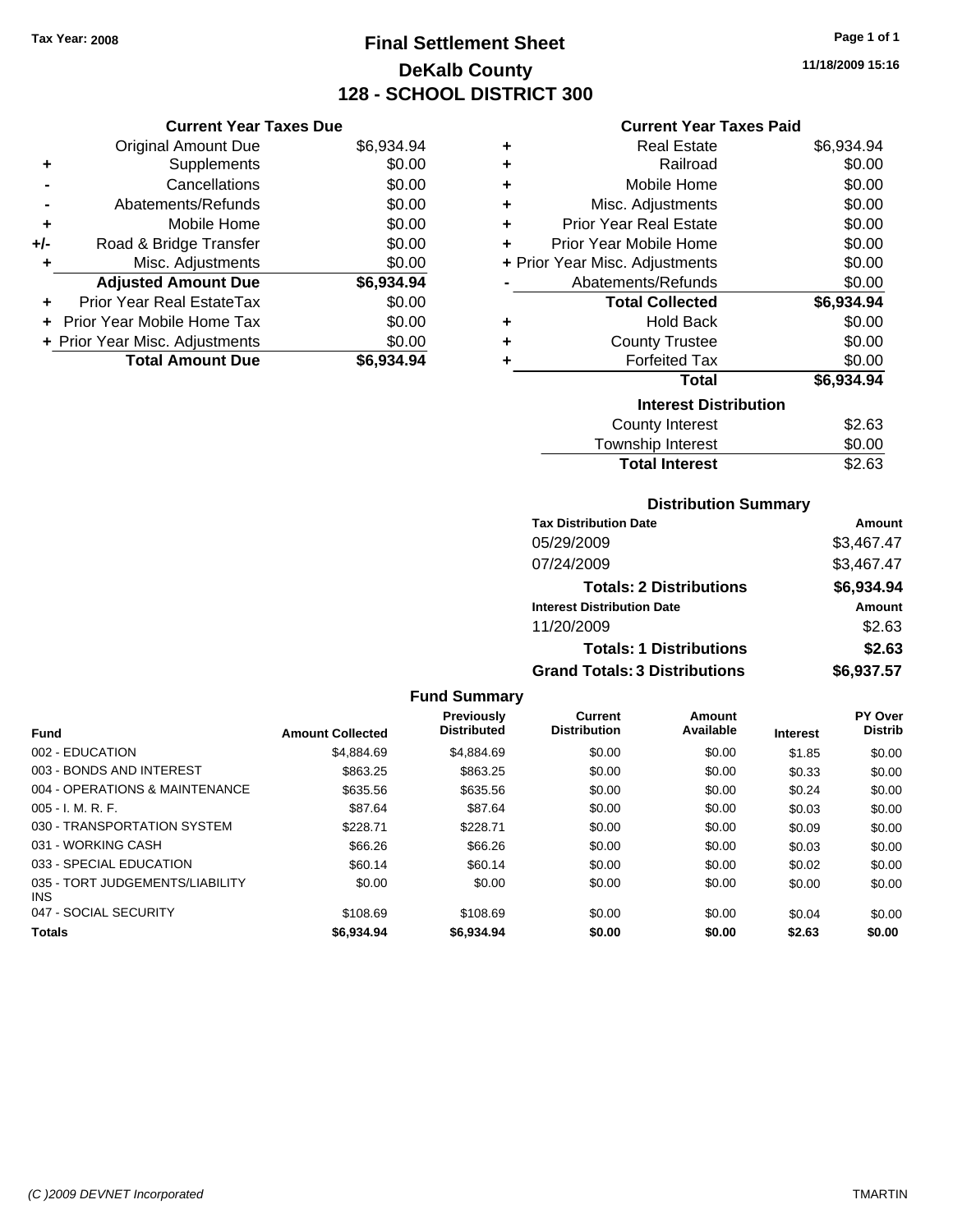### **Final Settlement Sheet Tax Year: 2008 Page 1 of 1 DeKalb County 129 - SCHOOL DISTRICT 301**

**11/18/2009 15:16**

#### **Current Year Taxes Paid**

|     | <b>Current Year Taxes Due</b>     |            |
|-----|-----------------------------------|------------|
|     | <b>Original Amount Due</b>        | \$5,903.81 |
| ٠   | Supplements                       | \$0.00     |
|     | Cancellations                     | \$0.00     |
|     | Abatements/Refunds                | \$0.00     |
| ٠   | Mobile Home                       | \$0.00     |
| +/- | Road & Bridge Transfer            | \$0.00     |
| ٠   | Misc. Adjustments                 | \$0.00     |
|     | <b>Adjusted Amount Due</b>        | \$5,903.81 |
|     | <b>Prior Year Real EstateTax</b>  | \$0.00     |
|     | <b>Prior Year Mobile Home Tax</b> | \$0.00     |
|     | + Prior Year Misc. Adjustments    | \$0.00     |
|     | <b>Total Amount Due</b>           | \$5.903.81 |

| ٠ | Real Estate                    | \$5,903.81 |
|---|--------------------------------|------------|
| ٠ | Railroad                       | \$0.00     |
| ٠ | Mobile Home                    | \$0.00     |
| ٠ | Misc. Adjustments              | \$0.00     |
| ٠ | <b>Prior Year Real Estate</b>  | \$0.00     |
| ٠ | Prior Year Mobile Home         | \$0.00     |
|   | + Prior Year Misc. Adjustments | \$0.00     |
|   | Abatements/Refunds             | \$0.00     |
|   | <b>Total Collected</b>         | \$5,903.81 |
| ٠ | <b>Hold Back</b>               | \$0.00     |
| ٠ | <b>County Trustee</b>          | \$0.00     |
| ٠ | <b>Forfeited Tax</b>           | \$0.00     |
|   | <b>Total</b>                   | \$5,903.81 |
|   | <b>Interest Distribution</b>   |            |
|   | County Interest                | \$2.24     |
|   | <b>Township Interest</b>       | \$0.00     |
|   | <b>Total Interest</b>          | \$2.24     |

#### **Distribution Summary**

| <b>Tax Distribution Date</b>         | Amount     |
|--------------------------------------|------------|
| 06/26/2009                           | \$1,910.93 |
| 09/18/2009                           | \$1,910.93 |
| 11/20/2009                           | \$2,081.95 |
| <b>Totals: 3 Distributions</b>       | \$5,903.81 |
| <b>Interest Distribution Date</b>    | Amount     |
| 11/20/2009                           | \$2.24     |
| <b>Totals: 1 Distributions</b>       | \$2.24     |
| <b>Grand Totals: 4 Distributions</b> | \$5,906.05 |

#### **Fund Summary Fund Interest Amount Collected Distributed PY Over Distrib Amount Available Current Distribution Previously** 002 - EDUCATION \$4,005.59 \$2,593.04 \$1,412.55 \$0.00 \$1.52 \$0.00 003 - BONDS AND INTEREST 66.00 \$864.95 \$559.92 \$305.03 \$0.00 \$0.33 \$0.00 004 - OPERATIONS & MAINTENANCE \$589.29 \$381.48 \$207.81 \$0.00 \$0.22 \$0.00 005 - I. M. R. F. \$110.97 \$71.84 \$39.13 \$0.00 \$0.04 \$0.00 030 - TRANSPORTATION SYSTEM \$204.90 \$132.64 \$72.26 \$0.00 \$0.00 \$0.08 \$0.00 031 - WORKING CASH \$8.54 \$5.54 \$5.54 \$5.00 \$0.00 \$0.00 \$0.00 \$0.00 \$0.00 047 - SOCIAL SECURITY \$119.57 \$77.40 \$42.17 \$0.00 \$0.05 \$0.00 **Totals \$5,903.81 \$3,821.86 \$2,081.95 \$0.00 \$2.24 \$0.00**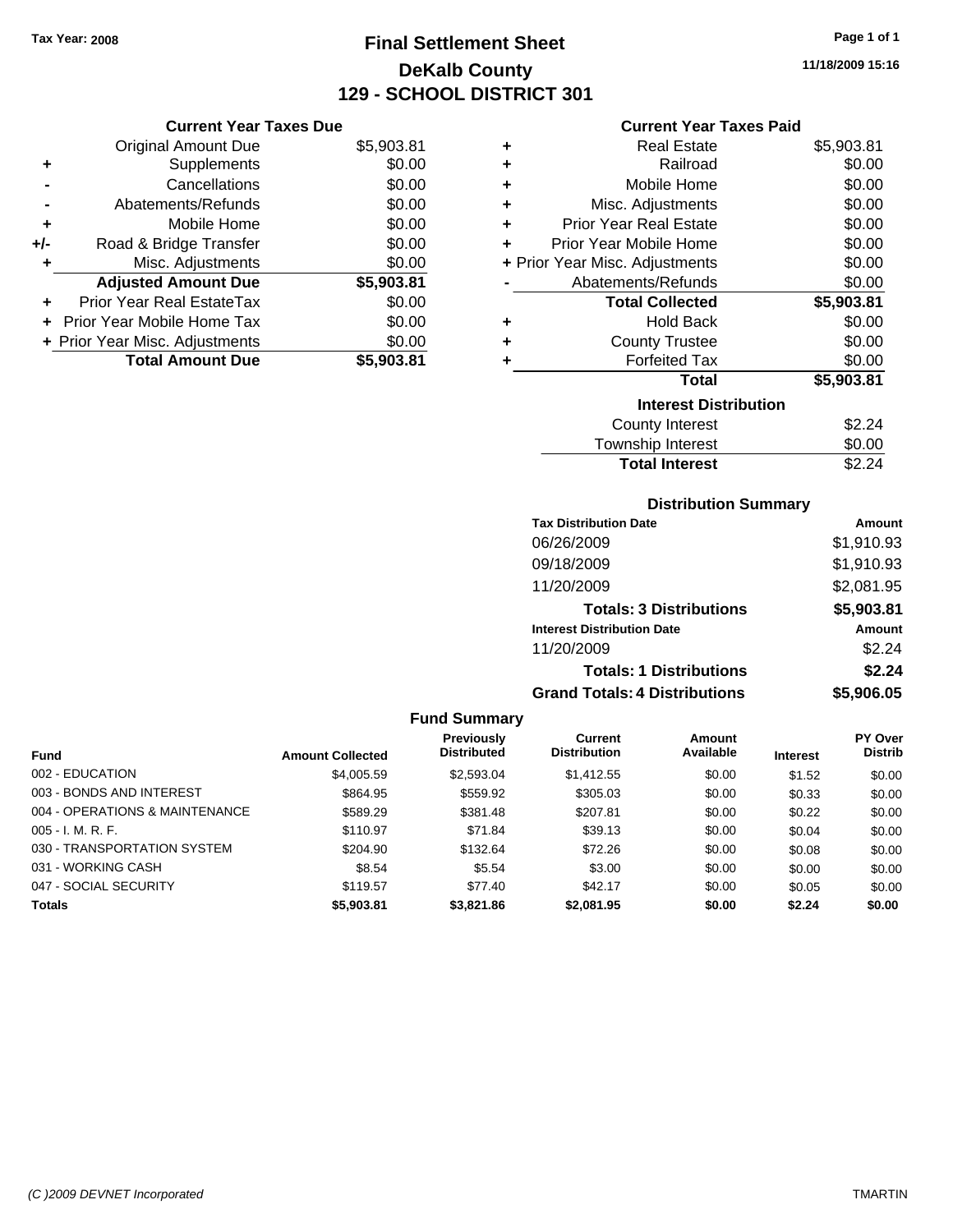**Current Year Taxes Due** Original Amount Due \$1,485,957.72

**Adjusted Amount Due \$1,485,439.29**

**+** Supplements \$0.00 **-** Cancellations \$694.31 **-** Abatements/Refunds \$0.00 **+** Mobile Home \$175.88 **+/-** Road & Bridge Transfer \$0.00 **+** Misc. Adjustments \$0.00

**+** Prior Year Real EstateTax \$0.00 **+** Prior Year Mobile Home Tax \$0.00 **+ Prior Year Misc. Adjustments \$0.00<br>Total Amount Due \$1,485,439.29** 

**Total Amount Due** 

### **Final Settlement Sheet Tax Year: 2008 Page 1 of 1 DeKalb County 130 - SCHOOL DISTRICT 302**

**11/18/2009 15:16**

#### **Current Year Taxes Paid**

| ٠ | <b>Real Estate</b>             | \$1,469,840.15 |
|---|--------------------------------|----------------|
| ٠ | Railroad                       | \$15,423.26    |
| ÷ | Mobile Home                    | \$175.88       |
| ٠ | Misc. Adjustments              | \$0.00         |
| ÷ | <b>Prior Year Real Estate</b>  | \$0.00         |
| ÷ | Prior Year Mobile Home         | \$0.00         |
|   | + Prior Year Misc. Adjustments | \$0.00         |
|   | Abatements/Refunds             | \$0.00         |
|   | <b>Total Collected</b>         | \$1,485,439.29 |
| ٠ | Hold Back                      | \$0.00         |
| ٠ | <b>County Trustee</b>          | \$0.00         |
| ٠ | <b>Forfeited Tax</b>           | \$0.00         |
|   | <b>Total</b>                   | \$1,485,439.29 |
|   | <b>Interest Distribution</b>   |                |
|   | <b>County Interest</b>         | \$563.48       |

| County Interest       | \$563.48 |
|-----------------------|----------|
| Township Interest     | \$0.00   |
| <b>Total Interest</b> | \$563.48 |

#### **Distribution Summary**

| <b>Tax Distribution Date</b>         | Amount         |
|--------------------------------------|----------------|
| 05/29/2009                           | \$373,022.61   |
| 06/26/2009                           | \$377,801.79   |
| 07/24/2009                           | \$4,227.83     |
| 08/21/2009                           | \$40,412.46    |
| 09/18/2009                           | \$626,440.89   |
| 11/20/2009                           | \$63,533.71    |
| <b>Totals: 6 Distributions</b>       | \$1,485,439.29 |
| <b>Interest Distribution Date</b>    | Amount         |
| 11/20/2009                           | \$563.48       |
| <b>Totals: 1 Distributions</b>       | \$563.48       |
| <b>Grand Totals: 7 Distributions</b> | \$1.486.002.77 |

|                                |                         | <b>Previously</b>  | Current             | Amount    |                 | PY Over        |
|--------------------------------|-------------------------|--------------------|---------------------|-----------|-----------------|----------------|
| <b>Fund</b>                    | <b>Amount Collected</b> | <b>Distributed</b> | <b>Distribution</b> | Available | <b>Interest</b> | <b>Distrib</b> |
| 002 - EDUCATION                | \$1,007,696.76          | \$964.596.60       | \$43,100.16         | \$0.00    | \$382.24        | \$0.00         |
| 003 - BONDS AND INTEREST       | \$257,331.56            | \$246.325.22       | \$11,006.34         | \$0.00    | \$97.62         | \$0.00         |
| 004 - OPERATIONS & MAINTENANCE | \$118,301.87            | \$113,241.98       | \$5,059.89          | \$0.00    | \$44.88         | \$0.00         |
| $005 - I. M. R. F.$            | \$16,293.78             | \$15,596.89        | \$696.89            | \$0.00    | \$6.18          | \$0.00         |
| 030 - TRANSPORTATION SYSTEM    | \$47,608.33             | \$45,572.07        | \$2,036.26          | \$0.00    | \$18.06         | \$0.00         |
| 031 - WORKING CASH             | \$3,928.99              | \$3.760.95         | \$168.04            | \$0.00    | \$1.49          | \$0.00         |
| 033 - SPECIAL EDUCATION        | \$6,764.69              | \$6,475.35         | \$289.34            | \$0.00    | \$2.57          | \$0.00         |
| 047 - SOCIAL SECURITY          | \$27.513.31             | \$26,336.52        | \$1,176.79          | \$0.00    | \$10.44         | \$0.00         |
| <b>Totals</b>                  | \$1,485,439.29          | \$1,421,905.58     | \$63,533.71         | \$0.00    | \$563.48        | \$0.00         |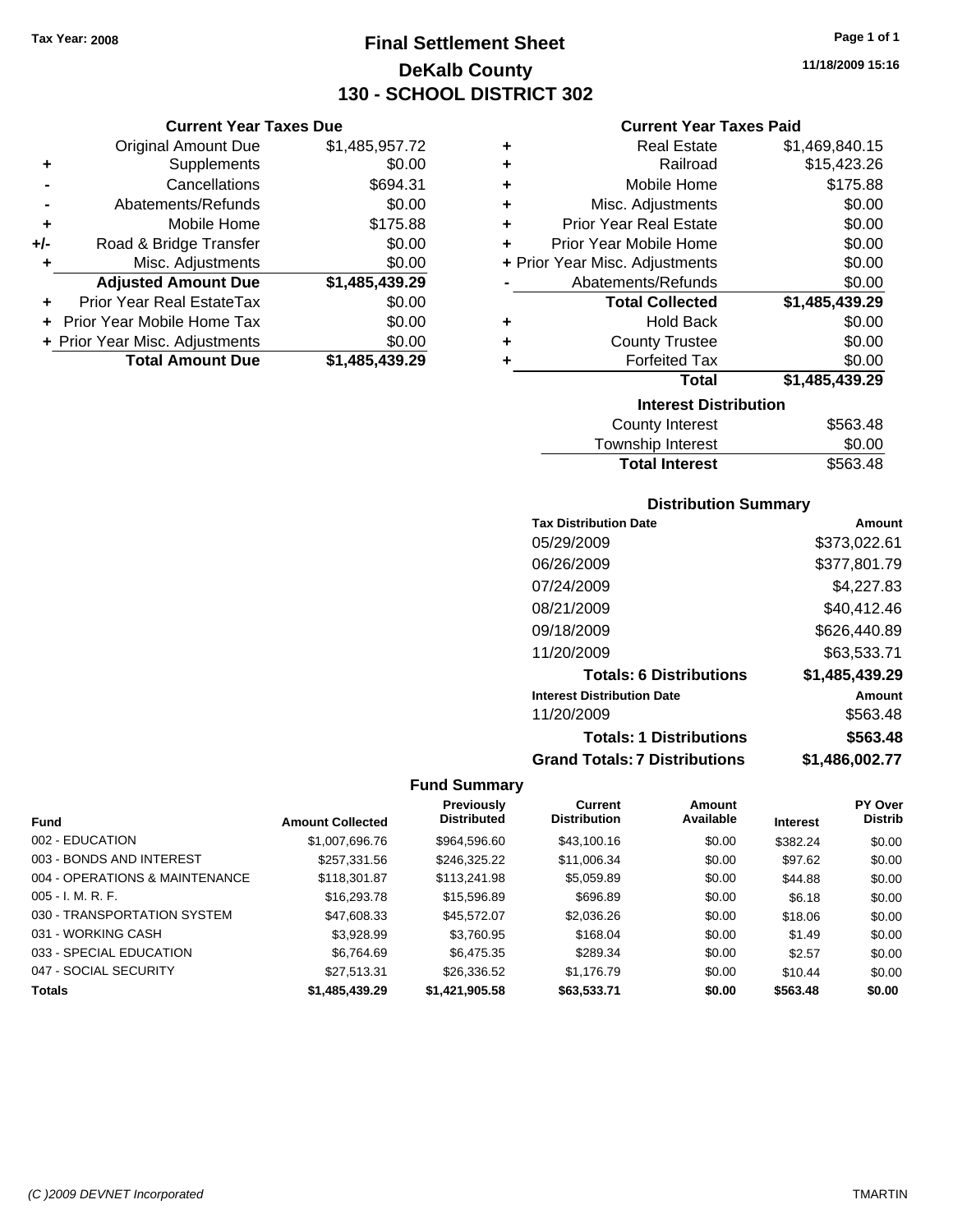**Current Year Taxes Due** Original Amount Due \$9,059,777.34

**Adjusted Amount Due \$9,019,987.67**

**Total Amount Due \$9,020,871.86**

**+** Supplements \$1,811.04 **-** Cancellations \$45,929.49 **-** Abatements/Refunds \$39.92 **+** Mobile Home \$4,349.45 **+/-** Road & Bridge Transfer \$0.00 **+** Misc. Adjustments \$19.25

**+** Prior Year Real EstateTax \$884.19 **+** Prior Year Mobile Home Tax \$0.00 **+ Prior Year Misc. Adjustments**  $$0.00$ 

### **Final Settlement Sheet Tax Year: 2008 Page 1 of 2 DeKalb County 131 - SCHOOL DISTRICT 424**

**11/18/2009 15:16**

#### **Current Year Taxes Paid**

| ٠ | <b>Real Estate</b>             | \$8,960,839.33 |
|---|--------------------------------|----------------|
| ٠ | Railroad                       | \$50,610.74    |
| ٠ | Mobile Home                    | \$4,294.05     |
| ٠ | Misc. Adjustments              | \$19.25        |
| ٠ | <b>Prior Year Real Estate</b>  | \$884.19       |
| ÷ | Prior Year Mobile Home         | \$0.00         |
|   | + Prior Year Misc. Adjustments | \$0.00         |
|   | Abatements/Refunds             | \$39.92        |
|   | <b>Total Collected</b>         | \$9,016,607.64 |
| ٠ | <b>Hold Back</b>               | \$0.00         |
| ٠ | <b>County Trustee</b>          | \$795.53       |
| ٠ | <b>Forfeited Tax</b>           | \$3,468.69     |
|   | <b>Total</b>                   | \$9,020,871.86 |
|   | <b>Interest Distribution</b>   |                |
|   | <b>County Interest</b>         | \$3,420.36     |

| Township Interest<br>\$3,420.36 |        |
|---------------------------------|--------|
|                                 | \$0.00 |

#### **Distribution Summary**

| <b>Tax Distribution Date</b>         | Amount         |
|--------------------------------------|----------------|
| 05/29/2009                           | \$2,269,607.49 |
| 06/26/2009                           | \$2,249,301.56 |
| 07/24/2009                           | \$105,845.28   |
| 08/21/2009                           | \$204,223.93   |
| 09/18/2009                           | \$3,778,145.11 |
| 11/20/2009                           | \$409,484.27   |
| <b>Totals: 6 Distributions</b>       | \$9,016,607.64 |
| <b>Interest Distribution Date</b>    | Amount         |
| 11/20/2009                           | \$3,420.36     |
| <b>Totals: 1 Distributions</b>       | \$3,420.36     |
| <b>Grand Totals: 7 Distributions</b> | \$9,020,028.00 |

#### **Fund Summary**

|                                         |                         | Previously<br><b>Distributed</b> | Current<br><b>Distribution</b> | <b>Amount</b><br>Available |                 | PY Over<br><b>Distrib</b> |
|-----------------------------------------|-------------------------|----------------------------------|--------------------------------|----------------------------|-----------------|---------------------------|
| <b>Fund</b>                             | <b>Amount Collected</b> |                                  |                                |                            | <b>Interest</b> |                           |
| 002 - EDUCATION                         | \$4,280,264.79          | \$4,085,878.95                   | \$194,385.84                   | \$0.00                     | \$1,623.69      | \$0.00                    |
| 003 - BONDS AND INTEREST                | \$1,744,037.34          | \$1,664,832.84                   | \$79,204.50                    | \$0.00                     | \$661.58        | \$0.00                    |
| 004 - OPERATIONS & MAINTENANCE          | \$1,615,153.95          | \$1,541,802.63                   | \$73,351.32                    | \$0.00                     | \$612.69        | \$0.00                    |
| $005 - I. M. R. F.$                     | \$289,892.95            | \$276,727.64                     | \$13,165.31                    | \$0.00                     | \$109.97        | \$0.00                    |
| 030 - TRANSPORTATION SYSTEM             | \$410,679.43            | \$392,028.64                     | \$18,650.79                    | \$0.00                     | \$155.79        | \$0.00                    |
| 031 - WORKING CASH                      | \$98,578.58             | \$94,101.68                      | \$4,476.90                     | \$0.00                     | \$37.39         | \$0.00                    |
| 032 - FIRE PREV/SFTY/ENERGY             | \$1.091.00              | \$1,041.45                       | \$49.55                        | \$0.00                     | \$0.41          | \$0.00                    |
| 033 - SPECIAL EDUCATION                 | \$83,115.08             | \$79,340.44                      | \$3,774.64                     | \$0.00                     | \$31.53         | \$0.00                    |
| 035 - TORT JUDGEMENTS/LIABILITY<br>INS. | \$96,649.02             | \$92.259.75                      | \$4,389.27                     | \$0.00                     | \$36.66         | \$0.00                    |
| 047 - SOCIAL SECURITY                   | \$352,693.63            | \$336,676.24                     | \$16,017.39                    | \$0.00                     | \$133.79        | \$0.00                    |
| 057 - LEASE/PURCHASE/RENTAL             | \$44,451.87             | \$42,433.11                      | \$2,018.76                     | \$0.00                     | \$16.86         | \$0.00                    |
| <b>Totals</b>                           | \$9,016,607.64          | \$8,607,123.37                   | \$409,484.27                   | \$0.00                     | \$3,420.36      | \$0.00                    |

#### **Miscellaneous Adjustment Detail**

| Year Source           | <b>Account Type</b> |         | <b>Amount Adiustment Description</b>                  |
|-----------------------|---------------------|---------|-------------------------------------------------------|
| 2008 RE - Real Estate | Back Tax Collected  |         | \$19.25 Genoa Riverbend Development Redemption by TBA |
| Totals 1 entries      |                     | \$19.25 |                                                       |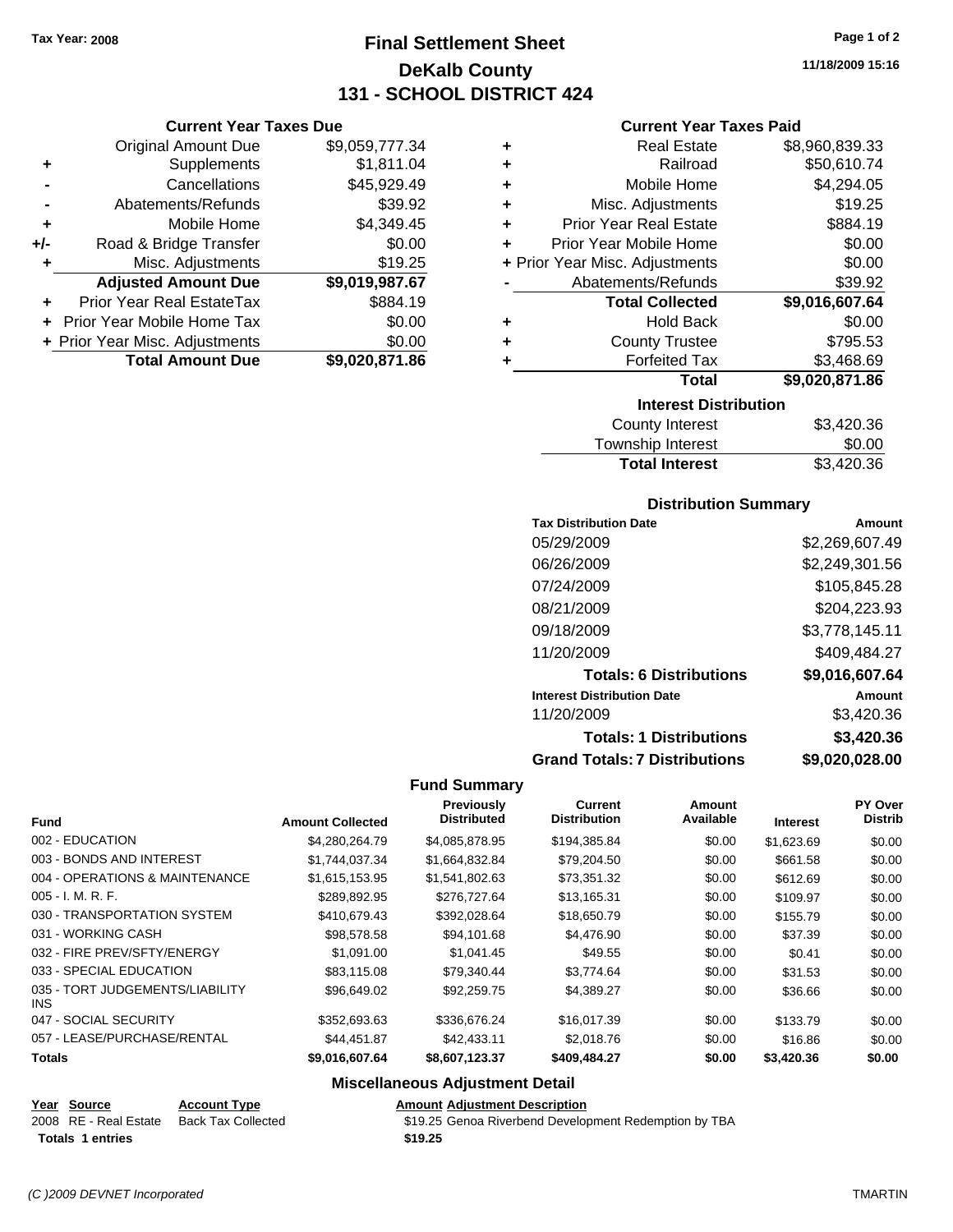# **Final Settlement Sheet Tax Year: 2008 Page 2 of 2 DeKalb County**

**11/18/2009 15:16**

**Abatement Detail**

**Totals 1 entries** \$39.92

**Year Source Account Type Amount Adjustment Description**<br> **Amount Adjustment Additional Adjustment Adjustment Adjustment Adjustment Adjustment Adjustment Adjustment Adjustment Adjustment Adj** \$39.92 Interest on 2006 PTAB-Chamberlain Park Apts. by TBA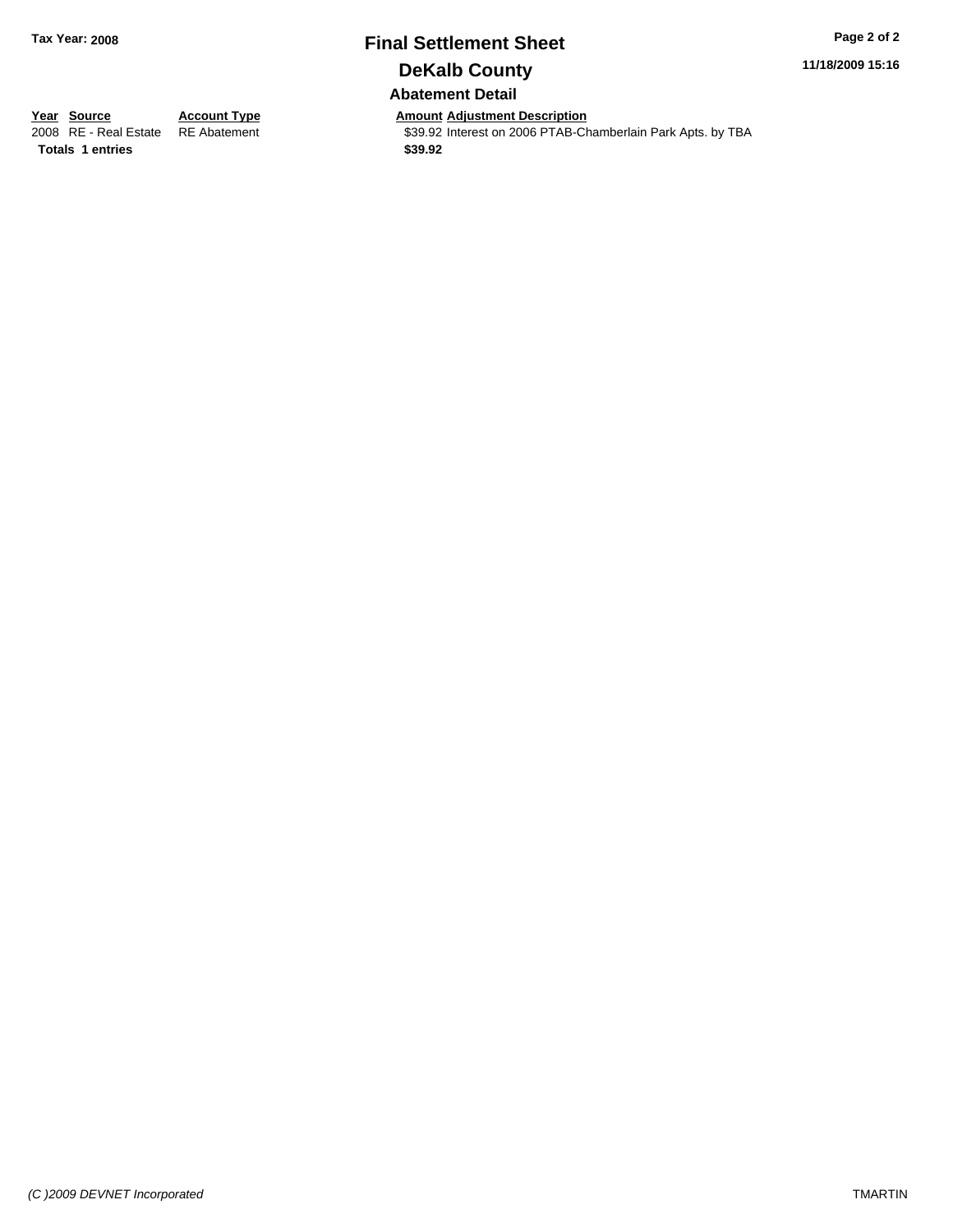**Current Year Taxes Due** Original Amount Due \$5,837,812.81

**Adjusted Amount Due \$5,822,502.00**

**Total Amount Due \$5,822,502.00**

**+** Supplements \$0.00 **-** Cancellations \$16,908.90 **-** Abatements/Refunds \$0.00 **+** Mobile Home \$877.36 **+/-** Road & Bridge Transfer \$0.00 **+** Misc. Adjustments \$720.73

**+** Prior Year Real EstateTax \$0.00 **+** Prior Year Mobile Home Tax \$0.00 **+ Prior Year Misc. Adjustments**  $$0.00$ 

### **Final Settlement Sheet Tax Year: 2008 Page 1 of 2 DeKalb County 132 - SCHOOL DISTRICT 425**

**11/18/2009 15:16**

#### **Current Year Taxes Paid**

| <b>Interest Distribution</b><br>ጦጣ በበበ በበ |                                |                |  |
|-------------------------------------------|--------------------------------|----------------|--|
|                                           | <b>Total</b>                   | \$5,822,502.00 |  |
|                                           | <b>Forfeited Tax</b>           | \$0.00         |  |
| ٠                                         | <b>County Trustee</b>          | \$1,765.40     |  |
| ٠                                         | <b>Hold Back</b>               | \$0.00         |  |
|                                           | <b>Total Collected</b>         | \$5,820,736.60 |  |
|                                           | Abatements/Refunds             | \$0.00         |  |
|                                           | + Prior Year Misc. Adjustments | \$0.00         |  |
| ÷                                         | Prior Year Mobile Home         | \$0.00         |  |
| ÷                                         | <b>Prior Year Real Estate</b>  | \$0.00         |  |
| ÷                                         | Misc. Adjustments              | \$720.73       |  |
| ٠                                         | Mobile Home                    | \$877.36       |  |
| ÷                                         | Railroad                       | \$73,419.66    |  |
| ٠                                         | <b>Real Estate</b>             | \$5,745,718.85 |  |
|                                           |                                |                |  |

| County Interest       | \$2,208.03 |
|-----------------------|------------|
| Township Interest     | \$0.00     |
| <b>Total Interest</b> | \$2,208.03 |

#### **Distribution Summary**

| <b>Tax Distribution Date</b>         | Amount         |
|--------------------------------------|----------------|
| 05/29/2009                           | \$1,073,316.60 |
| 06/26/2009                           | \$1,892,807.05 |
| 07/24/2009                           | \$59,123.19    |
| 08/21/2009                           | \$146,365.38   |
| 09/18/2009                           | \$2,371,162.77 |
| 11/20/2009                           | \$277,961.61   |
| <b>Totals: 6 Distributions</b>       | \$5,820,736.60 |
| <b>Interest Distribution Date</b>    | Amount         |
| 11/20/2009                           | \$2,208.03     |
| <b>Totals: 1 Distributions</b>       | \$2,208.03     |
| <b>Grand Totals: 7 Distributions</b> | \$5,822,944.63 |

#### **Fund Summary**

| <b>Fund</b>                             | <b>Amount Collected</b> | Previously<br><b>Distributed</b> | <b>Current</b><br><b>Distribution</b> | Amount<br>Available | <b>Interest</b> | PY Over<br><b>Distrib</b> |
|-----------------------------------------|-------------------------|----------------------------------|---------------------------------------|---------------------|-----------------|---------------------------|
| 002 - EDUCATION                         | \$3,978,327.95          | \$3,788,348.16                   | \$189,979.79                          | \$0.00              | \$1.509.13      | \$0.00                    |
| 003 - BONDS AND INTEREST                | \$440.967.37            | \$419,909.54                     | \$21,057.83                           | \$0.00              | \$167.28        | \$0.00                    |
| 004 - OPERATIONS & MAINTENANCE          | \$919,565.79            | \$875,653.12                     | \$43,912.67                           | \$0.00              | \$348.83        | \$0.00                    |
| $005 - I. M. R. F.$                     | \$66,315.66             | \$63,148.84                      | \$3,166.82                            | \$0.00              | \$25.16         | \$0.00                    |
| 030 - TRANSPORTATION SYSTEM             | \$212.194.94            | \$202.061.87                     | \$10,133.07                           | \$0.00              | \$80.49         | \$0.00                    |
| 031 - WORKING CASH                      | \$57,473.95             | \$54.729.35                      | \$2,744.60                            | \$0.00              | \$21.80         | \$0.00                    |
| 032 - FIRE PREV/SFTY/ENERGY             | \$57,473.95             | \$54.729.35                      | \$2,744.60                            | \$0.00              | \$21.80         | \$0.00                    |
| 033 - SPECIAL EDUCATION                 | \$0.00                  | \$0.00                           | \$0.00                                | \$0.00              | \$0.00          | \$0.00                    |
| 035 - TORT JUDGEMENTS/LIABILITY<br>INS. | \$0.00                  | \$0.00                           | \$0.00                                | \$0.00              | \$0.00          | \$0.00                    |
| 047 - SOCIAL SECURITY                   | \$88,416.99             | \$84.194.76                      | \$4.222.23                            | \$0.00              | \$33.54         | \$0.00                    |
| 057 - LEASE/PURCHASE/RENTAL             | \$0.00                  | \$0.00                           | \$0.00                                | \$0.00              | \$0.00          | \$0.00                    |
| <b>Totals</b>                           | \$5,820,736.60          | \$5,542,774.99                   | \$277,961.61                          | \$0.00              | \$2,208.03      | \$0.00                    |

#### **Miscellaneous Adjustment Detail**

#### **Year Source Account Type Amount Adjustment Description**

2008 RE - Real Estate Paymt In Lieu of Tax \$614.55 Housing Authority-Hinckley Sunset View Apartments by TBA

2008 RE - Real Estate Back Tax Collected \$106.18 Maness Redemption 13-06-331-005 by TBA

**Totals \$720.73 2 entries**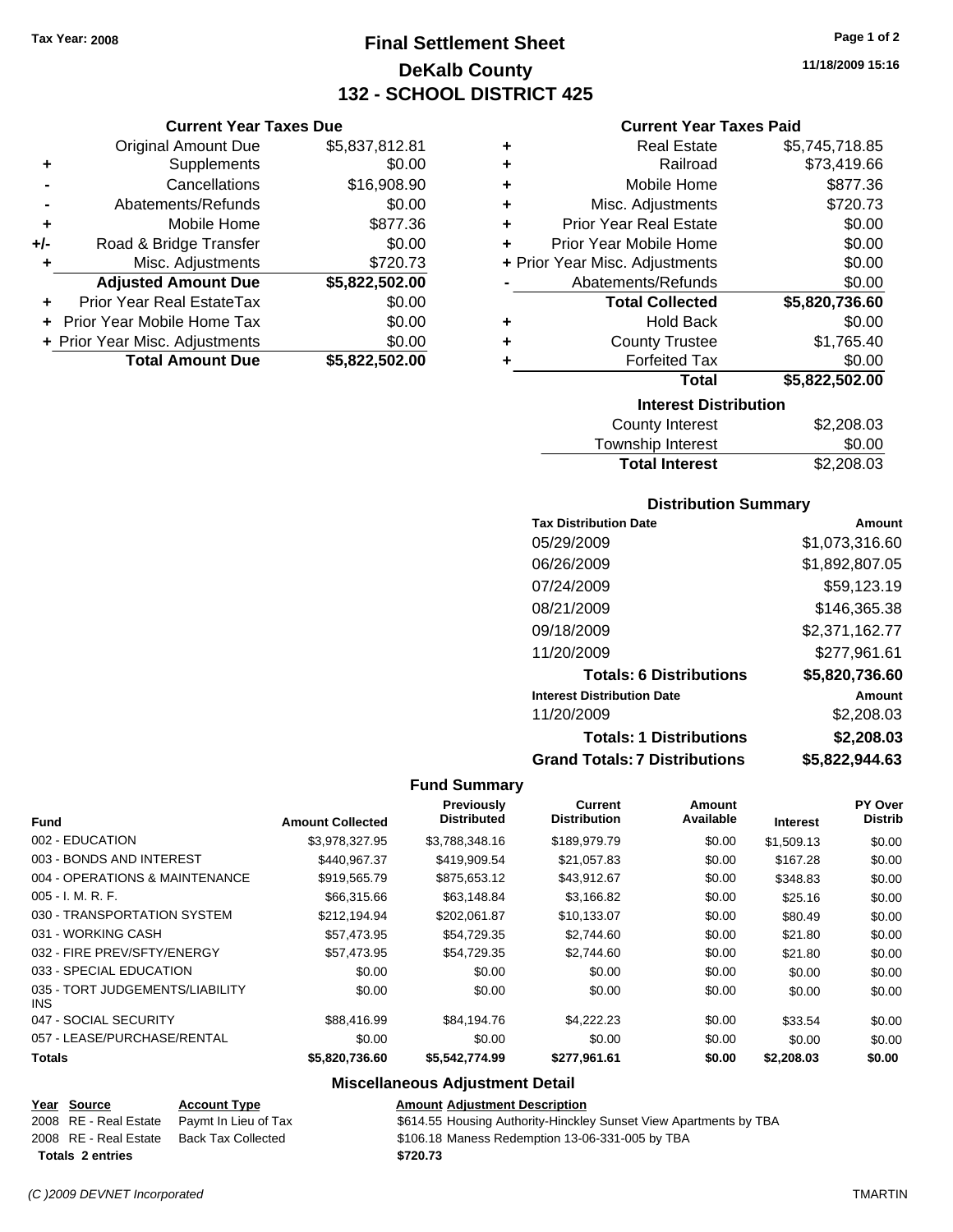**Current Year Taxes Due** Original Amount Due \$3,849,857.06

**Adjusted Amount Due \$3,844,115.08**

**Total Amount Due \$3,843,791.36**

**+** Supplements \$0.00 **-** Cancellations \$5,722.63 **-** Abatements/Refunds \$19.35 **+** Mobile Home \$0.00 **+/-** Road & Bridge Transfer \$0.00 **+** Misc. Adjustments \$0.00

**+** Prior Year Real EstateTax (\$323.72) **+** Prior Year Mobile Home Tax \$0.00 **+ Prior Year Misc. Adjustments**  $$0.00$ 

### **Final Settlement Sheet Tax Year: 2008 Page 1 of 1 DeKalb County 133 - SCHOOL DISTRICT 426**

**11/18/2009 15:16**

#### **Current Year Taxes Paid**

| ٠ | <b>Real Estate</b>             | \$3,813,897.42   |  |  |  |
|---|--------------------------------|------------------|--|--|--|
| ٠ | Railroad                       | \$30,192.30      |  |  |  |
| ÷ | Mobile Home                    | \$0.00           |  |  |  |
| ÷ | Misc. Adjustments              | \$0.00           |  |  |  |
| ÷ | <b>Prior Year Real Estate</b>  | (\$323.72)       |  |  |  |
| ÷ | Prior Year Mobile Home         | \$0.00           |  |  |  |
|   | + Prior Year Misc. Adjustments | \$0.00           |  |  |  |
|   | Abatements/Refunds             | \$19.35          |  |  |  |
|   | <b>Total Collected</b>         | \$3,843,746.65   |  |  |  |
| ٠ | <b>Hold Back</b>               | \$0.00           |  |  |  |
| ٠ | <b>County Trustee</b>          | \$44.71          |  |  |  |
| ٠ | <b>Forfeited Tax</b>           | \$0.00           |  |  |  |
|   | <b>Total</b>                   | \$3,843,791.36   |  |  |  |
|   | <b>Interest Distribution</b>   |                  |  |  |  |
|   | County Intoract                | <b>C1 150 00</b> |  |  |  |

| Township Interest     | \$0.00     |
|-----------------------|------------|
| <b>Total Interest</b> | \$1,458.09 |

#### **Distribution Summary**

| <b>Tax Distribution Date</b>         | Amount         |
|--------------------------------------|----------------|
| 05/29/2009                           | \$921,245.82   |
| 06/26/2009                           | \$1,029,582.61 |
| 07/24/2009                           | \$26,551.21    |
| 08/21/2009                           | \$83,957.95    |
| 09/18/2009                           | \$1,545,847.80 |
| 11/20/2009                           | \$236,561.26   |
| <b>Totals: 6 Distributions</b>       | \$3,843,746.65 |
| <b>Interest Distribution Date</b>    | Amount         |
| 11/20/2009                           | \$1,458.09     |
| <b>Totals: 1 Distributions</b>       | \$1,458.09     |
| <b>Grand Totals: 7 Distributions</b> | \$3,845,204.74 |

#### **Fund Summary**

| <b>Fund</b>                             | <b>Amount Collected</b> | Previously<br><b>Distributed</b> | <b>Current</b><br><b>Distribution</b> | Amount<br>Available | <b>Interest</b> | PY Over<br><b>Distrib</b> |
|-----------------------------------------|-------------------------|----------------------------------|---------------------------------------|---------------------|-----------------|---------------------------|
| 002 - EDUCATION                         | \$2,557,548.28          | \$2,400,145.34                   | \$157,402.94                          | \$0.00              | \$970.17        | \$0.00                    |
| 003 - BONDS AND INTEREST                | \$237.866.42            | \$223.227.07                     | \$14,639.35                           | \$0.00              | \$90.23         | \$0.00                    |
| 004 - OPERATIONS & MAINTENANCE          | \$501,128.48            | \$470,286.82                     | \$30,841.66                           | \$0.00              | \$190.10        | \$0.00                    |
| 005 - I. M. R. F.                       | \$72.181.72             | \$67,739.35                      | \$4,442.37                            | \$0.00              | \$27.38         | \$0.00                    |
| 030 - TRANSPORTATION SYSTEM             | \$144,086.69            | \$135,218.95                     | \$8,867.74                            | \$0.00              | \$54.66         | \$0.00                    |
| 031 - WORKING CASH                      | \$36,023,60             | \$33,806.54                      | \$2,217.06                            | \$0.00              | \$13.67         | \$0.00                    |
| 032 - FIRE PREV/SFTY/ENERGY             | \$36,023.60             | \$33,806.54                      | \$2,217.06                            | \$0.00              | \$13.67         | \$0.00                    |
| 033 - SPECIAL EDUCATION                 | \$28.816.56             | \$27,043.07                      | \$1,773.49                            | \$0.00              | \$10.93         | \$0.00                    |
| 035 - TORT JUDGEMENTS/LIABILITY<br>INS. | \$126,313.20            | \$118,539.34                     | \$7,773.86                            | \$0.00              | \$47.92         | \$0.00                    |
| 047 - SOCIAL SECURITY                   | \$103.758.10            | \$97,372.37                      | \$6,385.73                            | \$0.00              | \$39.36         | \$0.00                    |
| 057 - LEASE/PURCHASE/RENTAL             | \$0.00                  | \$0.00                           | \$0.00                                | \$0.00              | \$0.00          | \$0.00                    |
| Totals                                  | \$3,843,746.65          | \$3,607,185.39                   | \$236,561.26                          | \$0.00              | \$1,458.09      | \$0.00                    |
|                                         |                         | All - 4 - --- - -- 4 Po - 4 - 51 |                                       |                     |                 |                           |

### **Abatement Detail**

| Year Source             | <b>Account Type</b> |
|-------------------------|---------------------|
| 2008   RE - Real Estate | <b>RE</b> Abatement |

**Totals \$19.35 1 entries**

**Amount Adjustment Description** \$19.35 Interest on 2006 PTAB Galbriath by TBA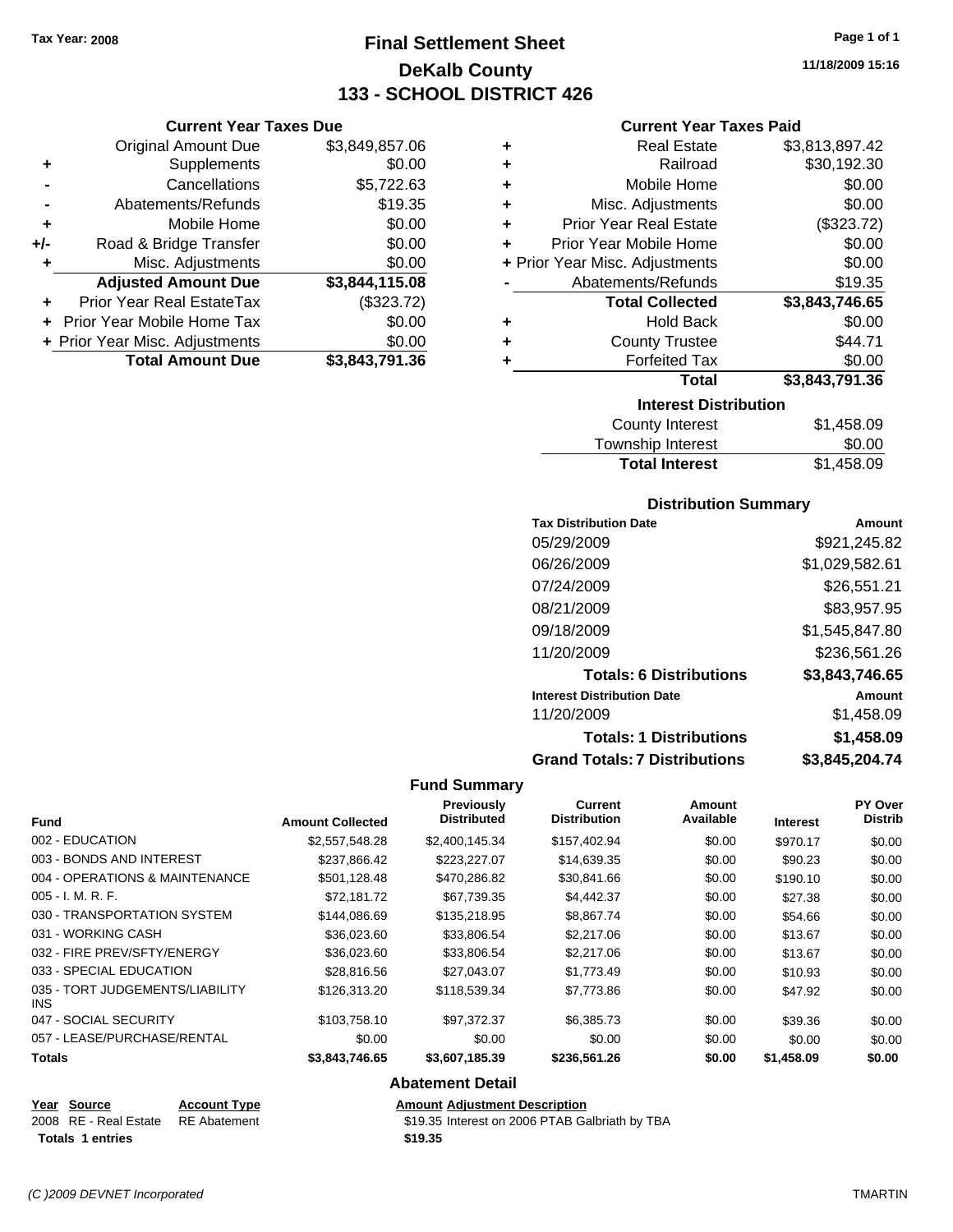**Current Year Taxes Due** Original Amount Due \$27,260,279.98

**Adjusted Amount Due \$27,092,295.57**

**Total Amount Due \$27,095,366.58**

**+** Supplements \$9,042.17 **-** Cancellations \$192,656.89 **-** Abatements/Refunds \$63.98 **+** Mobile Home \$5,232.05 **+/-** Road & Bridge Transfer \$0.00 **+** Misc. Adjustments \$10,462.24

**+** Prior Year Real EstateTax \$3,071.01 **+** Prior Year Mobile Home Tax \$0.00 **+ Prior Year Misc. Adjustments**  $$0.00$ 

### **Final Settlement Sheet Tax Year: 2008 Page 1 of 2 DeKalb County 134 - SCHOOL DISTRICT 427**

**11/18/2009 15:16**

#### **Current Year Taxes Paid**

| ٠                              | <b>Real Estate</b>            | \$27,073,232.41 |  |
|--------------------------------|-------------------------------|-----------------|--|
| ٠                              | Railroad                      | \$3,187.10      |  |
| ٠                              | Mobile Home                   | \$4,925.85      |  |
| ٠                              | Misc. Adjustments             | \$10,462.24     |  |
| ÷                              | <b>Prior Year Real Estate</b> | \$3,071.01      |  |
| ÷                              | Prior Year Mobile Home        | \$0.00          |  |
| + Prior Year Misc. Adjustments |                               | \$0.00          |  |
|                                | Abatements/Refunds            | \$63.98         |  |
|                                | <b>Total Collected</b>        | \$27,094,814.63 |  |
| ٠                              | Hold Back                     | \$0.00          |  |
|                                | <b>County Trustee</b>         | \$551.95        |  |
|                                | <b>Forfeited Tax</b>          | \$0.00          |  |
|                                | Total                         | \$27,095,366.58 |  |
| <b>Interest Distribution</b>   |                               |                 |  |

| <b>Total Interest</b> | \$10,278.11 |
|-----------------------|-------------|
| Township Interest     | \$0.00      |
| County Interest       | \$10,278.11 |

#### **Distribution Summary**

| <b>Tax Distribution Date</b>         | Amount          |
|--------------------------------------|-----------------|
| 05/29/2009                           | \$5,887,420.83  |
| 06/26/2009                           | \$7,656,547.38  |
| 07/24/2009                           | \$245,846.62    |
| 08/21/2009                           | \$669,730.29    |
| 09/18/2009                           | \$11,325,546.21 |
| 11/20/2009                           | \$1,309,723.30  |
| <b>Totals: 6 Distributions</b>       | \$27,094,814.63 |
| <b>Interest Distribution Date</b>    | Amount          |
| 11/20/2009                           | \$10,278.11     |
| <b>Totals: 1 Distributions</b>       | \$10,278.11     |
| <b>Grand Totals: 7 Distributions</b> | \$27.105.092.74 |

#### **Fund Summary**

| <b>Fund</b>                    | <b>Amount Collected</b> | Previously<br><b>Distributed</b> | <b>Current</b><br><b>Distribution</b> | Amount<br>Available | <b>Interest</b> | <b>PY Over</b><br><b>Distrib</b> |
|--------------------------------|-------------------------|----------------------------------|---------------------------------------|---------------------|-----------------|----------------------------------|
| 002 - EDUCATION                | \$16,518,570.49         | \$15,720,087.22                  | \$798,483.27                          | \$0.00              | \$6.266.14      | \$0.00                           |
| 003 - BONDS AND INTEREST       | \$5.642.576.43          | \$5.369.822.61                   | \$272,753.82                          | \$0.00              | \$2,140.45      | \$0.00                           |
| 004 - OPERATIONS & MAINTENANCE | \$2,530,384.74          | \$2,408,069.67                   | \$122,315.07                          | \$0.00              | \$959.87        | \$0.00                           |
| 005 - I. M. R. F.              | \$426,038.85            | \$405,444.80                     | \$20.594.05                           | \$0.00              | \$161.61        | \$0.00                           |
| 030 - TRANSPORTATION SYSTEM    | \$929,623,08            | \$884,686.47                     | \$44,936.61                           | \$0.00              | \$352.64        | \$0.00                           |
| 031 - WORKING CASH             | \$19,345.70             | \$18,410.55                      | \$935.15                              | \$0.00              | \$7.34          | \$0.00                           |
| 032 - FIRE PREV/SFTY/ENERGY    | \$9.212.24              | \$8,766.93                       | \$445.31                              | \$0.00              | \$3.49          | \$0.00                           |
| 033 - SPECIAL EDUCATION        | \$209.442.93            | \$199.318.75                     | \$10,124.18                           | \$0.00              | \$79.45         | \$0.00                           |
| 047 - SOCIAL SECURITY          | \$581.481.82            | \$553,373.86                     | \$28,107.96                           | \$0.00              | \$220.58        | \$0.00                           |
| 057 - LEASE/PURCHASE/RENTAL    | \$228.138.35            | \$217.110.47                     | \$11,027.88                           | \$0.00              | \$86.54         | \$0.00                           |
| <b>Totals</b>                  | \$27,094,814.63         | \$25,785,091.33                  | \$1,309,723.30                        | \$0.00              | \$10,278.11     | \$0.00                           |

#### **Miscellaneous Adjustment Detail**

#### **Year Source Account Type Amount Adjustment Description**

| <b>Totals 2 entries</b> |                                            | \$10.462.24                         |
|-------------------------|--------------------------------------------|-------------------------------------|
|                         | 2008 RE - Real Estate Paymt In Lieu of Tax | \$5,231.12 HOUSING AUTHORITY by TBA |
|                         | 2008 RE - Real Estate Paymt In Lieu of Tax | \$5,231.12 HOUSING AUTHORITY by TBA |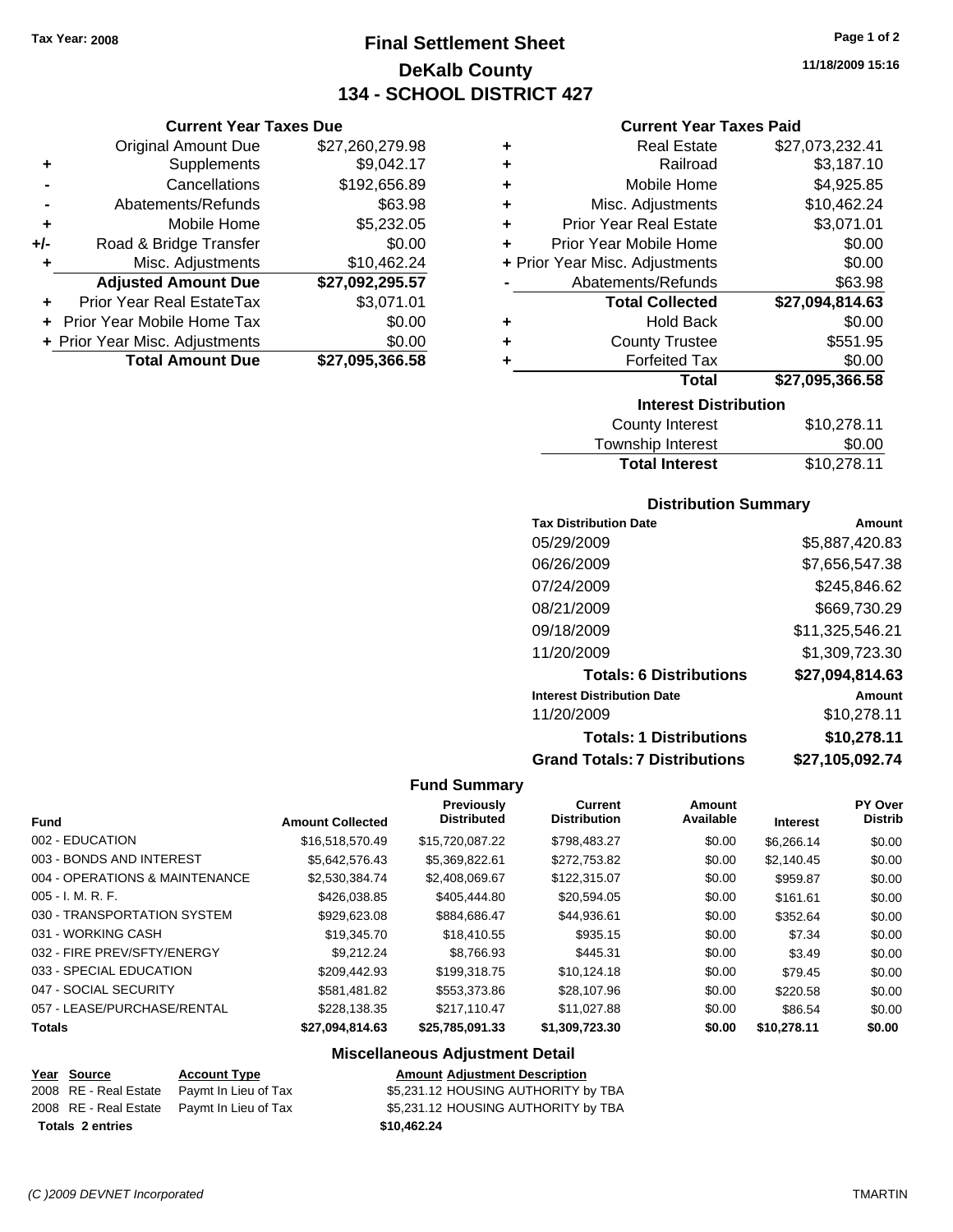# **Final Settlement Sheet Tax Year: 2008 Page 2 of 2 DeKalb County**

**11/18/2009 15:16**

**Abatement Detail**

**Totals \$63.98 1 entries**

**Year Source Account Type Amount Adjustment Description**<br> **2008** RE - Real Estate RE Abatement **Adjustment COULTANE-** Space **COULTANE-** Space **COULTANE-** Space **COULTANE** 

\$63.98 Interest on 2006 PTAB-Sycamore Meadows Apts. by TBA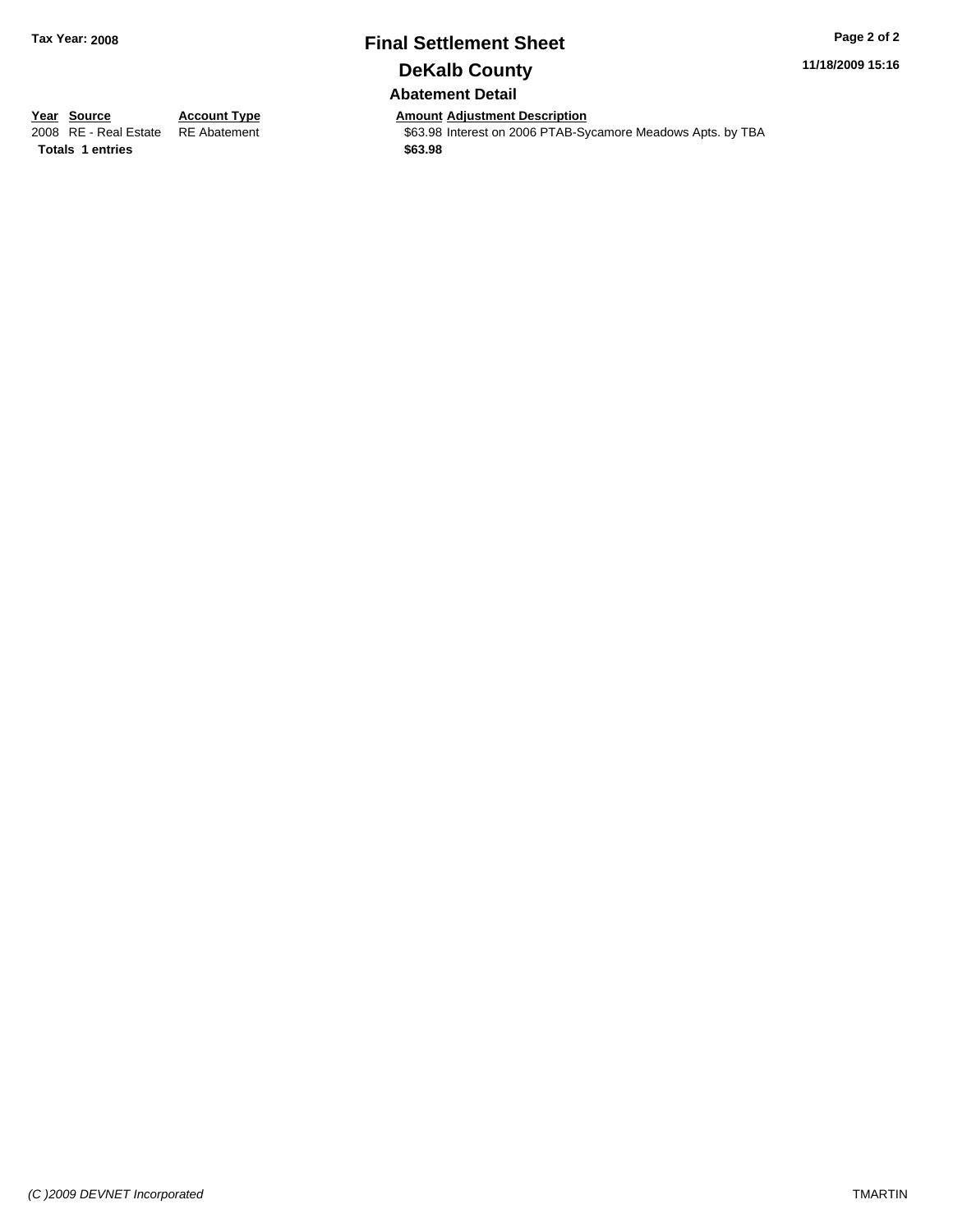**Current Year Taxes Due** Original Amount Due \$43,619,858.72

**Adjusted Amount Due \$43,613,250.02**

**Total Amount Due \$43,578,655.22**

**+** Supplements \$0.00 **-** Cancellations \$62,861.86 **-** Abatements/Refunds \$0.00 **+** Mobile Home \$37,019.02 **+/-** Road & Bridge Transfer \$0.00 **+** Misc. Adjustments \$19,234.14

**+** Prior Year Real EstateTax (\$34,594.80) **+** Prior Year Mobile Home Tax \$0.00 **+ Prior Year Misc. Adjustments**  $$0.00$ 

### **Final Settlement Sheet Tax Year: 2008 Page 1 of 2 DeKalb County 135 - SCHOOL DISTRICT 428**

**11/18/2009 15:16**

#### **Current Year Taxes Paid**

| <b>Interest Distribution</b>       |                 |  |  |
|------------------------------------|-----------------|--|--|
| Total                              | \$43,578,655.22 |  |  |
| <b>Forfeited Tax</b><br>٠          | \$107,496.50    |  |  |
| <b>County Trustee</b><br>٠         | \$1,749.54      |  |  |
| <b>Hold Back</b><br>٠              | \$0.00          |  |  |
| <b>Total Collected</b>             | \$43,469,409.18 |  |  |
| Abatements/Refunds                 | \$0.00          |  |  |
| + Prior Year Misc. Adjustments     | \$0.00          |  |  |
| Prior Year Mobile Home<br>÷        | \$0.00          |  |  |
| <b>Prior Year Real Estate</b><br>٠ | (\$34,594.80)   |  |  |
| Misc. Adjustments<br>٠             | \$19,234.14     |  |  |
| Mobile Home<br>٠                   | \$36,540.67     |  |  |
| Railroad<br>٠                      | \$103,023.66    |  |  |
| <b>Real Estate</b><br>٠            | \$43,345,205.51 |  |  |
|                                    |                 |  |  |

| <b>County Interest</b> | \$16,489.59 |
|------------------------|-------------|
| Township Interest      | \$0.00      |
| <b>Total Interest</b>  | \$16,489.59 |

#### **Distribution Summary**

| <b>Tax Distribution Date</b>         | Amount          |
|--------------------------------------|-----------------|
| 05/29/2009                           | \$9,181,209.20  |
| 06/26/2009                           | \$12,584,780.22 |
| 07/24/2009                           | \$363,527.67    |
| 08/21/2009                           | \$1,473,515.78  |
| 09/18/2009                           | \$18,105,902.33 |
| 11/20/2009                           | \$1,760,473.98  |
| <b>Totals: 6 Distributions</b>       | \$43,469,409.18 |
| <b>Interest Distribution Date</b>    | Amount          |
| 11/20/2009                           | \$16,489.59     |
| <b>Totals: 1 Distributions</b>       | \$16,489.59     |
| <b>Grand Totals: 7 Distributions</b> | \$43.485.898.77 |

#### **Fund Summary**

|                                         |                         | Previously<br><b>Distributed</b> | Current<br><b>Distribution</b> | Amount<br>Available |                 | PY Over<br><b>Distrib</b> |
|-----------------------------------------|-------------------------|----------------------------------|--------------------------------|---------------------|-----------------|---------------------------|
| <b>Fund</b>                             | <b>Amount Collected</b> |                                  |                                |                     | <b>Interest</b> |                           |
| 002 - EDUCATION                         | \$29,941,033.52         | \$28,728,447.22                  | \$1,212,586.30                 | \$0.00              | \$11,357.76     | \$0.00                    |
| 003 - BONDS AND INTEREST                | \$4,157,935.92          | \$3,989,543.07                   | \$168,392.85                   | \$0.00              | \$1,577.26      | \$0.00                    |
| 004 - OPERATIONS & MAINTENANCE          | \$5,752,437.32          | \$5,519,468.51                   | \$232,968.81                   | \$0.00              | \$2,182.12      | \$0.00                    |
| $005 - I. M. R. F.$                     | \$166,922.53            | \$160,162.31                     | \$6,760.22                     | \$0.00              | \$63.32         | \$0.00                    |
| 030 - TRANSPORTATION SYSTEM             | \$996,623.15            | \$956,260.77                     | \$40,362.38                    | \$0.00              | \$378.06        | \$0.00                    |
| 031 - WORKING CASH                      | \$83,461.27             | \$80,081.16                      | \$3,380.11                     | \$0.00              | \$31.66         | \$0.00                    |
| 032 - FIRE PREV/SFTY/ENERGY             | \$0.00                  | \$0.00                           | \$0.00                         | \$0.00              | \$0.00          | \$0.00                    |
| 033 - SPECIAL EDUCATION                 | \$996.362.33            | \$956.010.51                     | \$40,351.82                    | \$0.00              | \$377.96        | \$0.00                    |
| 035 - TORT JUDGEMENTS/LIABILITY<br>INS. | \$0.00                  | \$0.00                           | \$0.00                         | \$0.00              | \$0.00          | \$0.00                    |
| 047 - SOCIAL SECURITY                   | \$1,374,633.14          | \$1,318,961.65                   | \$55,671.49                    | \$0.00              | \$521.45        | \$0.00                    |
| 057 - LEASE/PURCHASE/RENTAL             | \$0.00                  | \$0.00                           | \$0.00                         | \$0.00              | \$0.00          | \$0.00                    |
| <b>Totals</b>                           | \$43,469,409.18         | \$41,708,935.20                  | \$1,760,473.98                 | \$0.00              | \$16,489.59     | \$0.00                    |

#### **Miscellaneous Adjustment Detail**

| ____ | Year Source           | <b>Account Type</b> | <b>Amount Adiustment Description</b> |
|------|-----------------------|---------------------|--------------------------------------|
|      | 2008 RE - Real Estate | Back Tax Collected  | \$43.80 Eagle Homes Redemption       |

2008 RE - Real Estate Paymt In Lieu of Tax §9,318.99 HOUSING AUTHORITY by TBA 2008 RE - Real Estate Paymt In Lieu of Tax \$9,318.98 HOUSING AUTHORITY by TBA

2008 RE - Real Estate Back Tax Collected \$43.80 Eagle Homes Redemption 08-03-400-020 by TBA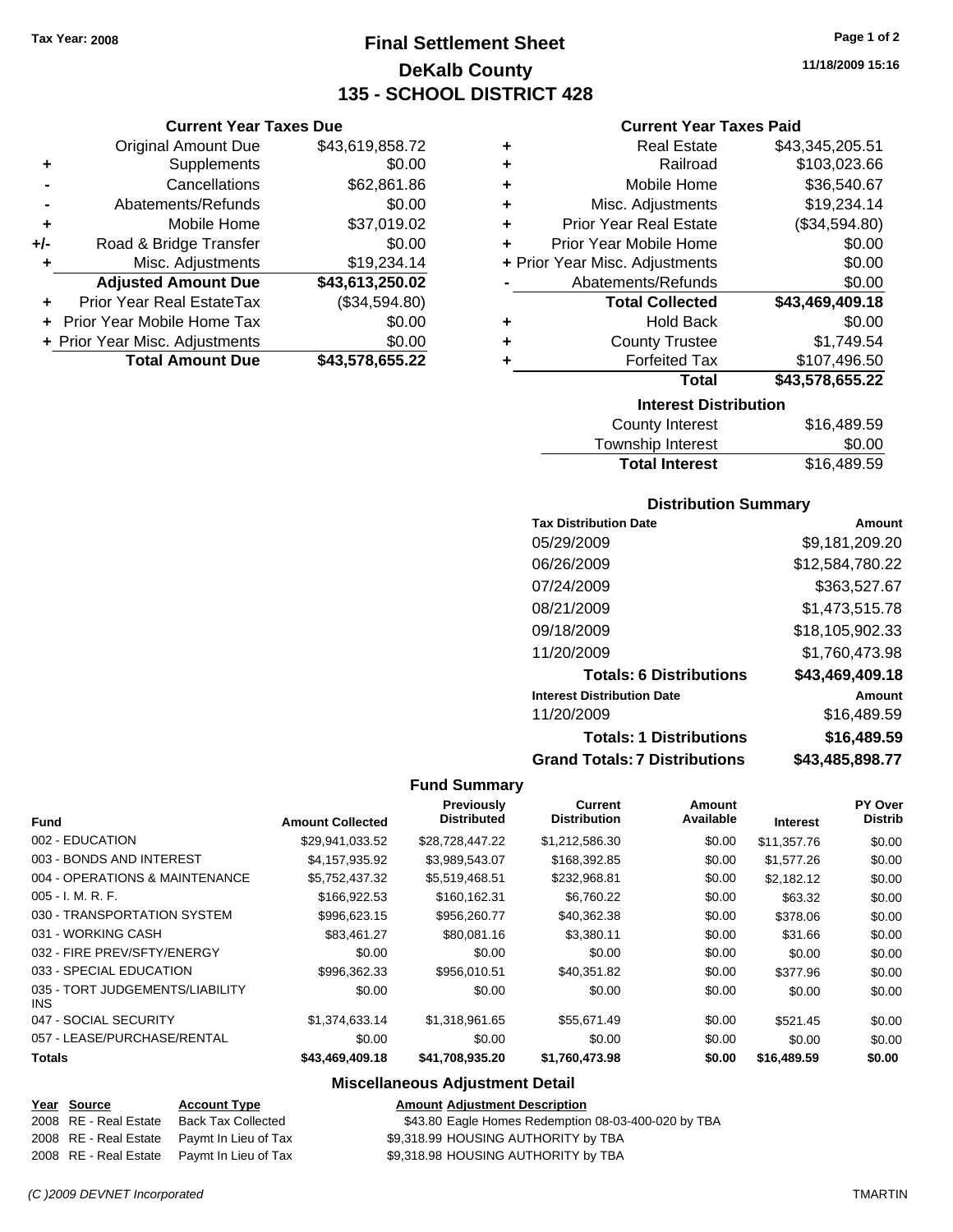# **Final Settlement Sheet Tax Year: 2008 Page 2 of 2**

**11/18/2009 15:16**

### **DeKalb County**

#### **Miscellaneous Adjustment Detail**

Amount Adjustment Description<br>\$552.37 Certificate Assignment 08-23-156-014 by TBA

**Totals \$19,234.14 4 entries**

**<u>Year Source</u> Account Type**<br> **Account Type Addensity Addensity Addensity Addensity Addensity Addensity Addensity Addensity Addensity Addensity Addensity Addensity Addensity Addensity Addens**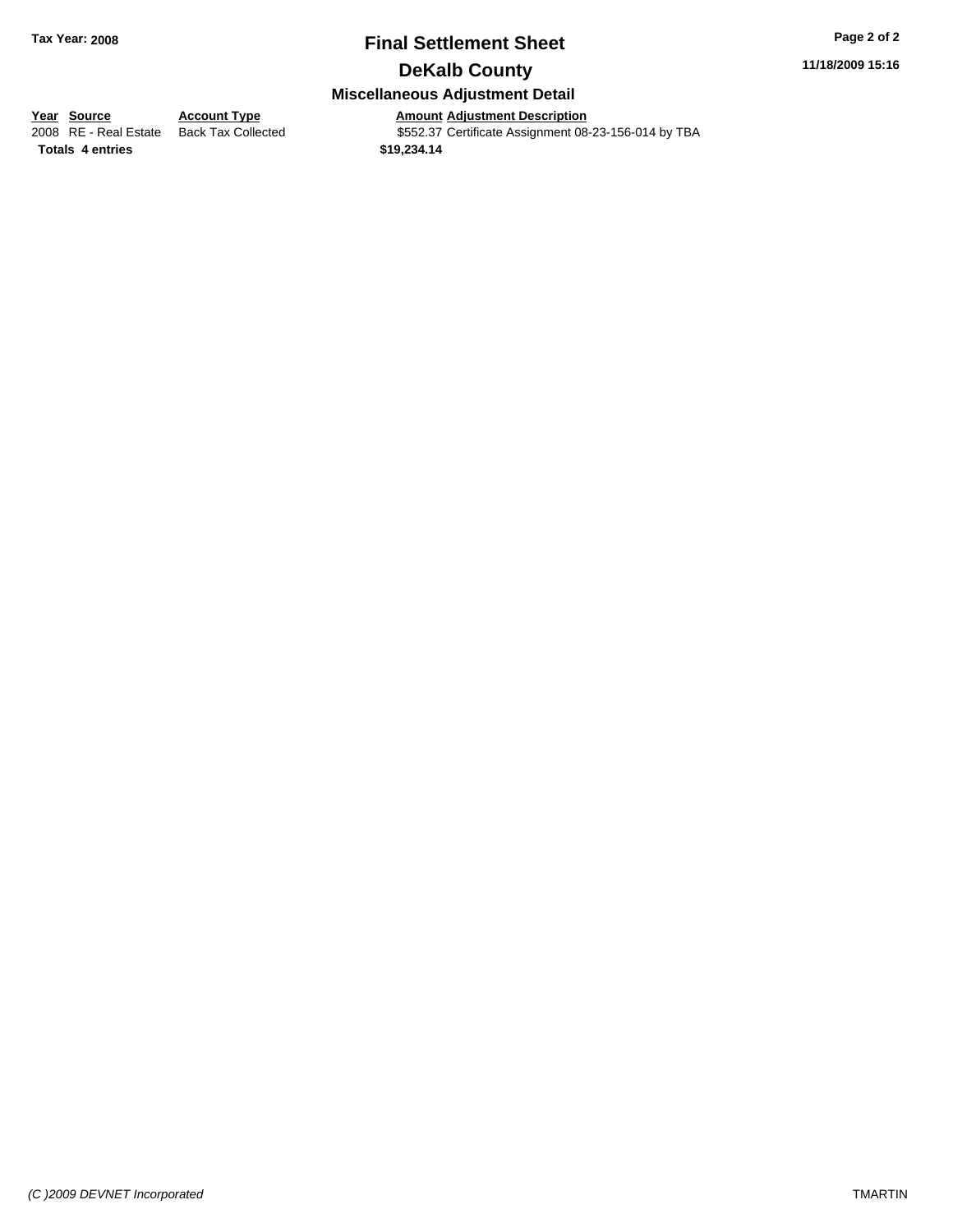**Current Year Taxes Due** Original Amount Due \$4,337,758.30

**Adjusted Amount Due \$4,337,579.29**

**+** Supplements \$0.00 **-** Cancellations \$1,270.78 **-** Abatements/Refunds \$0.00 **+** Mobile Home \$458.56 **+/-** Road & Bridge Transfer \$0.00 **+** Misc. Adjustments \$633.21

**+** Prior Year Real EstateTax \$0.00 **+** Prior Year Mobile Home Tax \$0.00 **+ Prior Year Misc. Adjustments \$0.00<br>Total Amount Due \$4,337,579.29** 

**Total Amount Due** 

### **Final Settlement Sheet Tax Year: 2008 Page 1 of 1 DeKalb County 136 - SCHOOL DISTRICT 429**

**11/18/2009 15:16**

#### **Current Year Taxes Paid**

| ٠ | <b>Real Estate</b>             | \$4,314,852.86 |  |  |  |
|---|--------------------------------|----------------|--|--|--|
| ÷ | Railroad                       | \$21,178.88    |  |  |  |
| ٠ | Mobile Home                    | \$458.56       |  |  |  |
| ÷ | Misc. Adjustments              | \$633.21       |  |  |  |
| ٠ | <b>Prior Year Real Estate</b>  | \$0.00         |  |  |  |
| ÷ | Prior Year Mobile Home         | \$0.00         |  |  |  |
|   | + Prior Year Misc. Adjustments | \$0.00         |  |  |  |
|   | Abatements/Refunds             | \$0.00         |  |  |  |
|   | <b>Total Collected</b>         | \$4,337,123.51 |  |  |  |
| ٠ | <b>Hold Back</b>               | \$0.00         |  |  |  |
| ÷ | <b>County Trustee</b>          | \$455.78       |  |  |  |
| ٠ | <b>Forfeited Tax</b>           | \$0.00         |  |  |  |
|   | <b>Total</b>                   | \$4,337,579.29 |  |  |  |
|   | <b>Interest Distribution</b>   |                |  |  |  |
|   | $C_{\text{O}}$ untu Intoroot   | 0101521        |  |  |  |

| <b>Total Interest</b> | \$1,645.24 |
|-----------------------|------------|
| Township Interest     | \$0.00     |
| County Interest       | \$1,645.24 |

#### **Distribution Summary**

| <b>Tax Distribution Date</b>         | Amount         |
|--------------------------------------|----------------|
| 05/29/2009                           | \$952,826.83   |
| 06/26/2009                           | \$1,245,432.76 |
| 07/24/2009                           | \$39,582.79    |
| 08/21/2009                           | \$85,882.61    |
| 09/18/2009                           | \$1,794,552.00 |
| 11/20/2009                           | \$218,846.52   |
| <b>Totals: 6 Distributions</b>       | \$4,337,123.51 |
| <b>Interest Distribution Date</b>    | Amount         |
| 11/20/2009                           | \$1,645.24     |
| <b>Totals: 1 Distributions</b>       | \$1,645.24     |
| <b>Grand Totals: 7 Distributions</b> | \$4,338,768.75 |

#### **Fund Summary**

| <b>Fund</b>                             | <b>Amount Collected</b> | Previously<br><b>Distributed</b> | <b>Current</b><br><b>Distribution</b> | Amount<br>Available | <b>Interest</b> | PY Over<br><b>Distrib</b> |
|-----------------------------------------|-------------------------|----------------------------------|---------------------------------------|---------------------|-----------------|---------------------------|
| 002 - EDUCATION                         | \$2.846.957.26          | \$2.703.302.89                   | \$143.654.37                          | \$0.00              | \$1.079.96      | \$0.00                    |
| 003 - BONDS AND INTEREST                | \$726,177,60            | \$689,535.48                     | \$36,642.12                           | \$0.00              | \$275.47        | \$0.00                    |
| 004 - OPERATIONS & MAINTENANCE          | \$471.913.73            | \$448,101.48                     | \$23,812.25                           | \$0.00              | \$179.02        | \$0.00                    |
| 005 - I. M. R. F.                       | \$54.079.60             | \$51,350.80                      | \$2,728.80                            | \$0.00              | \$20.51         | \$0.00                    |
| 030 - TRANSPORTATION SYSTEM             | \$83.277.11             | \$79,075.04                      | \$4,202.07                            | \$0.00              | \$31.59         | \$0.00                    |
| 032 - FIRE PREV/SFTY/ENERGY             | \$0.00                  | \$0.00                           | \$0.00                                | \$0.00              | \$0.00          | \$0.00                    |
| 033 - SPECIAL EDUCATION                 | \$31.821.47             | \$30,215.81                      | \$1,605.66                            | \$0.00              | \$12.07         | \$0.00                    |
| 035 - TORT JUDGEMENTS/LIABILITY<br>INS. | \$60.979.96             | \$57.902.98                      | \$3.076.98                            | \$0.00              | \$23.13         | \$0.00                    |
| 047 - SOCIAL SECURITY                   | \$61,916.78             | \$58,792.51                      | \$3,124.27                            | \$0.00              | \$23.49         | \$0.00                    |
| 057 - LEASE/PURCHASE/RENTAL             | \$0.00                  | \$0.00                           | \$0.00                                | \$0.00              | \$0.00          | \$0.00                    |
| <b>Totals</b>                           | \$4,337,123.51          | \$4,118,276.99                   | \$218,846.52                          | \$0.00              | \$1,645.24      | \$0.00                    |

#### **Miscellaneous Adjustment Detail**

| Year Source             | <b>Account Type</b>                        | <b>Amount Adjustment Description</b>                          |
|-------------------------|--------------------------------------------|---------------------------------------------------------------|
|                         | 2008 RE - Real Estate Paymt In Lieu of Tax | \$633.21 Housing Authority-Shabbona Sequoya Apartments by TBA |
| <b>Totals 1 entries</b> |                                            | \$633.21                                                      |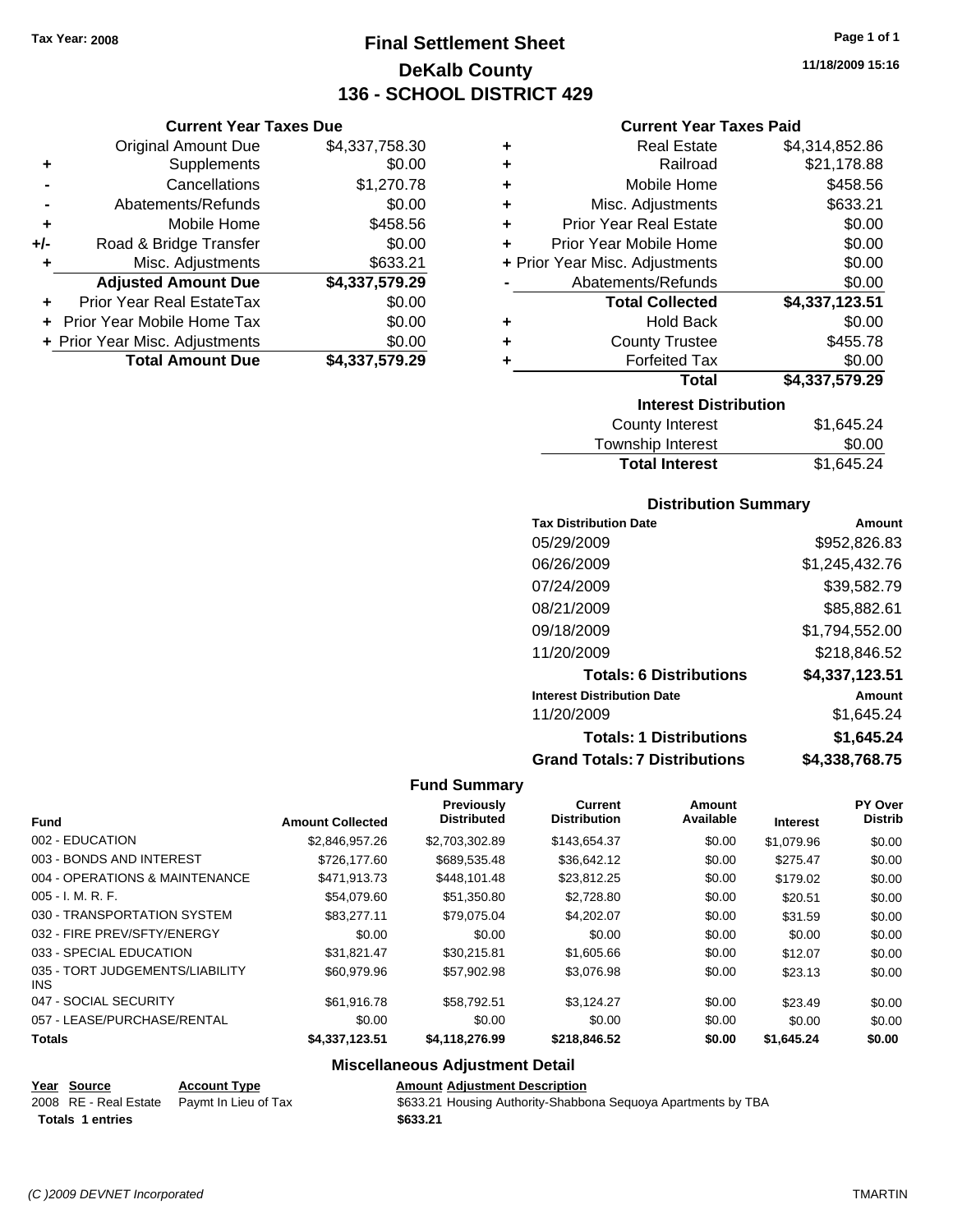**Current Year Taxes Due** Original Amount Due \$7,407,680.59

**Adjusted Amount Due \$7,384,374.16**

**Total Amount Due \$7,362,665.02**

**+** Supplements \$0.00 **-** Cancellations \$28,455.34 **-** Abatements/Refunds \$42.24 **+** Mobile Home \$5,191.15 **+/-** Road & Bridge Transfer \$0.00 **+** Misc. Adjustments \$0.00

**+** Prior Year Real EstateTax (\$21,709.14) **+** Prior Year Mobile Home Tax \$0.00 **+ Prior Year Misc. Adjustments**  $$0.00$ 

### **Final Settlement Sheet Tax Year: 2008 Page 1 of 2 DeKalb County 137 - SCHOOL DISTRICT 430**

**11/18/2009 15:16**

#### **Current Year Taxes Paid**

| ٠                            | <b>Real Estate</b>             | \$7,362,887.12 |  |  |
|------------------------------|--------------------------------|----------------|--|--|
| ٠                            | Railroad                       | \$13,770.28    |  |  |
| ٠                            | Mobile Home                    | \$5,191.15     |  |  |
| ٠                            | Misc. Adjustments              | \$0.00         |  |  |
| ÷                            | <b>Prior Year Real Estate</b>  | (\$21,709.14)  |  |  |
| ÷                            | Prior Year Mobile Home         | \$0.00         |  |  |
|                              | + Prior Year Misc. Adjustments | \$0.00         |  |  |
|                              | Abatements/Refunds             | \$42.24        |  |  |
|                              | <b>Total Collected</b>         | \$7,360,097.17 |  |  |
| ٠                            | <b>Hold Back</b>               | \$0.00         |  |  |
| ٠                            | <b>County Trustee</b>          | \$475.81       |  |  |
| ÷                            | <b>Forfeited Tax</b>           | \$2,092.04     |  |  |
|                              | Total                          | \$7,362,665.02 |  |  |
| <b>Interest Distribution</b> |                                |                |  |  |
| County Interest<br>S2 791 98 |                                |                |  |  |

| <b>Total Interest</b> | \$2,791.98 |
|-----------------------|------------|
| Township Interest     | \$0.00     |
| County Interest       | \$2,791.98 |

#### **Distribution Summary**

| <b>Tax Distribution Date</b>         | Amount         |
|--------------------------------------|----------------|
| 05/29/2009                           | \$1,592,890.56 |
| 06/26/2009                           | \$2,178,543.11 |
| 07/24/2009                           | \$105,586.74   |
| 08/21/2009                           | \$210,824.43   |
| 09/18/2009                           | \$2,886,091.85 |
| 11/20/2009                           | \$386,160.48   |
| <b>Totals: 6 Distributions</b>       | \$7,360,097.17 |
| <b>Interest Distribution Date</b>    | Amount         |
| 11/20/2009                           | \$2,791.98     |
| <b>Totals: 1 Distributions</b>       | \$2,791.98     |
| <b>Grand Totals: 7 Distributions</b> | \$7,362,889.15 |

|                                         |                         | Previously<br><b>Distributed</b> | <b>Current</b><br><b>Distribution</b> | Amount<br>Available |                 | <b>PY Over</b><br><b>Distrib</b> |
|-----------------------------------------|-------------------------|----------------------------------|---------------------------------------|---------------------|-----------------|----------------------------------|
| <b>Fund</b>                             | <b>Amount Collected</b> |                                  |                                       |                     | <b>Interest</b> |                                  |
| 002 - EDUCATION                         | \$6,022,414.19          | \$5,706,437.68                   | \$315,976.51                          | \$0.00              | \$2,284.53      | \$0.00                           |
| 003 - BONDS AND INTEREST                | \$435,224.62            | \$412,389.80                     | \$22,834.82                           | \$0.00              | \$165.10        | \$0.00                           |
| 004 - OPERATIONS & MAINTENANCE          | \$728,517.14            | \$690,294.19                     | \$38,222.95                           | \$0.00              | \$276.36        | \$0.00                           |
| $005 - I. M. R. F.$                     | \$7.772.27              | \$7.364.47                       | \$407.80                              | \$0.00              | \$2.95          | \$0.00                           |
| 030 - TRANSPORTATION SYSTEM             | \$135,992.52            | \$128,857.43                     | \$7,135.09                            | \$0.00              | \$51.59         | \$0.00                           |
| 031 - WORKING CASH                      | \$0.00                  | \$0.00                           | \$0.00                                | \$0.00              | \$0.00          | \$0.00                           |
| 032 - FIRE PREV/SFTY/ENERGY             | \$7.772.27              | \$7,364.47                       | \$407.80                              | \$0.00              | \$2.95          | \$0.00                           |
| 033 - SPECIAL EDUCATION                 | \$33,922.70             | \$32,142.87                      | \$1,779.83                            | \$0.00              | \$12.87         | \$0.00                           |
| 035 - TORT JUDGEMENTS/LIABILITY<br>INS. | \$0.00                  | \$0.00                           | \$0.00                                | \$0.00              | \$0.00          | \$0.00                           |
| 047 - SOCIAL SECURITY                   | \$7,772.27              | \$7,364.47                       | \$407.80                              | \$0.00              | \$2.95          | \$0.00                           |
| 057 - LEASE/PURCHASE/RENTAL             | \$0.00                  | \$0.00                           | \$0.00                                | \$0.00              | \$0.00          | \$0.00                           |
| 109 - PRIOR YEAR ADJUSTMENT             | $$-19,290.81$           | $$-18,278.69$                    | $$-1,012.12$                          | \$0.00              | (\$7.32)        | \$0.00                           |
| <b>Totals</b>                           | \$7,360,097.17          | \$6,973,936.69                   | \$386,160.48                          | \$0.00              | \$2,791.98      | \$0.00                           |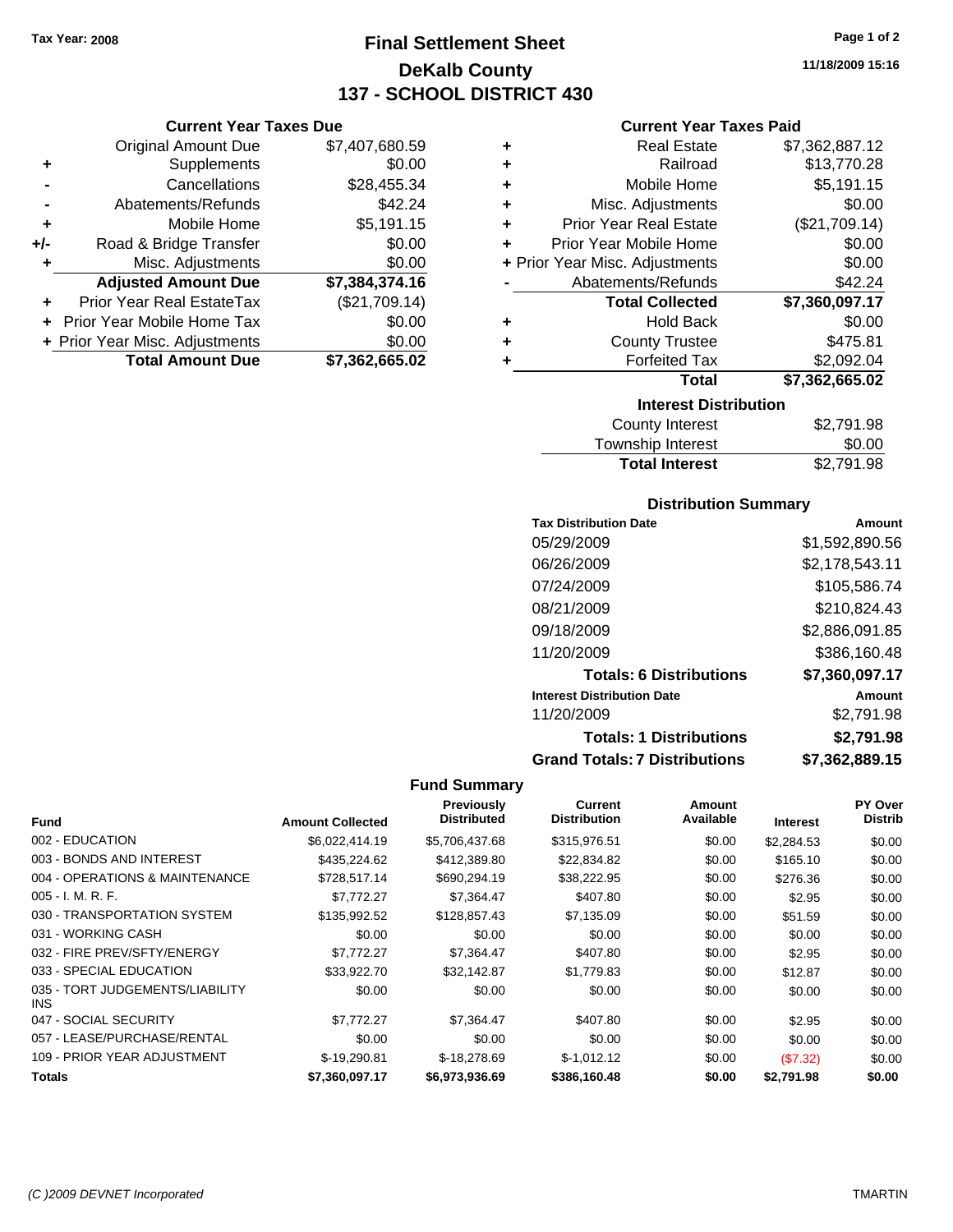### **Final Settlement Sheet Tax Year: 2008 Page 2 of 2 DeKalb County Abatement Detail**

**11/18/2009 15:16**

**Totals \$42.24 1 entries**

**Year Source Account Type Amount Adjustment Description**<br> **Amount Adjustment Addemical COVID-11**<br> **AMOUNTEREST ON 2008 PTA** \$42.24 INTEREST ON 2008 PTAB RONALD STALLINGS by TBA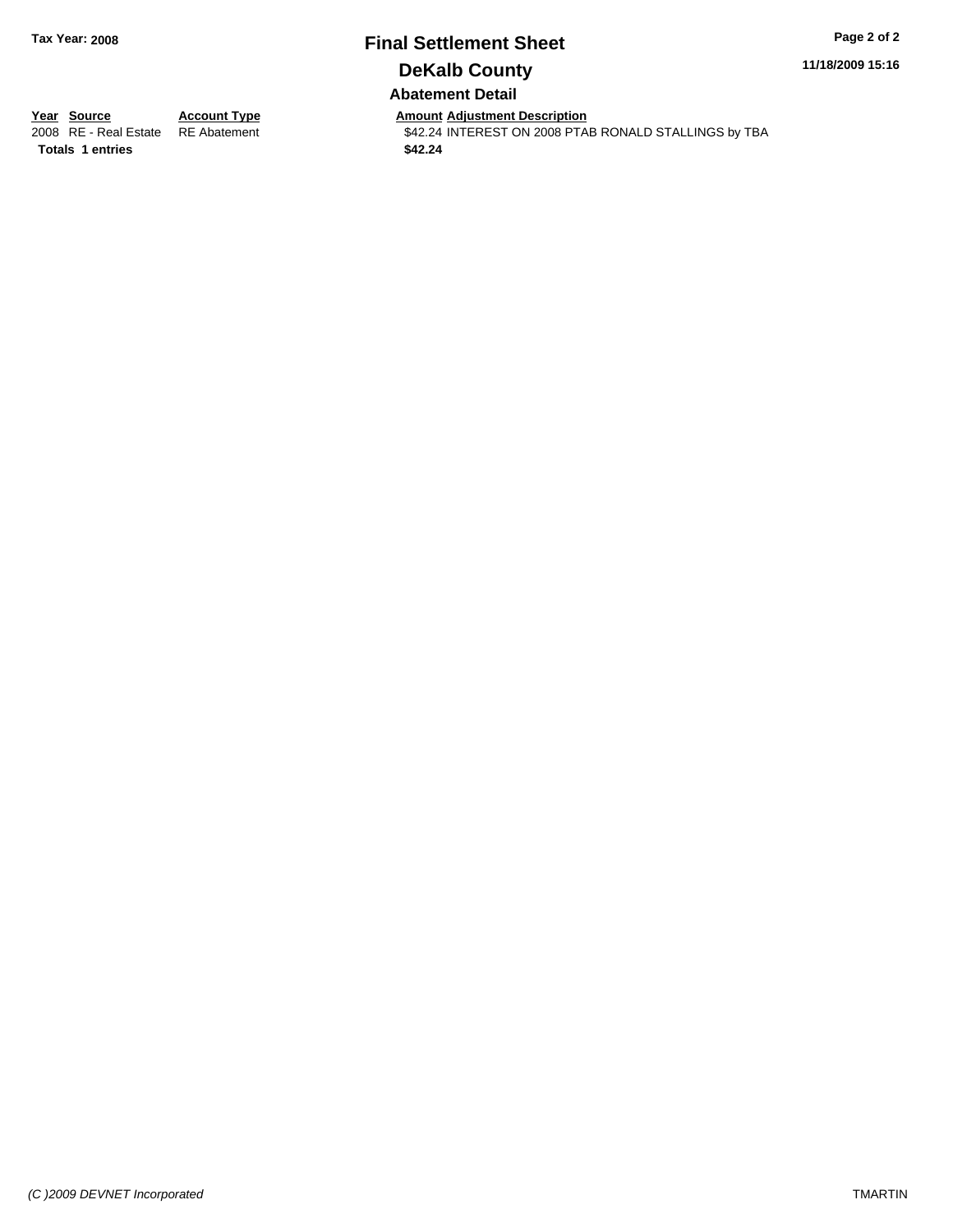**Current Year Taxes Due** Original Amount Due \$2,413,136.45

**Adjusted Amount Due \$2,409,703.66**

**Total Amount Due \$2,409,703.66**

**+** Supplements \$112.90 **-** Cancellations \$3,631.47 **-** Abatements/Refunds \$0.00 **+** Mobile Home \$85.78 **+/-** Road & Bridge Transfer \$0.00 **+** Misc. Adjustments \$0.00

**+** Prior Year Real EstateTax \$0.00 **+** Prior Year Mobile Home Tax \$0.00 **+ Prior Year Misc. Adjustments**  $$0.00$ 

### **Final Settlement Sheet Tax Year: 2008 Page 1 of 1 DeKalb County 139 - SCHOOL DISTRICT 432**

**11/18/2009 15:16**

#### **Current Year Taxes Paid**

| ٠                           | <b>Real Estate</b>             | \$2,394,207.60 |  |  |  |
|-----------------------------|--------------------------------|----------------|--|--|--|
| ÷                           | Railroad                       | \$15,410.28    |  |  |  |
| ٠                           | Mobile Home                    | \$85.78        |  |  |  |
| ٠                           | Misc. Adjustments              | \$0.00         |  |  |  |
| ٠                           | <b>Prior Year Real Estate</b>  | \$0.00         |  |  |  |
| ÷                           | Prior Year Mobile Home         | \$0.00         |  |  |  |
|                             | + Prior Year Misc. Adjustments | \$0.00         |  |  |  |
|                             | Abatements/Refunds             | \$0.00         |  |  |  |
|                             | <b>Total Collected</b>         | \$2,409,703.66 |  |  |  |
| ٠                           | <b>Hold Back</b>               | \$0.00         |  |  |  |
| ٠                           | <b>County Trustee</b>          | \$0.00         |  |  |  |
|                             | <b>Forfeited Tax</b>           | \$0.00         |  |  |  |
|                             | <b>Total</b>                   | \$2,409,703.66 |  |  |  |
|                             | <b>Interest Distribution</b>   |                |  |  |  |
| \$914 NQ<br>County Interest |                                |                |  |  |  |

| County Interest       | \$914.09 |
|-----------------------|----------|
| Township Interest     | \$0.00   |
| <b>Total Interest</b> | \$914.09 |

#### **Distribution Summary**

| <b>Tax Distribution Date</b>         | Amount         |
|--------------------------------------|----------------|
| 05/29/2009                           | \$522,802.57   |
| 06/26/2009                           | \$714,856.48   |
| 07/24/2009                           | \$27,421.84    |
| 08/21/2009                           | \$68,996.41    |
| 09/18/2009                           | \$927,958.09   |
| 11/20/2009                           | \$147,668.27   |
| <b>Totals: 6 Distributions</b>       | \$2,409,703.66 |
| <b>Interest Distribution Date</b>    | Amount         |
| 11/20/2009                           | \$914.09       |
| <b>Totals: 1 Distributions</b>       | \$914.09       |
| <b>Grand Totals: 7 Distributions</b> | \$2,410,617.75 |

|                                         |                         | Previously         | <b>Current</b>      | Amount    |                 | PY Over        |
|-----------------------------------------|-------------------------|--------------------|---------------------|-----------|-----------------|----------------|
| <b>Fund</b>                             | <b>Amount Collected</b> | <b>Distributed</b> | <b>Distribution</b> | Available | <b>Interest</b> | <b>Distrib</b> |
| 002 - EDUCATION                         | \$1.627.443.97          | \$1.527.713.15     | \$99.730.82         | \$0.00    | \$617.34        | \$0.00         |
| 003 - BONDS AND INTEREST                | \$254.312.90            | \$238,728.42       | \$15,584.48         | \$0.00    | \$96.47         | \$0.00         |
| 004 - OPERATIONS & MAINTENANCE          | \$200,096.96            | \$187,834.89       | \$12,262.07         | \$0.00    | \$75.90         | \$0.00         |
| $005 - I. M. R. F.$                     | \$47.991.67             | \$45,050.70        | \$2,940.97          | \$0.00    | \$18.21         | \$0.00         |
| 030 - TRANSPORTATION SYSTEM             | \$106.718.54            | \$100,178.76       | \$6,539.78          | \$0.00    | \$40.48         | \$0.00         |
| 031 - WORKING CASH                      | \$26,680.24             | \$25.045.24        | \$1,635.00          | \$0.00    | \$10.12         | \$0.00         |
| 033 - SPECIAL EDUCATION                 | \$21.342.75             | \$20.034.84        | \$1,307.91          | \$0.00    | \$8.10          | \$0.00         |
| 035 - TORT JUDGEMENTS/LIABILITY<br>INS. | \$58,273.86             | \$54,702.79        | \$3,571.07          | \$0.00    | \$22.11         | \$0.00         |
| 047 - SOCIAL SECURITY                   | \$66.842.77             | \$62,746.60        | \$4.096.17          | \$0.00    | \$25.36         | \$0.00         |
| 109 - PRIOR YEAR ADJUSTMENT             | \$0.00                  | \$0.00             | \$0.00              | \$0.00    | \$0.00          | \$0.00         |
| <b>Totals</b>                           | \$2,409,703.66          | \$2,262,035.39     | \$147,668.27        | \$0.00    | \$914.09        | \$0.00         |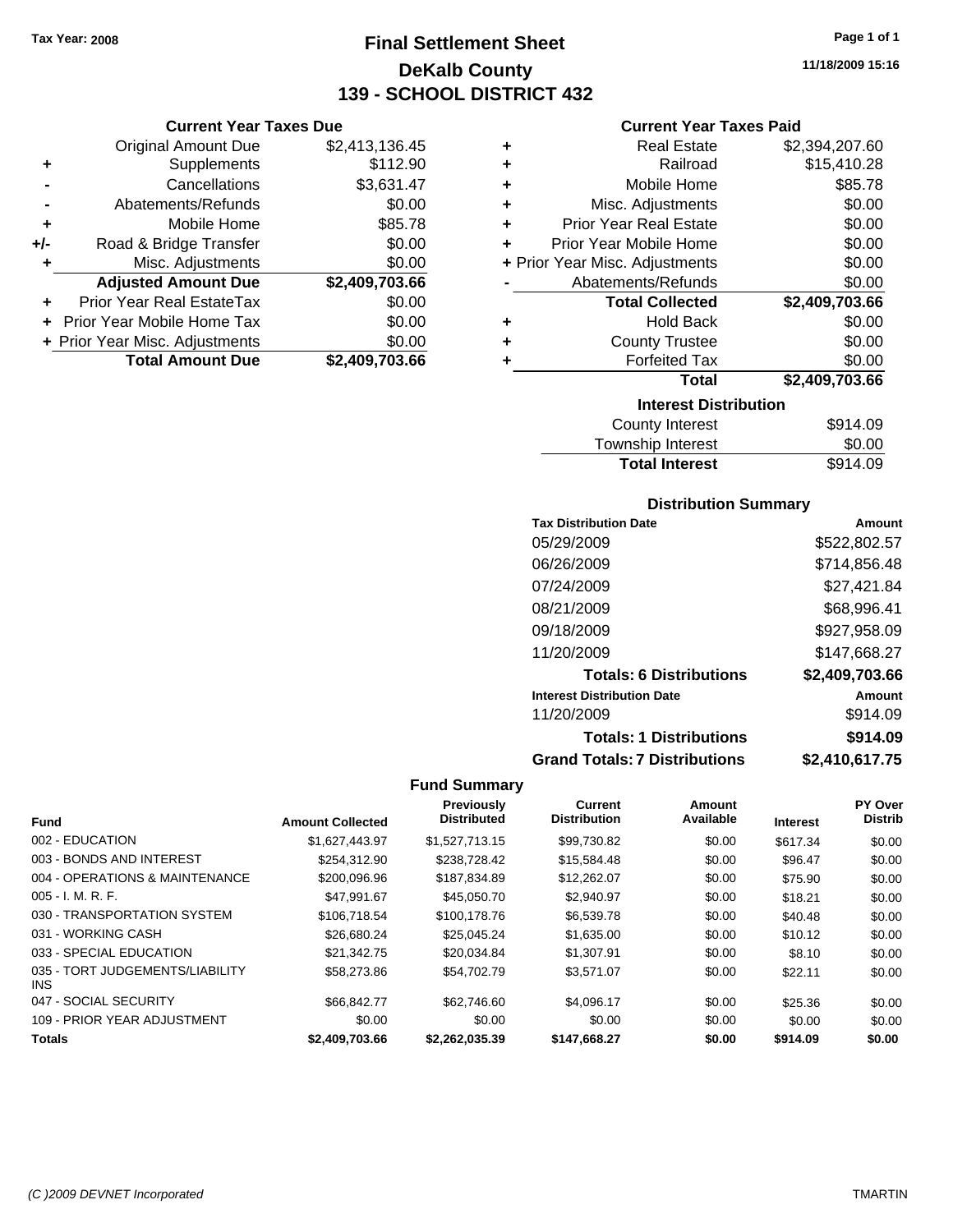## **Final Settlement Sheet Tax Year: 2008 Page 1 of 1 DeKalb County 141 - CC 509 ELGIN**

**11/18/2009 15:16**

#### **Current Year Taxes Due**

|     | <b>Original Amount Due</b>     | \$4,738.41 |
|-----|--------------------------------|------------|
| ٠   | Supplements                    | \$0.00     |
|     | Cancellations                  | \$0.00     |
|     | Abatements/Refunds             | \$0.00     |
| ٠   | Mobile Home                    | \$0.00     |
| +/- | Road & Bridge Transfer         | \$0.00     |
| ٠   | Misc. Adjustments              | \$0.00     |
|     | <b>Adjusted Amount Due</b>     | \$4,738.41 |
|     | Prior Year Real EstateTax      | \$0.00     |
|     | Prior Year Mobile Home Tax     | \$0.00     |
|     | + Prior Year Misc. Adjustments | \$0.00     |
|     | <b>Total Amount Due</b>        | \$4.738.41 |

#### **Current Year Taxes Paid**

|   | <b>Real Estate</b>             | \$4,738.41 |
|---|--------------------------------|------------|
| ÷ | Railroad                       | \$0.00     |
| ٠ | Mobile Home                    | \$0.00     |
| ÷ | Misc. Adjustments              | \$0.00     |
| ÷ | <b>Prior Year Real Estate</b>  | \$0.00     |
| ٠ | Prior Year Mobile Home         | \$0.00     |
|   | + Prior Year Misc. Adjustments | \$0.00     |
|   | Abatements/Refunds             | \$0.00     |
|   |                                |            |
|   | <b>Total Collected</b>         | \$4,738.41 |
| ٠ | Hold Back                      | \$0.00     |
| ÷ | <b>County Trustee</b>          | \$0.00     |
| ٠ | <b>Forfeited Tax</b>           | \$0.00     |
|   | <b>Total</b>                   | \$4,738.41 |
|   | <b>Interest Distribution</b>   |            |
|   | <b>County Interest</b>         | \$1.80     |

## **Distribution Summary**

**Total Interest** \$1.80

| <b>Tax Distribution Date</b>         | Amount     |
|--------------------------------------|------------|
| 05/29/2009                           | \$1,417.27 |
| 06/26/2009                           | \$616.23   |
| 07/24/2009                           | \$1,417.30 |
| 09/18/2009                           | \$616.23   |
| 11/20/2009                           | \$671.38   |
| <b>Totals: 5 Distributions</b>       | \$4,738.41 |
| <b>Interest Distribution Date</b>    | Amount     |
| 11/20/2009                           | \$1.80     |
| <b>Totals: 1 Distributions</b>       | \$1.80     |
| <b>Grand Totals: 6 Distributions</b> | \$4.740.21 |

|                                               |                         | Previously         | Current             | Amount    |                 | <b>PY Over</b> |
|-----------------------------------------------|-------------------------|--------------------|---------------------|-----------|-----------------|----------------|
| <b>Fund</b>                                   | <b>Amount Collected</b> | <b>Distributed</b> | <b>Distribution</b> | Available | <b>Interest</b> | <b>Distrib</b> |
| 003 - BONDS AND INTEREST                      | \$562.99                | \$483.24           | \$79.75             | \$0.00    | \$0.22          | \$0.00         |
| 027 - AUDIT                                   | \$5.59                  | \$4.80             | \$0.79              | \$0.00    | \$0.00          | \$0.00         |
| 035 - TORT JUDGEMENTS/LIABILITY<br><b>INS</b> | \$141.83                | \$121.72           | \$20.11             | \$0.00    | \$0.05          | \$0.00         |
| 047 - SOCIAL SECURITY                         | \$50.16                 | \$43.04            | \$7.12              | \$0.00    | \$0.02          | \$0.00         |
| 136 - OPERATIONS & MAINTENANCE<br>(colleges)  | \$997.43                | \$856.11           | \$141.32            | \$0.00    | \$0.38          | \$0.00         |
| 159 - EDUCATIONAL PURPOSES<br>(colleges)      | \$2.980.41              | \$2,558.12         | \$422.29            | \$0.00    | \$1.13          | \$0.00         |
| <b>Totals</b>                                 | \$4.738.41              | \$4.067.03         | \$671.38            | \$0.00    | \$1.80          | \$0.00         |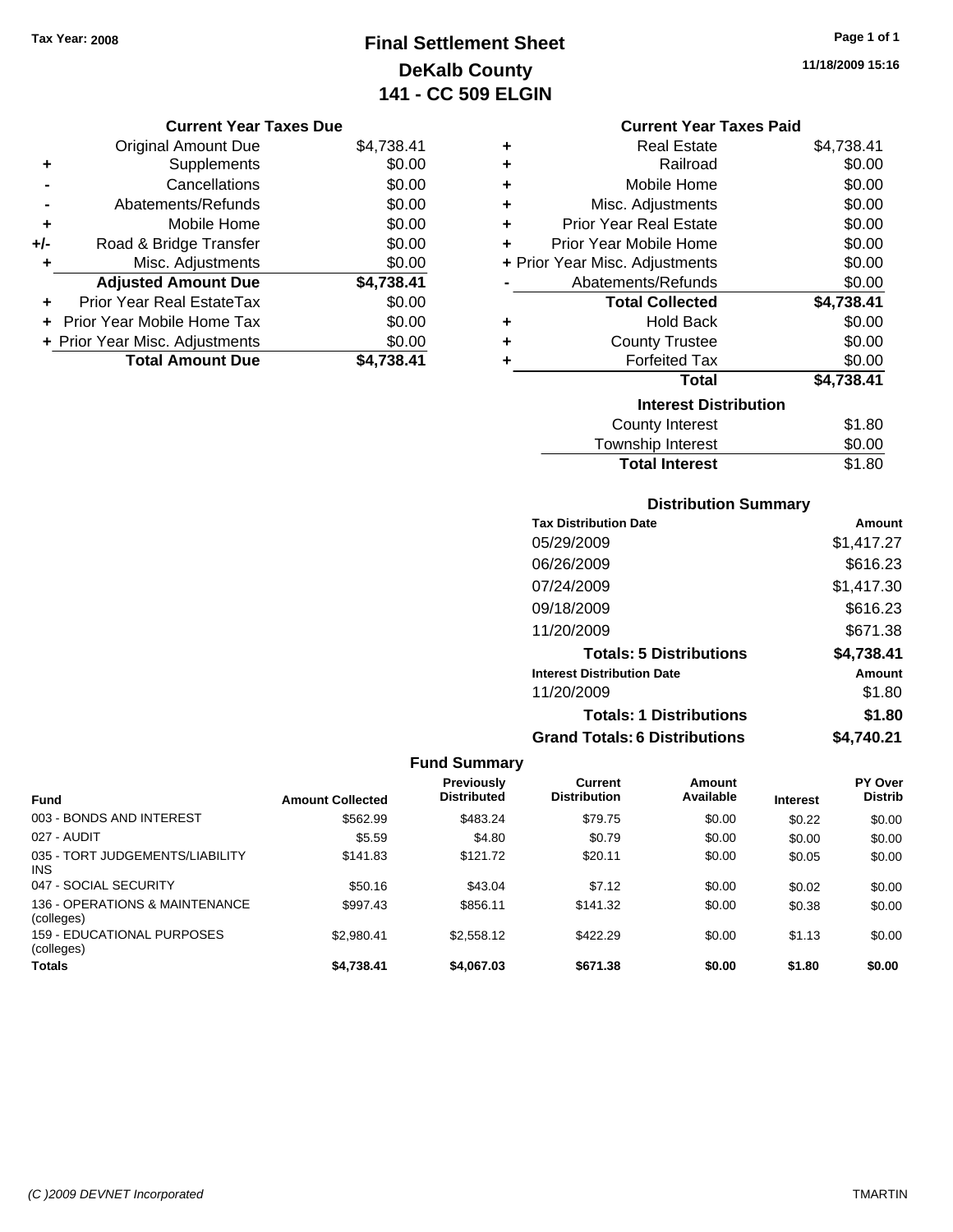## **Final Settlement Sheet Tax Year: 2008 Page 1 of 1 DeKalb County 142 - CC 511 ROCK VALLEY**

**11/18/2009 15:16**

#### **Current Year Taxes Paid**

|     | <b>Current Year Taxes Due</b>  |            |
|-----|--------------------------------|------------|
|     | <b>Original Amount Due</b>     | \$1,219.05 |
| ٠   | Supplements                    | \$0.00     |
|     | Cancellations                  | \$0.00     |
|     | Abatements/Refunds             | \$0.00     |
| ٠   | Mobile Home                    | \$0.00     |
| +/- | Road & Bridge Transfer         | \$0.00     |
|     | Misc. Adjustments              | \$0.00     |
|     | <b>Adjusted Amount Due</b>     | \$1,219.05 |
|     | Prior Year Real EstateTax      | \$0.00     |
|     | Prior Year Mobile Home Tax     | \$0.00     |
|     | + Prior Year Misc. Adjustments | \$0.00     |
|     | <b>Total Amount Due</b>        | \$1.219.05 |

| ٠ | <b>Real Estate</b>             | \$1,219.05 |
|---|--------------------------------|------------|
| ÷ | Railroad                       | \$0.00     |
| ÷ | Mobile Home                    | \$0.00     |
| ÷ | Misc. Adjustments              | \$0.00     |
| ٠ | Prior Year Real Estate         | \$0.00     |
| ٠ | Prior Year Mobile Home         | \$0.00     |
|   | + Prior Year Misc. Adjustments | \$0.00     |
|   | Abatements/Refunds             | \$0.00     |
|   | <b>Total Collected</b>         | \$1,219.05 |
| ٠ | Hold Back                      | \$0.00     |
| ٠ | <b>County Trustee</b>          | \$0.00     |
| ٠ | <b>Forfeited Tax</b>           | \$0.00     |
|   | Total                          | \$1,219.05 |
|   | <b>Interest Distribution</b>   |            |
|   | <b>County Interest</b>         | \$0.46     |
|   | <b>Township Interest</b>       | \$0.00     |
|   | <b>Total Interest</b>          | \$0.46     |

#### **Distribution Summary**

| <b>Tax Distribution Date</b>         | Amount     |
|--------------------------------------|------------|
| 05/29/2009                           | \$516.20   |
| 06/26/2009                           | \$204.70   |
| 08/21/2009                           | \$146.72   |
| 09/18/2009                           | \$204.70   |
| 11/20/2009                           | \$146.73   |
| <b>Totals: 5 Distributions</b>       | \$1,219.05 |
| <b>Interest Distribution Date</b>    | Amount     |
| 11/20/2009                           | \$0.46     |
| <b>Totals: 1 Distributions</b>       | \$0.46     |
| <b>Grand Totals: 6 Distributions</b> | \$1,219.51 |

| <b>Fund</b>                                   | <b>Amount Collected</b> | <b>Previously</b><br><b>Distributed</b> | Current<br><b>Distribution</b> | Amount<br>Available | <b>Interest</b> | PY Over<br><b>Distrib</b> |
|-----------------------------------------------|-------------------------|-----------------------------------------|--------------------------------|---------------------|-----------------|---------------------------|
| 003 - BONDS AND INTEREST                      | \$262.12                | \$230.56                                | \$31.56                        | \$0.00              | \$0.10          | \$0.00                    |
| 027 - AUDIT                                   | \$2.74                  | \$2.41                                  | \$0.33                         | \$0.00              | \$0.00          | \$0.00                    |
| 035 - TORT JUDGEMENTS/LIABILITY<br><b>INS</b> | \$88.43                 | \$77.78                                 | \$10.65                        | \$0.00              | \$0.03          | \$0.00                    |
| 047 - SOCIAL SECURITY                         | \$14.45                 | \$12.72                                 | \$1.73                         | \$0.00              | \$0.01          | \$0.00                    |
| 136 - OPERATIONS & MAINTENANCE<br>(colleges)  | \$106.41                | \$93.61                                 | \$12.80                        | \$0.00              | \$0.04          | \$0.00                    |
| 141 - HLTH, SFTY/HANDICAP<br>ACCESS/ENERGY    | \$133.02                | \$117.02                                | \$16.00                        | \$0.00              | \$0.05          | \$0.00                    |
| 159 - EDUCATIONAL PURPOSES<br>(colleges)      | \$611.88                | \$538.22                                | \$73.66                        | \$0.00              | \$0.23          | \$0.00                    |
| <b>Totals</b>                                 | \$1,219.05              | \$1.072.32                              | \$146.73                       | \$0.00              | \$0.46          | \$0.00                    |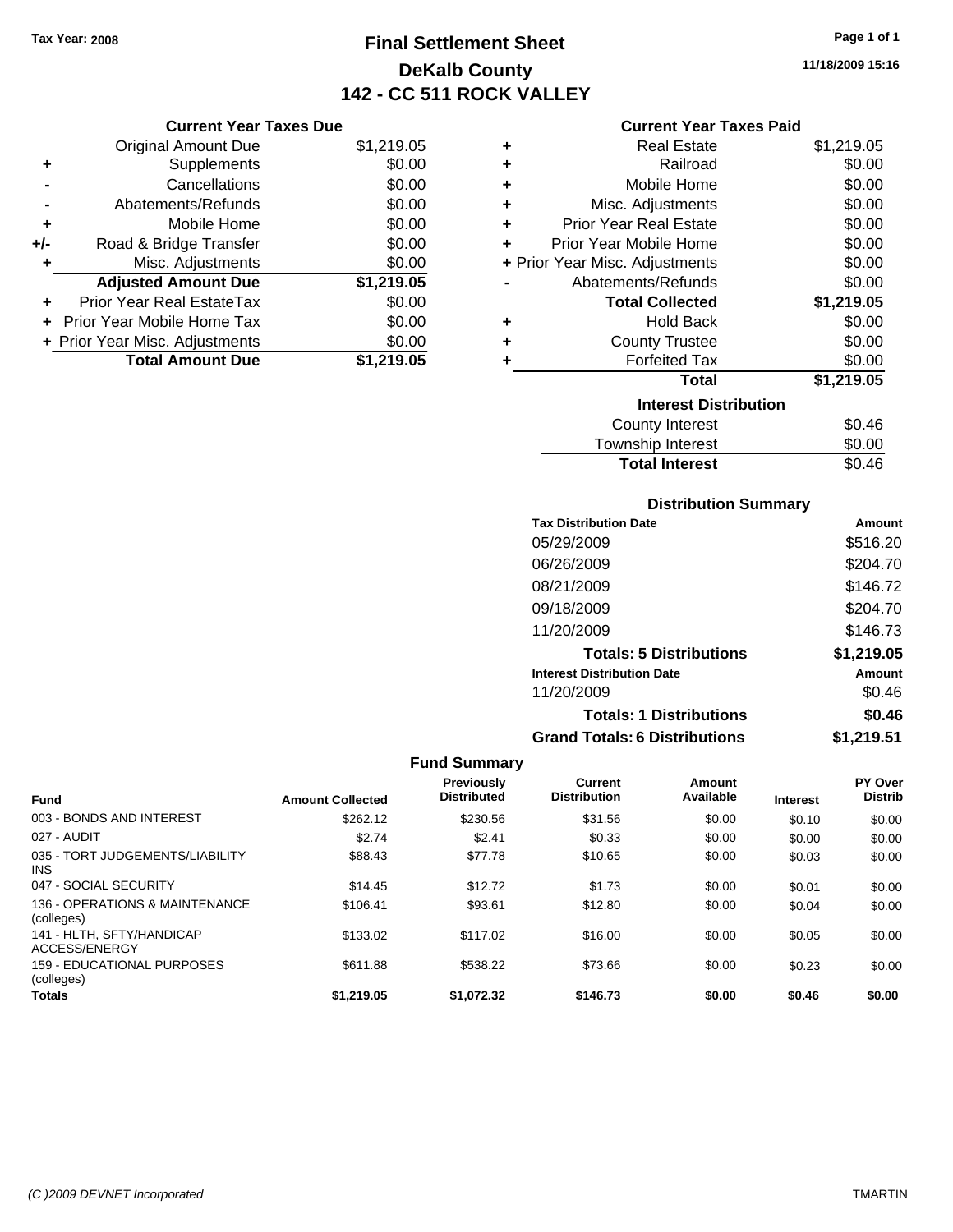### **Final Settlement Sheet Tax Year: 2008 Page 1 of 1 DeKalb County 143 - CC 513 ILLINOIS VALLEY**

**11/18/2009 15:16**

#### **Current Year Taxes Paid**

|     | <b>Current Year Taxes Due</b>  |            |
|-----|--------------------------------|------------|
|     | <b>Original Amount Due</b>     | \$4,925.61 |
| ٠   | Supplements                    | \$0.00     |
|     | Cancellations                  | \$0.00     |
|     | Abatements/Refunds             | \$0.00     |
| ٠   | Mobile Home                    | \$0.00     |
| +/- | Road & Bridge Transfer         | \$0.00     |
|     | Misc. Adjustments              | \$0.00     |
|     | <b>Adjusted Amount Due</b>     | \$4,925.61 |
| ٠   | Prior Year Real EstateTax      | \$0.00     |
|     | Prior Year Mobile Home Tax     | \$0.00     |
|     | + Prior Year Misc. Adjustments | \$0.00     |
|     | <b>Total Amount Due</b>        | \$4.925.61 |

| ٠ | <b>Real Estate</b>             | \$4,742.83 |
|---|--------------------------------|------------|
| ÷ | Railroad                       | \$182.78   |
| ÷ | Mobile Home                    | \$0.00     |
| ÷ | Misc. Adjustments              | \$0.00     |
| ÷ | <b>Prior Year Real Estate</b>  | \$0.00     |
| ٠ | Prior Year Mobile Home         | \$0.00     |
|   | + Prior Year Misc. Adjustments | \$0.00     |
|   | Abatements/Refunds             | \$0.00     |
|   | <b>Total Collected</b>         | \$4,925.61 |
| ٠ | Hold Back                      | \$0.00     |
| ٠ | <b>County Trustee</b>          | \$0.00     |
| ٠ | <b>Forfeited Tax</b>           | \$0.00     |
|   | Total                          | \$4,925.61 |
|   | <b>Interest Distribution</b>   |            |
|   | <b>County Interest</b>         | \$1.87     |
|   | <b>Township Interest</b>       | \$0.00     |
|   | <b>Total Interest</b>          | \$1.87     |

#### **Distribution Summary**

| <b>Tax Distribution Date</b>         | Amount     |
|--------------------------------------|------------|
| 05/29/2009                           | \$739.20   |
| 06/26/2009                           | \$2,009.73 |
| 07/24/2009                           | \$93.61    |
| 08/21/2009                           | \$65.02    |
| 09/18/2009                           | \$1,710.21 |
| 11/20/2009                           | \$307.84   |
| <b>Totals: 6 Distributions</b>       | \$4,925.61 |
| <b>Interest Distribution Date</b>    | Amount     |
| 11/20/2009                           | \$1.87     |
| <b>Totals: 1 Distributions</b>       | \$1.87     |
| <b>Grand Totals: 7 Distributions</b> | \$4,927.48 |
|                                      |            |

| <b>Fund</b>                                      | <b>Amount Collected</b> | Previously<br><b>Distributed</b> | Current<br><b>Distribution</b> | Amount<br>Available | <b>Interest</b> | PY Over<br><b>Distrib</b> |
|--------------------------------------------------|-------------------------|----------------------------------|--------------------------------|---------------------|-----------------|---------------------------|
| 003 - BONDS AND INTEREST                         | \$625.07                | \$586.02                         | \$39.05                        | \$0.00              | \$0.24          | \$0.00                    |
| 027 - AUDIT                                      | \$14.25                 | \$13.35                          | \$0.90                         | \$0.00              | \$0.01          | \$0.00                    |
| 035 - TORT JUDGEMENTS/LIABILITY<br><b>INS</b>    | \$0.00                  | \$0.00                           | \$0.00                         | \$0.00              | \$0.00          | \$0.00                    |
| 047 - SOCIAL SECURITY                            | \$134.09                | \$125.71                         | \$8.38                         | \$0.00              | \$0.05          | \$0.00                    |
| 136 - OPERATIONS & MAINTENANCE<br>(colleges)     | \$553.54                | \$518.94                         | \$34.60                        | \$0.00              | \$0.21          | \$0.00                    |
| 141 - HLTH, SFTY/HANDICAP<br>ACCESS/ENERGY       | \$670.46                | \$628.56                         | \$41.90                        | \$0.00              | \$0.25          | \$0.00                    |
| 149 - STATEWIDE AVERAGE<br><b>ADDITIONAL TAX</b> | \$1.129.21              | \$1,058.63                       | \$70.58                        | \$0.00              | \$0.43          | \$0.00                    |
| <b>159 - EDUCATIONAL PURPOSES</b><br>(colleges)  | \$1.798.99              | \$1,686.56                       | \$112.43                       | \$0.00              | \$0.68          | \$0.00                    |
| <b>Totals</b>                                    | \$4,925.61              | \$4,617.77                       | \$307.84                       | \$0.00              | \$1.87          | \$0.00                    |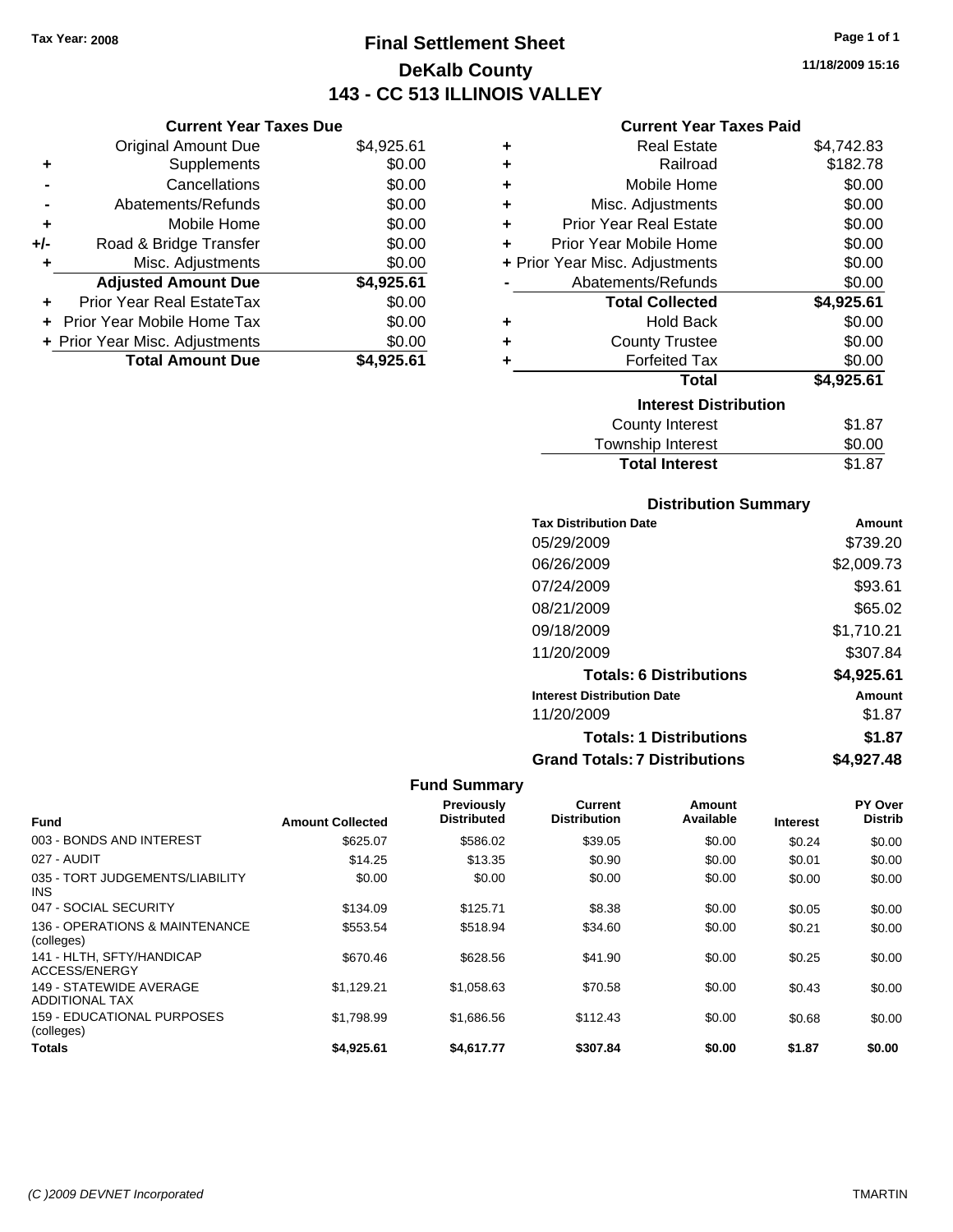Original Amount Due

**Adjusted Amount Due** 

**Total Amount Due** 

**+** Supplements **-** Cancellations **-** Abatements/Refunds **+** Mobile Home **+/-** Road & Bridge Transfer **+** Misc. Adjustments

**+** Prior Year Real EstateTax **+** Prior Year Mobile Home Tax \$0.00 **+ Prior Year Misc. Adjustments** 

### **Final Settlement Sheet Tax Year: 2008 Page 1 of 2 DeKalb County 144 - CC 516 WAUBONSEE**

**11/18/2009 15:16**

### **Current Year Taxes Paid**

| <b>Current Year Taxes Due</b> |                |   | <b>Current Year Taxes Paid</b> |                |  |
|-------------------------------|----------------|---|--------------------------------|----------------|--|
| ıl Amount Due                 | \$1,522,556.10 | ÷ | <b>Real Estate</b>             | \$1,512,844.16 |  |
| Supplements                   | \$10.00        | ÷ | Railroad                       | \$5,911.06     |  |
| Cancellations                 | \$3,500.40     | ÷ | Mobile Home                    | \$609.73       |  |
| าents/Refunds                 | \$4.46         | ÷ | Misc. Adjustments              | \$54.69        |  |
| Mobile Home                   | \$609.73       | ÷ | <b>Prior Year Real Estate</b>  | (\$2,244.40)   |  |
| ridge Transfer                | \$0.00         | ÷ | Prior Year Mobile Home         | \$0.00         |  |
| . Adjustments                 | \$54.69        |   | + Prior Year Misc. Adjustments | \$0.00         |  |
| <b>Amount Due</b>             | \$1,519,725.66 |   | Abatements/Refunds             | \$4.46         |  |
| leal EstateTax                | (\$2,244.40)   |   | <b>Total Collected</b>         | \$1,517,170.78 |  |
| pile Home Tax                 | \$0.00         | ٠ | <b>Hold Back</b>               | \$0.00         |  |
| . Adjustments                 | \$0.00         | ÷ | <b>County Trustee</b>          | \$89.59        |  |
| <b>Amount Due</b>             | \$1,517,481.26 | ٠ | <b>Forfeited Tax</b>           | \$220.89       |  |
|                               |                |   | <b>Total</b>                   | \$1,517,481.26 |  |
|                               |                |   | <b>Interest Distribution</b>   |                |  |

| <u>METEST DISTINGUOTI</u> |          |
|---------------------------|----------|
| County Interest           | \$575.52 |
| Township Interest         | \$0.00   |
| <b>Total Interest</b>     | \$575.52 |
|                           |          |

#### **Distribution Summary**

| <b>Tax Distribution Date</b>         | Amount         |
|--------------------------------------|----------------|
| 05/29/2009                           | \$331,391.34   |
| 06/26/2009                           | \$444,753.11   |
| 07/24/2009                           | \$17,638.63    |
| 08/21/2009                           | \$39,527.11    |
| 09/18/2009                           | \$604,996.10   |
| 11/20/2009                           | \$78.864.49    |
| <b>Totals: 6 Distributions</b>       | \$1,517,170.78 |
| <b>Interest Distribution Date</b>    | Amount         |
| 11/20/2009                           | \$575.52       |
| <b>Totals: 1 Distributions</b>       | \$575.52       |
| <b>Grand Totals: 7 Distributions</b> | \$1,517,746.30 |

#### **Fund Summary**

| <b>Fund</b>                                   | <b>Amount Collected</b> | Previously<br><b>Distributed</b> | <b>Current</b><br><b>Distribution</b> | Amount<br>Available | <b>Interest</b> | PY Over<br><b>Distrib</b> |
|-----------------------------------------------|-------------------------|----------------------------------|---------------------------------------|---------------------|-----------------|---------------------------|
| 003 - BONDS AND INTEREST                      | \$271,673.70            | \$257.551.76                     | \$14.121.94                           | \$0.00              | \$103.06        | \$0.00                    |
| 027 - AUDIT                                   | \$2,579.20              | \$2,445.12                       | \$134.08                              | \$0.00              | \$0.98          | \$0.00                    |
| 035 - TORT JUDGEMENTS/LIABILITY<br><b>INS</b> | \$19.911.35             | \$18,876.32                      | \$1,035.03                            | \$0.00              | \$7.55          | \$0.00                    |
| 047 - SOCIAL SECURITY                         | \$13,313.17             | \$12.621.12                      | \$692.05                              | \$0.00              | \$5.05          | \$0.00                    |
| 109 - PRIOR YEAR ADJUSTMENT                   | \$1,744.74              | \$1,654.06                       | \$90.68                               | \$0.00              | \$0.66          | \$0.00                    |
| 136 - OPERATIONS & MAINTENANCE<br>(colleges)  | \$278.349.25            | \$263,880.31                     | \$14,468.94                           | \$0.00              | \$105.59        | \$0.00                    |
| 159 - EDUCATIONAL PURPOSES<br>(colleges)      | \$929.599.37            | \$881,277.60                     | \$48,321,77                           | \$0.00              | \$352.63        | \$0.00                    |
| <b>Totals</b>                                 | \$1,517,170.78          | \$1,438,306.29                   | \$78,864.49                           | \$0.00              | \$575.52        | \$0.00                    |
|                                               |                         |                                  |                                       |                     |                 |                           |

### **Miscellaneous Adjustment Detail**

|  | <b>Amount Adjustment Description</b> |
|--|--------------------------------------|
|  |                                      |

**Year Source Account Type**<br> **Adjustment Description**<br> **Adjustment Description Totals \$54.69 1 entries**

\$54.69 Housing Authority-Shabbona Sequoya Apartments by TBA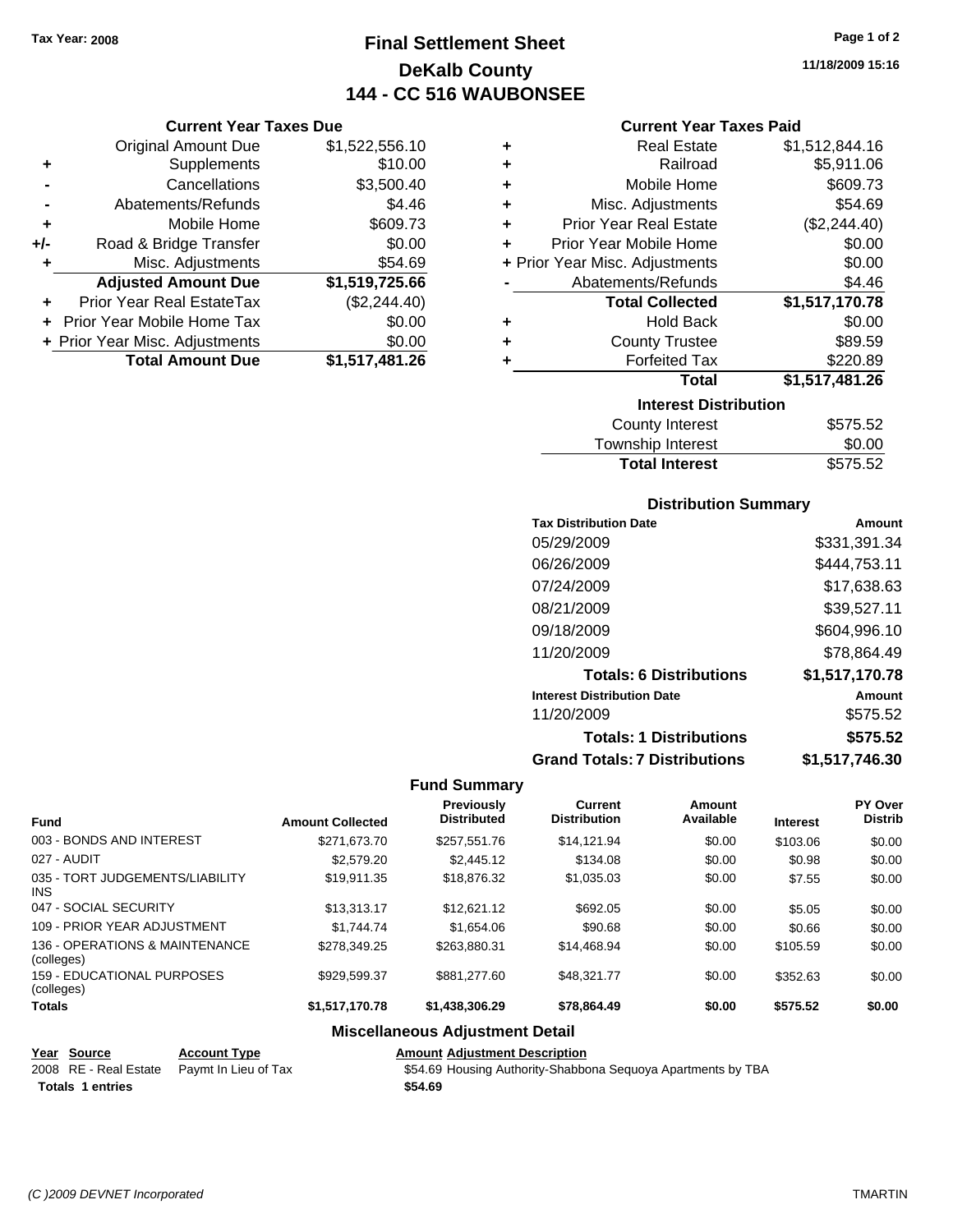### **Final Settlement Sheet Tax Year: 2008 Page 2 of 2 DeKalb County Abatement Detail**

**11/18/2009 15:16**

**Totals \$4.46 1 entries**

**Year Source Account Type Amount Adjustment Description**<br> **Amount Adjustment Description**<br> **A** 46 INTEREST ON 2008 PTA \$4.46 INTEREST ON 2008 PTAB RONALD STALLINGS by TBA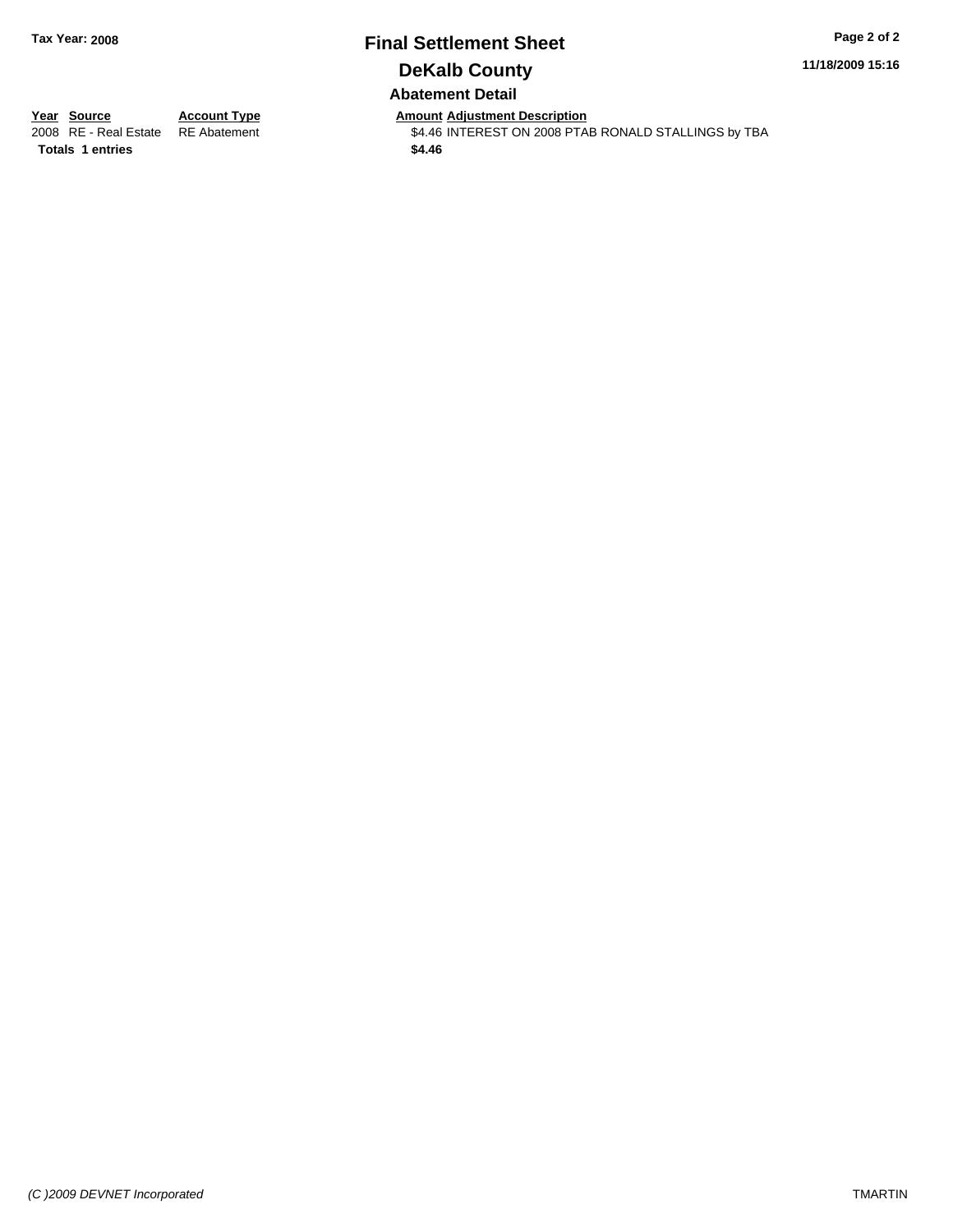### **Final Settlement Sheet Tax Year: 2008 Page 1 of 2 DeKalb County 145 - CC 523 KISHWAUKEE**

#### **Current Year Taxes Due**

|     | <b>Original Amount Due</b>     | \$9,950,400.58 |
|-----|--------------------------------|----------------|
| ٠   | Supplements                    | \$1,243.86     |
|     | Cancellations                  | \$102,317.40   |
|     | Abatements/Refunds             | \$14.43        |
| ٠   | Mobile Home                    | \$5,170.88     |
| +/- | Road & Bridge Transfer         | \$0.00         |
| ٠   | Misc. Adjustments              | \$3,263.20     |
|     | <b>Adjusted Amount Due</b>     | \$9,857,746.69 |
|     | Prior Year Real EstateTax      | (\$3,583.69)   |
|     | Prior Year Mobile Home Tax     | \$0.00         |
|     | + Prior Year Misc. Adjustments | \$0.00         |
|     | <b>Total Amount Due</b>        | \$9.854.163.00 |

|   | <b>Interest Distribution</b>   |                |  |  |
|---|--------------------------------|----------------|--|--|
|   | <b>Total</b>                   | \$9,854,163.00 |  |  |
| ٠ | <b>Forfeited Tax</b>           | \$11,752.82    |  |  |
| ٠ | <b>County Trustee</b>          | \$561.70       |  |  |
| ٠ | <b>Hold Back</b>               | \$0.00         |  |  |
|   | <b>Total Collected</b>         | \$9,841,848.48 |  |  |
|   | Abatements/Refunds             | \$14.43        |  |  |
|   | + Prior Year Misc. Adjustments | \$0.00         |  |  |
| ٠ | Prior Year Mobile Home         | \$0.00         |  |  |
| ÷ | <b>Prior Year Real Estate</b>  | (\$3,583.69)   |  |  |
| ٠ | Misc. Adjustments              | \$3,263.20     |  |  |
| ٠ | Mobile Home                    | \$5,079.32     |  |  |
| ٠ | Railroad                       | \$29,614.18    |  |  |
| ٠ | <b>Real Estate</b>             | \$9,807,489.90 |  |  |

| County Interest       | \$3,733.39 |
|-----------------------|------------|
| Township Interest     | \$0.00     |
| <b>Total Interest</b> | \$3,733.39 |

#### **Distribution Summary**

| <b>Tax Distribution Date</b>         | Amount         |
|--------------------------------------|----------------|
| 05/29/2009                           | \$2,146,621.49 |
| 06/26/2009                           | \$2,783,158.06 |
| 07/24/2009                           | \$90.195.32    |
| 08/21/2009                           | \$274,851.38   |
| 09/18/2009                           | \$4,103,920.67 |
| 11/20/2009                           | \$443,101.56   |
| <b>Totals: 6 Distributions</b>       | \$9,841,848.48 |
| <b>Interest Distribution Date</b>    | Amount         |
| 11/20/2009                           | \$3,733.39     |
| <b>Totals: 1 Distributions</b>       | \$3,733.39     |
| <b>Grand Totals: 7 Distributions</b> | \$9,845,581.87 |

#### **Fund Summary**

|                                                 |                         | <b>Previously</b><br><b>Distributed</b> | Current<br><b>Distribution</b> | Amount<br>Available |                 | <b>PY Over</b><br><b>Distrib</b> |
|-------------------------------------------------|-------------------------|-----------------------------------------|--------------------------------|---------------------|-----------------|----------------------------------|
| <b>Fund</b>                                     | <b>Amount Collected</b> |                                         |                                |                     | <b>Interest</b> |                                  |
| 003 - BONDS AND INTEREST                        | \$2,800,734.19          | \$2,674,639.04                          | \$126,095.15                   | \$0.00              | \$1.062.42      | \$0.00                           |
| 027 - AUDIT                                     | \$34,741.73             | \$33.177.58                             | \$1,564.15                     | \$0.00              | \$13.18         | \$0.00                           |
| 035 - TORT JUDGEMENTS/LIABILITY<br><b>INS</b>   | \$549,893.59            | \$525.136.17                            | \$24,757.42                    | \$0.00              | \$208.60        | \$0.00                           |
| 047 - SOCIAL SECURITY                           | \$156,593.65            | \$149.543.47                            | \$7,050.18                     | \$0.00              | \$59.40         | \$0.00                           |
| 136 - OPERATIONS & MAINTENANCE<br>(colleges)    | \$1.349.976.83          | \$1,289,197.90                          | \$60,778.93                    | \$0.00              | \$512.10        | \$0.00                           |
| <b>159 - EDUCATIONAL PURPOSES</b><br>(colleges) | \$4,949,908.49          | \$4,727,052.76                          | \$222,855.73                   | \$0.00              | \$1.877.69      | \$0.00                           |
| <b>Totals</b>                                   | \$9.841.848.48          | \$9.398.746.92                          | \$443.101.56                   | \$0.00              | \$3.733.39      | \$0.00                           |

### **Miscellaneous Adjustment Detail**

| Year Source           | <b>Account Type</b>       | <b>Amount Adjustment Description</b>                             |
|-----------------------|---------------------------|------------------------------------------------------------------|
| 2008 RE - Real Estate | <b>Back Tax Collected</b> | \$4.60 Eagle Homes Redemption 08-03-400-020 by TBA               |
| 2008 RE - Real Estate | Paymt In Lieu of Tax      | \$71.51 Housing Authority-Hinckley Sunset View Apartments by TBA |
| 2008 RE - Real Estate | <b>Back Tax Collected</b> | \$12.35 Maness Redemption 13-06-331-005 by TBA                   |
| 2008 RE - Real Estate | Paymt In Lieu of Tax      | \$978.41 HOUSING AUTHORITY by TBA                                |
| 2008 RE - Real Estate | Paymt In Lieu of Tax      | \$578.67 HOUSING AUTHORITY by TBA                                |
| 2008 RE - Real Estate | Paymt In Lieu of Tax      | \$578.67 HOUSING AUTHORITY by TBA                                |
| 2008 RE - Real Estate | Paymt In Lieu of Tax      | \$978.41 HOUSING AUTHORITY by TBA                                |
| 2008 RE - Real Estate | <b>Back Tax Collected</b> | \$2.59 Genoa Riverbend Development Redemption by TBA             |

**11/18/2009 15:16**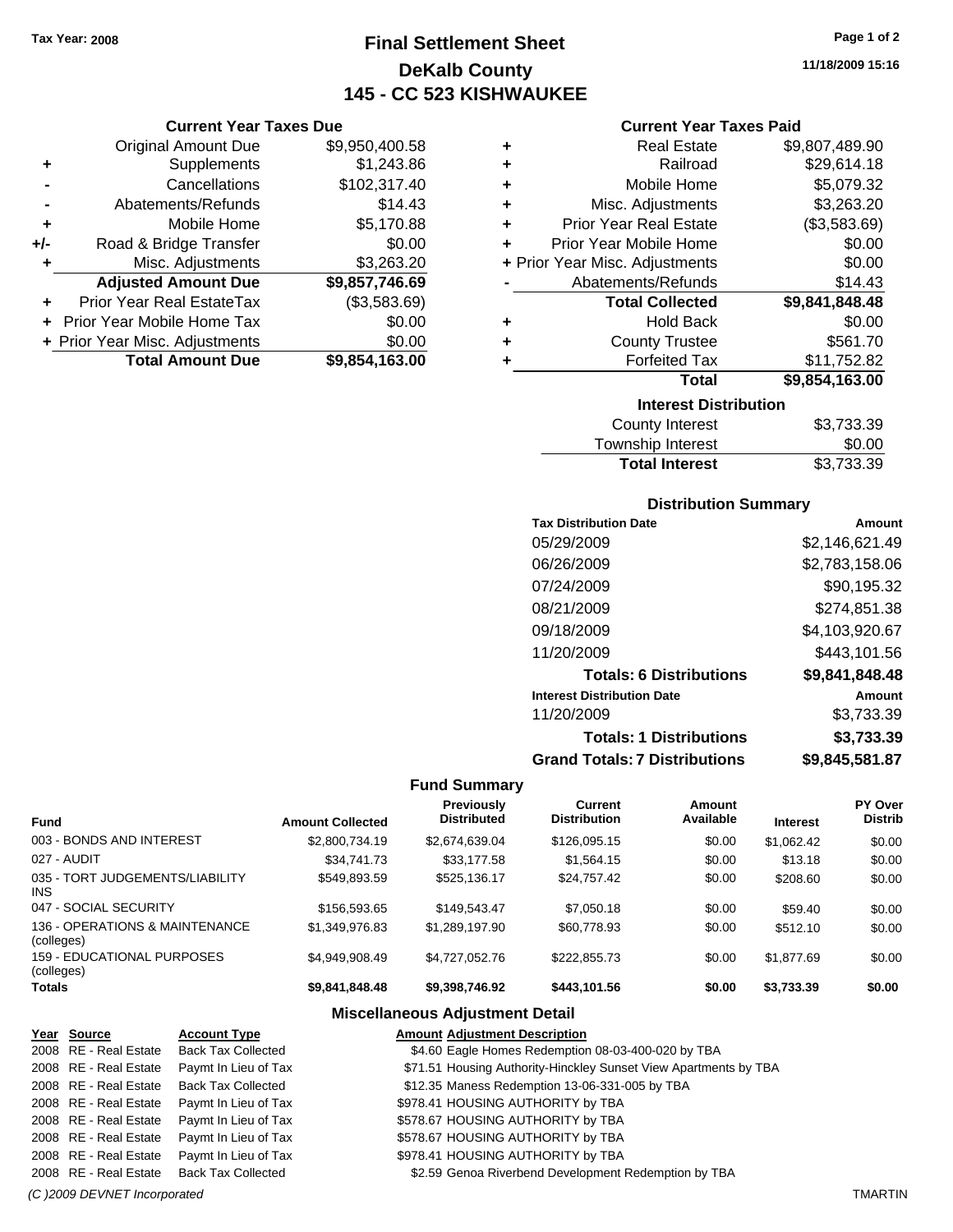### **Final Settlement Sheet Tax Year: 2008 Page 2 of 2 DeKalb County**

#### **11/18/2009 15:16**

#### **Miscellaneous Adjustment Detail**

### **Year Source Account Type Amount Adjustment Description**

2008 RE - Real Estate Back Tax Collected \$57.99 Certificate Assignment 08-23-156-014 by TBA

#### **Abatement Detail**

#### **Year Source Account Type Amount Adjustment Description**

- 2008 RE Real Estate RE Abatement S5.37 Interest on 2006 PTAB-Chamberlain Park Apts. by TBA
- 2008 RE Real Estate RE Abatement ST.08 Interest on 2006 PTAB-Sycamore Meadows Apts. by TBA
- 2008 RE Real Estate RE Abatement S1.98 Interest on 2006 PTAB Galbriath by TBA

**Totals \$3,263.20 9 entries**

**Totals \$14.43 3 entries**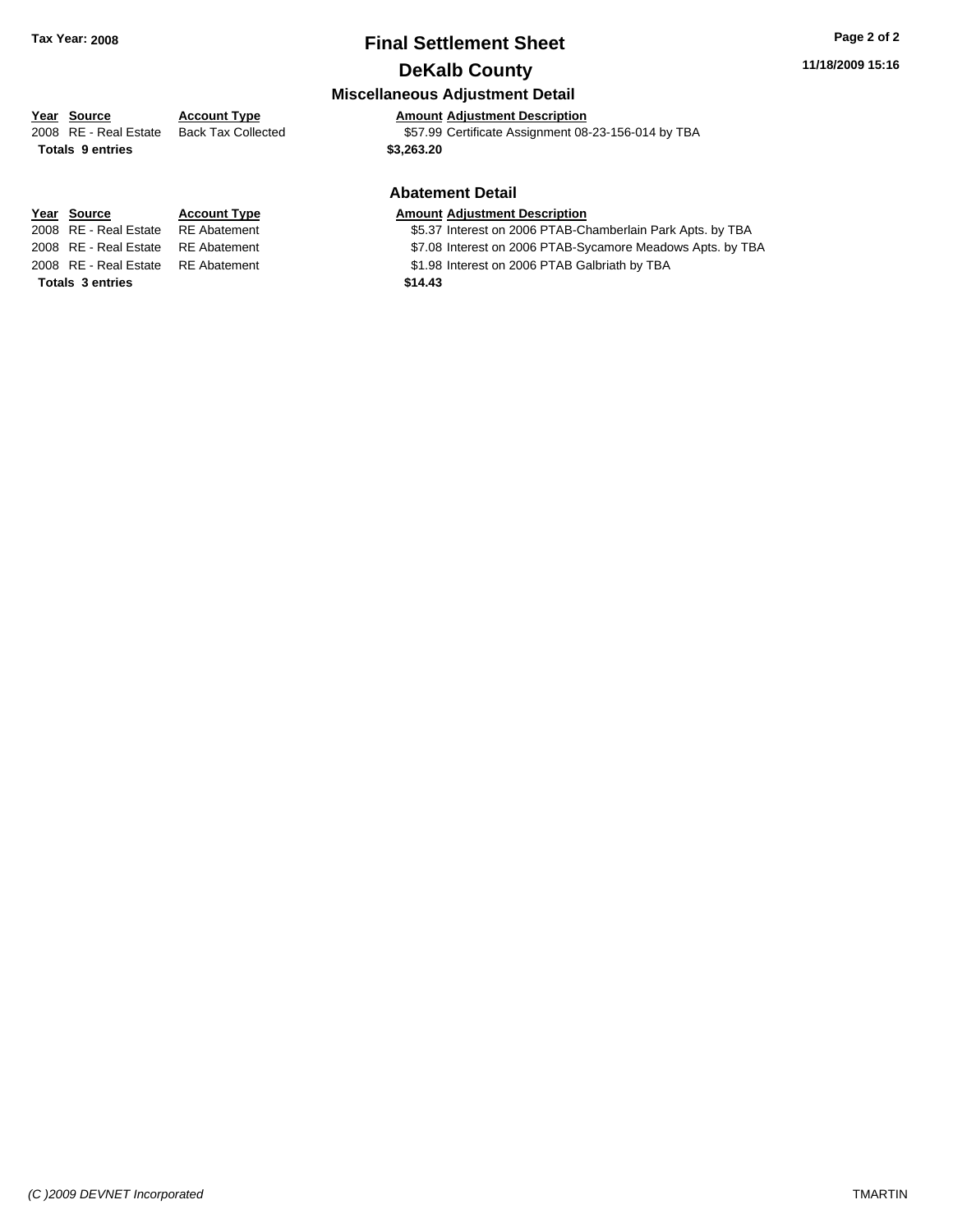## **Final Settlement Sheet Tax Year: 2008 Page 1 of 1 DeKalb County 150 - DE KALB SANITARY**

#### **Current Year Taxes Due**

|       | <b>Original Amount Due</b>        | \$592,164.14 |
|-------|-----------------------------------|--------------|
| ٠     | Supplements                       | \$0.00       |
|       | Cancellations                     | \$14,992.67  |
|       | Abatements/Refunds                | \$0.00       |
| ÷     | Mobile Home                       | \$368.07     |
| $+/-$ | Road & Bridge Transfer            | \$0.00       |
| ٠     | Misc. Adjustments                 | \$342.35     |
|       | <b>Adjusted Amount Due</b>        | \$577,881.89 |
|       | Prior Year Real EstateTax         | (\$756.86)   |
|       | <b>Prior Year Mobile Home Tax</b> | \$0.00       |
|       | + Prior Year Misc. Adjustments    | \$0.00       |
|       | <b>Total Amount Due</b>           | \$577,125.03 |

| ٠ | <b>Real Estate</b>             | \$574,758.44 |
|---|--------------------------------|--------------|
| ÷ | Railroad                       | \$546.24     |
| ٠ | Mobile Home                    | \$365.82     |
| ÷ | Misc. Adjustments              | \$342.35     |
| ٠ | <b>Prior Year Real Estate</b>  | (\$756.86)   |
| ٠ | Prior Year Mobile Home         | \$0.00       |
|   | + Prior Year Misc. Adjustments | \$0.00       |
|   | Abatements/Refunds             | \$0.00       |
|   | <b>Total Collected</b>         | \$575,255.99 |
| ٠ | <b>Hold Back</b>               | \$0.00       |
| ٠ | <b>County Trustee</b>          | \$10.78      |
| ٠ | <b>Forfeited Tax</b>           | \$1,858.26   |
|   | <b>Total</b>                   | \$577,125.03 |
|   | <b>Interest Distribution</b>   |              |
|   | County Interest                | \$218.22     |
|   | Townshin Interest              | ደ0 00        |

| <b>Total Interest</b> | \$218.22       |
|-----------------------|----------------|
| Township Interest     | \$0.00         |
| County interest       | <b>DZ10.ZZ</b> |

#### **Distribution Summary**

| Amount       |
|--------------|
| \$124,667.71 |
| \$162,643.51 |
| \$4.524.63   |
| \$20,244.89  |
| \$239,262.52 |
| \$23,912.73  |
| \$575,255.99 |
| Amount       |
| \$218.22     |
| \$218.22     |
| \$575,474.21 |
|              |

#### **Fund Summary**

 $\overline{\phantom{0}}$ 

| <b>Fund</b>              | <b>Amount Collected</b> | <b>Previously</b><br><b>Distributed</b> | <b>Current</b><br><b>Distribution</b> | Amount<br>Available | <b>Interest</b> | PY Over<br><b>Distrib</b> |
|--------------------------|-------------------------|-----------------------------------------|---------------------------------------|---------------------|-----------------|---------------------------|
| 001 - CORPORATE          | \$239.473.31            | \$229,518.73                            | \$9,954.58                            | \$0.00              | \$90.85         | \$0.00                    |
| 003 - BONDS AND INTEREST | \$0.00                  | \$0.00                                  | \$0.00                                | \$0.00              | \$0.00          | \$0.00                    |
| $005 - I. M. R. F.$      | \$92,524.75             | \$88,678.58                             | \$3.846.17                            | \$0.00              | \$35.10         | \$0.00                    |
| 027 - AUDIT              | \$12.162.64             | \$11.657.05                             | \$505.59                              | \$0.00              | \$4.61          | \$0.00                    |
| 045 - PUBLIC BENEFIT     | \$163,082,20            | \$156,303.05                            | \$6.779.15                            | \$0.00              | \$61.86         | \$0.00                    |
| 047 - SOCIAL SECURITY    | \$68,013.09             | \$65.185.85                             | \$2,827,24                            | \$0.00              | \$25.80         | \$0.00                    |
| <b>Totals</b>            | \$575,255,99            | \$551,343.26                            | \$23.912.73                           | \$0.00              | \$218.22        | \$0.00                    |

### **Miscellaneous Adjustment Detail**

| Year Source             | <b>Account Type</b>       | <b>Amount Adjustment Description</b>               |
|-------------------------|---------------------------|----------------------------------------------------|
| 2008 RE - Real Estate   | <b>Back Tax Collected</b> | \$0.78 Eagle Homes Redemption 08-03-400-020 by TBA |
| 2008 RE - Real Estate   | Paymt In Lieu of Tax      | \$165.87 HOUSING AUTHORITY by TBA                  |
| 2008 RE - Real Estate   | Paymt In Lieu of Tax      | \$165.87 HOUSING AUTHORITY by TBA                  |
| 2008 RE - Real Estate   | Back Tax Collected        | \$9.83 Certificate Assignment 08-23-156-014 by TBA |
| <b>Totals 4 entries</b> |                           | \$342.35                                           |
|                         |                           |                                                    |

**11/18/2009 15:16**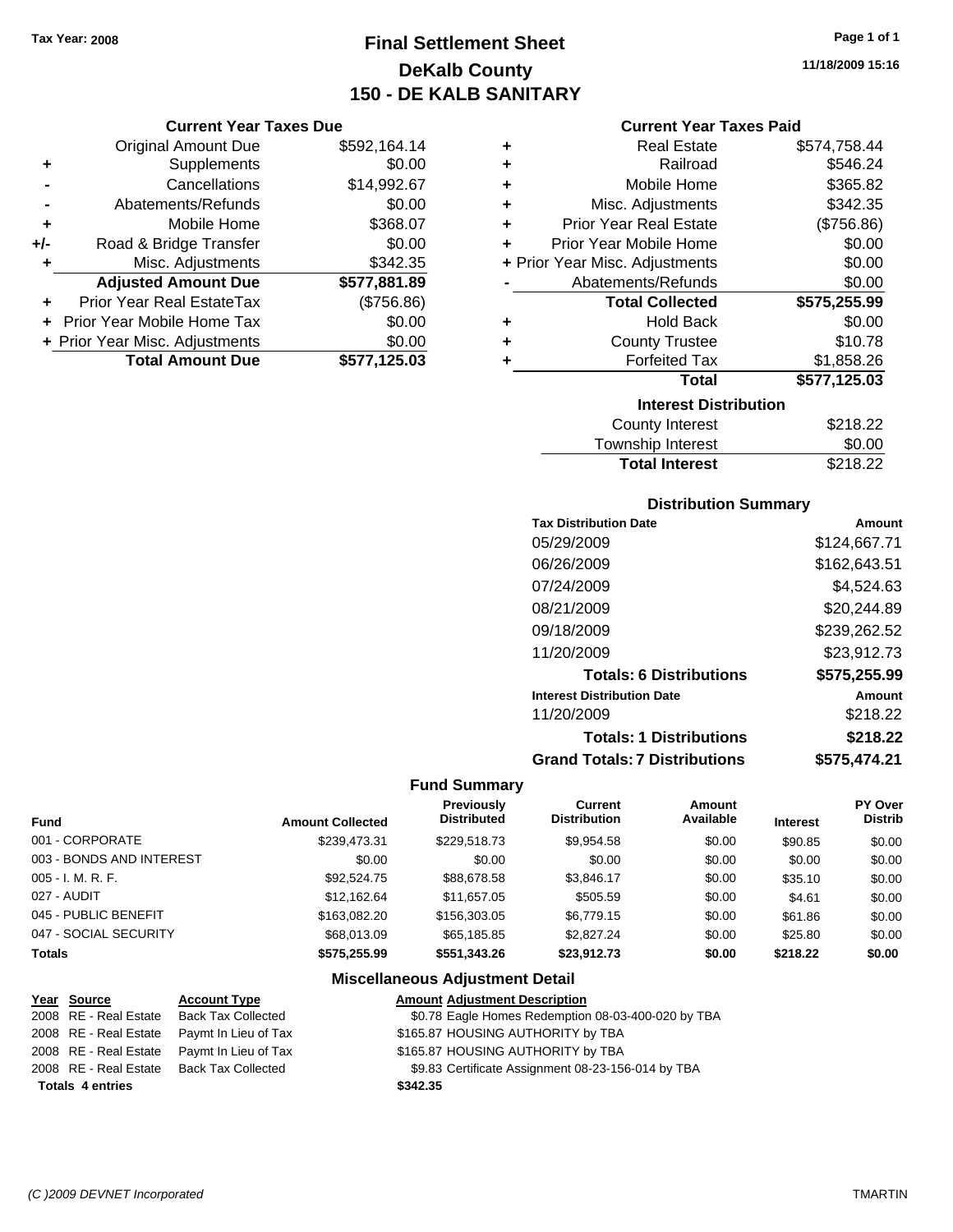**Current Year Taxes Due** Original Amount Due \$2,216.91

**Adjusted Amount Due \$2,196.26**

**Total Amount Due \$2,196.26**

**+** Supplements \$0.00 **-** Cancellations \$20.65 **-** Abatements/Refunds \$0.00 **+** Mobile Home \$0.00 **+/-** Road & Bridge Transfer \$0.00 **+** Misc. Adjustments \$0.00

**+** Prior Year Real EstateTax \$0.00 **+** Prior Year Mobile Home Tax \$0.00 **+ Prior Year Misc. Adjustments**  $$0.00$ 

## **Final Settlement Sheet Tax Year: 2008 Page 1 of 1 DeKalb County 151 - FAIRDALE STREET LIGHT**

**11/18/2009 15:16**

#### **Current Year Taxes Paid**

| ٠ | <b>Real Estate</b>             | \$2,196.26 |
|---|--------------------------------|------------|
| ٠ | Railroad                       | \$0.00     |
| ٠ | Mobile Home                    | \$0.00     |
| ٠ | Misc. Adjustments              | \$0.00     |
| ÷ | <b>Prior Year Real Estate</b>  | \$0.00     |
| ٠ | Prior Year Mobile Home         | \$0.00     |
|   | + Prior Year Misc. Adjustments | \$0.00     |
|   | Abatements/Refunds             | \$0.00     |
|   | <b>Total Collected</b>         | \$2,196.26 |
| ٠ | <b>Hold Back</b>               | \$0.00     |
| ٠ | <b>County Trustee</b>          | \$0.00     |
| ٠ | <b>Forfeited Tax</b>           | \$0.00     |
|   | Total                          | \$2,196.26 |
|   | <b>Interest Distribution</b>   |            |
|   | <b>County Interest</b>         | \$0.83     |
|   | Townshin Interest              | ደበ በበ      |

| <b>Total Interest</b> | \$0.83 |
|-----------------------|--------|
| Township Interest     | \$0.00 |
| County Interest       | \$0.83 |

#### **Distribution Summary**

| <b>Tax Distribution Date</b>         | Amount     |
|--------------------------------------|------------|
| 05/29/2009                           | \$554.02   |
| 06/26/2009                           | \$486.09   |
| 07/24/2009                           | \$7.31     |
| 08/21/2009                           | \$64.30    |
| 09/18/2009                           | \$810.62   |
| 11/20/2009                           | \$273.92   |
| <b>Totals: 6 Distributions</b>       | \$2,196.26 |
| <b>Interest Distribution Date</b>    | Amount     |
| 11/20/2009                           | \$0.83     |
| <b>Totals: 1 Distributions</b>       | \$0.83     |
| <b>Grand Totals: 7 Distributions</b> | \$2.197.09 |
|                                      |            |

#### **Fund Interest Amount Collected Distributed PY Over Distrib Amount Available Current Distribution Previously** 001 - CORPORATE \$2,196.26 \$1,922.34 \$273.92 \$0.00 \$0.83 \$0.00 **Totals \$2,196.26 \$1,922.34 \$273.92 \$0.00 \$0.83 \$0.00**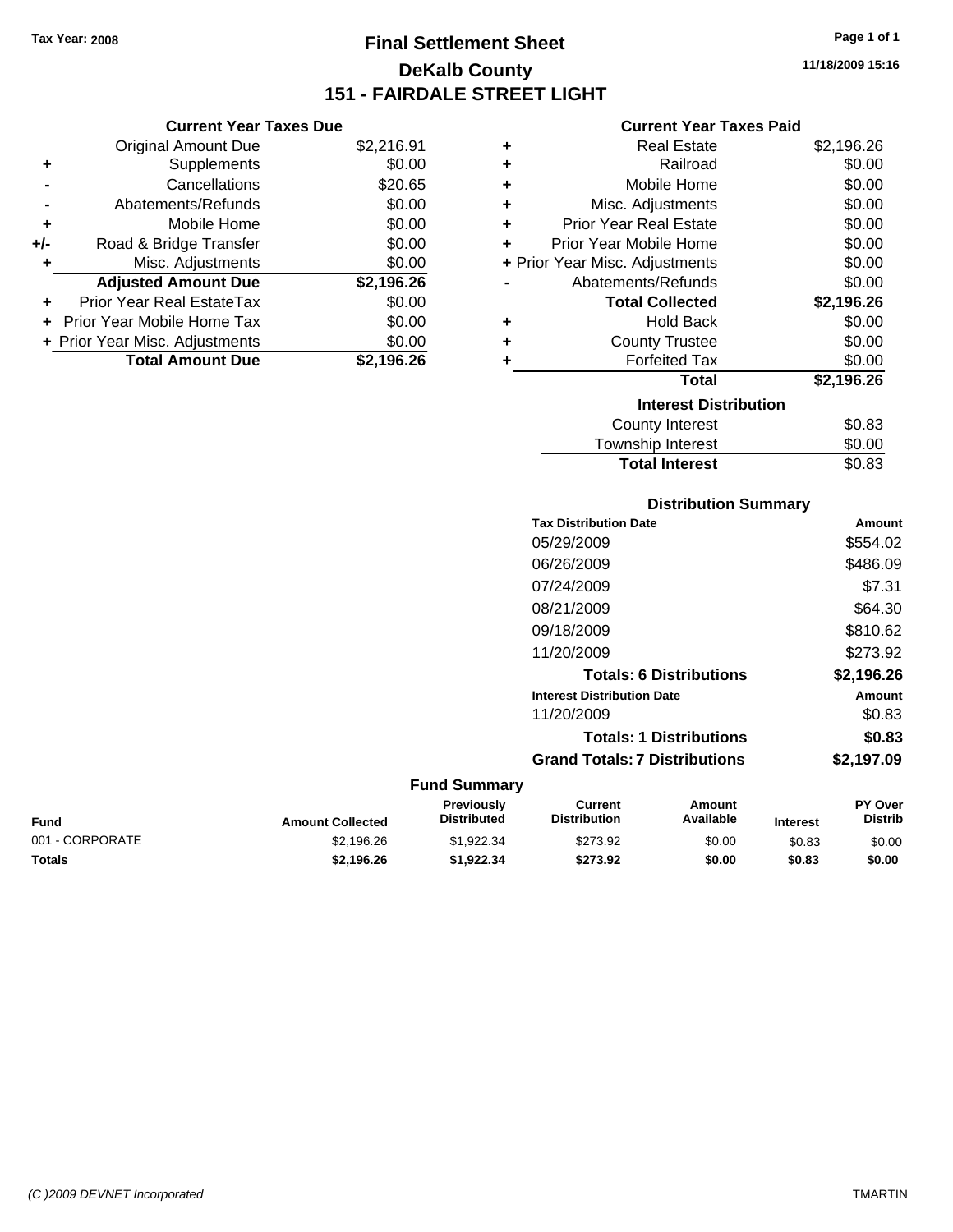**Current Year Taxes Due** Original Amount Due \$23,364.87

**Adjusted Amount Due \$23,341.52**

**Total Amount Due \$23,363.77**

**+** Supplements \$0.00 **-** Cancellations \$24.33 **-** Abatements/Refunds \$0.00 **+** Mobile Home \$0.98 **+/-** Road & Bridge Transfer \$0.00 **+** Misc. Adjustments \$0.00

**+** Prior Year Real EstateTax \$22.25 **+** Prior Year Mobile Home Tax \$0.00 **+ Prior Year Misc. Adjustments**  $$0.00$ 

### **Final Settlement Sheet Tax Year: 2008 Page 1 of 1 DeKalb County 152 - AFTON-PIERCE MULTI TWP**

**11/18/2009 15:16**

#### **Current Year Taxes Paid**

| ٠ | <b>Real Estate</b>             | \$23,201.67 |  |  |
|---|--------------------------------|-------------|--|--|
| ٠ | Railroad                       | \$138.08    |  |  |
| ÷ | Mobile Home                    | \$0.98      |  |  |
| ÷ | Misc. Adjustments              | \$0.00      |  |  |
| ÷ | <b>Prior Year Real Estate</b>  | \$22.25     |  |  |
| ٠ | Prior Year Mobile Home         | \$0.00      |  |  |
|   | + Prior Year Misc. Adjustments | \$0.00      |  |  |
|   | Abatements/Refunds             | \$0.00      |  |  |
|   | <b>Total Collected</b>         | \$23,362.98 |  |  |
| ٠ | <b>Hold Back</b>               | \$0.00      |  |  |
| ٠ | <b>County Trustee</b>          | \$0.79      |  |  |
| ٠ | <b>Forfeited Tax</b>           | \$0.00      |  |  |
|   | Total                          | \$23,363.77 |  |  |
|   | <b>Interest Distribution</b>   |             |  |  |
|   | <b>County Interest</b>         | \$8.86      |  |  |
|   | Townshin Interest              | ፍሰ ሰበ       |  |  |

## ownship interest  $\phi$ 0.00 **Total Interest** \$8.86

#### **Distribution Summary**

| <b>Tax Distribution Date</b>         | Amount      |
|--------------------------------------|-------------|
| 05/29/2009                           | \$4,025.09  |
| 06/26/2009                           | \$7,971.93  |
| 07/24/2009                           | \$164.02    |
| 08/21/2009                           | \$732.59    |
| 09/18/2009                           | \$9,724.01  |
| 11/20/2009                           | \$745.34    |
| <b>Totals: 6 Distributions</b>       | \$23,362.98 |
| <b>Interest Distribution Date</b>    | Amount      |
| 11/20/2009                           | \$8.86      |
| <b>Totals: 1 Distributions</b>       | \$8.86      |
| <b>Grand Totals: 7 Distributions</b> | \$23,371.84 |
|                                      |             |

| <b>Fund</b>                             | <b>Amount Collected</b> | <b>Previously</b><br><b>Distributed</b> | Current<br><b>Distribution</b> | Amount<br>Available | <b>Interest</b> | <b>PY Over</b><br><b>Distrib</b> |
|-----------------------------------------|-------------------------|-----------------------------------------|--------------------------------|---------------------|-----------------|----------------------------------|
| 147 - ASSESSING PURPOSES<br>(multi-twp) | \$23.362.98             | \$22.617.64                             | \$745.34                       | \$0.00              | \$8.86          | \$0.00                           |
| <b>Totals</b>                           | \$23,362.98             | \$22,617.64                             | \$745.34                       | \$0.00              | \$8.86          | \$0.00                           |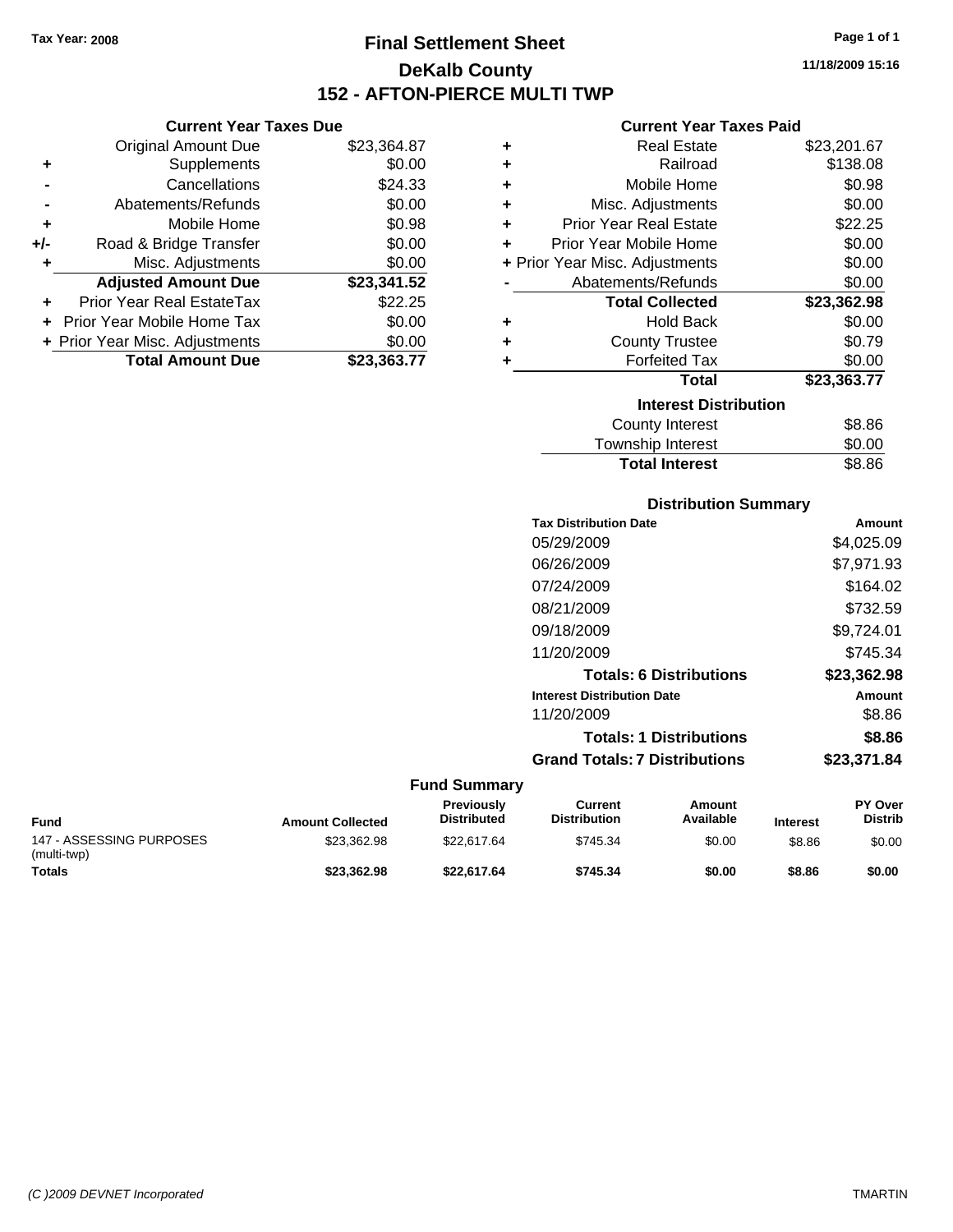**Current Year Taxes Due** Original Amount Due \$8,971.73

**Adjusted Amount Due \$8,959.41**

**Total Amount Due \$8,959.41**

**+** Supplements \$0.00 **-** Cancellations \$12.32 **-** Abatements/Refunds \$0.00 **+** Mobile Home \$0.00 **+/-** Road & Bridge Transfer \$0.00 **+** Misc. Adjustments \$0.00

**+** Prior Year Real EstateTax \$0.00 **+** Prior Year Mobile Home Tax \$0.00 **+ Prior Year Misc. Adjustments**  $$0.00$ 

### **Final Settlement Sheet Tax Year: 2008 Page 1 of 1 DeKalb County 153 - MILAN-MALTA MULTI-TWP**

**11/18/2009 15:16**

#### **Current Year Taxes Paid**

| ٠ | <b>Real Estate</b>             | \$8,849.23 |
|---|--------------------------------|------------|
| ٠ | Railroad                       | \$110.06   |
| ٠ | Mobile Home                    | \$0.00     |
| ÷ | Misc. Adjustments              | \$0.00     |
| ÷ | <b>Prior Year Real Estate</b>  | \$0.00     |
| ÷ | Prior Year Mobile Home         | \$0.00     |
|   | + Prior Year Misc. Adjustments | \$0.00     |
|   | Abatements/Refunds             | \$0.00     |
|   | <b>Total Collected</b>         | \$8,959.29 |
| ٠ | <b>Hold Back</b>               | \$0.00     |
| ٠ | <b>County Trustee</b>          | \$0.12     |
|   | <b>Forfeited Tax</b>           | \$0.00     |
|   | <b>Total</b>                   | \$8,959.41 |
|   | <b>Interest Distribution</b>   |            |
|   | <b>County Interest</b>         | \$3.40     |
|   | Townshin Interest              | ፍስ ሰስ      |

### ownship interest  $\phi$ 0.00 Total Interest \$3.40

#### **Distribution Summary**

| <b>Tax Distribution Date</b>         | Amount     |
|--------------------------------------|------------|
| 05/29/2009                           | \$1,552.51 |
| 06/26/2009                           | \$3,122.81 |
| 07/24/2009                           | \$65.39    |
| 08/21/2009                           | \$186.25   |
| 09/18/2009                           | \$3,693.19 |
| 11/20/2009                           | \$339.14   |
| <b>Totals: 6 Distributions</b>       | \$8,959.29 |
| <b>Interest Distribution Date</b>    | Amount     |
| 11/20/2009                           | \$3.40     |
| <b>Totals: 1 Distributions</b>       | \$3.40     |
| <b>Grand Totals: 7 Distributions</b> | \$8,962.69 |
|                                      |            |

| <b>Fund</b>                             | <b>Amount Collected</b> | <b>Previously</b><br><b>Distributed</b> | Current<br><b>Distribution</b> | Amount<br>Available | <b>Interest</b> | <b>PY Over</b><br><b>Distrib</b> |
|-----------------------------------------|-------------------------|-----------------------------------------|--------------------------------|---------------------|-----------------|----------------------------------|
| 147 - ASSESSING PURPOSES<br>(multi-twp) | \$8,959.29              | \$8.620.15                              | \$339.14                       | \$0.00              | \$3.40          | \$0.00                           |
| <b>Totals</b>                           | \$8,959.29              | \$8.620.15                              | \$339.14                       | \$0.00              | \$3.40          | \$0.00                           |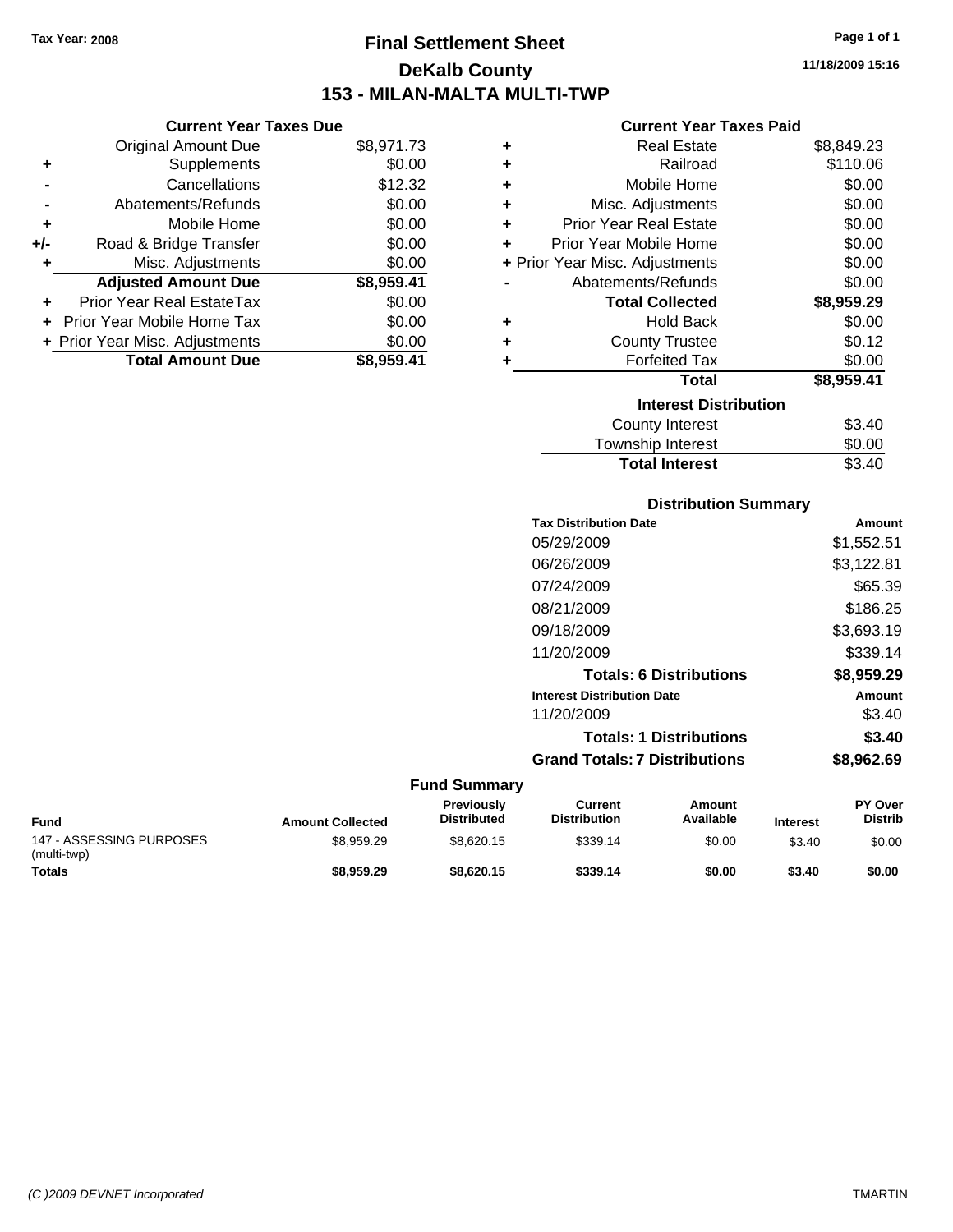### **Final Settlement Sheet Tax Year: 2008 Page 1 of 1 DeKalb County 154 - PAW PAW-SHABBONA MULT TWP**

#### **Current Year Taxes Due**

|       | <b>Original Amount Due</b>     | \$10,093.07 |
|-------|--------------------------------|-------------|
| ٠     | Supplements                    | \$0.00      |
|       | Cancellations                  | \$2.85      |
|       | Abatements/Refunds             | \$0.00      |
| ٠     | Mobile Home                    | \$1.00      |
| $+/-$ | Road & Bridge Transfer         | \$0.00      |
| ٠     | Misc. Adjustments              | \$3.05      |
|       | <b>Adjusted Amount Due</b>     | \$10,094.27 |
|       | Prior Year Real EstateTax      | \$0.00      |
|       | Prior Year Mobile Home Tax     | \$0.00      |
|       | + Prior Year Misc. Adjustments | \$0.00      |
|       | <b>Total Amount Due</b>        | \$10.094.27 |

#### **Current Year Taxes Paid**

| ٠ | <b>Real Estate</b>             | \$9,883.63  |
|---|--------------------------------|-------------|
| ÷ | Railroad                       | \$200.68    |
| ÷ | Mobile Home                    | \$1.00      |
| ٠ | Misc. Adjustments              | \$3.05      |
| ÷ | <b>Prior Year Real Estate</b>  | \$0.00      |
| ٠ | Prior Year Mobile Home         | \$0.00      |
|   | + Prior Year Misc. Adjustments | \$0.00      |
|   | Abatements/Refunds             | \$0.00      |
|   |                                |             |
|   | <b>Total Collected</b>         | \$10,088.36 |
| ٠ | <b>Hold Back</b>               | \$0.00      |
| ÷ | <b>County Trustee</b>          | \$5.91      |
| ٠ | <b>Forfeited Tax</b>           | \$0.00      |
|   | Total                          | \$10,094.27 |
|   | <b>Interest Distribution</b>   |             |
|   | County Interest                | \$3.83      |

### **Distribution Summary**

Total Interest \$3.83

| <b>Tax Distribution Date</b>         | Amount      |
|--------------------------------------|-------------|
| 05/29/2009                           | \$1,678.77  |
| 06/26/2009                           | \$3,398.82  |
| 07/24/2009                           | \$110.46    |
| 08/21/2009                           | \$294.66    |
| 09/18/2009                           | \$4,095.83  |
| 11/20/2009                           | \$509.82    |
| <b>Totals: 6 Distributions</b>       | \$10,088.36 |
| <b>Interest Distribution Date</b>    | Amount      |
| 11/20/2009                           | \$3.83      |
| <b>Totals: 1 Distributions</b>       | \$3.83      |
| <b>Grand Totals: 7 Distributions</b> | \$10,092.19 |

|                                         |                      |                         | <b>Fund Summary</b>                                             |                                |                     |                 |                           |
|-----------------------------------------|----------------------|-------------------------|-----------------------------------------------------------------|--------------------------------|---------------------|-----------------|---------------------------|
| <b>Fund</b>                             |                      | <b>Amount Collected</b> | <b>Previously</b><br><b>Distributed</b>                         | Current<br><b>Distribution</b> | Amount<br>Available | <b>Interest</b> | PY Over<br><b>Distrib</b> |
| 147 - ASSESSING PURPOSES<br>(multi-twp) |                      | \$10.088.36             | \$9.578.54                                                      | \$509.82                       | \$0.00              | \$3.83          | \$0.00                    |
| <b>Totals</b>                           |                      | \$10,088,36             | \$9,578,54                                                      | \$509.82                       | \$0.00              | \$3.83          | \$0.00                    |
|                                         |                      |                         | <b>Miscellaneous Adjustment Detail</b>                          |                                |                     |                 |                           |
| Year Source                             | <b>Account Type</b>  |                         | <b>Amount Adjustment Description</b>                            |                                |                     |                 |                           |
| 2008 RE - Real Estate                   | Paymt In Lieu of Tax |                         | \$2.60 Housing Authority-Hinckley Sunset View Apartments by TBA |                                |                     |                 |                           |

**Totals \$3.05 2 entries**

2008 RE - Real Estate Back Tax Collected \$0.45 Maness Redemption 13-06-331-005 by TBA

**11/18/2009 15:16**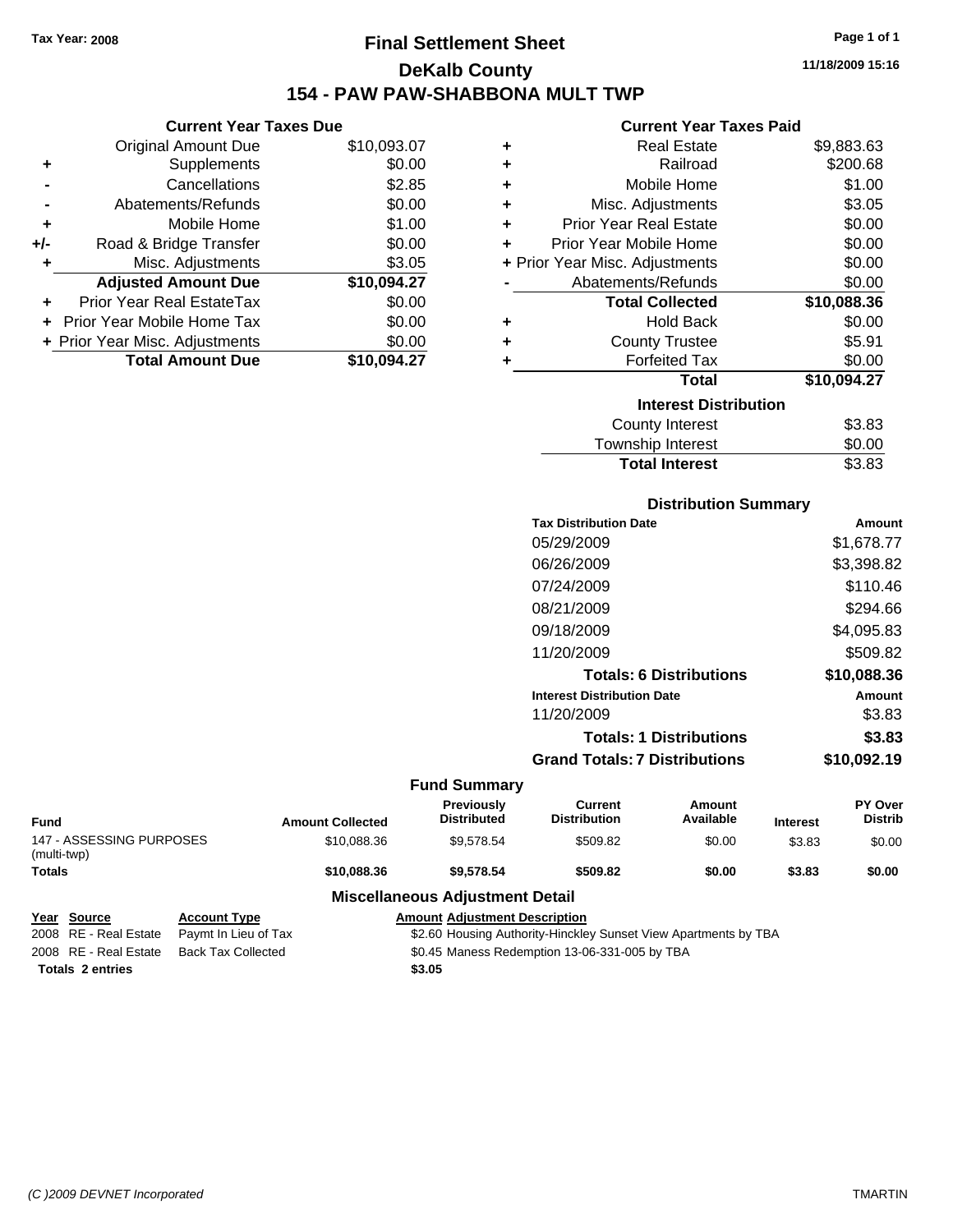**Current Year Taxes Due** Original Amount Due \$10,151.95

**Adjusted Amount Due \$10,151.24**

**Total Amount Due \$10,151.24**

**+** Supplements \$0.00 **-** Cancellations \$1.92 **-** Abatements/Refunds \$0.00 **+** Mobile Home \$1.21 **+/-** Road & Bridge Transfer \$0.00 **+** Misc. Adjustments \$0.00

**+** Prior Year Real EstateTax \$0.00 **+** Prior Year Mobile Home Tax \$0.00 **+ Prior Year Misc. Adjustments**  $$0.00$ 

### **Final Settlement Sheet Tax Year: 2008 Page 1 of 1 DeKalb County 155 - SOUTH GROVE-MAYFIELD MULT**

**11/18/2009 15:16**

#### **Current Year Taxes Paid**

| ٠                            | <b>Real Estate</b>             | \$10,150.03 |  |
|------------------------------|--------------------------------|-------------|--|
| ٠                            | Railroad                       | \$0.00      |  |
| ÷                            | Mobile Home                    | \$1.21      |  |
| ٠                            | Misc. Adjustments              | \$0.00      |  |
| ٠                            | <b>Prior Year Real Estate</b>  | \$0.00      |  |
| ÷                            | Prior Year Mobile Home         | \$0.00      |  |
|                              | + Prior Year Misc. Adjustments | \$0.00      |  |
|                              | Abatements/Refunds             | \$0.00      |  |
|                              | <b>Total Collected</b>         | \$10,151.24 |  |
| ٠                            | <b>Hold Back</b>               | \$0.00      |  |
| ٠                            | <b>County Trustee</b>          | \$0.00      |  |
| ٠                            | <b>Forfeited Tax</b>           | \$0.00      |  |
|                              | <b>Total</b>                   | \$10,151.24 |  |
| <b>Interest Distribution</b> |                                |             |  |
|                              | <b>County Interest</b>         | \$3.85      |  |
|                              | Townshin Interest              | ፍስ ሰስ       |  |

#### vnsnip interest Total Interest \$3.85

| Amount      |
|-------------|
| \$1,145.15  |
| \$3,919.40  |
| \$99.87     |
| \$205.40    |
| \$4,416.06  |
| \$365.36    |
| \$10,151.24 |
| Amount      |
| \$3.85      |
| \$3.85      |
| \$10,155.09 |
|             |

| <b>Fund</b>                             | <b>Amount Collected</b> | <b>Previously</b><br><b>Distributed</b> | Current<br><b>Distribution</b> | Amount<br>Available | <b>Interest</b> | <b>PY Over</b><br><b>Distrib</b> |
|-----------------------------------------|-------------------------|-----------------------------------------|--------------------------------|---------------------|-----------------|----------------------------------|
| 147 - ASSESSING PURPOSES<br>(multi-twp) | \$10.151.24             | \$9.785.88                              | \$365.36                       | \$0.00              | \$3.85          | \$0.00                           |
| <b>Totals</b>                           | \$10.151.24             | \$9,785,88                              | \$365.36                       | \$0.00              | \$3.85          | \$0.00                           |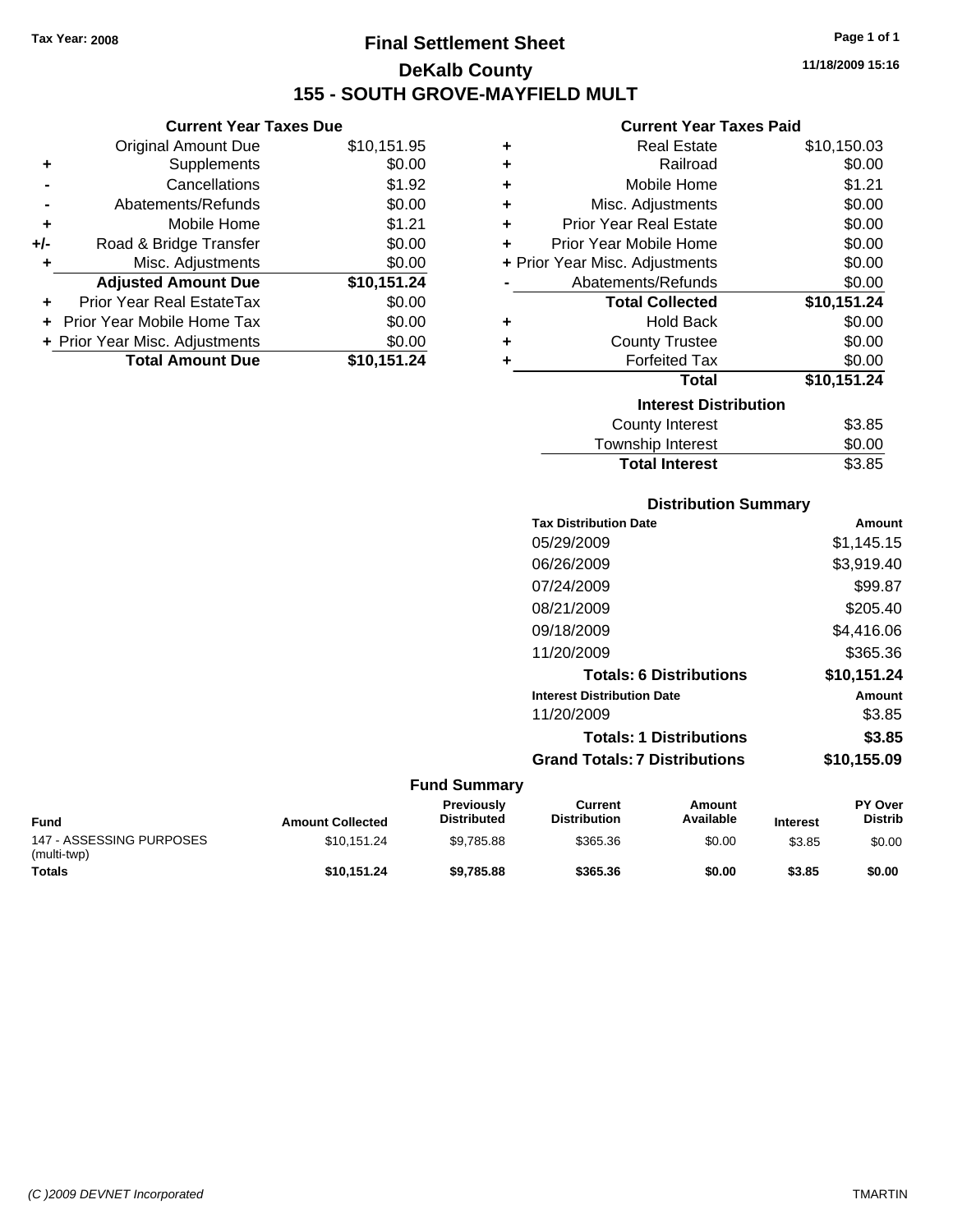**Current Year Taxes Due** Original Amount Due \$19,509.80

**Adjusted Amount Due \$19,487.99**

**Total Amount Due \$19,487.99**

**+** Supplements \$0.71 **-** Cancellations \$23.31 **-** Abatements/Refunds \$0.00 **+** Mobile Home \$0.79 **+/-** Road & Bridge Transfer \$0.00 **+** Misc. Adjustments \$0.00

**+** Prior Year Real EstateTax \$0.00 **+** Prior Year Mobile Home Tax \$0.00 **+ Prior Year Misc. Adjustments**  $$0.00$ 

### **Final Settlement Sheet Tax Year: 2008 Page 1 of 1 DeKalb County 156 - VICTOR-SOMONAUK MULTI TWP**

**11/18/2009 15:16**

#### **Current Year Taxes Paid**

| ٠ | <b>Real Estate</b>             | \$19,370.28 |
|---|--------------------------------|-------------|
| ÷ | Railroad                       | \$116.92    |
| ÷ | Mobile Home                    | \$0.79      |
| ٠ | Misc. Adjustments              | \$0.00      |
| ÷ | <b>Prior Year Real Estate</b>  | \$0.00      |
| ÷ | Prior Year Mobile Home         | \$0.00      |
|   | + Prior Year Misc. Adjustments | \$0.00      |
|   | Abatements/Refunds             | \$0.00      |
|   | <b>Total Collected</b>         | \$19,487.99 |
| ٠ | <b>Hold Back</b>               | \$0.00      |
| ٠ | <b>County Trustee</b>          | \$0.00      |
| ٠ | <b>Forfeited Tax</b>           | \$0.00      |
|   | <b>Total</b>                   | \$19,487.99 |
|   | <b>Interest Distribution</b>   |             |
|   | County Interest                | \$7.39      |
|   | Townshin Interest              | ደ0 00       |

| <b>Total Interest</b> | \$7.39 |
|-----------------------|--------|
| Township Interest     | \$0.00 |
| County Interest       | \$7.39 |

| <b>Distribution Summary</b> |  |
|-----------------------------|--|
|-----------------------------|--|

| <b>Tax Distribution Date</b>         | Amount      |
|--------------------------------------|-------------|
| 05/29/2009                           | \$3,861.46  |
| 06/26/2009                           | \$6,264.77  |
| 07/24/2009                           | \$194.40    |
| 08/21/2009                           | \$496.31    |
| 09/18/2009                           | \$7,622.68  |
| 11/20/2009                           | \$1.048.37  |
| <b>Totals: 6 Distributions</b>       | \$19,487.99 |
| <b>Interest Distribution Date</b>    | Amount      |
| 11/20/2009                           | \$7.39      |
| <b>Totals: 1 Distributions</b>       | \$7.39      |
| <b>Grand Totals: 7 Distributions</b> | \$19,495.38 |
|                                      |             |

| <b>Fund</b>                             | <b>Amount Collected</b> | <b>Previously</b><br><b>Distributed</b> | Current<br><b>Distribution</b> | Amount<br>Available | <b>Interest</b> | <b>PY Over</b><br><b>Distrib</b> |
|-----------------------------------------|-------------------------|-----------------------------------------|--------------------------------|---------------------|-----------------|----------------------------------|
| 147 - ASSESSING PURPOSES<br>(multi-twp) | \$19.487.99             | \$18,439.62                             | \$1.048.37                     | \$0.00              | \$7.39          | \$0.00                           |
| <b>Totals</b>                           | \$19,487.99             | \$18,439.62                             | \$1.048.37                     | \$0.00              | \$7.39          | \$0.00                           |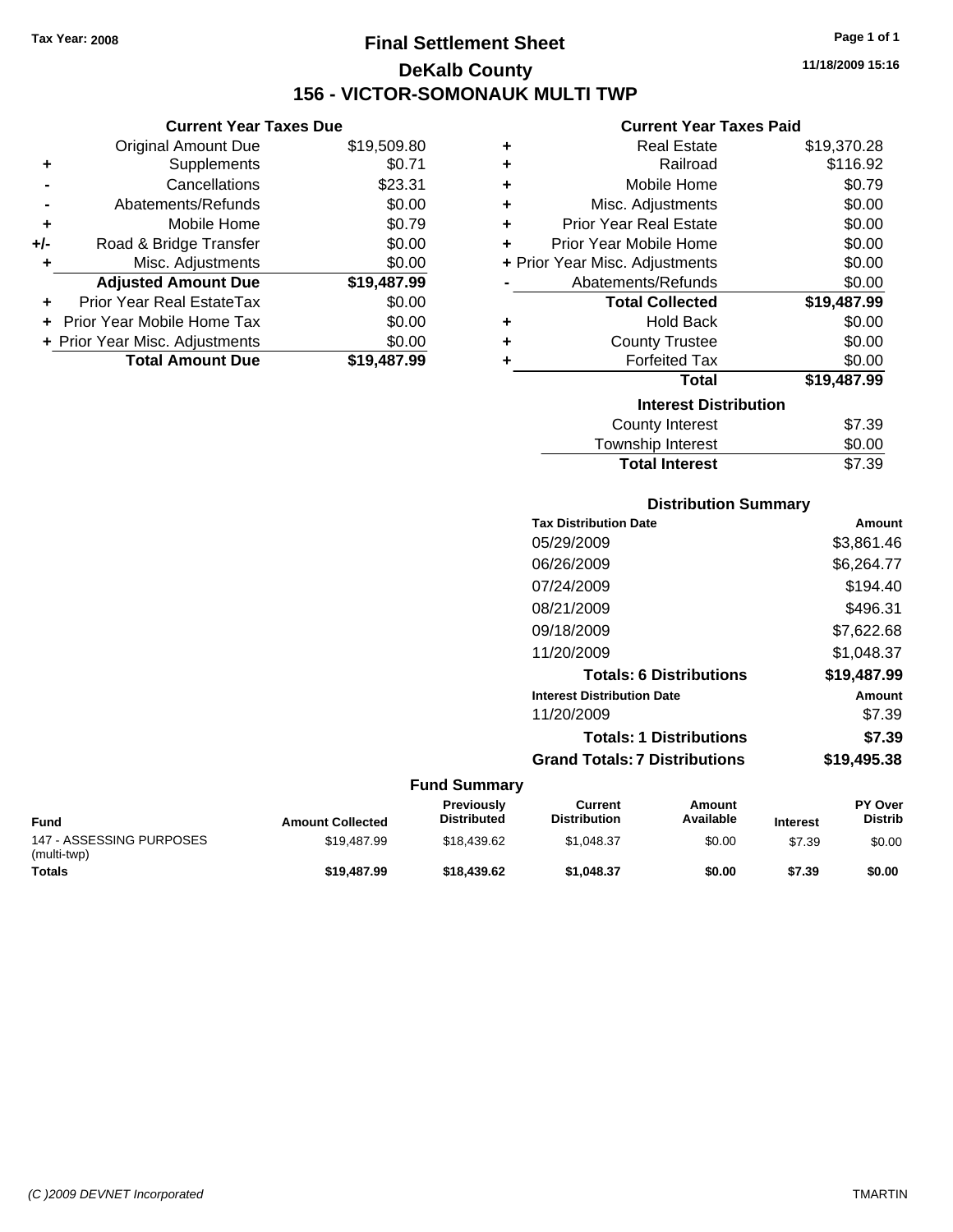### **Final Settlement Sheet Tax Year: 2008 Page 1 of 1 DeKalb County 157 - GENOA PUBLIC LIBRARY DIST**

#### **Current Year Taxes Due**

|       | <b>Original Amount Due</b>       | \$200,720.84 |
|-------|----------------------------------|--------------|
| ٠     | Supplements                      | \$0.00       |
|       | Cancellations                    | \$1,564.15   |
|       | Abatements/Refunds               | \$1.91       |
| ÷     | Mobile Home                      | \$169.82     |
| $+/-$ | Road & Bridge Transfer           | \$0.00       |
| ٠     | Misc. Adjustments                | \$0.92       |
|       | <b>Adjusted Amount Due</b>       | \$199,325.52 |
|       | <b>Prior Year Real EstateTax</b> | (\$32.05)    |
|       | Prior Year Mobile Home Tax       | \$0.00       |
|       | + Prior Year Misc. Adjustments   | \$0.00       |
|       | <b>Total Amount Due</b>          | \$199,293.47 |

#### **Current Year Taxes Paid**

| ٠ | <b>Real Estate</b>             | \$198,761.91 |
|---|--------------------------------|--------------|
| ٠ | Railroad                       | \$359.34     |
| ٠ | Mobile Home                    | \$167.16     |
| ٠ | Misc. Adjustments              | \$0.92       |
| ÷ | <b>Prior Year Real Estate</b>  | (\$32.05)    |
| ٠ | Prior Year Mobile Home         | \$0.00       |
|   | + Prior Year Misc. Adjustments | \$0.00       |
|   | Abatements/Refunds             | \$1.91       |
|   | <b>Total Collected</b>         | \$199,255.37 |
| ٠ | <b>Hold Back</b>               | \$0.00       |
| ٠ | <b>County Trustee</b>          | \$38.10      |
| ٠ | <b>Forfeited Tax</b>           | \$0.00       |
|   | Total                          | \$199,293.47 |
|   | <b>Interest Distribution</b>   |              |
|   | <b>County Interest</b>         | \$75.59      |
|   | Townehin Interest              | ቁስ ሰስ        |

### Township Interest **\$0.00**<br>Total Interest \$75.59 **Total Interest**

#### **Distribution Summary**

| Amount       |
|--------------|
| \$54,640.92  |
| \$40,643.37  |
| \$2,623.13   |
| \$5,081.57   |
| \$84,430.10  |
| \$11,836.28  |
| \$199,255.37 |
| Amount       |
| \$75.59      |
| \$75.59      |
| \$199.330.96 |
|              |

#### **Fund Summary**

|                                         |                         | <b>Previously</b>  | Current             | Amount    |                 | <b>PY Over</b> |
|-----------------------------------------|-------------------------|--------------------|---------------------|-----------|-----------------|----------------|
| <b>Fund</b>                             | <b>Amount Collected</b> | <b>Distributed</b> | <b>Distribution</b> | Available | <b>Interest</b> | <b>Distrib</b> |
| 001 - CORPORATE                         | \$152,379.38            | \$143,327,66       | \$9,051.72          | \$0.00    | \$57.81         | \$0.00         |
| 004 - OPERATIONS & MAINTENANCE          | \$17.372.47             | \$16,340.49        | \$1,031.98          | \$0.00    | \$6.59          | \$0.00         |
| 005 - I. M. R. F.                       | \$9,930.08              | \$9,340.21         | \$589.87            | \$0.00    | \$3.77          | \$0.00         |
| 027 - AUDIT                             | \$2,487.71              | \$2,339.94         | \$147.77            | \$0.00    | \$0.94          | \$0.00         |
| 035 - TORT JUDGEMENTS/LIABILITY<br>INS. | \$9,930.08              | \$9,340.21         | \$589.87            | \$0.00    | \$3.77          | \$0.00         |
| 047 - SOCIAL SECURITY                   | \$7.155.65              | \$6.730.58         | \$425.07            | \$0.00    | \$2.71          | \$0.00         |
| <b>Totals</b>                           | \$199.255.37            | \$187.419.09       | \$11,836,28         | \$0.00    | \$75.59         | \$0.00         |

#### **Miscellaneous Adjustment Detail**

| Year Source             | <b>Account Type</b>       | <b>Amount Adjustment Description</b>                 |
|-------------------------|---------------------------|------------------------------------------------------|
| 2008 RE - Real Estate   | <b>Back Tax Collected</b> | \$0.92 Genoa Riverbend Development Redemption by TBA |
| <b>Totals 1 entries</b> |                           | \$0.92                                               |
| <b>Abatement Detail</b> |                           |                                                      |

### **Year Source Account Type Amount Adjustment Description Totals 1 entries** \$1.91

2008 RE - Real Estate RE Abatement \$1.91 Interest on 2006 PTAB-Chamberlain Park Apts. by TBA

**11/18/2009 15:16**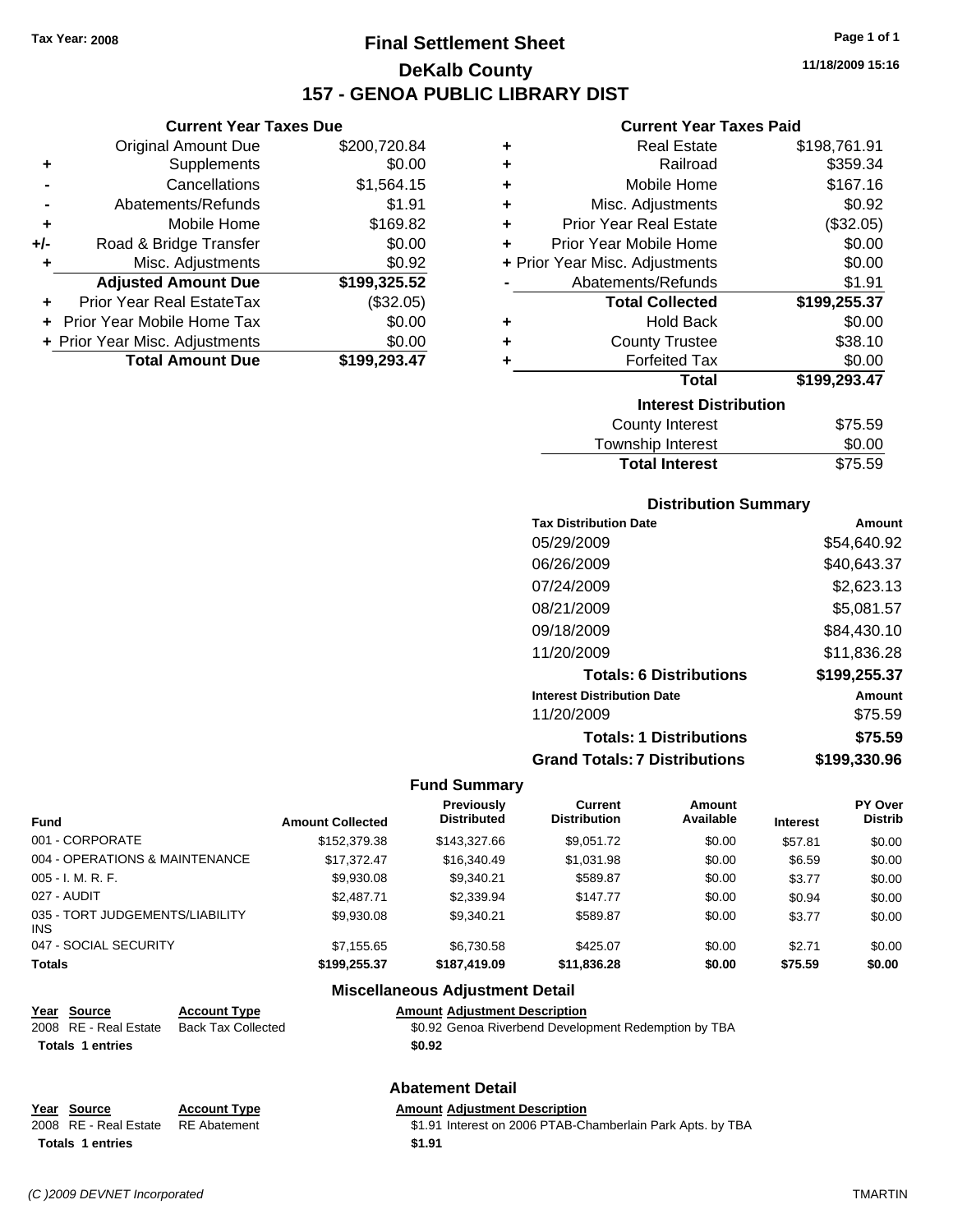### **Final Settlement Sheet Tax Year: 2008 Page 1 of 1 DeKalb County 158 - DEKALB TIF1**

#### **Current Year Taxes Due**

|       | <b>Original Amount Due</b>       | \$4,516,665.92 |
|-------|----------------------------------|----------------|
| ٠     | Supplements                      | \$0.00         |
|       | Cancellations                    | \$37,028.54    |
|       | Abatements/Refunds               | \$0.00         |
| ÷     | Mobile Home                      | \$0.00         |
| $+/-$ | Road & Bridge Transfer           | \$0.00         |
| ٠     | Misc. Adjustments                | \$0.00         |
|       | <b>Adjusted Amount Due</b>       | \$4,479,637.38 |
|       | <b>Prior Year Real EstateTax</b> | \$0.00         |
|       | Prior Year Mobile Home Tax       | \$0.00         |
|       | + Prior Year Misc. Adjustments   | \$0.00         |
|       | <b>Total Amount Due</b>          | \$4.479.637.38 |

| ٠ | <b>Real Estate</b>             | \$4,474,519.72 |
|---|--------------------------------|----------------|
| ÷ | Railroad                       | \$0.00         |
| ÷ | Mobile Home                    | \$0.00         |
| ÷ | Misc. Adjustments              | \$0.00         |
| ÷ | <b>Prior Year Real Estate</b>  | \$0.00         |
| ÷ | Prior Year Mobile Home         | \$0.00         |
|   | + Prior Year Misc. Adjustments | \$0.00         |
|   | Abatements/Refunds             | \$0.00         |
|   | <b>Total Collected</b>         | \$4,474,519.72 |
| ٠ | <b>Hold Back</b>               | \$0.00         |
| ٠ | <b>County Trustee</b>          | \$0.00         |
| ٠ | <b>Forfeited Tax</b>           | \$5,117.66     |
|   | <b>Total</b>                   | \$4,479,637.38 |
|   | <b>Interest Distribution</b>   |                |
|   | Carrah chatanaat .             | 01.007.0E      |

| <b>Total Interest</b> | \$1,697.35 |
|-----------------------|------------|
| Township Interest     | \$0.00     |
| County Interest       | \$1,697.35 |

#### **Distribution Summary**

| <b>Tax Distribution Date</b>         | Amount         |
|--------------------------------------|----------------|
| 05/29/2009                           | \$730,825.10   |
| 06/26/2009                           | \$1,499,468.42 |
| 07/24/2009                           | \$49.353.89    |
| 08/21/2009                           | \$128,805.28   |
| 09/18/2009                           | \$1,730,662.64 |
| 11/20/2009                           | \$335,404.39   |
| <b>Totals: 6 Distributions</b>       | \$4,474,519.72 |
| <b>Interest Distribution Date</b>    | Amount         |
| 11/20/2009                           | \$1,697.35     |
| <b>Totals: 1 Distributions</b>       | \$1,697.35     |
| <b>Grand Totals: 7 Distributions</b> | \$4.476.217.07 |
|                                      |                |

#### **Fund Summary**

| <b>Fund</b>     | <b>Amount Collected</b> | <b>Previously</b><br><b>Distributed</b> | Current<br><b>Distribution</b> | Amount<br>Available | <b>Interest</b> | <b>PY Over</b><br><b>Distrib</b> |
|-----------------|-------------------------|-----------------------------------------|--------------------------------|---------------------|-----------------|----------------------------------|
| 001 - CORPORATE | \$4,474,519.72          | \$4,139,115.33                          | \$335,404.39                   | \$0.00              | \$1,697.35      | \$0.00                           |
| <b>Totals</b>   | \$4,474,519,72          | \$4.139.115.33                          | \$335,404.39                   | \$0.00              | \$1.697.35      | \$0.00                           |

### **Miscellaneous Adjustment Detail**

| Year Source             | <b>Account Type</b> | <b>Amount Adiustment Description</b>               |
|-------------------------|---------------------|----------------------------------------------------|
| 2008 RE - Real Estate   | Back Tax Collected  | \$0.00 Eagle Homes Redemption 08-03-400-020 by TBA |
| 2008 RE - Real Estate   | Back Tax Collected  | \$0.00 Certificate Assignment 08-23-156-014 by TBA |
| <b>Totals 2 entries</b> |                     | \$0.00                                             |

**11/18/2009 15:16**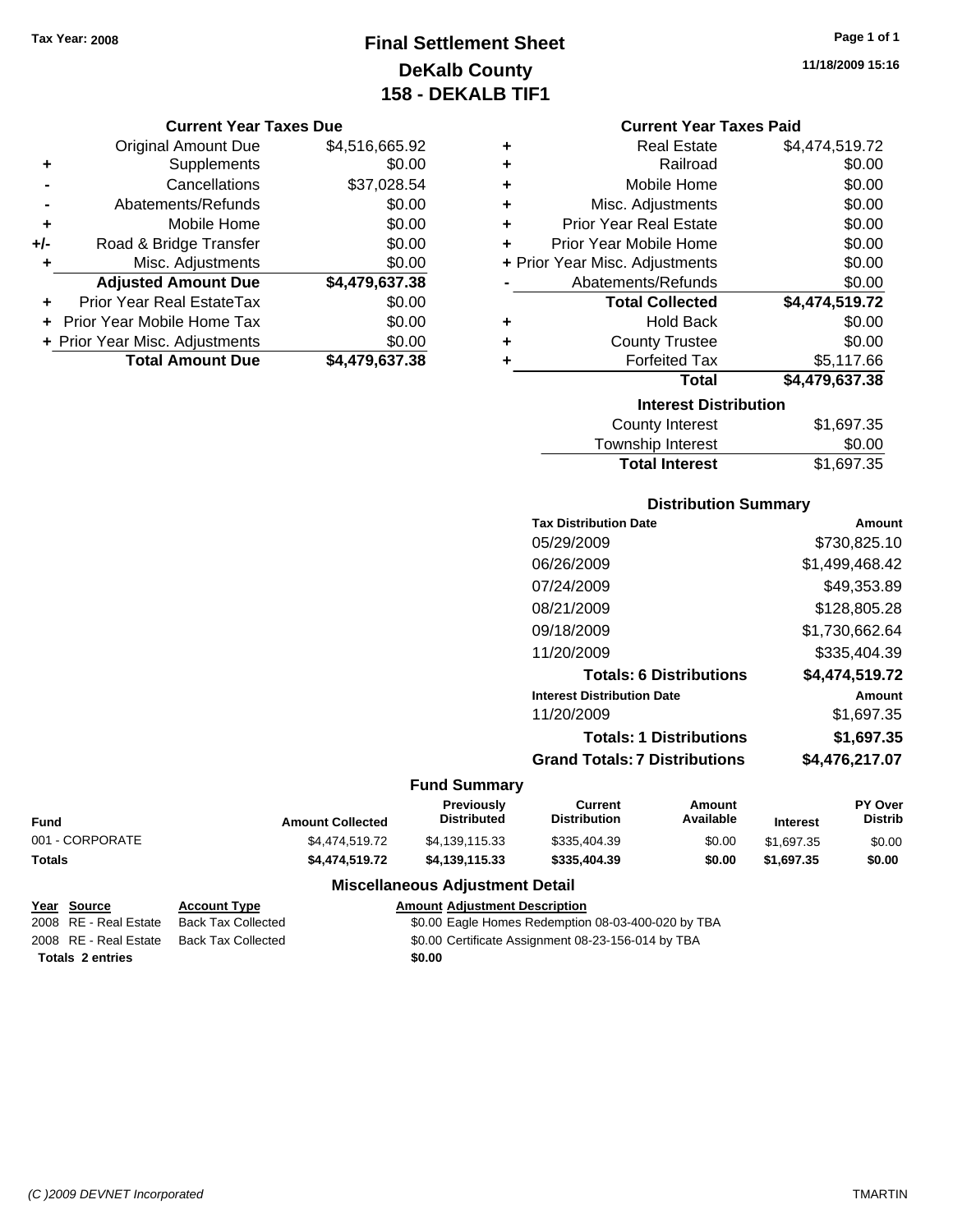## **Final Settlement Sheet Tax Year: 2008 Page 1 of 1 DeKalb County 159 - DEKALB TIF2**

#### **Current Year Taxes Due**

|       | <b>Original Amount Due</b>     | \$2,074,386.50 |
|-------|--------------------------------|----------------|
| ٠     | Supplements                    | \$0.00         |
|       | Cancellations                  | \$1,473.90     |
|       | Abatements/Refunds             | \$0.00         |
| ٠     | Mobile Home                    | \$0.00         |
| $+/-$ | Road & Bridge Transfer         | \$0.00         |
| ٠     | Misc. Adjustments              | \$0.00         |
|       | <b>Adjusted Amount Due</b>     | \$2,072,912.60 |
|       | Prior Year Real EstateTax      | \$0.00         |
|       | Prior Year Mobile Home Tax     | \$0.00         |
|       | + Prior Year Misc. Adjustments | \$0.00         |
|       | <b>Total Amount Due</b>        | \$2,072,912.60 |

| ٠ | <b>Real Estate</b>             | \$2,072,912.60 |  |  |
|---|--------------------------------|----------------|--|--|
| ÷ | Railroad                       | \$0.00         |  |  |
| ٠ | Mobile Home                    | \$0.00         |  |  |
| ٠ | Misc. Adjustments              | \$0.00         |  |  |
| ٠ | <b>Prior Year Real Estate</b>  | \$0.00         |  |  |
| ٠ | Prior Year Mobile Home         | \$0.00         |  |  |
|   | + Prior Year Misc. Adjustments | \$0.00         |  |  |
|   | Abatements/Refunds             | \$0.00         |  |  |
|   | <b>Total Collected</b>         | \$2,072,912.60 |  |  |
| ٠ | <b>Hold Back</b>               | \$0.00         |  |  |
| ٠ | <b>County Trustee</b>          | \$0.00         |  |  |
| ٠ | <b>Forfeited Tax</b>           | \$0.00         |  |  |
|   | Total                          | \$2,072,912.60 |  |  |
|   | <b>Interest Distribution</b>   |                |  |  |
|   | County Interest                | S786 33        |  |  |

| <b>Total Interest</b> | \$786.33 |
|-----------------------|----------|
| Township Interest     | \$0.00   |
| County Interest       | \$786.33 |

#### **Distribution Summary**

| <b>Tax Distribution Date</b>         | Amount         |
|--------------------------------------|----------------|
| 05/29/2009                           | \$389,433.16   |
| 06/26/2009                           | \$640,087.36   |
| 07/24/2009                           | \$11.313.40    |
| 08/21/2009                           | \$21,211.71    |
| 09/18/2009                           | \$933.039.41   |
| 11/20/2009                           | \$77,827.56    |
| <b>Totals: 6 Distributions</b>       | \$2,072,912.60 |
| <b>Interest Distribution Date</b>    | Amount         |
| 11/20/2009                           | \$786.33       |
| <b>Totals: 1 Distributions</b>       | \$786.33       |
| <b>Grand Totals: 7 Distributions</b> | \$2.073.698.93 |
|                                      |                |

#### **Fund Summary**

|                 |                         | Previously         | Current             | Amount    |                 | <b>PY Over</b> |
|-----------------|-------------------------|--------------------|---------------------|-----------|-----------------|----------------|
| Fund            | <b>Amount Collected</b> | <b>Distributed</b> | <b>Distribution</b> | Available | <b>Interest</b> | Distrib        |
| 001 - CORPORATE | \$2,072,912.60          | \$1.995.085.04     | \$77.827.56         | \$0.00    | \$786.33        | \$0.00         |
| Totals          | \$2.072.912.60          | \$1.995.085.04     | \$77.827.56         | \$0.00    | \$786.33        | \$0.00         |

### **Miscellaneous Adjustment Detail**

| Year Source             | <b>Account Type</b>                        | <b>Amount Adjustment Description</b> |
|-------------------------|--------------------------------------------|--------------------------------------|
|                         | 2008 RE - Real Estate Paymt In Lieu of Tax | \$0.00 HOUSING AUTHORITY by TBA      |
|                         | 2008 RE - Real Estate Paymt In Lieu of Tax | \$0.00 HOUSING AUTHORITY by TBA      |
| <b>Totals 2 entries</b> |                                            | \$0.00                               |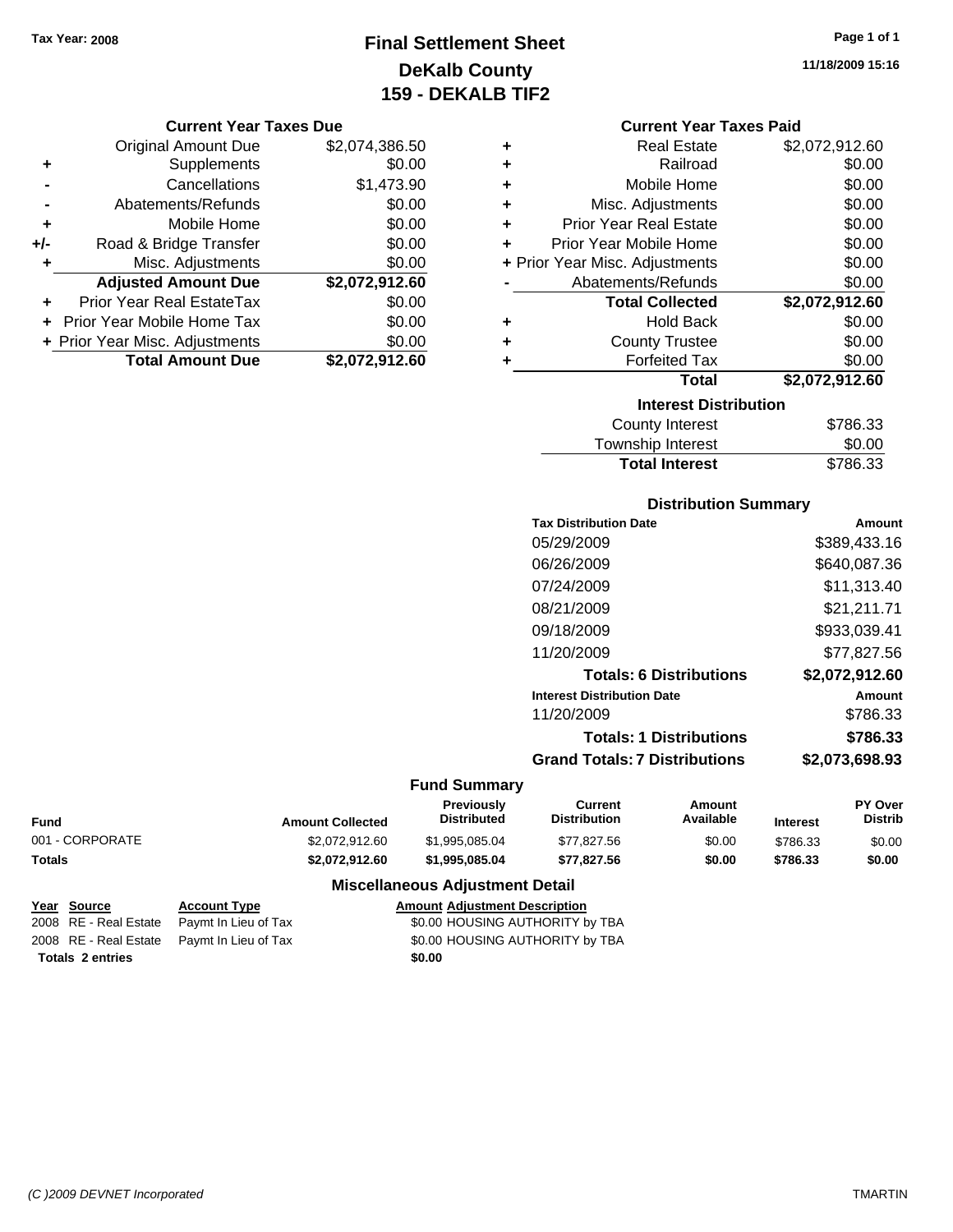### **Final Settlement Sheet Tax Year: 2008 Page 1 of 1 DeKalb County 160 - DEKALB TIF1 AMENDED**

**11/18/2009 15:16**

#### **Current Year Taxes Paid**

| ٠ | <b>Real Estate</b>             | \$2,380,664.90 |  |  |
|---|--------------------------------|----------------|--|--|
| ٠ | Railroad                       | \$0.00         |  |  |
| ٠ | Mobile Home                    | \$0.00         |  |  |
| ٠ | Misc. Adjustments              | \$0.00         |  |  |
| ٠ | <b>Prior Year Real Estate</b>  | \$0.00         |  |  |
| ÷ | Prior Year Mobile Home         | \$0.00         |  |  |
|   | + Prior Year Misc. Adjustments | \$0.00         |  |  |
|   | Abatements/Refunds             | \$0.00         |  |  |
|   | <b>Total Collected</b>         | \$2,380,664.90 |  |  |
| ٠ | <b>Hold Back</b>               | \$0.00         |  |  |
| ٠ | <b>County Trustee</b>          | \$0.00         |  |  |
| ٠ | <b>Forfeited Tax</b>           | \$0.00         |  |  |
|   | Total                          | \$2,380,664.90 |  |  |
|   | <b>Interest Distribution</b>   |                |  |  |
|   | County Interest                | ROU 2 UB       |  |  |

| <b>Total Interest</b> | \$903.08 |
|-----------------------|----------|
| Township Interest     | \$0.00   |
| County Interest       | \$903.08 |

#### **Distribution Summary**

| <b>Tax Distribution Date</b>         | Amount         |
|--------------------------------------|----------------|
| 05/29/2009                           | \$731,134.38   |
| 06/26/2009                           | \$403,180.16   |
| 07/24/2009                           | \$13,104.13    |
| 08/21/2009                           | \$34,814.55    |
| 09/18/2009                           | \$1,067,467.63 |
| 11/20/2009                           | \$130,964.05   |
| <b>Totals: 6 Distributions</b>       | \$2,380,664.90 |
| <b>Interest Distribution Date</b>    | Amount         |
| 11/20/2009                           | \$903.08       |
| <b>Totals: 1 Distributions</b>       | \$903.08       |
| <b>Grand Totals: 7 Distributions</b> | \$2,381,567.98 |
|                                      |                |

|                 |                         | <b>Fund Summary</b>                     |                                |                     |                 |                                  |
|-----------------|-------------------------|-----------------------------------------|--------------------------------|---------------------|-----------------|----------------------------------|
| Fund            | <b>Amount Collected</b> | <b>Previously</b><br><b>Distributed</b> | Current<br><b>Distribution</b> | Amount<br>Available | <b>Interest</b> | <b>PY Over</b><br><b>Distrib</b> |
| 001 - CORPORATE | \$2,380,664.90          | \$2,249,700.85                          | \$130.964.05                   | \$0.00              | \$903.08        | \$0.00                           |
| Totals          | \$2,380,664.90          | \$2.249.700.85                          | \$130,964.05                   | \$0.00              | \$903.08        | \$0.00                           |

|     | <b>Current Year Taxes Due</b>  |                |  |  |
|-----|--------------------------------|----------------|--|--|
|     | Original Amount Due            | \$2,384,769.48 |  |  |
| ٠   | Supplements                    | \$0.00         |  |  |
|     | Cancellations                  | \$4,104.58     |  |  |
|     | Abatements/Refunds             | \$0.00         |  |  |
| ٠   | Mobile Home                    | \$0.00         |  |  |
| +/- | Road & Bridge Transfer         | \$0.00         |  |  |
| ٠   | Misc. Adjustments              | \$0.00         |  |  |
|     | <b>Adjusted Amount Due</b>     | \$2,380,664.90 |  |  |
| ÷   | Prior Year Real EstateTax      | \$0.00         |  |  |
|     | Prior Year Mobile Home Tax     | \$0.00         |  |  |
|     | + Prior Year Misc. Adjustments | \$0.00         |  |  |
|     | <b>Total Amount Due</b>        | \$2,380,664.90 |  |  |
|     |                                |                |  |  |

*(C )2009 DEVNET Incorporated* TMARTIN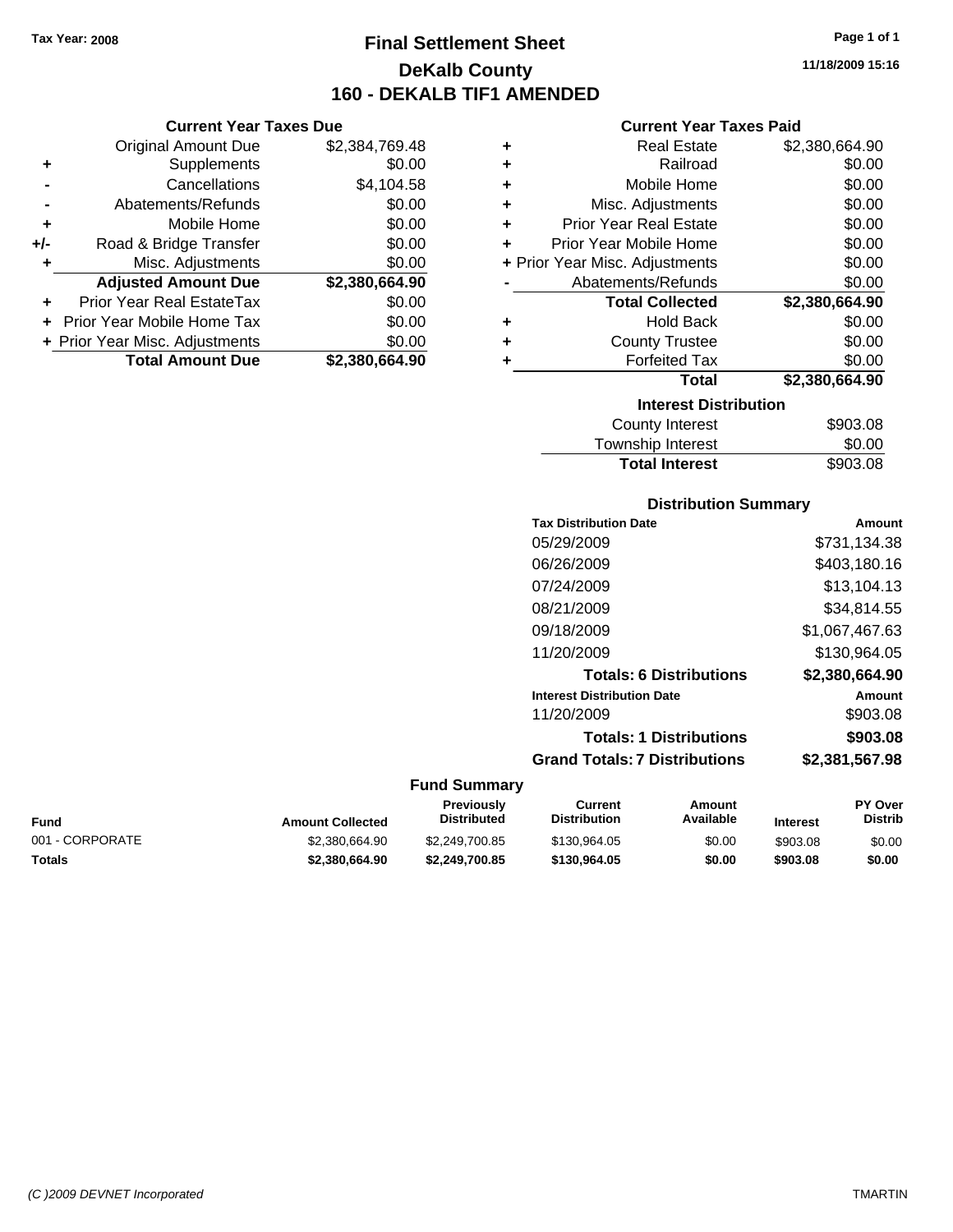# **Final Settlement Sheet Tax Year: 2008 Page 1 of 1 DeKalb County 162 - DEKALB TIF4**

### **11/18/2009 15:16**

#### **Current Year Taxes Due**

|     | <b>Original Amount Due</b>     | \$311,100.78 |
|-----|--------------------------------|--------------|
| ٠   | Supplements                    | \$0.00       |
|     | Cancellations                  | \$0.00       |
|     | Abatements/Refunds             | \$0.00       |
| ٠   | Mobile Home                    | \$0.00       |
| +/- | Road & Bridge Transfer         | \$0.00       |
| ٠   | Misc. Adjustments              | \$0.00       |
|     | <b>Adjusted Amount Due</b>     | \$311,100.78 |
|     | Prior Year Real EstateTax      | \$0.00       |
|     | Prior Year Mobile Home Tax     | \$0.00       |
|     | + Prior Year Misc. Adjustments | \$0.00       |
|     | <b>Total Amount Due</b>        | \$311,100.78 |

#### **Current Year Taxes Paid**

| ٠ | <b>Real Estate</b>             | \$311,100.78 |
|---|--------------------------------|--------------|
| ٠ | Railroad                       | \$0.00       |
| ٠ | Mobile Home                    | \$0.00       |
| ٠ | Misc. Adjustments              | \$0.00       |
| ٠ | <b>Prior Year Real Estate</b>  | \$0.00       |
| ÷ | Prior Year Mobile Home         | \$0.00       |
|   | + Prior Year Misc. Adjustments | \$0.00       |
|   | Abatements/Refunds             | \$0.00       |
|   | <b>Total Collected</b>         | \$311,100.78 |
| ٠ | <b>Hold Back</b>               | \$0.00       |
| ٠ | <b>County Trustee</b>          | \$0.00       |
|   |                                |              |
| ٠ | <b>Forfeited Tax</b>           | \$0.00       |
|   | <b>Total</b>                   | \$311,100.78 |
|   | <b>Interest Distribution</b>   |              |

# Township Interest  $$0.00$ **Total Interest** \$118.01

### **Distribution Summary**

| <b>Tax Distribution Date</b>         | Amount       |
|--------------------------------------|--------------|
| 06/26/2009                           | \$155,550.39 |
| 09/18/2009                           | \$155,550.39 |
| <b>Totals: 2 Distributions</b>       | \$311,100.78 |
| <b>Interest Distribution Date</b>    | Amount       |
| 11/20/2009                           | \$118.01     |
| <b>Totals: 1 Distributions</b>       | \$118.01     |
| <b>Grand Totals: 3 Distributions</b> | \$311,218.79 |

| Fund            | <b>Amount Collected</b> | <b>Previously</b><br><b>Distributed</b> | Current<br><b>Distribution</b> | Amount<br>Available | <b>Interest</b> | <b>PY Over</b><br><b>Distrib</b> |
|-----------------|-------------------------|-----------------------------------------|--------------------------------|---------------------|-----------------|----------------------------------|
| 001 - CORPORATE | \$311,100.78            | \$311,100.78                            | \$0.00                         | \$0.00              | \$118.01        | \$0.00                           |
| Totals          | \$311.100.78            | \$311.100.78                            | \$0.00                         | \$0.00              | \$118.01        | \$0.00                           |
|                 |                         |                                         |                                |                     |                 |                                  |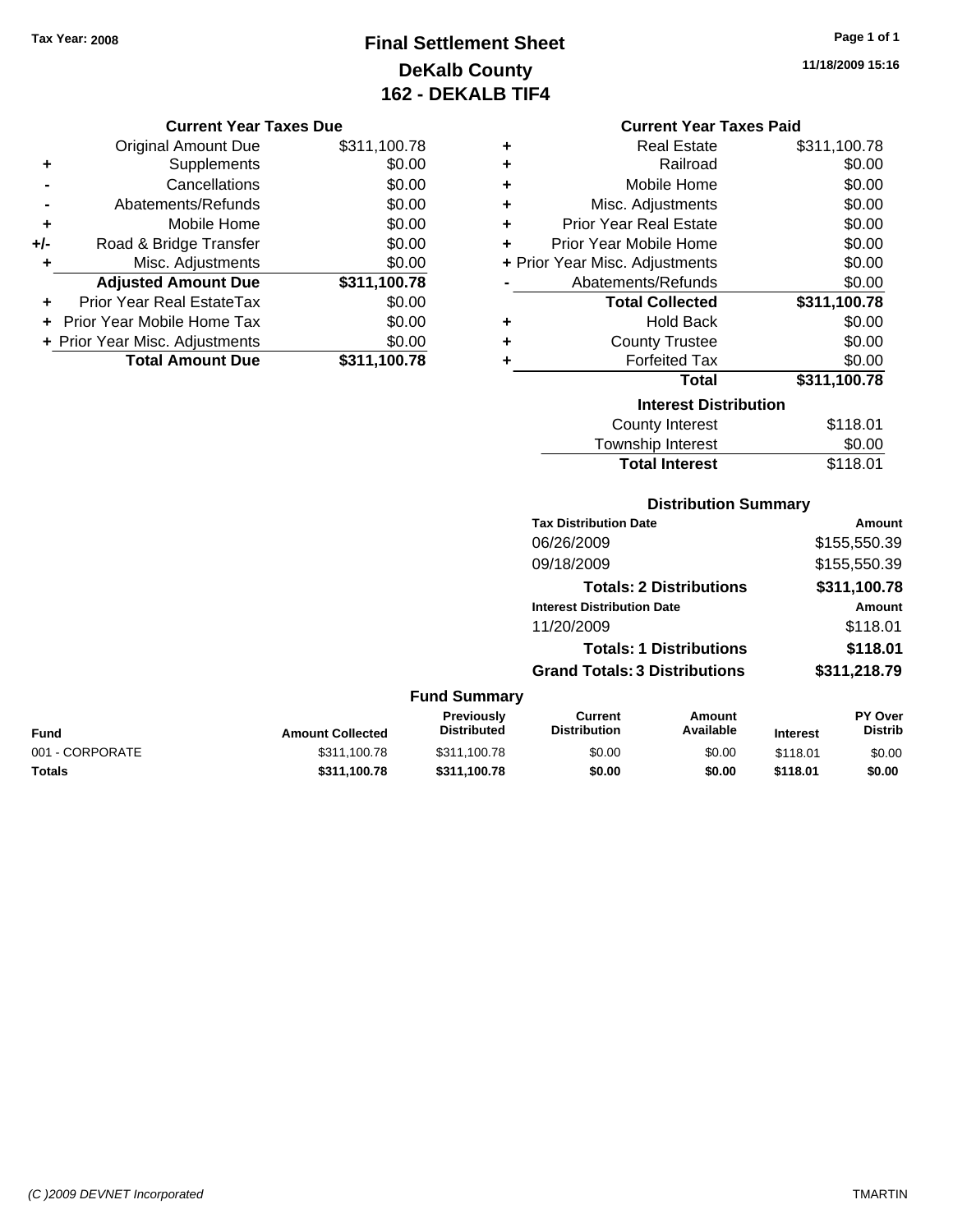# **Final Settlement Sheet Tax Year: 2008 Page 1 of 1 DeKalb County 163 - MALTA TIF**

**11/18/2009 15:16**

#### **Current Year Taxes Due**

|     | <b>Original Amount Due</b>     | \$405,368.78 |
|-----|--------------------------------|--------------|
| ٠   | Supplements                    | \$0.00       |
|     | Cancellations                  | \$0.00       |
|     | Abatements/Refunds             | \$0.00       |
| ٠   | Mobile Home                    | \$0.00       |
| +/- | Road & Bridge Transfer         | \$0.00       |
|     | Misc. Adjustments              | \$0.00       |
|     | <b>Adjusted Amount Due</b>     | \$405,368.78 |
| ÷   | Prior Year Real EstateTax      | \$0.00       |
|     | Prior Year Mobile Home Tax     | \$0.00       |
|     | + Prior Year Misc. Adjustments | \$0.00       |
|     | <b>Total Amount Due</b>        | \$405,368.78 |

### **Current Year Taxes Paid**

|   | <b>Real Estate</b>             | \$405,368.78 |
|---|--------------------------------|--------------|
| ٠ | Railroad                       | \$0.00       |
| ÷ | Mobile Home                    | \$0.00       |
| ٠ | Misc. Adjustments              | \$0.00       |
| ٠ | <b>Prior Year Real Estate</b>  | \$0.00       |
| ÷ | Prior Year Mobile Home         | \$0.00       |
|   | + Prior Year Misc. Adjustments | \$0.00       |
|   | Abatements/Refunds             | \$0.00       |
|   |                                |              |
|   | <b>Total Collected</b>         | \$405,368.78 |
| ٠ | <b>Hold Back</b>               | \$0.00       |
| ٠ | <b>County Trustee</b>          | \$0.00       |
| ٠ | <b>Forfeited Tax</b>           | \$0.00       |
|   | Total                          | \$405,368.78 |
|   | <b>Interest Distribution</b>   |              |

# Township Interest  $$0.00$ **Total Interest** \$153.77

### **Distribution Summary**

| <b>Tax Distribution Date</b>         | Amount       |
|--------------------------------------|--------------|
| 05/29/2009                           | \$148,077.23 |
| 06/26/2009                           | \$41,992.34  |
| 07/24/2009                           | \$2,948.85   |
| 08/21/2009                           | \$2,889.18   |
| 09/18/2009                           | \$181,039.78 |
| 11/20/2009                           | \$28,421.40  |
| <b>Totals: 6 Distributions</b>       | \$405,368.78 |
| <b>Interest Distribution Date</b>    | Amount       |
| 11/20/2009                           | \$153.77     |
| <b>Totals: 1 Distributions</b>       | \$153.77     |
| <b>Grand Totals: 7 Distributions</b> | \$405,522.55 |
|                                      |              |

| Fund            | <b>Amount Collected</b> | Previously<br>Distributed | Current<br><b>Distribution</b> | Amount<br>Available | <b>Interest</b> | <b>PY Over</b><br><b>Distrib</b> |
|-----------------|-------------------------|---------------------------|--------------------------------|---------------------|-----------------|----------------------------------|
| 001 - CORPORATE | \$405,368,78            | \$376,947.38              | \$28,421.40                    | \$0.00              | \$153.77        | \$0.00                           |
| Totals          | \$405.368.78            | \$376,947,38              | \$28,421.40                    | \$0.00              | \$153.77        | \$0.00                           |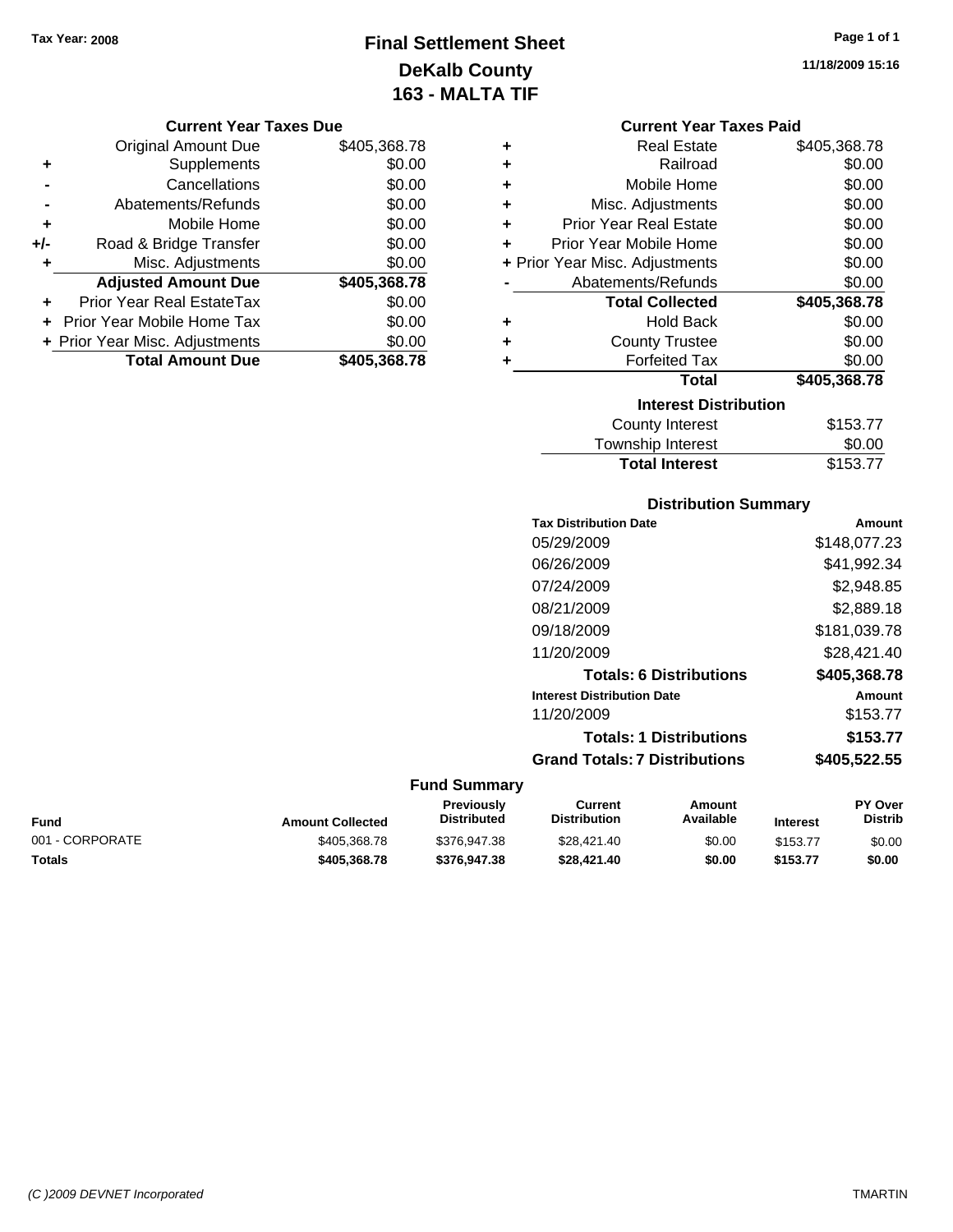# **Final Settlement Sheet Tax Year: 2008 Page 1 of 1 DeKalb County 164 - DEKALB TIF5**

**11/18/2009 15:16**

#### **Current Year Taxes Due**

|       | <b>Original Amount Due</b>     | \$26,525.76 |
|-------|--------------------------------|-------------|
| ٠     | Supplements                    | \$0.00      |
|       | Cancellations                  | \$841.66    |
|       | Abatements/Refunds             | \$0.00      |
| ÷     | Mobile Home                    | \$0.00      |
| $+/-$ | Road & Bridge Transfer         | \$0.00      |
| ٠     | Misc. Adjustments              |             |
|       | <b>Adjusted Amount Due</b>     | \$25,684.10 |
|       | Prior Year Real EstateTax      | \$0.00      |
|       | Prior Year Mobile Home Tax     | \$0.00      |
|       | + Prior Year Misc. Adjustments | \$0.00      |
|       | <b>Total Amount Due</b>        | \$25,684.10 |

### **Current Year Taxes Paid**

| ٠ | Real Estate                    | \$25,684.10 |
|---|--------------------------------|-------------|
| ÷ | Railroad                       | \$0.00      |
| ٠ | Mobile Home                    | \$0.00      |
| ٠ | Misc. Adjustments              | \$0.00      |
| ٠ | <b>Prior Year Real Estate</b>  | \$0.00      |
| ٠ | Prior Year Mobile Home         | \$0.00      |
|   | + Prior Year Misc. Adjustments | \$0.00      |
|   | Abatements/Refunds             | \$0.00      |
|   | <b>Total Collected</b>         | \$25,684.10 |
| ٠ | <b>Hold Back</b>               | \$0.00      |
| ÷ | <b>County Trustee</b>          | \$0.00      |
| ٠ | <b>Forfeited Tax</b>           | \$0.00      |
|   | Total                          | \$25,684.10 |
|   | <b>Interest Distribution</b>   |             |
|   | <b>County Interest</b>         | \$9.74      |
|   | <b>Township Interest</b>       | \$0.00      |
|   | <b>Total Interest</b>          | \$9.74      |

### **Distribution Summary**

| <b>Tax Distribution Date</b>         | Amount      |
|--------------------------------------|-------------|
| 05/29/2009                           | \$2,896.06  |
| 06/26/2009                           | \$9,875.44  |
| 07/24/2009                           | \$117.03    |
| 08/21/2009                           | \$222.41    |
| 09/18/2009                           | \$11,095.65 |
| 11/20/2009                           | \$1.477.51  |
| <b>Totals: 6 Distributions</b>       | \$25,684.10 |
| <b>Interest Distribution Date</b>    | Amount      |
| 11/20/2009                           | \$9.74      |
| <b>Totals: 1 Distributions</b>       | \$9.74      |
| <b>Grand Totals: 7 Distributions</b> | \$25,693.84 |
|                                      |             |

| <b>Fund</b>     | <b>Amount Collected</b> | <b>Previously</b><br><b>Distributed</b> | Current<br><b>Distribution</b> | Amount<br>Available | <b>Interest</b> | <b>PY Over</b><br>Distrib |
|-----------------|-------------------------|-----------------------------------------|--------------------------------|---------------------|-----------------|---------------------------|
| 001 - CORPORATE | \$25.684.10             | \$24.206.59                             | \$1,477.51                     | \$0.00              | \$9.74          | \$0.00                    |
| Totals          | \$25.684.10             | \$24.206.59                             | \$1.477.51                     | \$0.00              | \$9.74          | \$0.00                    |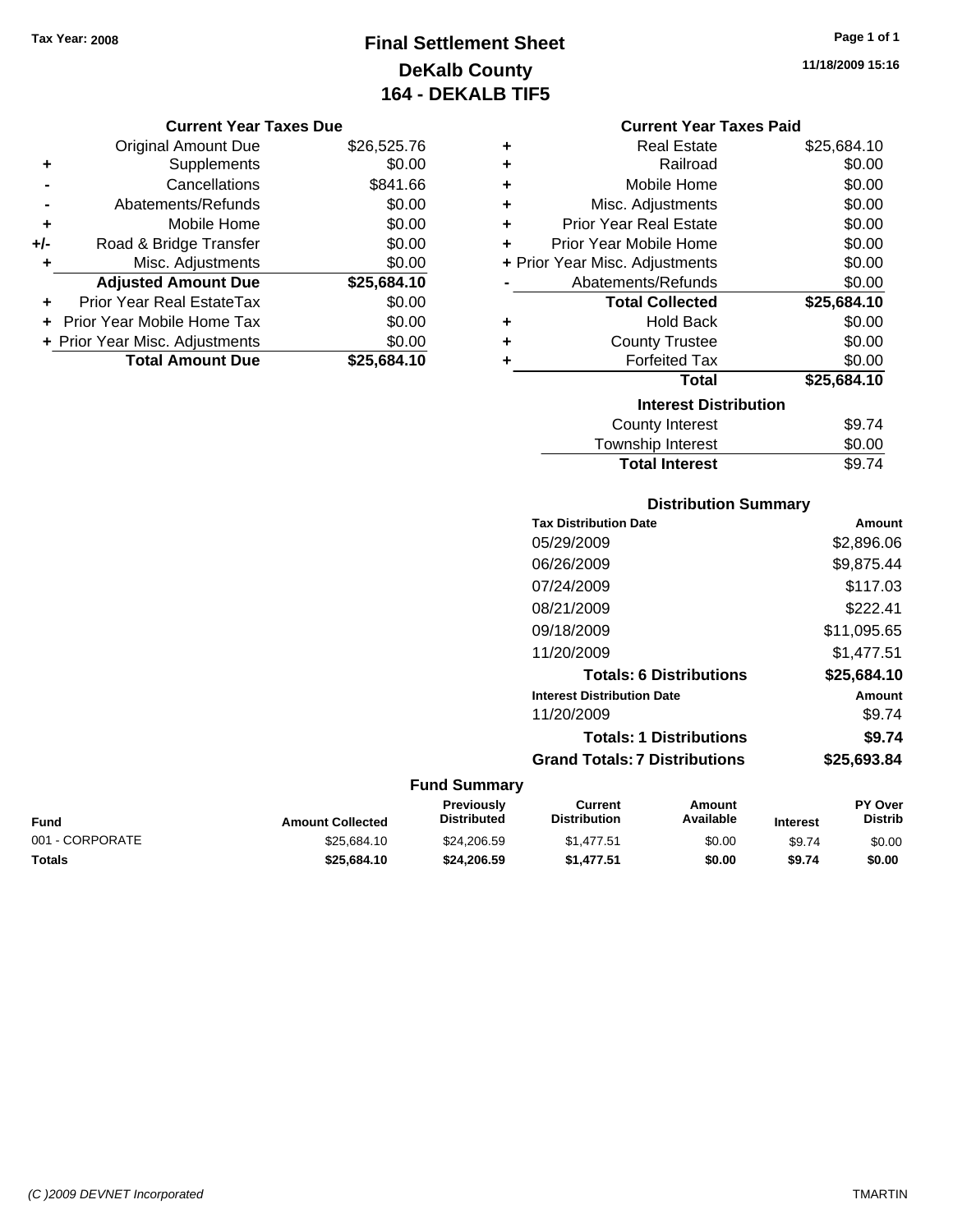# **Final Settlement Sheet Tax Year: 2008 Page 1 of 1 DeKalb County 170 - KIRKLAND TIF**

#### **Current Year Taxes Due**

|       | <b>Original Amount Due</b>     | \$324,321.62 |
|-------|--------------------------------|--------------|
| ٠     | Supplements                    | \$0.00       |
|       | Cancellations                  | \$173.42     |
|       | Abatements/Refunds             | \$0.00       |
| ÷     | Mobile Home                    | \$0.00       |
| $+/-$ | Road & Bridge Transfer         | \$0.00       |
| ٠     | Misc. Adjustments              | \$0.00       |
|       | <b>Adjusted Amount Due</b>     | \$324,148.20 |
|       | Prior Year Real EstateTax      | \$0.00       |
|       | Prior Year Mobile Home Tax     | \$0.00       |
|       | + Prior Year Misc. Adjustments | \$0.00       |
|       | <b>Total Amount Due</b>        | \$324,148.20 |

#### **Current Year Taxes Paid**

| ٠ | <b>Real Estate</b>             | \$324,148.20 |  |  |  |  |
|---|--------------------------------|--------------|--|--|--|--|
| ÷ | Railroad                       | \$0.00       |  |  |  |  |
| ÷ | Mobile Home                    | \$0.00       |  |  |  |  |
| ٠ | Misc. Adjustments              | \$0.00       |  |  |  |  |
| ٠ | <b>Prior Year Real Estate</b>  | \$0.00       |  |  |  |  |
| ٠ | Prior Year Mobile Home         | \$0.00       |  |  |  |  |
|   | + Prior Year Misc. Adjustments | \$0.00       |  |  |  |  |
|   | Abatements/Refunds             | \$0.00       |  |  |  |  |
|   | <b>Total Collected</b>         | \$324,148.20 |  |  |  |  |
| ٠ | <b>Hold Back</b>               | \$0.00       |  |  |  |  |
| ٠ | <b>County Trustee</b>          | \$0.00       |  |  |  |  |
| ٠ | <b>Forfeited Tax</b>           | \$0.00       |  |  |  |  |
|   | Total                          | \$324,148.20 |  |  |  |  |
|   | <b>Interest Distribution</b>   |              |  |  |  |  |
|   | <b>County Interest</b>         | \$122.96     |  |  |  |  |
|   | <b>Township Interest</b>       | \$0.00       |  |  |  |  |
|   | <b>Total Interest</b>          | \$122.96     |  |  |  |  |

## **Distribution Summary Tax Distribution Date Amount** 05/29/2009 \$62,107.39 06/26/2009 \$103,742.99

| \$816.18     |
|--------------|
| \$9,508.14   |
| \$129,938.72 |
| \$18,034.78  |
| \$324,148.20 |
| Amount       |
| \$122.96     |
| \$122.96     |
| \$324,271.16 |
|              |

#### **Fund Summary**

| Fund            | <b>Amount Collected</b> | <b>Previously</b><br><b>Distributed</b> | Current<br><b>Distribution</b> | Amount<br>Available | <b>Interest</b> | <b>PY Over</b><br><b>Distrib</b> |
|-----------------|-------------------------|-----------------------------------------|--------------------------------|---------------------|-----------------|----------------------------------|
| 001 - CORPORATE | \$324,148.20            | \$306.113.42                            | \$18,034.78                    | \$0.00              | \$122.96        | \$0.00                           |
| Totals          | \$324.148.20            | \$306.113.42                            | \$18,034.78                    | \$0.00              | \$122.96        | \$0.00                           |

**11/18/2009 15:16**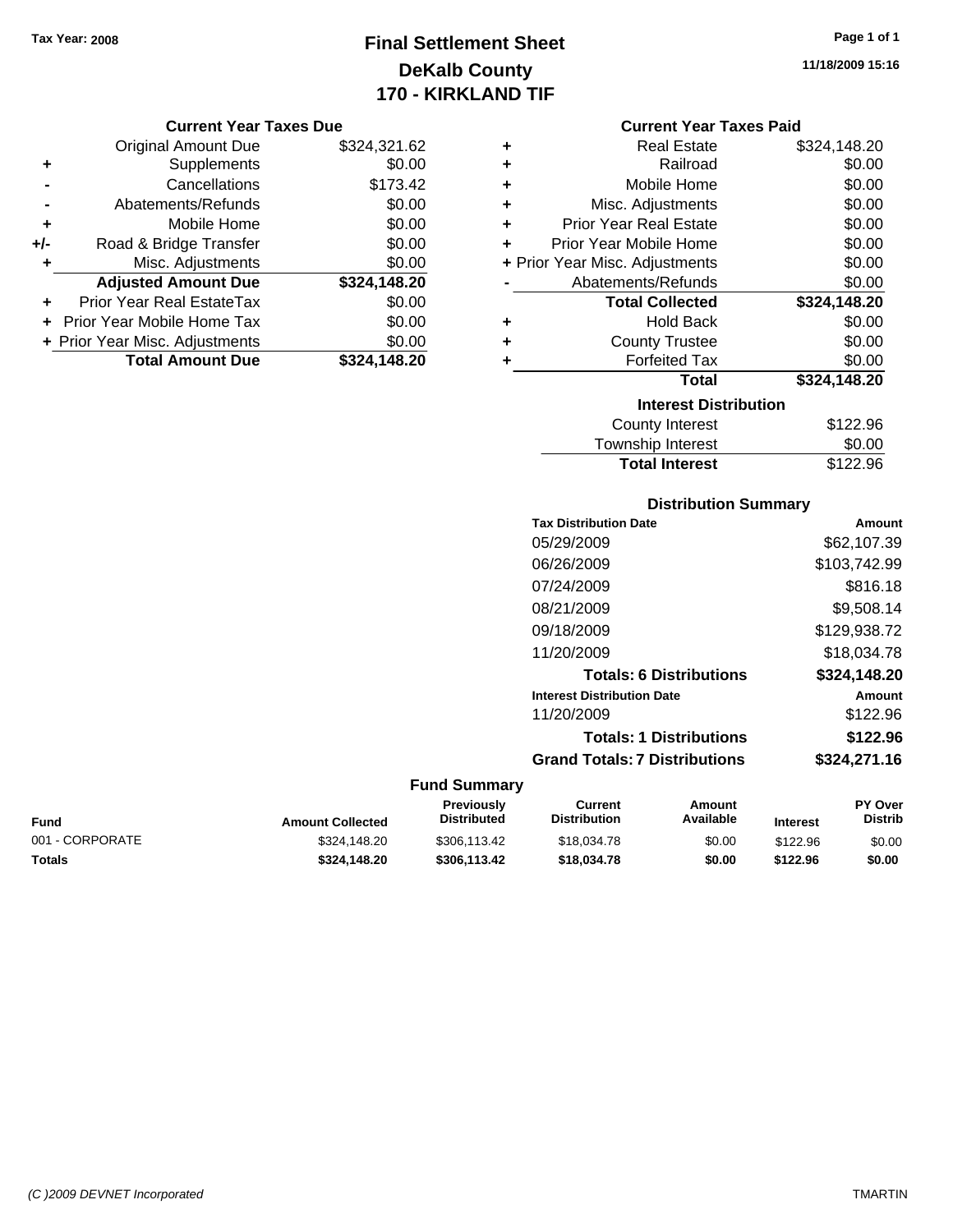# **Final Settlement Sheet Tax Year: 2008 Page 1 of 1 DeKalb County 171 - WATERMAN TIF**

**11/18/2009 15:16**

#### **Current Year Taxes Due**

|     | <b>Original Amount Due</b>        | \$100,357.08 |
|-----|-----------------------------------|--------------|
| ٠   | Supplements                       | \$0.00       |
|     | Cancellations                     | \$0.00       |
|     | Abatements/Refunds                | \$0.00       |
| ÷   | Mobile Home                       | \$0.00       |
| +/- | Road & Bridge Transfer            | \$0.00       |
| ٠   | Misc. Adjustments                 | \$0.00       |
|     | <b>Adjusted Amount Due</b>        | \$100,357.08 |
|     | Prior Year Real EstateTax         | \$0.00       |
|     | <b>Prior Year Mobile Home Tax</b> | \$0.00       |
|     | + Prior Year Misc. Adjustments    | \$0.00       |
|     | <b>Total Amount Due</b>           | \$100,357.08 |

#### **Current Year Taxes Paid**

| ٠ | <b>Real Estate</b>             | \$100,357.08 |
|---|--------------------------------|--------------|
| ٠ | Railroad                       | \$0.00       |
| ٠ | Mobile Home                    | \$0.00       |
| ٠ | Misc. Adjustments              | \$0.00       |
| ÷ | <b>Prior Year Real Estate</b>  | \$0.00       |
| ÷ | Prior Year Mobile Home         | \$0.00       |
|   | + Prior Year Misc. Adjustments | \$0.00       |
|   | Abatements/Refunds             | \$0.00       |
|   | <b>Total Collected</b>         | \$100,357.08 |
| ٠ | <b>Hold Back</b>               | \$0.00       |
| ٠ | <b>County Trustee</b>          | \$0.00       |
| ٠ | <b>Forfeited Tax</b>           | \$0.00       |
|   | Total                          | \$100,357.08 |
|   |                                |              |
|   | <b>Interest Distribution</b>   |              |

# Township Interest  $$0.00$ **Total Interest** \$38.07

### **Distribution Summary**

| <b>Tax Distribution Date</b>         | Amount       |
|--------------------------------------|--------------|
| 05/29/2009                           | \$1,589.09   |
| 06/26/2009                           | \$46,491.84  |
| 07/24/2009                           | \$1,600.04   |
| 08/21/2009                           | \$435.82     |
| 09/18/2009                           | \$42,499.88  |
| 11/20/2009                           | \$7.740.41   |
| <b>Totals: 6 Distributions</b>       | \$100,357.08 |
| <b>Interest Distribution Date</b>    | Amount       |
| 11/20/2009                           | \$38.07      |
| <b>Totals: 1 Distributions</b>       | \$38.07      |
| <b>Grand Totals: 7 Distributions</b> | \$100,395.15 |
|                                      |              |

| Fund            | <b>Amount Collected</b> | <b>Previously</b><br><b>Distributed</b> | Current<br><b>Distribution</b> | Amount<br>Available | <b>Interest</b> | <b>PY Over</b><br>Distrib |
|-----------------|-------------------------|-----------------------------------------|--------------------------------|---------------------|-----------------|---------------------------|
| 001 - CORPORATE | \$100.357.08            | \$92,616.67                             | \$7.740.41                     | \$0.00              | \$38.07         | \$0.00                    |
| Totals          | \$100.357.08            | \$92.616.67                             | \$7.740.41                     | \$0.00              | \$38.07         | \$0.00                    |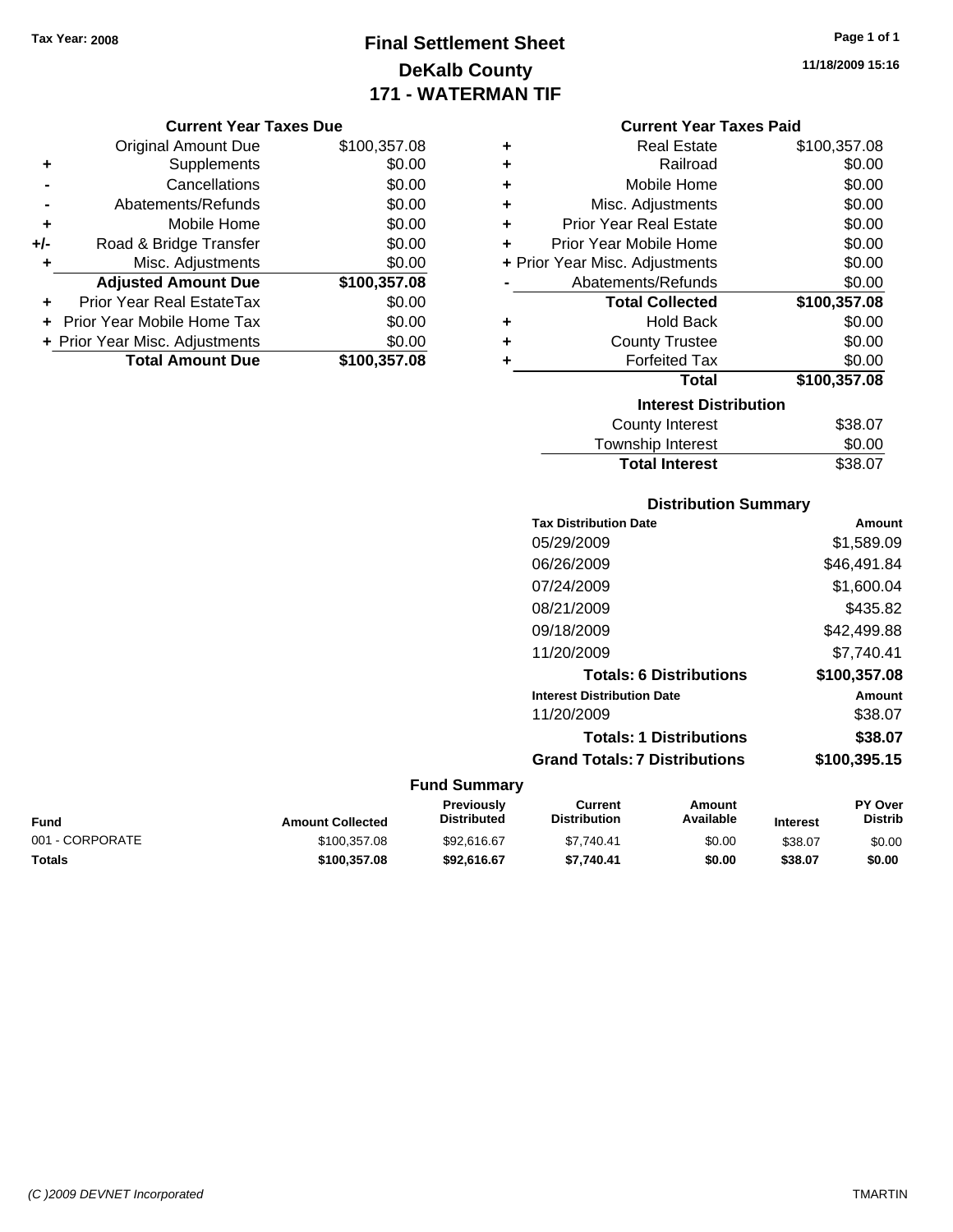**Current Year Taxes Due** Original Amount Due \$65,710.44

**Adjusted Amount Due \$65,710.44**

**Total Amount Due \$65,710.44**

**+** Supplements \$0.00 **-** Cancellations \$0.00 **-** Abatements/Refunds \$0.00 **+** Mobile Home \$0.00 **+/-** Road & Bridge Transfer \$0.00 **+** Misc. Adjustments \$0.00

**+** Prior Year Real EstateTax \$0.00 **+** Prior Year Mobile Home Tax \$0.00 **+ Prior Year Misc. Adjustments**  $$0.00$ 

# **Final Settlement Sheet Tax Year: 2008 Page 1 of 1 DeKalb County 180 - SYCAMORE TIF DISTRICT**

**11/18/2009 15:16**

#### **Current Year Taxes Paid**

| ٠ | <b>Real Estate</b>             | \$65,710.44 |
|---|--------------------------------|-------------|
| ÷ | Railroad                       | \$0.00      |
| ÷ | Mobile Home                    | \$0.00      |
| ÷ | Misc. Adjustments              | \$0.00      |
| ÷ | <b>Prior Year Real Estate</b>  | \$0.00      |
| ٠ | Prior Year Mobile Home         | \$0.00      |
|   | + Prior Year Misc. Adjustments | \$0.00      |
|   | Abatements/Refunds             | \$0.00      |
|   | <b>Total Collected</b>         | \$65,710.44 |
| ٠ | <b>Hold Back</b>               | \$0.00      |
| ÷ | <b>County Trustee</b>          | \$0.00      |
| ٠ | <b>Forfeited Tax</b>           | \$0.00      |
|   | Total                          | \$65,710.44 |
|   | <b>Interest Distribution</b>   |             |
|   | <b>County Interest</b>         | \$24.93     |
|   | <b>Township Interest</b>       | \$0.00      |

Total Interest \$24.93

|                 |                         | <b>Distribution Summary</b>             |                                       |                                |                 |                           |
|-----------------|-------------------------|-----------------------------------------|---------------------------------------|--------------------------------|-----------------|---------------------------|
|                 |                         |                                         | <b>Tax Distribution Date</b>          |                                |                 | Amount                    |
|                 |                         |                                         | 05/29/2009                            |                                |                 | \$846.10                  |
|                 |                         |                                         | 06/26/2009                            |                                |                 | \$32,374.00               |
|                 |                         |                                         | 08/21/2009                            |                                |                 | \$304.64                  |
|                 |                         |                                         | 09/18/2009                            |                                |                 | \$32,185.70               |
|                 |                         |                                         |                                       | <b>Totals: 4 Distributions</b> |                 | \$65,710.44               |
|                 |                         |                                         | <b>Interest Distribution Date</b>     |                                |                 | Amount                    |
|                 |                         |                                         | 11/20/2009                            |                                |                 | \$24.93                   |
|                 |                         |                                         |                                       | <b>Totals: 1 Distributions</b> |                 | \$24.93                   |
|                 |                         |                                         | <b>Grand Totals: 5 Distributions</b>  |                                |                 | \$65,735.37               |
|                 |                         | <b>Fund Summary</b>                     |                                       |                                |                 |                           |
| <b>Fund</b>     | <b>Amount Collected</b> | <b>Previously</b><br><b>Distributed</b> | <b>Current</b><br><b>Distribution</b> | Amount<br>Available            | <b>Interest</b> | PY Over<br><b>Distrib</b> |
| 001 - CORPORATE | \$65,710.44             | \$65,710.44                             | \$0.00                                | \$0.00                         | \$24.93         | \$0.00                    |

**Totals \$65,710.44 \$65,710.44 \$0.00 \$0.00 \$24.93 \$0.00**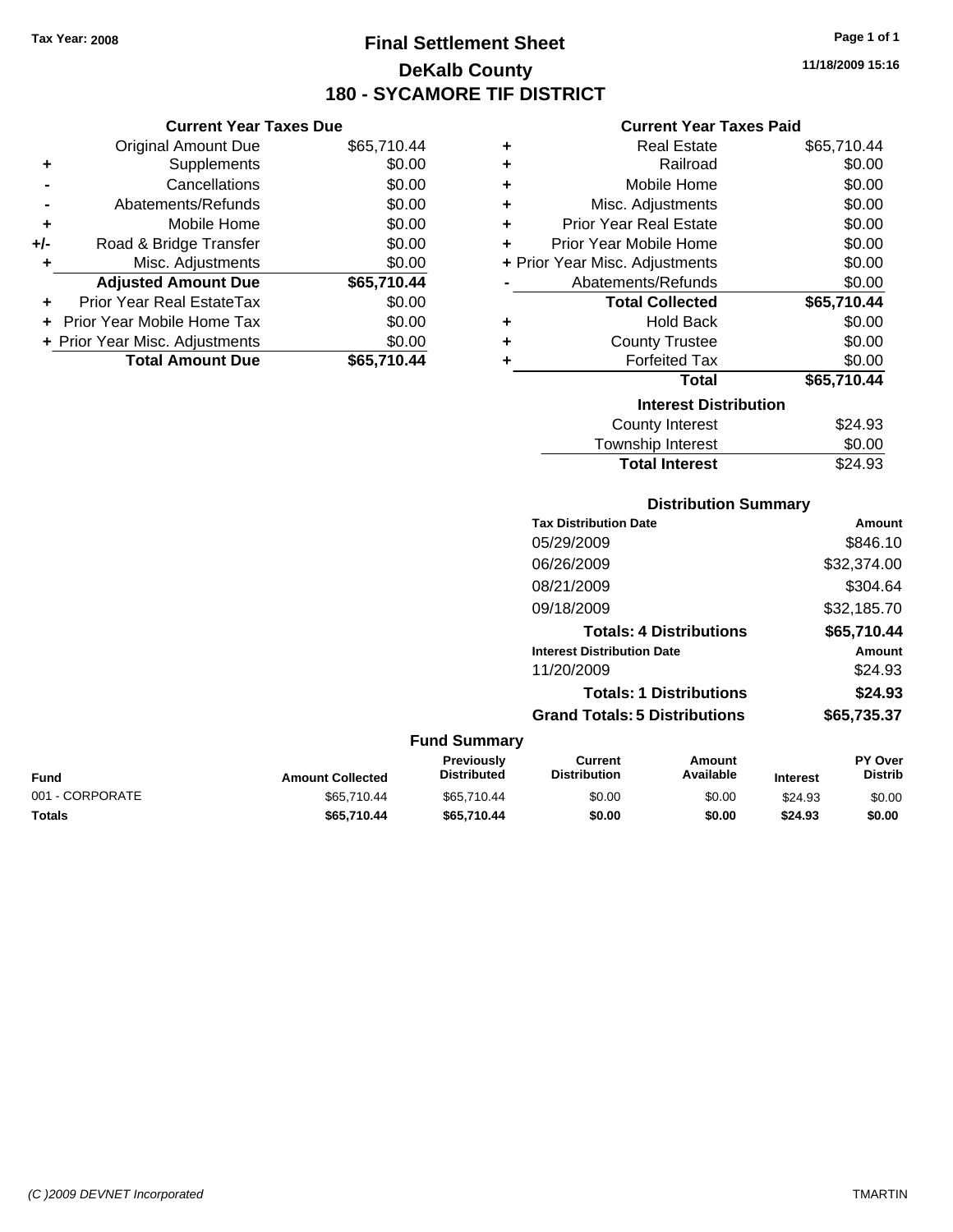**Current Year Taxes Due**

# **Final Settlement Sheet Tax Year: 2008 Page 1 of 1 DeKalb County 201 - DEKALB SSA #6 (GREEK ROW)**

**11/18/2009 15:16**

#### **Current Year Taxes Paid**

|     | <b>Original Amount Due</b>     | \$10,325.76 | ٠ | <b>Real Estate</b>             | \$10,325.76 |
|-----|--------------------------------|-------------|---|--------------------------------|-------------|
| ٠   | <b>Supplements</b>             | \$0.00      | ٠ | Railroad                       | \$0.00      |
|     | Cancellations                  | \$0.00      | ٠ | Mobile Home                    | \$0.00      |
|     | Abatements/Refunds             | \$0.00      | ÷ | Misc. Adjustments              | \$0.00      |
| ٠   | Mobile Home                    | \$0.00      | ٠ | <b>Prior Year Real Estate</b>  | \$0.00      |
| +/- | Road & Bridge Transfer         | \$0.00      | ÷ | Prior Year Mobile Home         | \$0.00      |
|     | Misc. Adjustments              | \$0.00      |   | + Prior Year Misc. Adjustments | \$0.00      |
|     | <b>Adjusted Amount Due</b>     | \$10,325.76 |   | Abatements/Refunds             | \$0.00      |
| ÷.  | Prior Year Real EstateTax      | \$0.00      |   | <b>Total Collected</b>         | \$10,325.76 |
|     | Prior Year Mobile Home Tax     | \$0.00      | ٠ | <b>Hold Back</b>               | \$0.00      |
|     | + Prior Year Misc. Adjustments | \$0.00      | ٠ | <b>County Trustee</b>          | \$0.00      |
|     | <b>Total Amount Due</b>        | \$10,325.76 |   | <b>Forfeited Tax</b>           | \$0.00      |
|     |                                |             |   | <b>Total</b>                   | \$10,325.76 |
|     |                                |             |   | <b>Interest Distribution</b>   |             |
|     |                                |             |   | County Interest                | \$3.92      |
|     |                                |             |   |                                |             |

| <b>Total Interest</b>  | \$3.92 |
|------------------------|--------|
| Township Interest      | \$0.00 |
| <b>OUGHLY HILLICAL</b> | ש∪.טב  |

#### **Distribution Summary**

| <b>Tax Distribution Date</b>         | Amount      |
|--------------------------------------|-------------|
| 05/29/2009                           | \$824.40    |
| 06/26/2009                           | \$3,412.14  |
| 07/24/2009                           | \$82.89     |
| 08/21/2009                           | \$1,214.95  |
| 09/18/2009                           | \$3,563.18  |
| 11/20/2009                           | \$1,228.20  |
| <b>Totals: 6 Distributions</b>       | \$10.325.76 |
| <b>Interest Distribution Date</b>    | Amount      |
| 11/20/2009                           | \$3.92      |
| <b>Totals: 1 Distributions</b>       | \$3.92      |
| <b>Grand Totals: 7 Distributions</b> | \$10,329.68 |
|                                      |             |

| Fund                       | <b>Amount Collected</b> | Previously<br><b>Distributed</b> | Current<br><b>Distribution</b> | Amount<br>Available | <b>Interest</b> | <b>PY Over</b><br><b>Distrib</b> |
|----------------------------|-------------------------|----------------------------------|--------------------------------|---------------------|-----------------|----------------------------------|
| 023 - SPECIAL SERVICE AREA | \$10.325.76             | \$9.097.56                       | \$1,228,20                     | \$0.00              | \$3.92          | \$0.00                           |
| Totals                     | \$10,325.76             | \$9,097.56                       | \$1,228,20                     | \$0.00              | \$3.92          | \$0.00                           |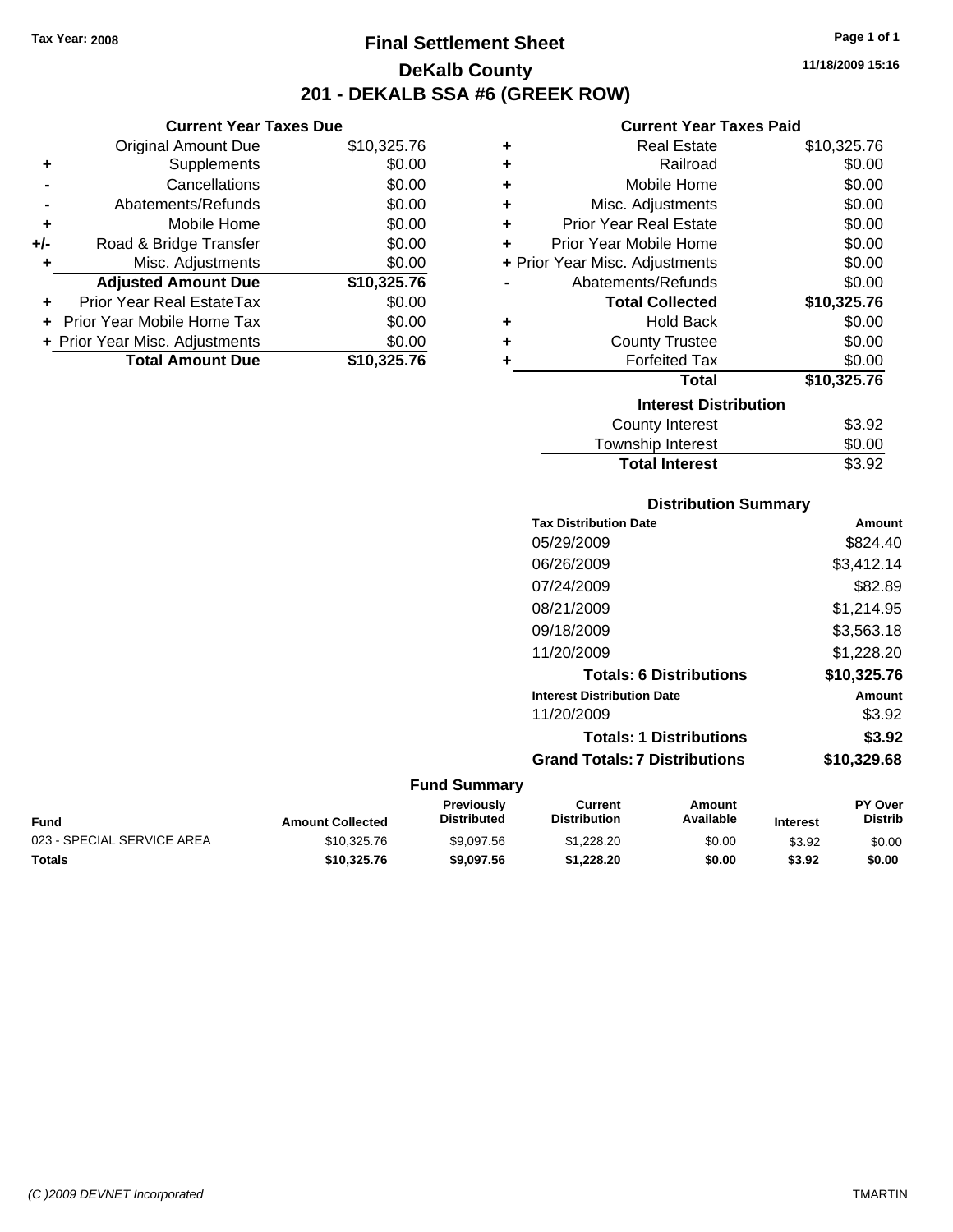**Current Year Taxes Due** Original Amount Due \$61,500.83

**Adjusted Amount Due \$61,229.18**

**Total Amount Due \$61,229.18**

**+** Supplements \$0.00 **-** Cancellations \$273.48 **-** Abatements/Refunds \$0.00 **+** Mobile Home \$0.00 **+/-** Road & Bridge Transfer \$0.00 **+** Misc. Adjustments \$1.83

**+** Prior Year Real EstateTax \$0.00 **+** Prior Year Mobile Home Tax \$0.00 **+ Prior Year Misc. Adjustments**  $$0.00$ 

# **Final Settlement Sheet Tax Year: 2008 Page 1 of 1 DeKalb County 204 - GENOA RIVER BEND SSA**

# **Current Year Taxes Paid**

|   | GUITEIIL TEAL TAXES FAIU       |             |
|---|--------------------------------|-------------|
| ٠ | <b>Real Estate</b>             | \$61,227.35 |
| ٠ | Railroad                       | \$0.00      |
| ٠ | Mobile Home                    | \$0.00      |
| ÷ | Misc. Adjustments              | \$1.83      |
| ÷ | <b>Prior Year Real Estate</b>  | \$0.00      |
| ÷ | Prior Year Mobile Home         | \$0.00      |
|   | + Prior Year Misc. Adjustments | \$0.00      |
|   | Abatements/Refunds             | \$0.00      |
|   | <b>Total Collected</b>         | \$61,229.18 |
| ٠ | <b>Hold Back</b>               | \$0.00      |
| ÷ | <b>County Trustee</b>          | \$0.00      |
| ٠ | <b>Forfeited Tax</b>           | \$0.00      |
|   | <b>Total</b>                   | \$61,229.18 |
|   | <b>Interest Distribution</b>   |             |
|   | County Interest                | \$23.23     |
|   | <b>Township Interest</b>       | \$0.00      |
|   | <b>Total Interest</b>          | \$23.23     |

#### **Distribution Summary**

| <b>Tax Distribution Date</b>         | Amount      |
|--------------------------------------|-------------|
| 05/29/2009                           | \$21,528.64 |
| 06/26/2009                           | \$7,785.91  |
| 07/24/2009                           | \$536.59    |
| 08/21/2009                           | \$1,106.96  |
| 09/18/2009                           | \$28,189.62 |
| 11/20/2009                           | \$2,081.46  |
| <b>Totals: 6 Distributions</b>       | \$61,229.18 |
| <b>Interest Distribution Date</b>    | Amount      |
| 11/20/2009                           | \$23.23     |
| <b>Totals: 1 Distributions</b>       | \$23.23     |
| <b>Grand Totals: 7 Distributions</b> | \$61,252.41 |
|                                      |             |

#### **Fund Summary**

|                            |                         | <b>Previously</b>  | Current             | Amount    |                 | <b>PY Over</b> |
|----------------------------|-------------------------|--------------------|---------------------|-----------|-----------------|----------------|
| <b>Fund</b>                | <b>Amount Collected</b> | <b>Distributed</b> | <b>Distribution</b> | Available | <b>Interest</b> | <b>Distrib</b> |
| 023 - SPECIAL SERVICE AREA | \$61.229.18             | \$59.147.72        | \$2.081.46          | \$0.00    | \$23.23         | \$0.00         |
| <b>Totals</b>              | \$61,229.18             | \$59,147,72        | \$2,081.46          | \$0.00    | \$23.23         | \$0.00         |

#### **Miscellaneous Adjustment Detail**

#### **Year Source Account Type Amount Adjustment Description**

2008 RE - Real Estate Back Tax Collected \$1.83 Genoa Riverbend Development Redemption by TBA **Totals \$1.83 1 entries**

**11/18/2009 15:16**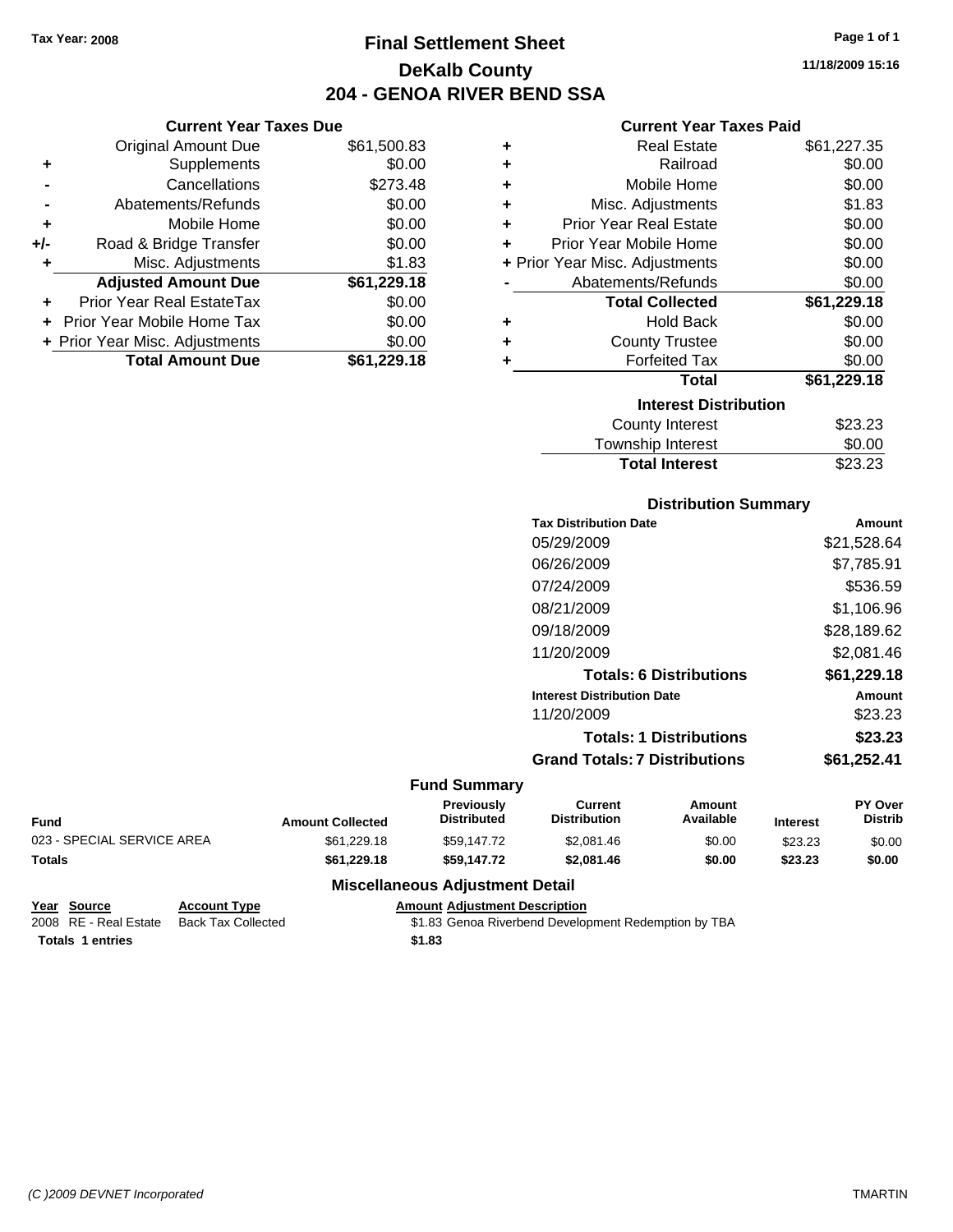**Current Year Taxes Due** Original Amount Due \$7,507.08

**Adjusted Amount Due \$7,507.08**

**Total Amount Due \$7,507.08**

**+** Supplements \$0.00 **-** Cancellations \$0.00 **-** Abatements/Refunds \$0.00 **+** Mobile Home \$0.00 **+/-** Road & Bridge Transfer \$0.00 **+** Misc. Adjustments \$0.00

**+** Prior Year Real EstateTax \$0.00 **+** Prior Year Mobile Home Tax \$0.00 **+ Prior Year Misc. Adjustments**  $$0.00$ 

# **Final Settlement Sheet Tax Year: 2008 Page 1 of 1 DeKalb County AF-MI #4 - AF/ MI/ DK DRAINAGE #4**

**11/18/2009 15:16**

#### **Current Year Taxes Paid**

| ٠ | <b>Real Estate</b>             | \$7,507.08 |
|---|--------------------------------|------------|
| ٠ | Railroad                       | \$0.00     |
| ٠ | Mobile Home                    | \$0.00     |
| ٠ | Misc. Adjustments              | \$0.00     |
| ٠ | <b>Prior Year Real Estate</b>  | \$0.00     |
| ٠ | Prior Year Mobile Home         | \$0.00     |
|   | + Prior Year Misc. Adjustments | \$0.00     |
|   | Abatements/Refunds             | \$0.00     |
|   | <b>Total Collected</b>         | \$7,507.08 |
| ٠ | <b>Hold Back</b>               | \$0.00     |
| ٠ | <b>County Trustee</b>          | \$0.00     |
| ٠ | <b>Forfeited Tax</b>           | \$0.00     |
|   | <b>Total</b>                   | \$7,507.08 |
|   | <b>Interest Distribution</b>   |            |
|   | <b>County Interest</b>         | \$0.00     |
|   | <b>Township Interest</b>       | \$0.00     |

**Total Interest** \$0.00

#### **Distribution Summary Tax Distribution Date Amount** 05/29/2009 \$1,392.97 06/26/2009 \$2,785.99 07/24/2009 \$25.79 08/21/2009 \$116.30 09/18/2009 \$3,047.88 11/20/2009 \$138.15 **Totals: 6 Distributions \$7,507.08 Grand Totals: 6 Distributions \$7,507.08 Fund Summary PY Over Amount Current Previously**

|                 |                         | <b>Previously</b>  | Current             | Amount    |                 | <b>PY Over</b> |
|-----------------|-------------------------|--------------------|---------------------|-----------|-----------------|----------------|
| <b>Fund</b>     | <b>Amount Collected</b> | <b>Distributed</b> | <b>Distribution</b> | Available | <b>Interest</b> | Distrib        |
| 001 - CORPORATE | \$7,507.08              | \$7,368.93         | \$138.15            | \$0.00    | \$0.00          | \$0.00         |
| <b>Totals</b>   | \$7,507.08              | \$7,368,93         | \$138.15            | \$0.00    | \$0.00          | \$0.00         |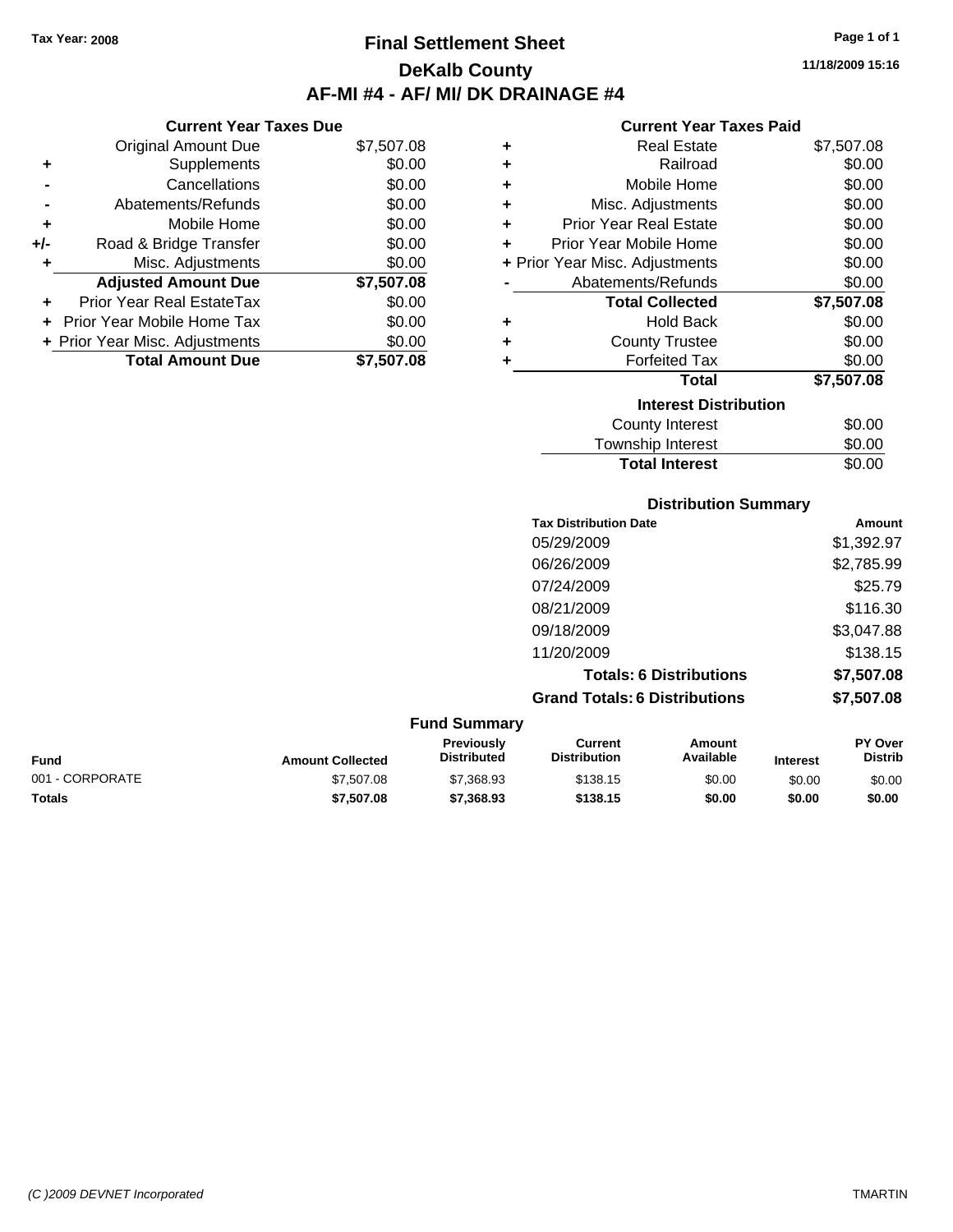**Current Year Taxes Due** Original Amount Due \$11,819.50

**Adjusted Amount Due \$11,819.50**

**Total Amount Due \$11,819.50**

**+** Supplements \$0.00 **-** Cancellations \$0.00 **-** Abatements/Refunds \$0.00 **+** Mobile Home \$0.00 **+/-** Road & Bridge Transfer \$0.00 **+** Misc. Adjustments \$0.00

**+** Prior Year Real EstateTax \$0.00 **+** Prior Year Mobile Home Tax \$0.00 **+ Prior Year Misc. Adjustments**  $$0.00$ 

# **Final Settlement Sheet Tax Year: 2008 Page 1 of 1 DeKalb County COON #1 - COON CREEK DRAINAGE #1**

**11/18/2009 15:16**

#### **Current Year Taxes Paid**

| ٠ | <b>Real Estate</b>             | \$11,819.50 |
|---|--------------------------------|-------------|
| ٠ | Railroad                       | \$0.00      |
| ٠ | Mobile Home                    | \$0.00      |
| ٠ | Misc. Adjustments              | \$0.00      |
| ٠ | <b>Prior Year Real Estate</b>  | \$0.00      |
| ٠ | Prior Year Mobile Home         | \$0.00      |
|   | + Prior Year Misc. Adjustments | \$0.00      |
|   | Abatements/Refunds             | \$0.00      |
|   | <b>Total Collected</b>         | \$11,819.50 |
| ٠ | <b>Hold Back</b>               | \$0.00      |
| ٠ | <b>County Trustee</b>          | \$0.00      |
| ٠ | <b>Forfeited Tax</b>           | \$0.00      |
|   | <b>Total</b>                   | \$11,819.50 |
|   | <b>Interest Distribution</b>   |             |
|   | <b>County Interest</b>         | \$0.00      |
|   | <b>Township Interest</b>       | \$0.00      |

# **Distribution Summary Tax Distribution Date Amount** 05/29/2009 \$2,824.93 **Total Interest** \$0.00

| <b>Grand Totals: 6 Distributions</b> | \$11,819.50 |
|--------------------------------------|-------------|
| <b>Totals: 6 Distributions</b>       | \$11,819.50 |
| 11/20/2009                           | \$392.41    |
| 09/18/2009                           | \$3,989.85  |
| 08/21/2009                           | \$79.36     |
| 07/24/2009                           | \$210.79    |
| 06/26/2009                           | \$4,322.16  |
|                                      |             |

|                 |                         | <b>Fund Summary</b>                     |                                |                     |                 |                                  |
|-----------------|-------------------------|-----------------------------------------|--------------------------------|---------------------|-----------------|----------------------------------|
| Fund            | <b>Amount Collected</b> | <b>Previously</b><br><b>Distributed</b> | Current<br><b>Distribution</b> | Amount<br>Available | <b>Interest</b> | <b>PY Over</b><br><b>Distrib</b> |
| 001 - CORPORATE | \$11,819.50             | \$11.427.09                             | \$392.41                       | \$0.00              | \$0.00          | \$0.00                           |
| <b>Totals</b>   | \$11,819,50             | \$11,427.09                             | \$392.41                       | \$0.00              | \$0.00          | \$0.00                           |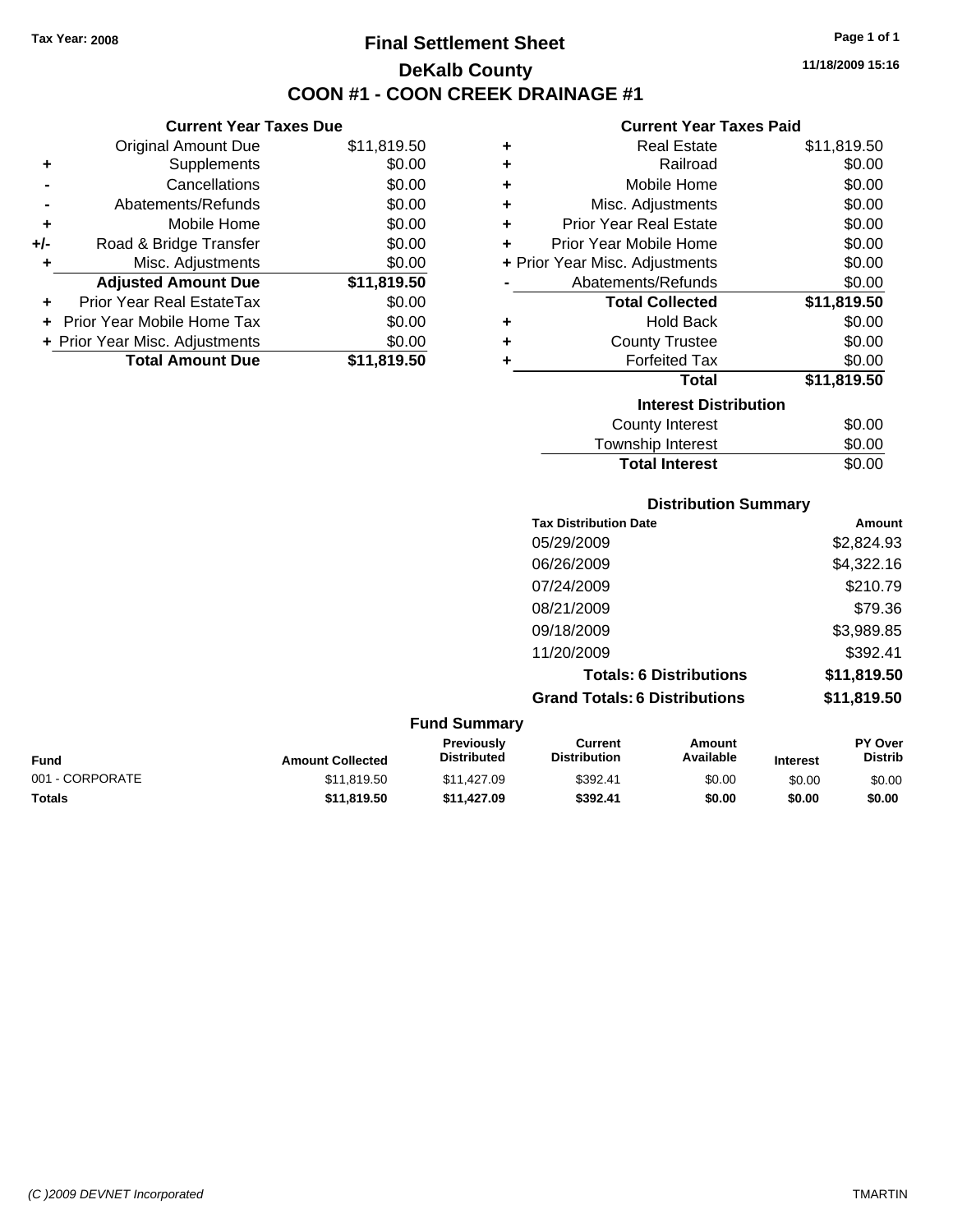**Current Year Taxes Due** Original Amount Due \$330,001.10

**Adjusted Amount Due \$330,001.10**

**Total Amount Due \$330,001.10**

**+** Supplements \$0.00 **-** Cancellations \$0.00 **-** Abatements/Refunds \$0.00 **+** Mobile Home \$0.00 **+/-** Road & Bridge Transfer \$0.00 **+** Misc. Adjustments \$0.00

**+** Prior Year Real EstateTax \$0.00 **+** Prior Year Mobile Home Tax \$0.00 **+ Prior Year Misc. Adjustments**  $$0.00$ 

# **Final Settlement Sheet Tax Year: 2008 Page 1 of 1 DeKalb County CO-SSA#1 - CORTLAND SBA #1**

**11/18/2009 15:16**

#### **Current Year Taxes Paid**

| ٠ | <b>Real Estate</b>             | \$330,001.10 |
|---|--------------------------------|--------------|
| ٠ | Railroad                       | \$0.00       |
| ÷ | Mobile Home                    | \$0.00       |
| ÷ | Misc. Adjustments              | \$0.00       |
| ÷ | <b>Prior Year Real Estate</b>  | \$0.00       |
| ٠ | Prior Year Mobile Home         | \$0.00       |
|   | + Prior Year Misc. Adjustments | \$0.00       |
|   | Abatements/Refunds             | \$0.00       |
|   | <b>Total Collected</b>         | \$330,001.10 |
| ٠ | <b>Hold Back</b>               | \$0.00       |
| ٠ | <b>County Trustee</b>          | \$0.00       |
|   | <b>Forfeited Tax</b>           | \$0.00       |
|   | <b>Total</b>                   | \$330,001.10 |
|   | <b>Interest Distribution</b>   |              |
|   | <b>County Interest</b>         | \$0.00       |
|   |                                | m.n.n.n.     |

# Township Interest  $$0.00$ **Total Interest** \$0.00

| <b>Distribution Summary</b>          |              |  |  |  |  |
|--------------------------------------|--------------|--|--|--|--|
| <b>Tax Distribution Date</b>         | Amount       |  |  |  |  |
| 05/29/2009                           | \$128,489.79 |  |  |  |  |
| 06/26/2009                           | \$30,191.59  |  |  |  |  |
| 07/24/2009                           | \$5,617.04   |  |  |  |  |
| 08/21/2009                           | \$2,106.39   |  |  |  |  |
| 09/18/2009                           | \$150,255.82 |  |  |  |  |
| 11/20/2009                           | \$13,340.47  |  |  |  |  |
| <b>Totals: 6 Distributions</b>       | \$330,001.10 |  |  |  |  |
| <b>Grand Totals: 6 Distributions</b> | \$330,001.10 |  |  |  |  |
|                                      |              |  |  |  |  |

#### **Fund Summary Fund Interest Amount Collected Distributed PY Over Distrib Amount Available Current Distribution Previously** 023 - SPECIAL SERVICE AREA  $$330,001.10$   $$316,660.63$   $$13,340.47$   $$0.00$   $$0.00$   $$0.00$

**Totals \$330,001.10 \$316,660.63 \$13,340.47 \$0.00 \$0.00 \$0.00**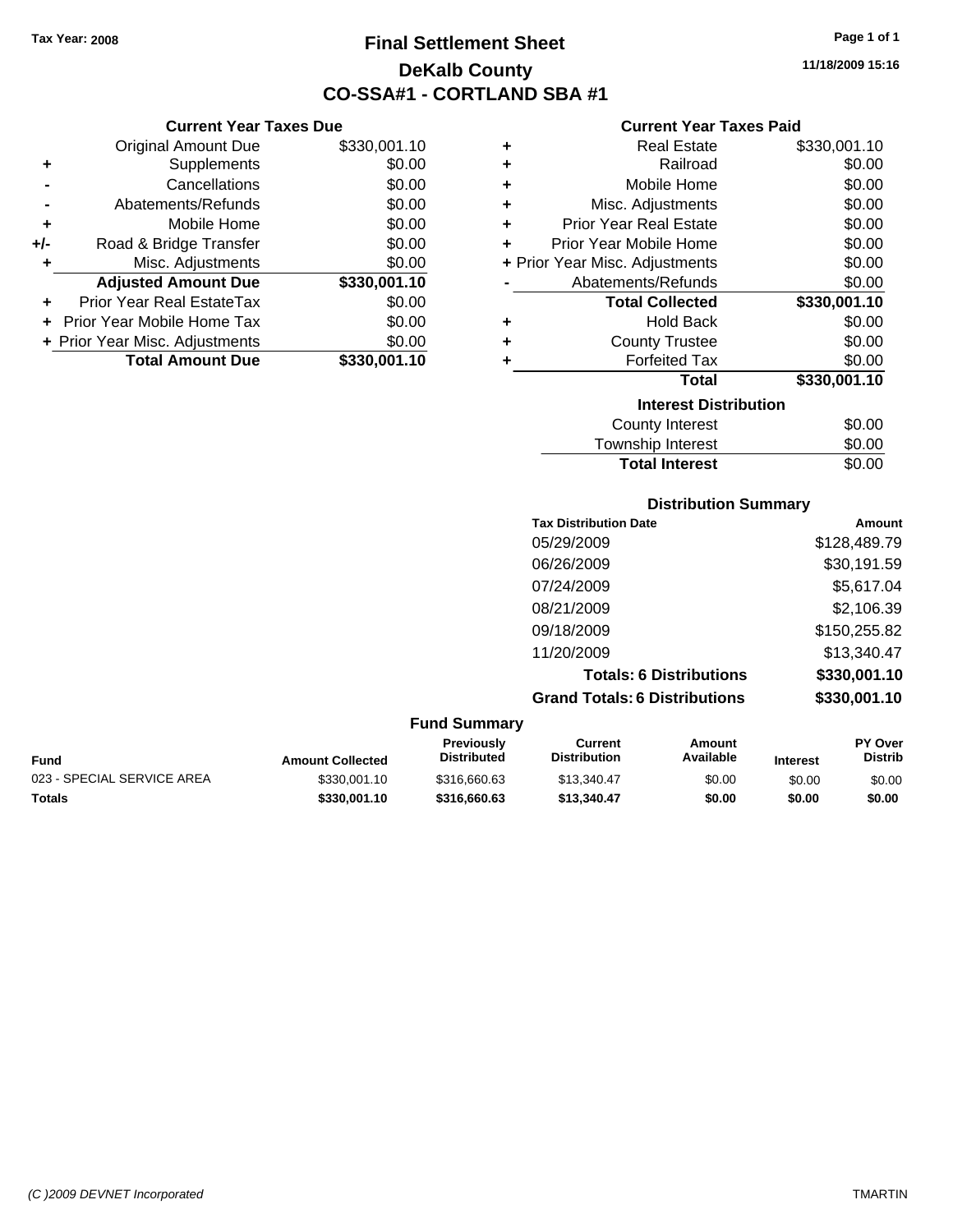**Current Year Taxes Due** Original Amount Due \$953,741.56

**Adjusted Amount Due \$953,741.56**

**Total Amount Due \$953,741.56**

**+** Supplements \$0.00 **-** Cancellations \$0.00 **-** Abatements/Refunds \$0.00 **+** Mobile Home \$0.00 **+/-** Road & Bridge Transfer \$0.00 **+** Misc. Adjustments \$0.00

**+** Prior Year Real EstateTax \$0.00 **+** Prior Year Mobile Home Tax \$0.00 **+ Prior Year Misc. Adjustments**  $$0.00$ 

# **Final Settlement Sheet Tax Year: 2008 Page 1 of 1 DeKalb County CO-SSA#4 - CORTLAND SBA #4**

**11/18/2009 15:16**

#### **Current Year Taxes Paid**

| ٠ | <b>Real Estate</b>             | \$910,524.60 |
|---|--------------------------------|--------------|
| ÷ | Railroad                       | \$0.00       |
| ٠ | Mobile Home                    | \$0.00       |
| ÷ | Misc. Adjustments              | \$0.00       |
| ÷ | <b>Prior Year Real Estate</b>  | \$0.00       |
| ÷ | Prior Year Mobile Home         | \$0.00       |
|   | + Prior Year Misc. Adjustments | \$0.00       |
|   | Abatements/Refunds             | \$0.00       |
|   | <b>Total Collected</b>         | \$910,524.60 |
| ÷ | <b>Hold Back</b>               | \$0.00       |
| ÷ | <b>County Trustee</b>          | \$43,216.96  |
| ÷ | <b>Forfeited Tax</b>           | \$0.00       |
|   | <b>Total</b>                   | \$953,741.56 |
|   | <b>Interest Distribution</b>   |              |
|   | <b>County Interest</b>         | \$0.00       |
|   |                                |              |

| <b>Total Interest</b> | \$0.00 |
|-----------------------|--------|
| Township Interest     | \$0.00 |
| County Interest       | PO.OO  |

#### **Distribution Summary**

| <b>Tax Distribution Date</b>         | Amount       |
|--------------------------------------|--------------|
| 05/29/2009                           | \$78,236.57  |
| 06/26/2009                           | \$199,689.52 |
| 09/18/2009                           | \$131,139.39 |
| 11/20/2009                           | \$501,459.12 |
| <b>Totals: 4 Distributions</b>       | \$910,524.60 |
| <b>Grand Totals: 4 Distributions</b> | \$910,524.60 |

| Fund                       | <b>Amount Collected</b> | <b>Previously</b><br><b>Distributed</b> | Current<br><b>Distribution</b> | Amount<br>Available | <b>Interest</b> | <b>PY Over</b><br><b>Distrib</b> |
|----------------------------|-------------------------|-----------------------------------------|--------------------------------|---------------------|-----------------|----------------------------------|
| 023 - SPECIAL SERVICE AREA | \$910,524.60            | \$409,065.48                            | \$501.459.12                   | \$0.00              | \$0.00          | \$0.00                           |
| Totals                     | \$910.524.60            | \$409.065.48                            | \$501.459.12                   | \$0.00              | \$0.00          | \$0.00                           |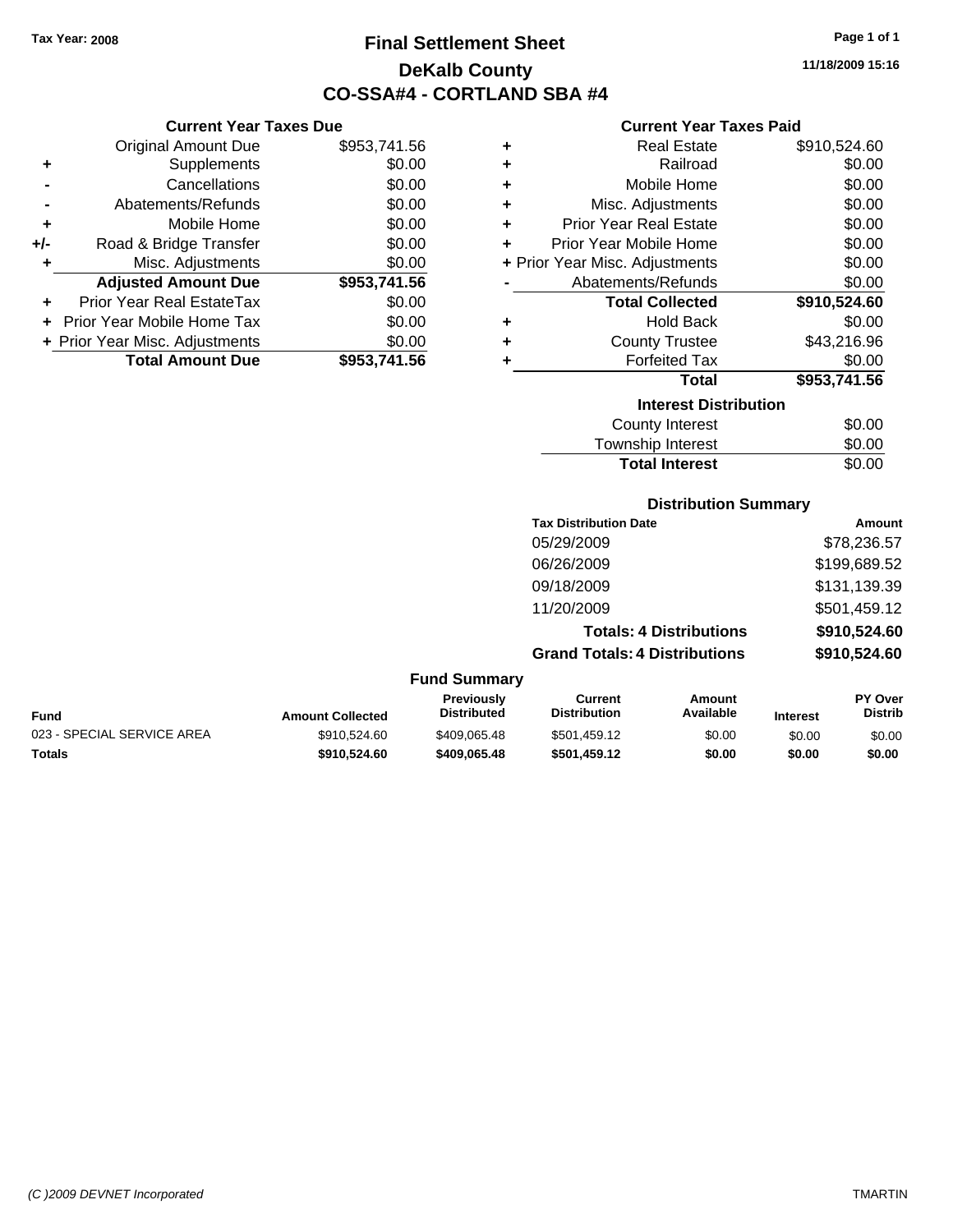**Current Year Taxes Due** Original Amount Due \$394,908.00

**Adjusted Amount Due \$394,908.00**

**Total Amount Due \$394,908.00**

**+** Supplements \$0.00 **-** Cancellations \$0.00 **-** Abatements/Refunds \$0.00 **+** Mobile Home \$0.00 **+/-** Road & Bridge Transfer \$0.00 **+** Misc. Adjustments \$0.00

**+** Prior Year Real EstateTax \$0.00 **+** Prior Year Mobile Home Tax \$0.00 **+ Prior Year Misc. Adjustments**  $$0.00$ 

# **Final Settlement Sheet Tax Year: 2008 Page 1 of 1 DeKalb County CO-SSA#7 - CORTLAND SBA #7**

**11/18/2009 15:16**

#### **Current Year Taxes Paid**

| ٠ | <b>Real Estate</b>             | \$394,908.00 |
|---|--------------------------------|--------------|
| ٠ | Railroad                       | \$0.00       |
| ÷ | Mobile Home                    | \$0.00       |
| ÷ | Misc. Adjustments              | \$0.00       |
| ٠ | <b>Prior Year Real Estate</b>  | \$0.00       |
| ٠ | Prior Year Mobile Home         | \$0.00       |
|   | + Prior Year Misc. Adjustments | \$0.00       |
|   | Abatements/Refunds             | \$0.00       |
|   | <b>Total Collected</b>         | \$394,908.00 |
| ٠ | <b>Hold Back</b>               | \$0.00       |
| ٠ | <b>County Trustee</b>          | \$0.00       |
| ٠ | <b>Forfeited Tax</b>           | \$0.00       |
|   | <b>Total</b>                   | \$394,908.00 |
|   | <b>Interest Distribution</b>   |              |
|   | <b>County Interest</b>         | \$0.00       |
|   |                                |              |

| <b>Township Interest</b> | \$0.00 |
|--------------------------|--------|
| <b>Total Interest</b>    | \$0.00 |

#### **Distribution Summary**

| <b>Tax Distribution Date</b>         | Amount       |
|--------------------------------------|--------------|
| 05/29/2009                           | \$46,670.95  |
| 09/18/2009                           | \$46,670.95  |
| 11/20/2009                           | \$301,566.10 |
| <b>Totals: 3 Distributions</b>       | \$394,908.00 |
| <b>Grand Totals: 3 Distributions</b> | \$394,908.00 |

| <b>Fund</b>                | <b>Amount Collected</b> | <b>Previously</b><br><b>Distributed</b> | Current<br><b>Distribution</b> | Amount<br>Available | <b>Interest</b> | <b>PY Over</b><br><b>Distrib</b> |
|----------------------------|-------------------------|-----------------------------------------|--------------------------------|---------------------|-----------------|----------------------------------|
| 023 - SPECIAL SERVICE AREA | \$394.908.00            | \$93.341.90                             | \$301.566.10                   | \$0.00              | \$0.00          | \$0.00                           |
| Totals                     | \$394.908.00            | \$93,341.90                             | \$301.566.10                   | \$0.00              | \$0.00          | \$0.00                           |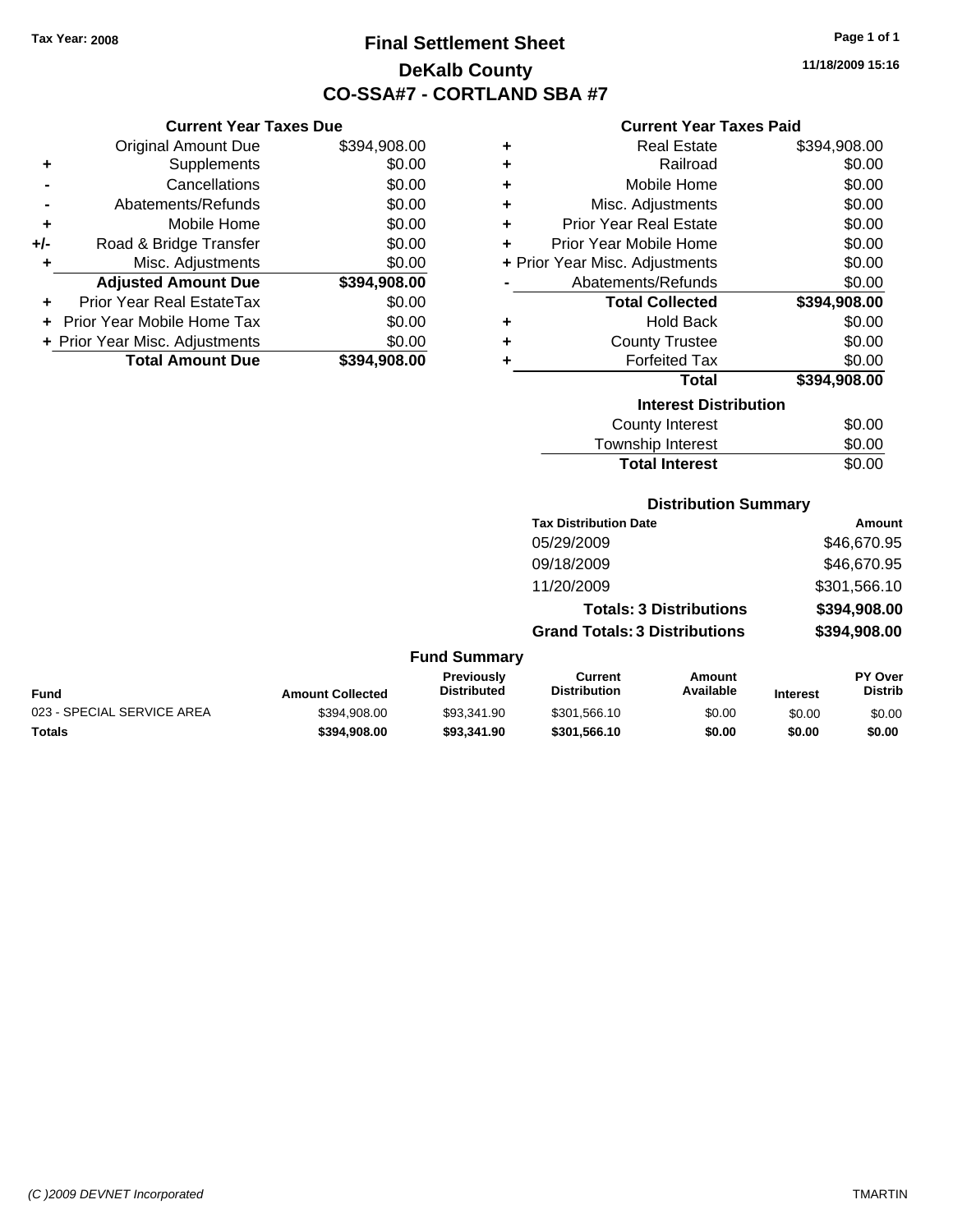# **Final Settlement Sheet Tax Year: 2008 Page 1 of 1 DeKalb County CO-SSA#8 - CORTLAND SBA #8**

**11/18/2009 15:16**

#### **Current Year Taxes Paid**

|     | <b>Current Year Taxes Due</b>  |              |     |
|-----|--------------------------------|--------------|-----|
|     | <b>Original Amount Due</b>     | \$305,496.84 |     |
|     | Supplements                    | \$0.00       |     |
|     | Cancellations                  | \$0.00       |     |
|     | Abatements/Refunds             | \$0.00       |     |
|     | Mobile Home                    | \$0.00       |     |
| +/- | Road & Bridge Transfer         | \$0.00       |     |
|     | Misc. Adjustments              | \$0.00       | + P |
|     | <b>Adjusted Amount Due</b>     | \$305,496.84 |     |
|     | Prior Year Real EstateTax      | \$0.00       |     |
|     | Prior Year Mobile Home Tax     | \$0.00       |     |
|     | + Prior Year Misc. Adjustments | \$0.00       |     |
|     | <b>Total Amount Due</b>        | \$305,496.84 |     |
|     |                                |              |     |

| ٠ | <b>Real Estate</b>             | \$305,496.84 |
|---|--------------------------------|--------------|
| ÷ | Railroad                       | \$0.00       |
| ٠ | Mobile Home                    | \$0.00       |
| ÷ | Misc. Adjustments              | \$0.00       |
| ÷ | <b>Prior Year Real Estate</b>  | \$0.00       |
| ÷ | Prior Year Mobile Home         | \$0.00       |
|   | + Prior Year Misc. Adjustments | \$0.00       |
|   | Abatements/Refunds             | \$0.00       |
|   | <b>Total Collected</b>         | \$305,496.84 |
| ٠ | <b>Hold Back</b>               | \$0.00       |
|   |                                |              |
| ÷ | <b>County Trustee</b>          | \$0.00       |
| ٠ | <b>Forfeited Tax</b>           | \$0.00       |
|   | <b>Total</b>                   | \$305,496.84 |
|   | <b>Interest Distribution</b>   |              |
|   | <b>County Interest</b>         | \$0.00       |

## Township Interest 50.00<br>Total Interest \$0.00 **Total Interest**

### **Distribution Summary**

| <b>Tax Distribution Date</b>         | Amount       |
|--------------------------------------|--------------|
| 05/29/2009                           | \$17,137.52  |
| 09/18/2009                           | \$17,137.52  |
| 11/20/2009                           | \$271,221.80 |
| <b>Totals: 3 Distributions</b>       | \$305,496.84 |
| <b>Grand Totals: 3 Distributions</b> | \$305,496.84 |
|                                      |              |

|                            |                         | <b>Previously</b>  | Current             | Amount    |                 | <b>PY Over</b> |
|----------------------------|-------------------------|--------------------|---------------------|-----------|-----------------|----------------|
| <b>Fund</b>                | <b>Amount Collected</b> | <b>Distributed</b> | <b>Distribution</b> | Available | <b>Interest</b> | Distrib        |
| 023 - SPECIAL SERVICE AREA | \$305.496.84            | \$34.275.04        | \$271.221.80        | \$0.00    | \$0.00          | \$0.00         |
| <b>Totals</b>              | \$305.496.84            | \$34.275.04        | \$271.221.80        | \$0.00    | \$0.00          | \$0.00         |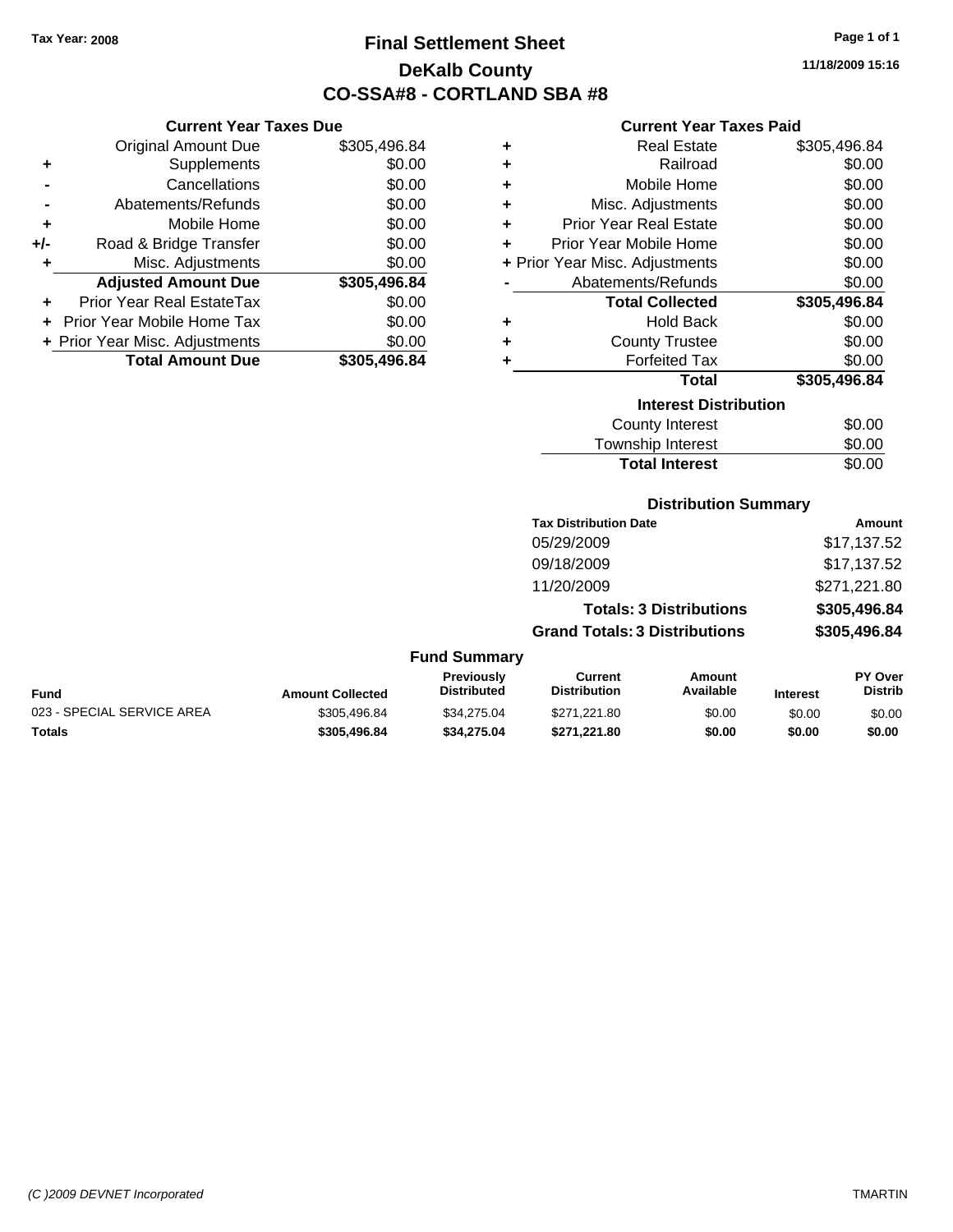# **Final Settlement Sheet Tax Year: 2008 Page 1 of 1 DeKalb County MA-DK #3 - MALTA DEKALB DRAINAGE #3**

|     | <b>Current Year Taxes Due</b>  |            |
|-----|--------------------------------|------------|
|     | <b>Original Amount Due</b>     | \$1,250.36 |
|     | Supplements                    | \$0.00     |
|     | Cancellations                  | \$0.00     |
|     | Abatements/Refunds             | \$0.00     |
| ٠   | Mobile Home                    | \$0.00     |
| +/- | Road & Bridge Transfer         | \$0.00     |
|     | Misc. Adjustments              | \$0.00     |
|     | <b>Adjusted Amount Due</b>     | \$1,250.36 |
|     | Prior Year Real EstateTax      | \$0.00     |
|     | Prior Year Mobile Home Tax     | \$0.00     |
|     | + Prior Year Misc. Adjustments | \$0.00     |
|     | <b>Total Amount Due</b>        | \$1.250.36 |

| <b>Current Year Taxes Paid</b> |                                |            |  |  |
|--------------------------------|--------------------------------|------------|--|--|
|                                |                                |            |  |  |
| ÷                              | <b>Real Estate</b>             | \$1,250.36 |  |  |
| ÷                              | Railroad                       | \$0.00     |  |  |
| ÷                              | Mobile Home                    | \$0.00     |  |  |
| ÷                              | Misc. Adjustments              | \$0.00     |  |  |
| ٠                              | <b>Prior Year Real Estate</b>  | \$0.00     |  |  |
| ÷                              | Prior Year Mobile Home         | \$0.00     |  |  |
|                                | + Prior Year Misc. Adjustments | \$0.00     |  |  |
|                                | Abatements/Refunds             | \$0.00     |  |  |
|                                | <b>Total Collected</b>         | \$1,250.36 |  |  |
| ٠                              | <b>Hold Back</b>               | \$0.00     |  |  |
| ÷                              | <b>County Trustee</b>          | \$0.00     |  |  |
| ٠                              | <b>Forfeited Tax</b>           | \$0.00     |  |  |
|                                | Total                          | \$1,250.36 |  |  |
|                                | <b>Interest Distribution</b>   |            |  |  |
|                                | County Interest                | \$0.00     |  |  |
|                                |                                |            |  |  |

| <b>Total Interest</b> | \$0.00 |
|-----------------------|--------|
| OUGHTY THIUTUOL       | vv.vv  |
| Township Interest     | \$0.00 |

### **Distribution Summary**

| <b>Tax Distribution Date</b>         | Amount     |
|--------------------------------------|------------|
| 05/29/2009                           | \$159.88   |
| 06/26/2009                           | \$486.99   |
| 08/21/2009                           | \$118.39   |
| 09/18/2009                           | \$462.58   |
| 11/20/2009                           | \$22.52    |
| <b>Totals: 5 Distributions</b>       | \$1,250.36 |
| <b>Grand Totals: 5 Distributions</b> | \$1,250.36 |
|                                      |            |

| <b>Fund Summary</b> |                         |                                         |                                |                     |                 |                                  |
|---------------------|-------------------------|-----------------------------------------|--------------------------------|---------------------|-----------------|----------------------------------|
| Fund                | <b>Amount Collected</b> | <b>Previously</b><br><b>Distributed</b> | Current<br><b>Distribution</b> | Amount<br>Available | <b>Interest</b> | <b>PY Over</b><br><b>Distrib</b> |
| 001 - CORPORATE     | \$1,250.36              | \$1.227.84                              | \$22.52                        | \$0.00              | \$0.00          | \$0.00                           |
| Totals              | \$1,250,36              | \$1.227.84                              | \$22.52                        | \$0.00              | \$0.00          | \$0.00                           |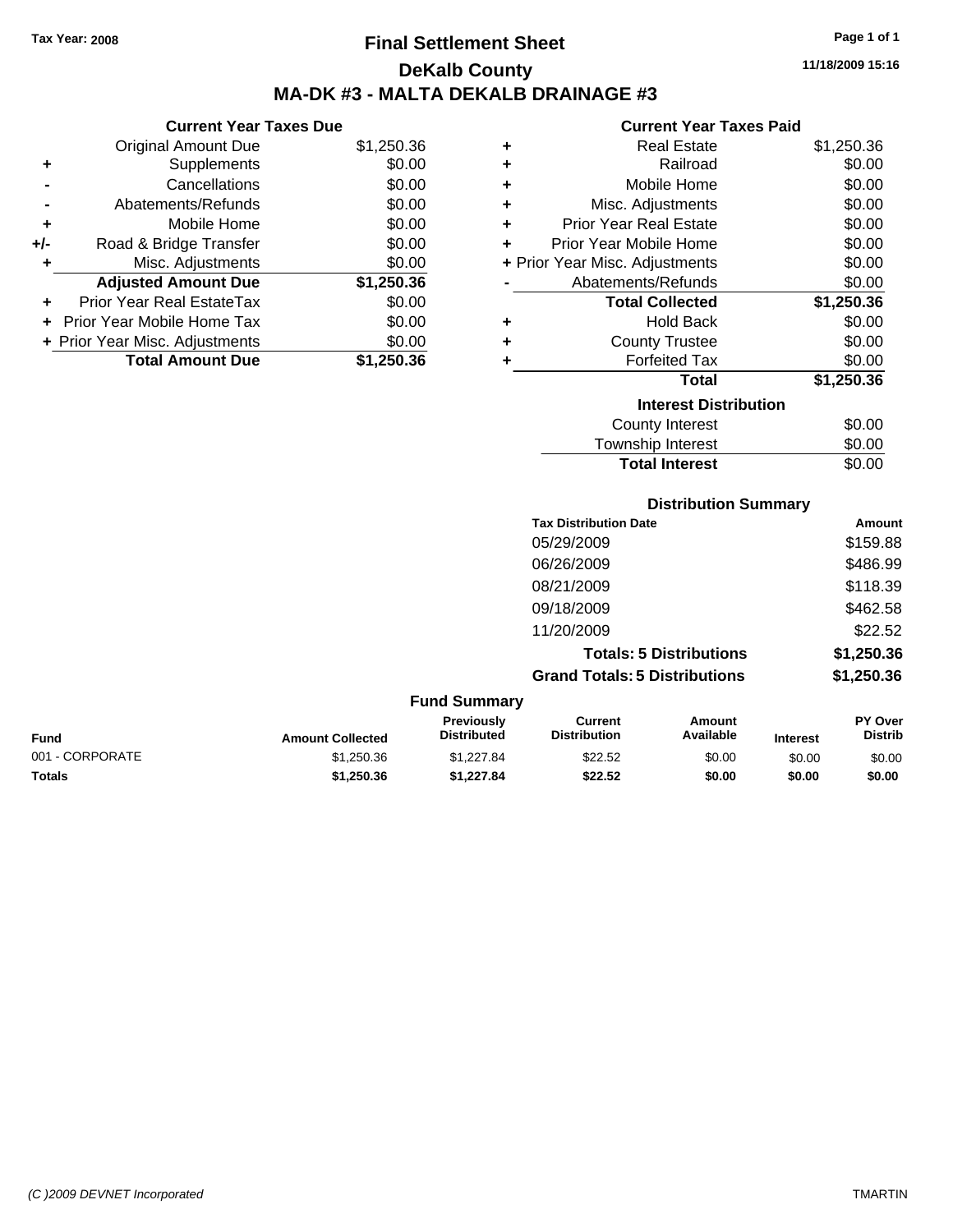**Current Year Taxes Due** Original Amount Due \$15,588.00

**Adjusted Amount Due \$15,588.00**

**Total Amount Due \$15,588.00**

**+** Supplements \$0.00 **-** Cancellations \$0.00 **-** Abatements/Refunds \$0.00 **+** Mobile Home \$0.00 **+/-** Road & Bridge Transfer \$0.00 **+** Misc. Adjustments \$0.00

**+** Prior Year Real EstateTax \$0.00 **+** Prior Year Mobile Home Tax \$0.00 **+ Prior Year Misc. Adjustments**  $$0.00$ 

## **Final Settlement Sheet Tax Year: 2008 Page 1 of 1 DeKalb County MAMIAFDK - MA-MI-AF-DK DRAINAGE #11**

**11/18/2009 15:16**

#### **Current Year Taxes Paid**

| ٠ | <b>Real Estate</b>             | \$15,588.00 |
|---|--------------------------------|-------------|
| ٠ | Railroad                       | \$0.00      |
| ÷ | Mobile Home                    | \$0.00      |
| ÷ | Misc. Adjustments              | \$0.00      |
| ÷ | <b>Prior Year Real Estate</b>  | \$0.00      |
| ÷ | Prior Year Mobile Home         | \$0.00      |
|   | + Prior Year Misc. Adjustments | \$0.00      |
|   | Abatements/Refunds             | \$0.00      |
|   | <b>Total Collected</b>         | \$15,588.00 |
| ٠ | <b>Hold Back</b>               | \$0.00      |
| ٠ | <b>County Trustee</b>          | \$0.00      |
| ٠ | <b>Forfeited Tax</b>           | \$0.00      |
|   | Total                          | \$15,588.00 |
|   | <b>Interest Distribution</b>   |             |
|   | <b>County Interest</b>         | \$0.00      |
|   | Township Interact              | ድስ ሰሰ       |

# Township Interest  $$0.00$ Total Interest \$0.00

#### **Distribution Summary**

| <b>Tax Distribution Date</b>         | Amount      |
|--------------------------------------|-------------|
| 05/29/2009                           | \$762.50    |
| 06/26/2009                           | \$7,767.50  |
| 07/24/2009                           | \$146.50    |
| 08/21/2009                           | \$10.00     |
| 09/18/2009                           | \$6,854.00  |
| 11/20/2009                           | \$47.50     |
| <b>Totals: 6 Distributions</b>       | \$15,588.00 |
| <b>Grand Totals: 6 Distributions</b> | \$15,588.00 |

#### **Fund Summary Fund Interest Amount Collected Distributed PY Over Distrib Amount Available Current Distribution Previously** 001 - CORPORATE \$15,588.00 \$15,540.50 \$47.50 \$0.00 \$0.00 \$0.00 **Totals \$15,588.00 \$15,540.50 \$47.50 \$0.00 \$0.00 \$0.00**

#### *(C )2009 DEVNET Incorporated* TMARTIN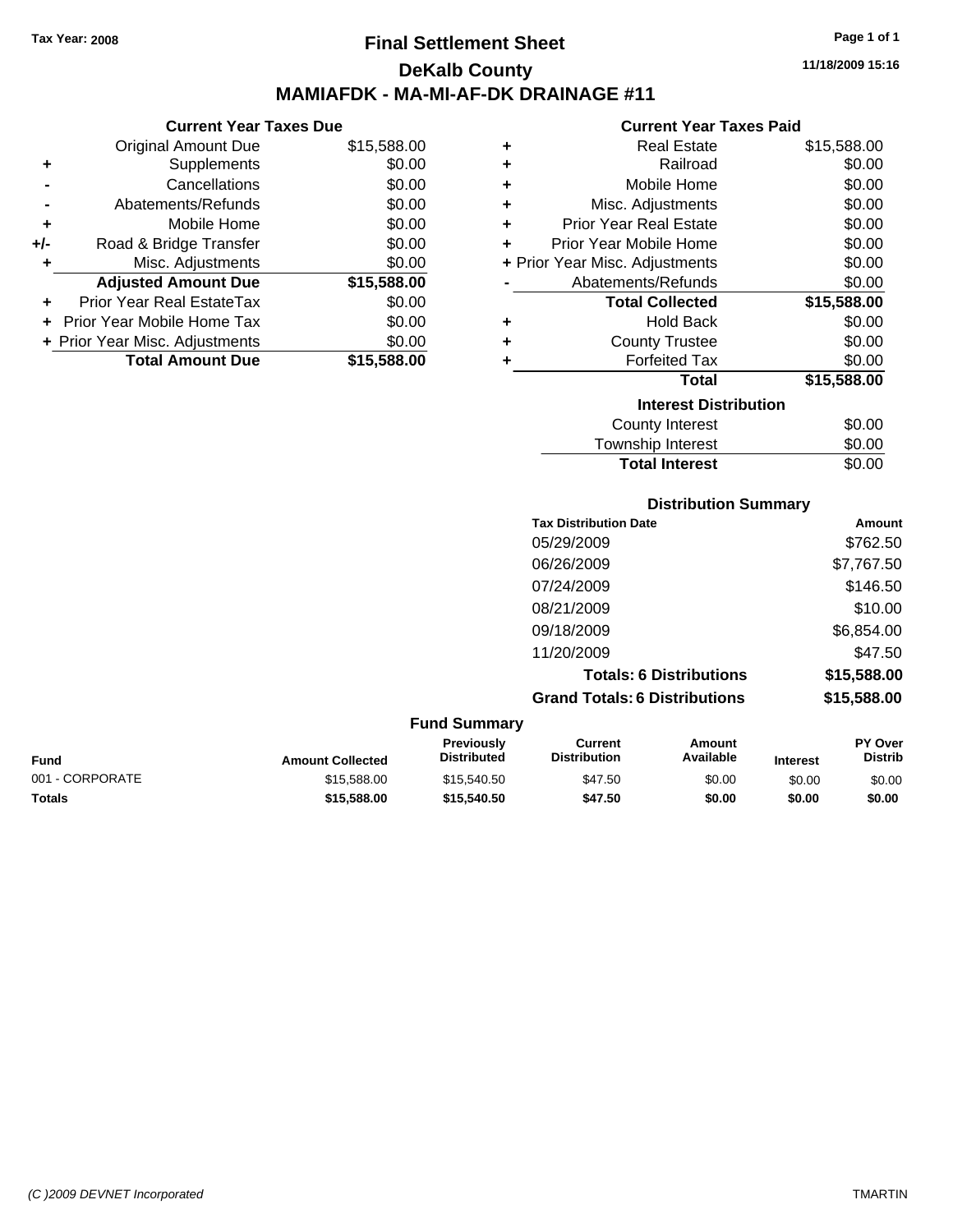**Current Year Taxes Due** Original Amount Due \$25,229.32

**Adjusted Amount Due \$25,229.32**

**Total Amount Due \$25,239.22**

**+** Supplements \$0.00 **-** Cancellations \$0.00 **-** Abatements/Refunds \$0.00 **+** Mobile Home \$0.00 **+/-** Road & Bridge Transfer \$0.00 **+** Misc. Adjustments \$0.00

**+** Prior Year Real EstateTax \$9.90 **+** Prior Year Mobile Home Tax \$0.00 **+ Prior Year Misc. Adjustments**  $$0.00$ 

# **Final Settlement Sheet Tax Year: 2008 Page 1 of 1 DeKalb County NO-LR-SA # - NO-LR-SA DRAINAGE #10**

**11/18/2009 15:16**

#### **Current Year Taxes Paid**

|   | Сипент геаг талез гаю          |             |
|---|--------------------------------|-------------|
| ٠ | Real Estate                    | \$25,155.04 |
| ÷ | Railroad                       | \$0.00      |
| ÷ | Mobile Home                    | \$0.00      |
| ÷ | Misc. Adjustments              | \$0.00      |
| ÷ | <b>Prior Year Real Estate</b>  | \$9.90      |
| ÷ | Prior Year Mobile Home         | \$0.00      |
|   | + Prior Year Misc. Adjustments | \$0.00      |
|   | Abatements/Refunds             | \$0.00      |
|   | <b>Total Collected</b>         | \$25,164.94 |
| ٠ | <b>Hold Back</b>               | \$0.00      |
| ٠ | <b>County Trustee</b>          | \$66.84     |
| ٠ | <b>Forfeited Tax</b>           | \$7.44      |
|   | <b>Total</b>                   | \$25,239.22 |
|   |                                |             |
|   | <b>Interest Distribution</b>   |             |
|   | <b>County Interest</b>         | \$0.00      |

# **Distribution Summary** Township Interest  $$0.00$ Total Interest \$0.00

| <b>Tax Distribution Date</b>         | Amount      |
|--------------------------------------|-------------|
| 05/29/2009                           | \$5,372.19  |
| 06/26/2009                           | \$8,379.53  |
| 07/24/2009                           | \$477.15    |
| 08/21/2009                           | \$666.42    |
| 09/18/2009                           | \$8,665.66  |
| 11/20/2009                           | \$1,603.99  |
| <b>Totals: 6 Distributions</b>       | \$25,164.94 |
| <b>Grand Totals: 6 Distributions</b> | \$25,164.94 |

#### **Fund Summary Fund Interest Amount Collected Distributed PY Over Distrib Amount Available Current Distribution Previously** 001 - CORPORATE \$25,164.94 \$23,560.95 \$1,603.99 \$0.00 \$0.00 \$0.00 **Totals \$25,164.94 \$23,560.95 \$1,603.99 \$0.00 \$0.00 \$0.00**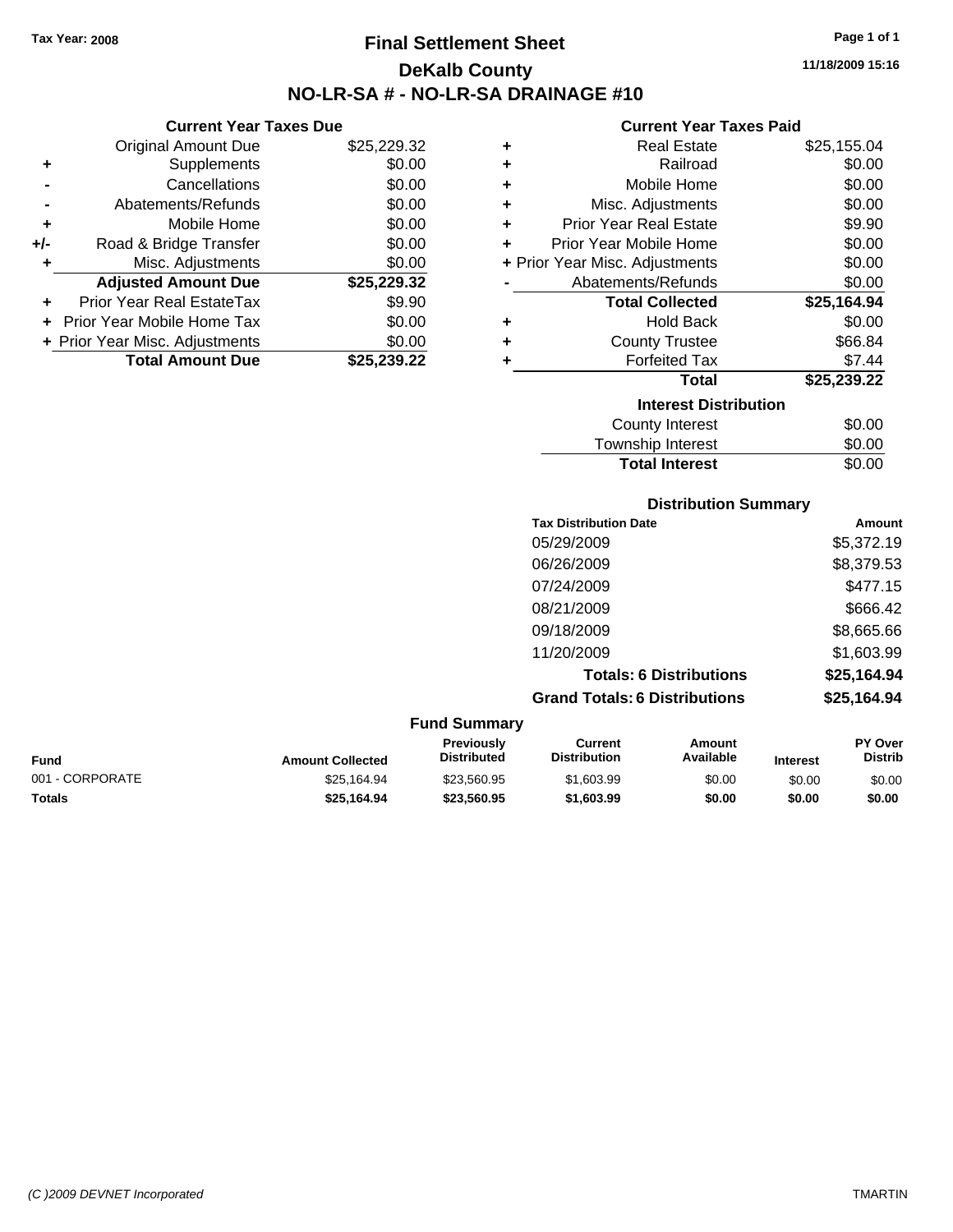**Current Year Taxes Due** Original Amount Due \$10,335.26

**Adjusted Amount Due \$10,335.26**

**Total Amount Due \$10,335.26**

**+** Supplements \$0.00 **-** Cancellations \$0.00 **-** Abatements/Refunds \$0.00 **+** Mobile Home \$0.00 **+/-** Road & Bridge Transfer \$0.00 **+** Misc. Adjustments \$0.00

**+** Prior Year Real EstateTax \$0.00 **+** Prior Year Mobile Home Tax \$0.00 **+ Prior Year Misc. Adjustments**  $$0.00$ 

# **Final Settlement Sheet Tax Year: 2008 Page 1 of 1 DeKalb County SH-MI #6 - SHABBONA/MILAN DRAINAGE**

**11/18/2009 15:16**

#### **Current Year Taxes Paid**

| ٠ | <b>Real Estate</b>             | \$10,335.26 |
|---|--------------------------------|-------------|
| ÷ | Railroad                       | \$0.00      |
| ÷ | Mobile Home                    | \$0.00      |
| ÷ | Misc. Adjustments              | \$0.00      |
| ÷ | <b>Prior Year Real Estate</b>  | \$0.00      |
| ÷ | Prior Year Mobile Home         | \$0.00      |
|   | + Prior Year Misc. Adjustments | \$0.00      |
|   | Abatements/Refunds             | \$0.00      |
|   | <b>Total Collected</b>         | \$10,335.26 |
| ٠ | <b>Hold Back</b>               | \$0.00      |
| ٠ | <b>County Trustee</b>          | \$0.00      |
| ٠ | <b>Forfeited Tax</b>           | \$0.00      |
|   | Total                          | \$10,335.26 |
|   | <b>Interest Distribution</b>   |             |
|   | County Interest                | \$0.00      |
|   | Townshin Interest              | SO 00       |

| <b>Township Interest</b>     | \$0.00 |
|------------------------------|--------|
| <b>Total Interest</b>        | \$0.00 |
| <b>Distribution Summary</b>  |        |
| <b>Tax Distribution Date</b> | Amount |
|                              |        |

| 05/29/2009                           | \$2,921.61  |
|--------------------------------------|-------------|
| 06/26/2009                           | \$3,390.59  |
| 07/24/2009                           | \$93.07     |
| 08/21/2009                           | \$212.60    |
| 09/18/2009                           | \$3,684.07  |
| 11/20/2009                           | \$33.32     |
| <b>Totals: 6 Distributions</b>       | \$10,335.26 |
| <b>Grand Totals: 6 Distributions</b> | \$10,335.26 |

|                 |                         | <b>Fund Summary</b>                     |                                |                     |                 |                                  |
|-----------------|-------------------------|-----------------------------------------|--------------------------------|---------------------|-----------------|----------------------------------|
| <b>Fund</b>     | <b>Amount Collected</b> | <b>Previously</b><br><b>Distributed</b> | Current<br><b>Distribution</b> | Amount<br>Available | <b>Interest</b> | <b>PY Over</b><br><b>Distrib</b> |
| 001 - CORPORATE | \$10,335.26             | \$10,301.94                             | \$33.32                        | \$0.00              | \$0.00          | \$0.00                           |
| <b>Totals</b>   | \$10,335,26             | \$10,301.94                             | \$33.32                        | \$0.00              | \$0.00          | \$0.00                           |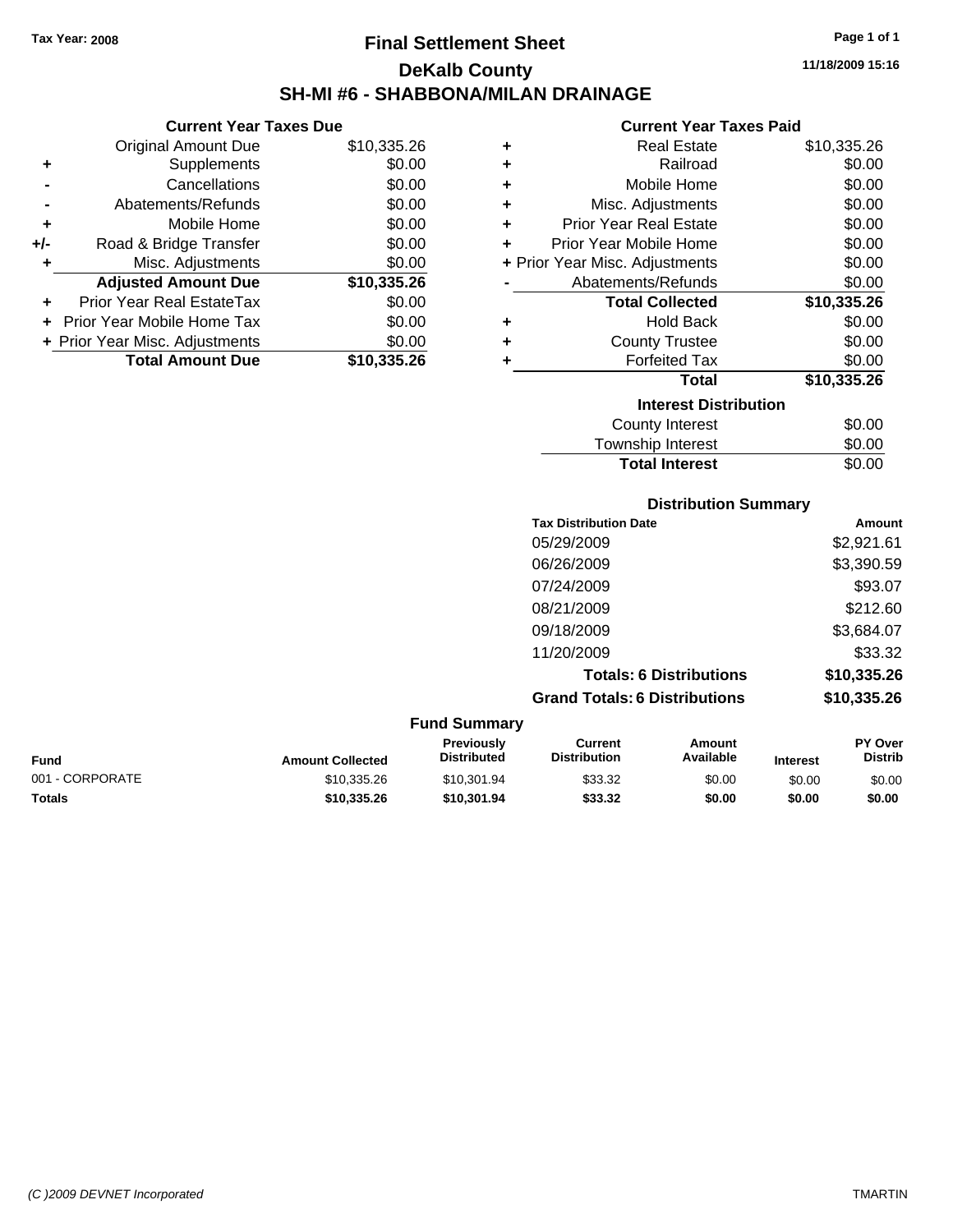**+/-** Road & Bridge

# **Final Settlement Sheet Tax Year: 2008 Page 1 of 1 DeKalb County SQ GR #12 - SQUAW GROVE DRAINAGE**

**11/18/2009 15:16**

### **Current Year Taxes Paid**

| <b>Current Yo</b>           |   |            | <b>Current Year Taxes Due</b>  |    |
|-----------------------------|---|------------|--------------------------------|----|
| <b>Real Est</b>             | ٠ | \$2,789.00 | Original Amount Due            |    |
| Railro                      | ٠ | \$0.00     | Supplements                    | ÷  |
| Mobile Ho                   | ÷ | \$0.00     | Cancellations                  |    |
| Misc. Adjustme              | ÷ | \$0.00     | Abatements/Refunds             |    |
| <b>Prior Year Real Est</b>  | ÷ | \$0.00     | Mobile Home                    | ÷  |
| Prior Year Mobile Ho        | ٠ | \$0.00     | Road & Bridge Transfer         | I- |
| + Prior Year Misc. Adjustme |   | \$0.00     | Misc. Adjustments              | ÷  |
| Abatements/Reful            |   | \$2,789.00 | <b>Adjusted Amount Due</b>     |    |
| <b>Total Collec</b>         |   | \$0.00     | Prior Year Real EstateTax      | ÷  |
| Hold B                      | ٠ | \$0.00     | + Prior Year Mobile Home Tax   |    |
| <b>County Trus</b>          | ٠ | \$0.00     | + Prior Year Misc. Adjustments |    |
| Forfeited                   |   | \$2,789.00 | <b>Total Amount Due</b>        |    |
| Тο                          |   |            |                                |    |
|                             |   |            |                                |    |

|   | <b>Real Estate</b>             | \$2,789.00 |
|---|--------------------------------|------------|
|   | Railroad                       | \$0.00     |
| ÷ | Mobile Home                    | \$0.00     |
| ٠ | Misc. Adjustments              | \$0.00     |
| ٠ | <b>Prior Year Real Estate</b>  | \$0.00     |
| ÷ | Prior Year Mobile Home         | \$0.00     |
|   | + Prior Year Misc. Adjustments | \$0.00     |
|   | Abatements/Refunds             | \$0.00     |
|   | <b>Total Collected</b>         | \$2,789.00 |
| ٠ | Hold Back                      | \$0.00     |
| ٠ | <b>County Trustee</b>          | \$0.00     |
|   | <b>Forfeited Tax</b>           | \$0.00     |
|   | Total                          | \$2,789.00 |
|   | <b>Interest Distribution</b>   |            |
|   | <b>County Interest</b>         | \$0.00     |

| <b>Total Interest</b> | \$0.00 |
|-----------------------|--------|
| Township Interest     | \$0.00 |
| <b>OUTHY THIGLEST</b> | vv.vv  |

#### **Distribution Summary**

| <b>Tax Distribution Date</b>         | Amount     |
|--------------------------------------|------------|
| 05/29/2009                           | \$654.00   |
| 06/26/2009                           | \$720.50   |
| 07/24/2009                           | \$140.00   |
| 09/18/2009                           | \$1,274.50 |
| <b>Totals: 4 Distributions</b>       | \$2,789.00 |
| <b>Grand Totals: 4 Distributions</b> | \$2,789.00 |

| <b>Fund Summary</b> |                         |                                         |                                |                     |                 |                                  |
|---------------------|-------------------------|-----------------------------------------|--------------------------------|---------------------|-----------------|----------------------------------|
| <b>Fund</b>         | <b>Amount Collected</b> | <b>Previously</b><br><b>Distributed</b> | Current<br><b>Distribution</b> | Amount<br>Available | <b>Interest</b> | <b>PY Over</b><br><b>Distrib</b> |
| 001 - CORPORATE     | \$2,789.00              | \$2,789.00                              | \$0.00                         | \$0.00              | \$0.00          | \$0.00                           |
| <b>Totals</b>       | \$2,789.00              | \$2,789.00                              | \$0.00                         | \$0.00              | \$0.00          | \$0.00                           |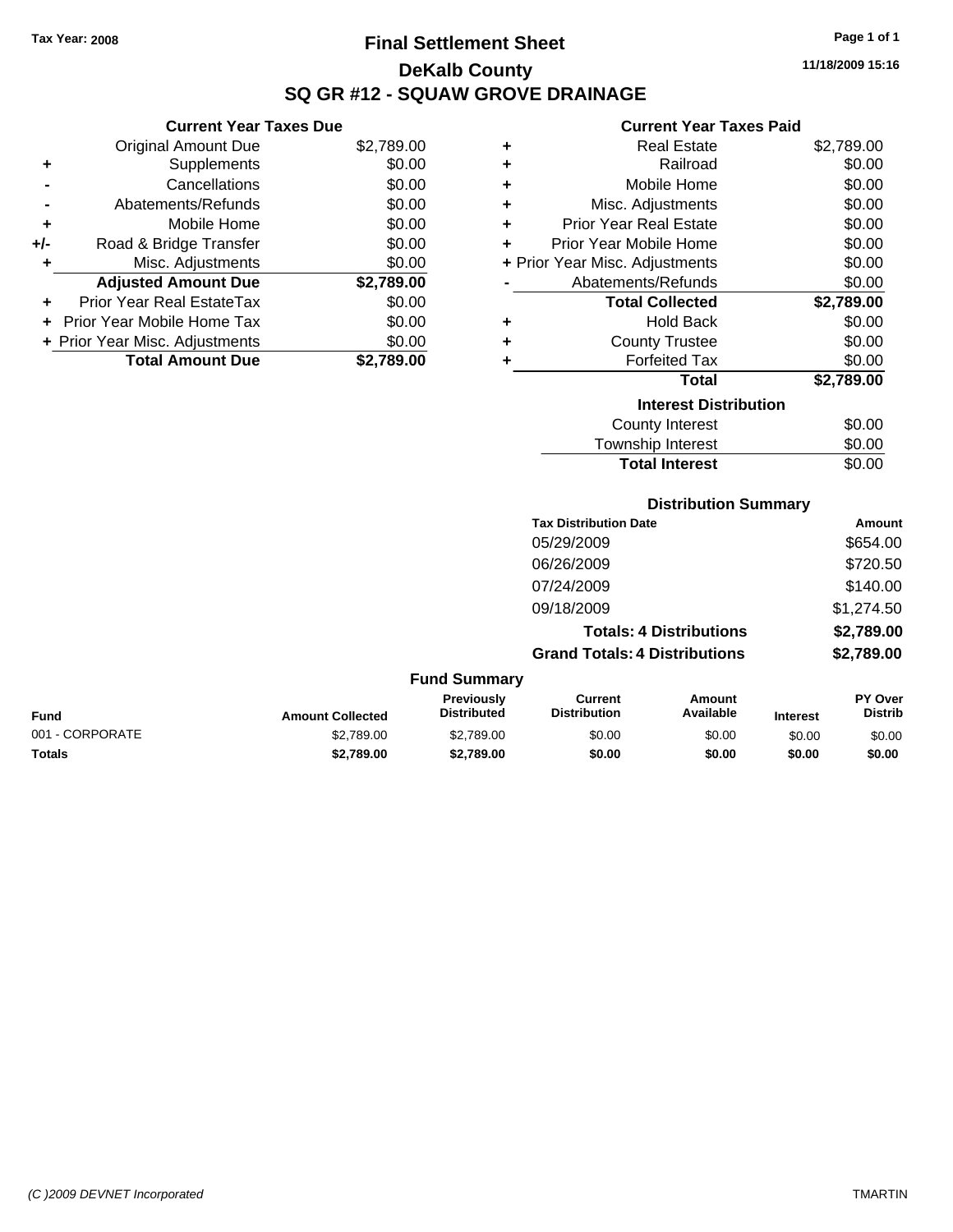**Current Year Taxes Due** Original Amount Due \$17,184.72

**Adjusted Amount Due \$17,184.72**

**Total Amount Due \$17,184.72**

**+** Supplements \$0.00 **-** Cancellations \$0.00 **-** Abatements/Refunds \$0.00 **+** Mobile Home \$0.00 **+/-** Road & Bridge Transfer \$0.00 **+** Misc. Adjustments \$0.00

**+** Prior Year Real EstateTax \$0.00 **+** Prior Year Mobile Home Tax \$0.00 **+ Prior Year Misc. Adjustments**  $$0.00$ 

## **Final Settlement Sheet Tax Year: 2008 Page 1 of 1 DeKalb County VG-CO #16 - VIRGIL CORTLAND DRAIN #16**

**11/18/2009 15:16**

#### **Current Year Taxes Paid**

|   | 911 - 1941 - 1970 - 1981       |             |
|---|--------------------------------|-------------|
| ٠ | <b>Real Estate</b>             | \$17,184.72 |
| ÷ | Railroad                       | \$0.00      |
| ÷ | Mobile Home                    | \$0.00      |
| ÷ | Misc. Adjustments              | \$0.00      |
| ÷ | <b>Prior Year Real Estate</b>  | \$0.00      |
| ÷ | Prior Year Mobile Home         | \$0.00      |
|   | + Prior Year Misc. Adjustments | \$0.00      |
|   | Abatements/Refunds             | \$0.00      |
|   | <b>Total Collected</b>         | \$17,184.72 |
| ٠ | <b>Hold Back</b>               | \$0.00      |
| ÷ | <b>County Trustee</b>          | \$0.00      |
| ٠ | <b>Forfeited Tax</b>           | \$0.00      |
|   | <b>Total</b>                   | \$17,184.72 |
|   | <b>Interest Distribution</b>   |             |
|   | County Interest                | \$0.00      |
|   | Township Interest              | \$0.00      |

# Township Interest  $$0.00$ Total Interest \$0.00

**Distribution Summary**

| <b>PISUINGUOLI OGIIIIIIGI V</b>      |             |  |  |
|--------------------------------------|-------------|--|--|
| <b>Tax Distribution Date</b>         | Amount      |  |  |
| 05/29/2009                           | \$3,341.19  |  |  |
| 06/26/2009                           | \$5,498.84  |  |  |
| 07/24/2009                           | \$365.88    |  |  |
| 08/21/2009                           | \$221.80    |  |  |
| 09/18/2009                           | \$7,057.50  |  |  |
| 11/20/2009                           | \$699.51    |  |  |
| <b>Totals: 6 Distributions</b>       | \$17,184.72 |  |  |
| <b>Grand Totals: 6 Distributions</b> | \$17,184.72 |  |  |

#### **Fund Summary Fund Interest Amount Collected Distributed PY Over Distrib Amount Available Current Distribution Previously** 001 - CORPORATE \$17,184.72 \$16,485.21 \$699.51 \$0.00 \$0.00 \$0.00 **Totals \$17,184.72 \$16,485.21 \$699.51 \$0.00 \$0.00 \$0.00**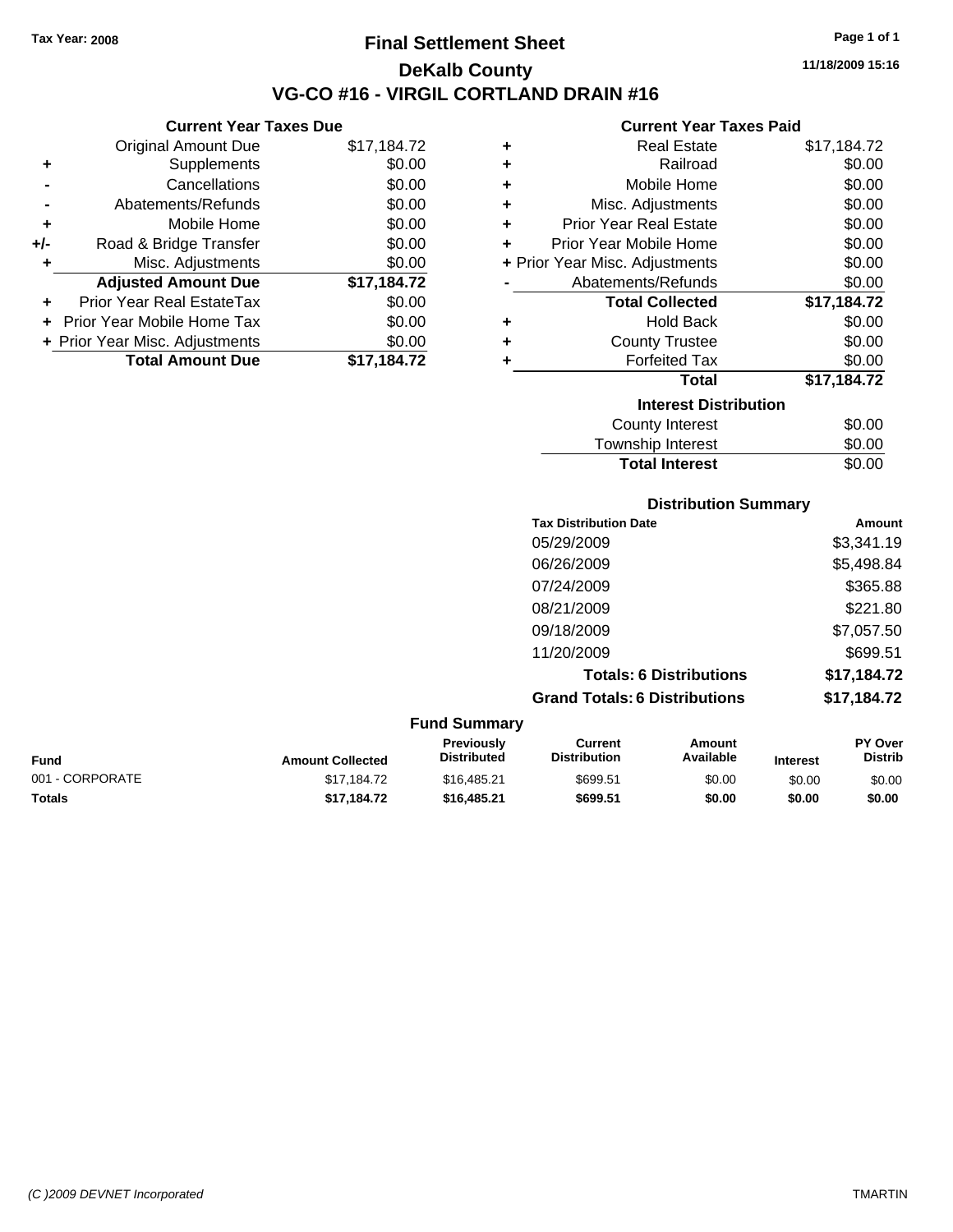**Current Year Taxes Due** Original Amount Due \$1,036.58

**Adjusted Amount Due \$1,036.58**

**Total Amount Due \$1,036.58**

**+** Supplements \$0.00 **-** Cancellations \$0.00 **-** Abatements/Refunds \$0.00 **+** Mobile Home \$0.00 **+/-** Road & Bridge Transfer \$0.00 **+** Misc. Adjustments \$0.00

**+** Prior Year Real EstateTax \$0.00 **+** Prior Year Mobile Home Tax \$0.00 **+ Prior Year Misc. Adjustments**  $$0.00$ 

# **Final Settlement Sheet Tax Year: 2008 Page 1 of 1 DeKalb County VI-AD #9 - VICTOR/ADAMS DRAINAGE #9**

**11/18/2009 15:16**

#### **Current Year Taxes Paid**

| ٠ | <b>Real Estate</b>             | \$1,036.58 |
|---|--------------------------------|------------|
| ٠ | Railroad                       | \$0.00     |
| ٠ | Mobile Home                    | \$0.00     |
| ٠ | Misc. Adjustments              | \$0.00     |
| ٠ | <b>Prior Year Real Estate</b>  | \$0.00     |
| ÷ | Prior Year Mobile Home         | \$0.00     |
|   | + Prior Year Misc. Adjustments | \$0.00     |
|   | Abatements/Refunds             | \$0.00     |
|   | <b>Total Collected</b>         | \$1,036.58 |
| ٠ | <b>Hold Back</b>               | \$0.00     |
| ÷ | <b>County Trustee</b>          | \$0.00     |
| ٠ | <b>Forfeited Tax</b>           | \$0.00     |
|   | Total                          | \$1,036.58 |
|   | <b>Interest Distribution</b>   |            |
|   | <b>County Interest</b>         | \$0.00     |
|   | Townshin Interest              | ደበ በበ      |

| <b>Total Interest</b> | \$0.00 |
|-----------------------|--------|
| Township Interest     | \$0.00 |
| County Interest       | \$0.00 |

#### **Distribution Summary**

| <b>Tax Distribution Date</b>         | Amount     |
|--------------------------------------|------------|
| 05/29/2009                           | \$93.16    |
| 06/26/2009                           | \$425.13   |
| 08/21/2009                           | \$69.07    |
| 09/18/2009                           | \$449.22   |
| <b>Totals: 4 Distributions</b>       | \$1,036.58 |
| <b>Grand Totals: 4 Distributions</b> | \$1,036.58 |

| <b>Fund Summary</b> |                         |                                         |                                |                     |                 |                                  |
|---------------------|-------------------------|-----------------------------------------|--------------------------------|---------------------|-----------------|----------------------------------|
| <b>Fund</b>         | <b>Amount Collected</b> | <b>Previously</b><br><b>Distributed</b> | Current<br><b>Distribution</b> | Amount<br>Available | <b>Interest</b> | <b>PY Over</b><br><b>Distrib</b> |
| 001 - CORPORATE     | \$1,036.58              | \$1.036.58                              | \$0.00                         | \$0.00              | \$0.00          | \$0.00                           |
| <b>Totals</b>       | \$1,036.58              | \$1.036.58                              | \$0.00                         | \$0.00              | \$0.00          | \$0.00                           |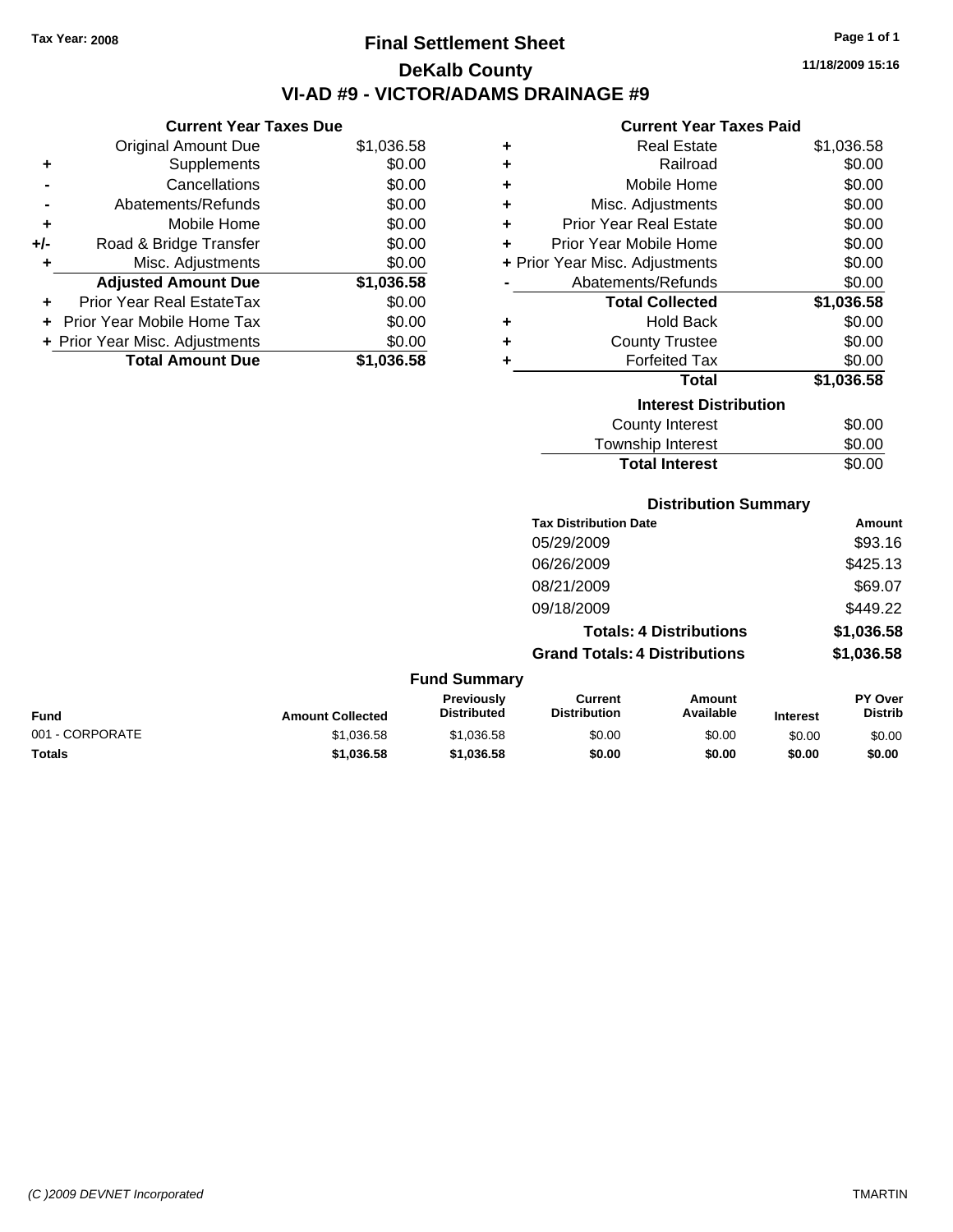**Current Year Taxes Due** Original Amount Due \$2,998.54

**Adjusted Amount Due \$2,998.54**

**Total Amount Due \$2,998.54**

**+** Supplements \$0.00 **-** Cancellations \$0.00 **-** Abatements/Refunds \$0.00 **+** Mobile Home \$0.00 **+/-** Road & Bridge Transfer \$0.00 **+** Misc. Adjustments \$0.00

**+** Prior Year Real EstateTax \$0.00 **+** Prior Year Mobile Home Tax \$0.00 **+ Prior Year Misc. Adjustments**  $$0.00$ 

# **Final Settlement Sheet Tax Year: 2008 Page 1 of 1 DeKalb County VI-CL #14 - VICTOR-CLINTON DRAINAGE**

**11/18/2009 15:16**

#### **Current Year Taxes Paid**

| ٠ | <b>Real Estate</b>             | \$2,998.54 |
|---|--------------------------------|------------|
| ٠ | Railroad                       | \$0.00     |
| ÷ | Mobile Home                    | \$0.00     |
| ÷ | Misc. Adjustments              | \$0.00     |
| ٠ | <b>Prior Year Real Estate</b>  | \$0.00     |
| ٠ | Prior Year Mobile Home         | \$0.00     |
|   | + Prior Year Misc. Adjustments | \$0.00     |
|   | Abatements/Refunds             | \$0.00     |
|   | <b>Total Collected</b>         | \$2,998.54 |
| ٠ | <b>Hold Back</b>               | \$0.00     |
| ٠ | <b>County Trustee</b>          | \$0.00     |
|   | <b>Forfeited Tax</b>           | \$0.00     |
|   | <b>Total</b>                   | \$2,998.54 |
|   | <b>Interest Distribution</b>   |            |
|   | <b>County Interest</b>         | \$0.00     |
|   | Townshin Interest              | ፍሰ ሰበ      |

| <b>Total Interest</b>  | \$0.00 |
|------------------------|--------|
| Township Interest      | \$0.00 |
| <b>County Interest</b> | \$0.00 |

#### **Distribution Summary**

| <b>Tax Distribution Date</b>         | Amount     |
|--------------------------------------|------------|
| 05/29/2009                           | \$344.36   |
| 06/26/2009                           | \$1,436.45 |
| 07/24/2009                           | \$16.04    |
| 09/18/2009                           | \$1,201.69 |
| <b>Totals: 4 Distributions</b>       | \$2,998.54 |
| <b>Grand Totals: 4 Distributions</b> | \$2,998.54 |
|                                      |            |

| <b>Fund Summary</b> |                         |                                  |                                |                     |                 |                           |
|---------------------|-------------------------|----------------------------------|--------------------------------|---------------------|-----------------|---------------------------|
| <b>Fund</b>         | <b>Amount Collected</b> | Previously<br><b>Distributed</b> | Current<br><b>Distribution</b> | Amount<br>Available | <b>Interest</b> | PY Over<br><b>Distrib</b> |
| 001 - CORPORATE     | \$2,998.54              | \$2.998.54                       | \$0.00                         | \$0.00              | \$0.00          | \$0.00                    |
| Totals              | \$2,998.54              | \$2,998.54                       | \$0.00                         | \$0.00              | \$0.00          | \$0.00                    |